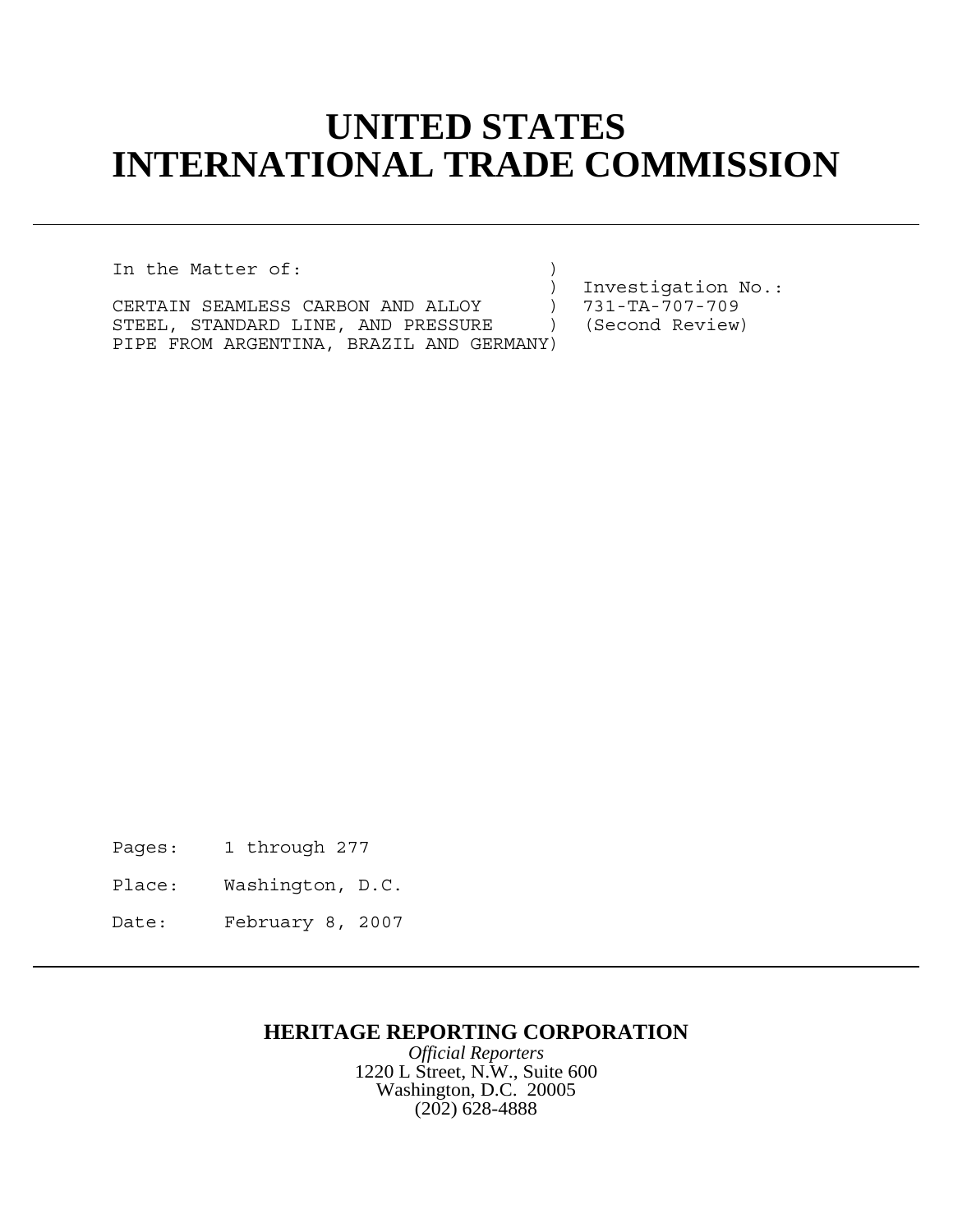THE UNITED STATES INTERNATIONAL TRADE COMMISSION

In the Matter of: ) Investigation No.: CERTAIN SEAMLESS CARBON AND ALLOY ) 731-TA-707-709 STEEL, STANDARD LINE, AND PRESSURE ) (Second Review) PIPE FROM ARGENTINA, BRAZIL AND GERMANY)

> Thursday, February 8, 2007

Room 101 U. S. International Trade Commission 500 E St., SW Washington, D.C.

The hearing commenced, pursuant to Notice, at

9:30 a.m., before the Commissioners of the United States

International Trade Commission, the Honorable

DANIEL R. PEARSON, Chairman, Presiding.

APPEARANCES:

On behalf of the International Trade Commission:

Commissioners:

DANIEL R. PEARSON, CHAIRMAN SHARA L. ARANOFF, VICE CHAIRMAN JENNIFER A. HILLMAN, COMMISSIONER DEANNA TANNER OKUN, COMMISSIONER CHARLOTTE R. LANE, COMMISSIONER IRVING A. WILLIAMSON, COMMISSIONER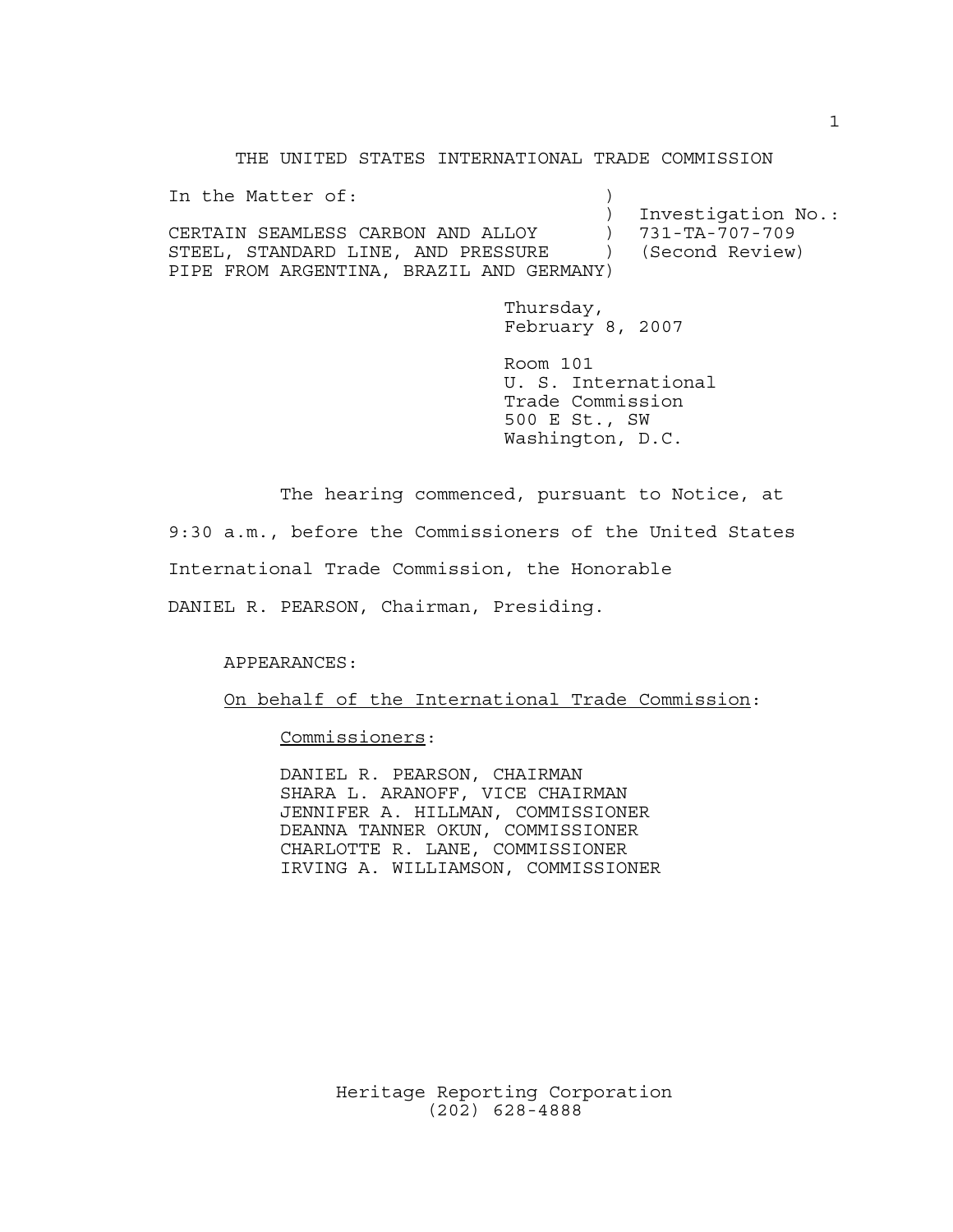APPEARANCES: (Cont'd)

On behalf of the International Trade Commission:

Staff:

MARILYN R. ABBOTT, SECRETARY TO THE COMMISSION WILLIAM R. BISHOP, HEARINGS & MEETINGS COORDINATOR SHARON D. BELLAMY, HEARINGS AND MEETINGS ASSISTANT IOANNA LO, INVESTIGATOR ALAN TREAT, INDUSTRY ANALYST AMELIA PRICE, ECONOMIST JUSTIN JEE, ACCOUNTANT/AUDITOR RHONDA HUGHES, ATTORNEY DOUGLAS CORKRAN, SUPERVISORY INVESTIGATOR

ADDITIONAL APPEARANCES:

Congressional Appearance:

THE HONORABLE BETTY SUTTON, U.S. CONGRESSWOMAN, 13th District, State of Ohio

State Government Appearance:

THE HONORABLE LINDA COLEMAN, STATE SENATOR District 20, State of Alabama

In Support of Continuation of Order:

JAMES C. HECHT, Esquire STEPHEN P. VAUGHN, Esquire STEPHEN J. NARKIN, Esquire Skadden, Arps, Slate, Meagher & Flom, LLP Washington, D.C.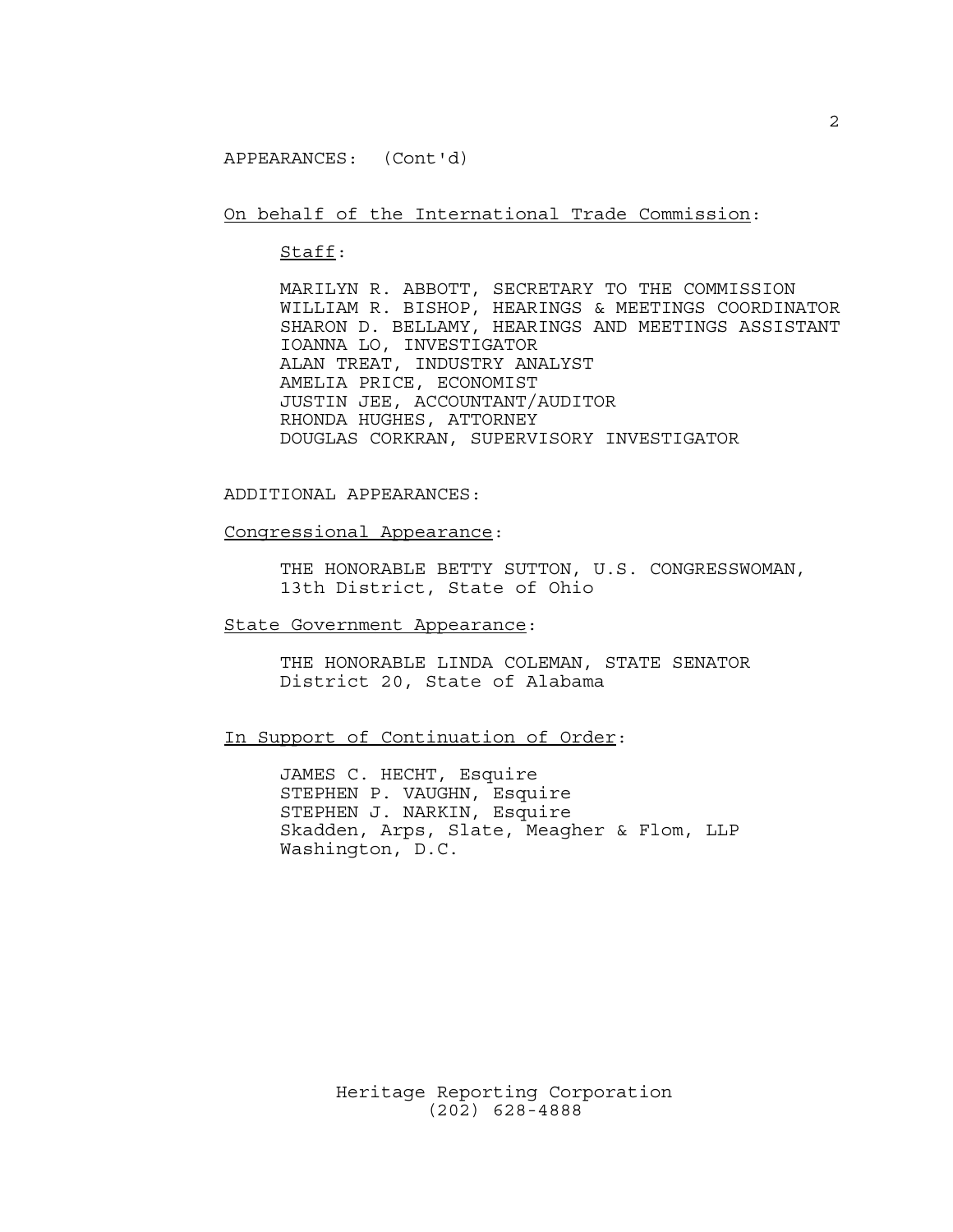ADDITIONAL APPEARANCES: (Cont'd)

In Support of Continuation of Order:

On Behalf of U.S. Steel:

LESLIE J. BROGLIE General Manager, Tubular Products

THOMAS VERELLEN Manager, Tubular Sales

MARTIN LELAND National Sales Manager, Tubular Products

SCOTT DORN Director, Commercial Tubular Products

WILLIAM BUONO Marketing Manager, Tubular Products

On behalf of Koppel Steel:

MICHAEL RAMSEY Product Manager, Seamless Tubular Products

On behalf of Dixie Pipe Sales, LP:

JAMES DURHAM Chief Executive Officer

Oh behalf of Red Man Pipe and Supply:

LARRY BINDER Manager, Tubular Products

Oh behalf of Steelworkers of America:

DAVID McCALL Director, District 1

On behalf of Economists, Inc.:

ROBERT STONER Senior Vice President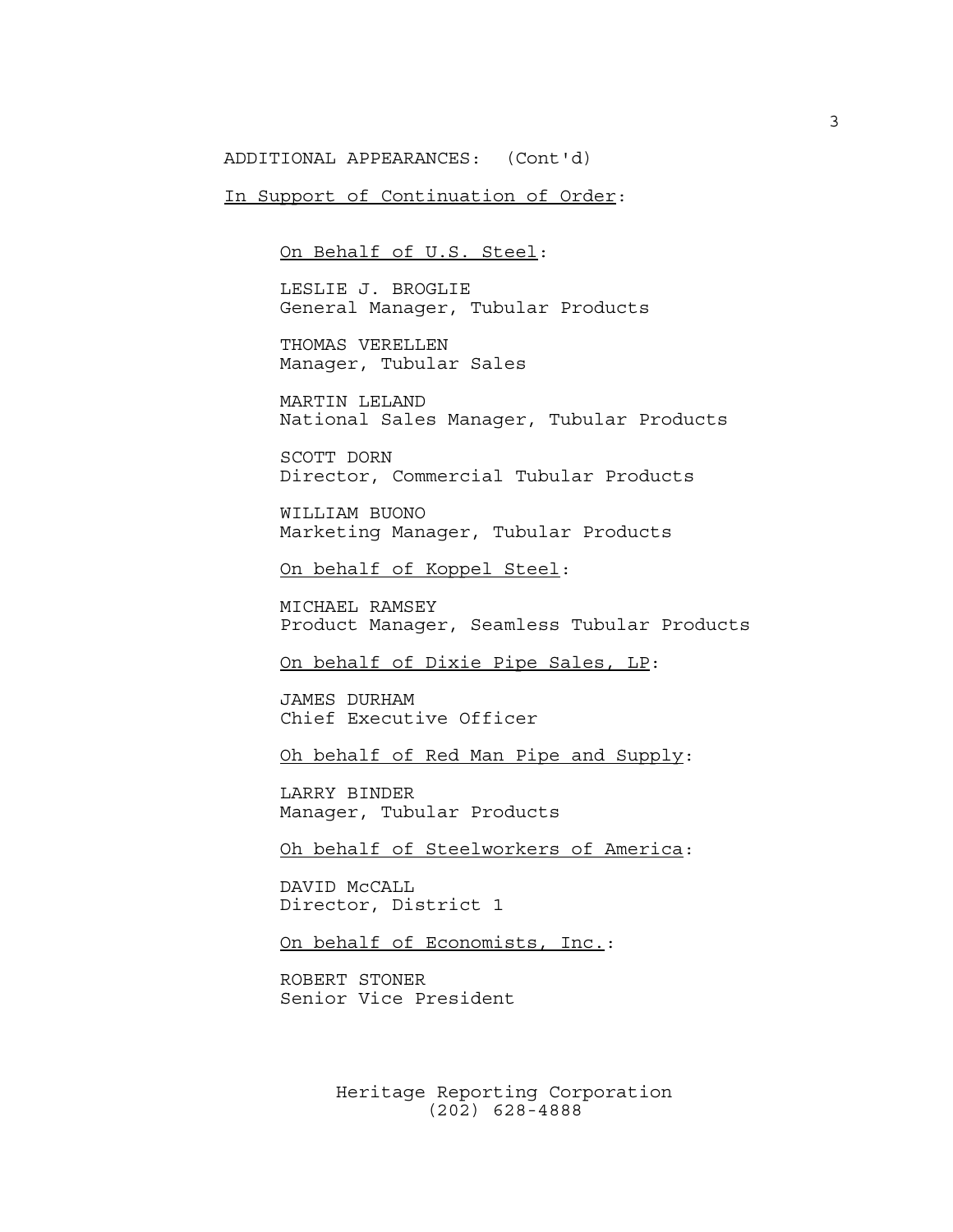ADDITIONAL APPEARANCES: (Cont'd)

In Opposition of Continuation of Order:

GREGORY J. SPAK, Esquire KRISTINA ZISSIS, Esquire MIGUEL MAYORGA-MARTINEZ, Esquire White & Case, LLP Washington, D.C.

MARK D. HERLACH, Esquire LEANNE COWEN, Esquire Sutherland Asbil & Brennan, LLP Washington, D.C.

On behalf of Siderca S.A.I.C.:

ROLAND BALKENENDE General Manager, Tenaris Global Services USA

On behalf of Benteler Steel and Tube Corporation:

MICHAEL HERMINGHAUS President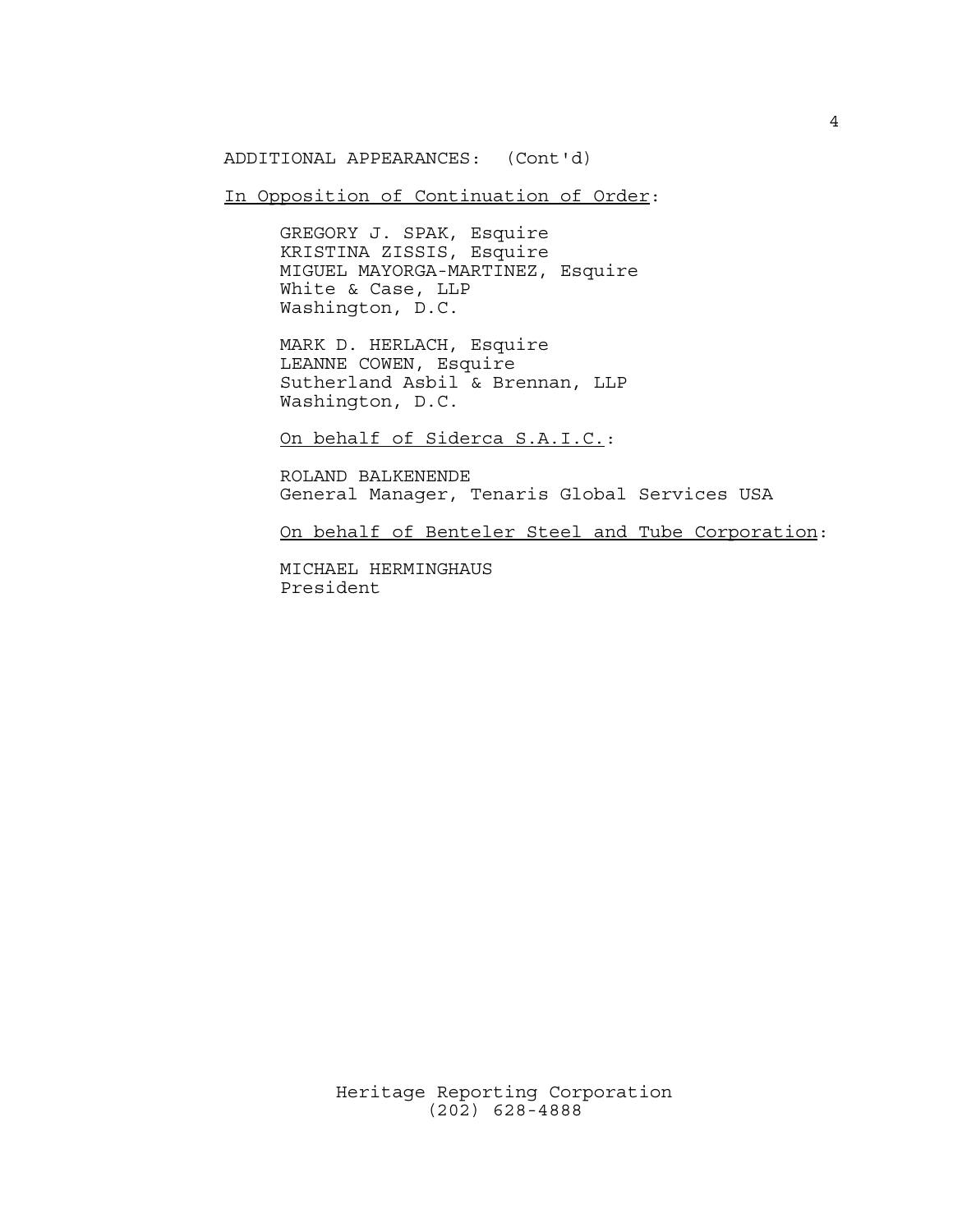## $\underline{\texttt{I}} \underline{\texttt{N}} \underline{\texttt{D}} \underline{\texttt{E}} \underline{\texttt{X}}$

5

| STATEMENT OF THE HONORABLE LINDA COLEMAN<br>STATE SENATOR, DISTRICT 20, STATE OF ALABAMA      | 13  |
|-----------------------------------------------------------------------------------------------|-----|
| OPENING STATEMENT OF JAMES C. HECHT, ESQUIRE,<br>SKADDEN, ARPS, SLATE, MEAGHER & FLOM, LLP    | 19  |
| OPENING STATEMENT OF GREGORY J. SPAK, ESQUIRE,<br>WHITE & CASE LLP                            | 23  |
| STATEMENT OF STEPHEN P. VAUGHN, ESQUIRE,<br>SKADDEN, ARPS, SLATE, MEAGHER & FLOM, LLP         | 27  |
| TESTIMONY OF LESLIE J. BROGLIE, GENERAL MANAGER,<br>TUBULAR PRODUCTS, U.S. STEEL CORPORATION  | 34  |
| TESTIMONY OF MICHAEL RAMSEY, PRODUCT MANAGER,<br>SEAMLESS TUBULAR PRODUCTS, KOPPEL STEEL      | 40  |
| TESTIMONY OF THOMAS VERELLEN, MANAGER, TUBULAR<br>SALES, U.S. STEEL                           | 43  |
| TESTIMONY OF DAVID MCCALL, DIRECTOR, DISTRICT 1,<br>UNITED STEELWORKERS OF AMERICA            | 47  |
| TESTIMONY OF MARTIN LELAND, NATIONAL SALES MANAGER,<br>TUBULAR STEEL PRODUCTS, U.S. STEEL     | 51  |
| TESTIMONY OF JAMES DURHAM, CHIEF EXECUTIVE OFFICER,<br>DIXIE PIPE SALES, LP                   | 55  |
| TESTIMONY OF LARRY BINDER, MANAGER, TUBULAR<br>PRODUCTS, RED MAN PIPE AND SUPPLY              | 58  |
| TESTIMONY OF ROBERT STONER, SENIOR VICE PRESIDENT,<br>ECONOMISTS, INC.                        | 62  |
| STATEMENT OF THE HONORABLE BETTY SUTTON, U.S.<br>CONGRESSWOMAN, 13TH DISTRICT, STATE OF OHIO  | 86  |
| CLOSING STATEMENT OF JAMES C. HECHT, ESQUIRE,<br>SKADDEN, ARPS, SLATE, MEAGHER & FLOM, LLP    | 171 |
| TESTIMONY OF ROLAND BALKENENDE, GENERAL MANAGER,<br>TENARIS GLOBAL SERVICES (USA) CORPORATION | 177 |
|                                                                                               |     |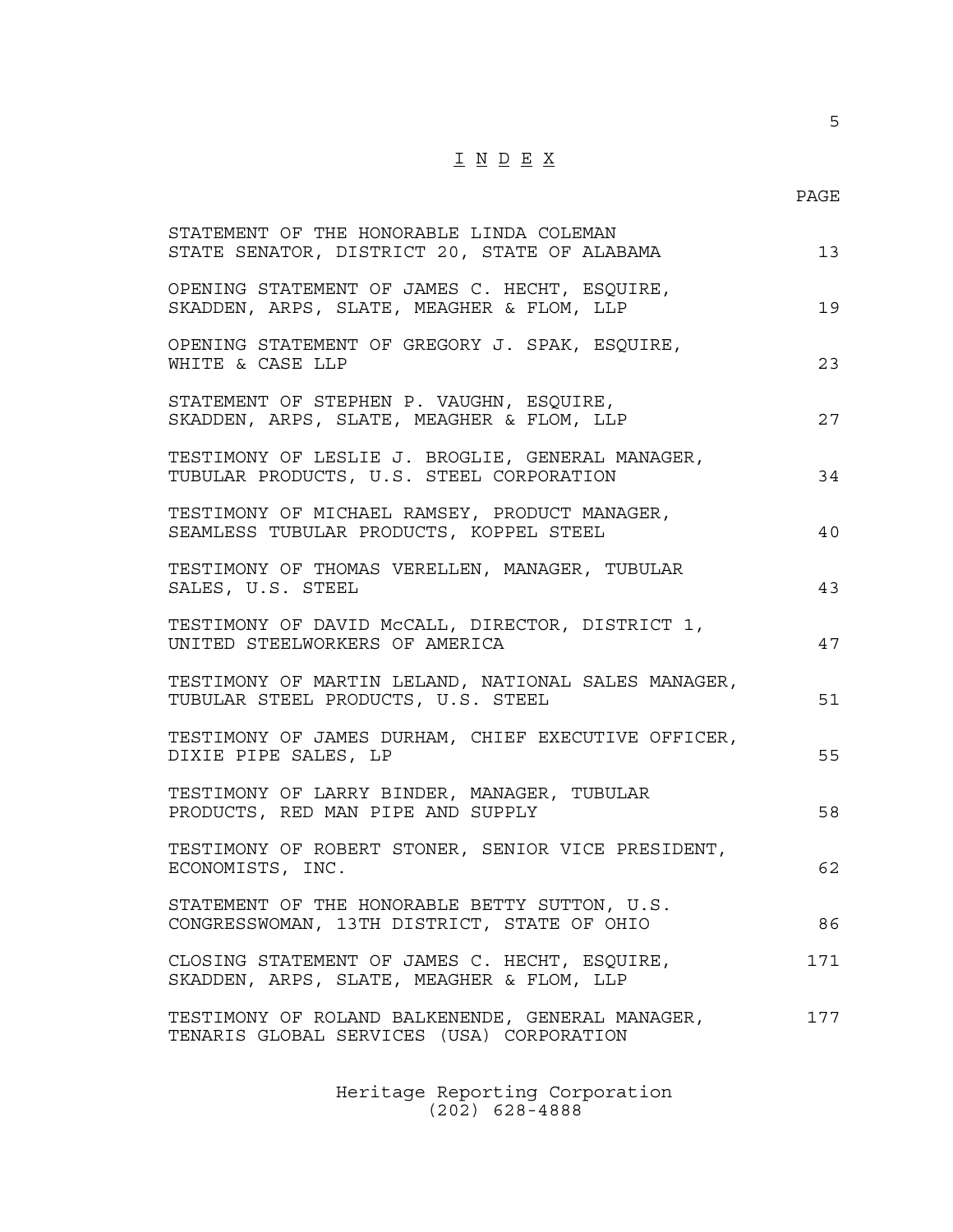## $\underline{\texttt{I}} \underline{\texttt{N}} \underline{\texttt{D}} \underline{\texttt{E}} \underline{\texttt{X}}$

PAGE

|  |  |                                     | TESTIMONY OF MICHAEL HERMINGHAUS, PRESIDENT, | 189 |
|--|--|-------------------------------------|----------------------------------------------|-----|
|  |  | BENTELER STEEL AND TUBE CORPORATION |                                              |     |
|  |  |                                     |                                              |     |

| CLOSING STATEMENT OF GREGORY J. SPAK, ESQUIRE, |                  |  |  |  | 273 |
|------------------------------------------------|------------------|--|--|--|-----|
|                                                | WHITE & CASE LLP |  |  |  |     |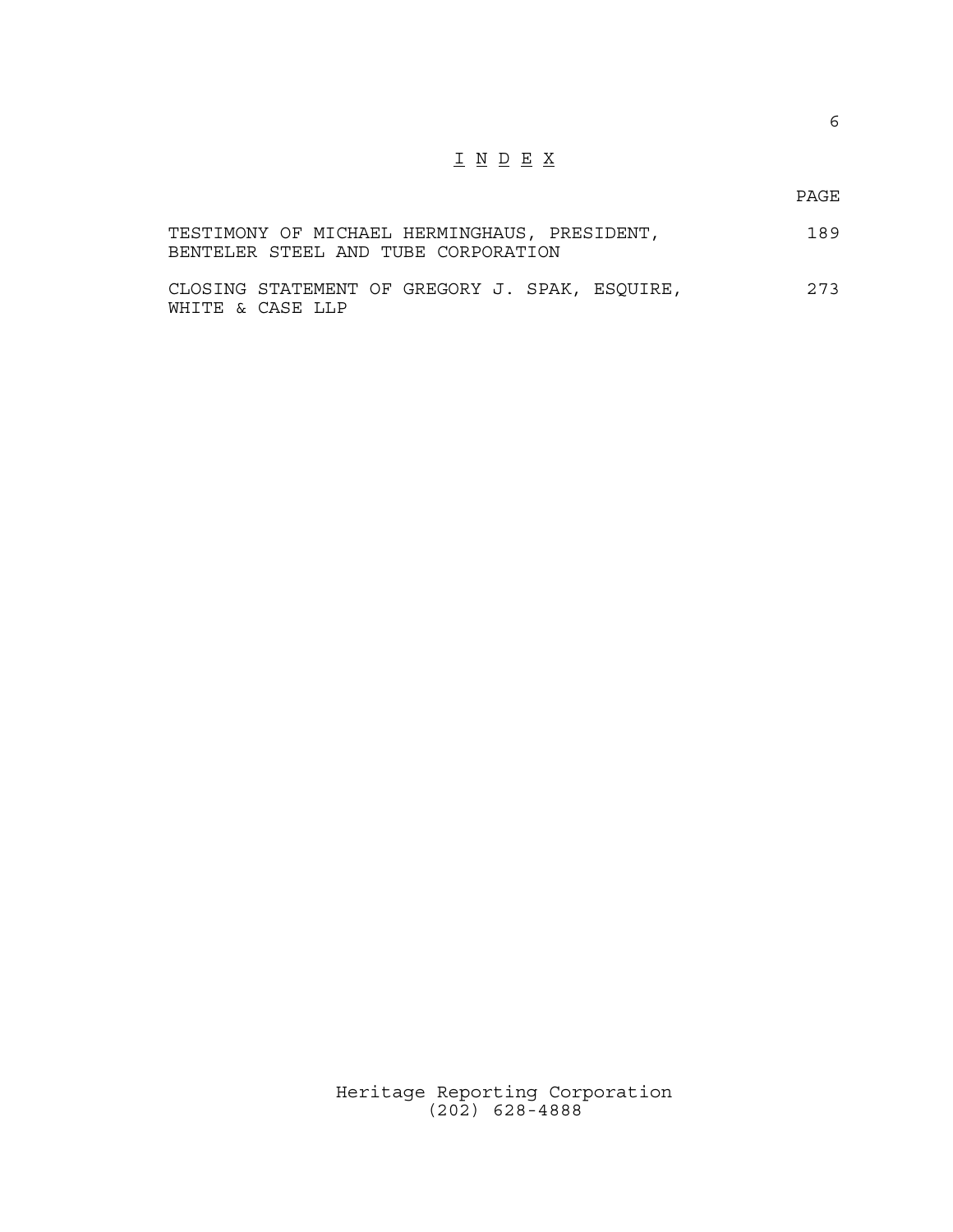P R O C E E D I N G S (9:30 a.m.) CHAIRMAN PEARSON: Good morning. On behalf of the U.S. International Trade Commission I welcome you to this hearing on Investigation Number 731-TA-707-709, Second Review, involving Certain Seamless Carbon and Alloy Steel, Standard Line and Pressure Pipe from Argentina, Brazil and Germany. The purpose of these five year review investigations is to determine whether revocation of the antidumping duty orders covering certain seamless carbon and alloy steel, standard line and pressure pipe from Argentina, Brazil and Germany would be likely to lead to continuation or recurrence of material injury to an industry in the United States within a reasonably foreseeable time. Notice of investigation for this hearing, list of witnesses, and transcript order forms are available on the public distribution table. I understand that parties are aware of the time allocations. Any questions regarding the time allocations

should be directed to the Secretary.

 As all written material will be entered in full into the record it need not be read to us at this time. Parties are reminded to give any prepared testimony to the Secretary. Please do not place testimony

> Heritage Reporting Corporation (202) 628-4888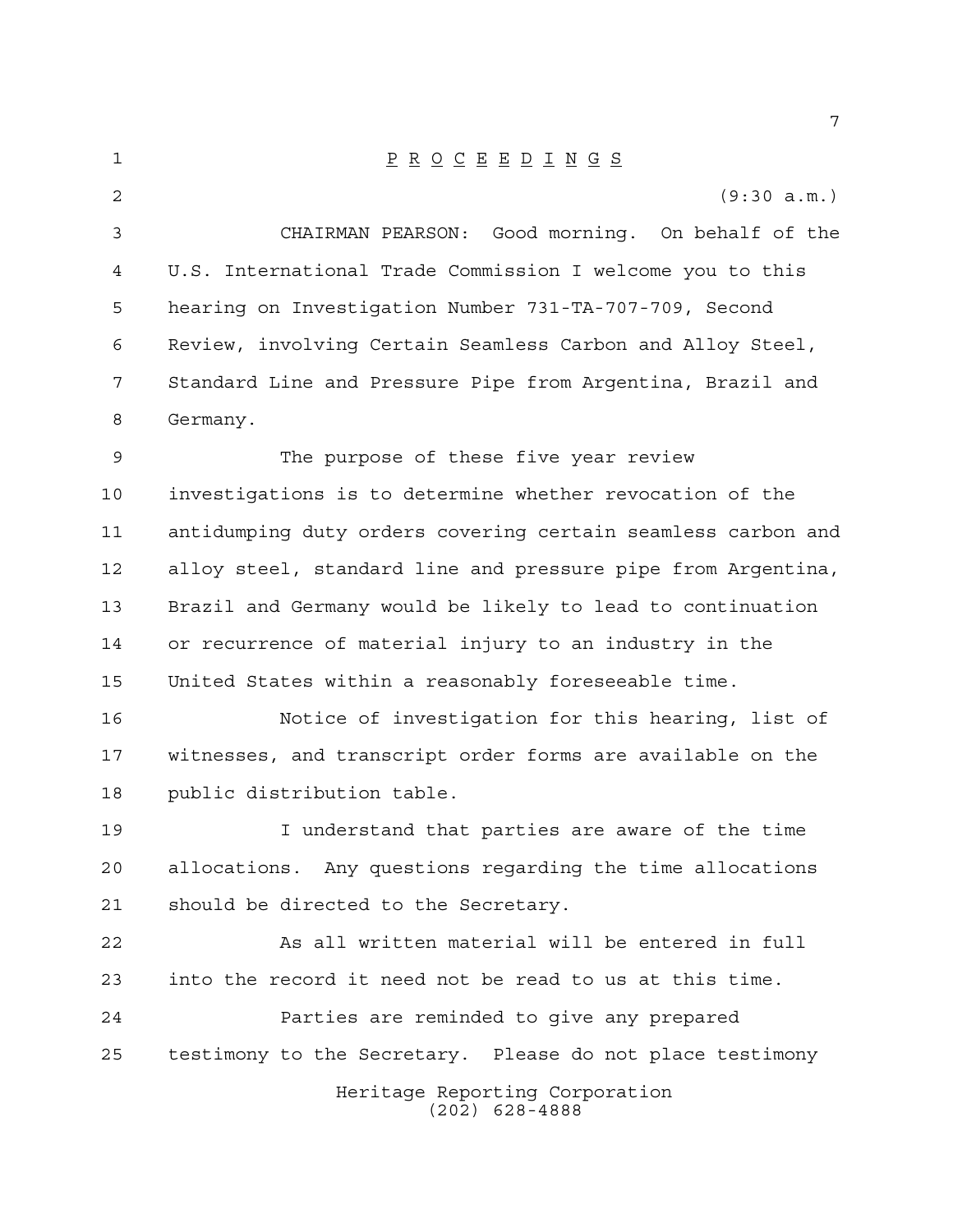directly on the public distribution table.

 All witnesses must be sworn by the Secretary before presenting testimony. Finally, if you will be submitting documents that contain information you wish classified as business confidential your request should comply with Commission Rule 201.6. Madame Secretary, I have a couple of preliminary matters. First, I'd like to recognize our new Commissioner, Irving Williamson, who was sworn in at 10:00 o'clock yesterday morning. (Applause). Next, I recognize Commissioner Hillman. COMMISSIONER HILLMAN: Thank you, Mr. Chairman. As many of you know my term as a Commissioner will also be coming to an end on the 23rd of February. I'm informed by the Secretary's office that this is my 256th and last hearing that I will participate in as a Commissioner here. So I did want to take just a minute to say a few thanks, and also to welcome Commissioner Williamson. I had the pleasure and privilege of serving with Commissioner Williamson when we both served in the General Counsel's Office at USTR and I know the tremendous depth and breadth of trade experience that he will bring here to the

> Heritage Reporting Corporation (202) 628-4888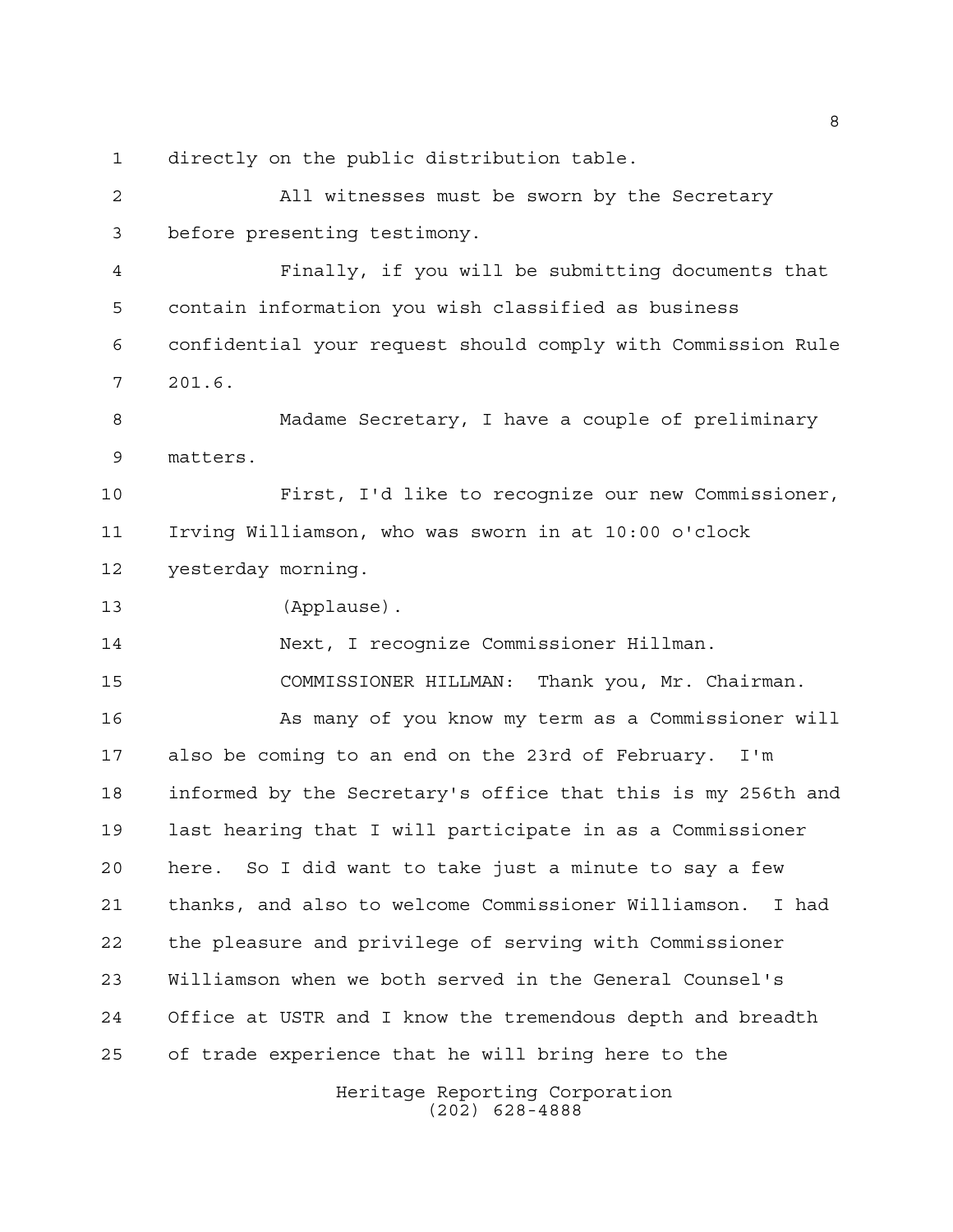Commission.

Heritage Reporting Corporation I did want to also thank, however, our professional staff for this hearing and for the 255 that have come before it, for the tremendous work that they do hearing in and hearing out to make sure that I am as ready as I can be and that the rest of the agency is ready to make these hearings as productive and informative as they have done, so my thanks to the terrific staff here. I also want to thank counsel. You all work very hard at all of these hearings to write us good briefs and to do a good job preparing your witnesses. To the counsel that are here and again to those that have come before, I thank you as well for the professional way in which you have always approached these hearings. I'm extremely grateful to say thank you to my colleagues. I think I have served with 11 different Commissioners over the course of my time here. I know each of you has brought your own perspectives, your own intellect, and your own hard work to this job and it has been a privilege to serve with each and every one of you. A special thanks to Commissioner Okun with whom I have served the longest and had the honor of serving as her Vice Chairman when she was the Chairman of the Commission. It was truly a privilege for me and I thank you. And perhaps last and often the most unheralded, I

(202) 628-4888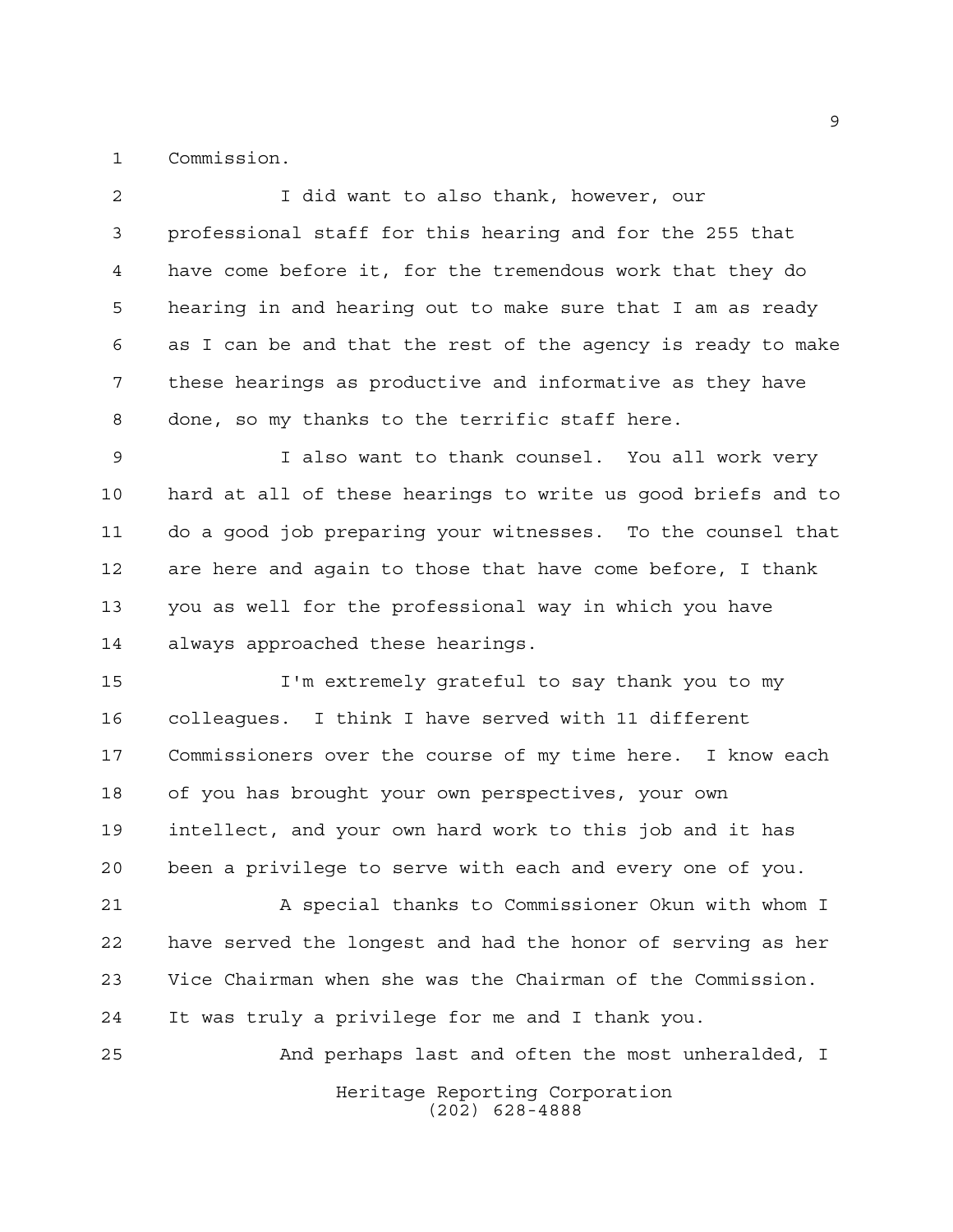want to thank my personal staff. I have been extremely well served throughout my entire time here by my lawyers, Bill Cane and Stewart Wiser, who have been with me from day one, who have used their tremendous analytical skills and beautiful writing skills I think to improve every Commission document that has come along our way. I would want to thank them.

 To Michael Anderson, my economist, who made it through about 90 percent of my term here and then got lured away to head one of our Office of Industries Divisions, who was always able to translate even the most difficult econometric models into terms that even I could understand. I thank him for that.

14 And at the center of it all has been my absolutely fantastic confidential assistant, Joyce Relick who has kept my office running like clockwork, day in and day out, but who has also contributed so much to the agency as a whole. So for her wit, her grace, her tremendous work ethic, and enthusiasm I thank Joyce Relick as well.

 Mr. Chairman, really, it has been an honor and a privilege to be here for these eight and a half years, and I thank you and my colleagues for their indulgence this morning. Thank you.

(Applause).

Heritage Reporting Corporation (202) 628-4888 CHAIRMAN PEARSON: Commissioner Hillman, permit me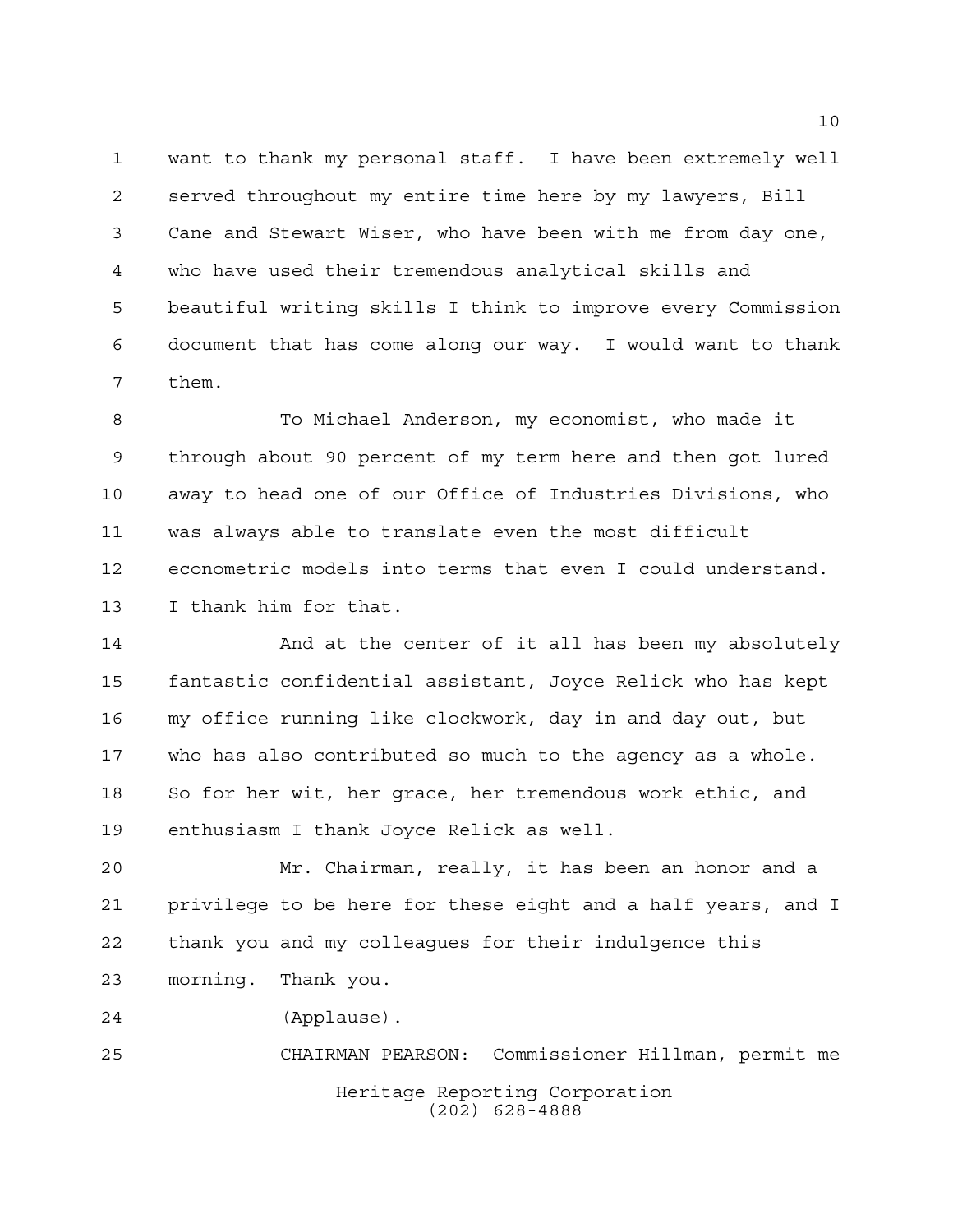just to say that although our analytical approaches sometimes were different, perhaps because of that I learned so very much from you and I appreciate your counsel and friendship in these past three years in which we've worked together, so I will miss you. Thank you very much. COMMISSIONER HILLMAN: Thank you. CHAIRMAN PEARSON: Do any other Commissioners have comments? COMMISSIONER OKUN: Mr. Chairman? CHAIRMAN PEARSON: Commissioner Okun. COMMISSIONER OKUN: We're going to have the opportunity later to roast and toast Commissioner Hillman so I will save many of the comments that I'd like to make for that appropriate occasion, but I don't want to let the day go by to just reflect on the fact that as Commissioner Hillman noted, you're the last of the Commissioners that were here when I arrived. I have benefitted from your intellect, your energy, your enthusiasm. I think for all of you that are in the audience, the fact that Commissioner Hillman is here today when many Commissioners, when someone is appointed and confirmed, would have walked the next day and said I really don't have to do anything else, Commissioner Hillman will be here, I'm sure, until Friday the 23rd at 7 p.m. working as hard as she has the entire time she's been here.

> Heritage Reporting Corporation (202) 628-4888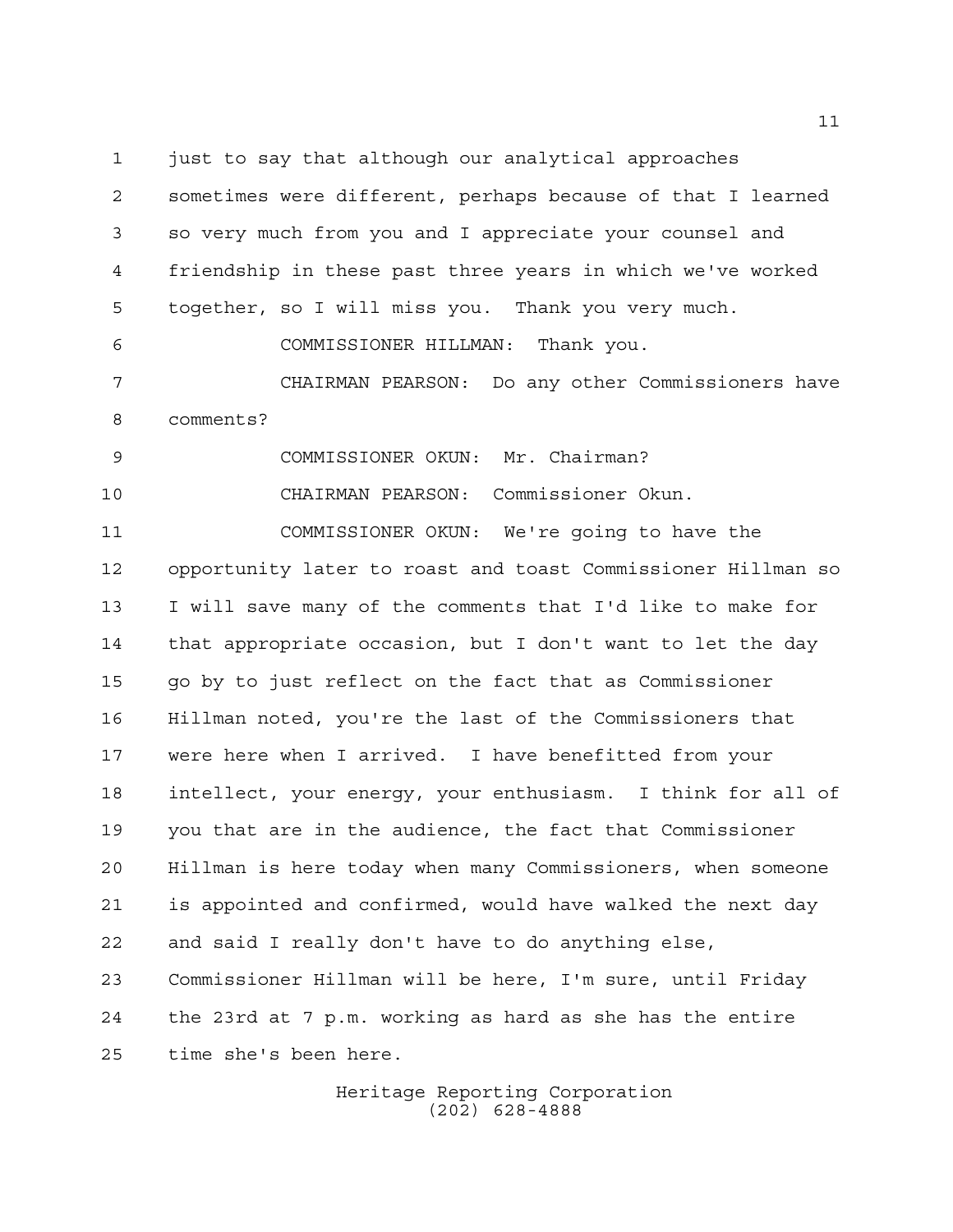The Commission will miss her, I will miss her, and I should note that we are also lucky that her staff are remaining here, but we will certainly miss what she has brought and the leadership she has brought. Also again to say a special thank you for the time you served as Vice Chairman. I think we accomplished a lot, and a lot of that was because of how much energy and enthusiasm you brought to that and your willingness to take on any task and do it better than anyone else you could pick.

 There are many other things I'd like to say, but I will hold that until another time when I can go into more detail.

 But thank you, Mr. Chairman, for allowing me to make those few remarks this morning, and thank you, Commissioner Hillman. We wish you all the best.

 CHAIRMAN PEARSON: Thank you, Commissioner. Commissioner Williamson?

 COMMISSIONER WILLIAMSON: First I want to thank you for your warm welcome and thank the staff for their warm welcome to myself here. I've known all my career, the 30 years I've been in trade policy, how important the Commission is and it's really a great honor for me to have a chance to work here with the staff and to continue to make it a strong important agency.

Heritage Reporting Corporation (202) 628-4888 I also just want to commend Commissioner Hillman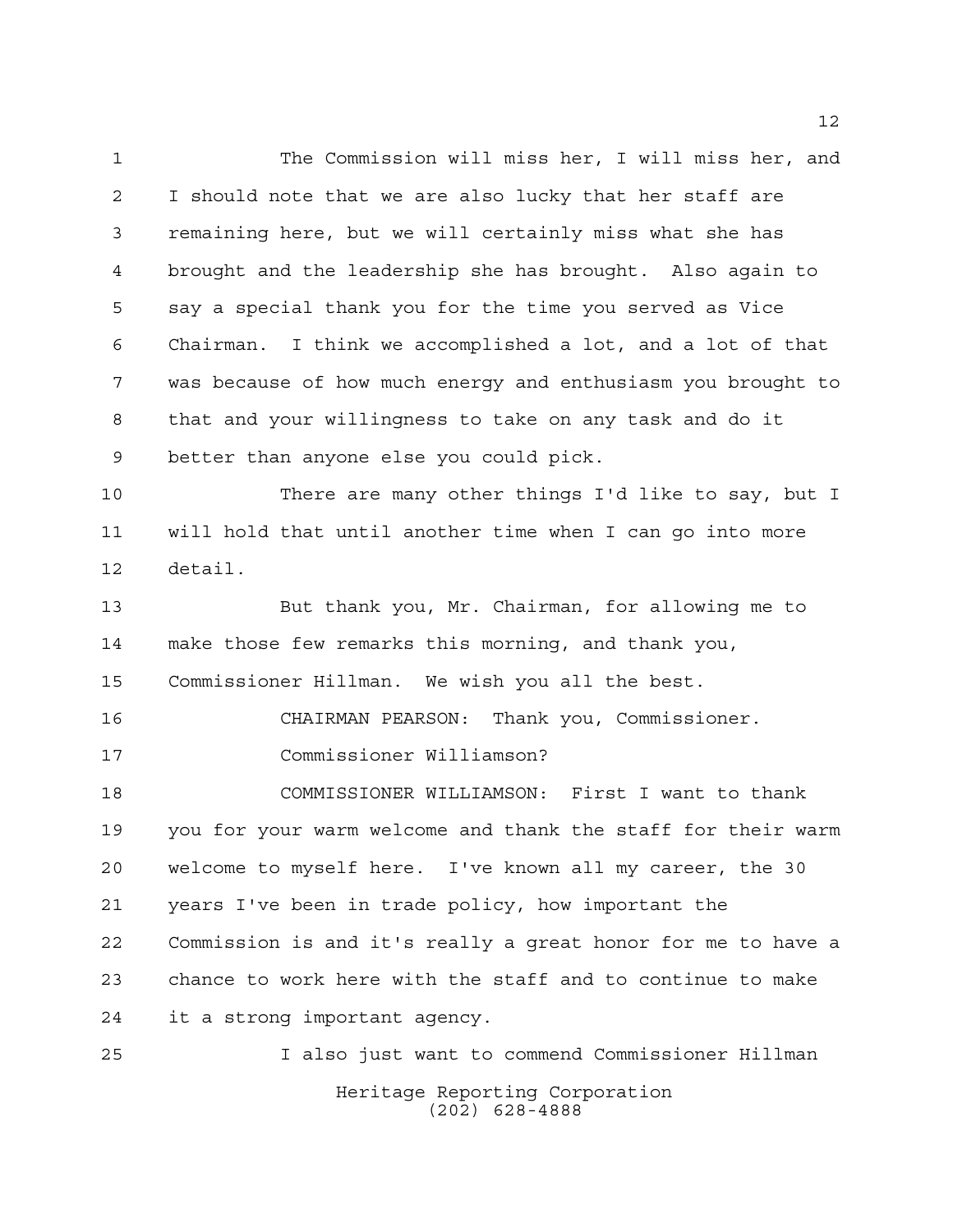Heritage Reporting Corporation (202) 628-4888 because I worked for her at USTR and it was a wonderful time, and I'm glad I had at least the opportunity so that we could overlap on one hearing here. Thank you. CHAIRMAN PEARSON: Seeing no further comments from the dais, let's move forward to the reason that we've all come here today which is of course to recognize and celebrate Commissioner Okun's birthday. (Laughter). Let the record note that I at least am able still to remember when I was 29. (Applause). Madame Secretary, do you have any preliminary matters? I think we might have exhausted them up here. MS. ABBOTT: No, Mr. Chairman. CHAIRMAN PEARSON: Very well. Please announce our State Government witness. MS. ABBOTT: Our first speaker will be the Honorable Linda Coleman, State Senator from District 20, State of Alabama. CHAIRMAN PEARSON: Welcome Senator Coleman. We don't always keep our elected officials waiting quite that long. I hope you were not unduly inconvenienced by our merriment. SENATOR COLEMAN: I wasn't. Thank you, and good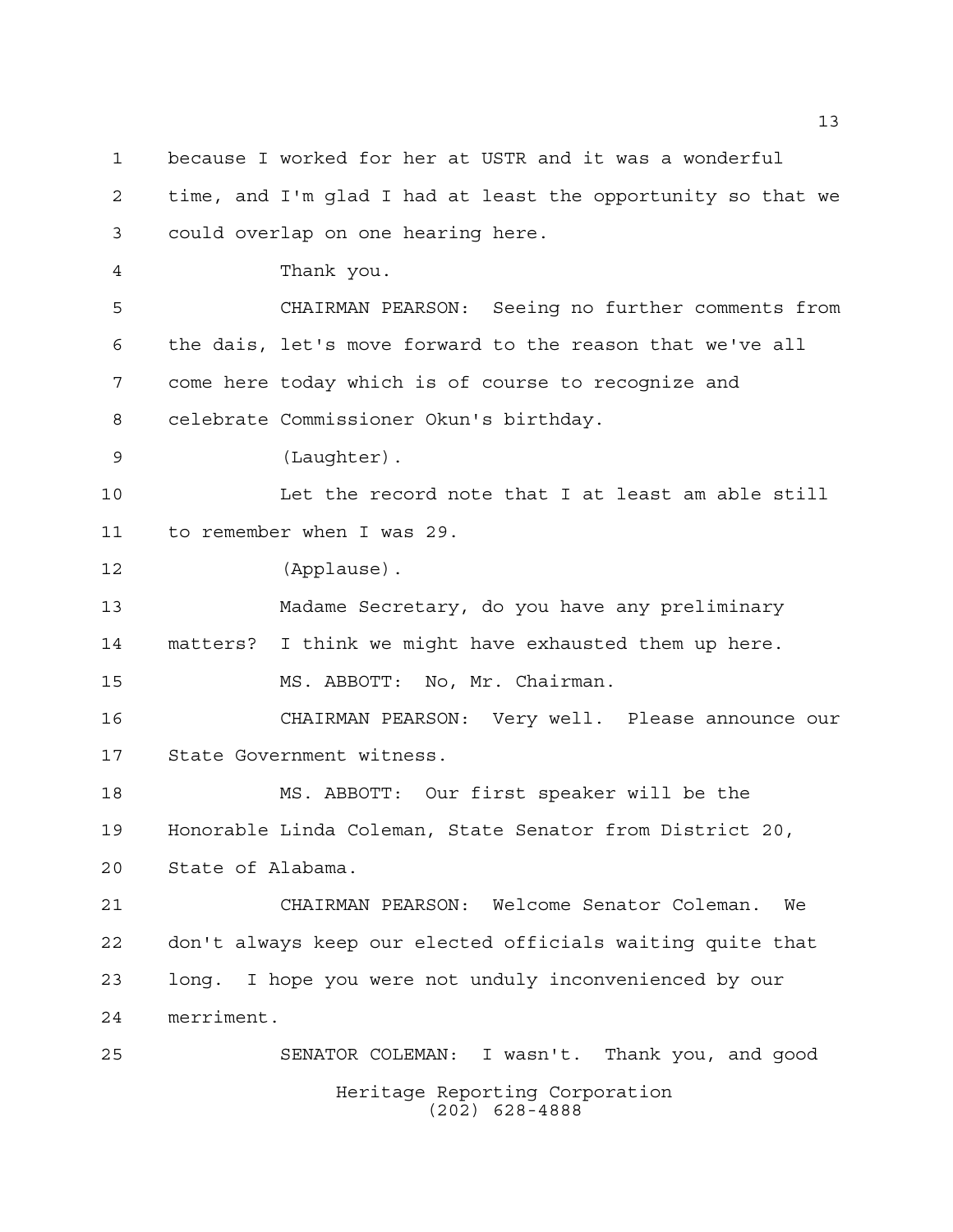morning. I was sort of enjoying the dialogue in the background there.

 First of all let me say thank you for the opportunity to present, and thank you and the staff for the warm hospitality this morning.

 My name is Linda Coleman and I am a State Senator from Birmingham, Alabama. I'm here today to urge the Commission to maintain antidumping duties on carbon and alloy seamless, standard line and pressure pipe from Argentina, Brazil and Germany.

 Many of my constituents work at the U.S. plant in Fairfield, Alabama where they make this very high and other end state of the art products. I must say there is a lot of concern among workers in my state about the economy, our trade policies, and the future of manufacturing in this country.

 At times it seems like from their view of the world what they see every day around them in terms of what's happening to the jobs in their communities and opportunities are wholly overlooked here in Washington. We hear a lot of talk about the economy and how Americans are supposedly doing well. We see commentators who are surprised by the polling data about the pessimism of the economy and where we are headed. But again, the pessimism doesn't surprise me because once you're outside of the Beltway there are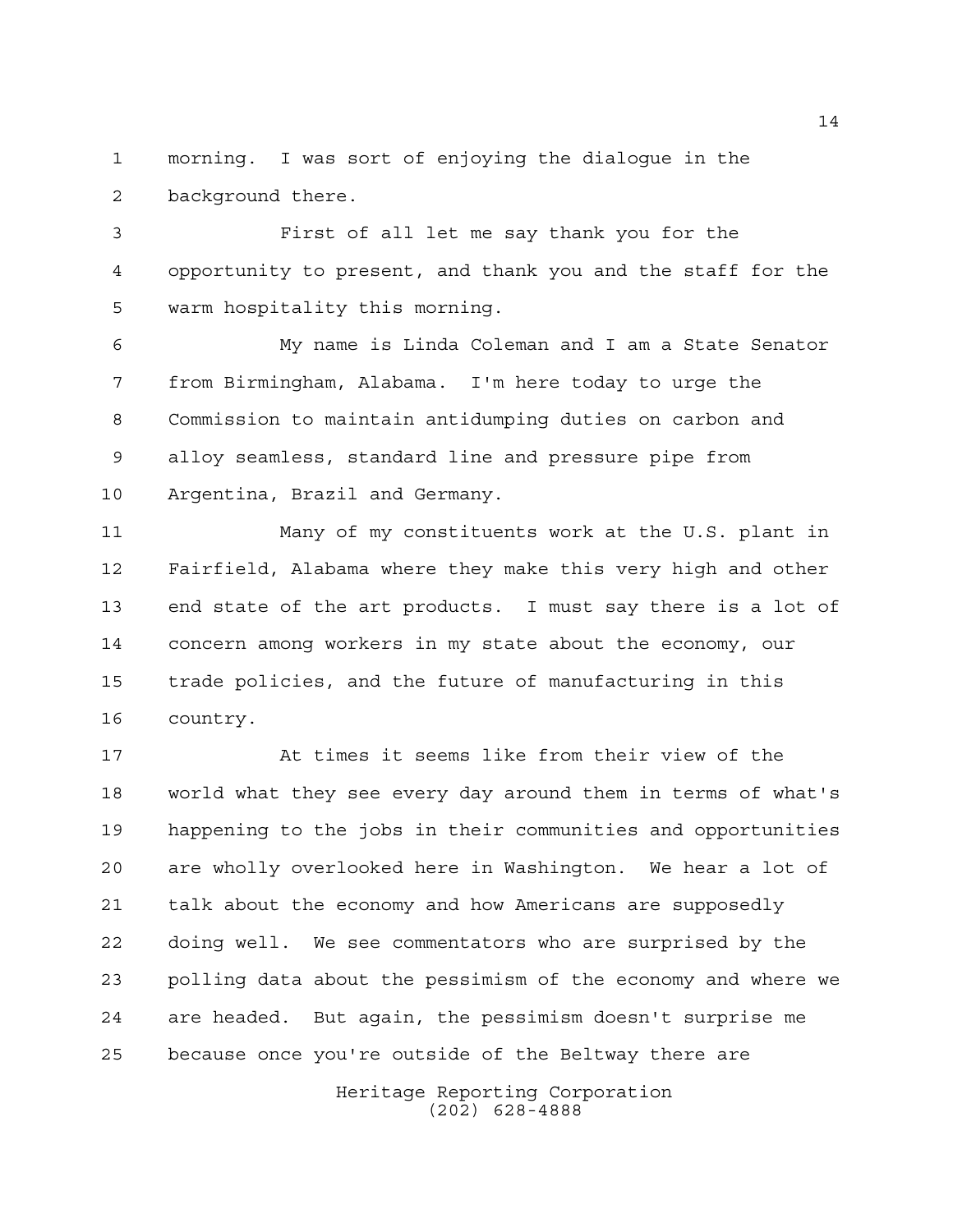countless American cities and towns like my home town in Birmingham that was built around manufacturing and when our manufacturing sector is hurting like it is now, those places hurt too.

 We have three million, three million fewer manufacturing jobs today than we did in 2000. After almost four years of a so-called recovery, it is becoming increasingly clear that those jobs are never coming back. What's worse, there is all too often a sense among our workers and our citizens that policymakers don't care whether the jobs come back or not. I just don't understand why.

 Can't they see that for many Americans manufacturing jobs represent their best chance to be a part of the middle class? Can't they see that those jobs, once they are gone, hard working men and women who once held them find it almost impossible to maintain their standard of living? And this only furthers a lifestyle of substandard living conditions that also is a burden on our economy.

 Can't they see that when those plants close and workers are laid off, those lost jobs affect everyone in nearby communities and local economies? Can't they see and understand that for our young men and women when they look around and they see no prospect for themselves or their children, that too many of them just give up on their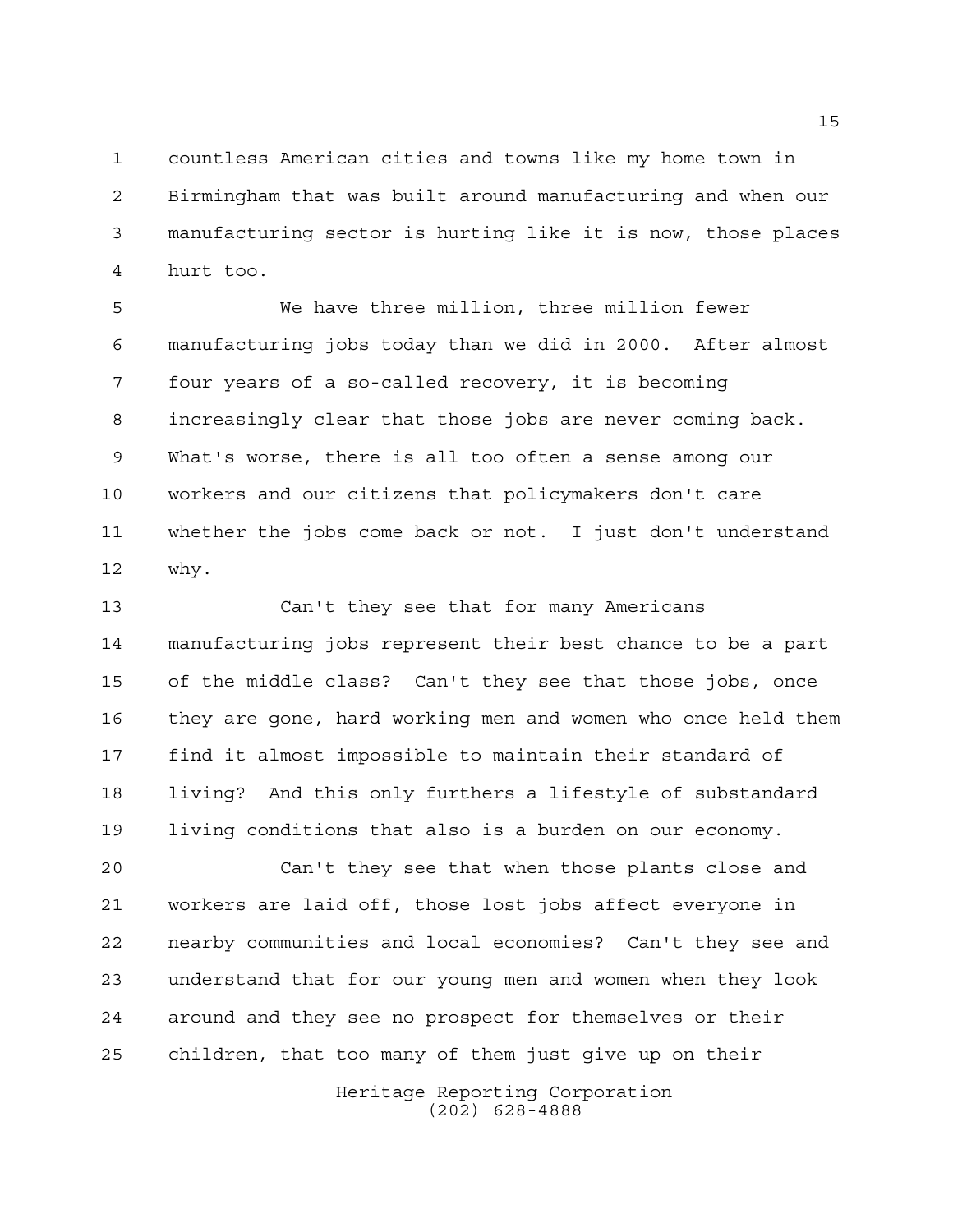futures?

 To me this sends a message that we don't care about our own.

 An African-American proverb once said that it's a lazy man who will not till his own field.

 But fortunately the picture is not entirely negative. After years of heavy job losses at the steel mills across the Birmingham area, primarily because of dumped and subsidized imports, the U.S. Steel Fairfield plant has emerged as a solid support for our local economy. Thanks to antidumping orders that have limited sales of unfair imports, the men and women of Fairfield have had a chance to compete on a level playing field and they are taking advantage of that.

 Their successes have helped not only the workers at the Fairfield plant but the entire community that depends upon this plant.

 That's why I'm here today. We need the orders at issue to remain in place.

 Now as I understand it, and you have to decide whether revocation of the orders on Argentina, Germany and Brazil would lead to a continuation or recurrence of material damage or injury to domestic producers and workers. In other words, the issue is whether to allow a return of the imports that are proven to be traded unfairly will harm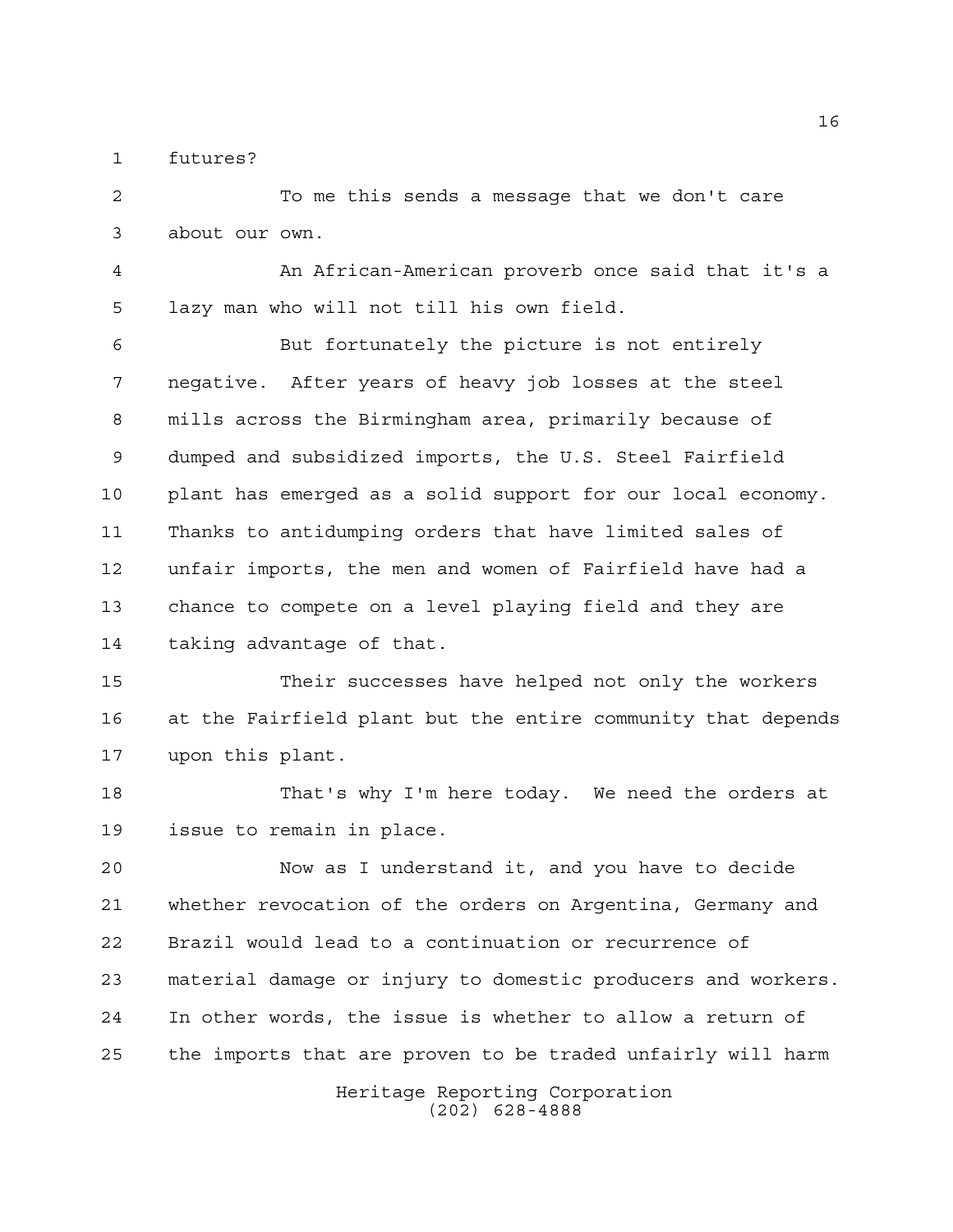American workers and producers.

 I want to be honest with you today. I don't understand how you could possibly decide this question in the negative, because time after time over the past few decades we have seen steel workers lose their jobs and steel plants close for good because of unfairly traded imports. I can tell you horror stories of the effects of downsizing and the eventual closing of the ANC plant near Birmingham. The serious damage it has caused to the communities, economy, to the lives of citizens in lost wages, foreclosures on homes, the loss of medical care, and the devastation to an area that is continuing to struggle to survive in the wake of closed businesses, increased crime and drugs, and where people feel like they are prisoners in their own homes. It's kind of like a no man's land.

16 The very industry before you, the steel industry, has been subjected to two different ways of demonstrated dumping since 1995. It's conditions have improved thanks to this relief, but I certainly cannot understand the logic of saying you are going to subject an industry to unfair trade and further harm as soon as it has gotten back on its feet.

 I can tell you that we hear a lot of concern about China in my state and its affect that it is having on manufacturing. As I understand it, China is not subject to trade orders before you today but in fact is the biggest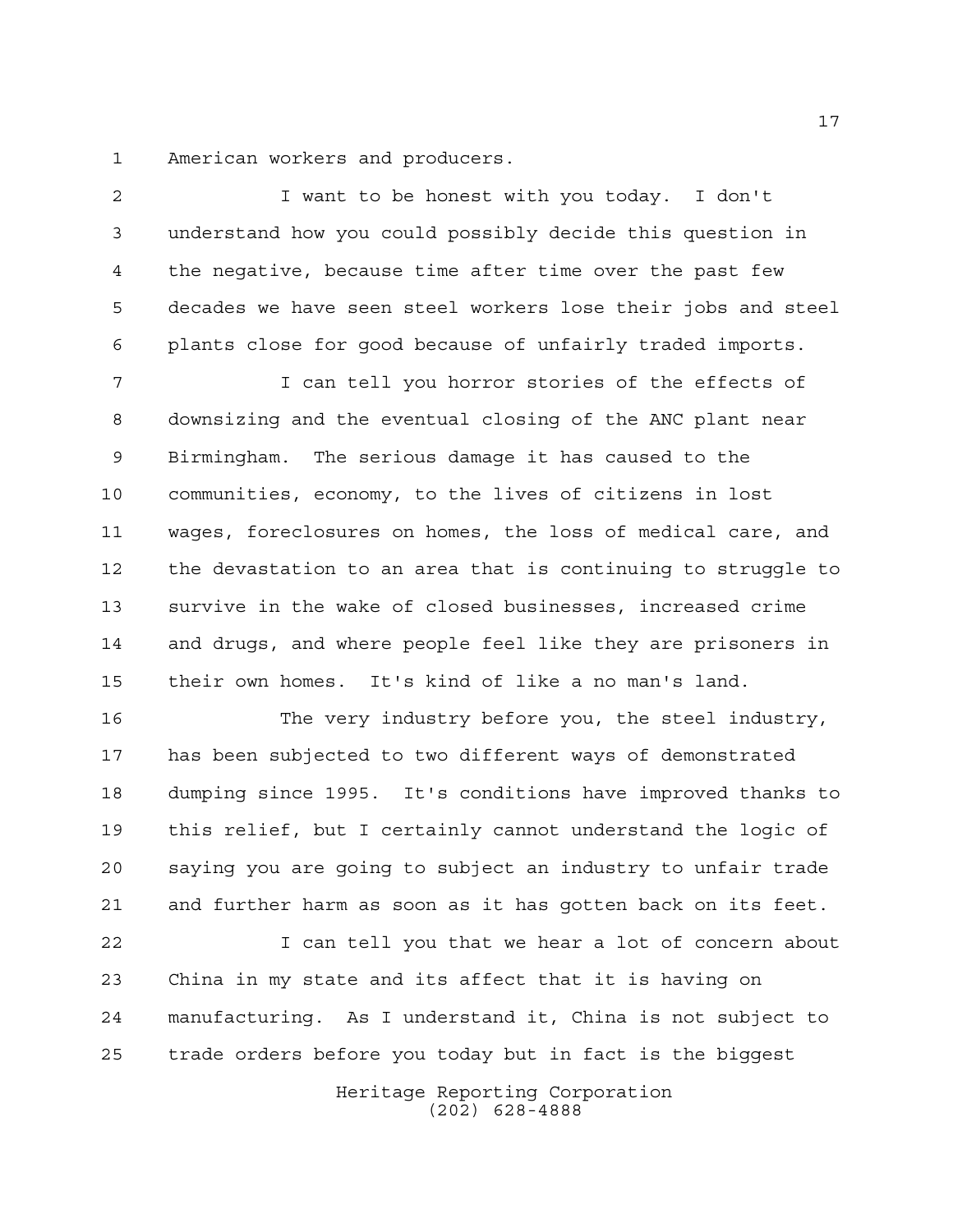foreign shipper to this market.

 product are at a historically high level right now. I guess I just don't understand that if you have Chinese imports already flooding this market, if you have imports in general at record levels and taking the market share of the industry and jobs that affect my constituents, why do we need to allow more imports from these countries? And remember, we are talking about unfair imports. I'll be honest and tell you that the men and women in my state, they just don't get it. They don't understand this logic. Let's give our industry a chance to compete in a fair market and earn the returns they can generate in the absence of unfair trade. You have the power and the responsibility to enforce our trade laws. So we ask that you use that power to stand up for fair trade and market competition. Please, don't force hard working Americans to compete with unfairly traded goods. If foreign companies want to compete in this market, make them play by the rules. If they beat us fair and square, that's one thing. But if they beat us unfairly by cheating, the fault lies with policymakers who simply

I also don't understand that imports of this

don't care enough to enforce our laws.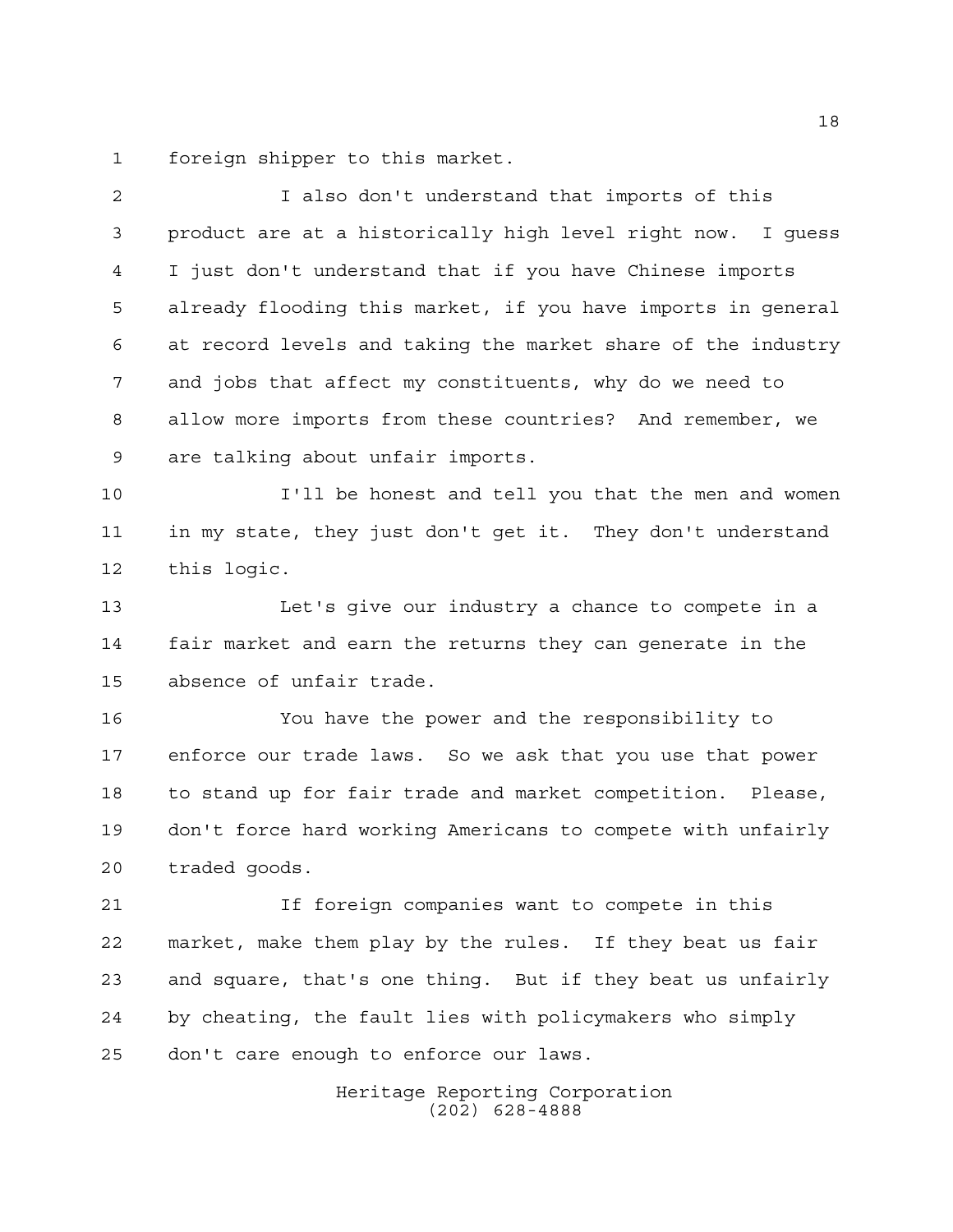I implore you, don't make this mistake and maintain the orders at issue here today. I want to thank you again for the opportunity to come before you and present, to testify on behalf of the citizens of Birmingham and of the great state of Alabama. Thank you. CHAIRMAN PEARSON: Thank you, Senator. Does anyone have a question for Senator Coleman? (No audible response). CHAIRMAN PEARSON: Okay. Thank you very much. MS. ABBOTT: Opening remarks in support of continuation of the orders will be by James C. Hecht, Skadden, Arps, Slate, Meagher & Flom. CHAIRMAN PEARSON: Welcome, Mr. Hecht. Please proceed. MR. HECHT: Thank you and good morning. The domestic industry before you today was also in front of the Commission less than a year ago in the sunset reviews involving Japan and three other countries. Since that time the industry has enjoyed another good year buoyed by a continued strong market and by the Commission's decision last April to maintain orders against unfair trade from Japan and Romania. Since that time the three foreign industries subject to the present reviews have a number of important

> Heritage Reporting Corporation (202) 628-4888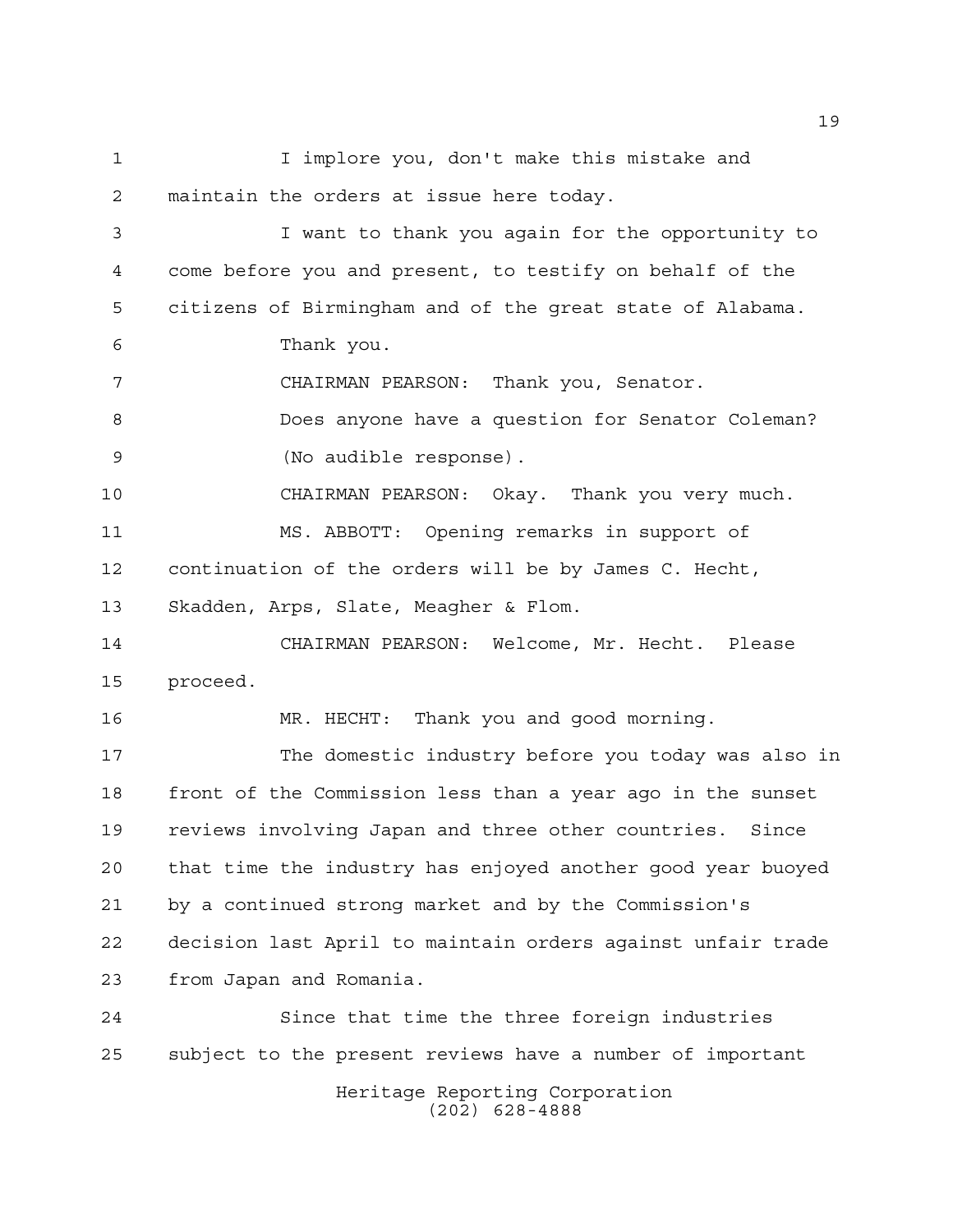similarities to the Japanese producers the Commission considered last year, particularly with respect to the unquestioned quality of their product, their ability to easily meet the most demanding market application, their aggressive export orientation and their strong incentive to return to this market if given the chance.

 The facts of the present case are reasonably straightforward. The domestic industry faces a steadily shrinking market share in the face of exploding production in China, and an unprecedented level of non-subject imports.

 The domestic industry has become increasingly confined to the highest end of the market at the same time that Chinese and other non-subject imports are gaining more 14 and more acceptance for such uses each year.

 The domestic industry has been able to achieve profitability, even with reduced market share through a strategy of focusing on high value uses and in the context of a very strong market.

 We would submit that the consequences of revocation are equally clear. First, China's production, exports and market acceptance will only increase as non- subject imports continue to move up the value chain. Second, the domestic industry will face direct and fierce competition from unfair trade, that is from the subject producers, in precisely the market areas it has relied upon

Heritage Reporting Corporation (202) 628-4888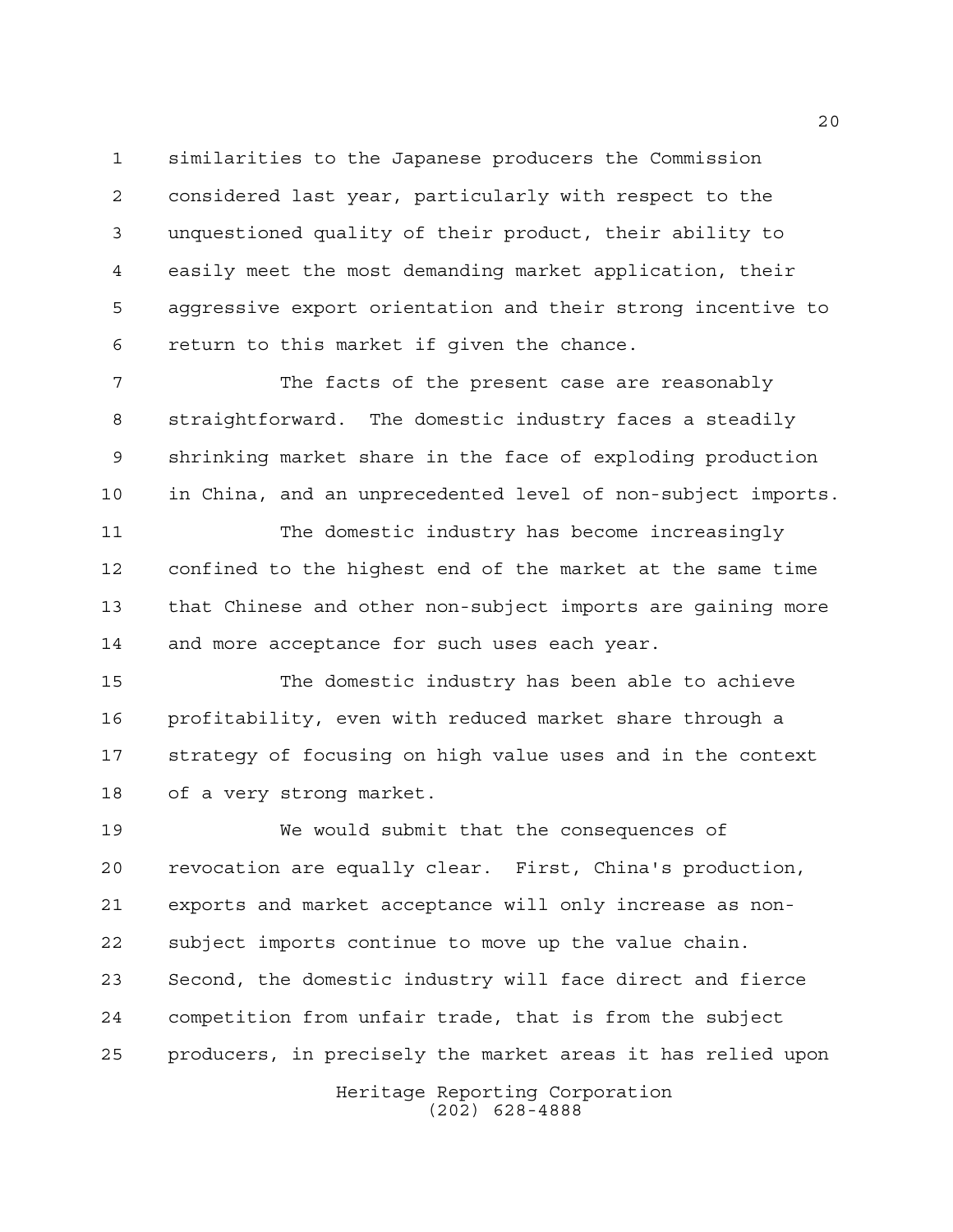to retain a foothold and maintain profitability. Finally, a return of such unfair trade would present the domestic industry with an even smaller customer base and declining financial performance across the board.

 Under any scenario such a result would constitute a likely recurrence of material injury. If a return of unfair trade occurs in the context of weakening demand, either here or abroad, the result could very well be catastrophic injury.

 Domestic producers are not the only ones who feel this way. Please look carefully at the confidential record and the very specific statements we cite from purchasers and even foreign producers. These statements provide a compelling assessment of what would happen if these orders are revoked and make clear that there would be a material negative impact on this market.

 The other side will try to persuade you that an industry with solid profit margins cannot be susceptible to material injury. That is, of course, completely false under the law.

 In the first place, domestic producers are supposed to benefit from relief. Furthermore, the law requires the Commission merely to determine whether an industry's performance would be materially worsened by a return of unfair trade, and there is no question that is the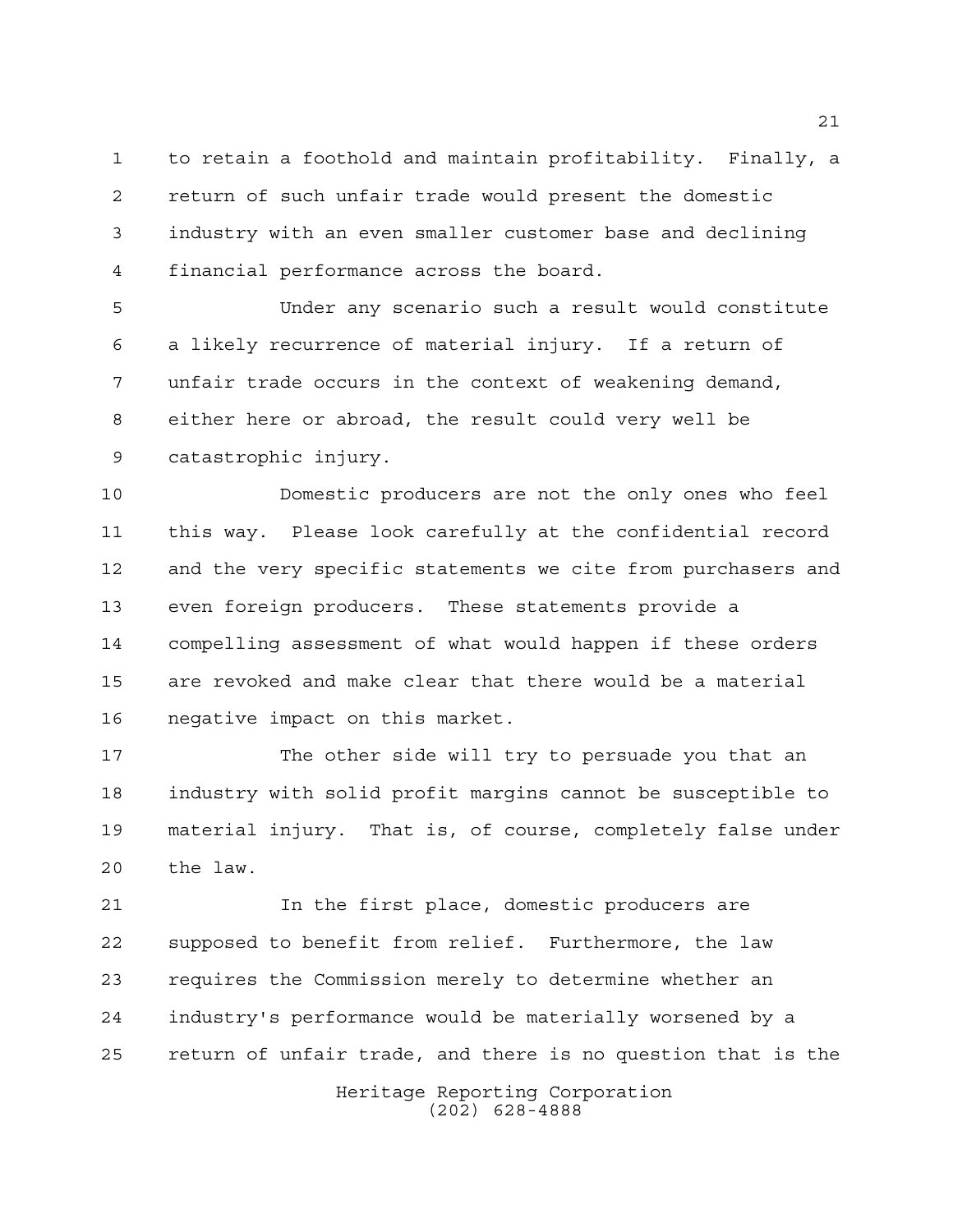case here.

 Indeed you will hear today that domestic producers are already suffering harm due to the non-subject imports that are pouring into this market. They are losing customers, sales and profits that will be great missed. There can be no question that those losses will be significantly worse if the orders are revoked and more subject imports enter this market.

 Finally, the Commission has heard a lot about China in recent steel cases. As much as you've heard, the latest information suggests that the problem is even worse than has been believed. You may not hear Respondents talk about it today, but you would if you caught them on any other day of the week. They, like the domestic industry, realize the sea change that is occurring because of Chinese over-production. They are seeing its affects in the other markets they serve and are profoundly worried about what it means for the future.

 Lifting this relief would be a grave mistake and would open the floodgates for high end foreign producers desperate to find new markets going forward.

 For all of these reasons, the relief should be maintained.

Heritage Reporting Corporation (202) 628-4888 CHAIRMAN PEARSON: Thank you, Mr. Hecht. MS. ABBOTT: Opening remarks in opposition to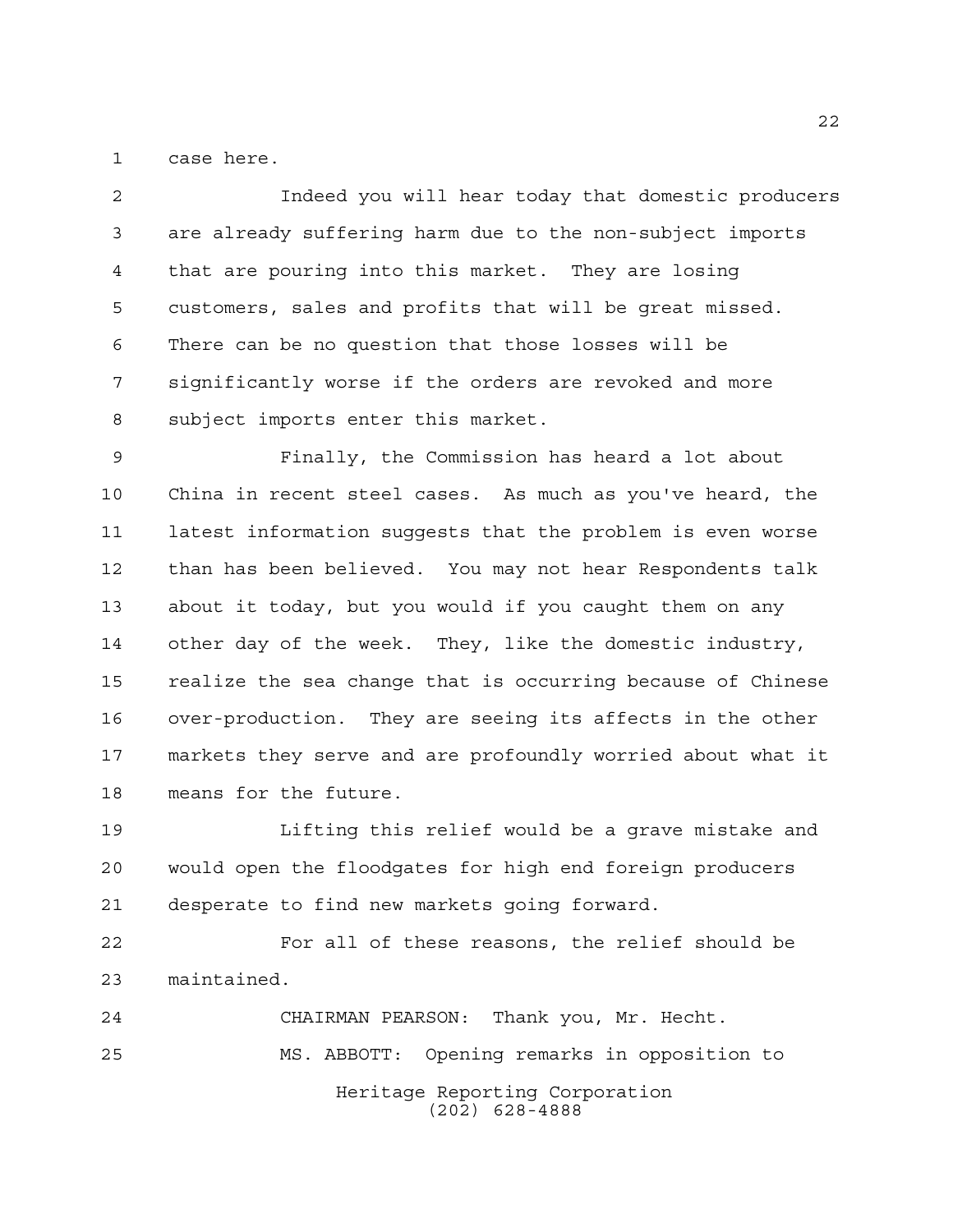continuation of the orders will be by Gregory J. Spak, White and Case.

 CHAIRMAN PEARSON: Good morning, Mr. Spak. Please proceed.

 MR. SPAK: Good morning, Mr. Chairman, Commissioners, and members of the Commission staff, and let me also add my congratulations both to Commissioner Williamson and to Commissioner Hillman.

 I am Gregory Spak of the law firm of White and Case and I'm here on behalf of the Argentine producer, Siderca and its U.S. affiliate, Tenaris Global Services, USA. Also appearing in opposition to continuation of the orders is Mr. Mark Herlach of the law firm Sutherland Asbill & Brennan, appearing on behalf of the German producer Benteler. Both Mr. Herlach and I are accompanied by witnesses who will explain in detail the reasons for their opposition to the continuation of these orders.

 Some of those reasons are obvious. The Commission is examining in these reviews a group of steel products that is tied to the energy sector. Oil and gas transmission, application of petrochemical plants and refineries and other similar applications. The last few years have been good to everyone supplying the energy sector, including the companies represented here today.

Heritage Reporting Corporation (202) 628-4888 Prices are up, profits are up, companies are being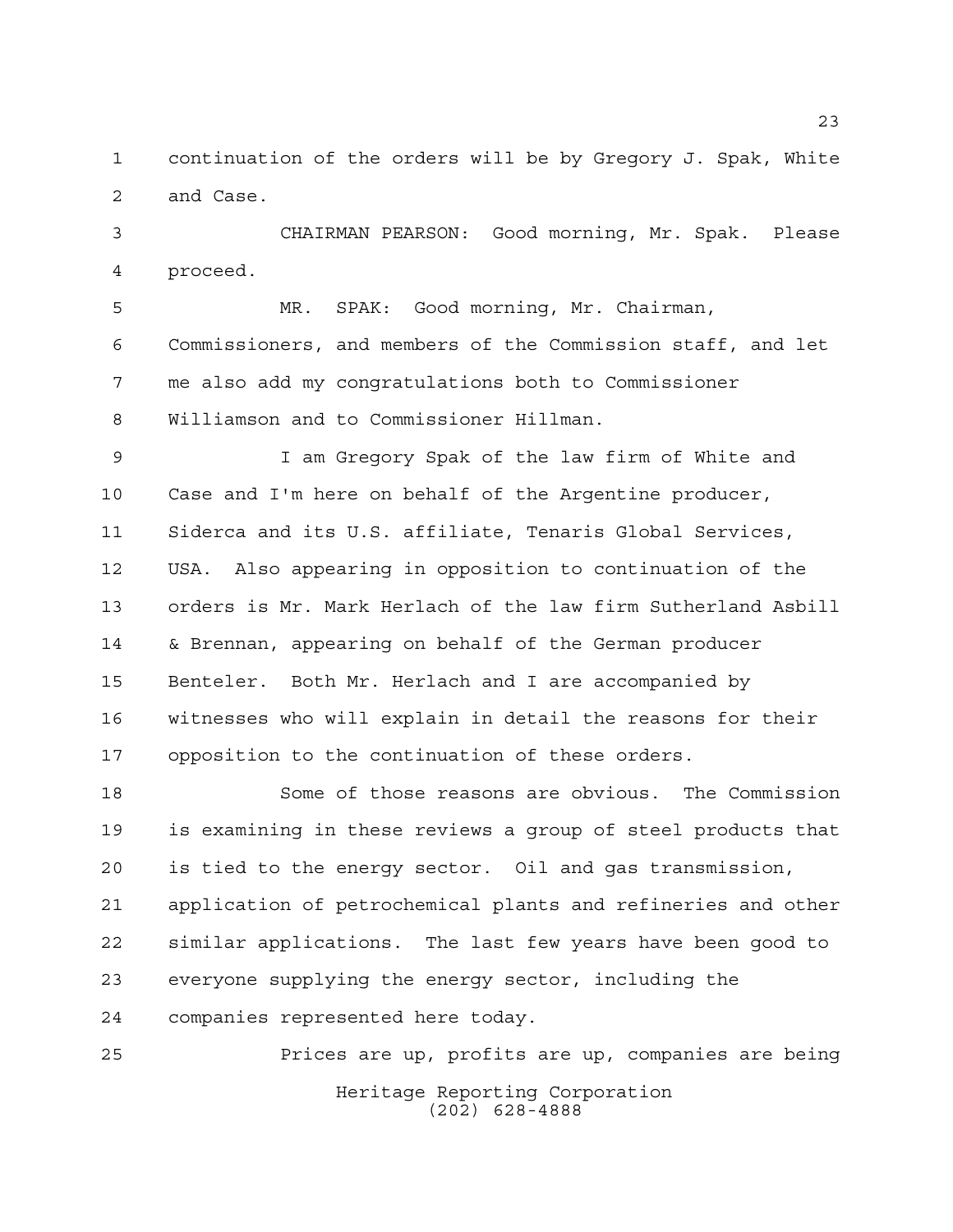sold for values that were unimaginable just a few years ago. And the forecasts show a remarkable consensus that the future of the energy sector is bright, not only in the United States, but worldwide as countries around the world continue to confront the challenges in the energy and downstream profiting sectors.

7 The U.S. industry has not been excluded from this good fortune and you can see that in the numbers developed by the Commission staff as part of this review. They do not deny that they are doing well and they cannot really disagree that the economic forces that affect this sector provide a basis for continued growth and high profit levels.

 But they tell the Commission they are poised to lose it all, that a portion of the market is being taken over by the Chinese producers, and that revocation of these orders is just the thing that could cause a collapse.

 They say that revocation of the orders and the surge of imports from Argentina, Germany and Brazil that they predict would be the proverbial straw that breaks the camel's back.

 Our witnesses today will tell you why this scenario is not realistic, let along likely as it must be for the Commission to continue the orders.

Heritage Reporting Corporation First and foremost let us be clear about one thing regarding this particular segment of the U.S. industry that

(202) 628-4888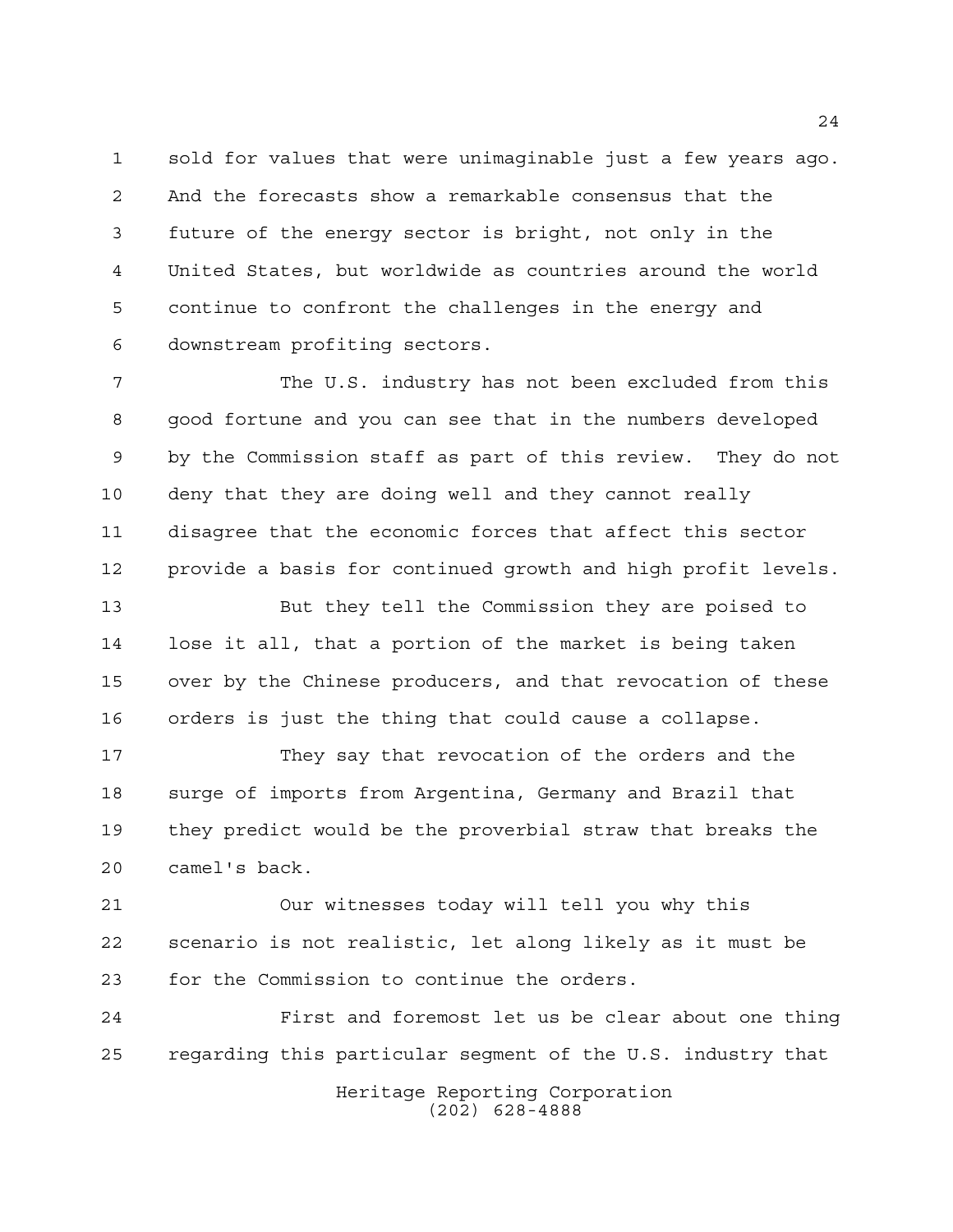is appearing before you today. It is experiencing its best performance ever with strong fundamentals for the future, and this performance has occurred at the same time the Chinese seamless pipe has increased in its market share.

 The ITC stated last year that the U.S. industry was not vulnerable and the U.S. industry's performance has only improved since that date.

8 As we delve into this straw that is likely to break the camel's back theory, let's remember that this is one strong camel.

 Mr. Balkenende from Tenaris Global Services USA, an affiliate of Siderca, will explain that there is no straw to break the camel's back in this case. The U.S. industry's projections of the volumes to be expected from Argentina are exaggerated. Siderca is producing at full capacity in its entire seamless mill and has no incentive to do anything different. Siderca has not added capacity and has no plans to add capacity.

 Mr. Balkenende also will explain Tenaris' approach to the global market and that it is no coincidence that the Tenaris mills in other countries are not supplying these products to the United States market, even though they could.

Heritage Reporting Corporation (202) 628-4888 Finally Mr. Balkenende will explain that the U.S. industry's warnings of aggressive pricing from Argentina are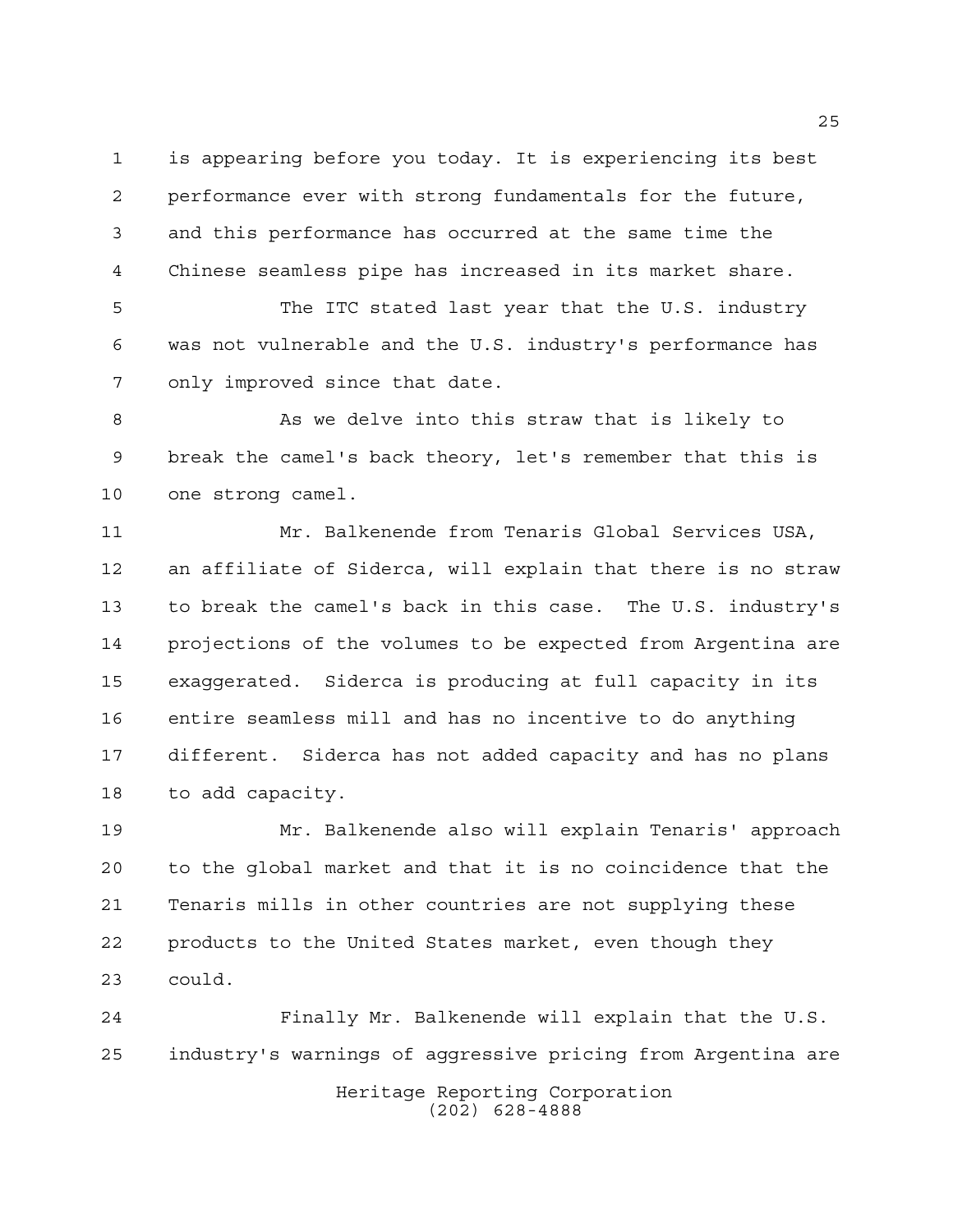baseless. Siderca and its affiliates recently invested \$3.2 billion in the U.S. tubular production market through the acquisition of Maverick Tube Corporation and it simply makes no sense to argue that Siderca would injure this market through irresponsible actions regarding volume or price.

 Mr. Herlach and his witness, Mr. Michael Herminghaus of Benteler Steel and Tube Corporation, Houston, will explain why revoking the orders would not result in an increase in German imports that would harm the U.S. industry. German producers enjoy the same prosperity as their U.S. counterparts. Benteler's performance is typical in the German industry. High capacity levels of stable and established customer base and lacking any economic or practical incentive to change long-established patterns of doing business if the orders are revoked.

 In conclusion, as this hearing proceeds this morning we ask the Commission to take a critical view toward all the statements made by both sides and to make its judgment based on the current and projected state of the market and its view of what is likely to occur. Suspicion, conjecture, and exaggerated projections of excess capacity and fears of aggressive pricing behavior are not enough to continue these orders on these three countries.

Thank you for your time.

CHAIRMAN PEARSON: Thank you, Mr. Spak.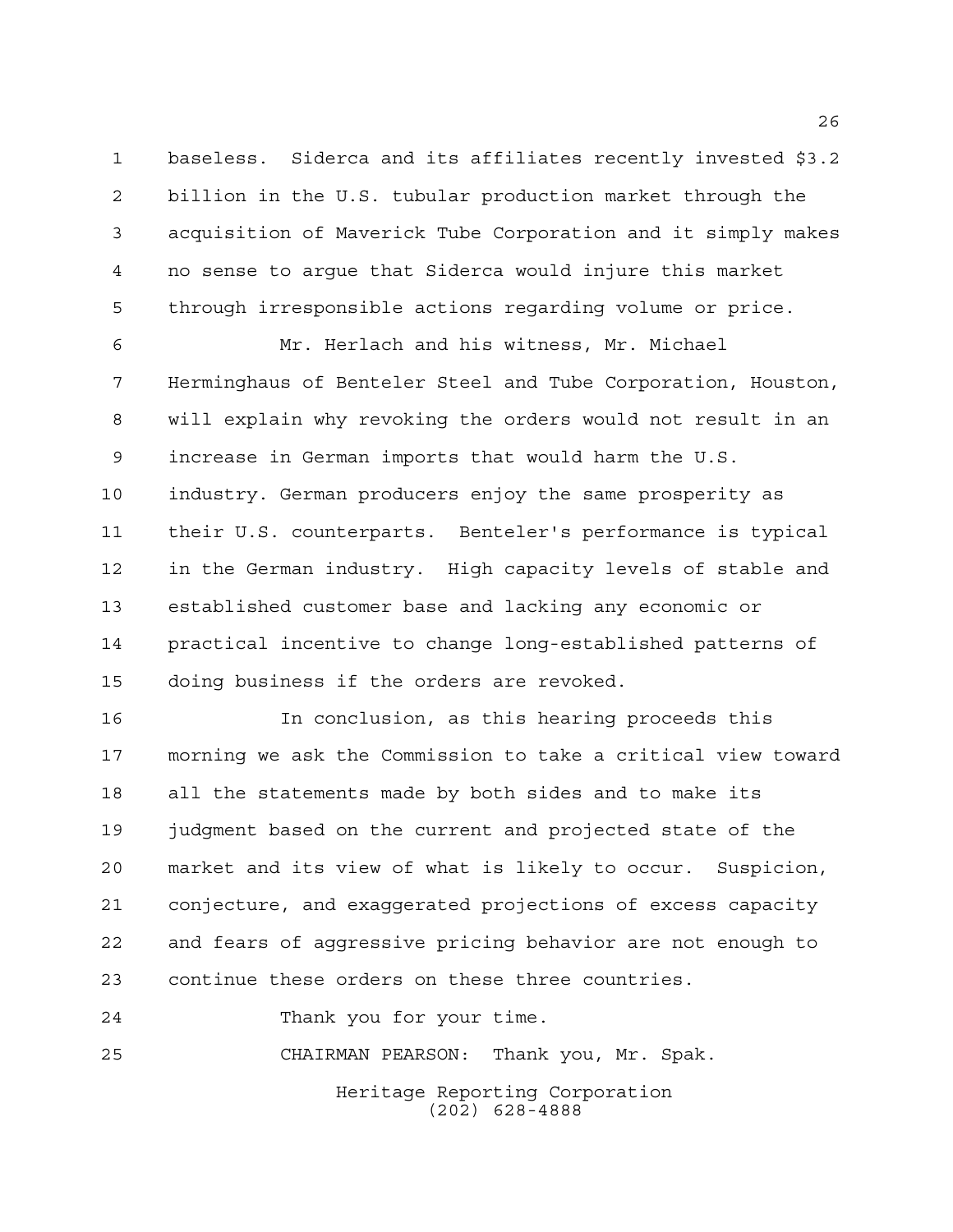MS. ABBOTT: Will the first panel in support of the continuation of the antidumping duty orders please come forward?

 Mr. Chairman, all witnesses have been sworn. CHAIRMAN PEARSON: Good morning, panelists. Welcome back to the International Trade Commission. I see some familiar faces here. We appreciate the efforts you've made to come and are looking forward to the testimony.

Who is running the show?

 MR. VAUGHN: Commissioner Pearson, I'd like to start with some slides.

 CHAIRMAN PEARSON: By all means, please proceed. Please identify yourself.

 MR. VAUGHN: Good morning. I am Stephen Vaughn and I represent United States Steel Corporation and IPSCO Koppel Tubulars Corporation. Before turning to our industry witnesses we would like to give you an overview of the major facts in these reviews.

 Our argument here rests on four key points. First, if the orders are revoked, imports from all three subject countries will compete under similar conditions of competition thus the Commission should cumulate all subject imports.

Heritage Reporting Corporation (202) 628-4888 Second, if the orders are revoked, subject producers will once again ship significant volumes of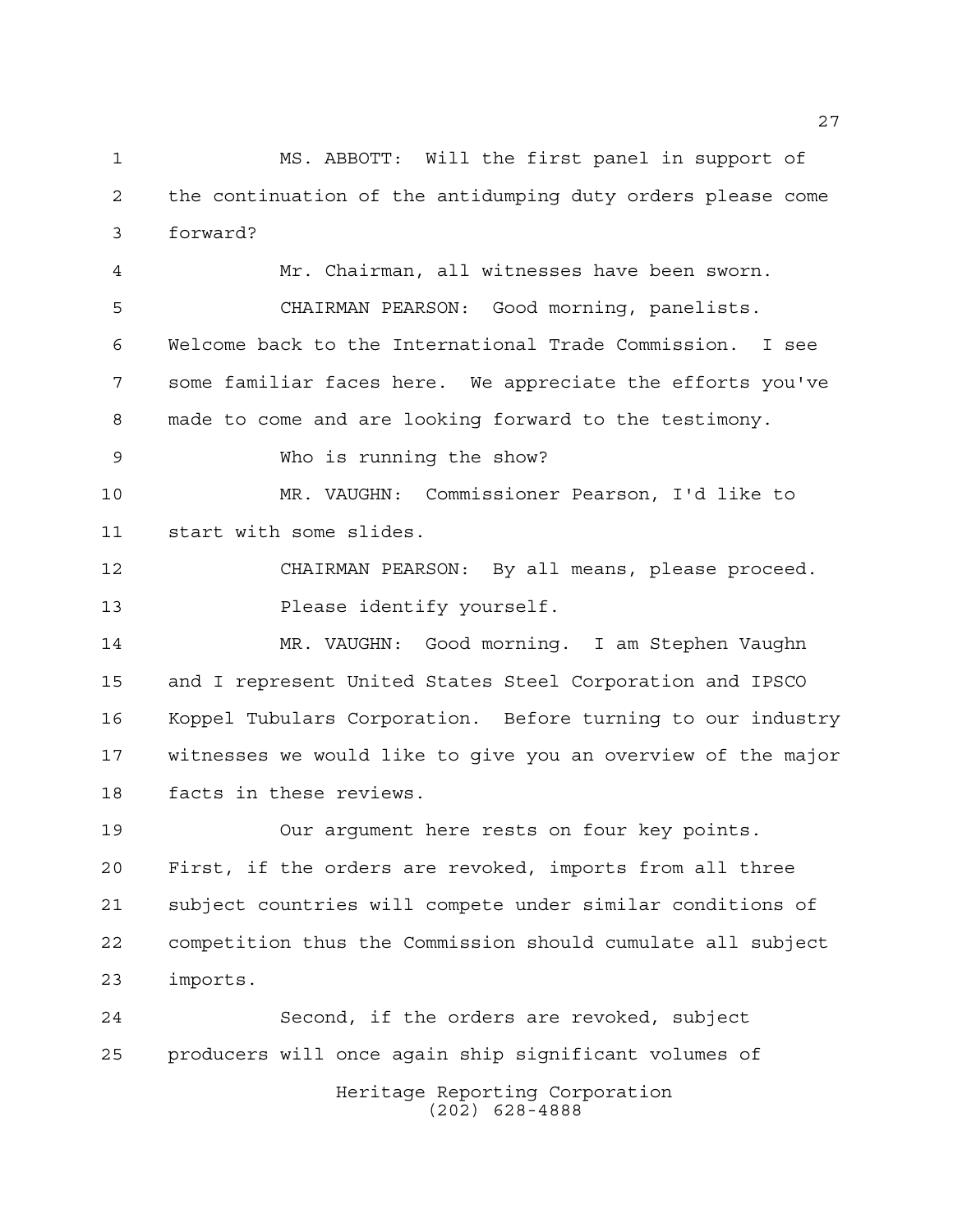unfairly traded imports to the United States.

 Third, domestic producers have already lost market share to imports from non-subject countries.

 Finally, subject imports would compete directly with domestic producers for their remaining business at the higher end of the market.

 Now let us consider each of these points in more detail.

 It is critical that the Commission cumulate all subject imports. Failure to do so would prevent the Commission from giving adequate consideration to the combined hammering effect of imports from all three countries.

 Furthermore, subject producers in all three countries one, have transnational affiliations that would make it easier for them to enter this market. Two, are already active here. Three, make high end products that would compete directly with U.S. mills. Four, rely on exports. And five, are threatened by Chinese imports in other markets.

 In short, the case for cumulation here is even stronger than it was during the 2001 reviews when the Commission cumulated imports from all three subject countries.

Heritage Reporting Corporation (202) 628-4888 Next we turn to the likely volume of subject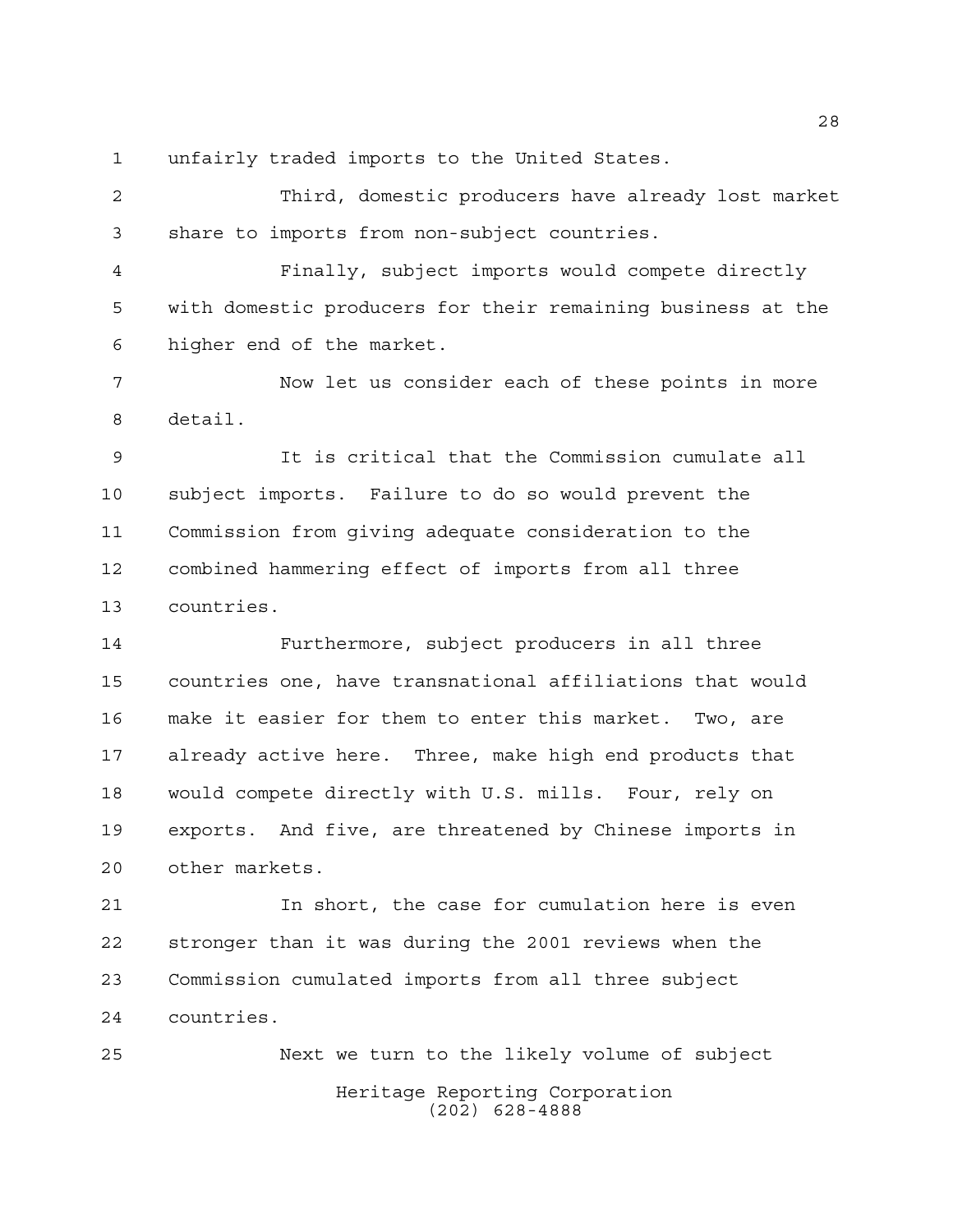imports. These data show that subject import producers reduced their shipments to the U.S. market only after the orders were imposed. This fact strongly indicates that if the orders are revoked, subject producers will once again shift significant volumes of dumped steel to the United States.

 Furthermore, producers in all three subject countries depend on exports. The actual data with respect to the subject products are confidential. As you can see here, however, each of the subject countries produces far more seamless pipe than it consumes. In other words, the subject producers have to export a large amount of pipe every year. That's why developments in China are so important.

 You can see here that since the orders were imposed, and particularly since the last time the Commission reviewed these orders in 2001, there has been an extraordinary increase in Chinese production. Indeed, total Chinese production of seamless pipe has more than doubled over the last five years. As Chinese production grows, it takes market share from everyone else.

 Here you see that according to the staff report China accounted for only about 20 percent of global production when the orders were imposed. Now it accounts for almost half.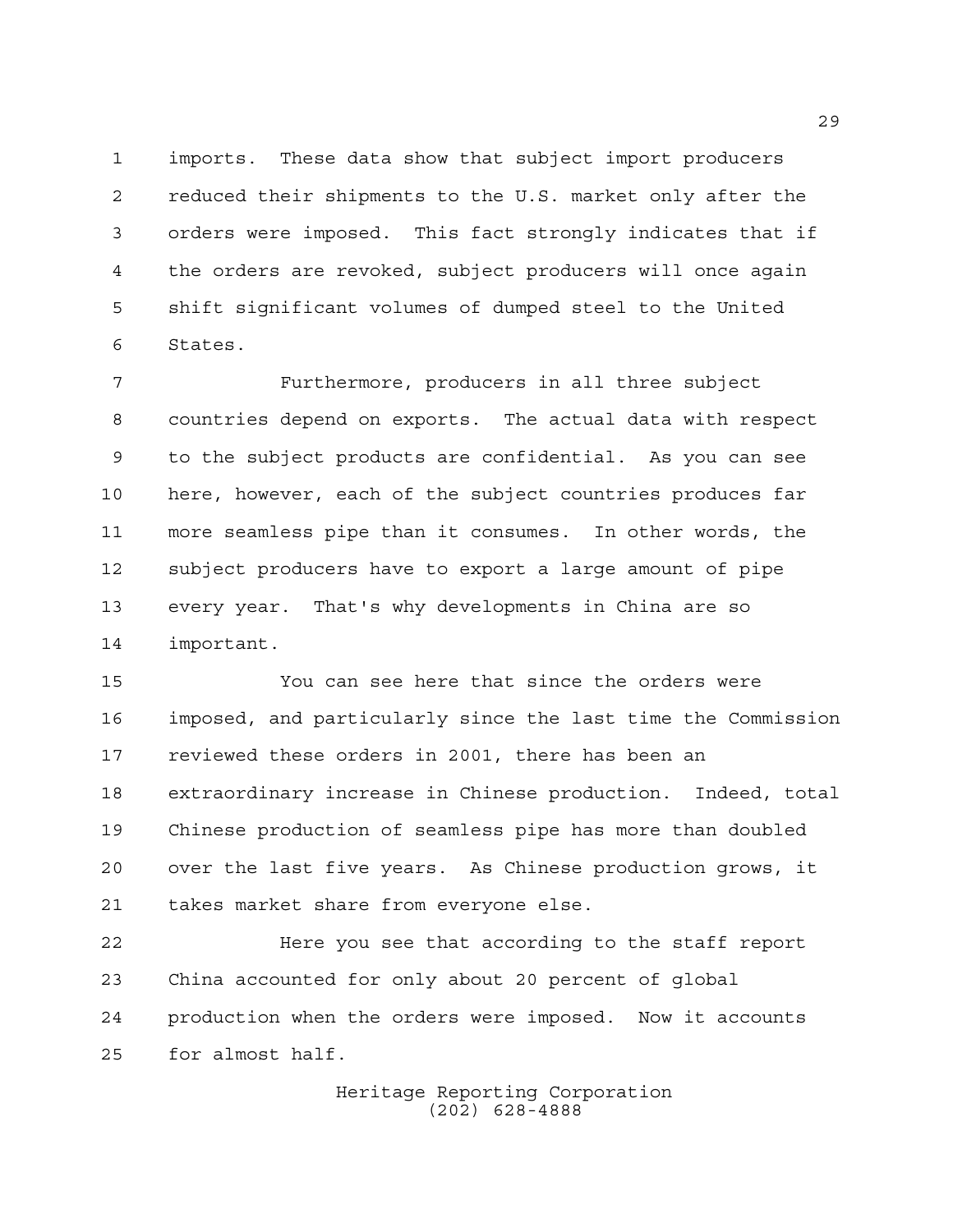Chinese demand is not keeping up with this increased production. Indeed in the year since the Commission last considered this industry total Chinese exports of small diameter seamless pipe have risen by more than 80 percent. These growing Chinese exports are a barrier to exports by subject producers but encourages those producers to increase their shipments to the United States.

 In fact just a few months ago the CEO of Tenaris, parent company of Siderca, one of the producers before you today, plainly expressed his company's concern with Chinese exports. This quote demonstrates that subject producers are already being affected by Chinese competition.

 Furthermore, subject producers could rapidly increase their shipments of small diameter SLPs to the United States. As you can see from the confidential data in our brief, subject producers have unused capacity in inventories that could be used to make U.S. sales. They are export oriented. They already have channels of distribution in this market, and they are well known and highly regarded by U.S. customers.

 In short, they are extremely well positioned to ship large volumes of the subject product to this market if the orders are revoked.

Heritage Reporting Corporation (202) 628-4888 Subject producers contend that they have no interest in this market or that they could serve it from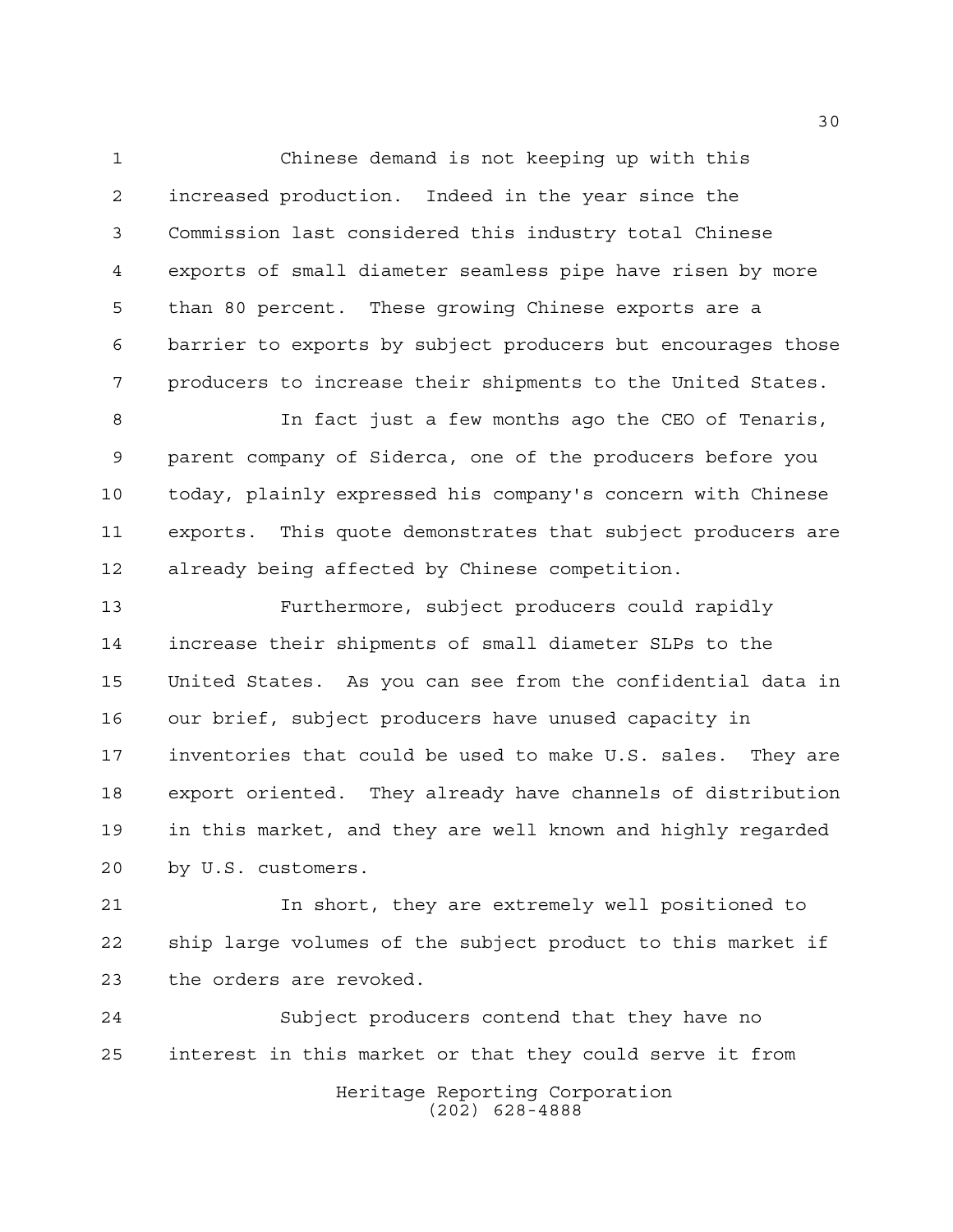non-subject sources, but in fact they are already shipping other seamless products to the United States. Here you see that they have a significant presence in the U.S. market with respect to large diameter SLP. While Argentina is under order with respect to oil country tubular goods, Brazilian and German producers are selling significant volumes of seamless OCTG to this market.

 In short, the record shows that subject producers depend on exports, that they sell other tubular products to American customers, and that they sold large volumes of small diameter SLP in the United States before the orders were imposed.

 Under these circumstances it is simply not credible that these producers will not once again ship small diameter SLP to this market if the orders are revoked.

 It is also not credible that subject producers would fail to participate in the largest and most lucrative market in the world.

 Here you can see that prices here are higher than in other potential export markets such as the Middle East and Eastern Europe. You can also see here the low price of Chinese exports.

 Under these circumstances the best strategy for subject producers would be to ship dumped steel to the United States where they can obtain higher prices than in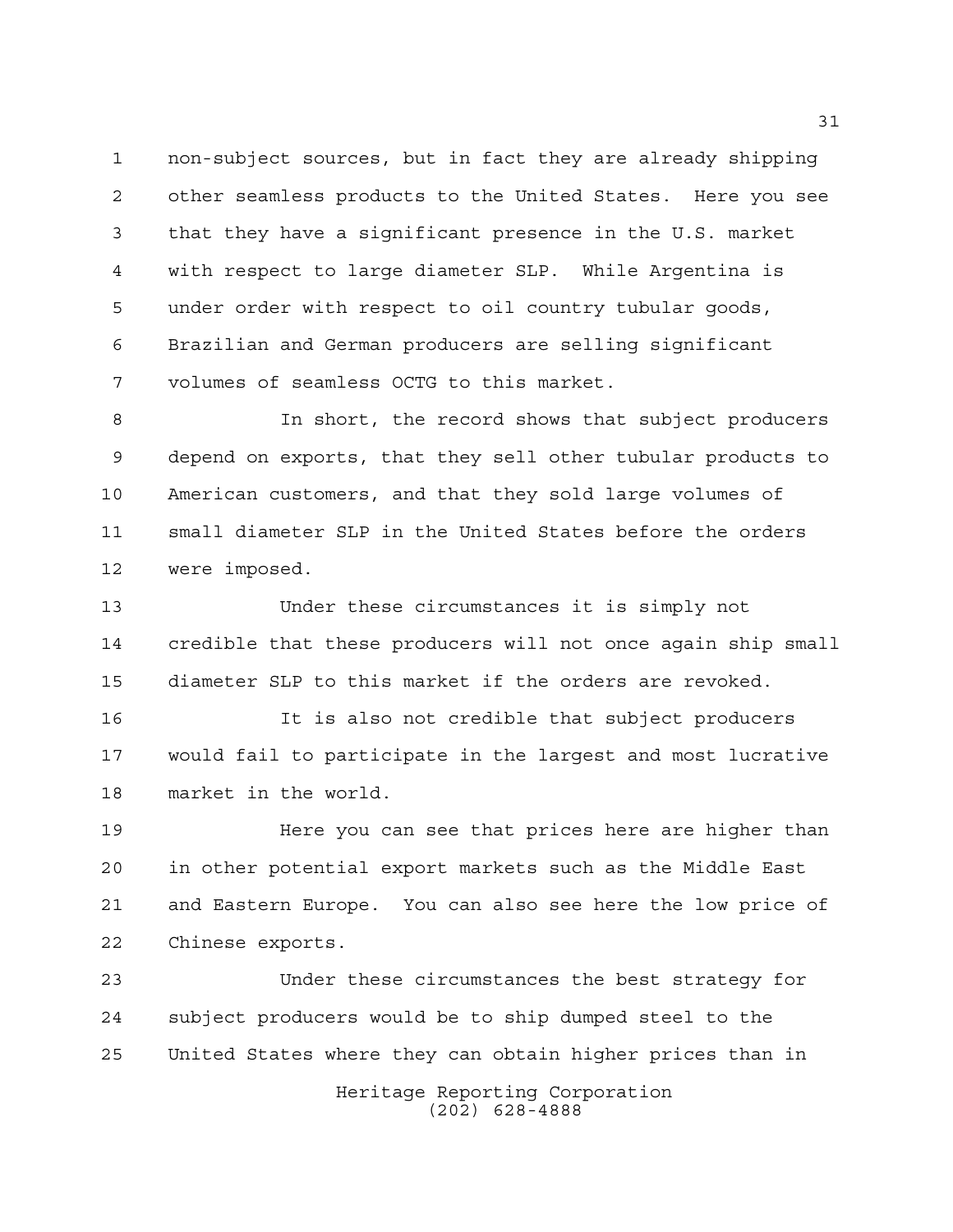other potential markets and undersell domestic producers.

That is what will happen if the orders are revoked.

 As subject imports return to this market they will likely have a significant effect on domestic prices. Here you see that subject imports and domestic like product will compete on the basis of price. While some purchasers are not yet willing to use imports from non-subject countries, those same purchasers would have no such hesitation about buying small diameter SLP from Argentina, Brazil and Germany.

 Furthermore, the record shows that during the original period of investigation the subject producers engaged in very aggressive underselling. If the orders were revoked they would do so again in order to obtain market share. This would put pressure on distributors to reduce their inventory, causing prices to fall further.

 Thus the Commission should conclude that the likely price affect of subject imports would be significant. The likely impact of imports will also be significant. Domestic producers are facing a wave of imports from non-subject countries. Here you see how imports have increased over the last three years, including an increase of 44.4 percent in the last year alone. Here you see that much of that increase is being

fueled by China.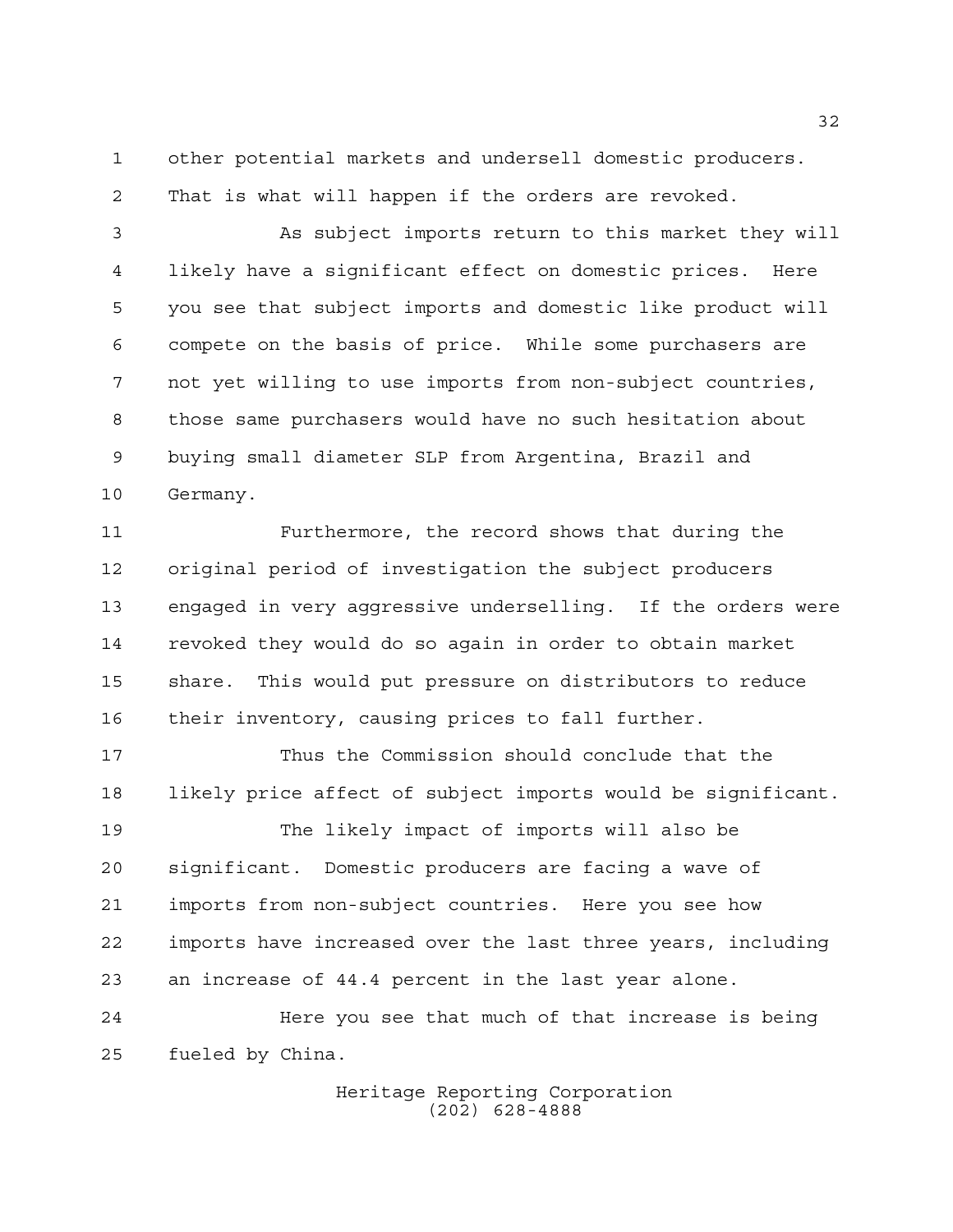During your last reviews of these orders Chinese imports were almost non-existent in this market, but ever since 2003 they have increased at an extraordinary pace, including an increase of 105 percent over the last year as more and more U.S. customers accept Chinese pipe. Domestic producers are losing sales and are being denied the opportunity to take full advantage of recent market conditions.

 The current wave of imports is hurting the domestic industry in many ways. Because of these imports domestic producers' output has been restricted. They have lost sales, market share and profit. They have been denied funds that could have been used to increase their capital expenditures or to hire additional employees. Their customers have higher inventories. They have been denied the chance to grow their business, to expand their operations in response to the relatively strong demand of the last three years.

 As a result, this industry is vulnerable to material injury.

 Up to this point domestic producers have adapted to the increase in imports by concentrating on high end customers who are not yet willing to use non-subject imports, but these are exactly the same customers who will be targeted by the subject producers. As unfairly traded

> Heritage Reporting Corporation (202) 628-4888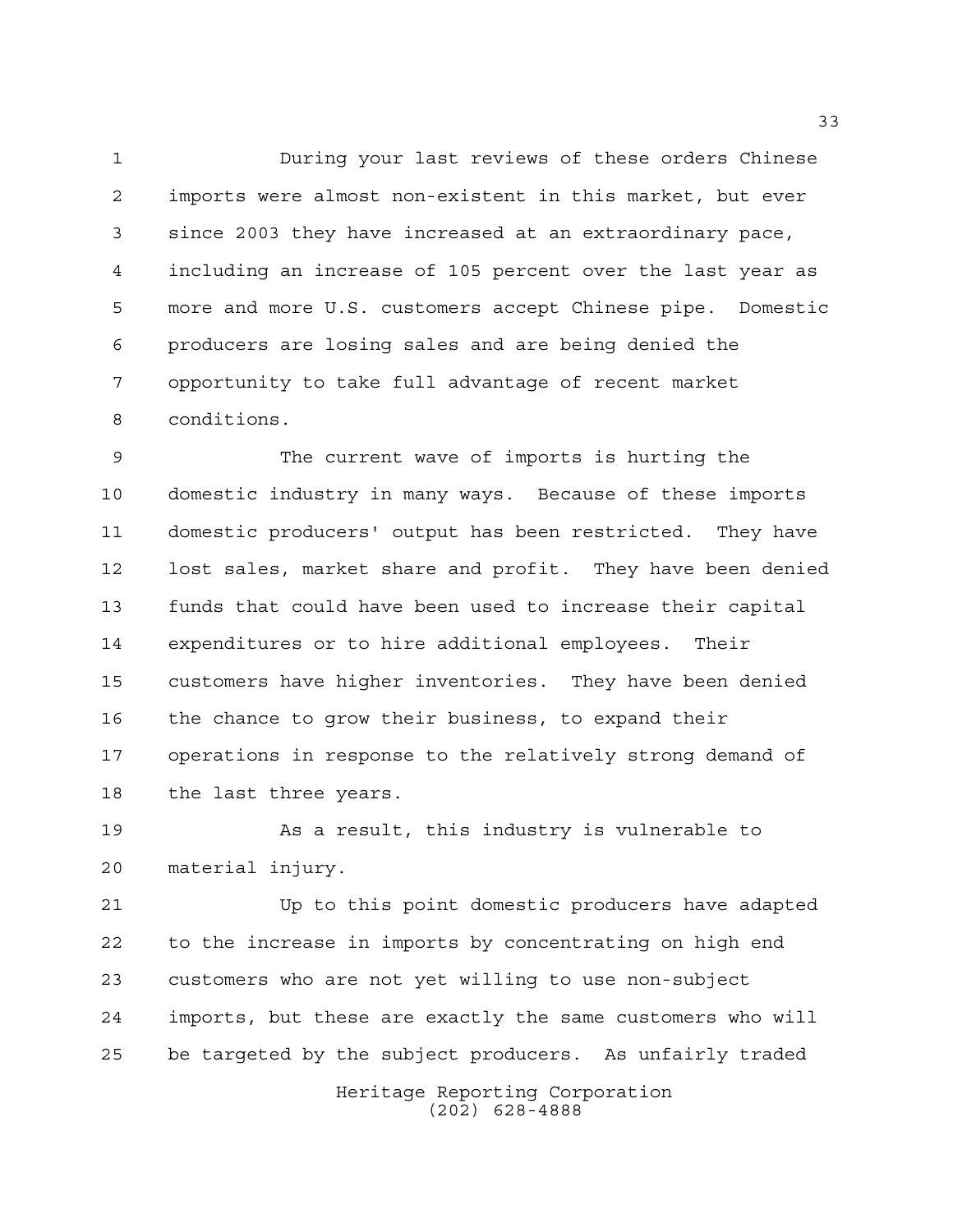imports enter this market prices will fall, domestic

 producers will lose even more market share, as well as the profit they need to survive the downturns in this highly cyclical business.

 For all of these reasons, the orders should remain in place.

 MR. BROGLIE: Good morning. I am Les Broglie, General Manager of Tubular Products for United States Steel Corporation. I have worked at U.S. Steel for 33 years and have been in my current position since September of 2003.

11 11 I am responsible for all aspects of our tubular business, including the production of small diameter seamless, standard line and pressure pipe or SLP.

 I testified during last year's proceedings and I wish to thank the Commission for maintaining the orders on SLP from Japan and Romania. I am here today to explain why we also need relief on Argentina, Brazil and Germany.

 Due in large part to these orders we have made money over the last three years. I know that our current profitability is something that the Commission looks at, but I'm here to tell you that we as a company look well beyond that to determine how well we are really doing, and that is very important for the Commission to do the same thing. When you do, I think it will be obvious to you that this industry is operating in very dangerous waters.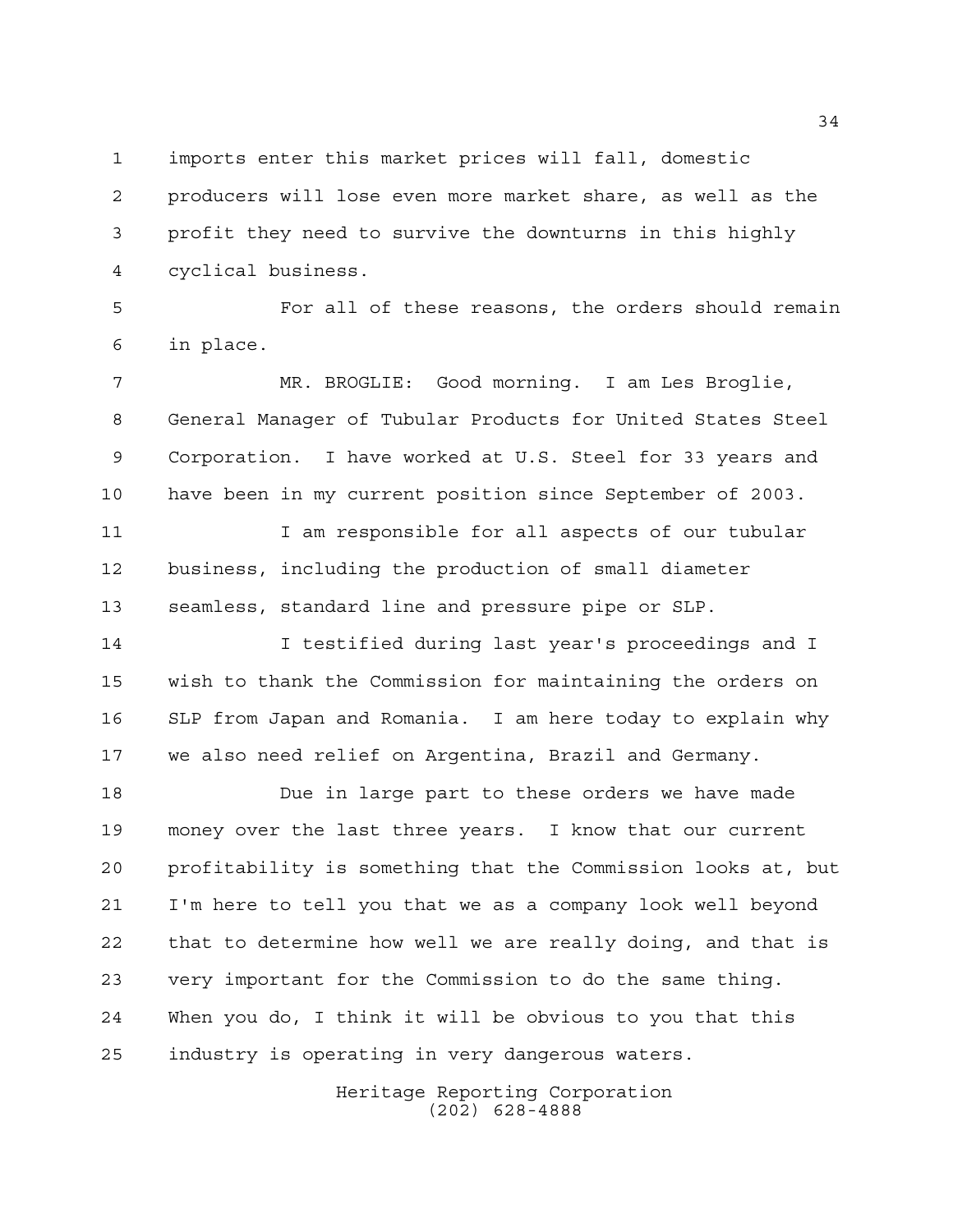1 I don't have the access to the data in your confidential record but it is clear to us that this industry's share of its own market has eroded dramatically in recent years and that this erosion is, if anything, accelerating.

 We know that has happened to our shipments. We also know that imports from China have skyrocketed in addition to the significant quantities from Ukraine and Russia and we have been forced to see large chunks of market business for those imports. I would be amazed if our competitors are doing any better in fending off these imports. When I add all of this up, it is obvious to me that the industry's customer base is simply evaporating.

 This is setting off alarm bells at U.S. Steel. The difference in price between our products and those imports are so great we cannot afford to match it.

 During the steel crisis of the late 1990s, we all saw that it is very dangerous to chase volume by lowering prices. Time after time domestic mills lowered their prices, suffering heavy losses as a result, only to find that they were still undersold by imports. We don't want to go down that path again.

 Thus we have tried not to match those low import prices. Instead, we have concentrated on the high end customers who are left to us.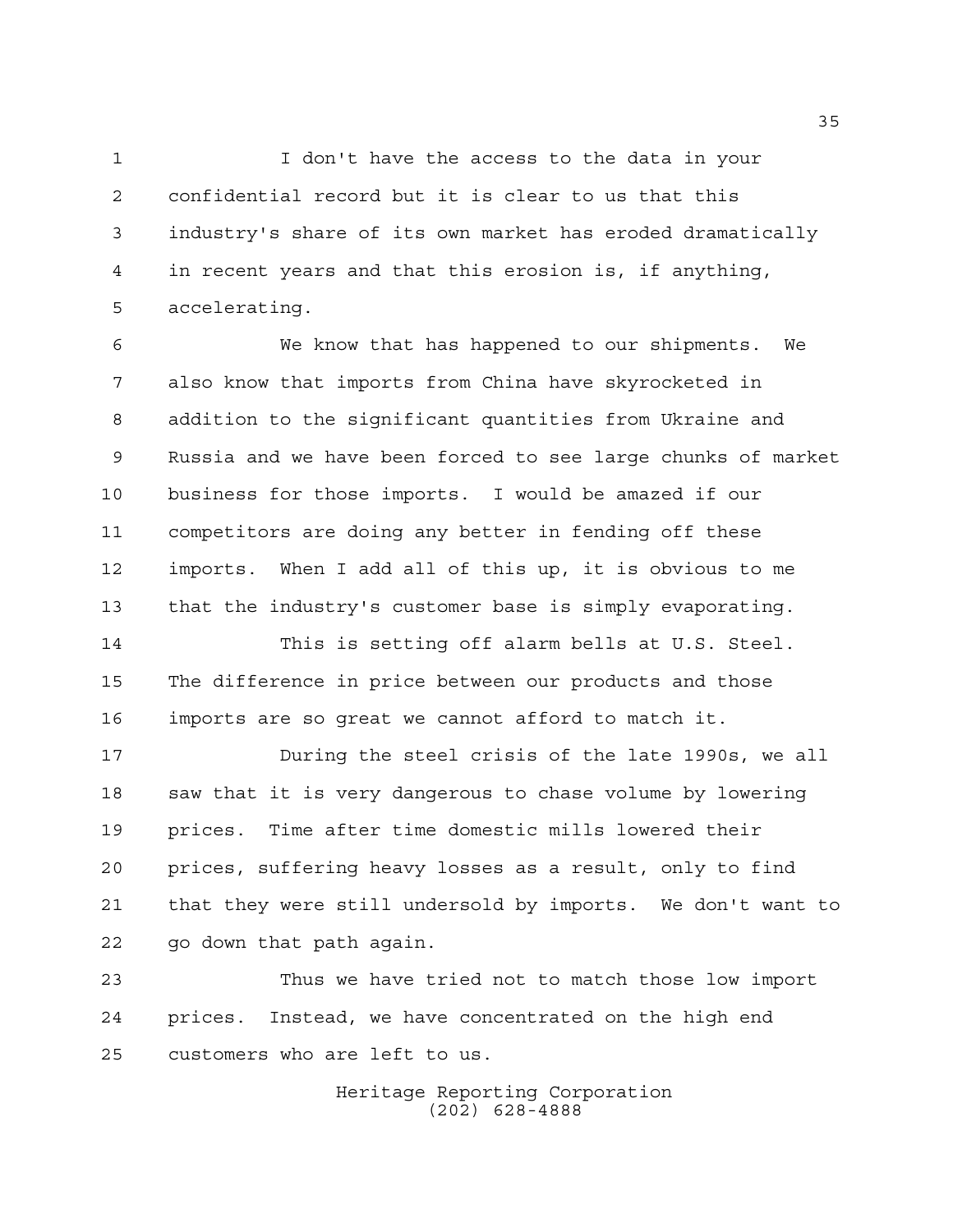So far this approach has kept us in the black but it carries with it major long-term costs.

 The recent flood of imports has cost us an enormous volume of sales that can never be made up. It has prevented us from hiring more people. It has denied us funds that could have been used to upgrade our facilities. There aren't very many bull markets in this business and you have to take full advantage of the few that come along. We have not been able to do that and we are going to pay for that in a major way when we face our next downturn.

 Furthermore, we doubt the strategy is sustainable over the long run in face of unfair trade. As you will hear from other witnesses later today, imports from China are moving up the value chains. Consequently we are extremely concerned about the status quo. The Chinese producers that have seized such a large share of this market are heavily subsidized and given the extraordinary low prices at which they are selling product in this country, it is hard to believe that they aren't engaging in unlawful dumping as well.

 I can't tell you at this point what we're going to do about that, but I can tell you that we are watching the situation very, very closely.

Heritage Reporting Corporation In assessing whether this industry can withstand a surge of imports from the countries at issue here I would

(202) 628-4888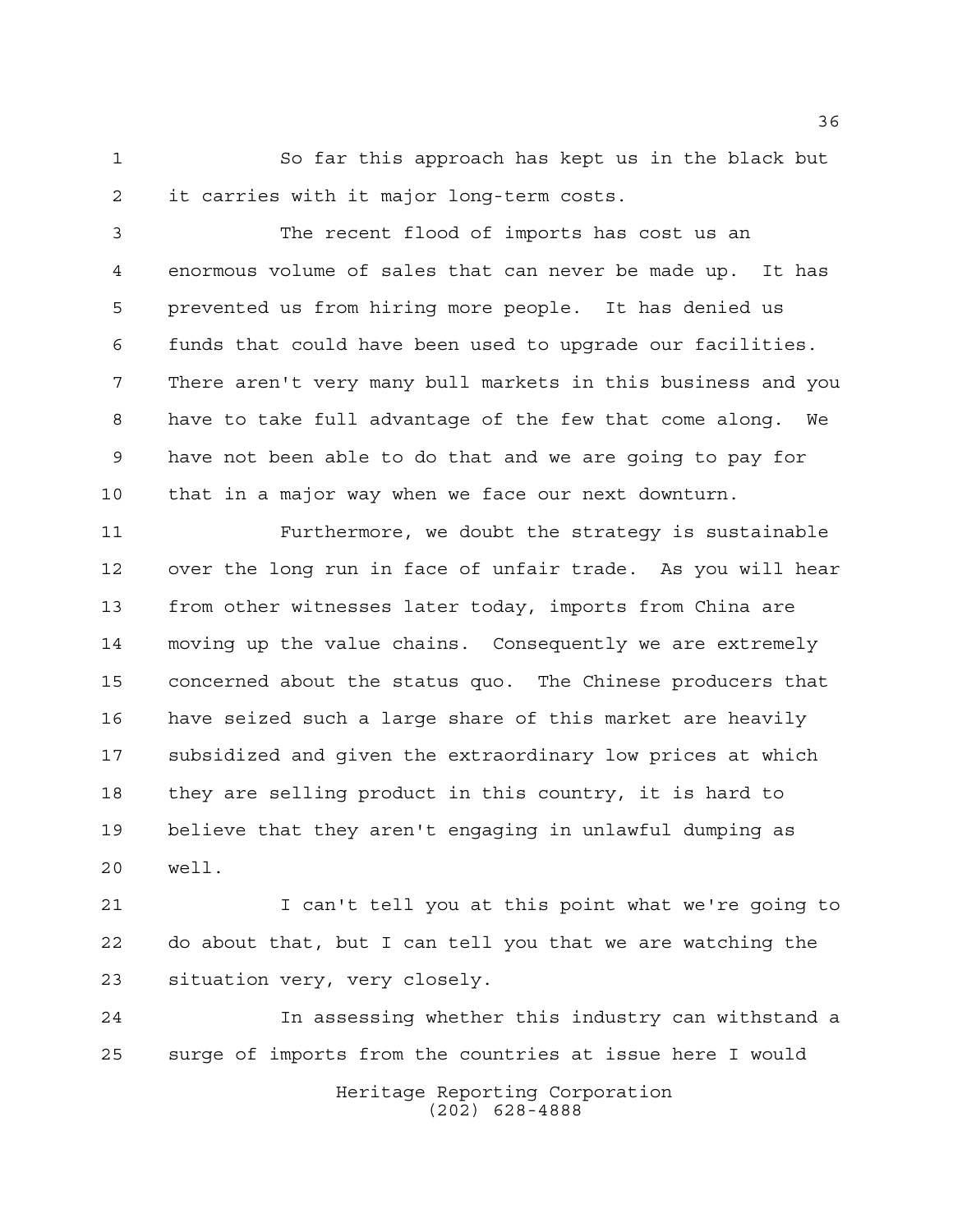also ask the Commission to keep in mind that this is an industry with relatively few players. One of the major producers was forced to exit its business a few years back in large part because of unfair import competition.

 We are the largest remaining domestic producer of this product. We have two mills that can make small diameter pipe. One in Fairfield, Alabama and one in Lorraine, Ohio. The one in Fairfield cannot make pipe smaller than four and a half inches. Anything smaller than that must be made at our Lorraine Number 4 mill, thus this mill in a real way is the core of the domestic industry.

 Our recent experience with this mill provides graphic evidence of why it is so important for the Commission to look beyond our current profitability in evaluating how this industry is doing. The No. 4 mill was designed to operate three shifts. We are currently only able to employ one. That is not because we want to run it that way, we do not.

 A one shift operation entails substantial additional costs. There are substantial costs associated with running the furnace during the 16 hours each day that we are not making pipe. There are substantial costs associated with the need to have employees take care of the furnace while the mill is not operating. There are substantial inefficiencies that naturally occur because we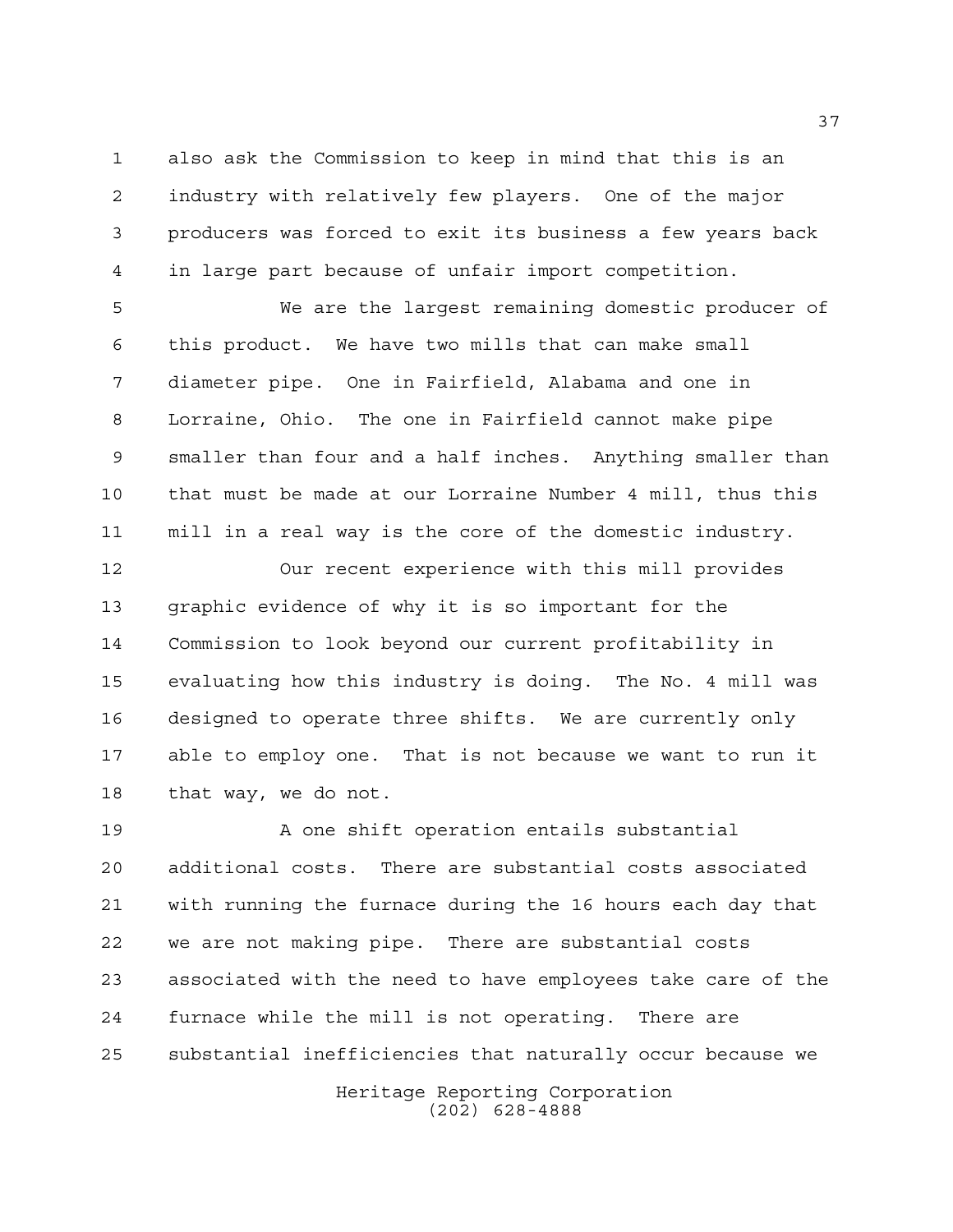have to restart our operations each morning.

 Of course we try very hard to manage these costs and I think our guys do a great job given the circumstances, but any plant that operates only one shift out of a potential three is not doing very well.

 In short, we want to make more of the subject product and we are capable of doing so.

 Naturally we have thought about adding another shift during the last three years, but the bottom line is this. There is simply no market for pipe that would be generated by the two shift operation. We could make more pipe with the one shift we have if marketing conditions justified our doing so. That mill depends on orders and we just haven't obtained enough orders to justify additional production. In fact, just this week we reduced the number of hours at Lorraine No. 4 by 18 hours a week due to our weaker order book.

 We can't simply switch the mill over to OCTG. There just isn't enough demand.

 SLP accounts for almost half of our production at Lorraine No. 4. We need to do well with this product in order to be successful.

 Finally, I know that if the orders are revoked subject imports will return to this market in big volumes. They don't really have much choice. Anybody who manages a

> Heritage Reporting Corporation (202) 628-4888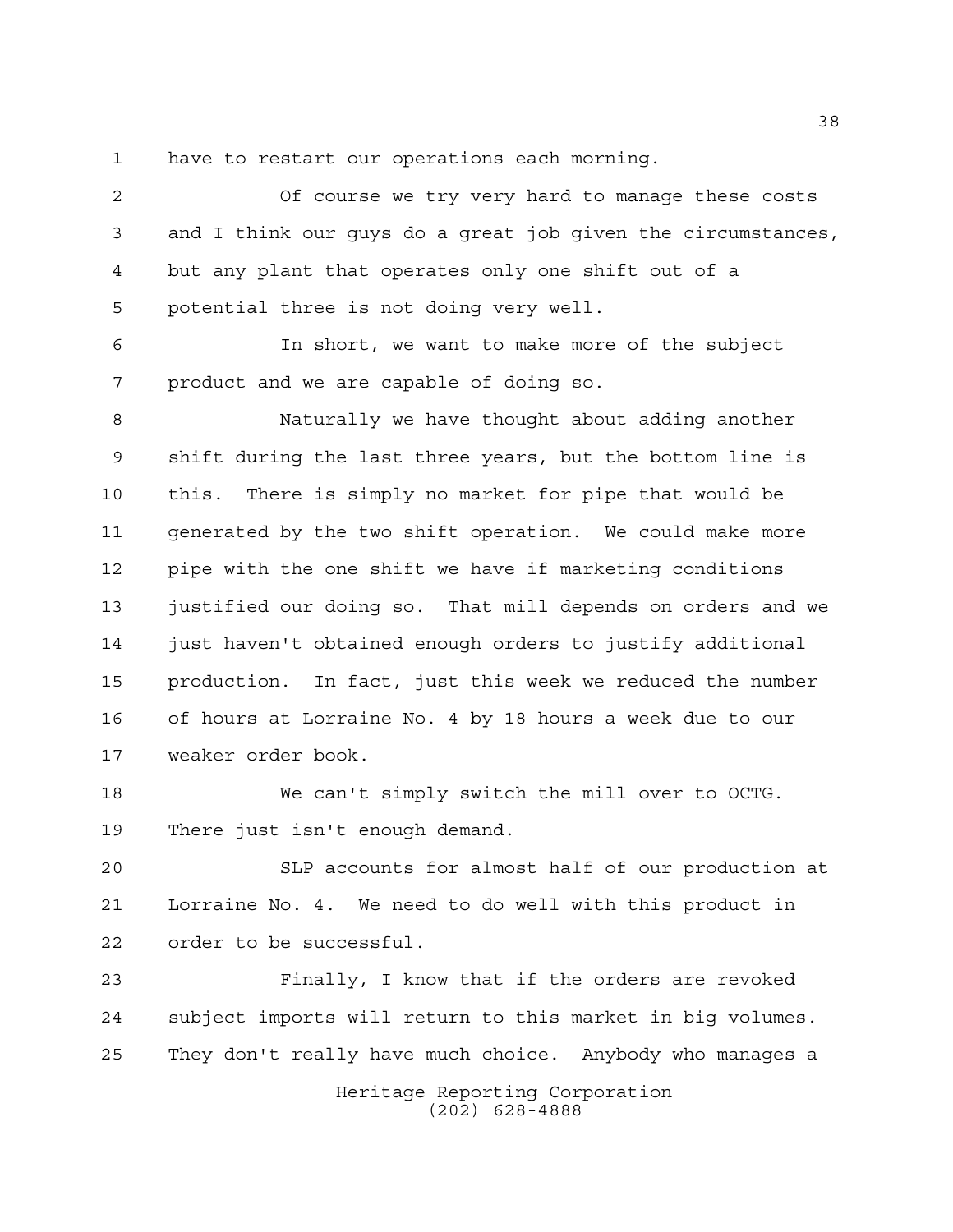large-scale tubular operation knows that you never have enough customers. The market always turns down and it obviously seems to turn down just when the experts are predicting otherwise. It happened in the early '80s, it happened in the late '90s and again in 2001 and 2002.

 So each of us, anyone who knows how to survive in the tubular business, manages as if the next slowdown is just around the corner.

 If I worked for one of the subject producers I would certainly direct my sales people to start making U.S. sales as soon as the orders were lifted. Their managers will do the same. And when those imports enter this market we will be hurt. Our problems with non-subject imports are getting worse. The quality of imported pipe from China and other markets is rapidly improving. As more and more customer accept that pipe our market share continues to erode.

 Furthermore, revocation of these orders would critically undermine our strategy of focusing on high end customers because no one would hesitate to use SLP from Argentina, Brazil or Germany. Even if demand were to remain strong, we would likely see too much supply and falling prices in this market. If that were to happen I can tell you this would force us to think very carefully about whether this business really has a future.

> Heritage Reporting Corporation (202) 628-4888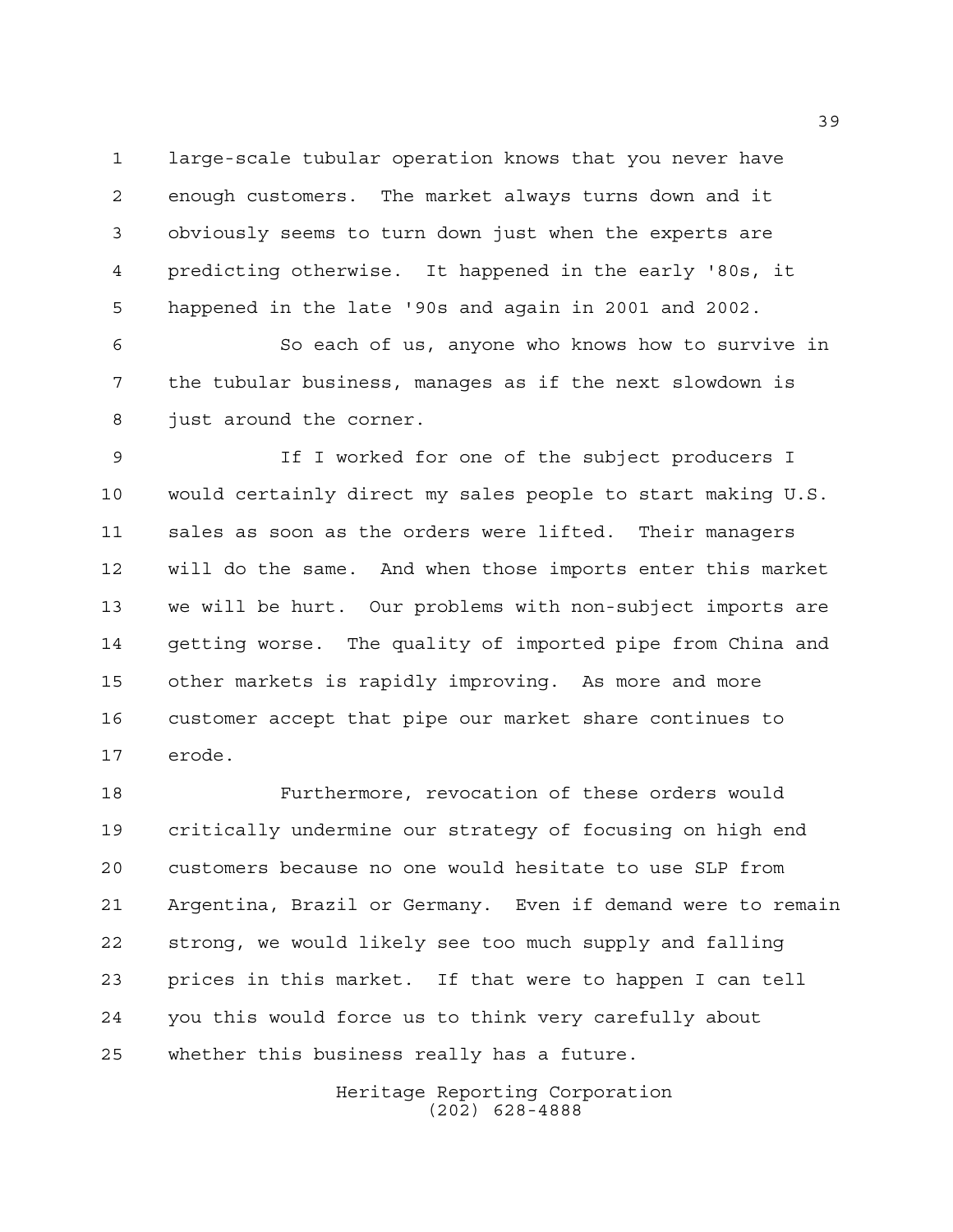As you know, U.S. Steel makes a number of different products. This business competes with those other product lines for scarce capital.

 If I were to go to executive management and try to explain to them why we need to continue to devote capital to this business I would have to acknowledge that we've been killed at the low end of the market by Chinese imports and now are under attack at the high end by two of the premier pipe producers in the world. Executive management would not like that story very much.

 I hope that when you look at this case from that perspective you will agree that these orders must remain in place.

 I appreciate the opportunity to appear before you today. Thank you.

 MR. RAMSEY: My name is Mike Ramsey. I'm the product manager of the Seamless Industrial Products Division of IPSCO Koppel Tubulars. In that position I'm directly involved in the sales and marketing of our seamless pipe products.

 Like U.S. Steel, we have been forced to change our strategy due to the flood of commodity grade imports that are entering this market. I can remember a time soon after these orders went into effect when we sold a wide blend of seamless SLP pipe that included a broad and general market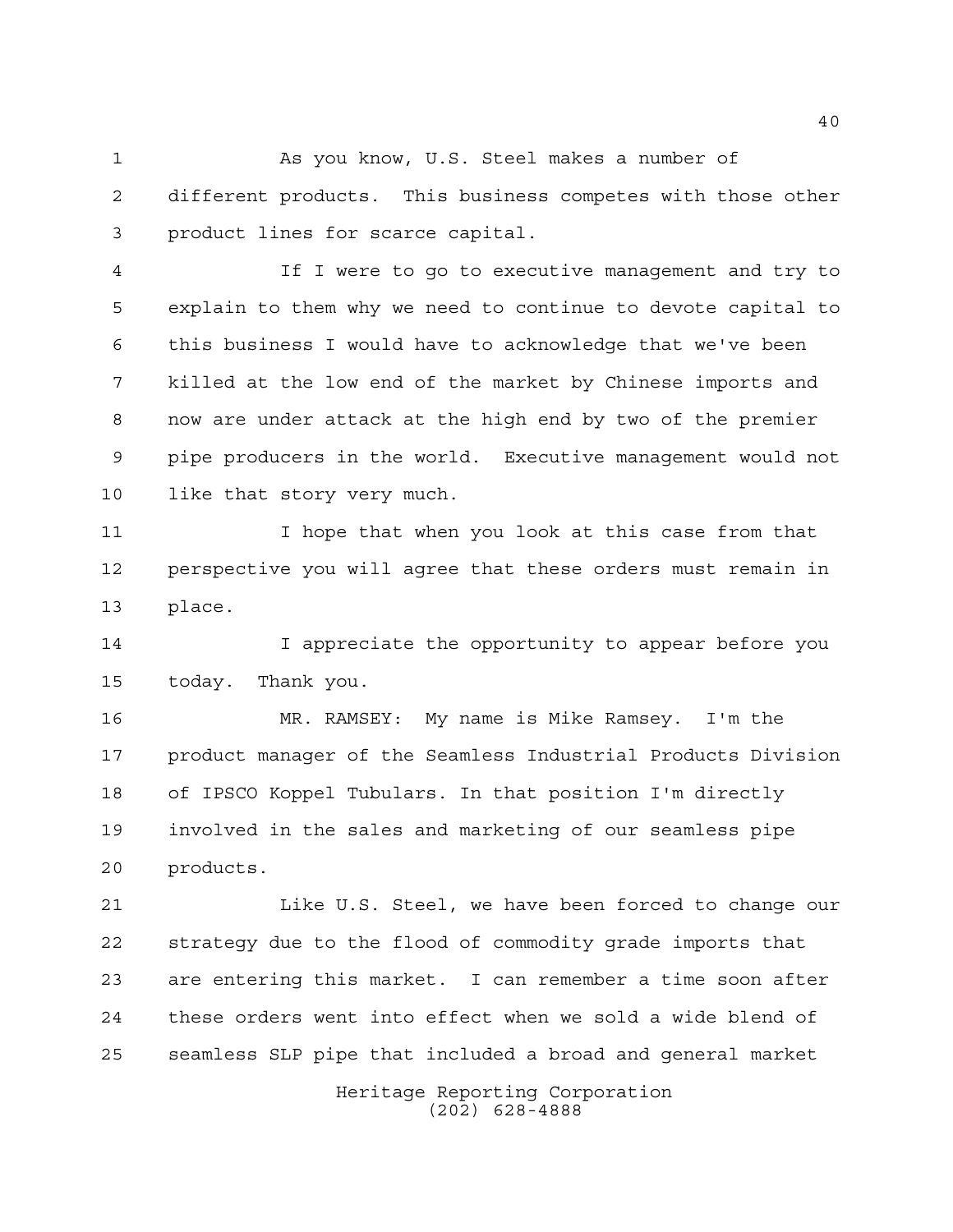as well as high strength more specialized grades.

 Since then we have been essentially forced out of the lower end of this market, and when we say forced, we mean it.

 Large volumes of imports from countries like China are coming into this market at prices \$600 per ton lower than the domestic price level. We simply can't match that. Even if we did cut our prices by \$600 or so, our experience tells us the foreign producers would quickly lower their price even further.

 As a result our position in this market has eroded significantly. That is a big problem because we very much want and need to stay in this business. We need this product to operate our mill more efficiently and to better utilize our finishing lines.

 Moreover, Koppel Steel was recently acquired by IPSCO, Incorporated, a producer of welded pipe.

 The acquisition of Koppel has enabled IPSCO to offer the full range of products needed by end users. That is an important competitive advantage and that is one that we don't want to lose and we would if we were forced out of this market.

 For now we have been able to maintain a presence in the market, even in the face of low priced imports from countries like China by focusing on sales of high end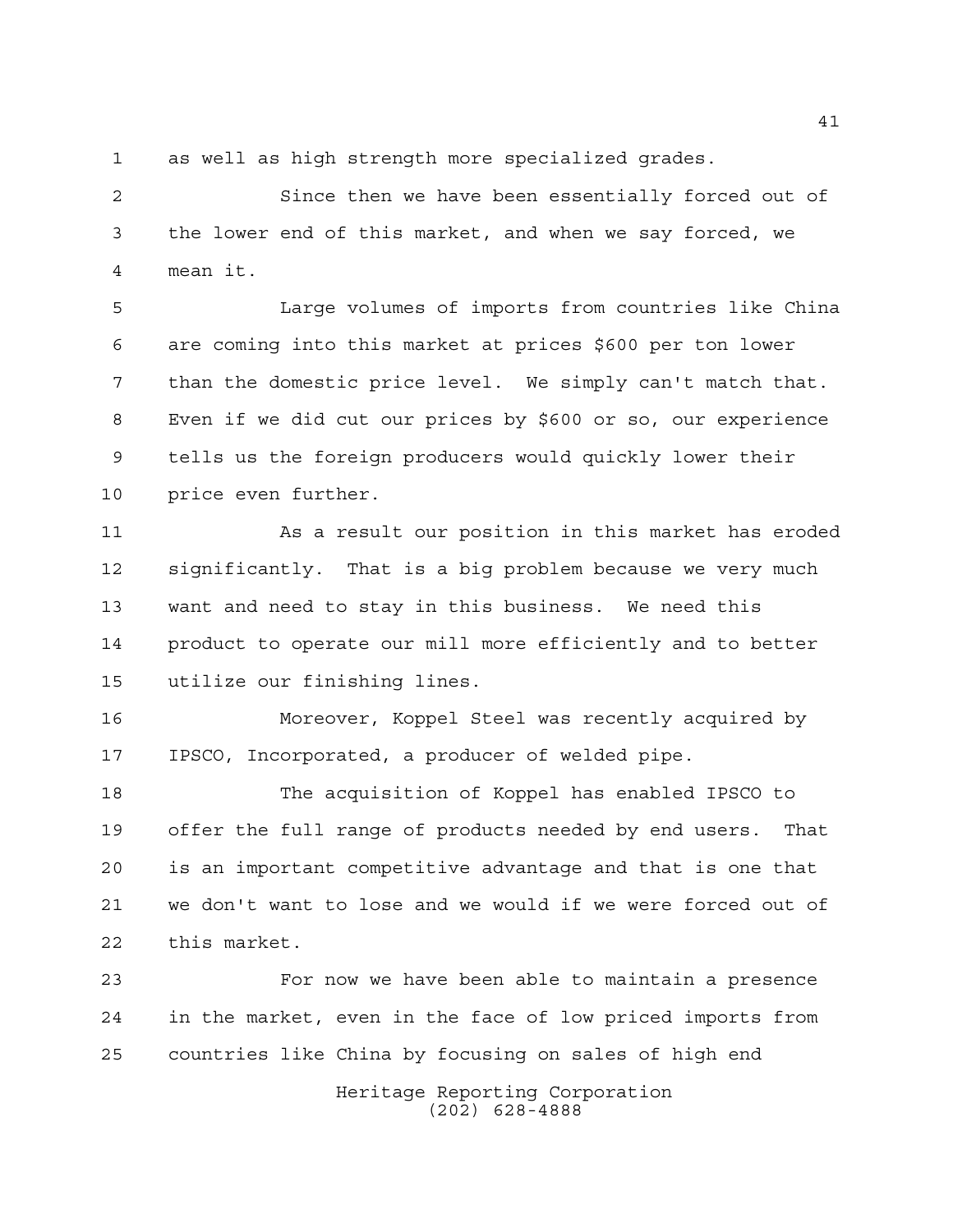products.

 Revoking these orders would change everything. We would face unfair competition from some of the most respected manufacturers in the business.

 I know they claim to have no interest in this market, but the manufacturers in all three countries are actively selling other products here in this country right now. They already have a sales force here, they already have customers here, and their products are well known and highly regarded.

 If the orders are revoked they will be uniquely well positioned to quickly reenter this market in a major way. But they wouldn't need to ship larger volumes of product here to ruin this market. The total market for this product is relatively small. Even 30,000 tons of imports from these countries would be more than sufficient to destroy this market for U.S. producers.

 Those imports will be aimed directly at us. These are very sophisticated companies and they will focus on the same high end customers that we depend on. If that happens we will have few options.

 We can't shift to other products like OCTG. We are already selling as much of those products as the market demands. We can't export more SLP pipe, we're already exporting to the extent that we're able to do so.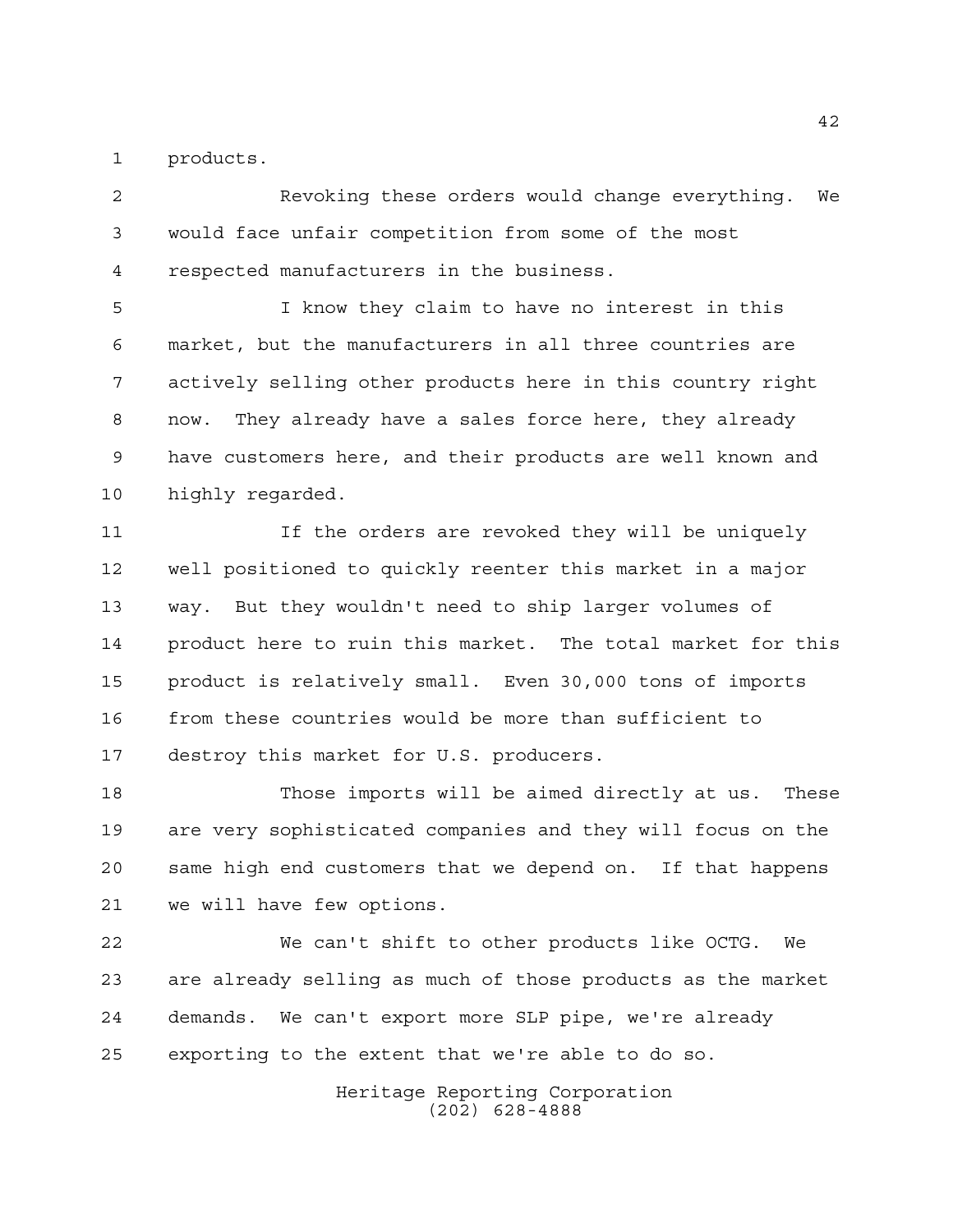Accordingly, we'll face the same old painful choice -- either cut prices or lose sales.

 Strong demand would not save us, despite years of relatively strong demand the market is already crowded due to the imports that have already entered this market. Demand finally appears to be weakening.

 Since I testified here last March, oil and gas prices have both fallen and our prices have been flat.

 While our order book for this product was relatively strong during the first half of last year, we have experienced significant declines during the third and fourth quarter of 2006. I'm still hopeful that the conditions will stabilize and I remain optimistic about our performance if these orders remain in place. But if they do not, we will certainly be injured, and accordingly we urge you to maintain these orders.

Thank you very much.

 MR. VERELLEN: Good morning, and happy birthday. My name is Tom Verellen. I'm the Manager of Tubular Sales for U.S. Steel. It's a position I've held since 2004. I joined U.S. Steel in 1980. I have 27 years of experience with tubular products. I have a degree in mechanical engineering and an MBA. During my career I've been able to draw on what I learned in getting both degrees because I've worked on both the operating side and the marketing side of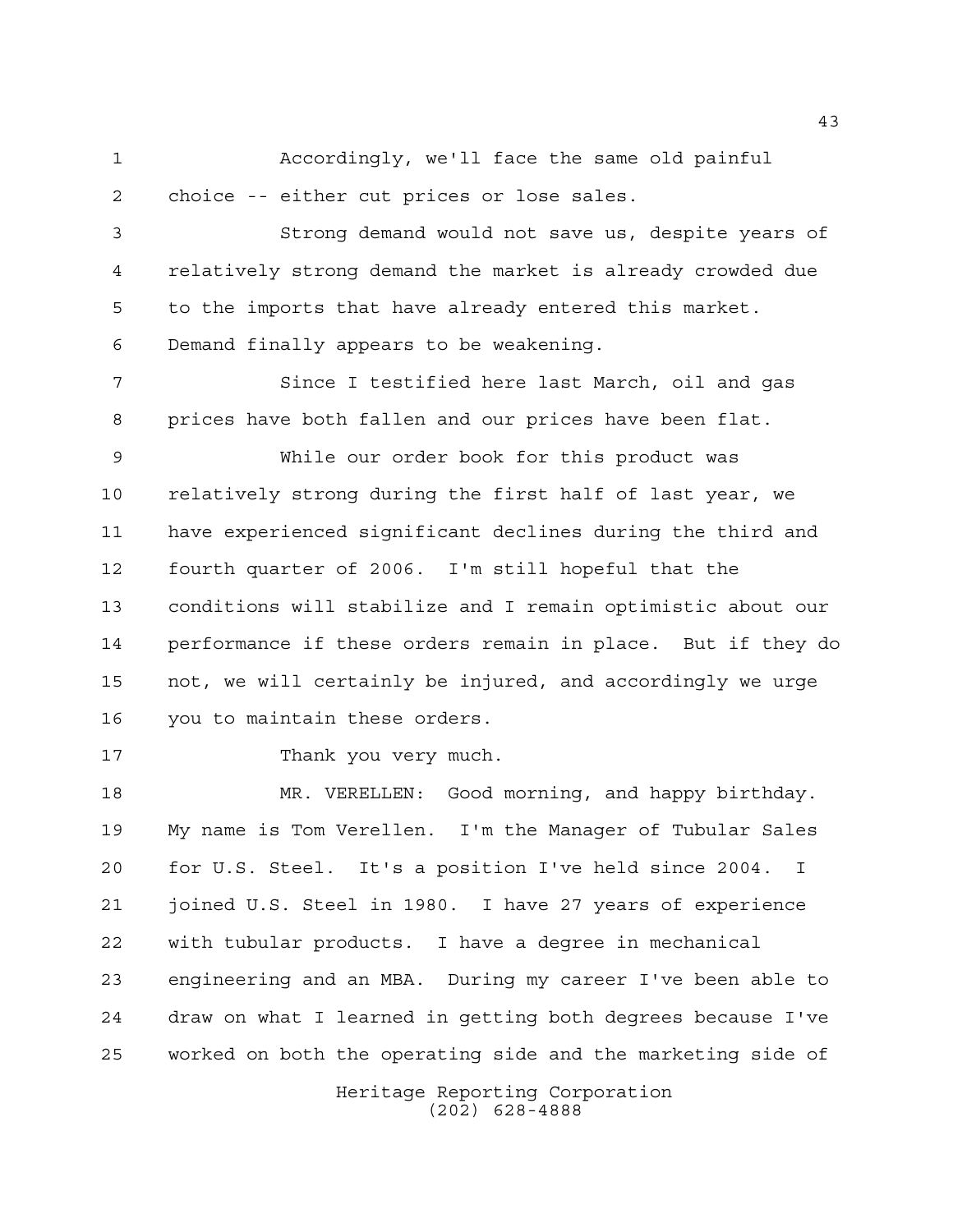our tubular business.

 In business school one of the things they teach you is that if your market share is shrinking it's an indication that you are in trouble. What is less discussed viewed from that standpoint, our small diameter pipe business is in an extremely precarious position. When you evaluate how the business is doing we ask you to keep this in mind. I can tell you, when we evaluate how our business is doing we certainly have it very much in mind. We're happy that we're making money rather than losing money. We are very much aware that this is because we have been able, for now, to execute a business strategy that has permitted us to make money even in an environment where our market share is rapidly eroding. We've fallen back on sales of high end products and sales to customers that require products from mills that are on their approved manufacturers list. These AM mills almost universally include U.S. Steel and almost universally do not include the mills in China and other non-subject countries like Russia and the Ukraine.

 Fortunately the portion of the market to which we have been forced to retreat is declining as non-subject imports have become more and more accepted but overall demand has increased enough that our sales to these remaining customers have at least remained flat.

It was said a few minutes ago that our fall-back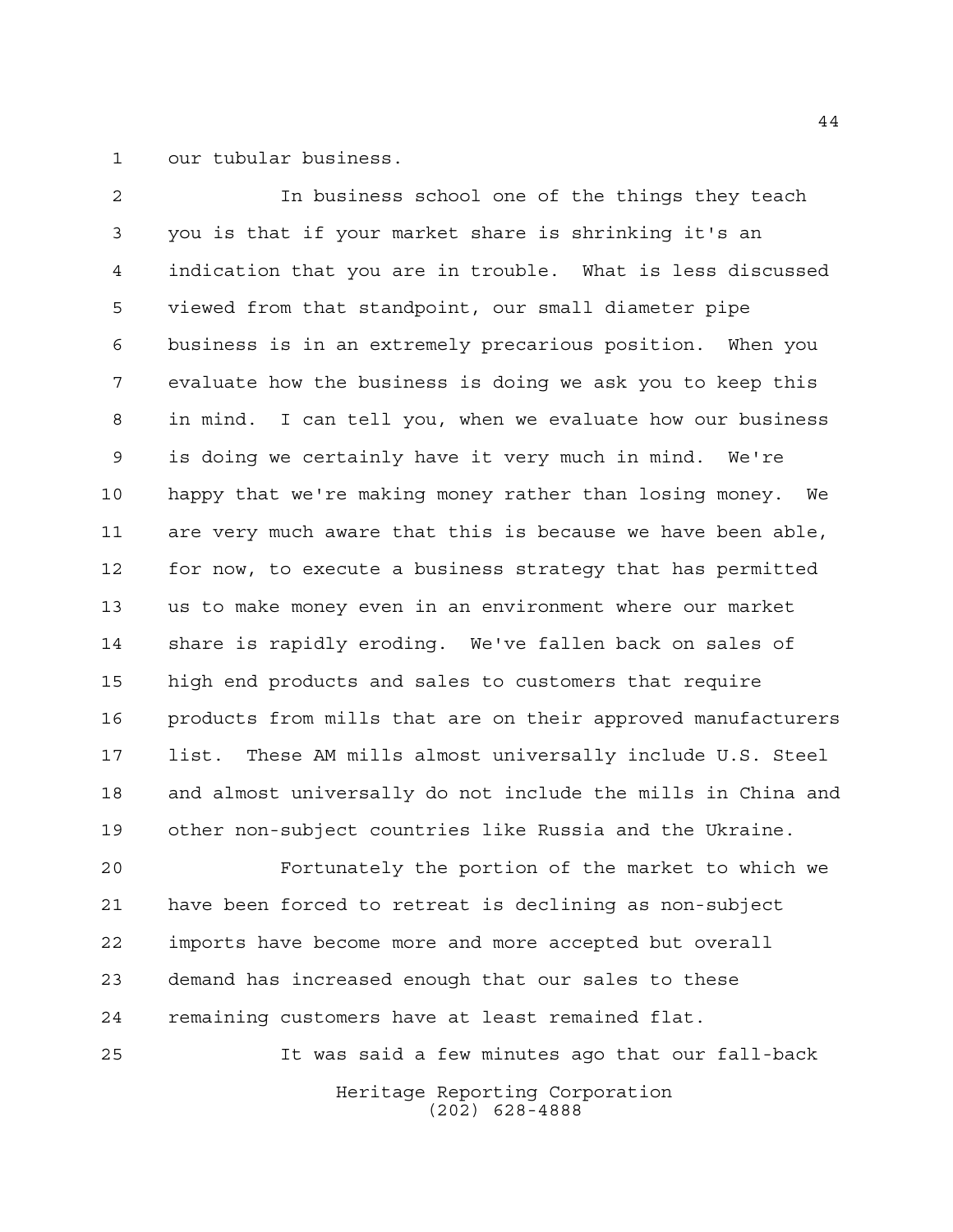strategy ha succeeded for now, and I said this for a reason. This strategy rests on three legs, and if any one of them is knocked out it will no longer be viable.

 First, as I just mentioned, this strategy rests on overall demand that has grown enough to maintain a flat level of demand for high end products even though the high end portion of the market is shrinking. We are not at all sanguine about the prospect that these favorable demand conditions will continue. Oil and gas prices have fallen very sharply from previous highs. Although we cannot say for certain whether this trend will continue, we do know for a fact that the up-turn in the oil and gas demand that has occurred over the last three years has been very long by historical standards. This makes us all the more uneasy about the recent signs of weakness in demand.

 Second, our strategy rests on the fact that some purchasers are still unwilling to use imports from countries like China. However, imports made by certain Chinese producers like Bow Steel and Tien Jin are becoming more and more accepted every day. So we recognize the Chinese industry continues to price this product so aggressively and continues to expand its capacity so dramatically, our strategy will not succeed over the long run. What is less discussed, it is not a given that this will continue forever.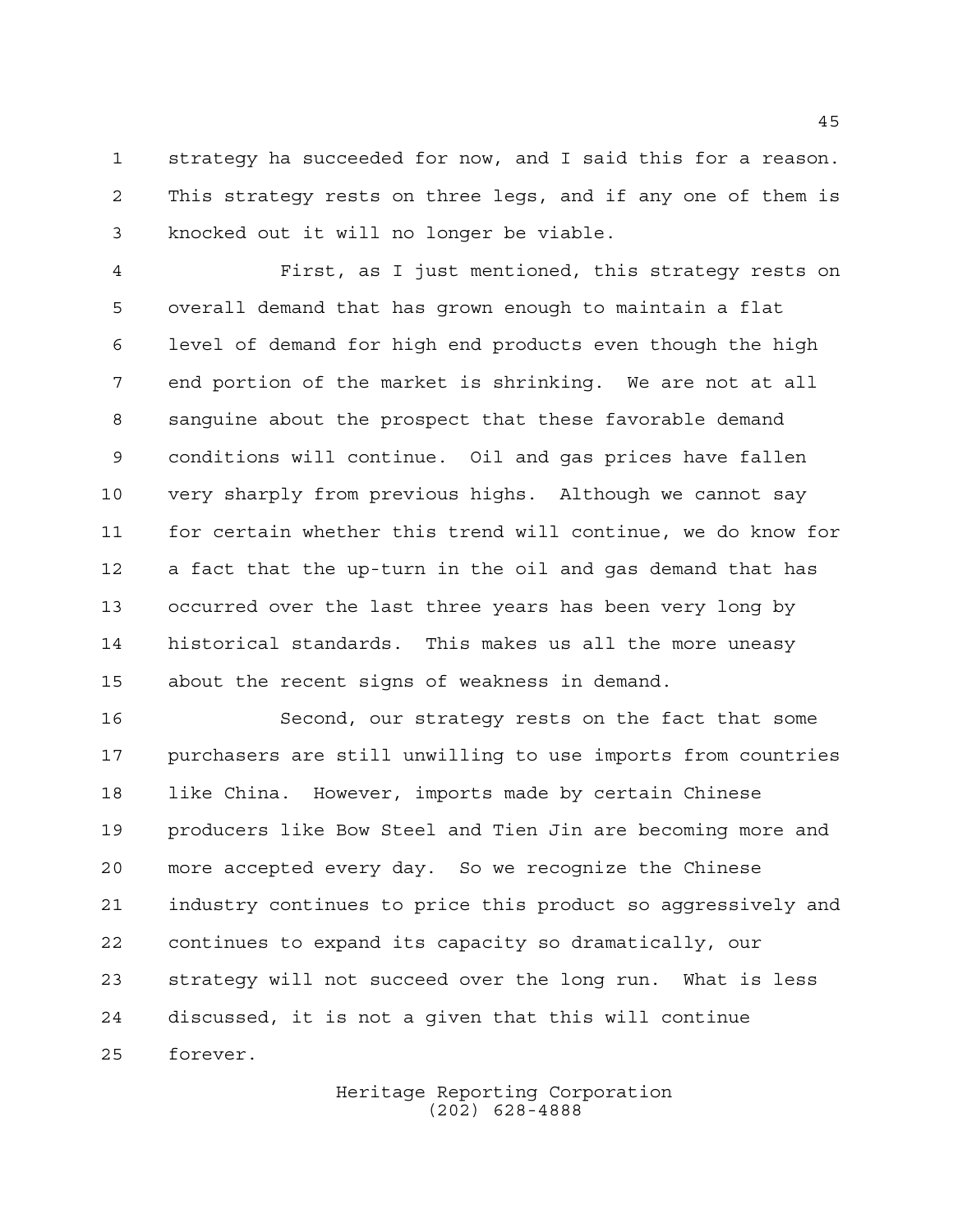Third, finally, and most importantly, our strategy depends critically on the absence of unfair trade and competition for sales of specialty products and sales to AML customers. For the most part that market is now free of such trade. The Commission's affirmative determinations last year and the reviews of the orders against Japan and Romania were very helpful in this regard. although the Commission made negative determination for the Czech Republic and south Africa, the capacity of these producers is relatively small. They don't make the highest end products and they are not yet on many AMLs.

 The three countries at issue in this case, Argentina, Brazil and Germany, are very different animals. Their capacity is very large, they are major players in international markets, they make the full range of products, and their quality is second to none. They would be instantly acceptable to all customers.

 If the orders are revoked they will take dead aim at the customers that are at the heart of our strategy. This market is the largest in the world and prices are significantly higher here than in other markets that are available to them. They have every reason to return to this market and to do so right away.

 If and when that happens, we could be facing the end game in this market much more quickly than you might

> Heritage Reporting Corporation (202) 628-4888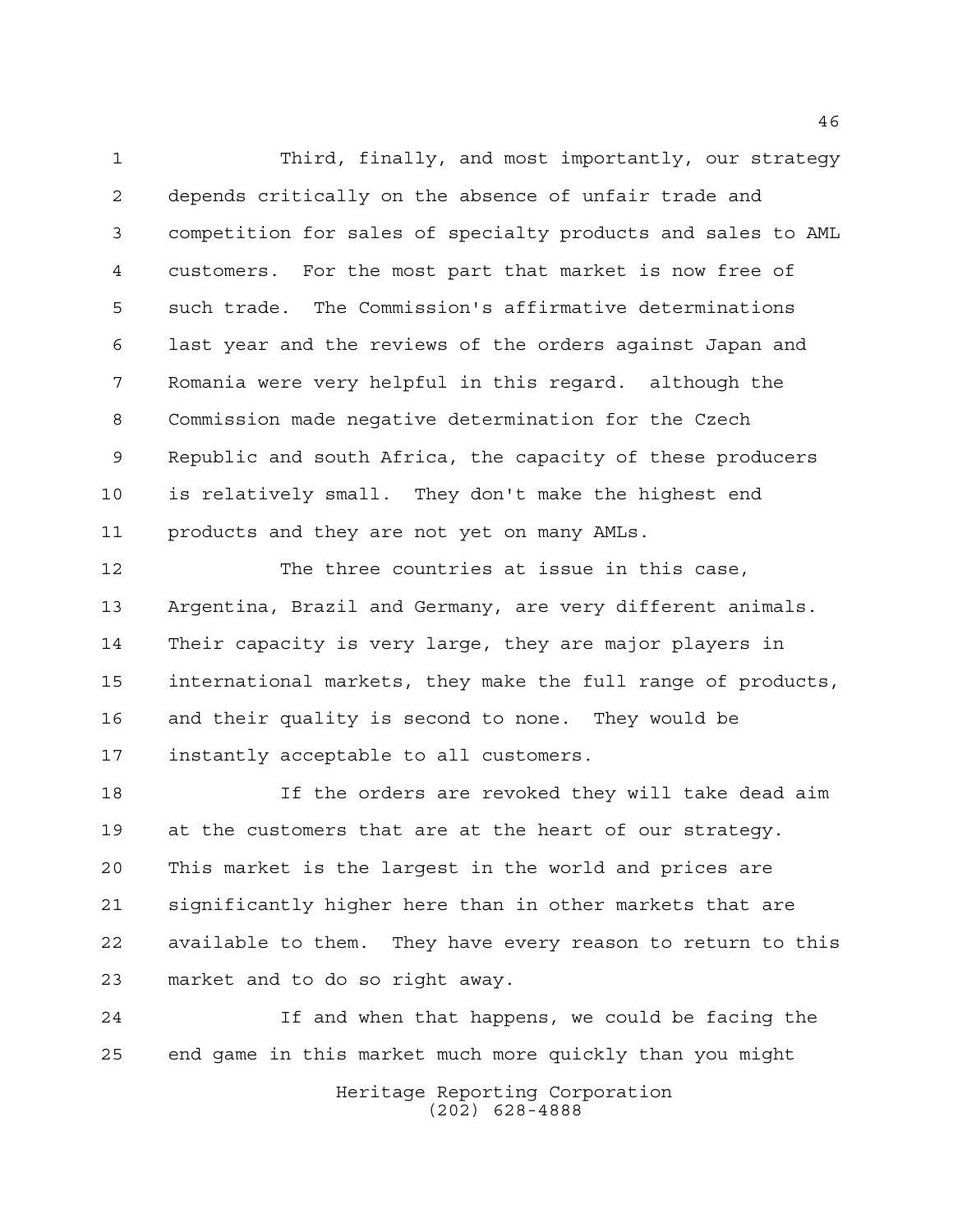think from looking only at our current profits.

 Thank you for the opportunity to appear before you today.

 MR. McCALL: Good morning. I'm David McCall, Director of District 1 for the United Steelworkers Union. I'm a fourth generation steelworker and I've worked in the industry for over 37 years.

 With me here today is Don Golden who is the President of USW Local 1104, his Vice President Dan Vorhees, and a member of my staff, a contract coordinator, Sherman Crowder. All of us together work representing current and retired steelworkers, mostly around the Lorraine area.

 I'm also a member of our union's executive board and in addition to my administrative duties as a district director I'm the chairperson of several of our major bargaining committees which have facilities located in eight different states.

 I also represent both current and retired steelworkers and their families across Ohio including steelworkers at U.S. Steel's No. 4 mill in Lorraine.

 I'm here to testify about what these reviews mean for the businessmen and businesswomen who make steel and steel products. Yes, I said businessmen and businesswomen. The analogy between business people and our members is relevant if you consider everyone of our union members as a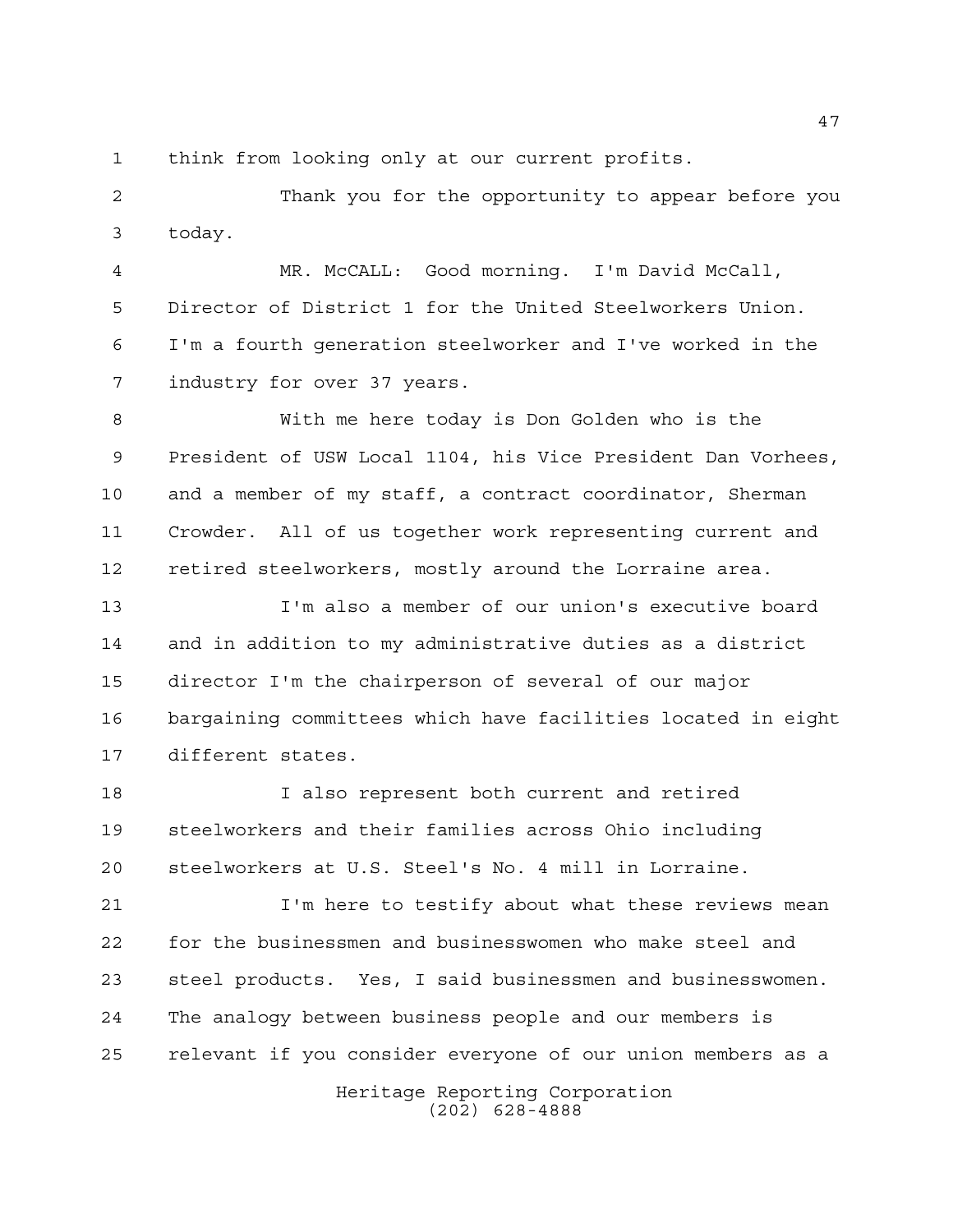business of one. Their capital consists of their skill and their experience in making high quality pipe. Their customers are the mills who employ them, the distributors who sell the pipe, and the companies that use it. Their profits are used to support their families, to pay for basic needs, college tuition, health care, and the taxes needed to fund roads and schools and other critical aspects of the communities that we all live in.

 Like any good business person, our members are constantly trying to become more competitive. WE are very good at what we do. The steel industry has gone through painful adjustments in recent years. Thousands of steelworkers, hard working men and women, were victimized by unfair imports. They've lost their jobs. In Lorraine we have sacrificed and we have survived.

 The workers in Lorraine are some of the best in the world. As demonstrated by our recent performance, we know we can succeed if there is fair competition with foreign steel producers.

 Unfortunately, history teaches us that the rest of the world doesn't like fair competition. For all the talk about globalization and free trade, the United States is practically the only true open market in the world. Why do you think we see so much unfairly traded steel in this market? Why do so many other countries have far more steel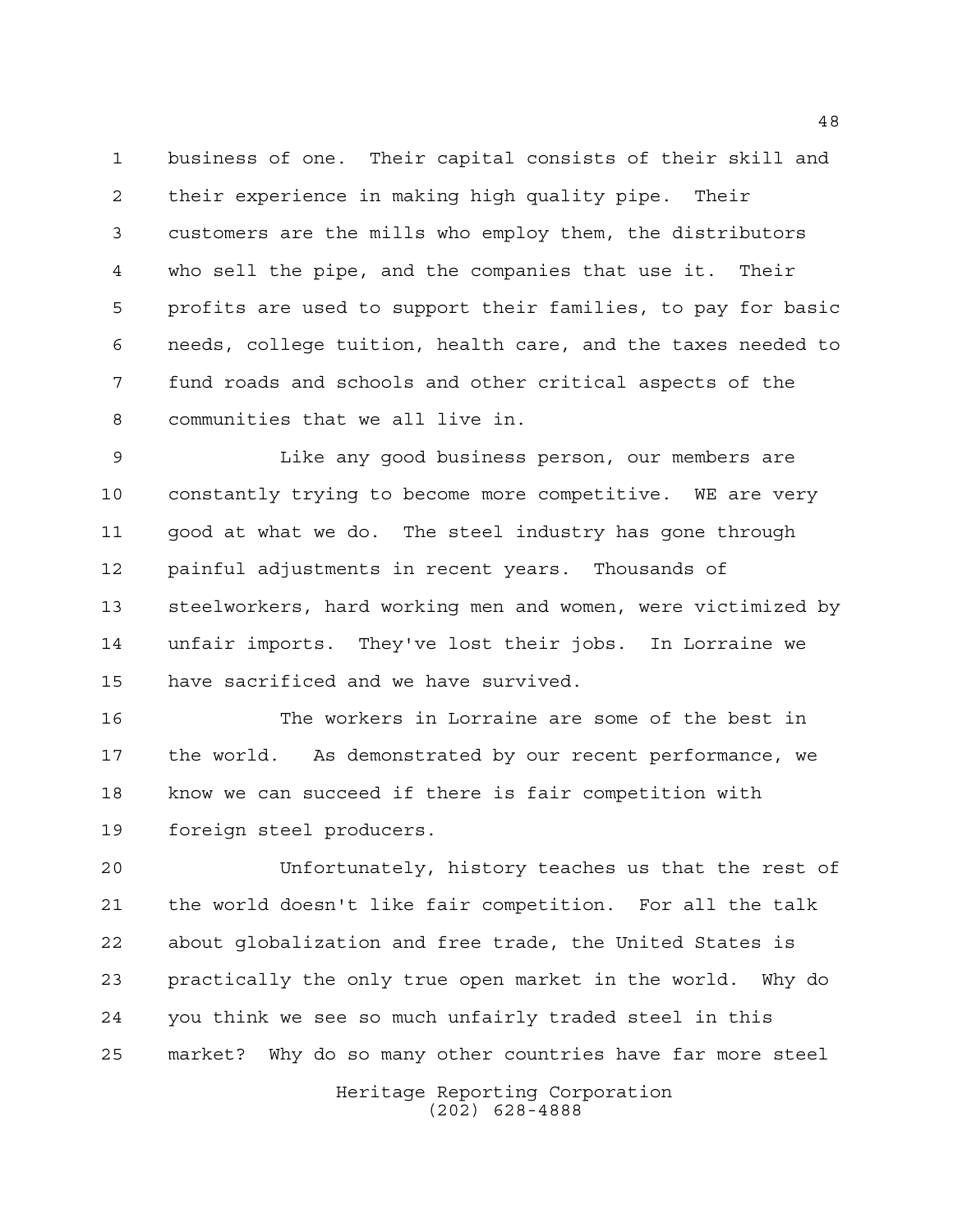producing capacity than they could ever use?

 The United States and Canada are the only countries in the world that have greater demand than capacity. Other countries help their manufacturers, including their steel producers, and in countless ways, from direct subsidies to even closed home markets. Foreign producers in turn export their excess steel and their unemployment to the United States.

 The producers here today are no different. The Department of Commerce has already found that if orders are revoked those producers will engage in unfair trade. Look at these dumping margins. Germany, 57.7 percent; Argentina, 108 percent; Brazil, 124.9 percent. Even by usual standards of unfair trade, these are high margins.

 I've been in all three of these countries and I've visited steel facilities in Argentina and Brazil and Germany. They have huge capacity but no demand within the internal parts of their country. They produce that excess steel to export to the U.S. unfairly.

 You are charged to decide if this type of dumping will hurt the men and women whose livelihoods depend on this product. I ask how could it not possibly hurt them? Our business is cyclical. Domestic producers are under enormous pressure to make profits both in the short and long term, and most importantly, even when demand is down.

> Heritage Reporting Corporation (202) 628-4888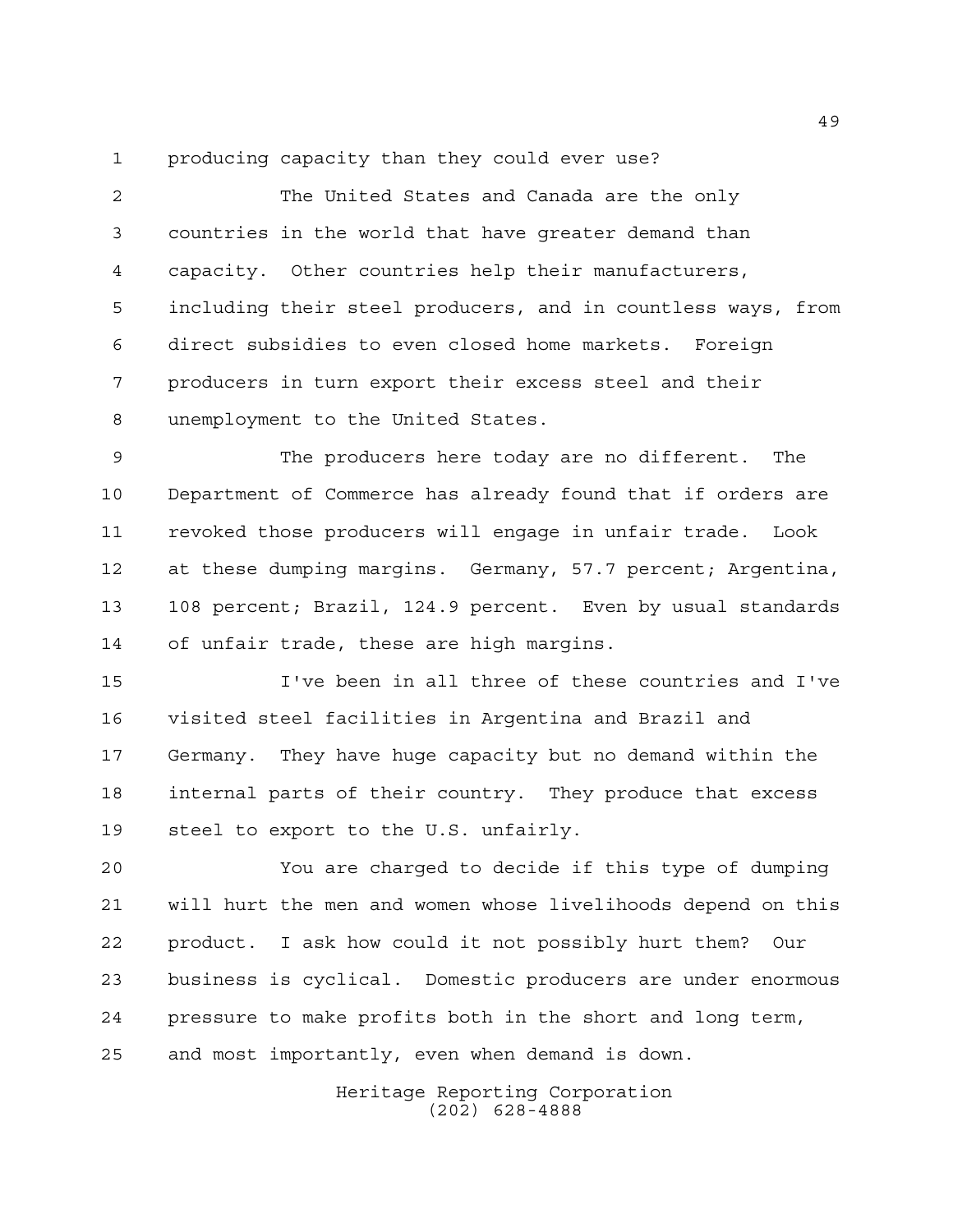Every day we see more low priced imports entering this market from all over the world and most dramatically from China. Revocation would result in a new flood of imports that will attack the products that we produce. It's absurd to pretend that such a development won't injure our domestic companies and the workers and retirees that I'm honored to represent.

 Our workers and retirees cannot survive over the long run against unfair trade. If these orders are revoked, people will lose their jobs. Some will probably have to leave their homes, their friends, their churches, everything they've known and seek work elsewhere. Not because they did anything wrong nor because the steel companies that employed them did anything wrong, but solely because our government refused to enforce its own laws against unfair trade

 In closing, allow me to present some simple facts. The American steelworker is the most productive, well trained, efficient and effective maker of steel and steel products in the world and I'd be glad to take you to any one of our plants and show you a modern steelworker working under new and modern job redesigned and restructured work.

 Rhetoric about how loss of American jobs are inevitable in a market based economy has no place in the conversation when you consider the American steelworker is the most productive and efficient in the world.

> Heritage Reporting Corporation (202) 628-4888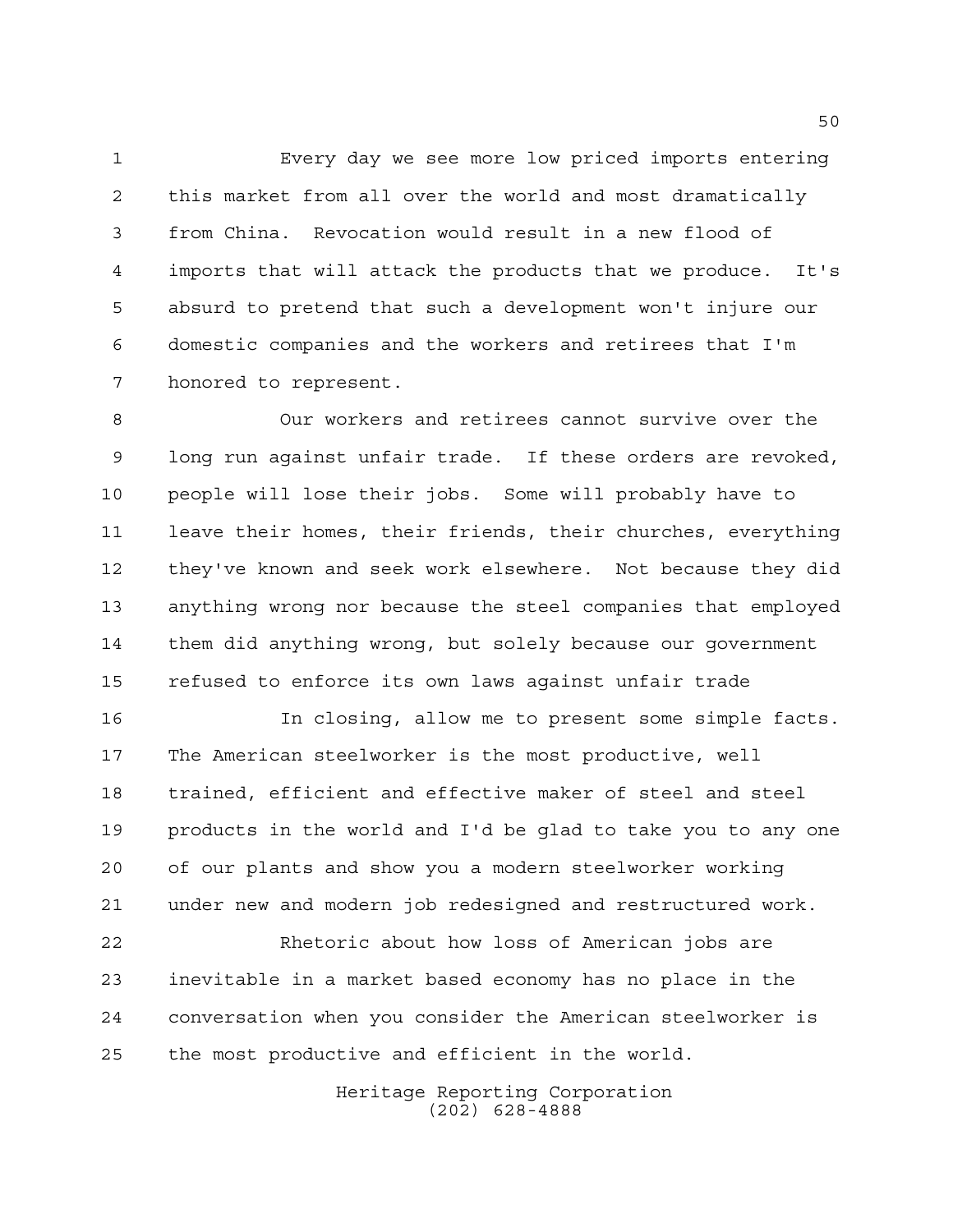Unfair trade is not market based competition. It's simply cheating. It doesn't make the world more efficient. It rewards companies that benefit from foreign government subsidies and closed home markets. That's why the trade laws are on the books. Don't force our workers to deal with even more unfair trade again.

 We ask that you keep these orders in place because it's right and because it's lawful. Thank you.

 MR. LELAND: I'm Martin Leland and I'm the National Sales Manager for U.S. Steel's Tubular Product Division. I've worked for U.S. Steel for 40 years, have spent most of that time selling the tubular products.

 For better or worse I'm a veteran of proceedings like this and as the years go by I sometimes find that my memory is not what it once was, but it's still pretty darn good and one of the things that I remember very clearly is that six years ago Siderca appeared before you in two sunset reviews and said they were not interested in selling in this market. They supposedly had no interest in selling small diameter seamless pipe in this market. They supposedly had no interest in selling oil county tubular goods, either.

 The Commission was right to be skeptical of those claims.

Heritage Reporting Corporation (202) 628-4888 Since that time Tenaris, the owner of Siderca, has acquired Maverick, a domestic welded pipe producer for \$3.1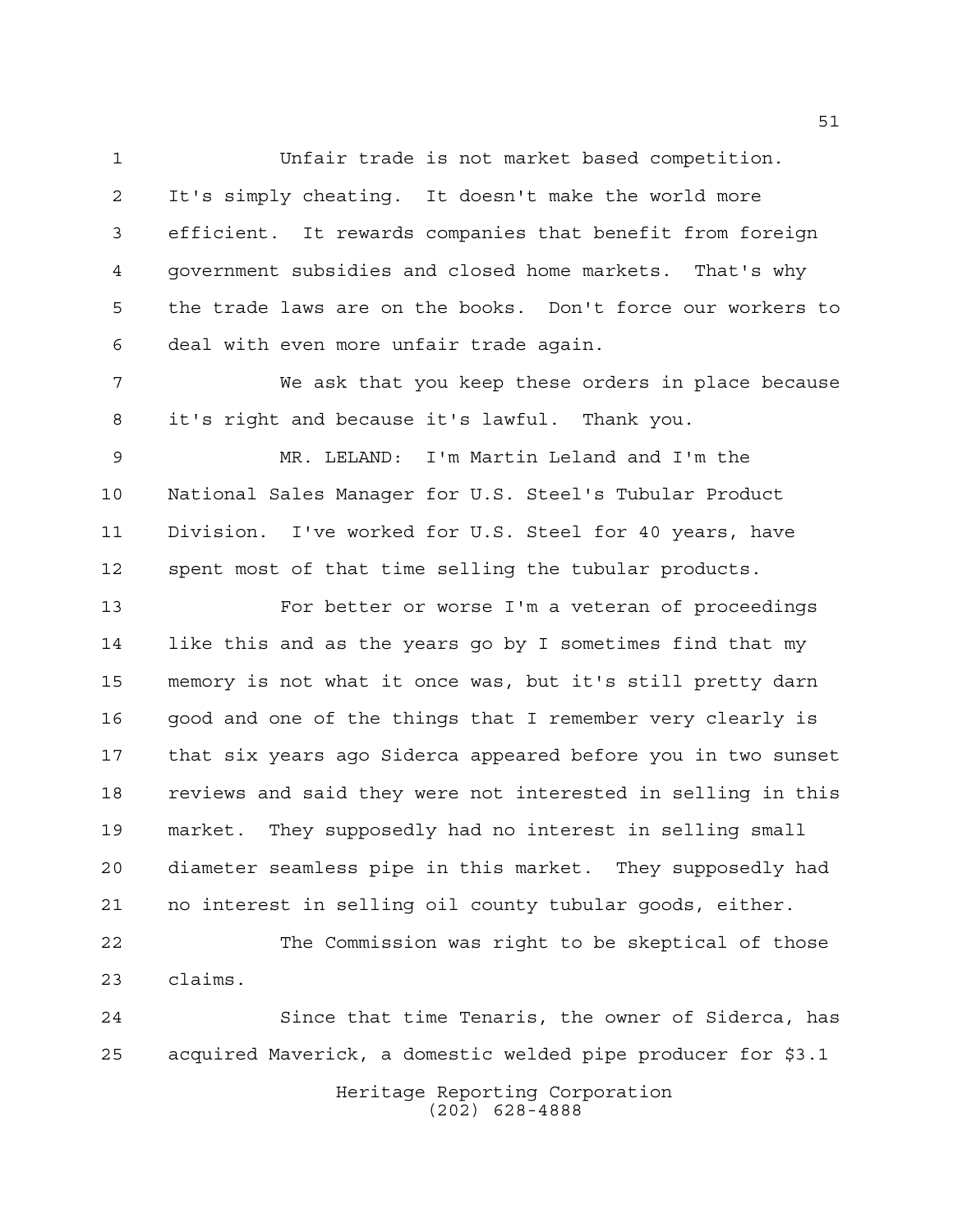billion. In announcing this deal Tenaris explained why it was so important, noting that the U.S. market for tubular products is huge and that antidumping orders had prevented it from gaining access to it. So now we know that access to the U.S. market is extremely important to Tenaris. In fact it evidently is worth \$3.1 billion.

7 So in this review you're hearing a slightly different story from Tenaris. Now they're telling you that while they evidently have a lot of interest in selling product in this market, it's just not this market, it's just not this product. They're telling you this although they continually emphasize in other contexts that one of their strongest competitive advantages is that they can supply the full range of products needed by oil and gas producers.

 They're telling you this despite the fact that Maverick is a welded pipe producer that does not make seamless pipe and therefore cannot make standard line and pressure pipe acceptable for use in the applications to which seamless pipe is put, that is the more demanding applications.

 They'll tell you, in short, that they would not import seamless pipe from Argentina to fill major holes in their U.S. product line.

 I have to say to you that this makes no sense to me. The fact is both Tenaris and V&M are major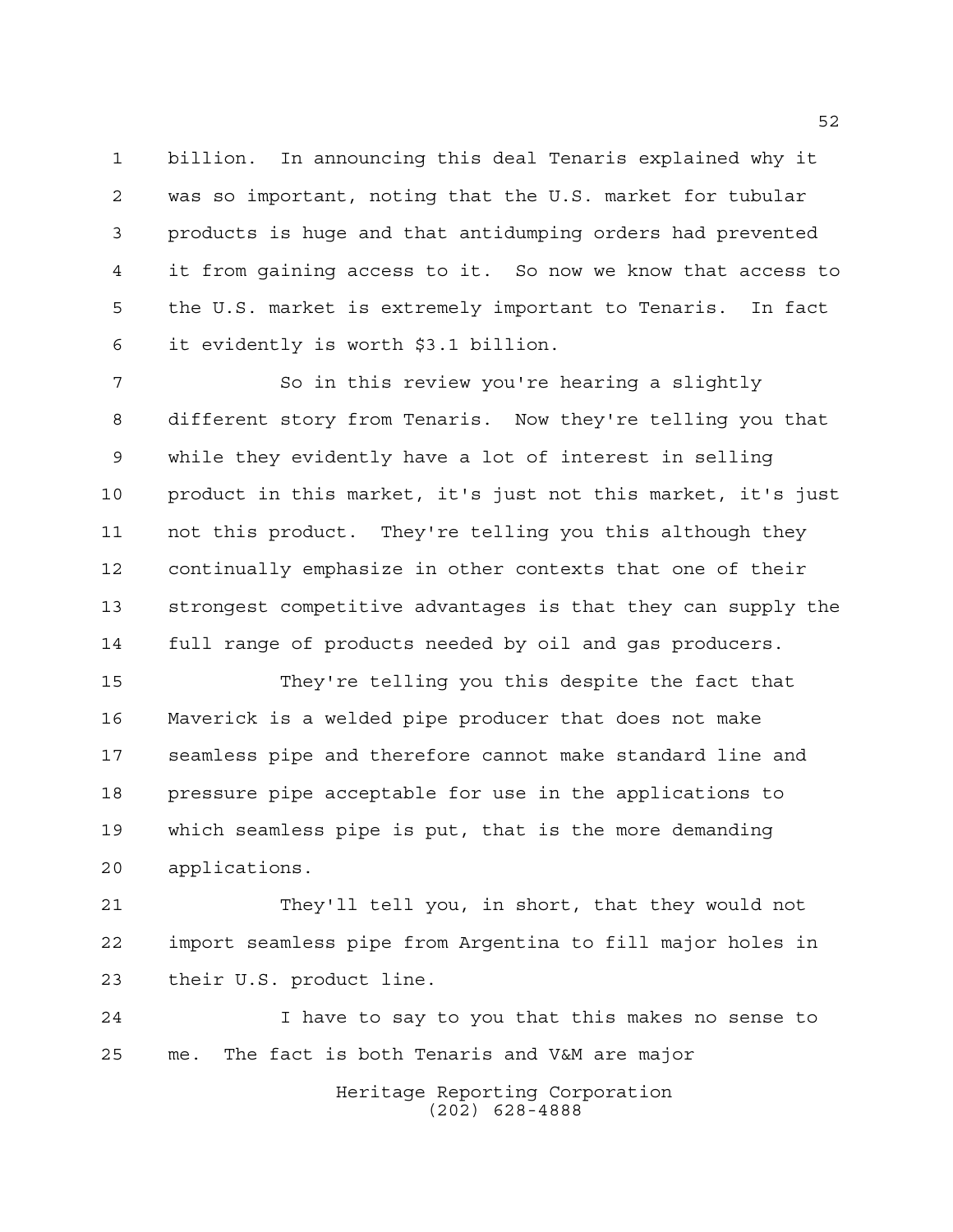transnational companies that would have an obvious interest in this market and immediate acceptance from all customers.

 Let me switch gears a bit and talk about an issue that Les and Tom spoke about a few minutes ago. The enormous pressure that we are seeing on the supply side of the market from non-subject imports, especially imports from China.

 Chinese product has flooded this market for three reasons. First, there has been breathtaking expansion in the capacity in China which has outstripped local demand for the product. Second, these imports are extremely low priced. Third, notwithstanding the low price of the product, the product quality is pretty good. Better than what the market has seen from some of the other major non-subject suppliers.

 This is not entirely surprising, as most of the large Chinese mills are new and most have been built using equipment and technology developed in Japan, Western Europe and the United States.

 Let me give you a sense of just how low the Chinese prices are. In many cases we've seen imports from China offered for more than \$600 a ton lower than our prices. At that level we simply can't compete with those imports. We would lose money if we tried.

Heritage Reporting Corporation (202) 628-4888 As a result we've been knocked entirely out of the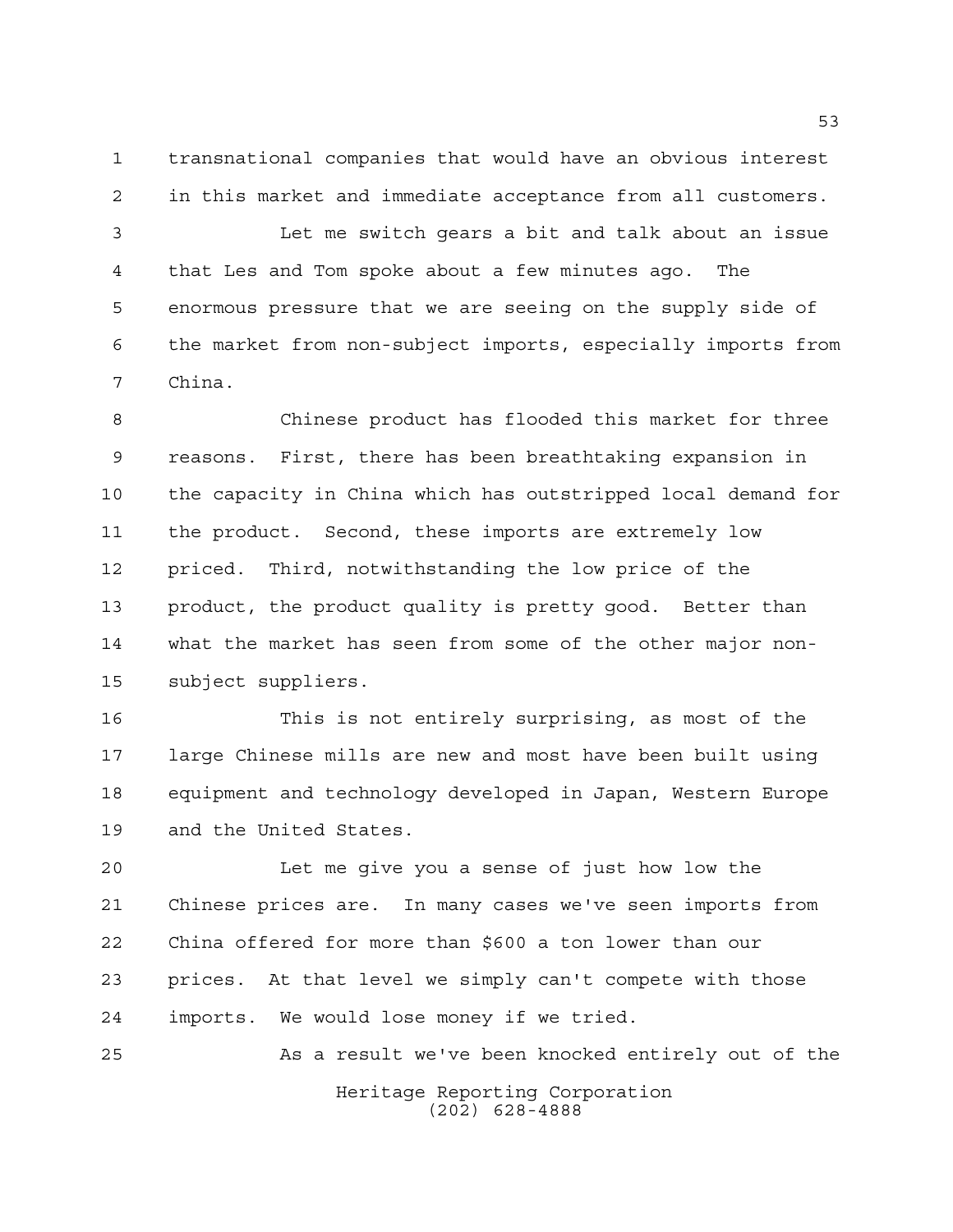running for a large chunk of the business.

 Furthermore, the Chinese are moving up the value chain. Chinese producers like Bow Steel and Tien Jin make an excellent product. Good enough that we are seeing those mills identified on AMLs of some end users.

 That brings me to two aspects of this market that are important to understand in terms of our ability to compete by offering lower prices.

 First, offering lower prices does not increase demand. People do not decide to upgrade an old refinery or a petrochemical plant because the price of seamless pipe is relatively low. Secondly, small diameter seamless pipe is sold almost entirely through distribution. Distributors hold inventory. If we dramatically lower our price to match Chinese prices, this would not be an effective strategy to get more volume. Distributors would anticipate that the Chinese would lower their prices in response. They would conclude that these large price reductions are an indication that prices are likely to fall further and that the value of any product they buy for inventory is likely to decline.

 In other words, if we reduce price, this may simply cause market demand to instantly dry up. That is one of the reasons why this market can turn on a dime.

 Finally, I would just echo what Tom said concerning the effect that imports from Argentina, Brazil

Heritage Reporting Corporation (202) 628-4888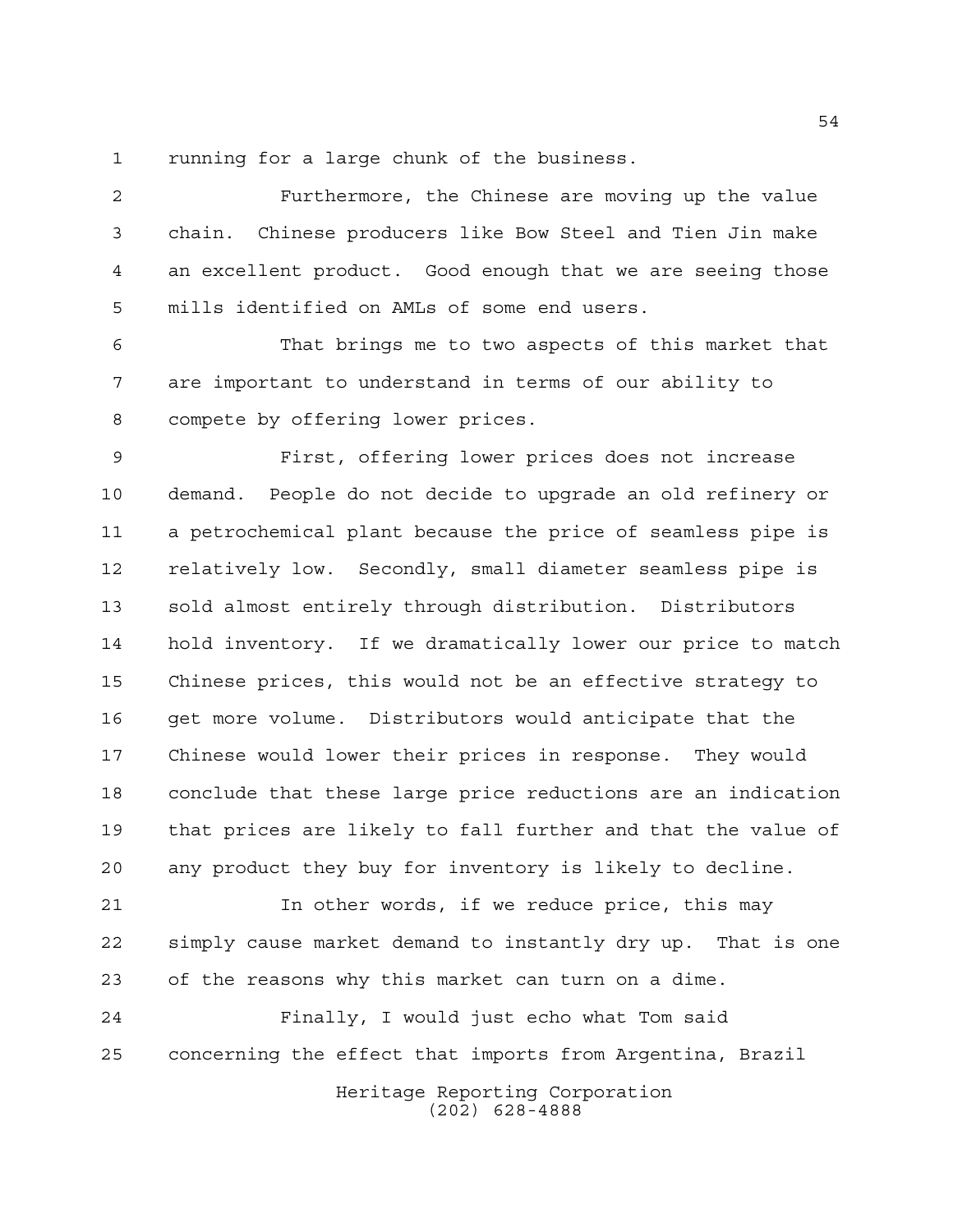and Germany would have on this market if the orders are revoked.

 They are some of the largest and most aggressive producers in the world. Like us they are being squeezed out of the major markets by imports from China. These producers are also not stupid. They know that trying to compete with Chinese imports on the basis of price is a fool's game. If the orders are revoked they wouldn't try to compete in this market by taking on the Chinese. They would compete by offering lower prices to take business away from us. After all, that is exactly what they did before. There is every reason for them to believe that they could do that again.

 We ask you not to set the stage for that because if you do I strongyl suspect that we're not long for this business.

16 Thank you for your time.

 MR. DURHAM: Good morning, I'm Jim Durham. I'm Chief Executive Officer of Dixie Pipe in Houston. We're a major distributor of small diameter seamless pipe as well as a variety of other tubular steel products.

 Dixie Pipe has been in the tubular distribution business for 50 years.

 We like to think that we know where the market is at any given time and that we have the experience necessary to predict accurately where the market is going. This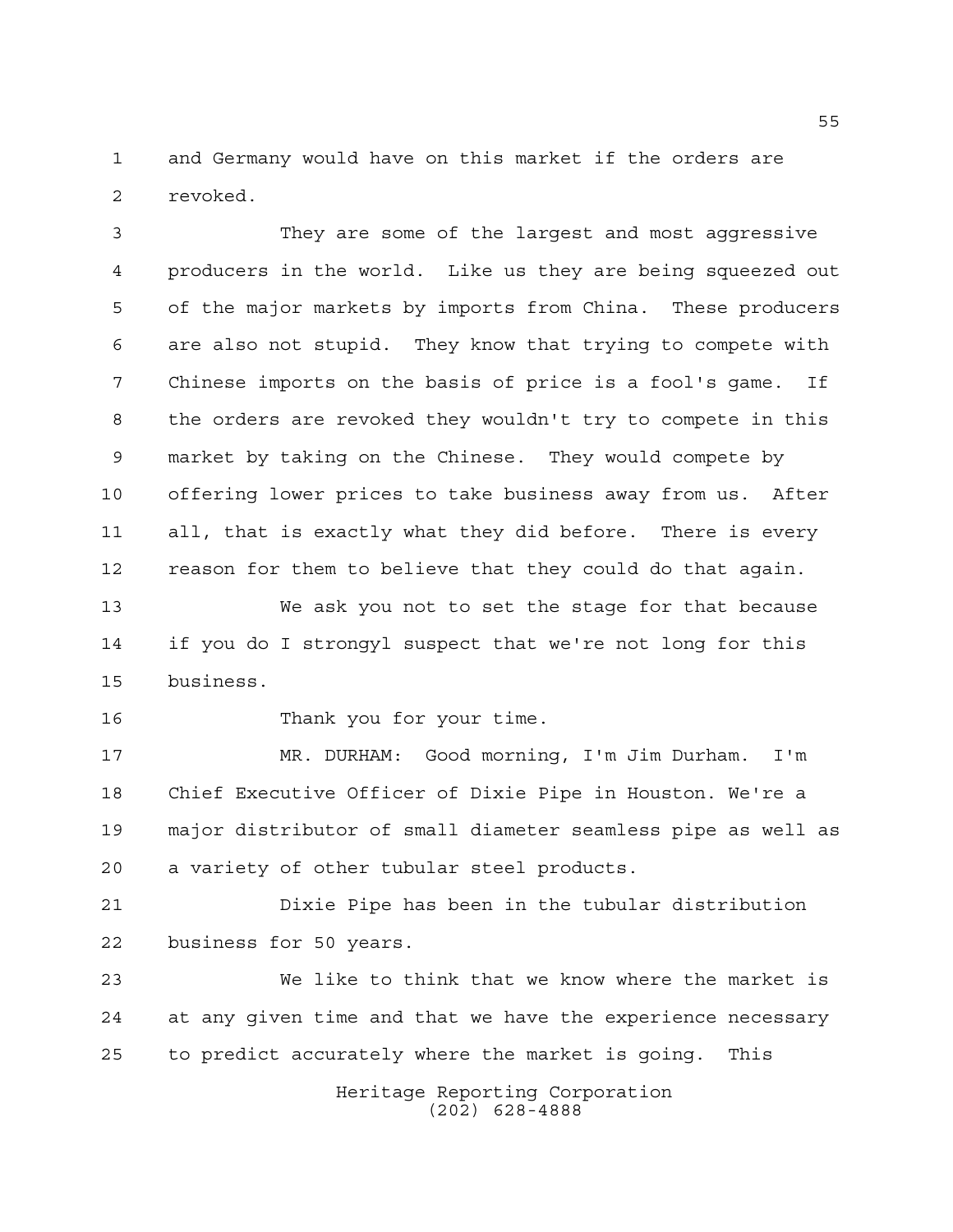market is now fully supplied, in fact I would say the market is on the verge of being dangerously over-supplied, even with the orders against Argentina, Brazil and Germany in place.

 The last few years have seen a large influx of imports particularly from China. These imports were not pulled into the market by strong demand, they were pushed into the market by the Chinese mills offering unbelievably low prices. Until recently demand, while nothing special, was strong enough to absorb these imports so that the market remained for the most part in balance. That has quickly changed.

 As a distributor, in evaluating whether the market is over-supplied one of the things you pay special attention to is your inventory levels. I cannot tell you in public exactly what our inventory situation is, but I can say that our inventories of this product have been at record levels for some time and that we certainly are not in a buying mode today.

 You should also know that profound changes have been taking place in the structure of this market that are very ominous for the future of U.S. producers. I appeared before you last year in the seamless pipe reviews that you conducted for orders against certain other countries. At that time I testified that imports from countries like China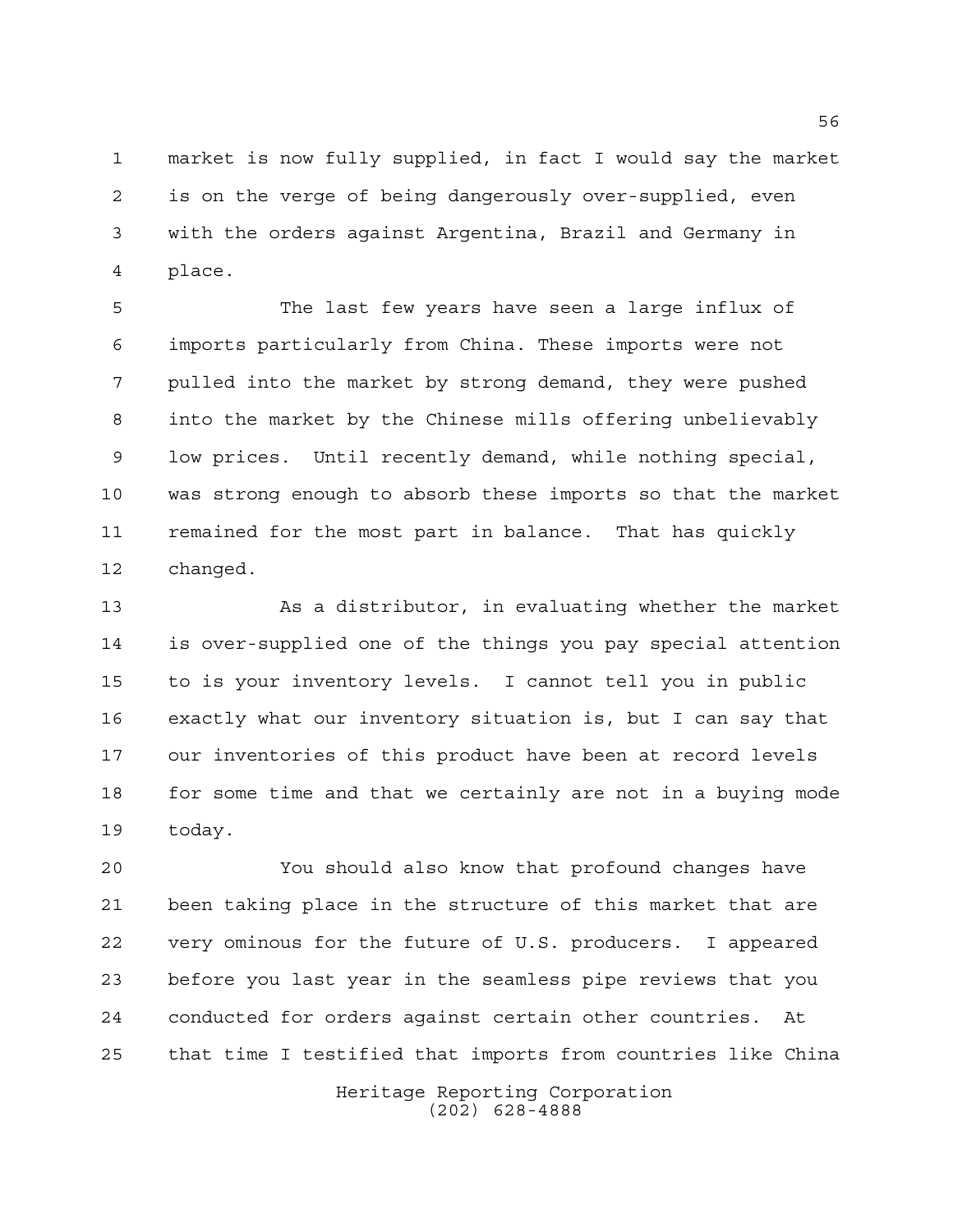had become increasingly accepted in the marketplace and were coming into this market in such large volumes and at such low prices that they threatened to unbalance the market. Today they are doing just that.

 I have seen imports from China offered at prices at \$600 a ton and greater than that lower than the price for comparable product made in the United States. When that is the case something has to give.

 This large disparity is testament to just how quickly and how significantly the surge of non-subject imports has impacted the portion of the market where it has been concentrated.

 For now domestic producers have been able to focus on selling pipe to those customers who are not willing to buy imports from customers like China and the Ukraine and have thereby maintained a substantial price differential as compared to the lowest price imports, but every month more and more purchasers accept such imports. At some point domestic producers will be forced to lower their prices or cut production.

 Under these circumstances, revocation of these orders and the increase in imports from companies like Tenaris and V&M that would inevitably follow would be extremely harmful to the domestic producers.

Heritage Reporting Corporation (202) 628-4888 You may hear talk from Tenaris and V&M that they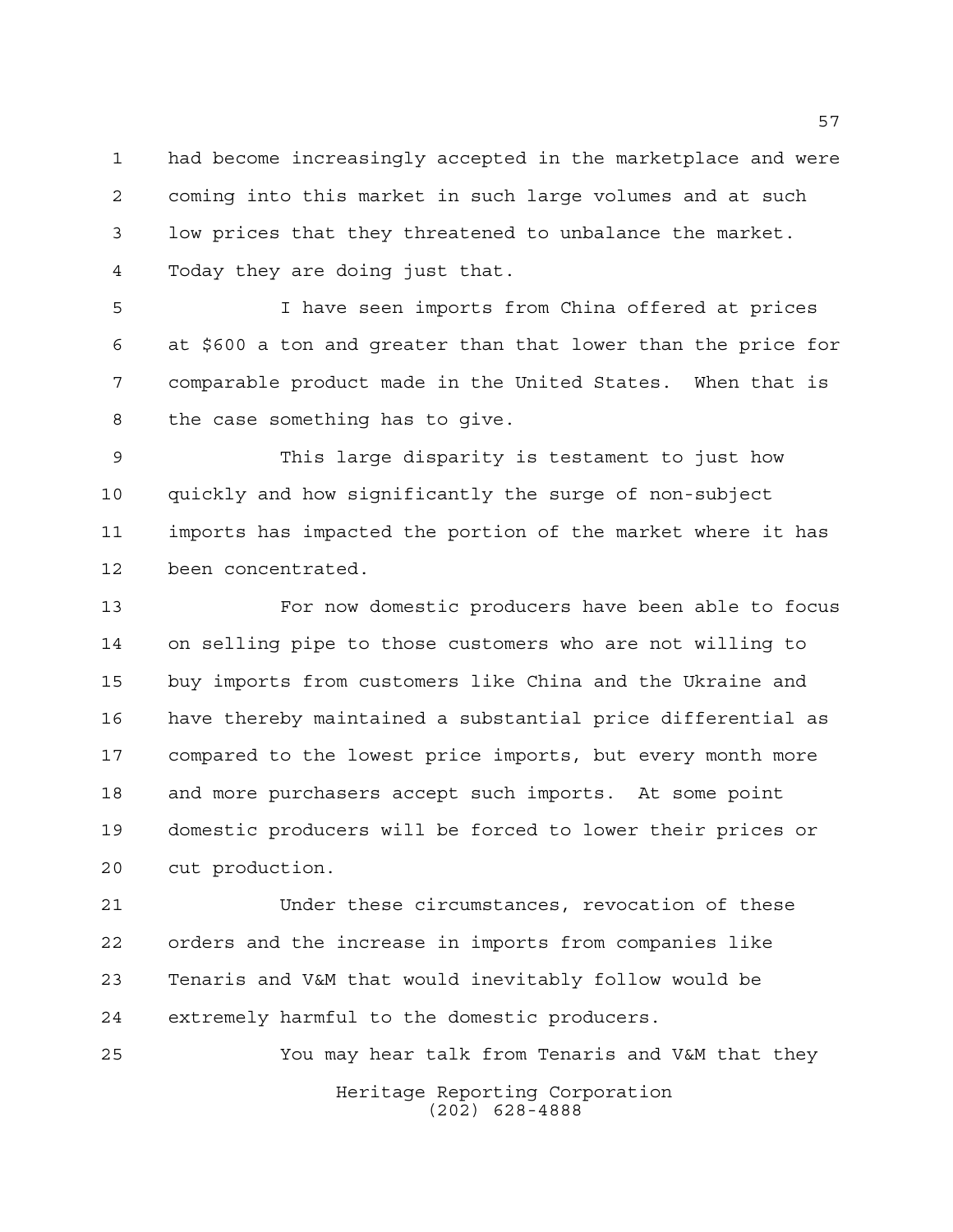are not interested in this market. That's hard for me to believe and you shouldn't believe it. These are global companies whose entire philosophy is to grow their business as much as possible. Selling into this market is a very obvious way to do that. This is the largest market in the world and prices here are much higher than what they are in places like the Middle East and West Africa.

 These companies, like the U.S. industry, are being squeezed out of their markets by low priced Chinese material. As a result, like the U.S. industry, they are also looking for markets where they can sell high end products and sell to customers that are not willing to use Chinese pipe. That is markets exactly like the one in the United States.

 Thus if you revoke the orders these mills will reenter these markets in a heartbeat in a significant way. If these cases enable them to do so, in my judgment that would be very harmful to the domestic producers.

 Thank you for your time and for allowing me to give you my view on this market.

 MR. BINDER: Good morning. I am Larry Binder, Manager of Tubular Products for Red Man Pipe and Supply, a major distributor of small diameter seamless standard line and pressure pipe, or SLP. My job is to study this market every day, to know as much about its future direction as I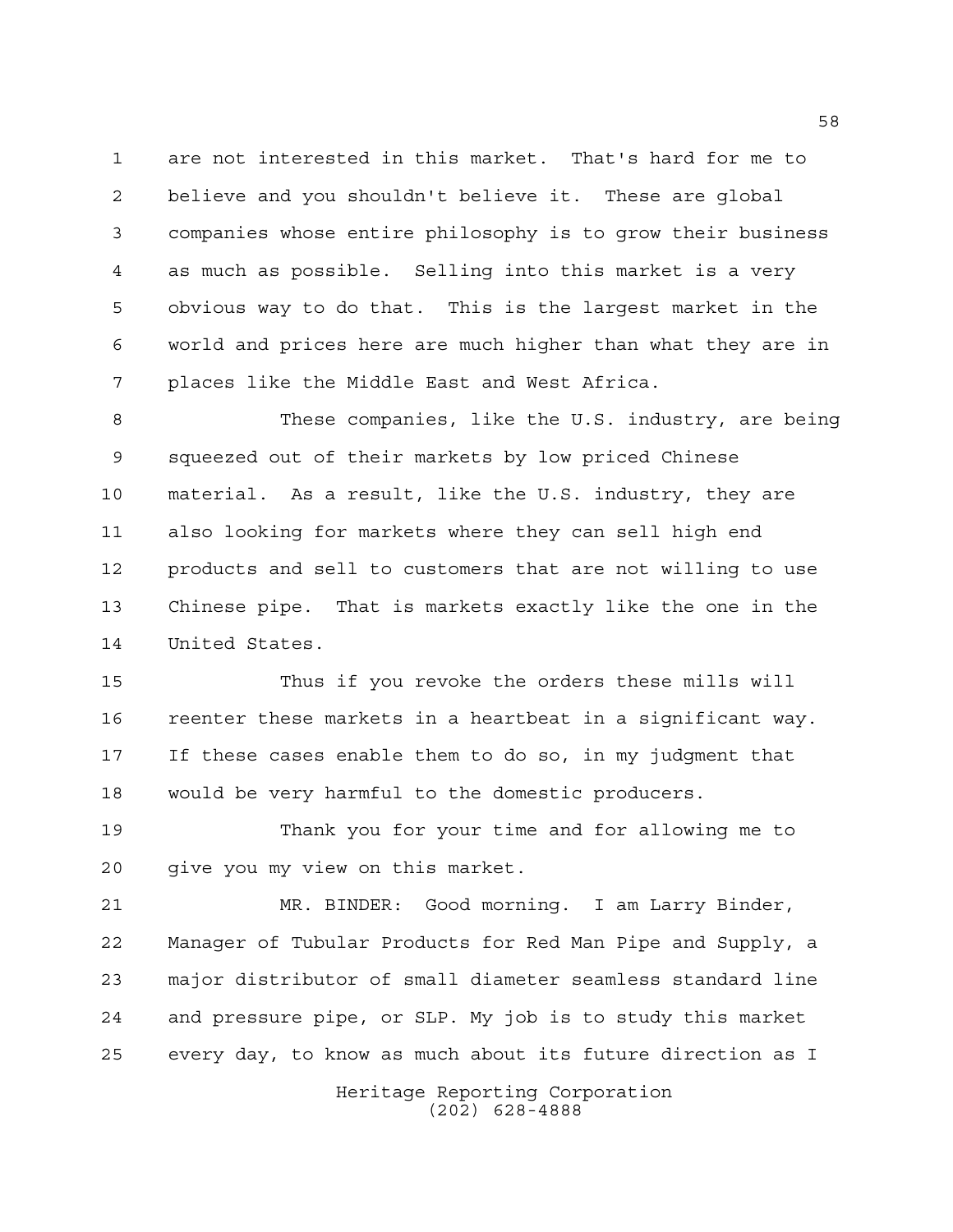can, and to advise my company about how much we should pay for this product.

 Like all distributors, our success depends on our ability to buy low and sell high. For us, the type of analysis that you are undertaking here today is not merely theoretical. The very future of our company depends on our ability to predict the direction of the market.

 I have testified before this Commission on a number of occasions and I do not understand why these cases are so controversial. As I see it, you have to answer two basic questions, neither of which is difficult.

 First, you have to decide whether the subject imports will return to this market in significant volumes. Second, you have to decide whether these imports will hurt the domestic industry. I cannot imagine that anyone who puts his or his company's money in this market would honestly answer either question int he negative.

 Let's start with the question of how the subject imports will respond to revocation. I know that you're going to hear a bunch of claims about conditions elsewhere, about theories as to why no one cares about this market and so forth.

 But no one would make such claims outside of this room. When Tenaris bought Maverick it certainly did tell the world that it had no interest in the U.S. market.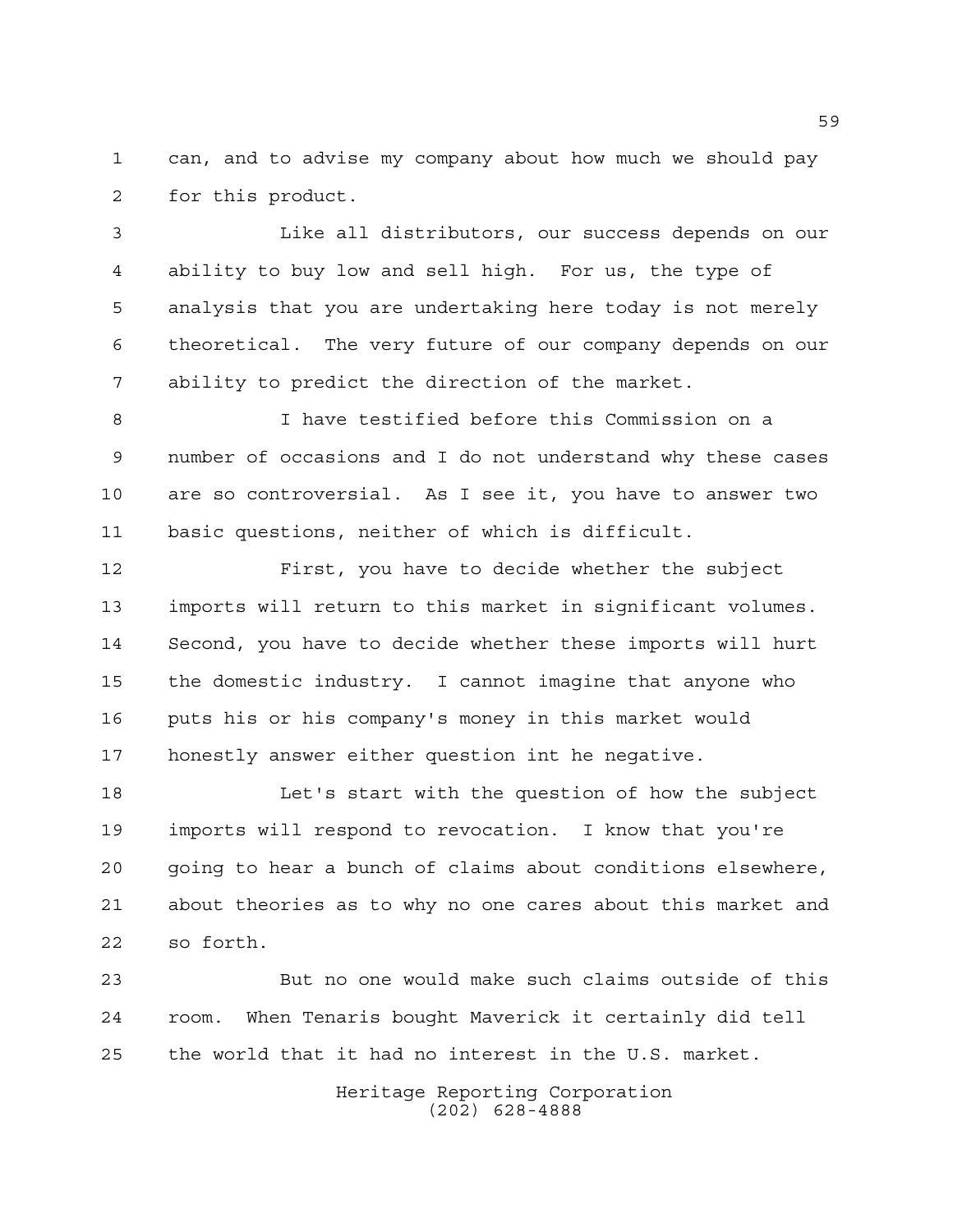Instead it bragged about how it could now make more sales here.

 V&'s people in Houston are trying to sell large diameter SLP and OCT from Brazil and Germany, they certainly don't act as if they have no interest in this market. Nor should they. This is the biggest, most open, most profitable market in the world, period. Everyone knows that. Everyone in this business takes the fact into account in their operations. Mills are always looking to sell more pipe and no where can you find more customers or better customers than in the United States.

 So in my mind thee is simply no doubt that these subject producers will try to make additional sales in this market.

 Now let's look at the question of what that will mean for domestic producers. To me, this is also very simple to answer. I'm a buyer. My job is to get the best possible prices for the SLP that we purchase and to make sure that we don't get stuck with a high priced pipe in a falling market.

 Imagine that one day I pick up the paper and see the orders against Argentina, Brazil and Germany have been revoked. Immediately I realize that there will be new suppliers in this market and that those suppliers will undersell the domestic producers in order to regain the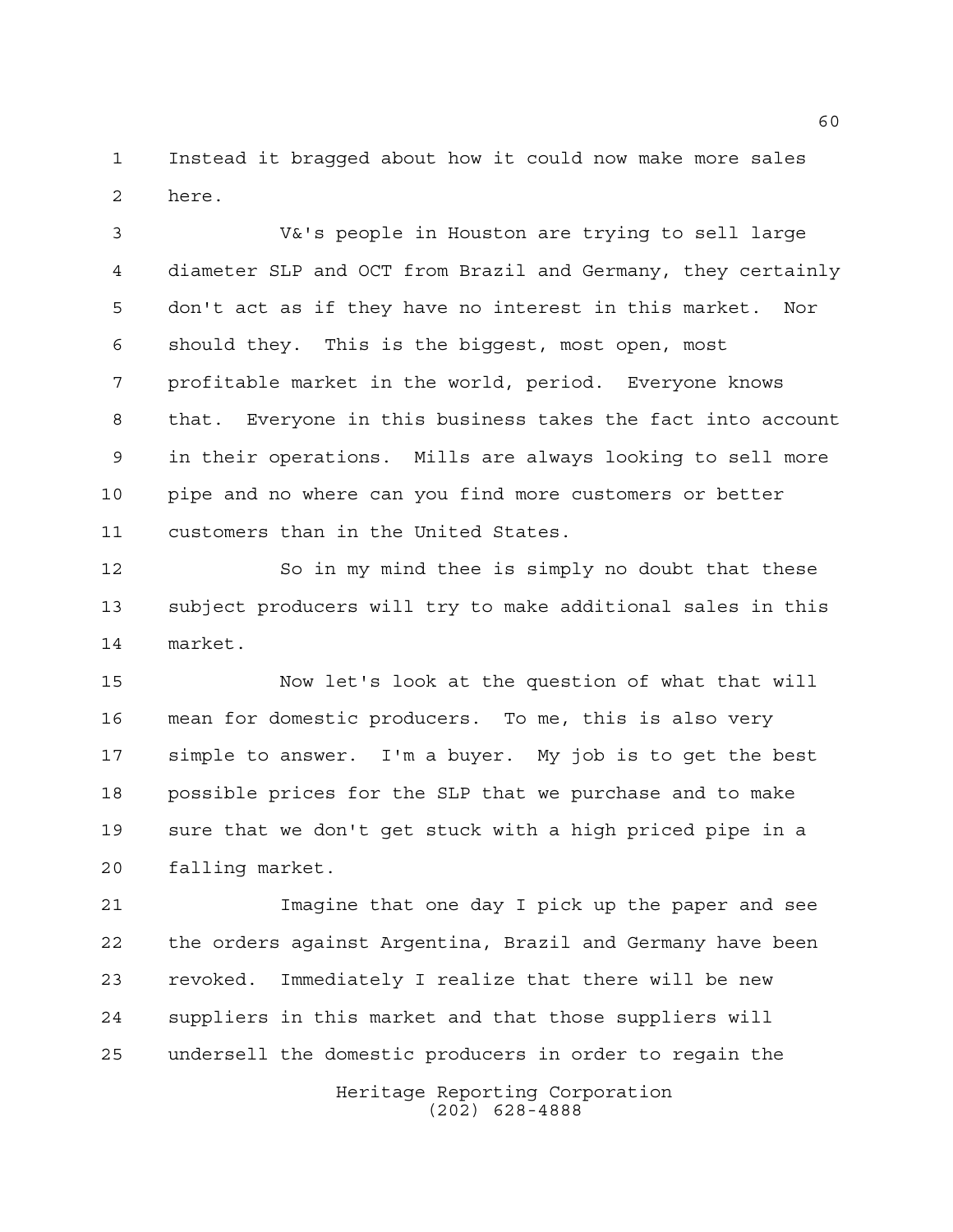market share that they lost due to the orders.

 I realize that the domestic producers will come under tremendous pressure to lower their own prices because they have already lost a great deal of market share to imports from places like China and they probably cannot afford to lose much more.

 I also realize that we should proceed with great caution because we have a lot of SLP in inventory right now and we don't want to be holding that inventory in a falling market.

 These realizations are not unique to me. Every major buyer will have the same basic viewpoint. This would be very bad news for the domestic industry. The best they can hope for is that they will only suffer somewhat lower prices. What is more likely, I fear, is that we will also see their order books dry up.

 The companies at issue here are enormous and a small portion of their production could have a great impact on this market. Under these circumstances, all of us will be nervous about market conditions and we will not want to buy more SLP until we know how far the prices are likely to fall.

 Indeed, we will have to look very seriously about reducing our purchases until we have significantly lowered inventories from current levels. Thus I have no doubt that

> Heritage Reporting Corporation (202) 628-4888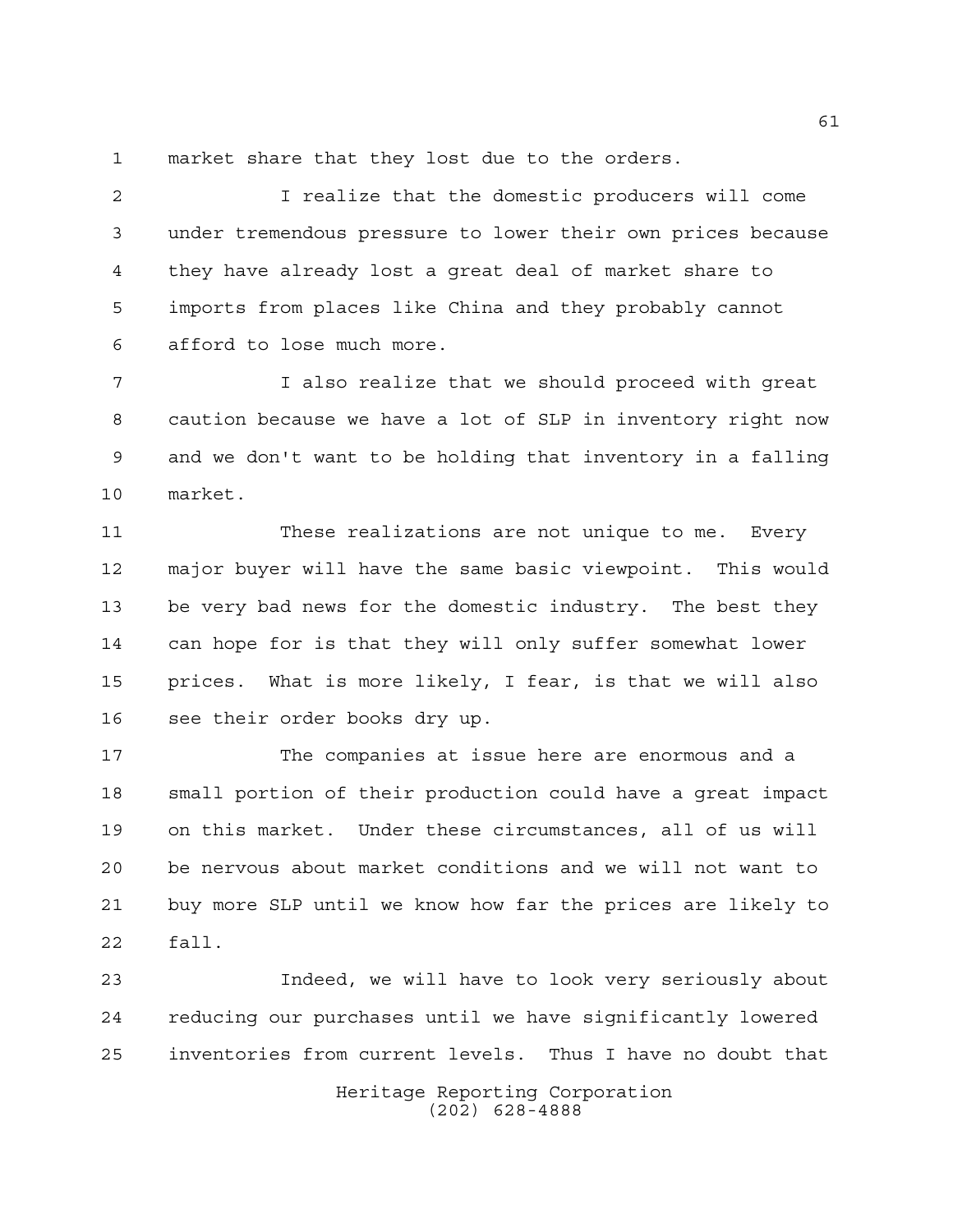if orders are revoked, domestic producers will face falling prices and fewer sales almost at once. For these reasons I believe that the orders should remain in place.

Thank you very much.

 MR. STONER: Good morning. My name is Robert Stoner, and I'm Senior Vice President of Economists, Incorporated, which is an economic consulting firm with offices in Washington and in the San Francisco Bay area.

 I've been asked by the domestic producers in this case to provide my assessment of the condition of the U.S. industry that manufactures small diameter SLP pipe and the likely effects on that industry of revocation of the antidumping orders against Argentina, Brazil and Germany.

 Since the orders were imposed the U.S. industry has been beset by a flood of low priced imports from non- subject countries. That has led to a decline in its market share. From an economic standpoint, this decline is significant, even though it is not yet reflected in the industry's bottom line.

 The industry has found a successful short run strategic response to this increase in competition. By focusing on high quality, high value products, and sales to customers that rely on AMLs or that are otherwise reluctant to purchase from unknown quantities such as China, it has maintained sales and operated profitably for the last three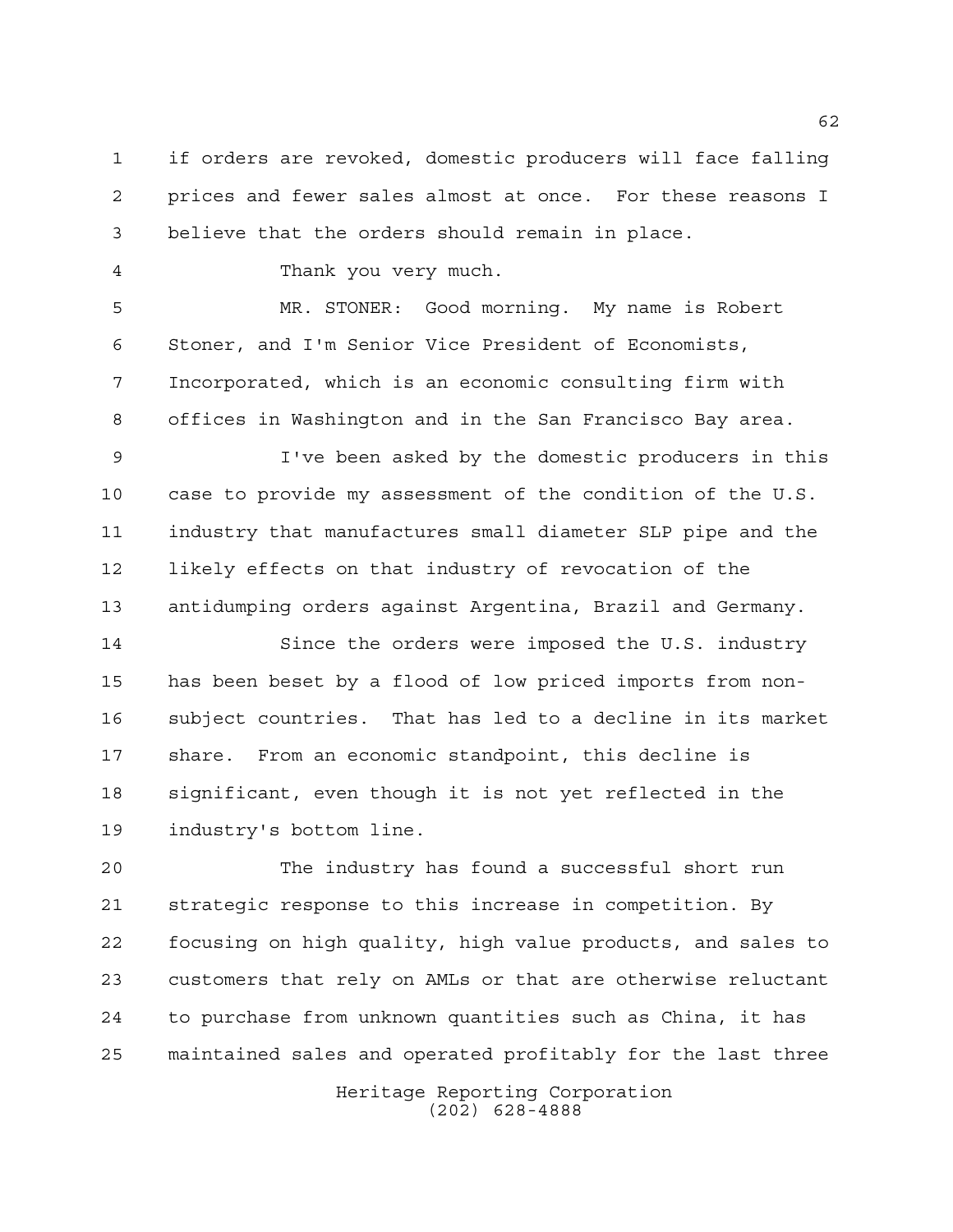years of the period of review.

 This strategy has been helped enormously by strong demand. Nonetheless, this strategic focus has made the industry more vulnerable to imports from the subject countries. Increased volume of these imports would likely defeat the domestic industry's strategy for survival.

 A loss of market share can have serious consequences for an industry's performance. Many businesses believe that market share is a good predictor of business success, and this intuitive notion has been quantified in studies such as the PIMS project, PIMS standing for Profit Impact of Market Strategy.

 When an industry loses significant market share, firms in that industry have two main strategies that they may use in response. One such strategy is for a firm simply to harvest the remaining profit, make no further investments in the industry, and allow its capital stock to dwindle and become obsolete until eventually they exit the industry.

 The U.S. producers of seamless SLP pipe have not adopted this harvest and exit strategy. Rather these producers have adopted a strategy under which they are focusing on sales only to a portion of the market. This strategy is akin to one described by Professor Michael Porter, a well known and widely respected expert in business strategy.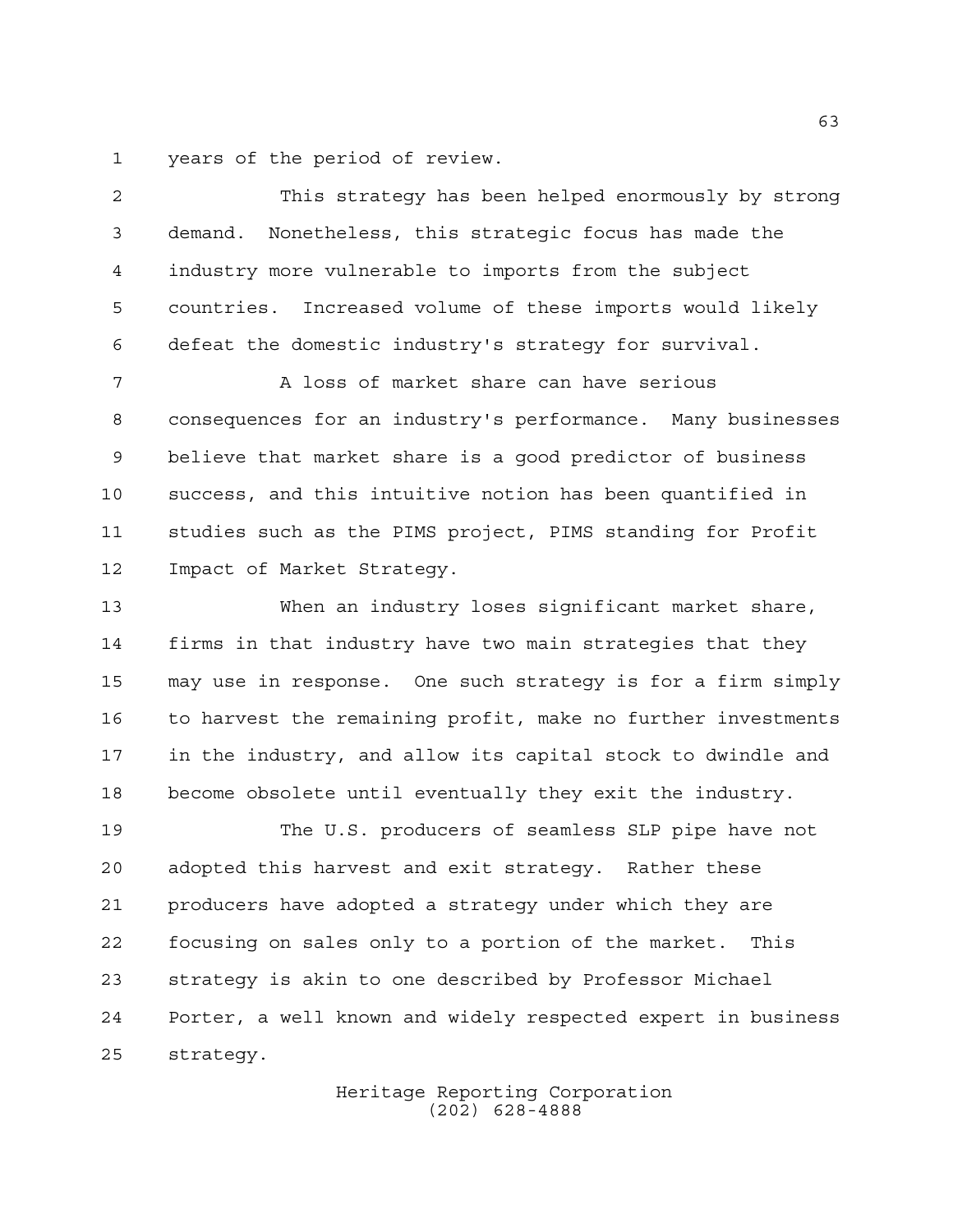Professor Porter has said that firms faced with a declining market share may succeed in the short run by trying to "identify a segment of a declining industry that will either maintain stable demand or decay slowly and that has structural characteristics allowing high returns."

 The firm then should focus its sales and investment in that segment.

 The U.S. industry has reacted to its declining market share by focusing on higher quality, higher valued products, and sales to customers that use AMLs or otherwise are reluctant to purchase imports from non-subject countries.

 Although the domestic industry can supply a full range of seamless type products, it has thus had to cede much of the market to non-subject imports.

 The strategy has been successful so far. Beginning in 2001 when demand declined significantly, the industry experienced substantial difficulties. Profits were low and capacity declined.

 During the last three years, however, the industry has been profitable, largely buoyed by strong demand. Due to strong demand U.S. production and shipments have not fallen in lock step with the decline in the industry's market share.

Heritage Reporting Corporation (202) 628-4888 Although this upsurge in demand might continue for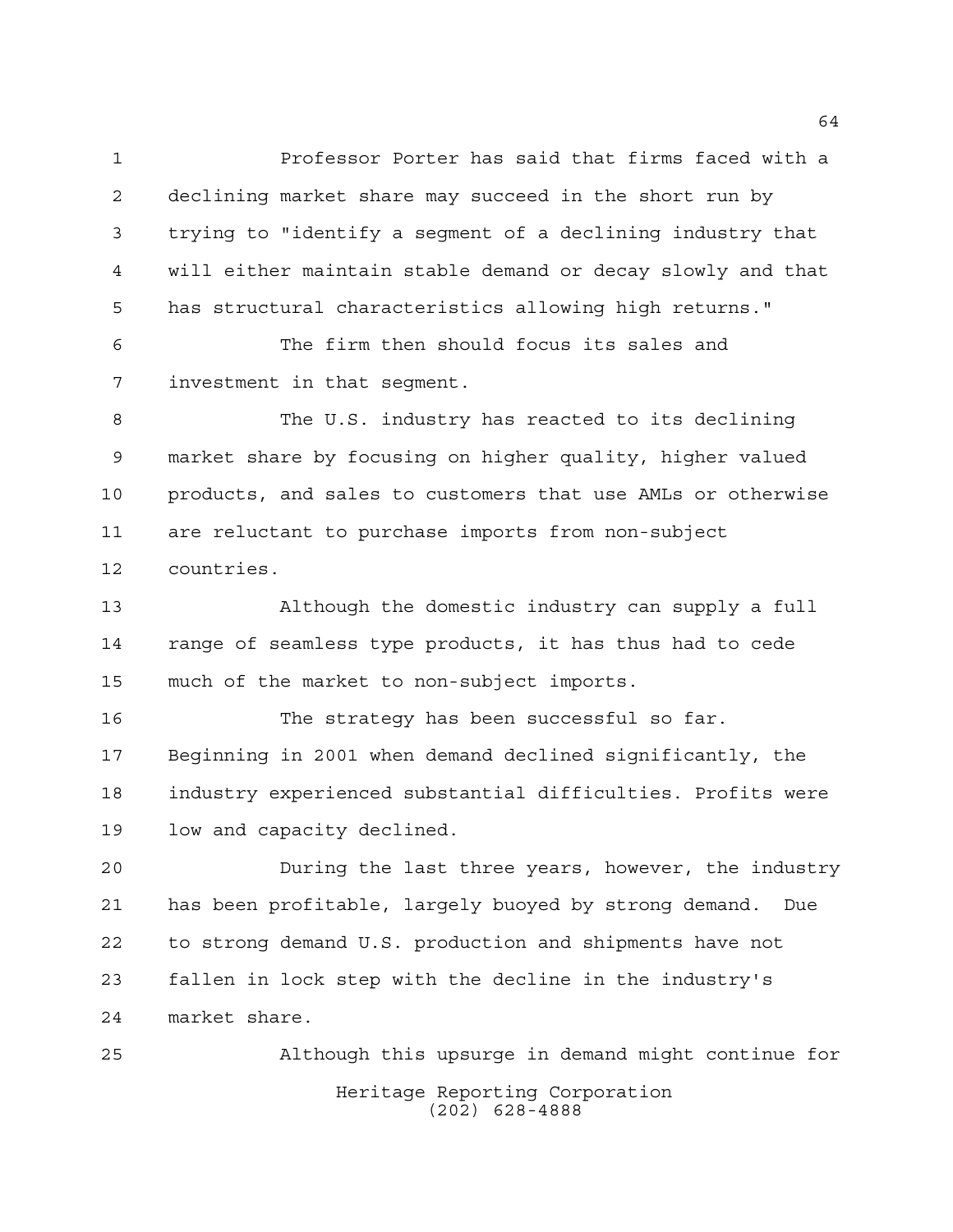the rest of this year, it is not likely to last much longer than that.

 The price of petroleum products plays an important role in the demand for this industry's products. The Energy Information Administration, EIA, projects that prices of both crude oil and natural gas will decline in 2008 and that the decline will continue to 2012.

 The Commission should therefore recognize that the present high demand will at best not continue much past the current year.

 In addition, Chinese imports are improving in quality and this trend will also increase the vulnerability of the domestic industry.

 Finally, if the duties are not maintained, the domestic industry strategy is likely to fail. As Professor Porter notes, the profit potential of focusing on a segment of industry demand depends on whether companies that serve that segment "have mobility barriers that protect them from attack by companies seeking to replace lost sales."

 Professor Harrigan in her extensive study of the strategies for declining industries points out that in considering such a strategy, a firm, must consider, if the segment that it is operating in will be enduring.

 Without the duties, the domestic industry's remaining market position will not endure.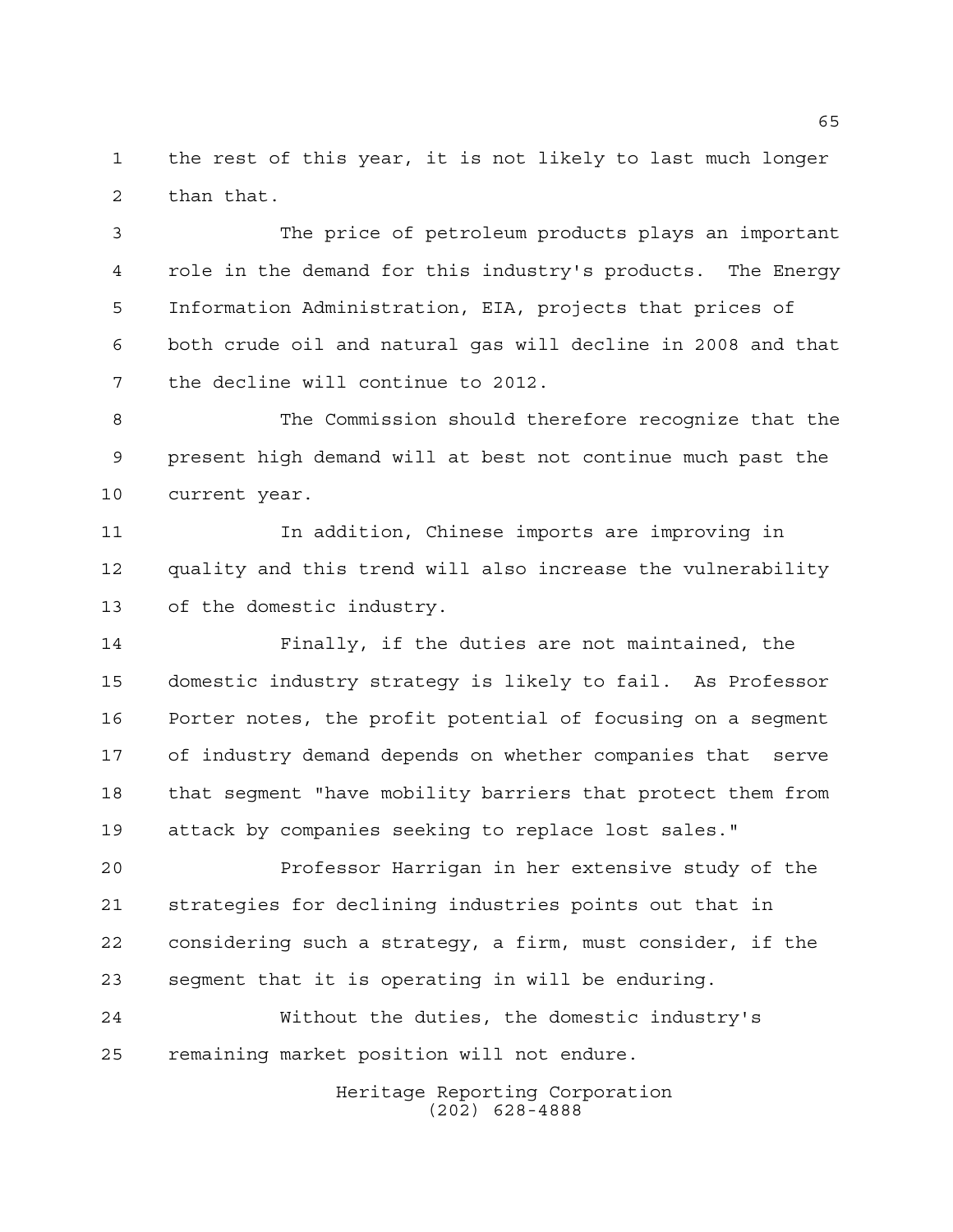The duties are currently the only thing that protects the high valued segment of this industry from the subject imports. Unlike non-subject imports, subject imports clearly have the ability to compete in this segment, as you've heard.

 The evidence before the Commission shows that subject imports which before duties were imposed and a substantial share of U.S. consumption, would have immediate and full access to this segment.

 Moreover the subject foreign producers have ample production capacity that would enable them to increase sales. These producers will be able to sell large volumes of product in the same portion of the market that the domestic industry relies on to survive.

 Importantly, these producers likely will have an incentive to focus in this portion of the market as they too are facing a flood of imports of lower priced products into their markets.

 Furthermore, prices here are higher than in many of the export markets that they now serve. Thus, if the duties are eliminated, a likely result will be an influx of subject imports directed to the high value segment of the market. Because the domestic industry depends on this segment to survive, it will be particularly vulnerable to those imports. The domestic industry would face a decline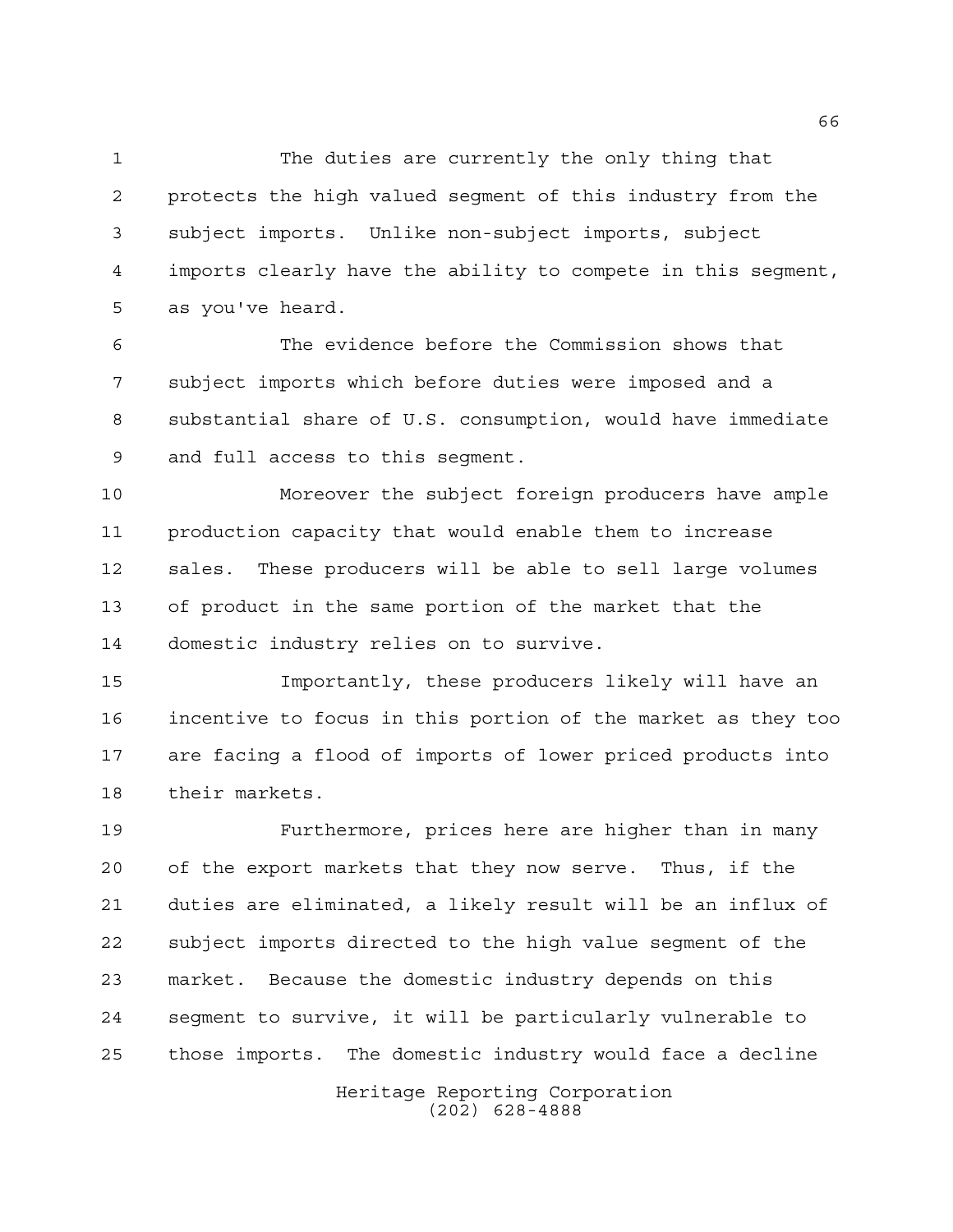in prices and a loss of sales in this high value segment, which would likely make its strategy untenable.

 I'd be happy to answer any questions that you may have. Thank you.

 MR. VAUGHN: Mr. Chairman, that concludes our presentation.

 CHAIRMAN PEARSON: Okay. Thank you very much. Let's see. Before we begin the questioning, I would like to recognize a group of students who have joined us a few minutes ago from Elizabethtown College in Elizabethtown, Pennsylvania. They are undergraduates who are taking a course in international business law, which, frankly, is a rather interesting and broad area. I hope your exposure to our narrow slice of international business law is of interest and of help to you. Thanks.

 Let's see. We will begin the questioning this morning with Commissioner Lane, who I have to get used to her being on the other side of the dais now. I couldn't find her there at first. Commissioner Lane?

 COMMISSIONER LANE: Thank you. And welcome to all of you, and I want to welcome Commissioner Williamson to his first hearing. I know what it feels like to face such a daunting audience your first time, so welcome.

Heritage Reporting Corporation (202) 628-4888 There have been several references to the domestic industry's move to high value products. Could you define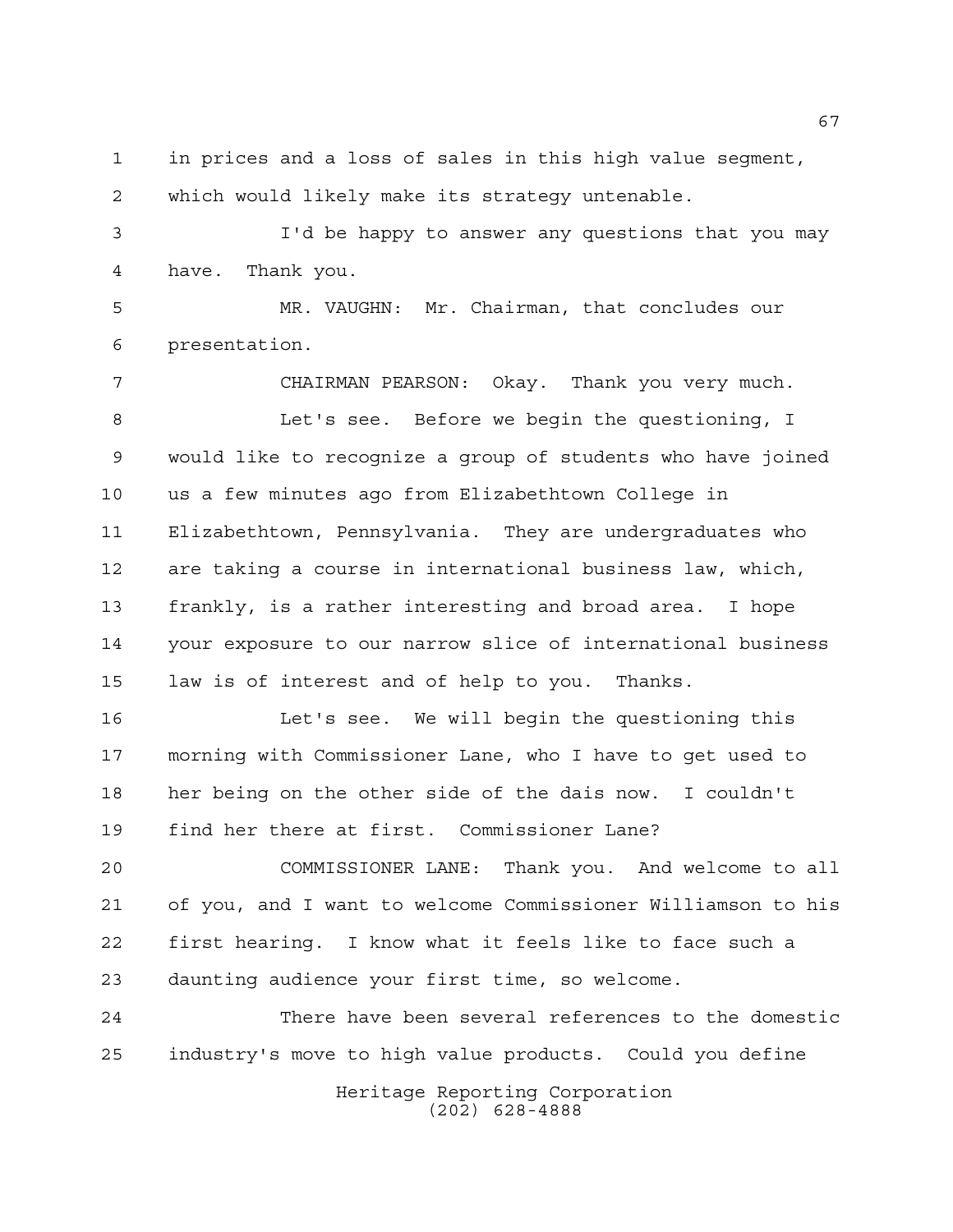that more clearly, please, as to what the high value segment is?

 MR. VERELLEN: Tom Verellen, U.S. Steel. It's not necessarily high value. It's the high end customers. We focus on the major oil companies, larger manufacturers that are a little less comfortable with switching over to unknown products. We have a very long track record in this business.

 CHAIRMAN PEARSON: Mr. Verellen, please speak a little more directly into the microphone.

MR. VERELLEN: Okay. I'm sorry.

CHAIRMAN PEARSON: Thank you.

 MR. VERELLEN: We have a very long track record of being in this business. We've been in it for over 100 years, and the U.S. industry is very comfortable with what we make. And I think what we're seeing over time is the many end users are becoming more and more comfortable with some of the what we consider lower end products. So it's not really the product. It's the person who is using it.

 COMMISSIONER LANE: Okay. So you are saying that it is the higher end customer that you are focusing on, and so that leads me to another question. If those higher end customers became more educated, would they in fact be willing to buy the same type product from the Chinese or others? Because as I understand what some of your other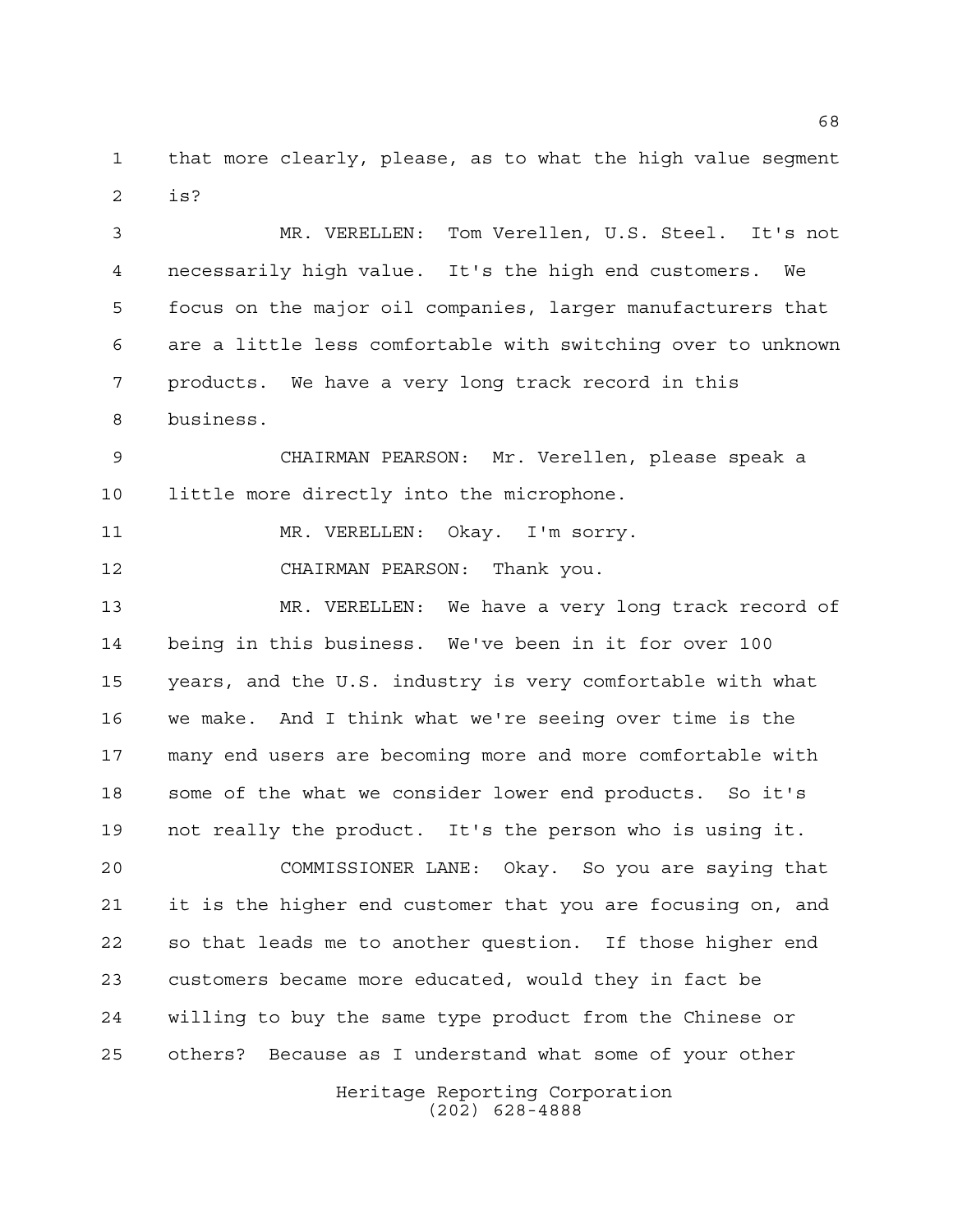witnesses said, the Argentine, the Brazilian, and the German product already are what you would characterize as the same quality as your product so that if your high end customers became more aware and more comfortable, they could buy from the Chinese or others and it would serve the same purpose?

 MR. VERELLEN: That's what our distributors are telling us, I mean, more and more every day. And different end users are becoming more comfortable with some of these lower priced products. And absolutely tomorrow, if you guys revoke these orders, the German, Brazilian, and Argentine product will be accepted immediately.

 MR. LELAND: Martin Leland here. Maybe I could add on a little bit to what Tom has said, and maybe this will help a little bit from what I know. I hope I don't confuse you more. I do that sometime, too.

 But in the higher end, lower end segment, you say standard and line pipe. There's a standard pipe and a line pipe, and the standard pipe does not meet all the properties of API. Our product meets all the properties of API. So when someone's buying that product, they would tend to be the major oil companies we're talking about. The standard pipe could be the same pipe you maybe run in your house. It would have a lot less pressure. It's not under the same pressure. It's not under the same type of situation. Chinese pipe would be acceptable in that market.

> Heritage Reporting Corporation (202) 628-4888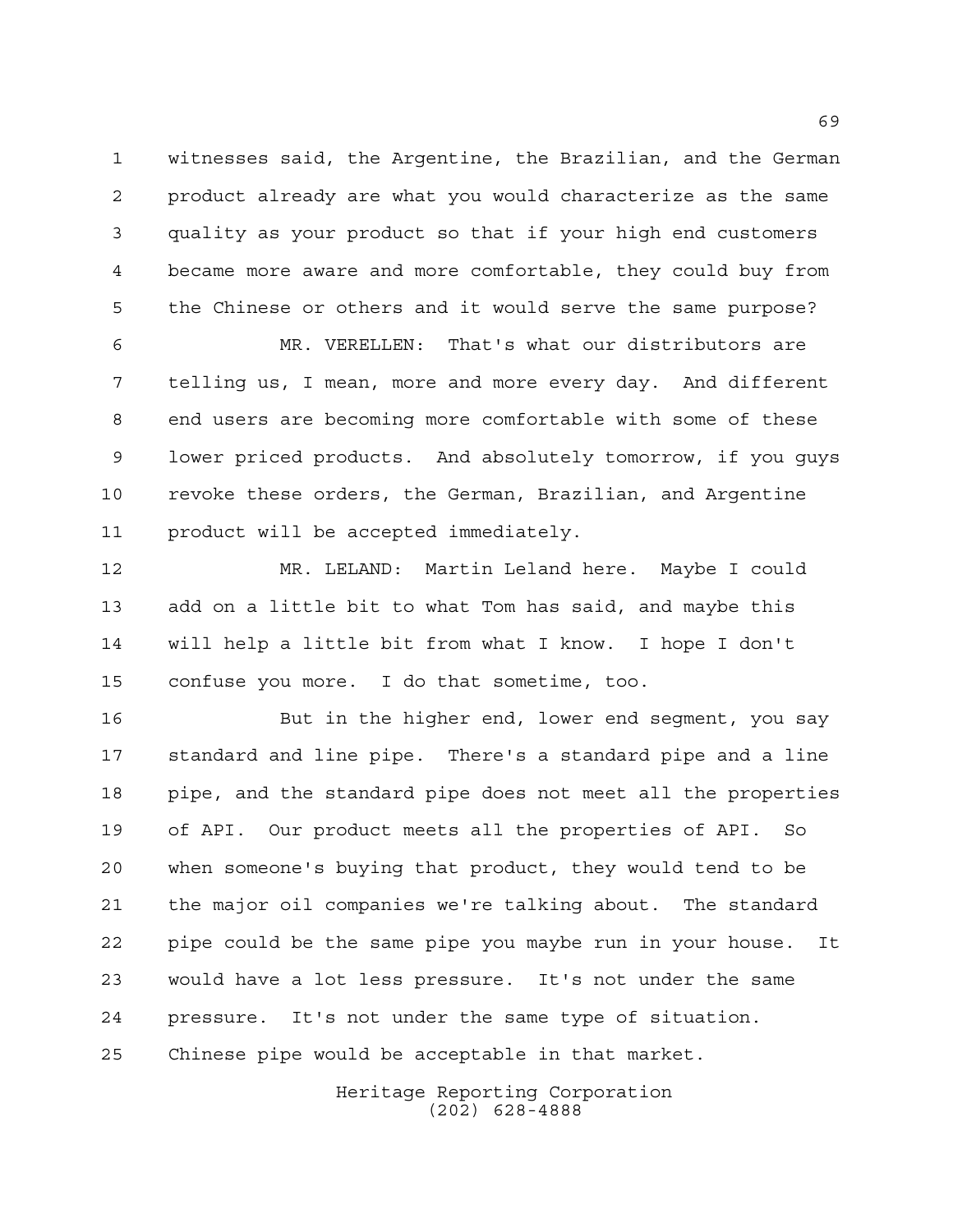COMMISSIONER LANE: Did someone else back there want to say something? Mr. Hecht?

 MR. HECHT: Commissioner Lane, I guess I would just add that it is our contention that certainly Chinese product is increasing in acceptance, Chinese and other non- subject product, but it's not our view that that has by any means gained full acceptance for the highest end uses, but it is a concern that that is growing day by day and year by year. So we think that goes to vulnerability and is something the industry is concerned about.

 Our contention with respect to subject imports is that they would immediately be able to compete at the very highest end of the market among all customer groups, and that's why we feel that they are such a direct and immediate threat and would likely cause material injury in short order.

Heritage Reporting Corporation COMMISSIONER LANE: Okay. Thank you. I might start this question with either Mr. Hecht or Mr. Stoner. Considering the improvement in the financial position of the domestic industry in recent years, why would the expected volume effects or the price effects of revoking the orders on these countries have any significant impact on the profits, cash flow, employment, or ability to attract capital and invest in the domestic industry? MR. HECHT: This is Jim Hecht, and I'll kick it

(202) 628-4888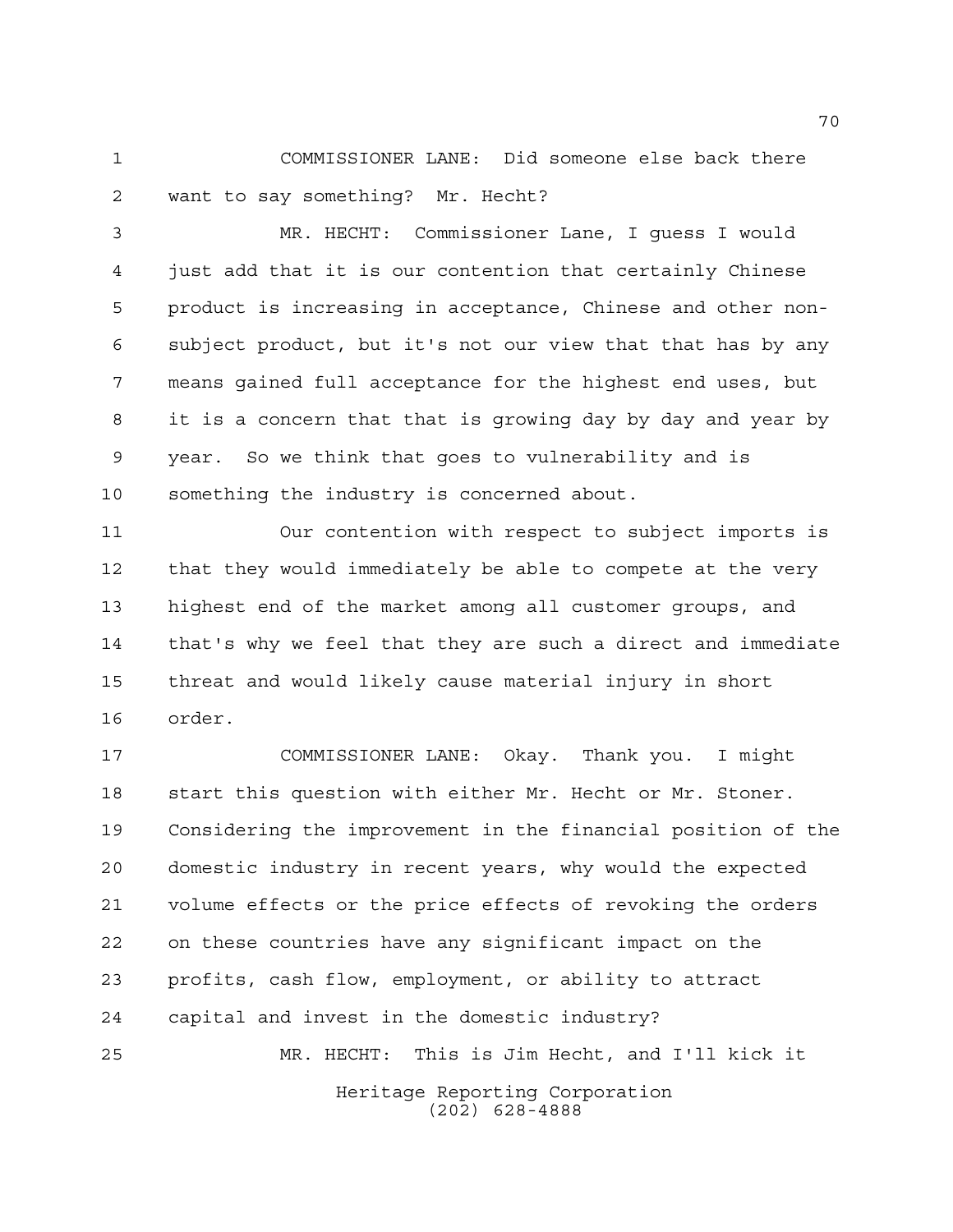off. I guess the premise of the question that once you've reached a certain level of profitability, somehow you're not susceptible to seeing declines in those relevant statutory factors, I just would not accept that premise.

 I think the statute calls upon you to look at a given industry, how it's performing, and to ask yourselves if you allowed unfair trade back in the market, would you see material changes in those statutory factors, and we think there's no question you would. You would see very significant volume from these subject producers. We think you would see effects across the board, in terms of market share, in terms of prices, all of the statutory factors.

 So we don't think you should be looking for some sort of absolute level of industry performance. You should be looking for changes in industry performance based on the effects of unfair trade.

 And I think the nature of this market is so heavily related to distribution and where distributors are going to be in a position where they see a falling market to feel that they have to get rid of inventory. You can see effects in this market very quickly, as the Commission has recognized in past cases.

 MR. STONER: This is Bob Stoner. I would just add that I think it's quite clear that the domestic industry is sort of balanced on a knife edge that right now they are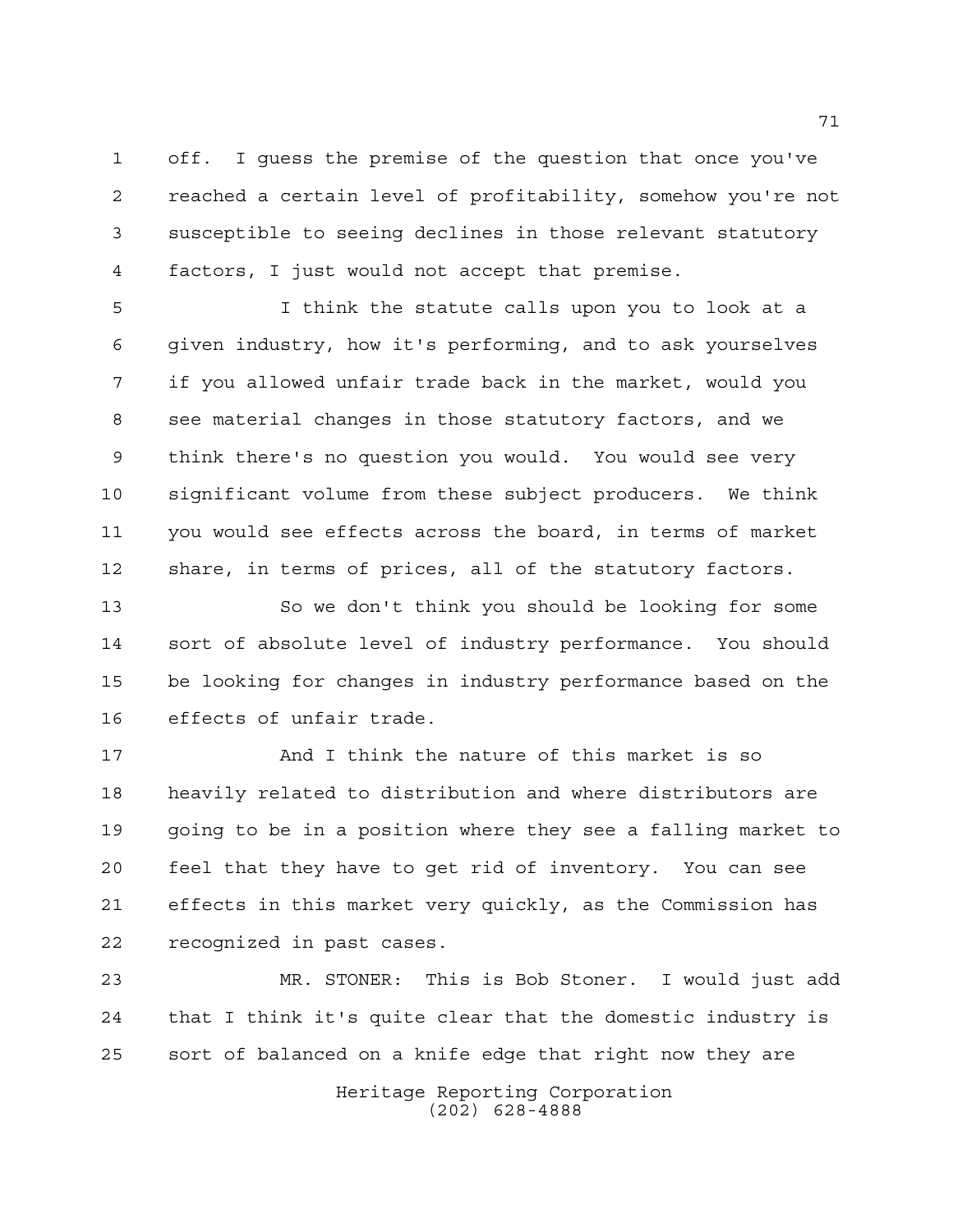able to command greater, higher prices in the segment of customers that still are reluctant to purchase Chinese product for reputation or quality assurance reasons.

 But there are other factors as well that in conjunction with that have allowed the industry to have relatively high profits and cash flow in the present, and those factors are such as the very strong demand that has existed up to the present time in the last several years; as well the inventory behavior of distributors who don't want their inventories to decline in value; and in addition, of course, the duties on the subject imports are very important because they've allowed the domestic industry to maintain their position in this segment.

 And implicit in this description is the fact that if any or all of these factors were to move in the other direction, the performance of the domestic industry would decline, likely decline, precipitously.

 If demand were to stabilize or even fall, which is what has been predicted, if inventory selloffs begin and if Chinese imports, non-subject imports, begin further to move into the higher price areas of the market, then on top of that, if the duties were removed and subject imports would be able to directly attack the remaining segment where the domestic industry has produced, those factors could very quickly turn around all of the performance elements that you

> Heritage Reporting Corporation (202) 628-4888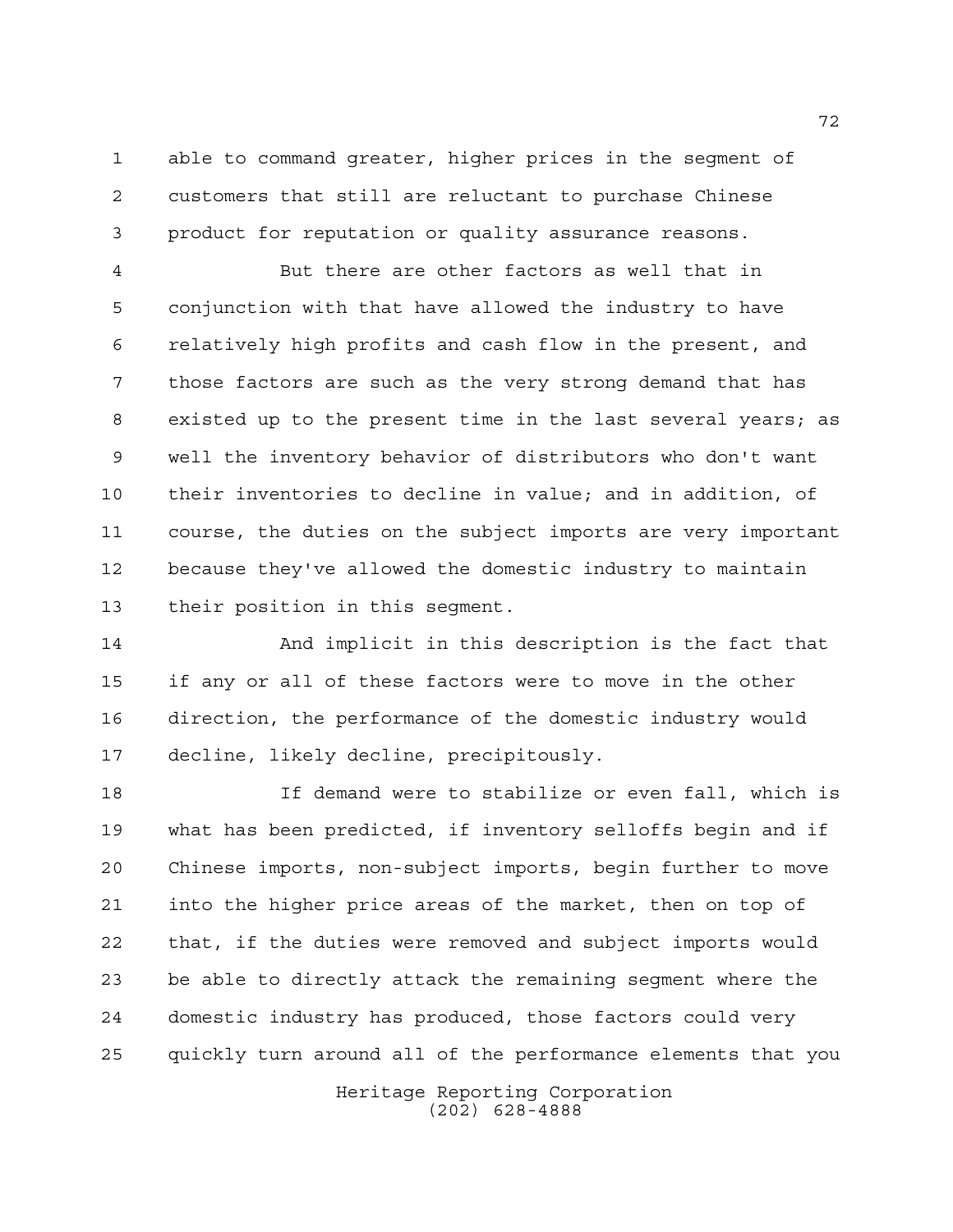mentioned in your question, cash flow profitability, very quickly.

 COMMISSIONER LANE: Okay. I see my yellow light, so I will wait until my next round. Thank you, Mr. Chairman.

 CHAIRMAN PEARSON: Okay. I'd like to start with a question about the transnational affiliations and the role that they might play in this industry. This came up both in the prehearing brief and now again this morning. And what I'd like to understand is I think the thesis you've offered is that by having a transnational affiliation, it increases the probability that revocation of the order would more likely lead to material injury, and I just want to make sure that I have that right. Would anyone care to address that? Mr. Vaughn?

 MR. VAUGHN: Yes. Commissioner Pearson, if I could just address that. Absolutely. That's actually what the Commission found five years ago. Having transnational affiliations would make it more likely that they would be able to cause material injury.

 And the Commission was correct because I think one of the things that you're hearing a lot from the witnesses here today is credibility is enormously important in this marketplace. We are concentrating at this point on customers where we have a certain amount of credibility, and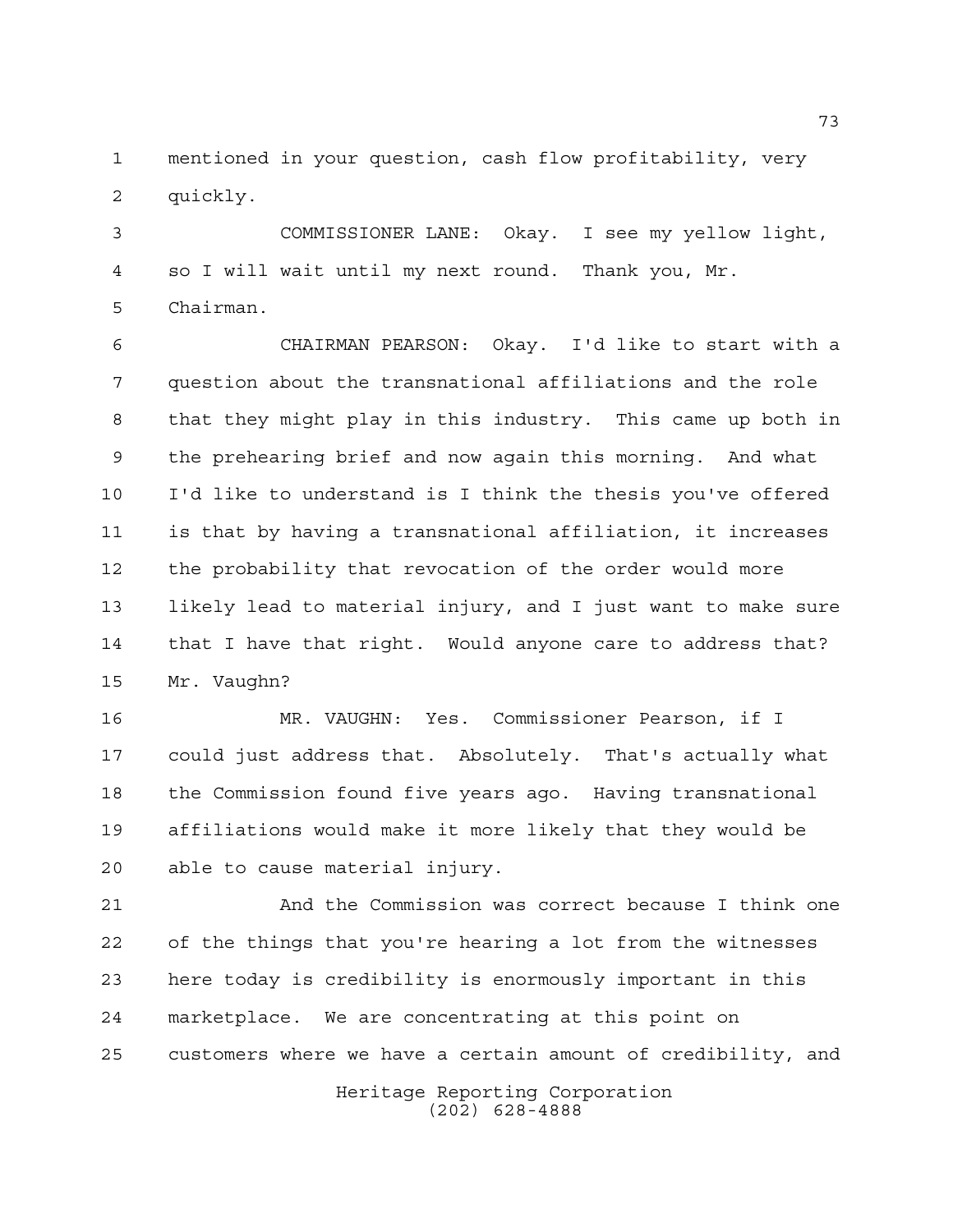that's sort of where our focus has been in recent years.

 These companies that we're talking about here are companies like Tenaris and V&M that have these transnational affiliations and are well known all around the world. They have exactly that same sort of credibility. They have channels of distribution in this market. They are already serving people in this market. They have large sales forces in the United States already.

 So I think it's not like when if you're a distributor and you get a call from Tenaris or you get an offer from V&M, it's not the same as getting an offer or a call from a company that you've never heard of. It comes with a sort of credibility and a relationship and a background that makes it much more likely that you're going to buy that pipe. And so all of these things go to why the transnational affiliations make it more likely that they will be disrupted in this market.

 CHAIRMAN PEARSON: Okay. Well, I wasn't on the Commission five years ago when that previous finding was made. I'm wondering how would you respond, and perhaps someone other than Mr. Vaughn, to the argument that the underlying economics would suggest that if you have a more consolidated global industry with relatively fewer players who might be wanting to export to the United States that there might be more discipline in the market, less cutthroat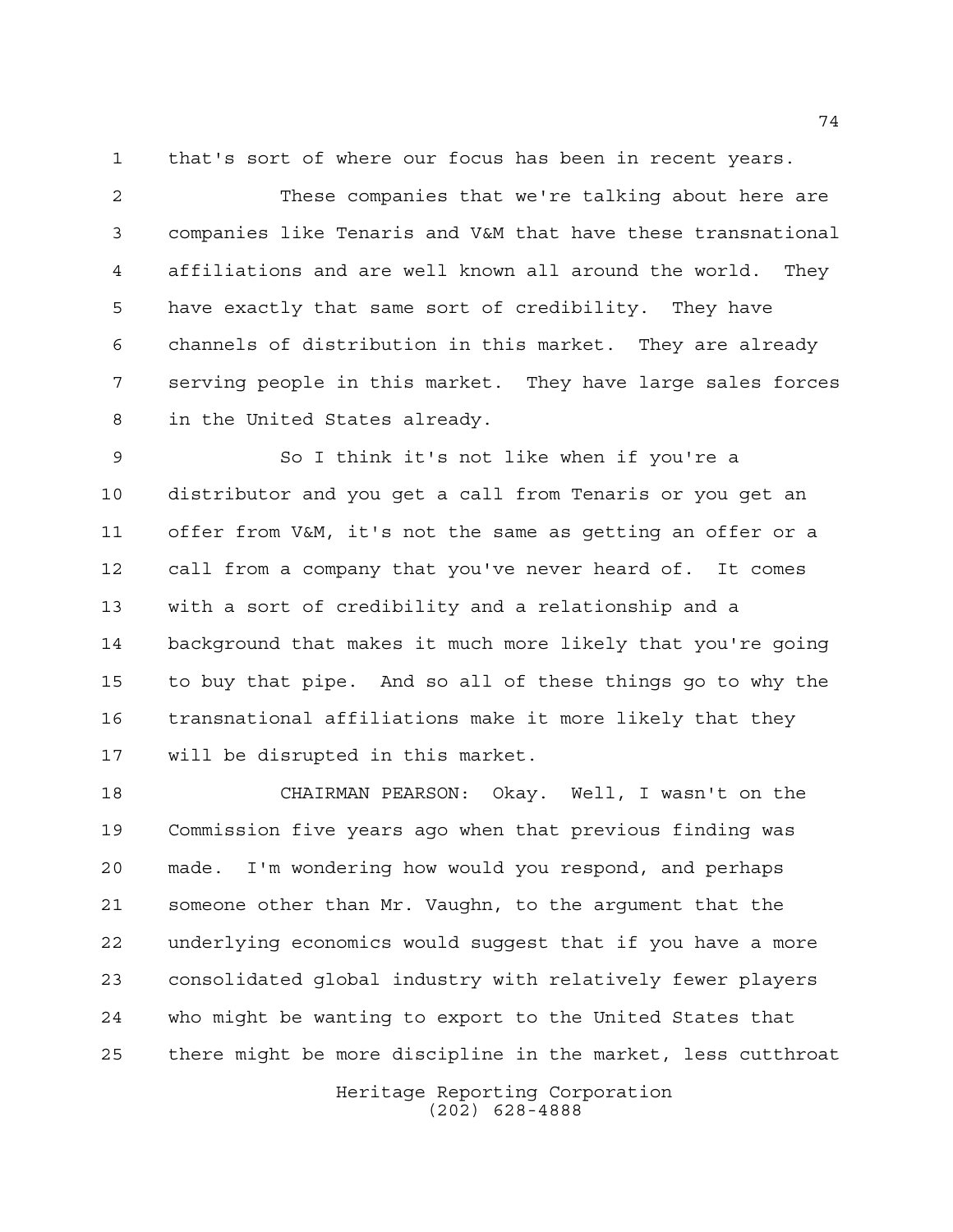competition from small players who just have some product they need to get rid of, and putting on top of that the issue that the firms that have transnational affiliations may have some actual interest in protecting the ability to sell profitably in the U.S. market and so would not be keen to drive it down? Perhaps Mr. Stoner? As an economist, do you have thoughts on this?

8 MR. STONER: (Away from microphone.) CHAIRMAN PEARSON: Okay. Could you please come

closer to your microphone?

11 MR. STONER: Sure

CHAIRMAN PEARSON: Thank you.

 MR. STONER: I would think that the Argentineans would not want to disrupt the United States market to the extent of lowering the prices from \$1200 a ton to \$600 a ton like the Chinese product. I would think that if they had extra capacity that they wanted to sell that they would undercut the domestic industry initially by a small amount in order to take sales away, and that would cause the domestic industry to have to try to meet that price.

 And there could be considerable disruption of the market not in the sense of lowering all the prices to the level that non-subject imports are lowering it to but rather on the margin, trying to take sales away by lowering price. And this would cut into the domestic industry's ability to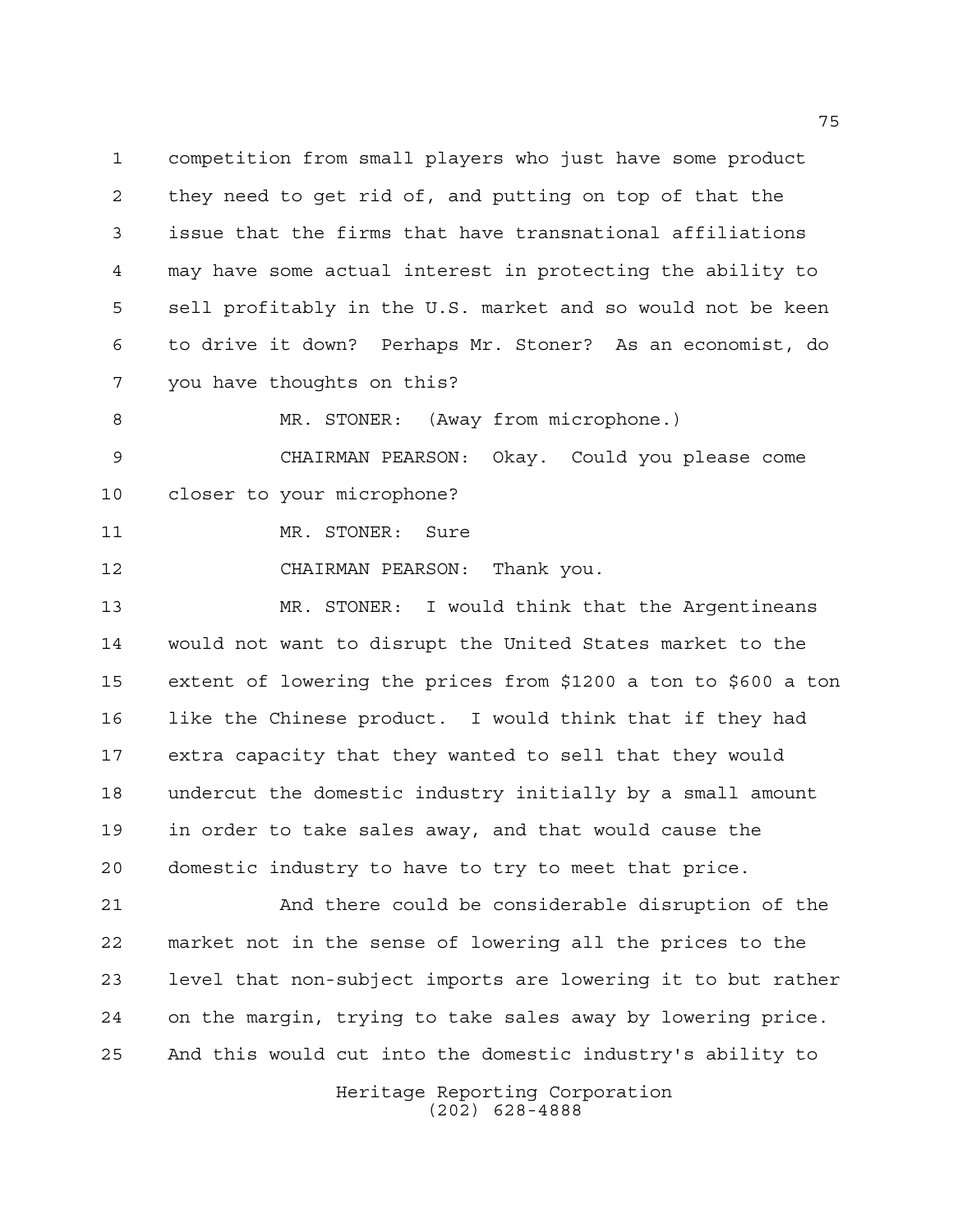use its segment strategy to maintain its profitability and maintain its position, successful position, in selling this product.

 So I wouldn't think that the transnational affiliations would necessarily result in such conservative kinds of pricing that you wouldn't get if they had excess capacity that they needed to sell, and since they're largely export-driven, they've got to sell it somewhere.

 They're going to want to be judicious, I would assume, about how disruptive they were in different markets where they operated, but on the other hand, they would presumably be interested in increasing their sales and disrupting the markets at the margin, as I indicated, which could have a very substantial effect on the domestic industry, which is directly focusing on those segments where the Argentineans and such would be making these attempted inroads.

MR. NARKIN: Chairman Pearson?

CHAIRMAN PEARSON: Yes.

 MR. NARKIN: This is Steve Narkin with Skadden Arps. If I could just add to that briefly just from a factual standpoint. First of all, as we have said, Tenaris does not sell this product in the United States to any significant extent. Their acquisition of Maverick does not give them the ability to make and sell this product in the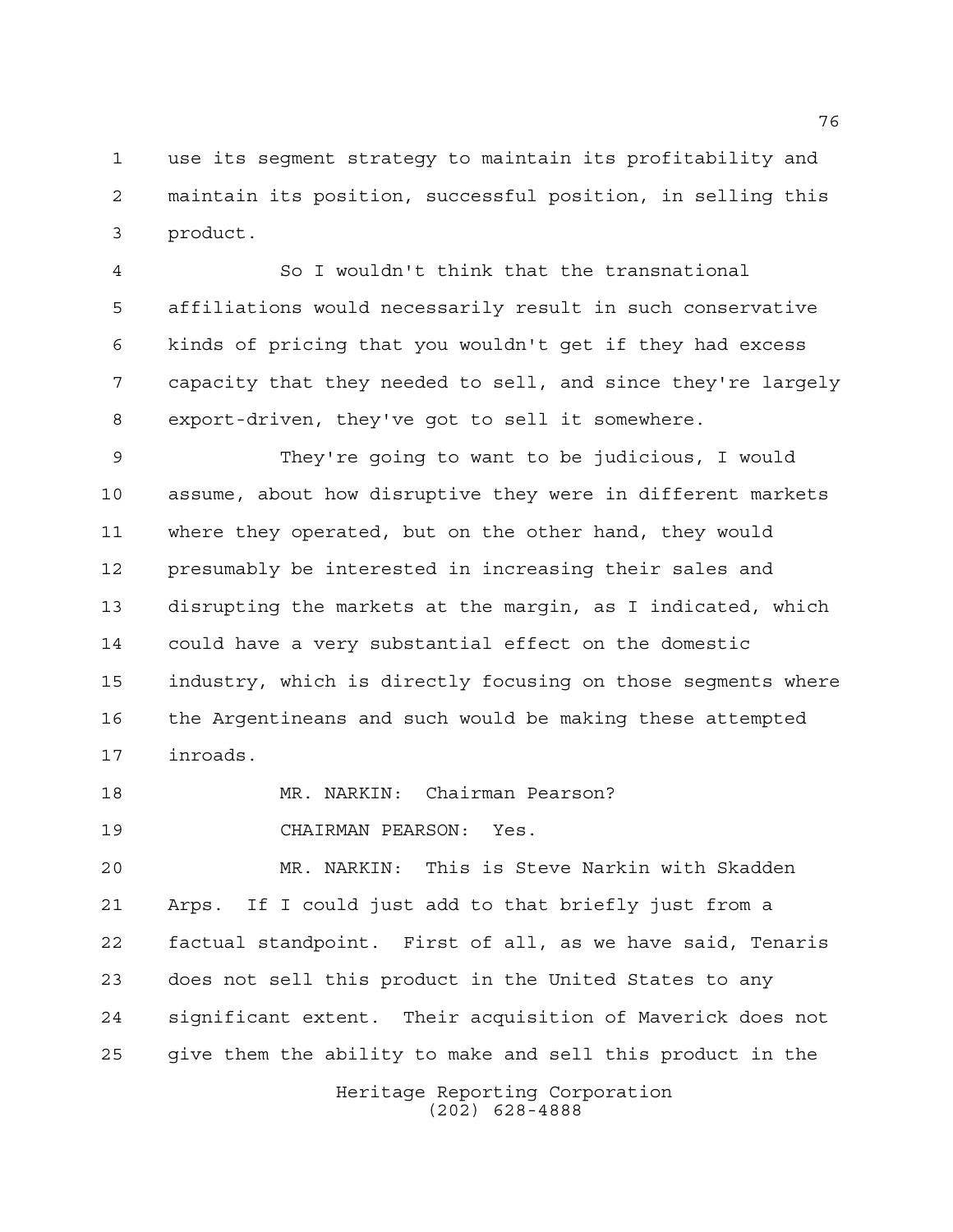United States.

2 As to V&M, they, as you can tell, are not here today. They have submitted questionnaire responses, and we've talked a fair amount about those in our prehearing brief.

CHAIRMAN PEARSON: Mr. Hecht?

 MR. HECHT: Yes. Just a few additional thoughts. I think the question you're asking goes to a somewhat different point than the transnational affiliation point we've raised. The point we're making, of course, is that the ease of entry back into the market given the name and the credibility and the distribution, that that would clearly facilitate their reentry into the market. I think that's something the Commission has found before. That's something the courts have agreed with, that that in fact is true.

 You're asking, I guess, a separate question, which is somehow are these combinations reducing competition in a way that would affect their pricing behavior, and I guess we don't see any evidence of that or find it persuasive. You've seen yourself instances in the past where you've had transnational affiliations and the strategy was to both dump or to have one dump or the other. I think if I recall correctly, Siderca owned Tamsa before the '95 OCTG cases, and I think they both chose to dump in this market.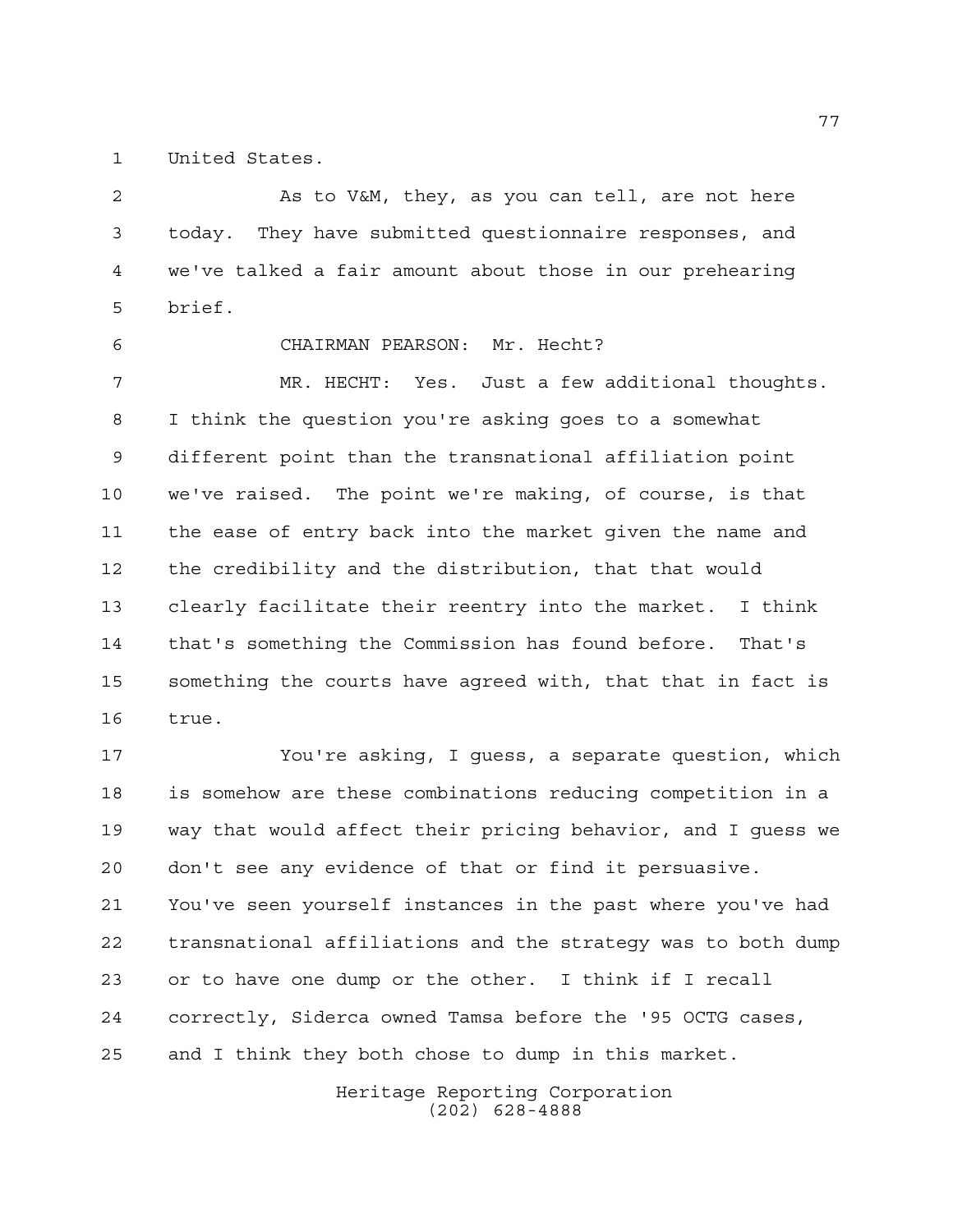So, if you look at the market dynamic where these companies are selling to, what their alternative export markets are, what the pricing options are in those markets, and then look at the attractiveness of the U.S. market, we think they would have a clear incentive to come here. They could get higher prices than what they're getting in other markets and still capture market share here. So I think that would be our contention in terms of their incentive and likely pricing behavior.

 CHAIRMAN PEARSON: And you do raise a good distinction between the ability of a more sophistication transnational organization to understand a market and figure out how to enter it. I grant that. But then in order to get to injury, don't we have to take the next step that their entry or reentry into the market would be done in a way that is disruptive and that is driving down prices or taking big volumes?

 If there is empirical evidence that that has happened in the past when we revoked some other order, I'd love to see it. I'm not sure that I'm entirely comfortable giving full weight to the argument as you've presented it. Mr. Vaughn?

 MR. VAUGHN: Yes. I mean, I think that we should be clear about what we're saying these companies are going to do. I mean, I don't think that anyone is saying that

> Heritage Reporting Corporation (202) 628-4888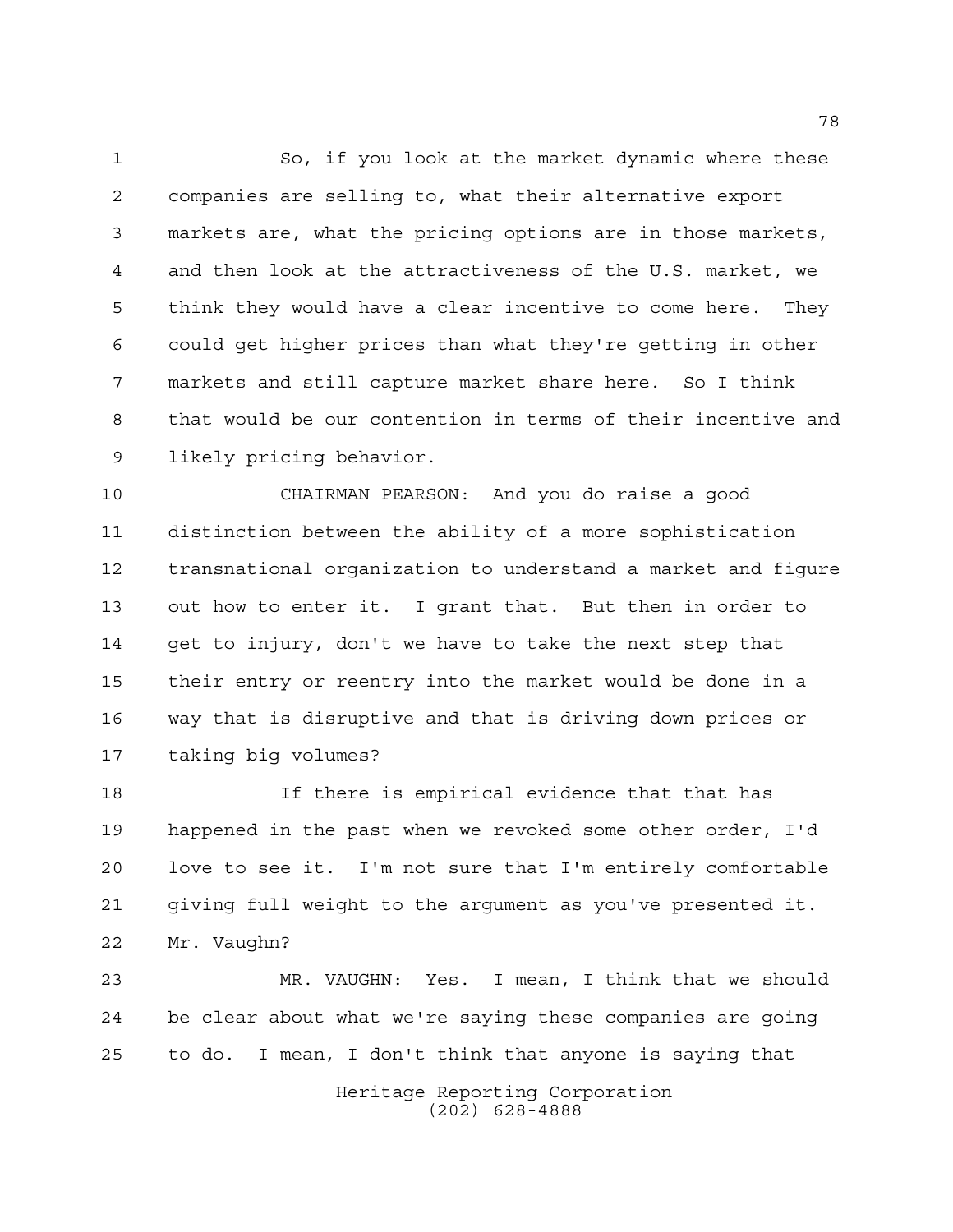Tenaris is going to sort of start shipping in necessarily vast amounts of commodity grade steel to compete directly with China.

 We think that what they are going to do is they're going to maximize their revenues and they're going to maximize their sales and that the way to do that is to say okay, we have to export a certain amount of product every year. We just have to. It has to go somewhere. Where's the best place for it to go? The best place for it to go is the United States, the most attractive market. What's the best way to serve that market? The best way to serve that market is to target the same customers the domestic industry is currently serving. Target those customers, ship the volumes in there.

 From Tenaris's perspective, it doesn't necessarily have to be a large volume of shipment. From their perspective, they're an enormous company. For these guys, losing that much sale to a company like Tenaris or a company like V&M, if they were to return to some of the levels that we saw before the orders were imposed, it would be devastating.

 So we absolutely agree that they're very sophisticated and they're going to act in a way that makes the most sense for their bottom line. And we think that if you sort of look at it from their perspective, that adds up

> Heritage Reporting Corporation (202) 628-4888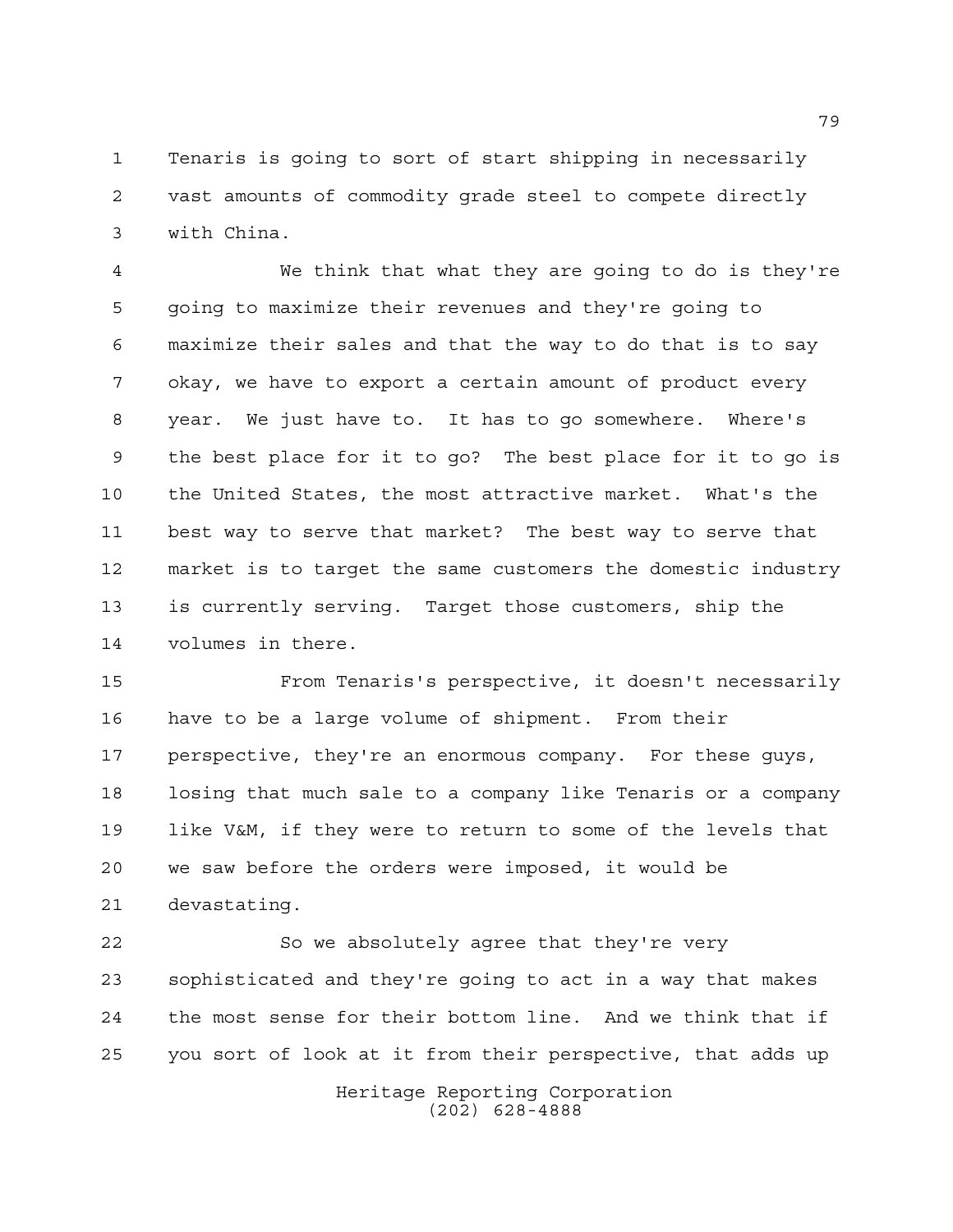to a situation where they would severely harm domestic producers.

 VICE CHAIRMAN ARANOFF: Thank you, Mr. Chairman. I want to join my colleagues in welcoming this morning's panel, and thank you for sharing your time with us today.

 The theory of injury that I've heard this morning of what would happen if we revoked the orders is that these subject producers would enter into the high end of the market and, as Mr. Stoner just said, bring down prices a little at the high end, not compete with China or Ukraine or other countries at the low end.

 So my question for all of you is, if you look at where nonsubject imports are coming in from right now in significant quantities, you see a number of European producers, you see imports, in particular, from France, Austria, and Spain in pretty substantial quantities.

 So my question is, how are you competing right now with producers from those European countries, who, I assume, would be comparable in terms of quality with producers from Germany, Argentina, or Brazil. Are they competing with you in this high end, and why do people buy from them, and how would the competitive dynamics, with respect to the domestic industry and these other relatively high-end producers, change if the subject producers were to reenter the market? If one of the people who works in sales wants to take a stab

> Heritage Reporting Corporation (202) 628-4888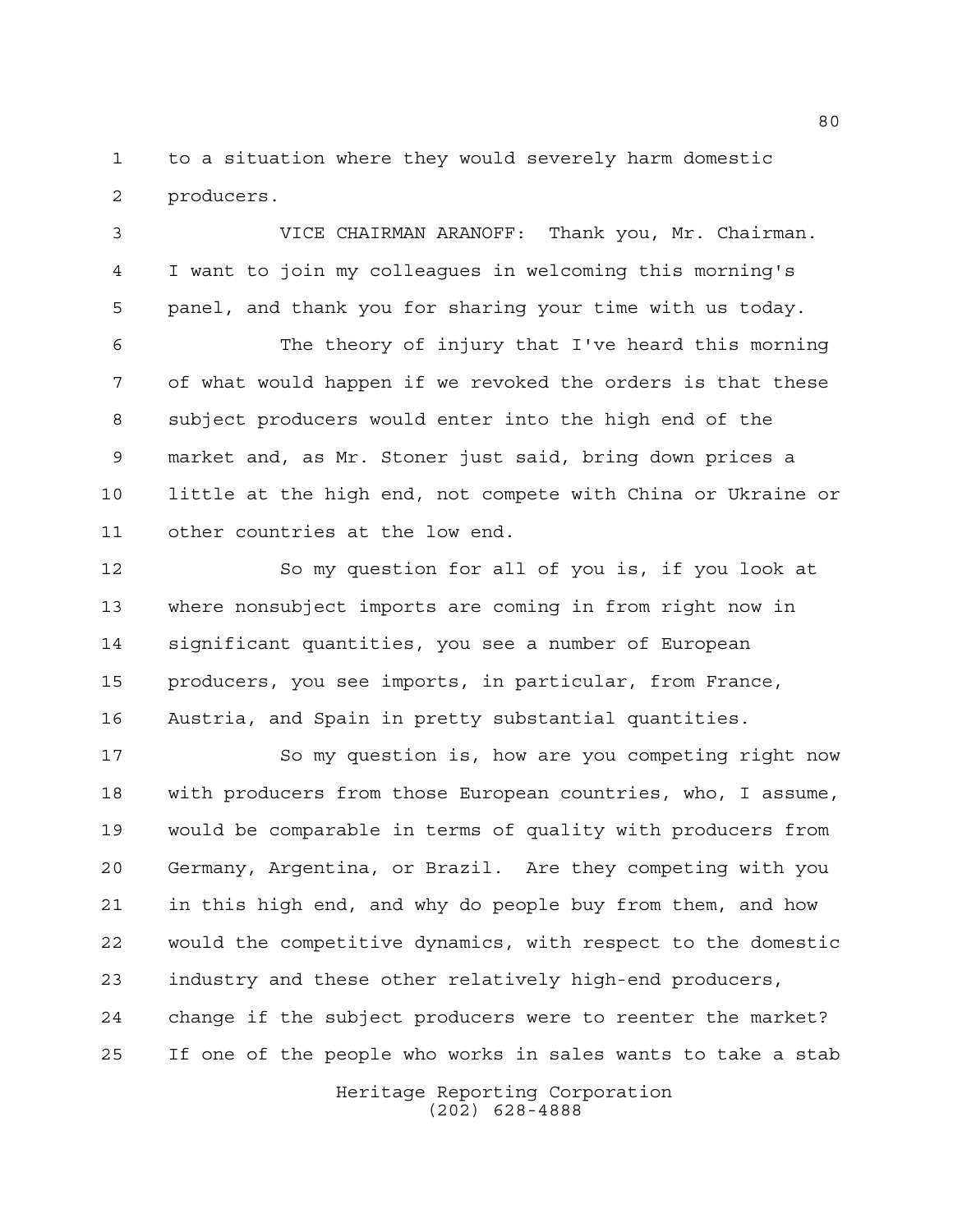at this.

 MR. LELAND: Martin Leland. I'll try to start off with that one. That's interesting. We do see the French, and we do see -- I think Vost Alpine is Austria, and we compete with them. Their prices are similar to ours in most cases where we see them. V&M sells the same distribution, to that extent, that we do in a lot of cases.

 They have their mill that makes up through ten and three quarter up around Lorain, Ohio, and Youngstown, and we compete with that mill here, which is owned by the V&M people. They bring in the product from France, and that product comes in basically like we would expect these countries to come in. The difference is, again, we're competing in a very small piece of the business. There's 180,000 tons of imports, and the domestic people have 60,000 tons of that.

 The imports from these other countries are small. We can compete with it, the pricing, as such; we can compete with that. But if you bring in additional tons above and beyond that and get into the smaller 60,000-to-70,000-ton market, all of a sudden, you've run out of places to go. VICE CHAIRMAN ARANOFF: Did anyone else want to address that? Mr. Binder?

 MR. BINDER: Larry Binder. As a distributor, we haven't seen that much coming in from the European mills, or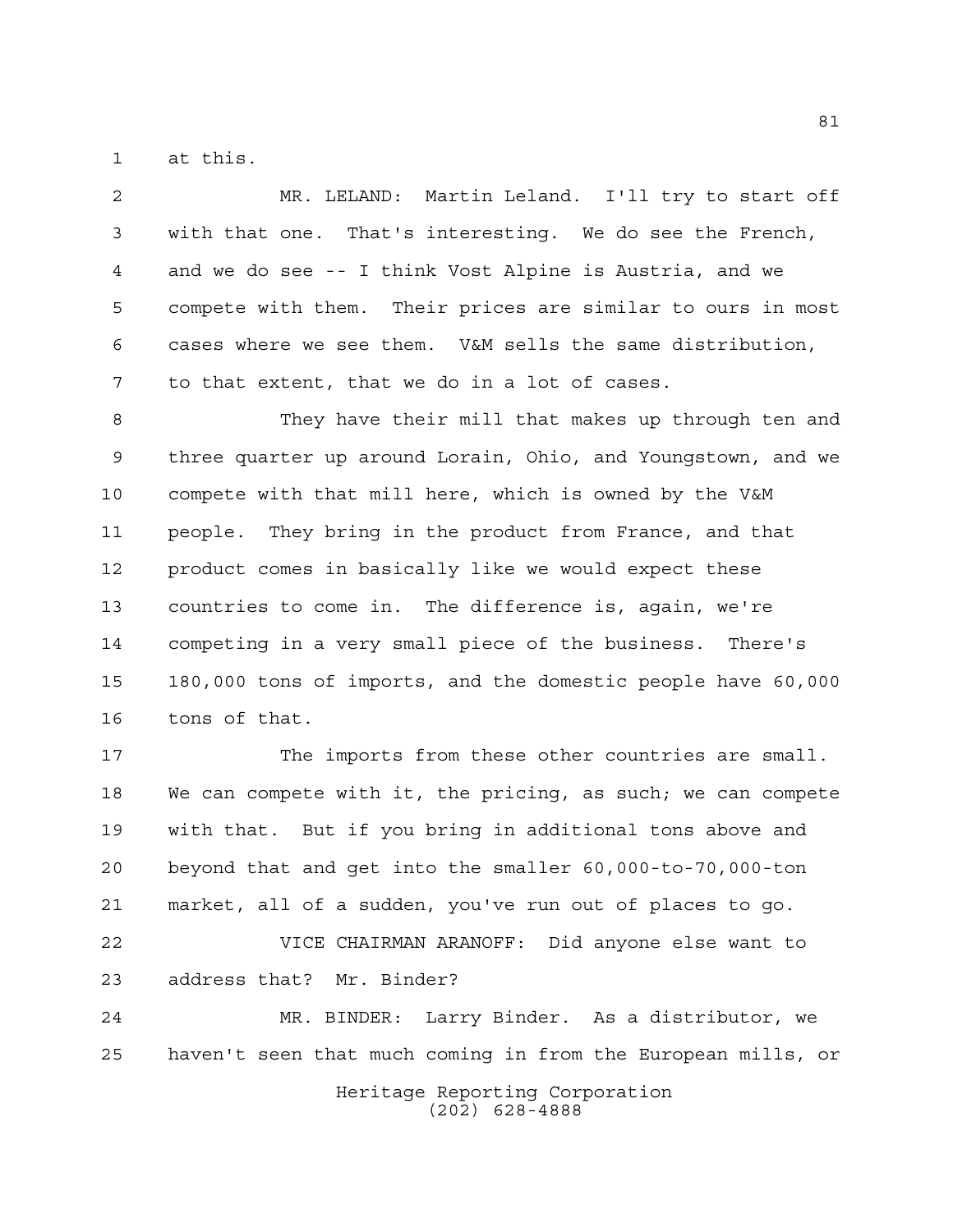I haven't, anyway, and I do know that one from Austria, they bring a lot of OCTG product in, and they do bring some of what we classify as pressure pipe, half inch through an inch and a half. They bring some two inch and four inch in. They have got three distributors. We're not one of them, so I really can't say, price-wise, but I do know the Austria mill has always been very concerned their pricing levels, what they do bring in, because they don't want to be part of the suit or the trade suit.

 I don't see them that much, to be honest with you. I can't speak for any of the other distributors, but we're not a distributor for them.

 VICE CHAIRMAN ARANOFF: Okay. Go ahead. MR. VAUGHN: I would just point out also, if you look at the data, you'll see that, you know, the three countries that you're looking at today -- Argentina, Brazil, Germany -- in 1993, for example, they all shipped more than 20,000 tons to this market. The Austrian import numbers, for example, you haven't seen that same type of surge. That just hasn't been their history in the past and, similarly, with some of the other countries.

 So I think when you're talking about these three countries, you're talking about countries that have more of a history in this market and have been more disruptive in this market in the past. So you can't necessarily assume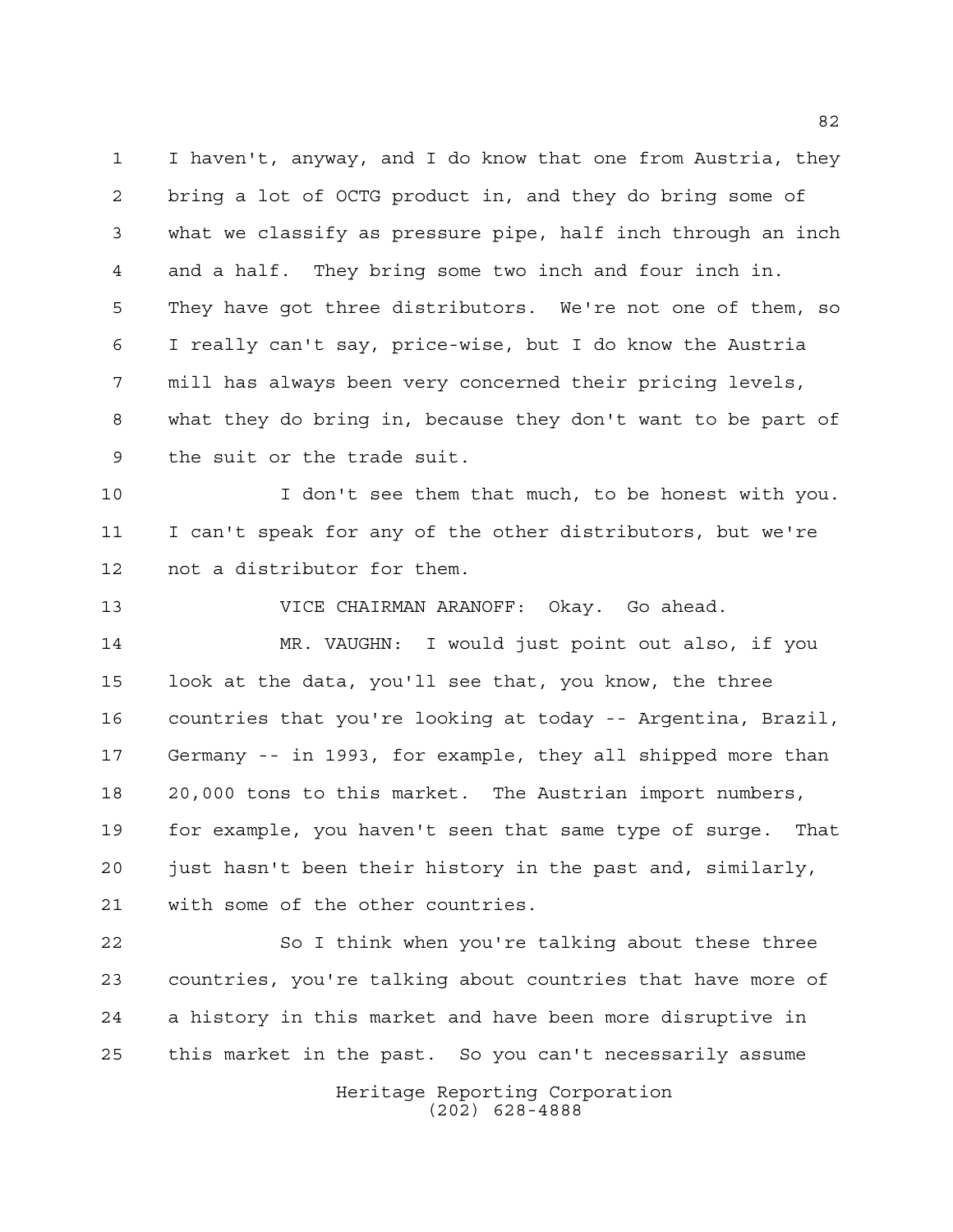that if the orders are revoked, they are going to act exactly like some of all of these other countries.

 I think the statute would encourage you to assume that they are going to act as though they acted in the past. Their own behavior is sort of the best model for their likely forward-going behavior, as opposed to some of these other companies who may have different business models or different preferences.

 VICE CHAIRMAN ARANOFF: Okay. I appreciate those answers, and if there is anything that you can add in the post-hearing because I'm looking at Supplementary Table 1, which is just the public Commerce statistics on nonsubject imports, and if you add Austria, France, and Spain, just as an example, in 2005, you come to over 30,000 tons, which is not nothing in this market, although it's not as much as the subject countries collectively shipped prior to the orders.

 So I'm just trying to understand why, if subject product were to come into the country in the same high-end part of the market, that would have this effect of tipping the prices lower that the nonsubject imports have not had, and I suppose it depends on what volume we find is likely, but anything that you can do to elaborate on that would be appreciated.

Heritage Reporting Corporation (202) 628-4888 There was an amount of testimony from the distributors this morning about the fact that inventories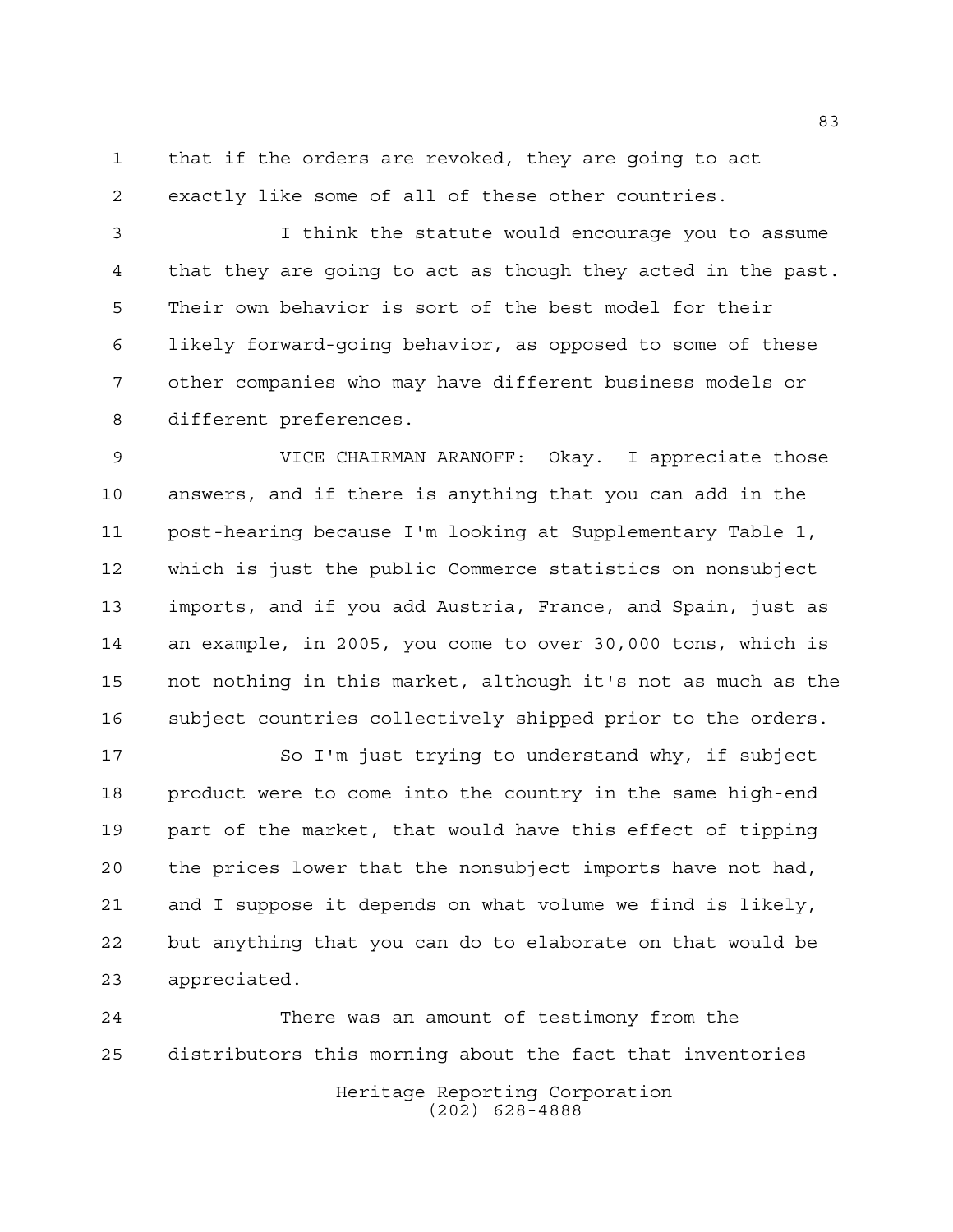are relatively high and that if a significant additional volume of product were to enter the market, that could trigger an inventory sell-off, which would have a significant effect on prices.

 In some other steel industry cases that we've seen recently, there has been this pattern of inventories getting high, being sold off, and the whole thing is over in about three or four months, and prices come right back up. Is this market different? When we see an inventory sell-off, is it a short-term thing, or are there more lasting effects?

 MR. BINDER: In past history, we're in cyclical business, and our inventories are higher, as of February 13 1st, are higher than they have been in the last year, and we're seeing a slow up in the market, demand. We're not seeing a lot of demand. It's steady, but we're not seeing an increase in demand.

17 So what I'm concerned about at our inventory, if we start getting more inventory coming in from all of the mills, it's going to be a price war, and we don't want that. We can't afford it, and we've been through this before, and when you've got higher cost of inventory, and then you come in with lower import pricing, then I've got to sell it at a smaller discount, or maybe sometimes have to sell it under my cost, and then I've got to go out and try to replenish that inventory, and I'm concerned about where it will stop.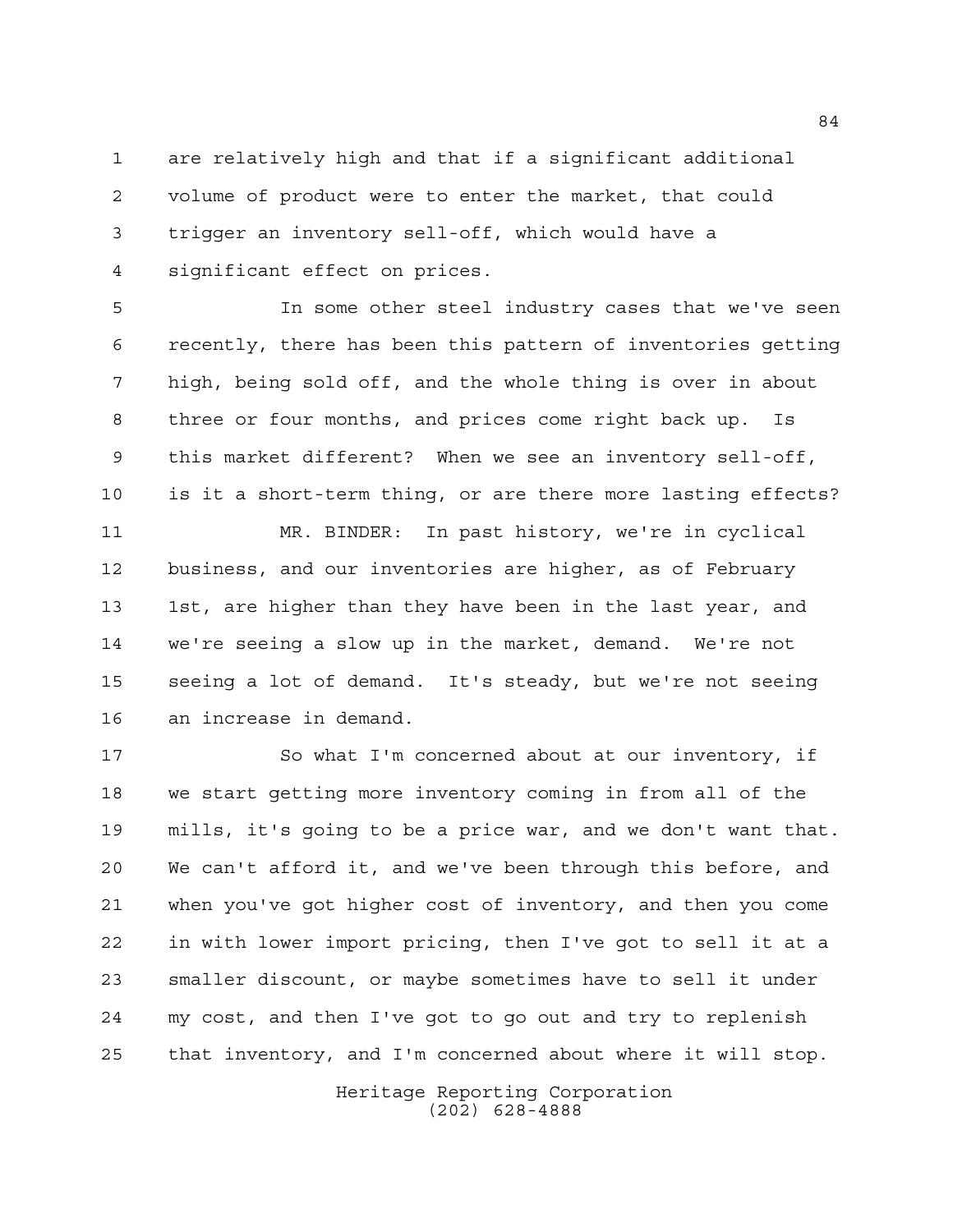If you buy one quarter at this price, you've got to order enough for another quarter, well then by the time the next quarter gets in, you're underwater on that quarter, and that's what we're trying to avoid.

 So it's just basic economics. We don't want to sell under our cost, and we've had to do that historically. Now that we're seeing the product, the demand is steady, but it is not increasing, and we feel that we're in a downturn. Now, how long this downturn goes, I can't answer that, but we've got to prepare for that. So that's the concern to us.

 VICE CHAIRMAN ARANOFF: Okay. Well, perhaps we can come back to this in the next round. I want to try and understand the economics of your business, the distributor business, a little bit better, in the sense that if all of the distributors have high inventories and no real incentive to buy more, and subject imports come into the market, how can they drive down prices if nobody wants to buy anything?

 I'm trying to figure out how that dynamic happens, if you all are fully stocked right now. At what point do you have an incentive to buy, even though you don't need to buy, because you don't see the demand, just to bring down the average cost. I'll come back to that in the next round. Thanks, Mr. Chairman.

Heritage Reporting Corporation (202) 628-4888 CHAIRMAN PEARSON: Commissioner Hillman? COMMISSIONER HILLMAN: Thank you. Mr. Chairman?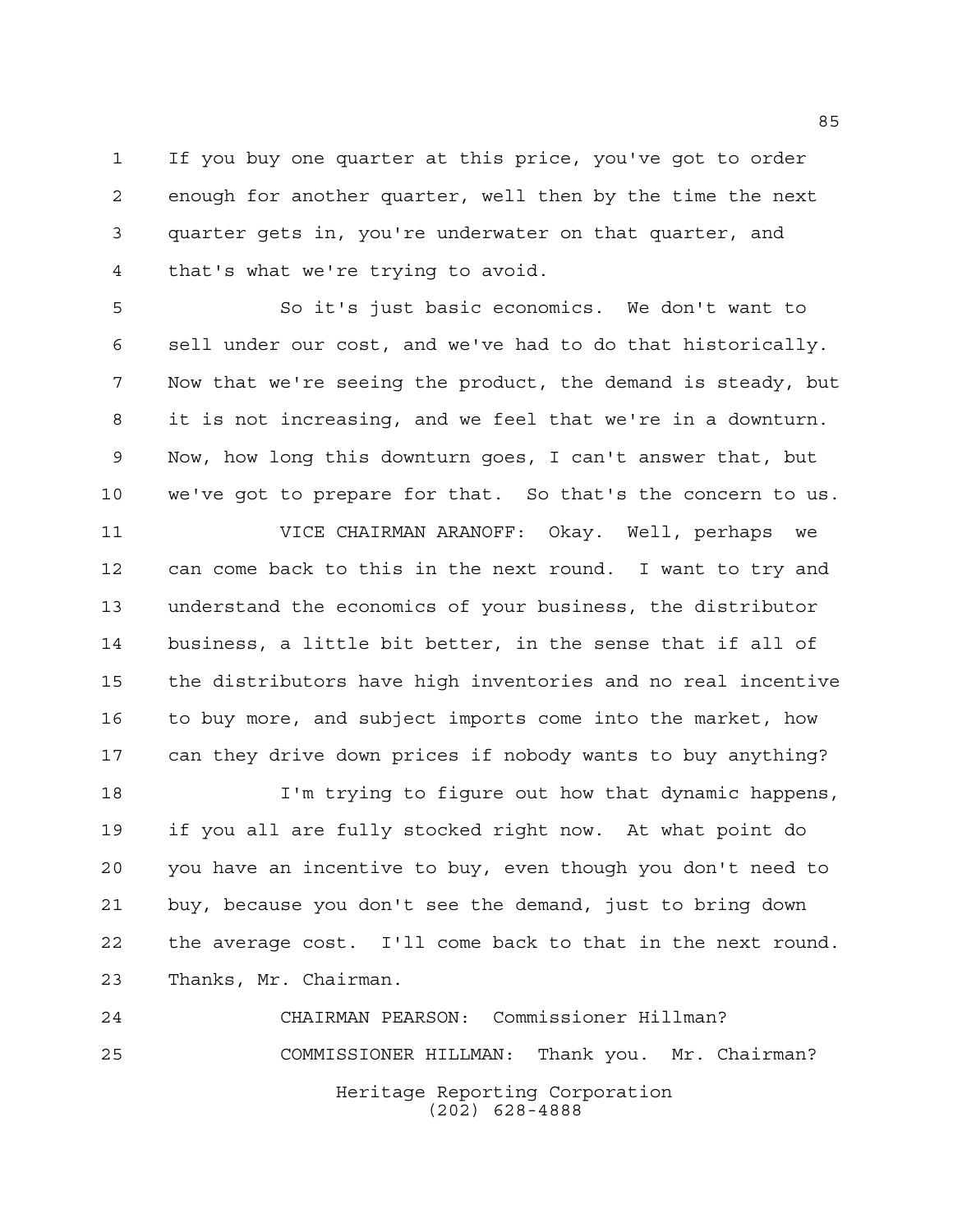CHAIRMAN PEARSON: Yes. Excuse me. Commissioner Hillman, I apologize. I am advised that Congresswoman Sutton has arrived, and we will now welcome her.

 MS. ABBOTT: The Honorable Betty Sutton, United States Congresswoman, 13th District, State of Ohio.

 CHAIRMAN PEARSON: Welcome, Congresswoman Sutton. CONGRESSWOMAN SUTTON: Thank you very much. Thank you for the opportunity to address the Commission.

 It's no secret that our manufacturers and workers in the United States are struggling to compete on an uneven global playing field. This system of unfair trade has led more and more companies to ship skilled, high-paying manufacturing jobs overseas, and over the past six years, we've lost nearly three million manufacturing jobs. Two hundred thousand of these jobs have been lost in Ohio.

 We must make it a priority to ensure our manufacturers and workers, who can compete with anyone in the world, have a level playing field.

 I'm here today to discuss an extremely important economic issue to the people of the 13th District of Ohio: the seamless carbon and alloy steel standard, line, and pressure pipe industry. A high-tech, high-wage manufacturing sector, the seamless pipe industry is an example of the types of jobs we've lost and that we must work fervently to keep. There is a seamless pipe facility

> Heritage Reporting Corporation (202) 628-4888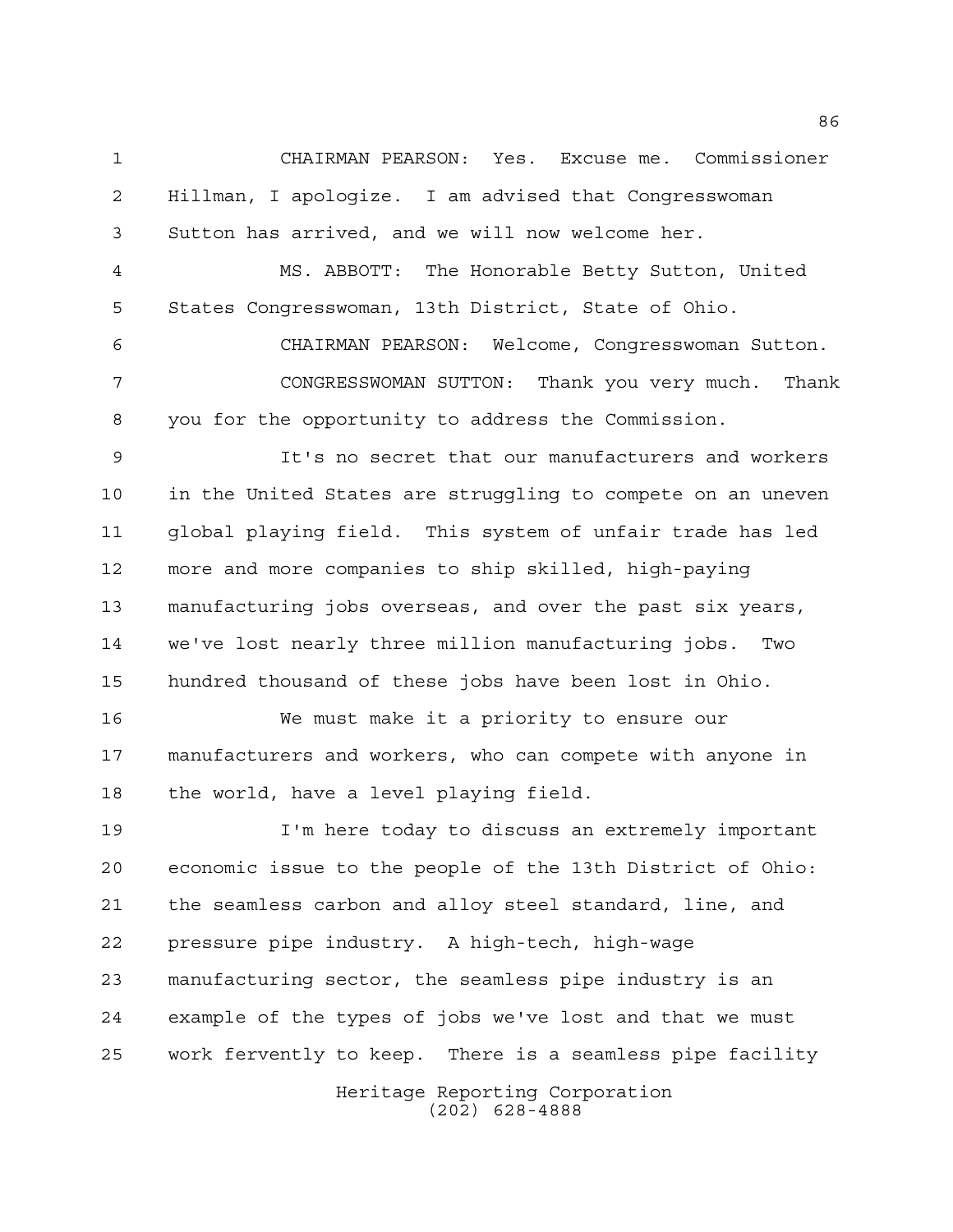in my district, located in Lorain, Ohio, that employs 480 hard-working Americans. The seamless pipe industry has had to bear the burden of unfair foreign competition, putting the livelihoods of those at our Lorain plant in jeopardy. Our seamless pipe industry continues to survive. Fortunately, thanks to the effectiveness of the antidumping order in place. This is why enforcement of U.S. trade laws is vital, to ensure that our businesses and workers have the opportunity to compete on a level playing field. It is our job to make sure that our market remains free and fair.

 The seamless pipe industry has battled a significant amount of unfair trading in recent years. In 1995, the Commission found that dumped imports of seamless pipe from four countries were injuring the industry. In 2000, the Commission found that unfairly traded imports from four other countries had also caused material injury.

 Just last year, the Department of Commerce found that if these orders were revoked, the dumping would resume. This blatant disregard, repeated disregard, of our trade laws is extremely disturbing. This type of behavior, which has served to undercut and injure our seamless pipe industry in the past, is indicative of what will occur if the orders are revoked.

Heritage Reporting Corporation (202) 628-4888 The unwillingness of our trading partners to play by the rules, which is the cornerstone of fair trade, is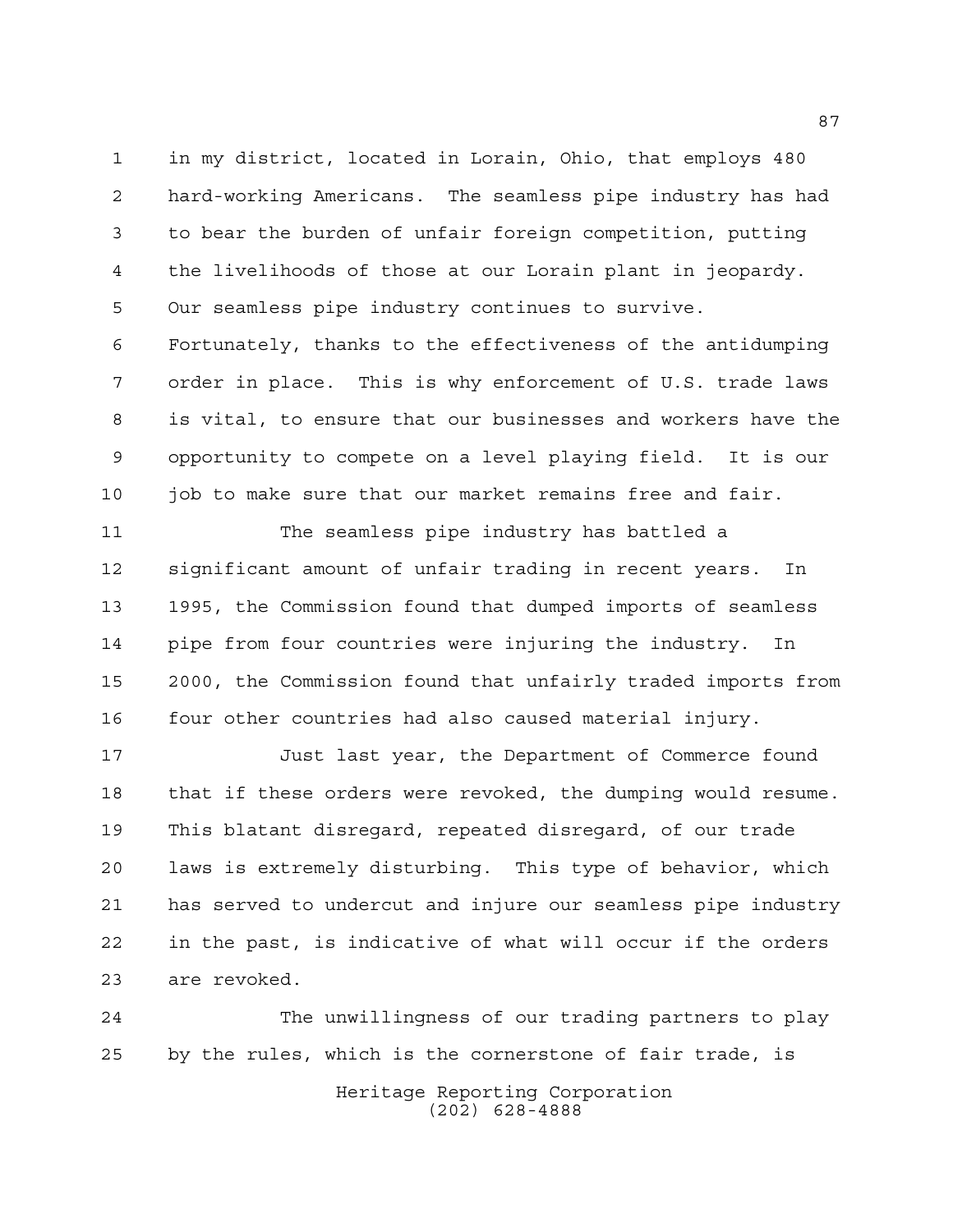disturbing. We cannot idly stand by and watch our

 industries and workers be penalized for playing fairly. We cannot allow the 480 Americans working in Lorain to fall victim to unfair trade. We should not force our companies to compete with foreign producers, propped up by their governments and who unfairly benefit from closed markets and other types of unfair competition.

 Allowing our industries to be destroyed by such forces does a disservice to our country and renders our trade laws meaningless. The antidumping orders that have been in effect have helped the seamless pipe industry and should be continued to prevent another surge of cheap imports.

 Accordingly, the Commission should find that revocation of the orders at issue will lead to a continuation of recurrence of material injury. I believe the ITC plays a vital role in the compact we have with the American people when it comes to trade. The American people are willing to support a global system that is fair and allows them to participate in the gains from trade. But an open market means we all need to be playing by the same set of rules.

 I can tell you that, in my district and in our state, there is a lot of angst and anger when it comes to trade policy that's been followed in this country. People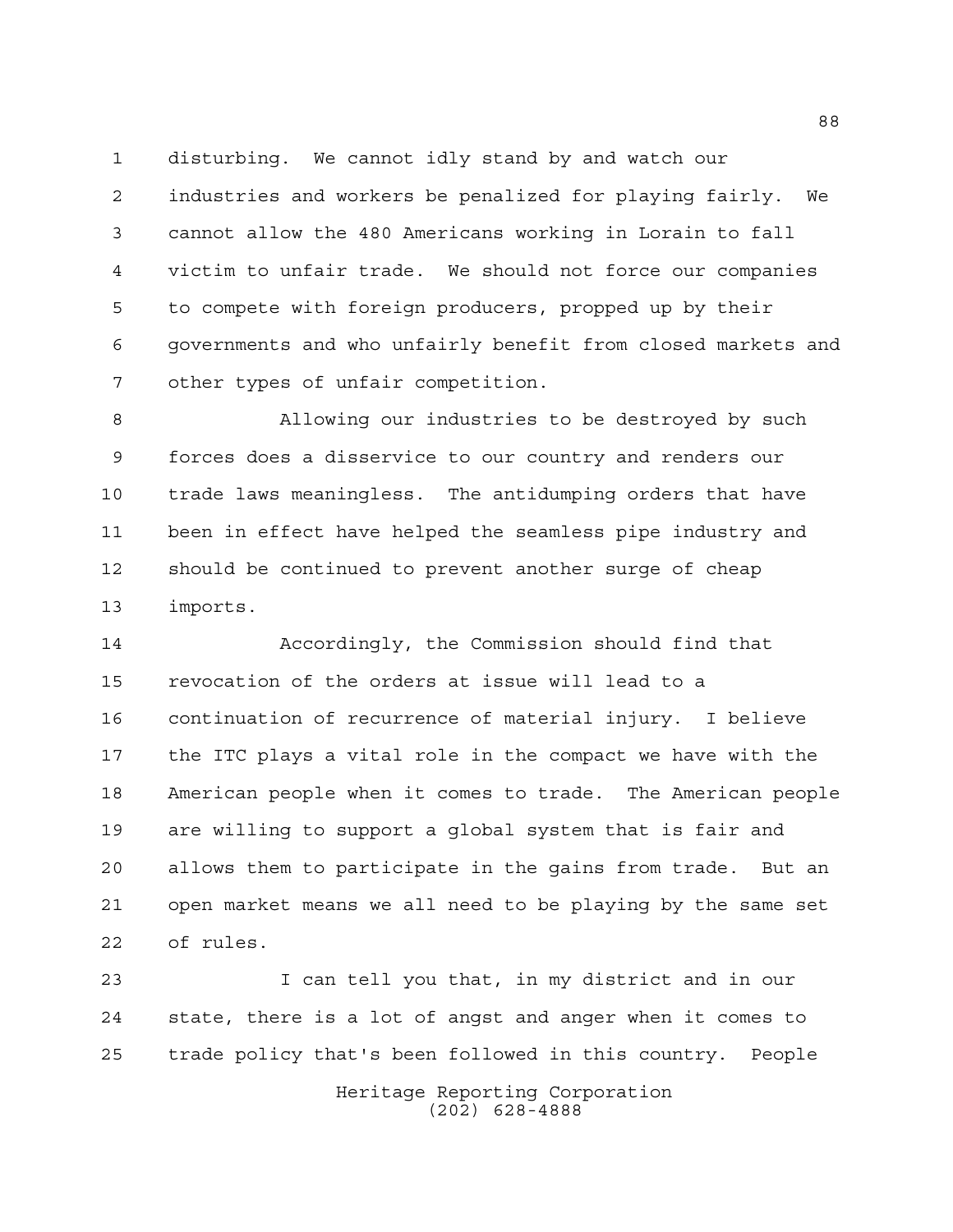can't understand why we allow countries to manipulate their currency, put up barriers in their markets, and unfairly subsidize their producers. They can't understand why we allow industries to pick up and leave this country or be forced out of business because they cannot compete with foreign companies that receive such artificial advantages.

 Not so long ago, a Midwest middle-class family could count on a manufacturing job to put food on the table, cover health care costs, and supply a pension. Growing up in a working-class family in Buyerton, Ohio, this was the case for my family. My dad worked in the boilermaker factory, and my parents worked hard to provide for us.

 Today, the one thing that has not changed is that families still need good-paying jobs in the heartland of America, in Lorain, Ohio; in Akron, Ohio; and Buyerton, Ohio. But we no longer have the security of knowing that good jobs are available to all of those who are willing to work.

 The lure of cheap labor in foreign nations, where the lack of organized labor means that health care benefits and safe working conditions are not something that a corporation has to pay for, has fundamentally changed the way of life for many in Ohio. They are worried that their jobs will be shipped overseas.

Heritage Reporting Corporation (202) 628-4888 You can pursue all of the trade agreements you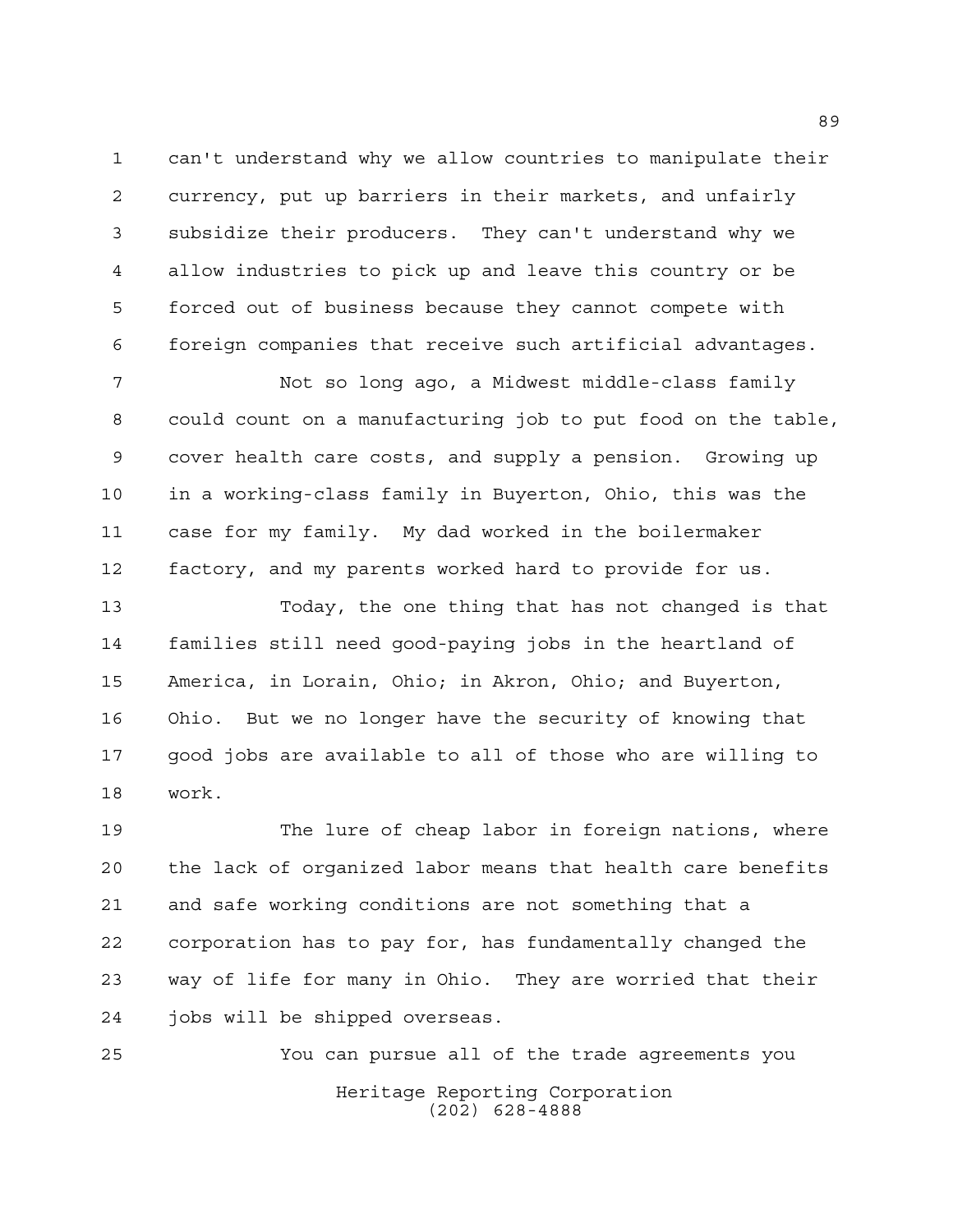want, but if you don't enforce the rules, you will never have fair trade. We need help rebuilding confidence in the international system by getting our principles right. We need to make it clear that if you cheat, if you refuse to play by the rules, you will not have access to this market.

 At the end of the day, that is what this case is all about. The domestic industry has improved, thanks to the benefit of these orders, but it will once again see depressed pricing and unemployment if the door for unfair trade is reopened. That constitutes material injury under the law and fully justifies retention of the trade orders before you.

 Again, I appreciate the opportunity to provide these comments and sincerely hope that you keep the orders you have provided in place. Thank you so much.

CHAIRMAN PEARSON: Thank you.

17 Are there any questions for Representative Sutton? (No response.)

 CHAIRMAN PEARSON: Thank you. I'm glad you could join us.

CONGRESSWOMAN SUTTON: Thank you.

 CHAIRMAN PEARSON: Now, let me turn again to Commissioner Hillman.

Heritage Reporting Corporation COMMISSIONER HILLMAN: Thank you very much. I want to pick up on a couple of the issues that my colleagues

(202) 628-4888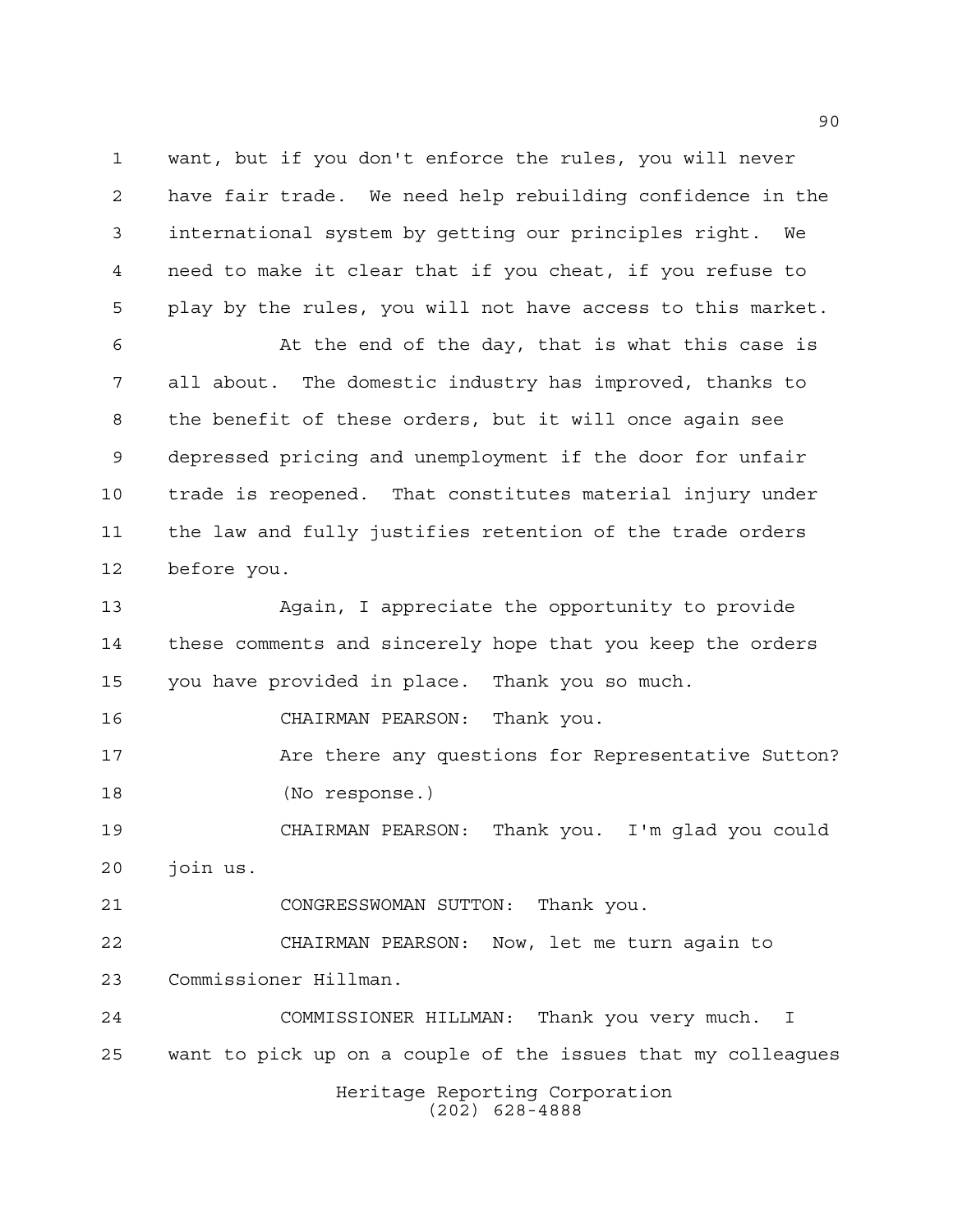have raised to try to understand the relationship between market share issues and price.

 Mr. Broglie, I heard you say that it was dangerous to lower your price to chase share. We certainly understand that. We see, in a lot of these cases, companies making a variety of choices when they are faced with import competition. One of them could be to lower their price to try to keep share. Another is to make the choice that, as I hear it, you're saying you've made, which is to keep prices high and understand that you're going to lose share as a result of that.

 But I'm trying to understand how it's working in this market now because, as I look at it, you have the absolute highest prices we've seen in the 15 years that we've looked at this data, very, very high prices; the highest profitability levels we've seen, again, in the 15 years, and yet I'm hearing it described as a very all-or-none proposition.

 Either I lower my price all the way down, the full \$600, to meet the Chinese price, that there is no in- between. I can't lower it by 50 bucks or 100 bucks, which would still leave you extremely profitable, but I can't do that, and that's what I'm trying to understand, is why is it that you would have to go all the way down to the Chinese price in order to win back, or, at least, hang onto, the

> Heritage Reporting Corporation (202) 628-4888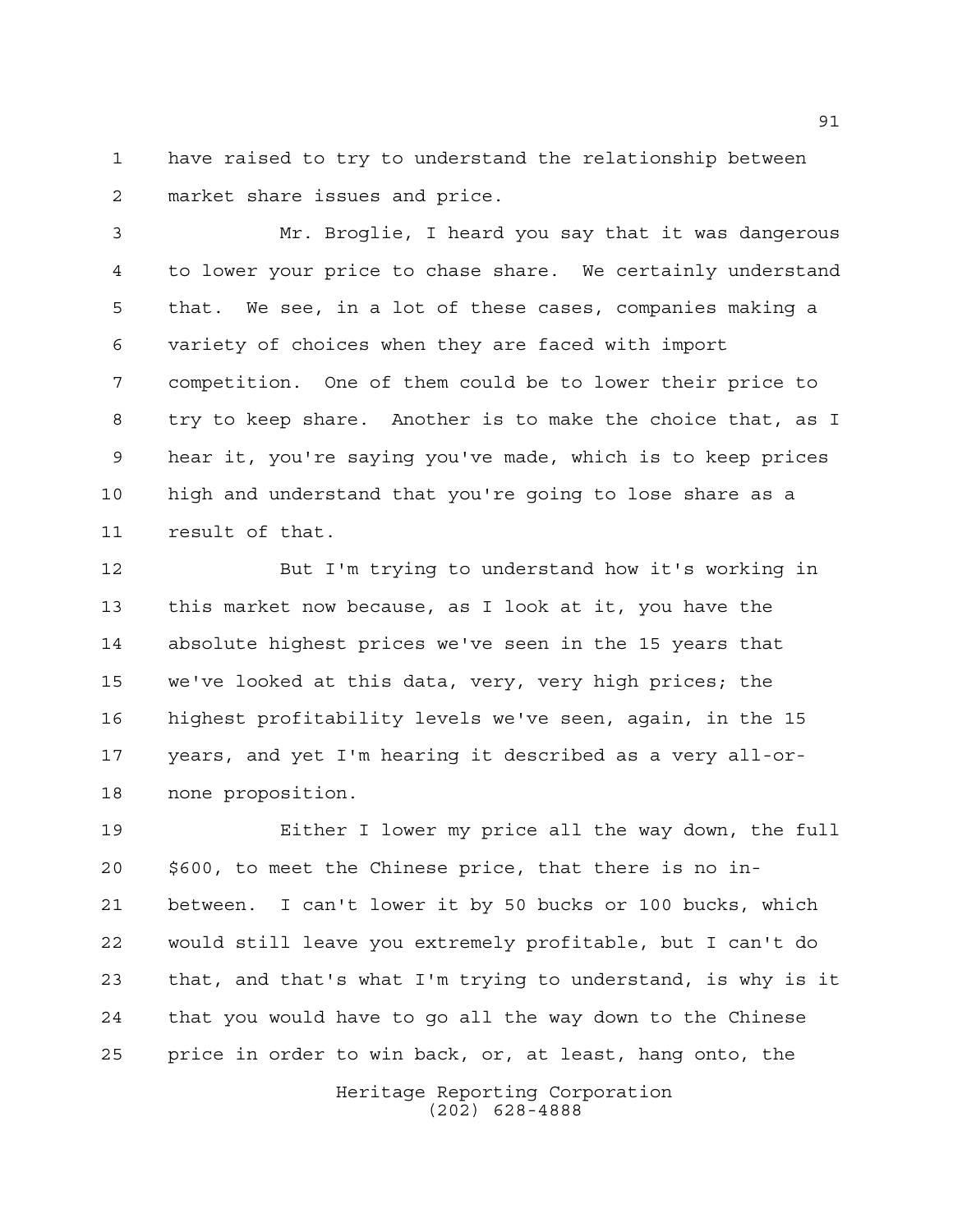share that you have.

2 MR. HECHT:

 MR. BROGLIE: Mark, can chime in. You know what we see is, getting back to last year, this process started where demand had slowed, inventory was weak. As we discussed, we've got high and our order books started falling off; and, for us, to go significantly lower, or lower our price, it would start a drastic decline in the pricing momentum we have had over the last couple of years. We just don't think that's prudent or smart to start trying to compete with those folks that have already come in and tried to take our business here.

13 I guess, as I said in my testimony, we've already reduced our operation to the lowest level that we think we can manage with, you know, a five-turn operation: one shift per day. It doesn't do us any good to put more product out there.

 COMMISSIONER HILLMAN: That's what I'm trying to understand, whether that makes sense. Again, you're at sky- high prices, sky-high profitability. Why not give us a little price and a little profitability in order to put out more product?

 I hear you all saying: It can't work. It doesn't happen, but I'm not sure that I'm understanding why not? Mr. Leland?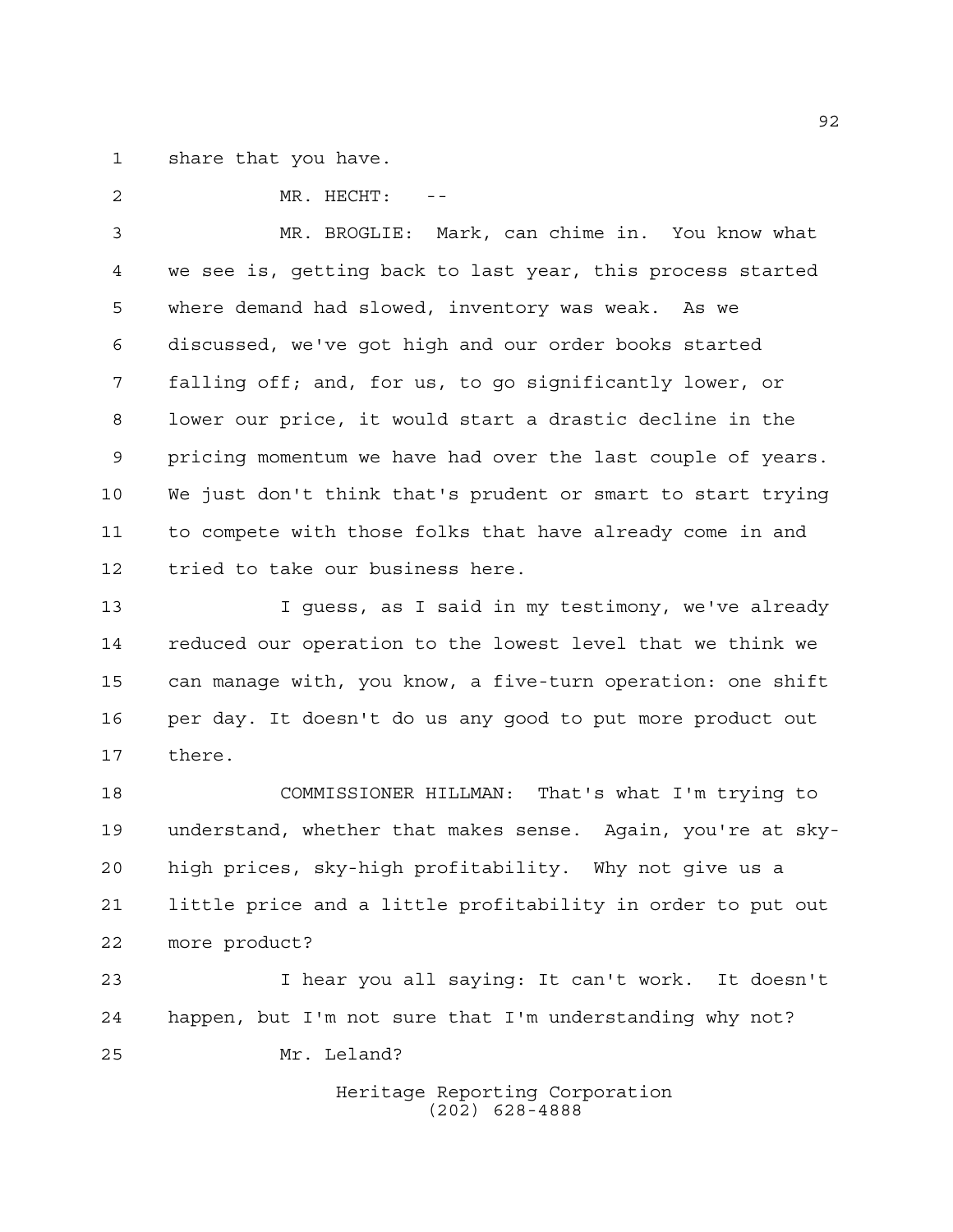MR. LELAND: Yes, ma'am. Maybe I can throw something out here and we can bounce this off a little bit and see if we can explain it.

 But I guess what I would say, and I've developed it with the customers. First of all, remember our customers in this product line, our customer really is not Exxon, Shell, Mobil. Our customer is Larry Bender and Jim Durham and distributors.

 It all goes through those guys. So the first loyalty I think, in regard to their inventory, really gives us pause to start paying a reduce-price game. If I sold Larry pipe at \$1,200.00 a ton, I injure him if I next month sell it for \$1,100.00 a ton. That's one thing that always comes in our mind.

 No. 2, I would make the proposition that if the Chinese were \$600.00 a ton below us, if we reduce our price \$100.00 a ton, we would not get one piece of that business. They would still buy Chinese. Why would they? If they could get it at \$600.00 a ton less, then it becomes \$500.00. What's the big deal? They still have a \$500.00 advantage and that's what they would do.

 COMMISSIONER HILLMAN: Okay. Do any of the distributors want to comment on this?

Heritage Reporting Corporation MR. DURHAM: I'm Jim Durham. I would agree with that. If the mills did reduce their price, then that does

(202) 628-4888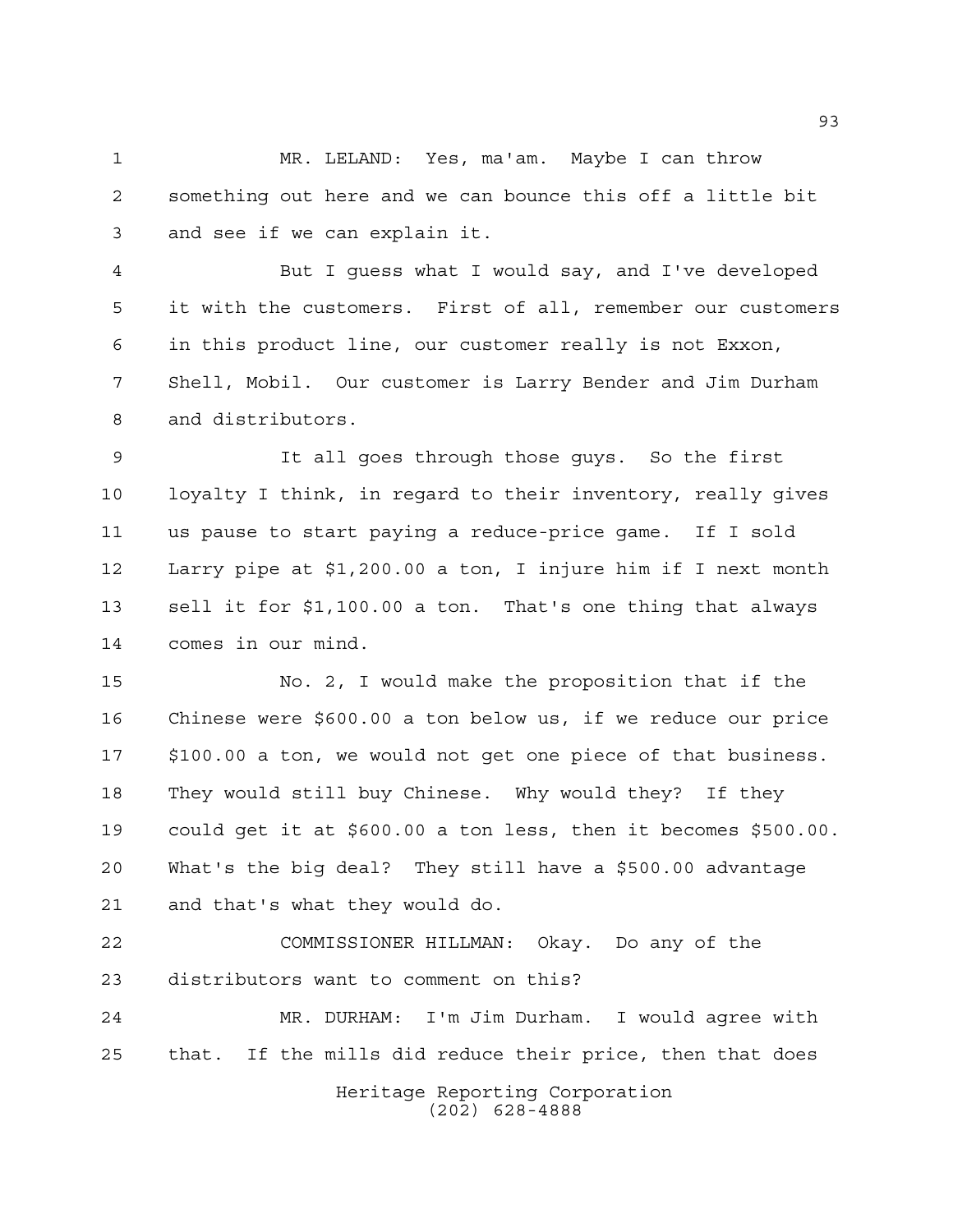have a negative impact on the distributors that carry a lot of their product.

 We buy domestic and we buy import. We buy quite a bit from China. And we certainly are seeing material from China increase in acceptability.

 COMMISSIONER HILLMAN: Okay. Now, if the Chinese price is \$600.00 lower at the time than your domestic suppliers, why don't you buy everything from China?

 MR. DURHAM: Because there are still people that want pipe that's made in the U.S.A., that's domestically produced. There are still people that will pipe that's on the approved manufacturer's list, which U. S. Steel and Koppel are on most of those lists, if not all of them.

 And the subject companies here today, I think are on most of those lists, or could easily get on those lists. I think that you're going to see more and more of the -- I think there is one or two of the Chinese mills now that are on some of these lists and I'm sure that you'll continue to see that happen.

 As they get on these lists, I would have to think that their prices might come up a little bit. Now, will they come all the way up to this figure of \$1,200.00 or not, I don't know.

Heritage Reporting Corporation (202) 628-4888 COMMISSIONER HILLMAN: Okay. How significant would you say these AML lists are? I mean what portion of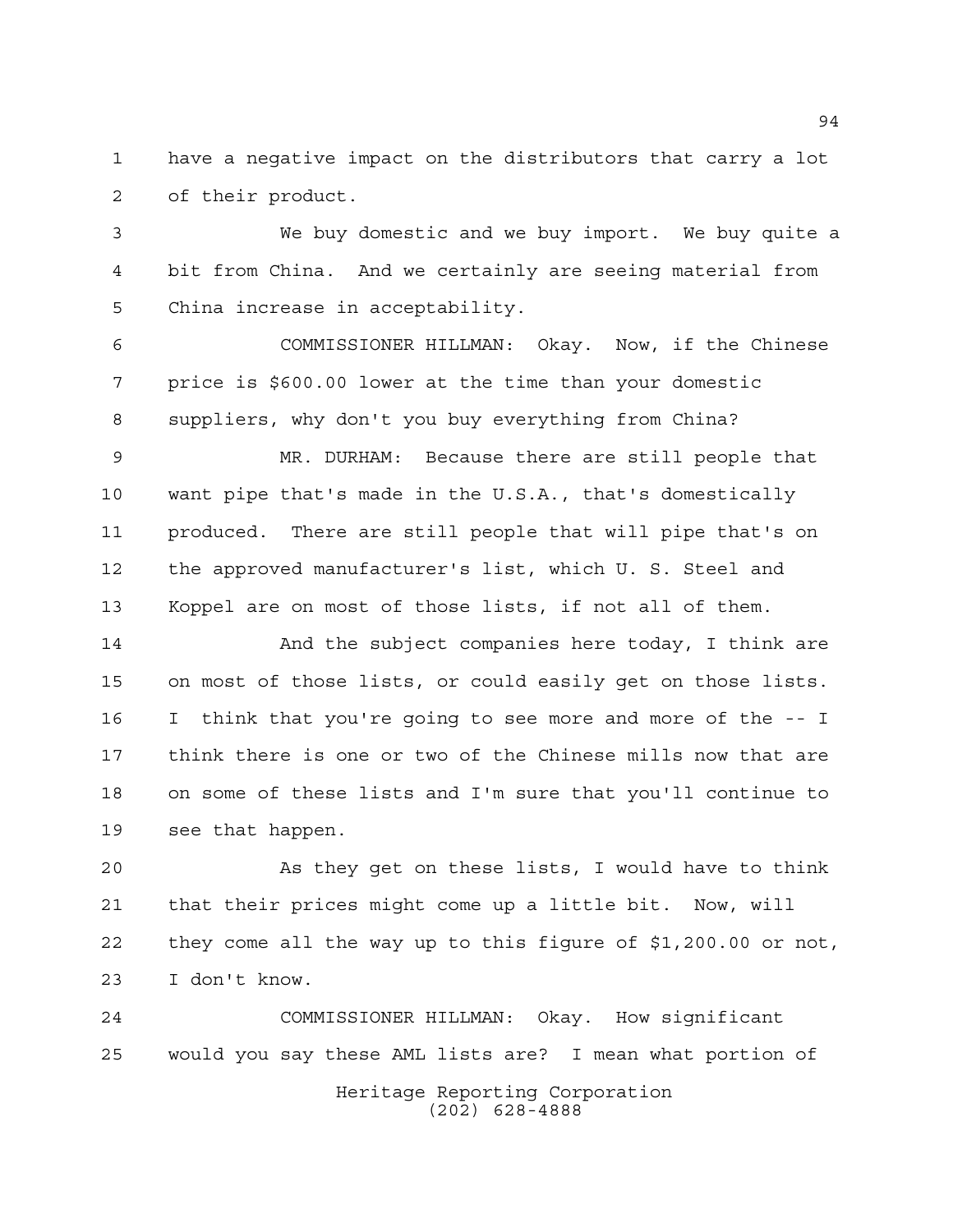your purchasers are requesting that the product be from an AML supplier?

 MR. DURHAM: They're important, but I think not as important as they used to be.

COMMISSIONER HILLMAN: Okay.

 MR. DURHAM: I think that's because more and more people are buying product because of the price disparity, particularly the Chinese, and even the material that comes in from Russia and the Ukraine. We're seeing more and more people that want to try that product.

 I don't know if I could tell you exactly how important those lists are.

 COMMISSIONER HILLMAN: Well, maybe help me understand the relationship between these lists versus the stenciling standards issues. It was mentioned. Commissioner Lane asked about this issue of: When you say you're selling into the high-end, high-quality market, and we're all trying to understand, what is that?

 I think I heard Mr. Verellen's (ph) testimony: It's not that the pipe itself -- the steel isn't different. It's not tested differently. It's the same pipe. It's a question of the fact that you're marketing it to a high-end customer who has faith in U. S. Steel or has faith in Koppel.

Heritage Reporting Corporation (202) 628-4888 Again, who has dealt with you before. So what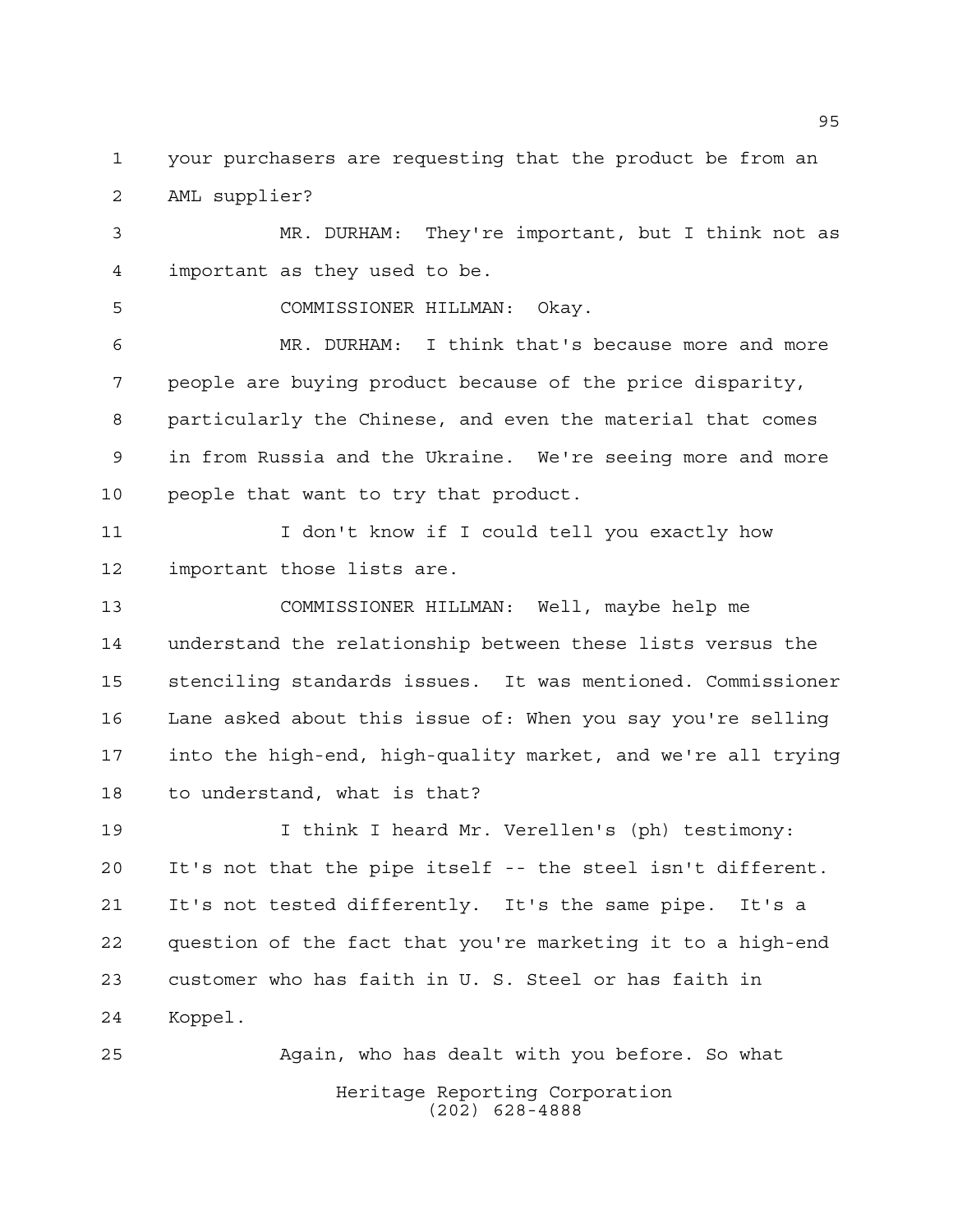you're selling is, in part, your good reputation, but it's the same steel, the same pipe, as I heard it, that you could buy from anywhere.

 So I'm trying to also understand the relationship, whether that's really what's going on versus this AML issue, versus whether it is dual, triple, quadruple stenciled for services either standard or line pipe?

 How do those factors play into these purchasing decisions?

 MR. DURHAM: Well, the companies that are on these AMLs have made the effort, and have taken the time, to get on those lists. It is time consuming and it's not an easy matter to get on the AMLs. Some companies that have these lists are more stringent in their requirements than others are.

 I believe that you're going to see more and more of the companies that are not on them now are going to try to get on them, particularly the ones from the oil companies. That would be the Exxons and the Shells and the Chevrons.

 COMMISSIONER HILLMAN: Mr. Binder, would you have a sense of this: Of what portion of your customers are looking for AMLs, and to what degree how a product is stenciled, or tested, affects this issue of sales by quality high-end?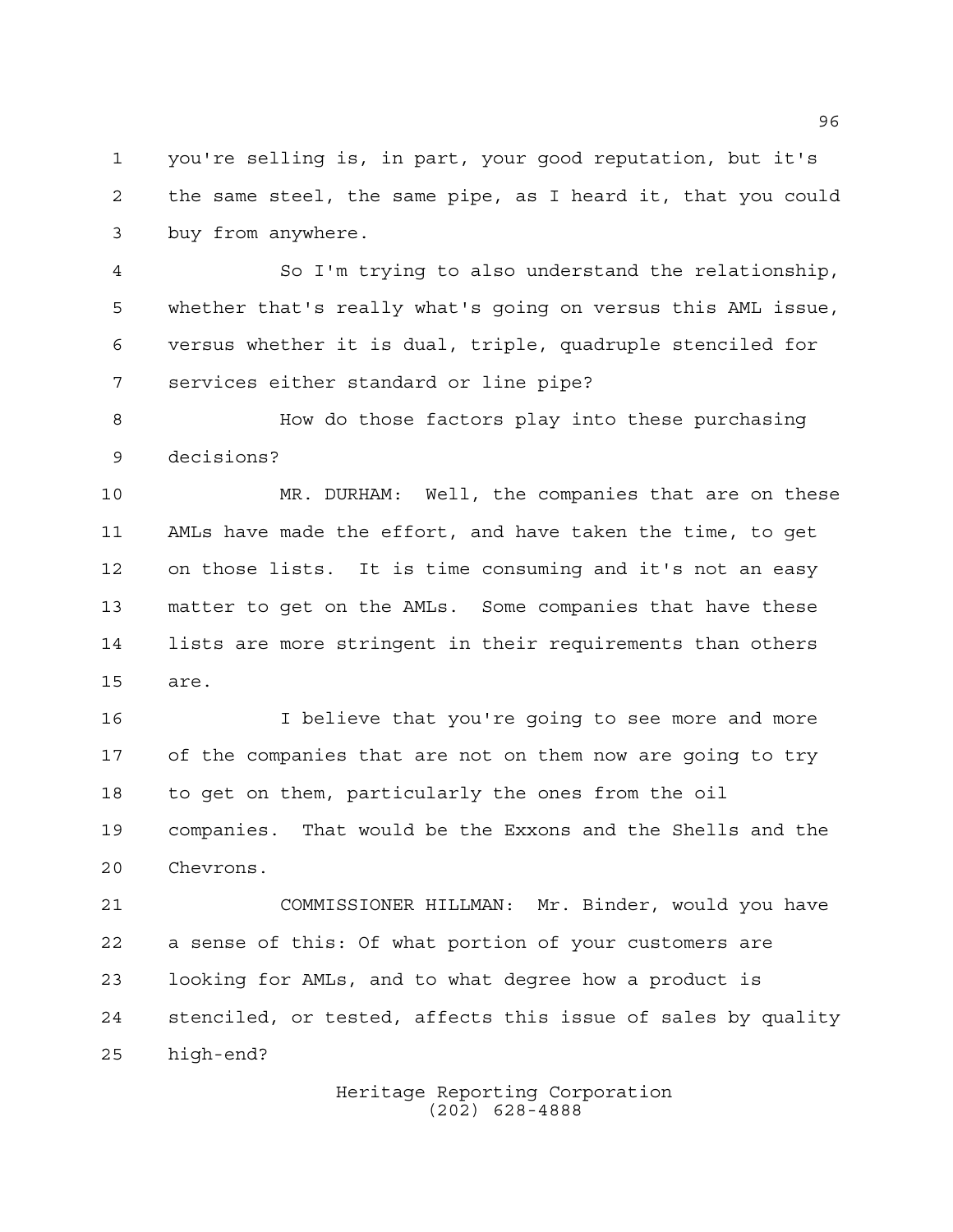MR. BINDER: Well, when you say quality and high- end, we deal with a lot of the refineries, what we call down-stream products and refinery chemical plants. They are owned by the majors.

 For instance, like you're got Duke, you're got Exxon, you're got ConocoPhillips. You've got -- anybody that -- Sun that has refineries. They're a liability any more. They've got to cover themselves in liability. They're even asking the distribution now as redman (ph) to audit mills.

 What the companies have done in the past, these companies, they're gone and went through the mills. They're done audits on them. So they know, and they're approved these mills.

 They want to get away from that and they're asking distribution to do this also: To audit the mills so that we can say that it's a good mill, it's a premium mill. They make a quality product, even though it may say API spec, or the ASTM spec, but they want to have some documentation that those mills have been audited. Then if anything happens, for liability, they come back and say: Well, we've done the audit and they showed this and this.

 So they're asking us to do that too. So our purchasing that we look at, we've got to make sure that we have used -- or purchased from the mill that was audited by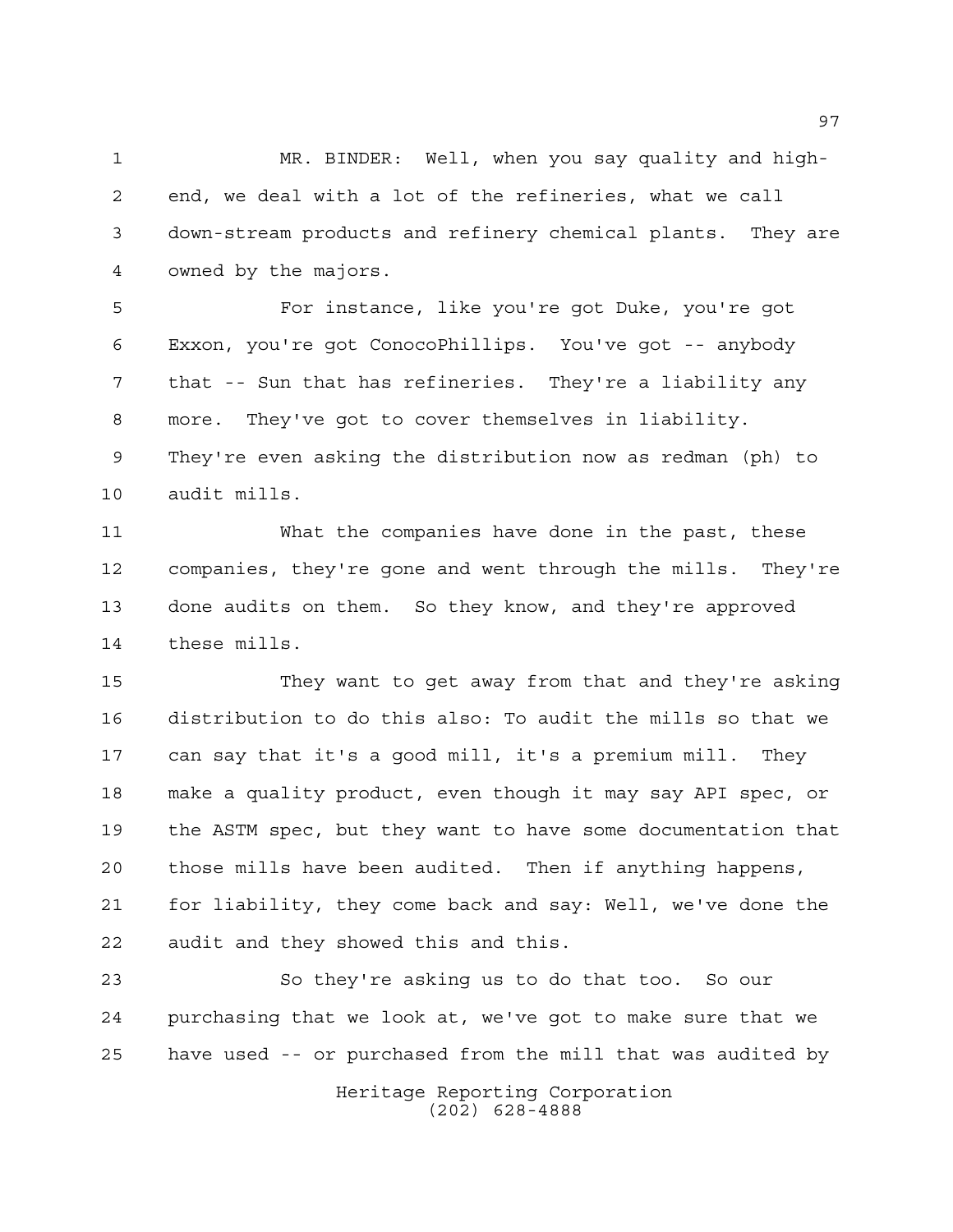these end users, or by ourselves.

| 2              | COMMISSIONER HILLMAN: Do you do that only for               |
|----------------|-------------------------------------------------------------|
| 3              | domestic mills, or are you also auditing foreign mills?     |
| $\overline{4}$ | MR. BINDER: No, it's all. It's turning into the             |
| 5              | foreign mills too.                                          |
| 6              | COMMISSIONER HILLMAN: Okay.                                 |
| 7              | MR. BINDER: And we haven't --                               |
| 8              | COMMISSIONER HILLMAN: In subject countries                  |
| 9              | everywhere: China, the Ukraine, Russia?                     |
| 10             | MR. BINDER: Well now, if the end user has already           |
| 11             | audited the subject companies, or the Chinese mills, they   |
| 12             | have told us: Okay, you can go ahead and buy Chinese, you   |
| 13             | can buy Siderca or whatever. You can buy it and U.S.        |
| 14             | Steel, they've done audits on U. S. Steel. That's where the |
| 15             | AMLs are coming from.                                       |
| 16             | And Exxon, they're done a lot; ConocoPhillips has           |
| 17             | a done a lot. They travel all over the world to do their    |
| 18             | audits. So when they buy some pipe, they say: We'll         |
| 19             | purchase that pipe. All you've got to do is make sure that  |
| 20             | that pipe that you send us comes from one of these audited  |
| 21             | mills.                                                      |
| 22             | COMMISSIONER HILLMAN: Okay. I appreciate those              |
| 23             | Thank you.<br>answers.                                      |
| 24             | CHAIRMAN PEARSON: Commissioner Okun?                        |
| 25             | Thank you, Mr. Chairman.<br>COMMISSIONER OKUN:<br>And       |
|                | Heritage Reporting Corporation<br>$(202)$ 628-4888          |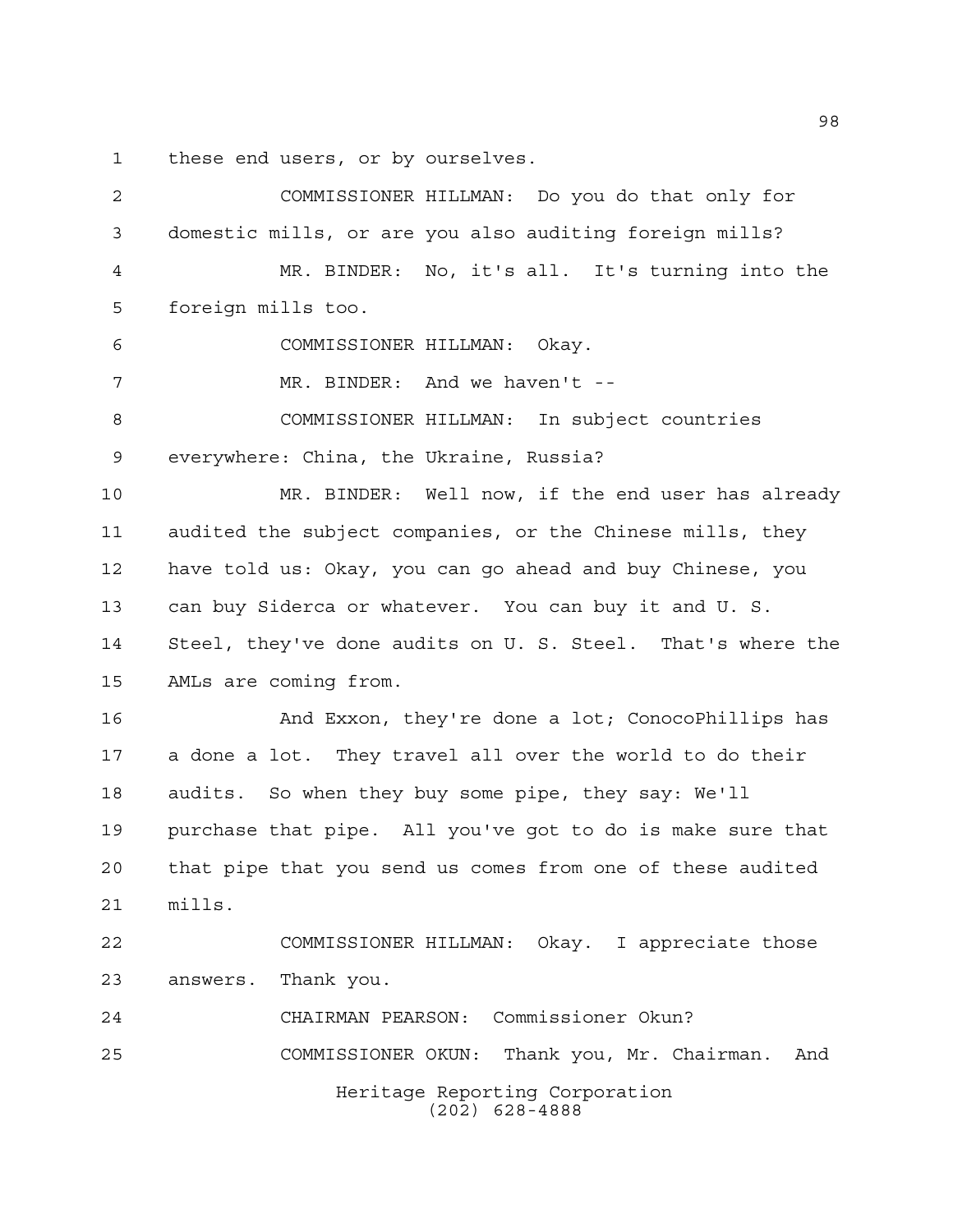I join my colleagues in welcoming Commissioner Williamson here for his first hearing, and I'm also welcoming this panel. I appreciate so many of you taking your time from your business to be with you.

 And to the students who are observing, a welcome to you as well.

 Let me, I guess, continue a little bit down this line about what the emphasis on the lost-market share during the period of review tells us how we should evaluate looking forward.

 Help me, if you can, I guess this would be producers, or maybe some of the distributors would have a sense of this as well, which is: To the extent we see the rise in the apparent consumption, which is consistent with the demand that we've talked about during this period, has there been any change in where the high- and low-end part of that?

 Because, again, to the extent there's been emphasis on China, and China becoming a much bigger player in this market, and apparent consumption going up, it's impacting market share but it's impacting market share in a growing market. So I'm trying to figure out: Is that market that you all could have had, is it the majors?

 I'm just trying to figure who's seeing to what and whether it's changed over time? Do you want to help me out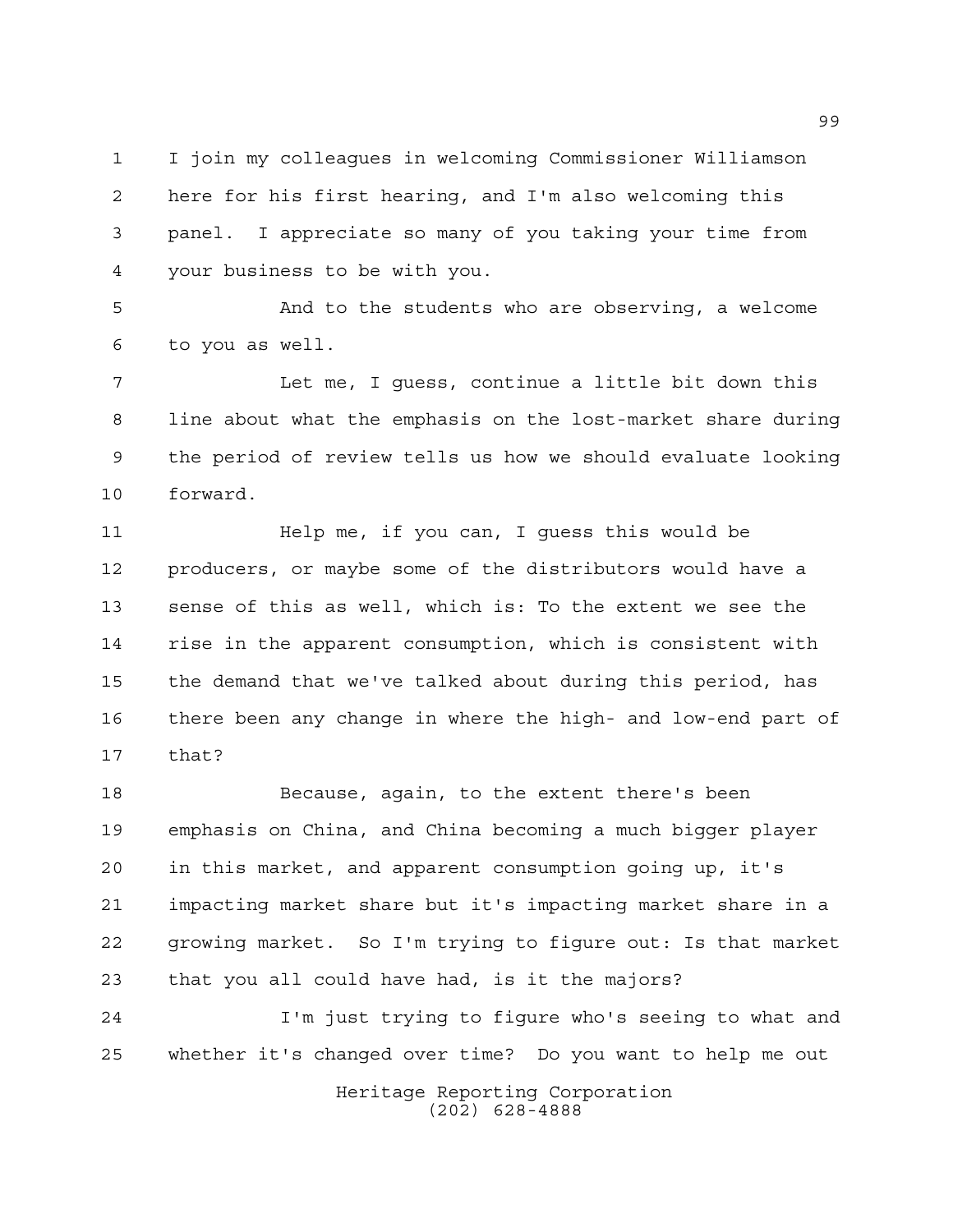with that on where this increase in consumption, what kind of products, whose buying it?

 Mr. Leland, you're usually ready to jump in there? MR. LELAND: Well, to answer your question: I'm not sure where all the customers -- I couldn't name customers where all this Chinese pipe is going, as an example versus where our pipe is going.

 You know, right now, we have about thirty percent of the market in domestic, and sixty-five percent or seventy percent is international, which a preponderance of that is Chinese. There are others as well.

 The people buying the Chinese, again, I'll go back to an original comment, a lot of it is going -- low-end is the non-API product that's going into projects that aren't related to petro-chemical, aren't related to refineries.

 Again, more into housing, construction, that sort of thing. That's where a lot of that Chinese is going today. But, Tien Jin and Bio-Steel both -- these mills have the license, they have been audited all-country-wise by a number of people. There's no reason why in the world why that they couldn't get into the higher end of this thing when they get ready to do it.

 But there's a huge market in the non-API product. Gosh, like I say, it's construction, it's the things that don't have an API license. That's the people that are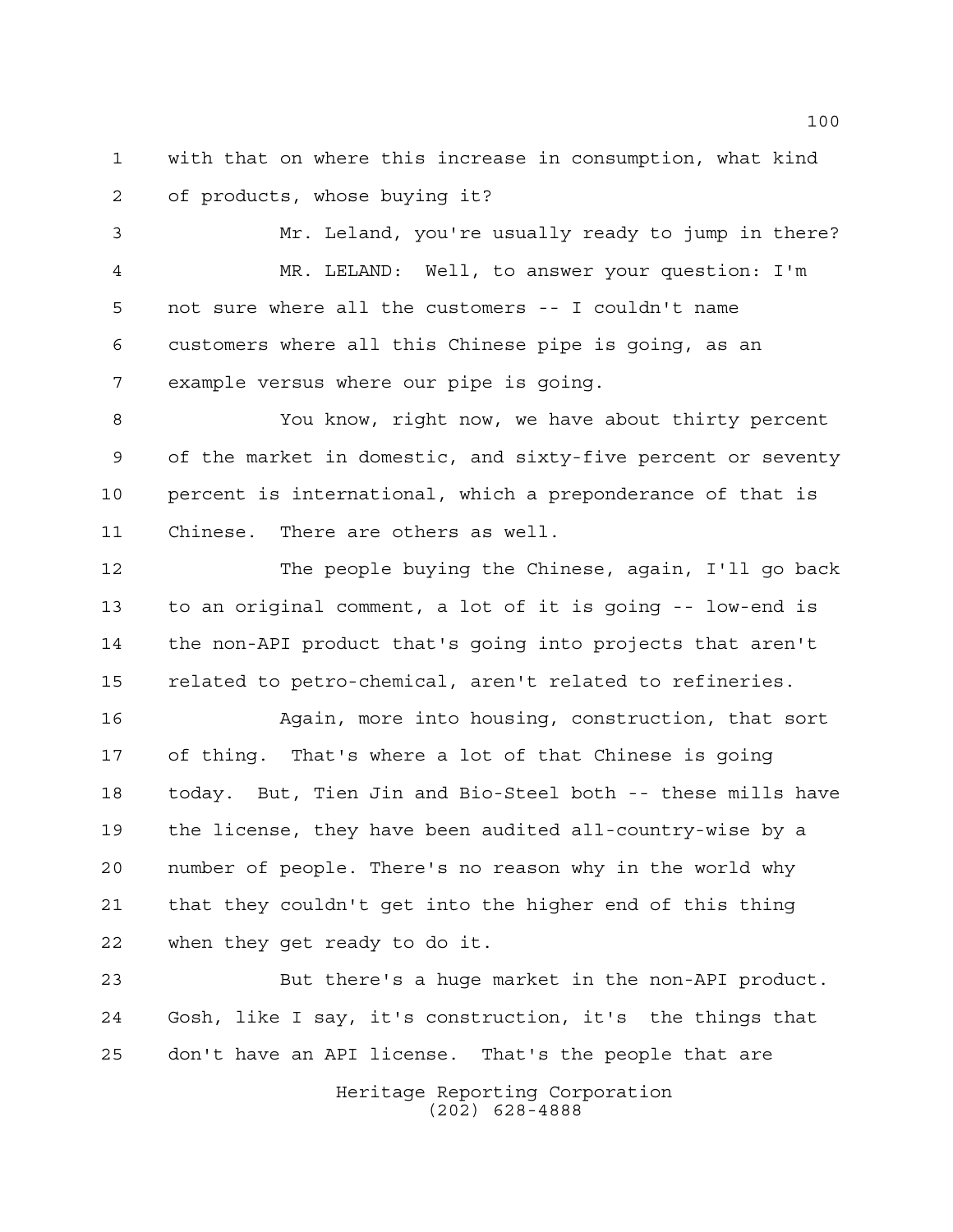buying the Chinese. The people that are buying the higher end, from our distributors, would be the major oil companies, the major independents, the major refineries, and petro-chemical places.

 I hope I'm not rambling too much but that's what I trying to do, give you a sense of what you're --

 COMMISSIONER OKUN: Okay. I just wanted to move to that next question, which is: From the responses that you've given to my colleagues, all of you, about what would happen if the order were revoked with respect to these producers.

 One of your four points you started out with were that they would compete directly with the domestic producers for the high-end sales.

 You had some responses on the non-subjects that are here, that are Europeans, that look to be comparable, and how much volume is in here.

 I guess that maybe I'm just going back to this question of: Do we have to find that the volume that's going to come from these countries has to be fairly significant to change the market dynamics much if who these subject producers would be competing with are not the ones that are going to lower prices -- where's not a \$600.00 price spread? I mean I haven't heard anyone say these guys are coming in way under except they're going to be competitive.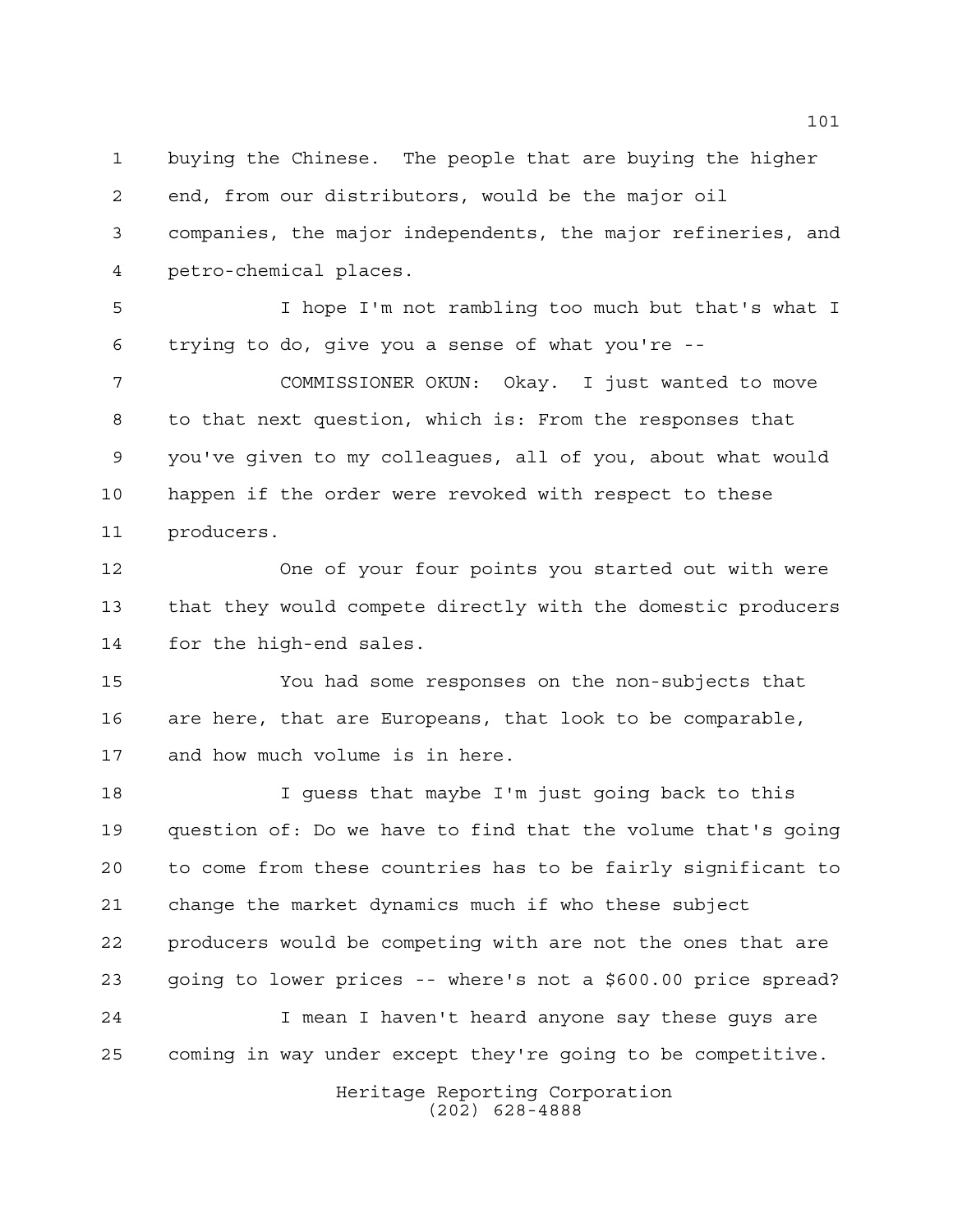All right, Mr. Vaughn, you have your hand up. MR. VAUGHN: Yes. Let me just -- because that sort of goes to the question of likely volume and significant.

 So let me start off by addressing that. The question is: Is the volume that's going to come in from these countries, is it going to be enough to be significant under the law?

 What you have right now is; You have a situation, I think the testimony has all been pretty clear on this, we already have, and just in the last year, you can look at the numbers and see how much more stuff has come in from China.

 So every month purchasers are trying to decide: Am I ready to trust Chinese pipe? Am I ready to trust Ukrainian pipe? If the answer to that is yes, then they switch over to the Chinese and Ukrainian pipe.

 The price gap is so big that, as Mr. Leland was testifying earlier, it's a \$600.00 pricing gap. So there's certainly no way that cutting prices \$100.00 or \$200.00 or \$300.00. If you trust that pipe, then you switch over. That's sort of what has been the testimony.

 The question is now that leaves the domestic producers, as Mr. Verellen was saying, competing for these sort of what we've been calling the high-end customers, which are customers that are not yet ready to trust the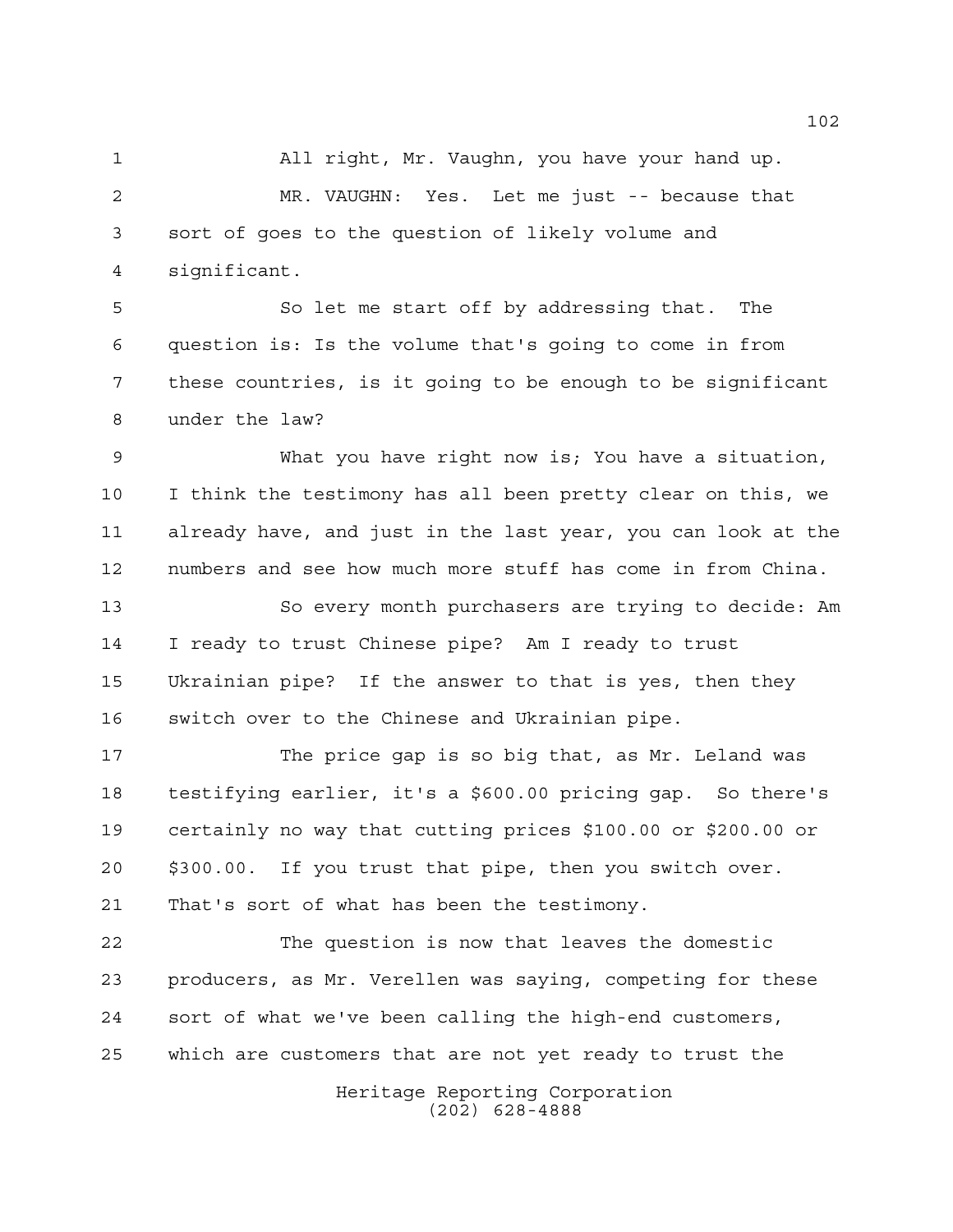Chinese and other non-subject pipe, for whatever reason.

 The question is: If you revoke these orders and the volume starts to come in from these companies that everybody trusts, and that everybody recognizes, where there is no hesitation, and that volume starts coming in to that high-end of the market, to those specific customers that are so important to this industry, is that going to be enough of a volume to be significant and to change the behavior of these people sitting before you?

 And the unanimous testimony of everybody is: Yes. Because that undermines our whole strategy. Because now we're in a position to where we're not dealing with companies that not everybody trusts. We're dealing with companies that everybody trusts.

 So, at this point, thee is nowhere else for the domestic industry to go. They either have to compete directly on price to save that market share, or their orders are just going to dry up. That's what they're telling you.

 So it's the fact that you're going to see this volume targeted at a particular part of the market that is absolutely critical to the domestic producers. That's what you're hearing these people describe today.

 COMMISSIONER OKUN: Okay. Mr. Leland? MR. LELAND: Yes. I was just going to add another comment. I think that everybody needs to understand that we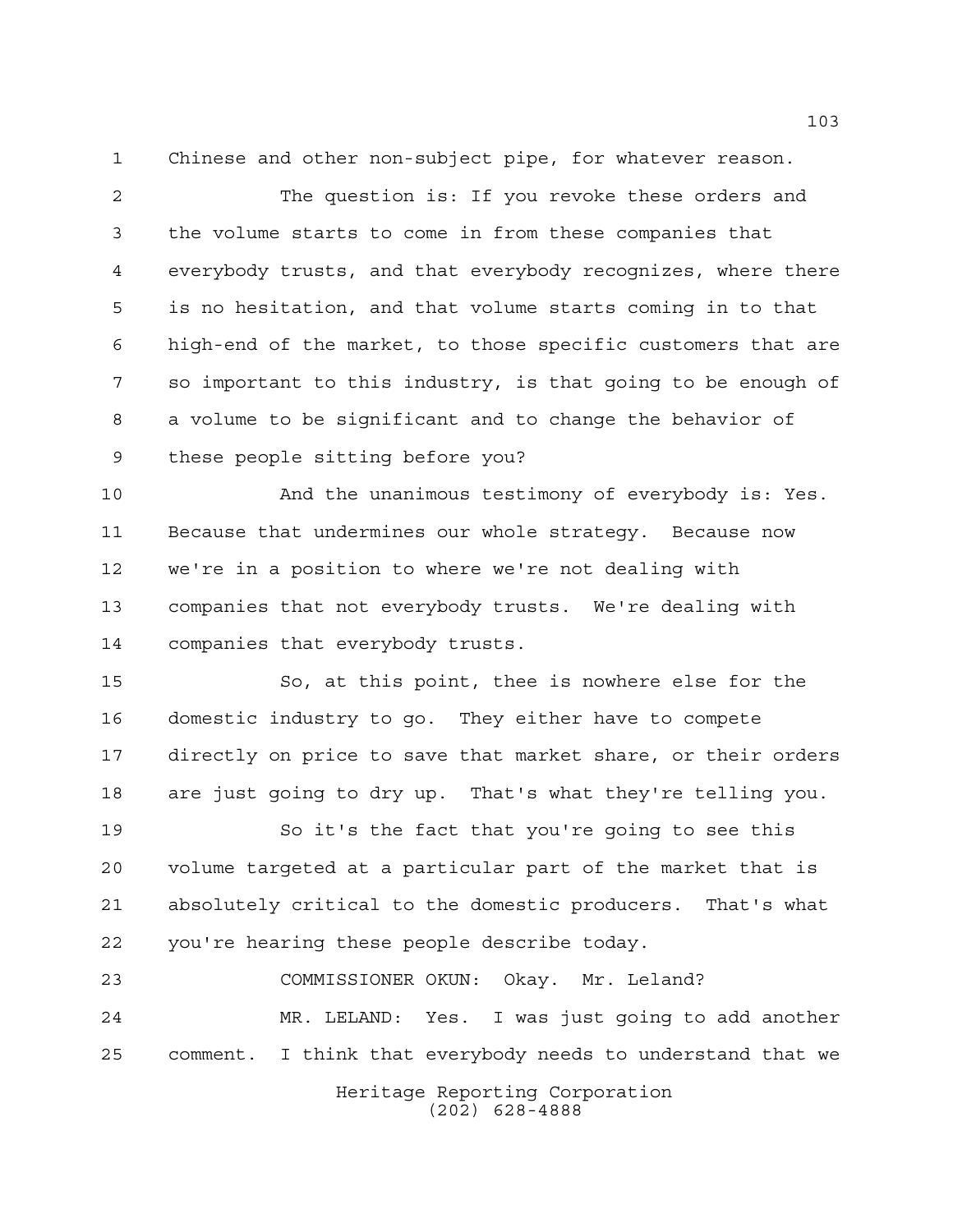are operating five turns a day today; five turns a week, we're operating eight hours a day. That's the minimum we can operate.

 We don't have the business today. You add additional capacity into this market and we're not going to operate five days a week because they're going to take it directly from us. So there's not this huge, wonderful market out there as we sit in here today.

 You look at the overall numbers and it looks extremely good, and it has been very nice. But today our plant is running minimum. Like I said: one shift five days a week and that's all we're doing. Additional imports, additional tons into this market, and the Chinese getting upgraded by some of our customers -- any customer lost today to us can be devastating. When we say we're on the knife's edge, that's what we're talking about. We are at the lowest operating level now.

 You bring in additional tons, even to the twenty, thirty thousand tons we've talked about from Spain, V&M, et cetera, and we would have a problem.

COMMISSIONER OKUN: Mr. Broglie?

 MR. BROGLIE: Yes. I'd just go back to what everybody else is saying: We are at a tipping point here. We take spot orders, basically, the way we work through distribution; and we're not that far out on our order book.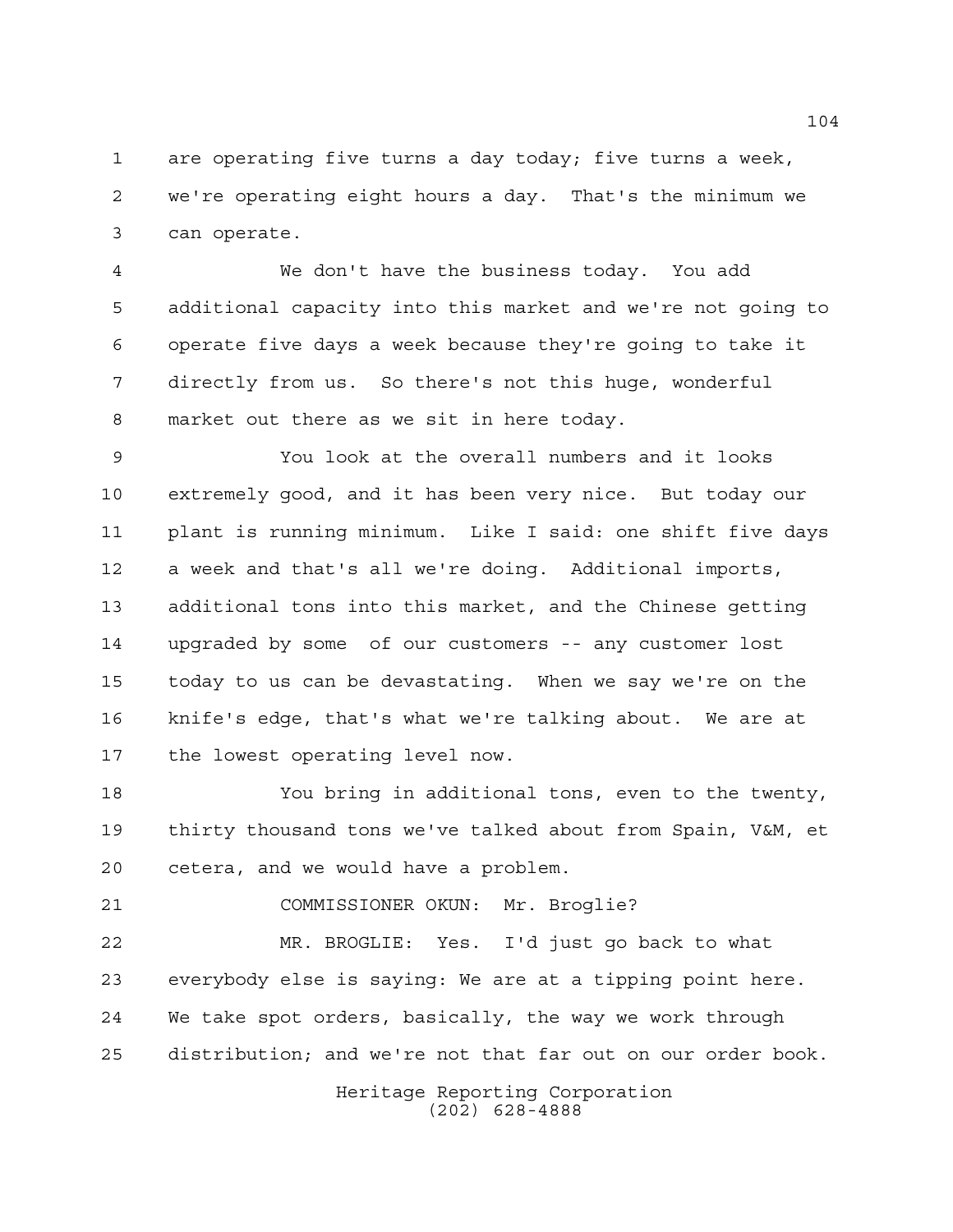2 As we've said, we are running one shift a day at Lorraine. It is very difficult to operate that way. We've been doing it for a long time. We've learned how to do it. Our people do a great job starting up.

 For instance, this week, you know with the weather in Lorraine, Ohio being very cold, we had difficulty starting the mill up. And we are gong to be squeezed very dramatically, as these fellows said, as the Chinese are becoming more acceptable into the market, which they will do, and they're adding capacity and it's good capacity. It's new equipment. They probably have all the orders to the mill builders. And these companies that are at issue here, will quickly take our business away, the one remaining spot that we have available.

 COMMISSIONER OKUN: I guess what I'm hearing is: It's much easier to understand what you're saying about China than it is to understand with respect to these subject producers when your profitability numbers are good.

 Again, this is a highly allocated industry. So we've observed in other cases that the capacity utilization numbers reported -- in some ways, it doesn't look like of other industries, and they have to take that into account when listening to you say how your running your shifts, vis-a-vis your profitability, vis-a-vis other lines that you can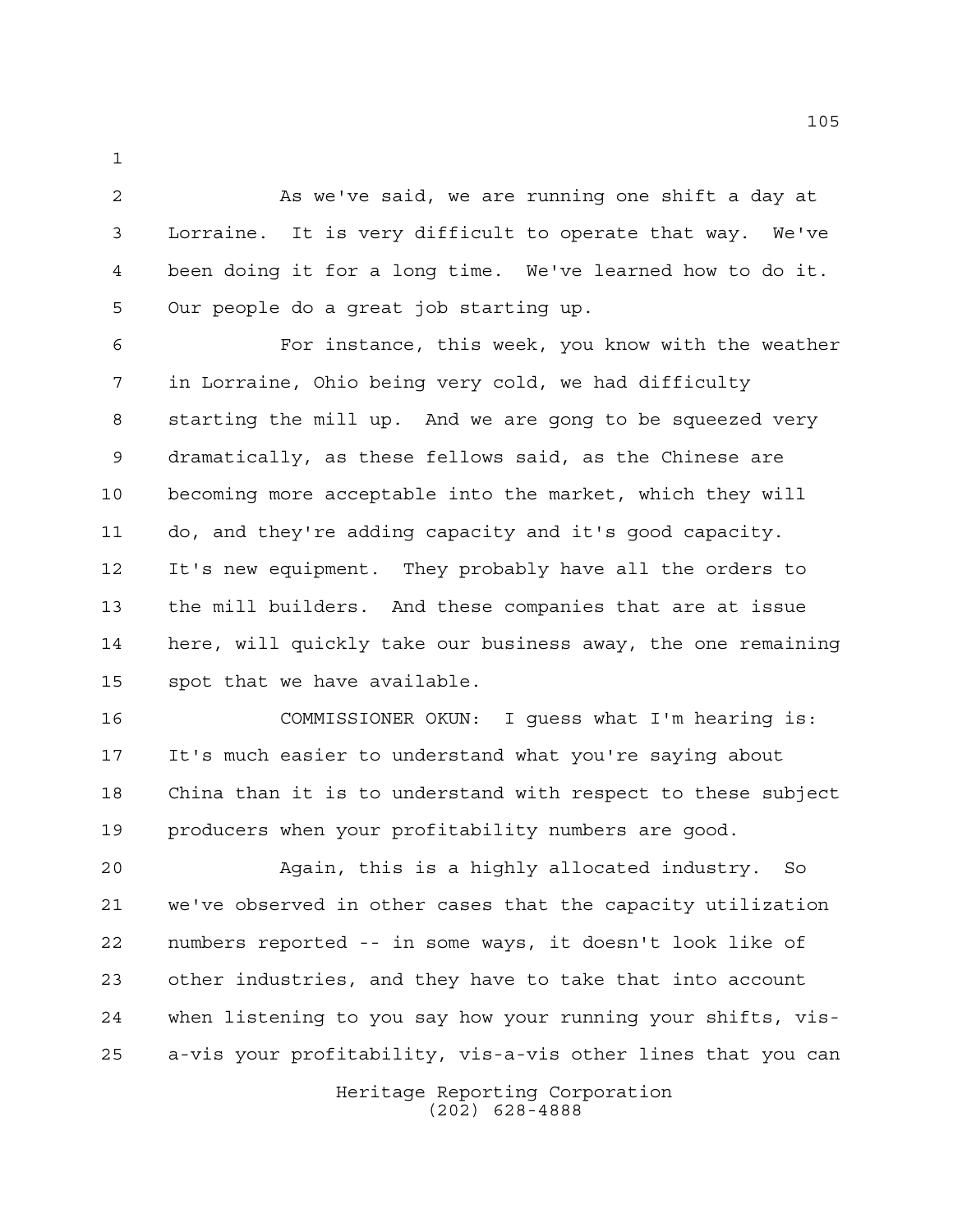run.

| $\overline{2}$ | MR. VAUGHN: And this business has a history of                 |
|----------------|----------------------------------------------------------------|
| 3              | cyclicality. I mean if you go back twenty some years, there    |
| 4              | have been boom- and bust times. We'd like to say that this     |
| 5              | is going to go on forever. I'd like to be that optimistic      |
| 6              | and tell everybody that, but there's a lot of hindsight here   |
| 7              | that we have to look at and be aware of, and be cautious.      |
| 8              | So that's why we're very concerned and that's why              |
| 9              | we feel that these orders are needed to stay in place to       |
| 10             | protect the remaining business we have at that facility.       |
| 11             | COMMISSIONER OKUN: Okay. I'll have an                          |
| 12             | opportunity to ask some more questions on my next round.       |
| 13             | Thank you, Mr. Chairman.                                       |
| 14             | CHAIRMAN PEARSON: Commissioner Williamson?                     |
| 15             | COMMISSIONER WILLIAMSON: Thank you very much.<br>As            |
| 16             | I said earlier, it's a real honor and a privilege to be able   |
| 17             | to serve on the Commission and to participate in this          |
| 18             | hearing.                                                       |
| 19             | The first question I wanted to get a better                    |
| 20             | understanding of is: We talked about certain imports being     |
| 21             | produced by trans-national suppliers. But I'm getting the      |
| 22             | impression that we also have these high-end customers.<br>They |
| 23             | are trans-national companies too. So what do they do           |
| 24             | overseas? Are they going likely to be buying from the          |
| 25             | subject importer producers overseas?                           |
|                | $\frac{1}{2}$ toge Depenting Companish                         |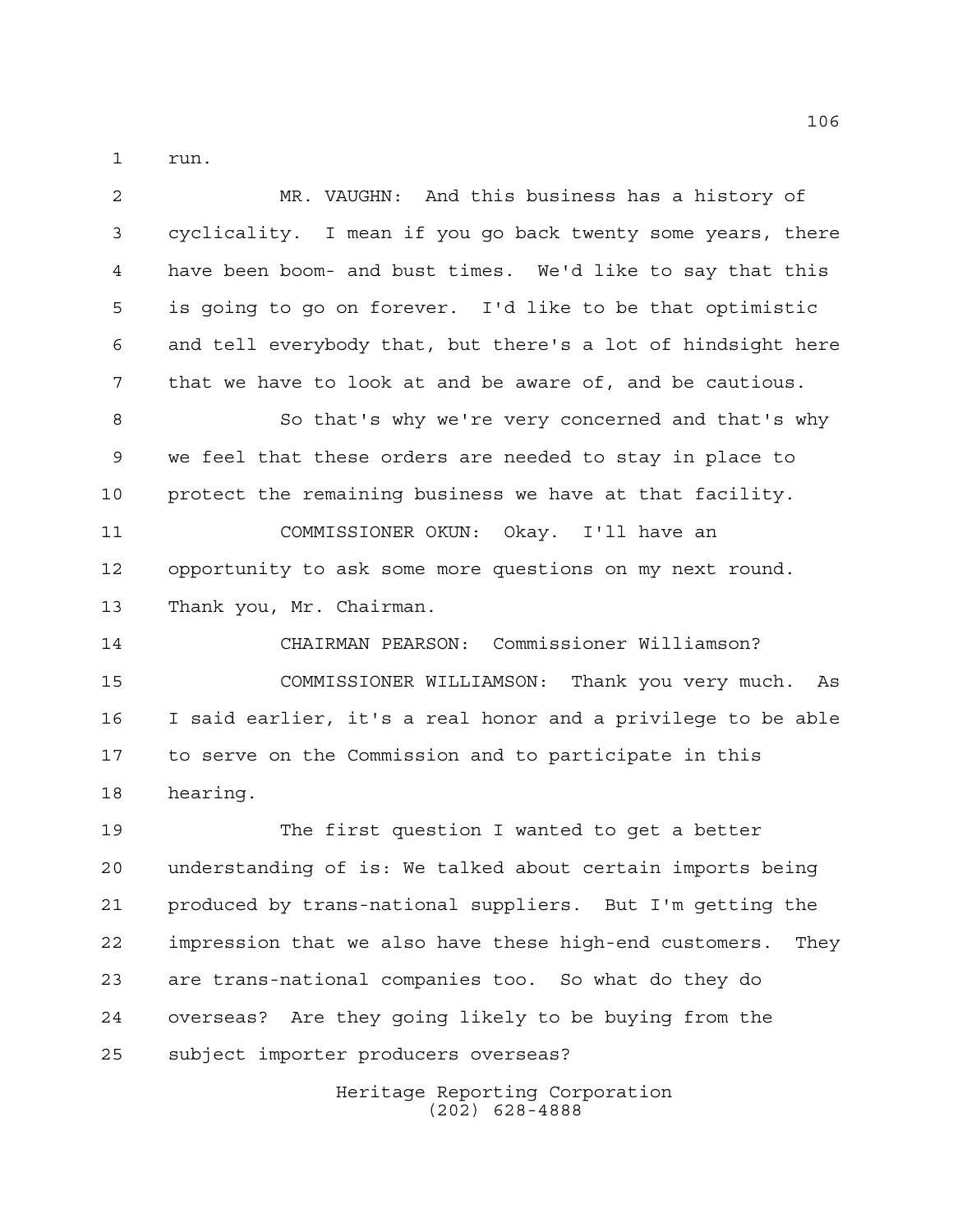In that regard, how often do these high-end companies change their AMLs, that list? How often does that get changed and updated, and what does that say about the future? Thank you.

 CHAIRMAN PEARSON: Thank you. Mr. Durham? MR. DURHAM: I would say: How often do they get updated?

 If a particular company wants to get on that AML, and if they make a strong enough case, I would say that you'll see a new manufacturer on the AMLs, most of them, maybe every year or two. I think that most of them feel that they have all they need. I mean they're got to really need to have someone on their list, and we've worked before in getting manufacturers on these lists.

 Again, I think that you're going to see more of the Chinese companies on those lists in the future because they are also going more for the high-end customers, and they'll be successful in doing that.

 MR. LELAND: To answer the first part of your question, Martin Leland here: Internally, they do so, those customers, when you ask about -- if you're talking about -- they have contracts on the all country side of the business, as an example.

 The subject companies here and others have contracts with the major oil companies: BP, Shell, Chevron.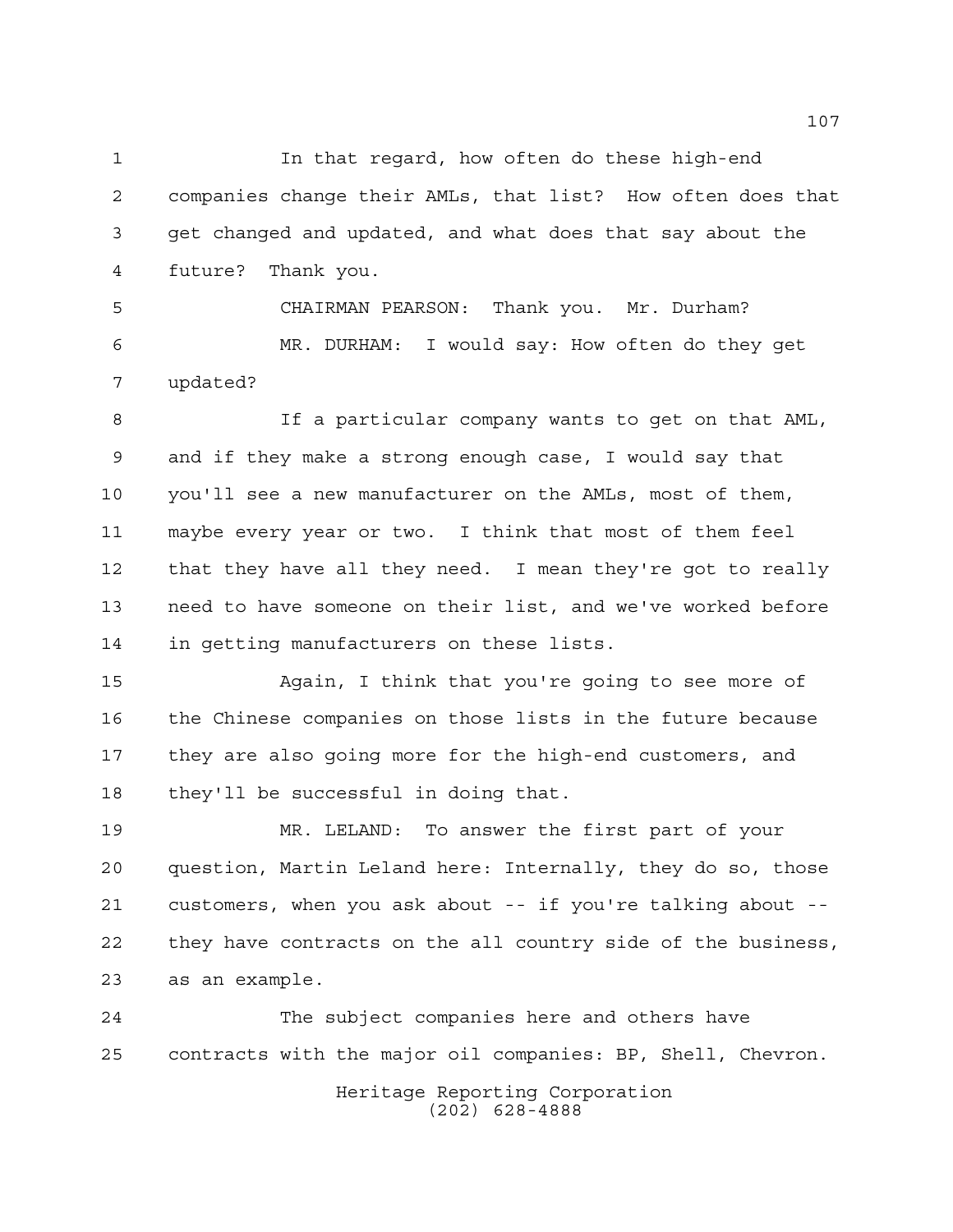They sell all these big companies, and I've been handling the international sales for Tubular as well, and we don't sell to those people. They have contracts. It's a contractual business, but they do. In my opinion, the minute that subjects -- if this were revoked, immediately they would take that business over in this country.

 MR. HECHT: Commissioner Williamson, we would also like to extend our congratulations and welcome to you.

 I just want to follow up on what Mr. Leland said: I think it certainly is our view that these trans-national companies do sell to people overseas that we think they would sell to in the U.S. as well.

 In fact, if you go on the web site and look at Tenaris and how they market themselves as a global company that can meet your global needs in all markets, we just find it fundamentally implausible that, if this relief were lifted, they would say: We'll supply all your global needs except in the most attractive market in the world.

 So we think that is relevant and an important factor in the case.

 COMMISSIONER WILLIAMSON: Thank you. A question for Mr. McCall. You talked about the steel workers being the best in the world.

 So I was wondering what has happened and what has been done for the companies during the time that the orders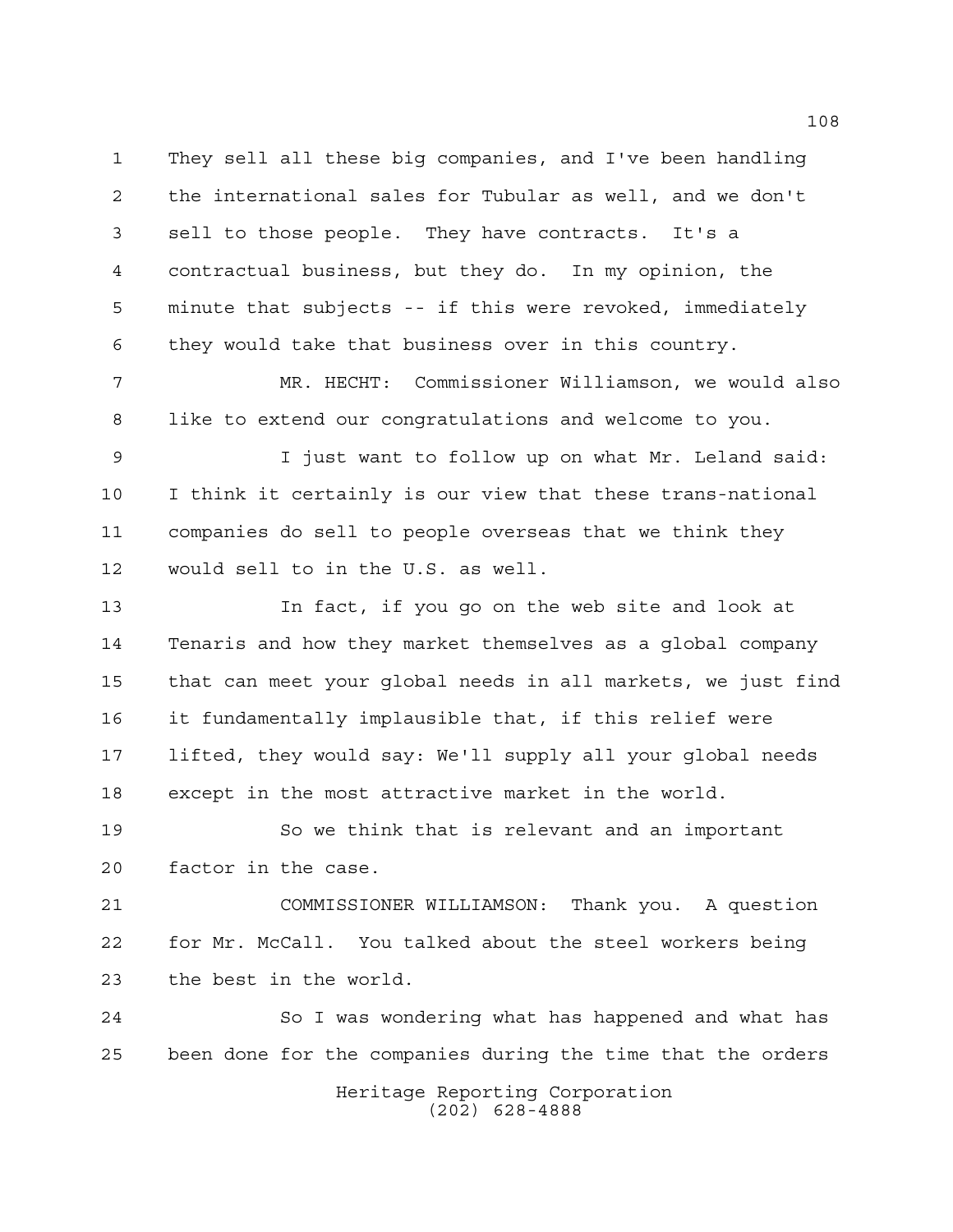have been in place to show that they remain that way; and what can you say about how important is that the orders stay in place in order that any efforts that have been made to improve the competitors of the workers and insure that they benefit from global trade?

 MR. McCALL: Well, I would first start off by saying that I recognize this to be a cheap shot, but I'm going to take it anyway. We've been trying to get the companies to redesign and restructure work for decades, and they finally listening to us around 2000.

 So, beginning in the year 2000, throughout the industry, we have redesigned and restructured work through our collective bargaining agreements where jobs for decades and decades were single purpose, single functional sort of jobs.

 We have now taken the blinders off. They are multi-functional, multi-skilled. There is lots of training that goes on in the workplaces throughout the industry, not just in this particular industry, but in all of the steel industries .

 So we know that we're more productive and more efficient and more effective with those new collective bargaining agreements that were first put in -- at least in the Lorraine facilities and the Alabama facilities in 2003, maybe 2002. I don't remember the exact year, but in part of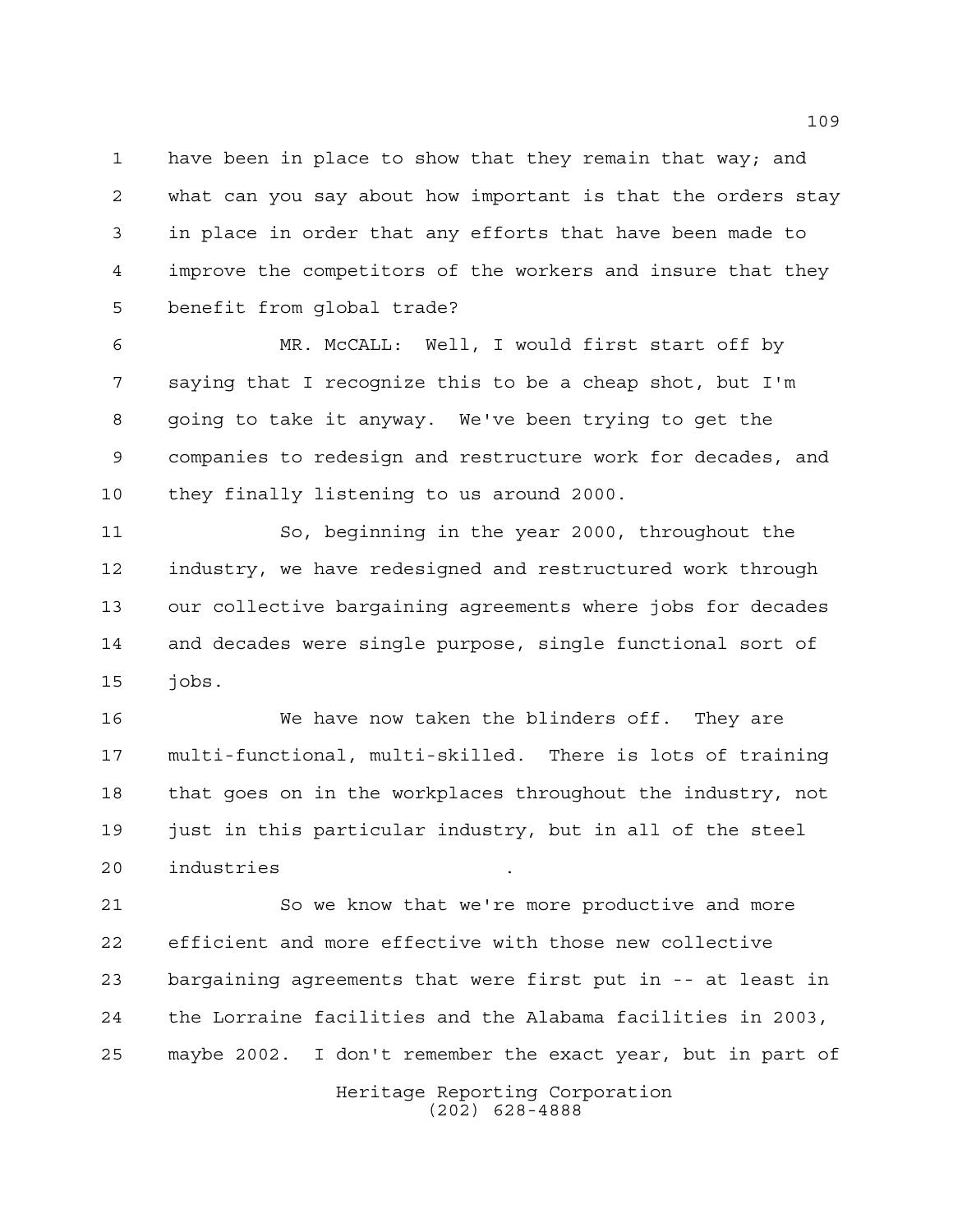the Lorraine facility in 1999.

 So, from that perspective, we know we're more efficient, more effective. But we can't compete against products that are dumped in the U.S. where there are subsidies that help allow those companies to produce those products, or to send those products to our shores.

 It goes back to another point that I made that in all these countries, whether it's in this particular case, Argentina, Brazil or Germany, where we have visited those facilities and those plants in those countries and talked to some of their broader steel industry folks as well, their capacity, it's tremendous more than the demand in their country. They expect to be able to -- they have to enter our market at whatever cost.

 But try to get a pound of steel under into one of those countries, even when it is very, very competitive in pricing, you can't do it without some sort of a barrier to that. So, from our perspective, it's about fairness and it's about justice.

 We'll compete on a level playing field with anybody. We've redesigned and restructured the way we do work and have done a lot of things in the industry from the productivity side over the years, and we expect to be rewarded with that by at least having a level playing field in the market.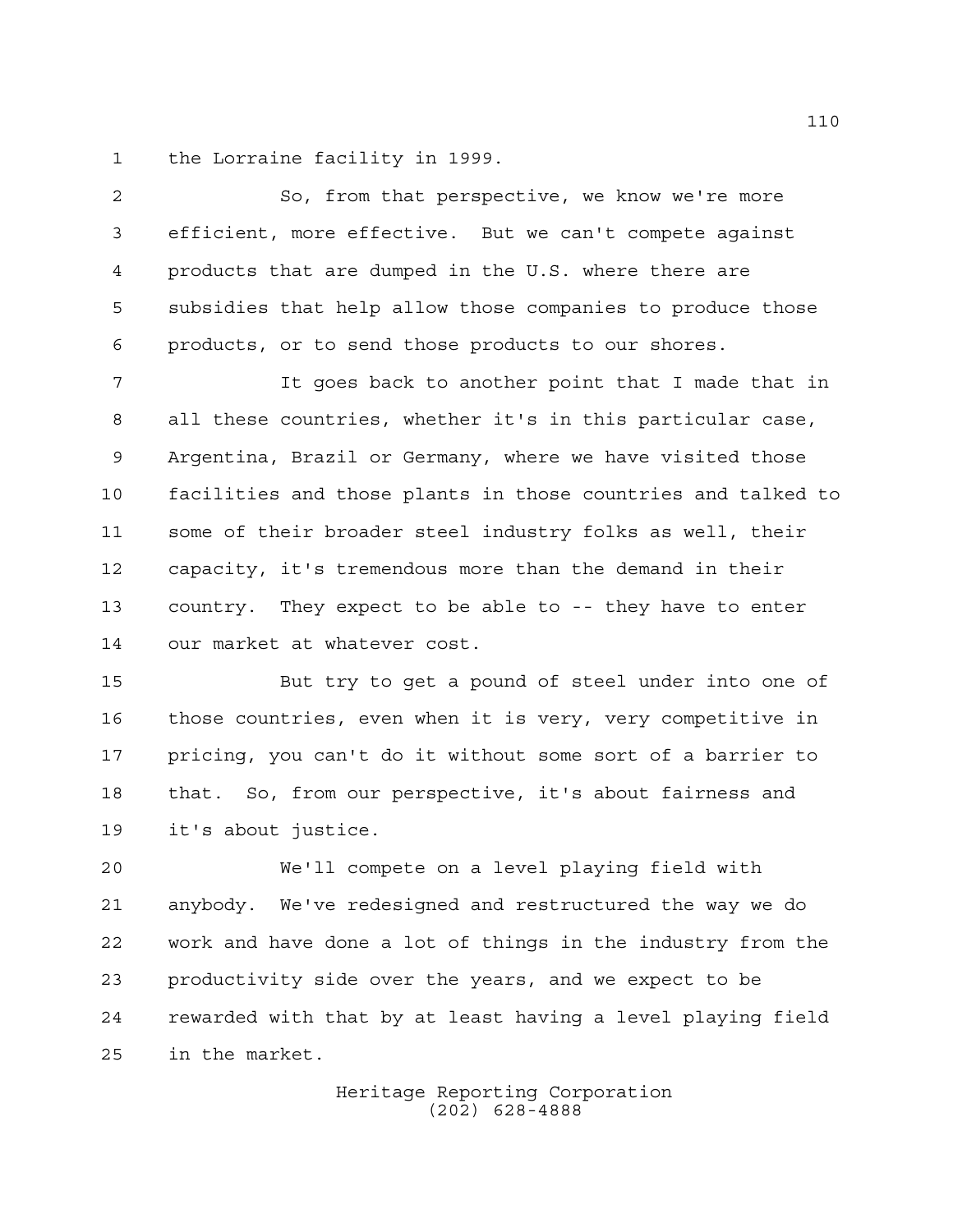MR. BINDER: If I could just support what Mr. McCall said. I've been involved, you know, and in my thirty-three years have been through some very significant downsizes and the Union has been very helpful.

 Like he said, as recently as the last contract that we had, it significantly reduced the workforces in all of our locations. If you go around to our pipe-making facilities, you don't see a lot of people there. So they have made the sacrifices. We have made the sacrifices to become more efficient and we are.

 No question about it. There are more people doing more tasks today than ever. They're working seven days a week, twenty-four hours a day to make sure that these facilities are maintained and run.

 So we've got a good thing going here and we want to keep it going. We've finally gotten to be profitable as a result of the cooperation that we've received from the steel workers and we appreciate it.

 CHAIRMAN PEARSON: Commissioner, can you be close to your microphone there please?

 COMMISSIONER WILLIAMSON: Sorry. Thank you. I just want to go to a point that Mr. Stoner raised for the demand for oil and gas in the future since this seems to have something to do with the prospects of sales for these products.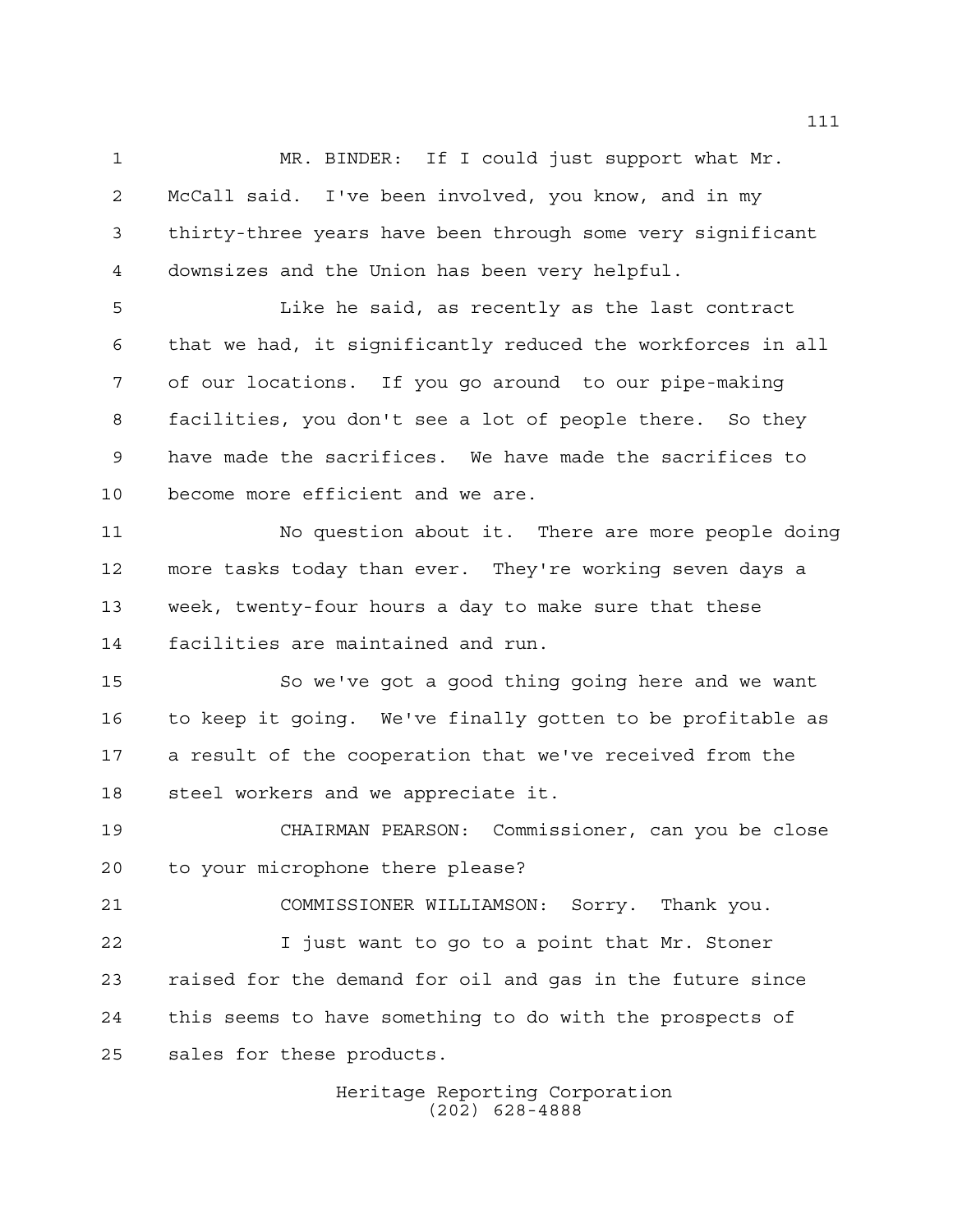1 He mentioned that he didn't expect -- that prices are probably are going to decline. I was wondering whether, given what's been happening in the Chinese economy, and how they're consumption of raw materials and things like that, how much weight should we really give to this prediction about long-term prices and the demand for the products?

 I guess that also gets to the demand for raw materials for the industry. Again, China is buying an increasing share of the world production of raw materials, and how that might affect the industry's costs and all?

 MR. DURHAM: Yes, well I think you always have to look with a certain amount of a skeptical eye

13 to any forecasts. But the EIA forecasts take into account the global economy and the likelihood that there is going to be demand for energy from the Chinese economy as well as other sources.

 I think we just have to go with the best predications that are out there. The EIA projections are not the only ones that I've seen, or that exist. You can look at the NYNEX natural gas and crude oil futures, which is not just a government body making projections. These are people in the market that are contracting for future delivery. where a lot of money is to be made or lost based on the projection being a good one.

Heritage Reporting Corporation (202) 628-4888 Those projections, the prices for crude oil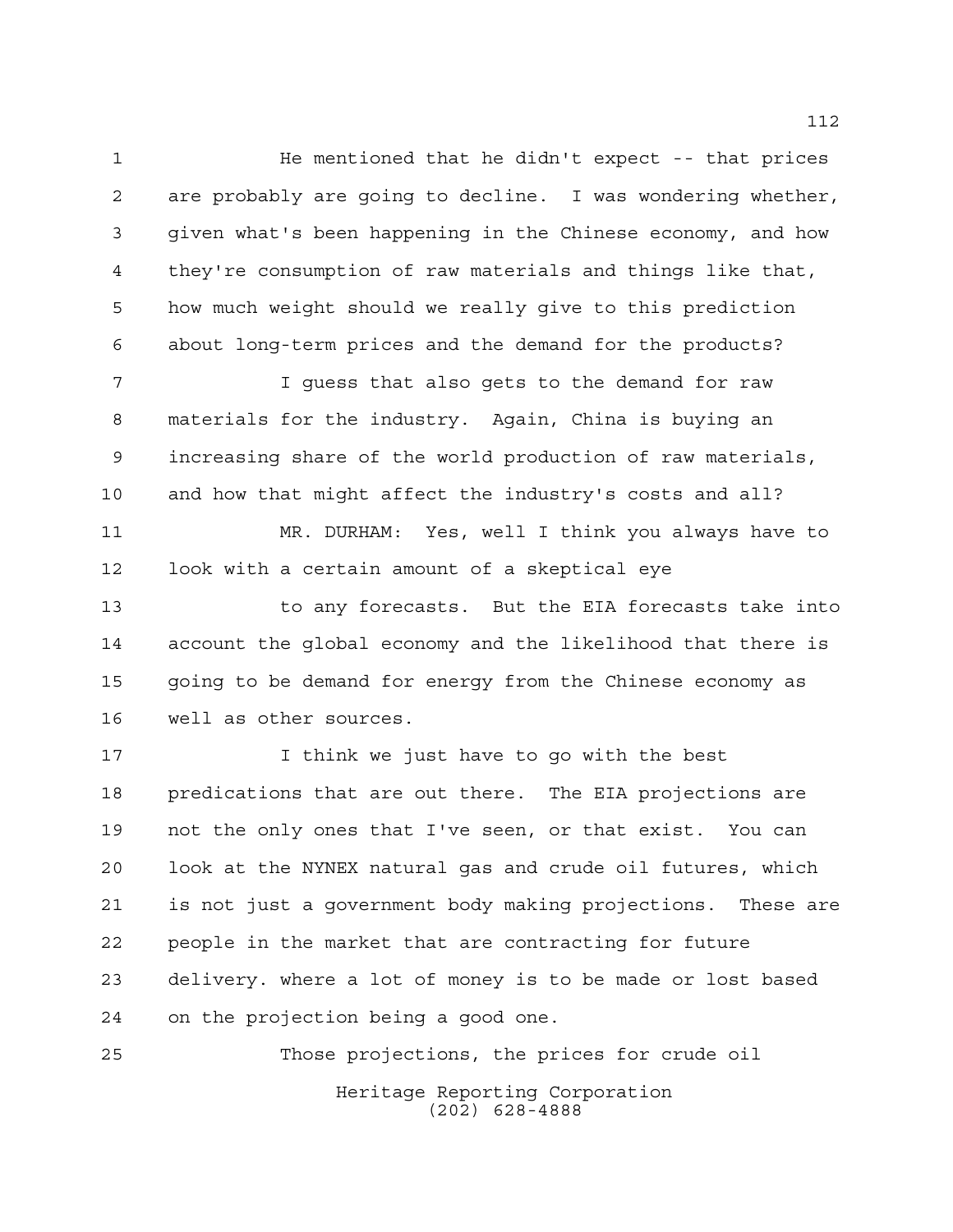futures out in 2008, 2009 also show that there is an expectation that energy prices are going to stabilize, if not decrease.

 As to raw materials, I would expect that there would be some demand for pipe in China, based on the tremendous expansion that's going on in that economy, petro- chemicals maybe. I haven't studied that but it's not clear to me precisely whether the U.S. domestic steel industry in the United States would be in the best position to go after that.

CHAIRMAN PEARSON: Okay, thank you.

Commissioner Lane?

 COMMISSIONER LANE: Thank you. Mr. Durham, I'm going to start with you.

 As I understand it, U. S. producers sell mostly to distributors, and importers sell only to distributors more or less. And, as I understand your testimony, you have inventory made up of both domestic product and non-subject, including Chinese product.

MR. DURHAM: It's basically --

 COMMISSIONER LANE: And, as I further understand the testimony, you would be buying the Chinese product at approximately \$600.00 a ton less than the domestic product.

 So could you tell me: Basically, what percentage of your inventory now is made up of domestic and what is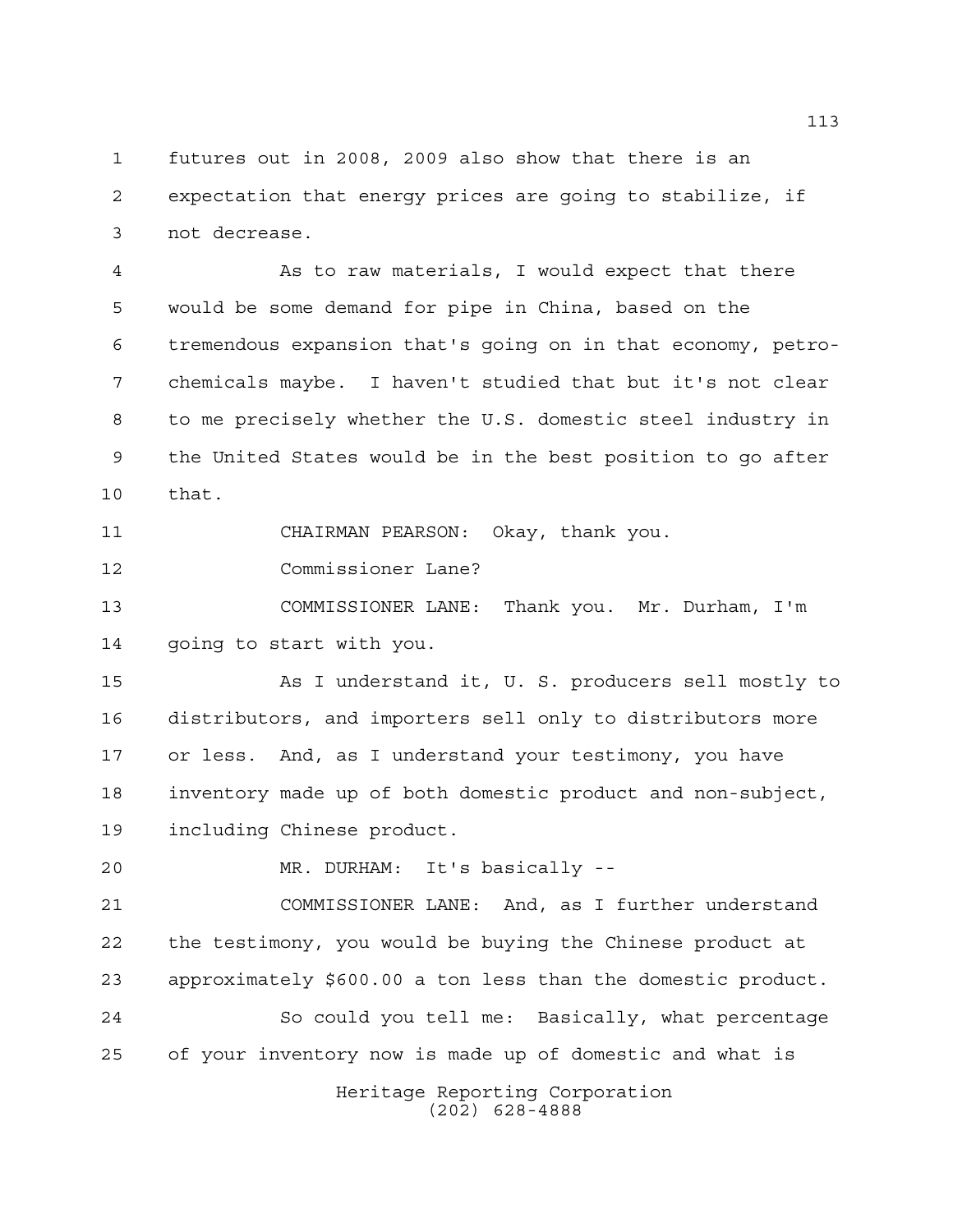made up of non-domestic?

 If you don't want to tell me that's okay. You can put it in your post-hearing brief and I'll go onto my next question.

 MR. DURHAM: It's basically half and half. COMMISSIONER LANE: Okay. So, as I understand it, the Chinese product might not be a hot-selling item because of perception. But you are willing to, at least, stock half your inventory of Chinese. And the Argentine, Brazil and the German product is perceived to be comparable to the domestic product. So if these orders come off, what are you likely to do from a purchasing standpoint?

 MR. DURHAM: Well, that's also going on the assumption that these companies are going to want to sell us, after I've testified here.

(Laughter.)

 COMMISSIONER LANE: Okay. Well, this transcript probably isn't on the best-selling list, so I think you're face.

 MR. DURHAM: Well, I know one of them pretty well. But let me also say this now. We also carry material from France in the same product range. We've carried it from Spain before. We don't have any now from Spain and we've not carried from the mill in Austria.

Heritage Reporting Corporation (202) 628-4888 But our import is not one-hundred percent Chinese.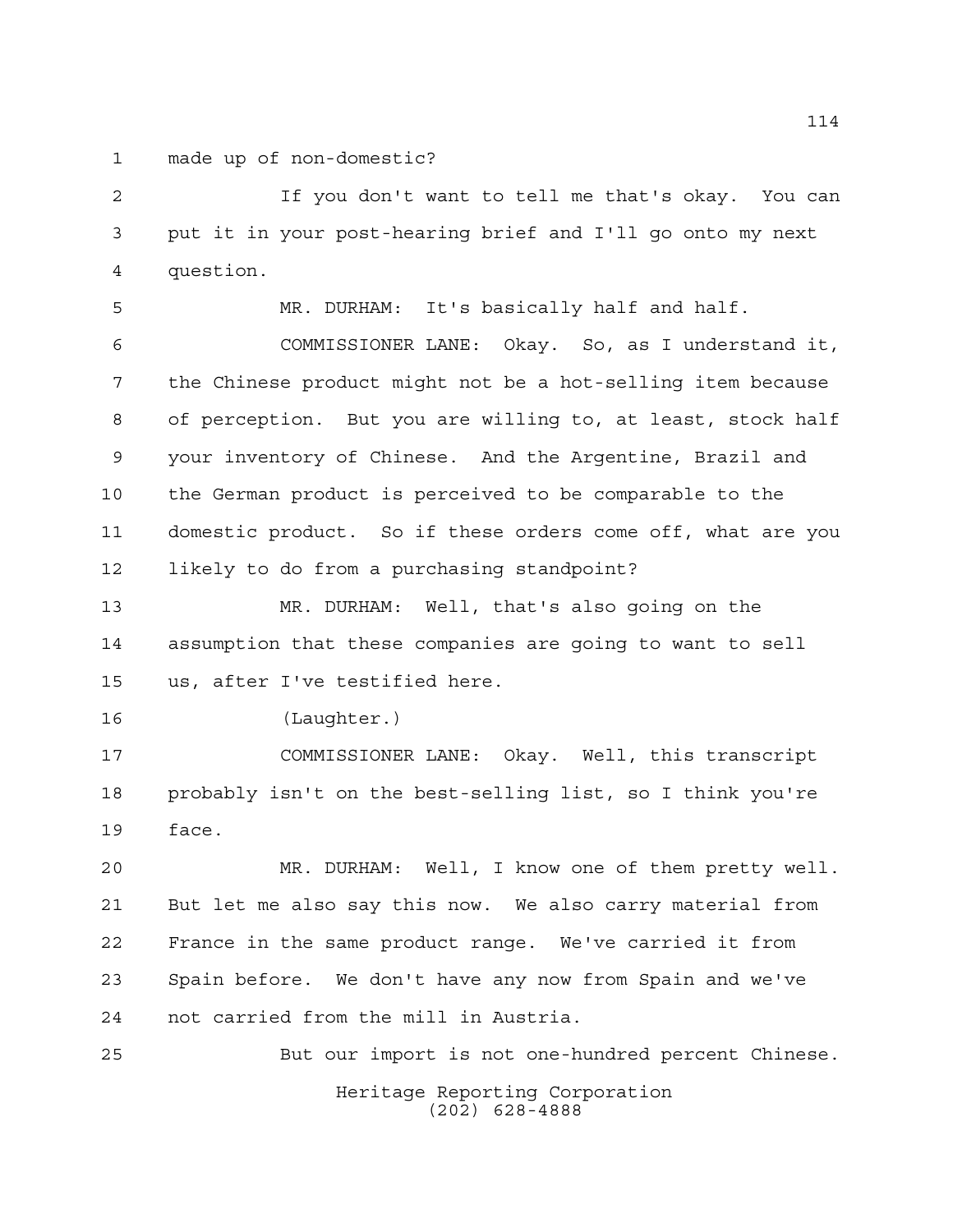It's France. It's also the Ukraine. It's also Russian and then it's Chinese. It's really kind of simple. If we're selling into a marketplace and we're losing business and we find out why we're losing business and it's because the people are buying something that is much cheaper in price, and it's coming from China or wherever it's coming from, then, if we're smart business people, we need to try to find out where that product is coming from and how we can get some of it.

 Now that's kind of how we work. And granted again, if we're on top of our business, we kind of know where it's coming from. What we're seeing is that while I realize these hearings are not about the material from China, that's certainly a major, major problem.

 We're seeing more and more of that being used, and we're seeing that the quality is pretty good. And it's even better than what it is from some of the other countries that we're buying from. It's cheaper in price, but it's better quality.

 We think the market is going to continue to go that way. I think the reality of it is that if we think the market is that long-term, unless something changes, the market is going to have more of this so-called non-approved in it, not from subject countries necessarily or from the domestics, but again from the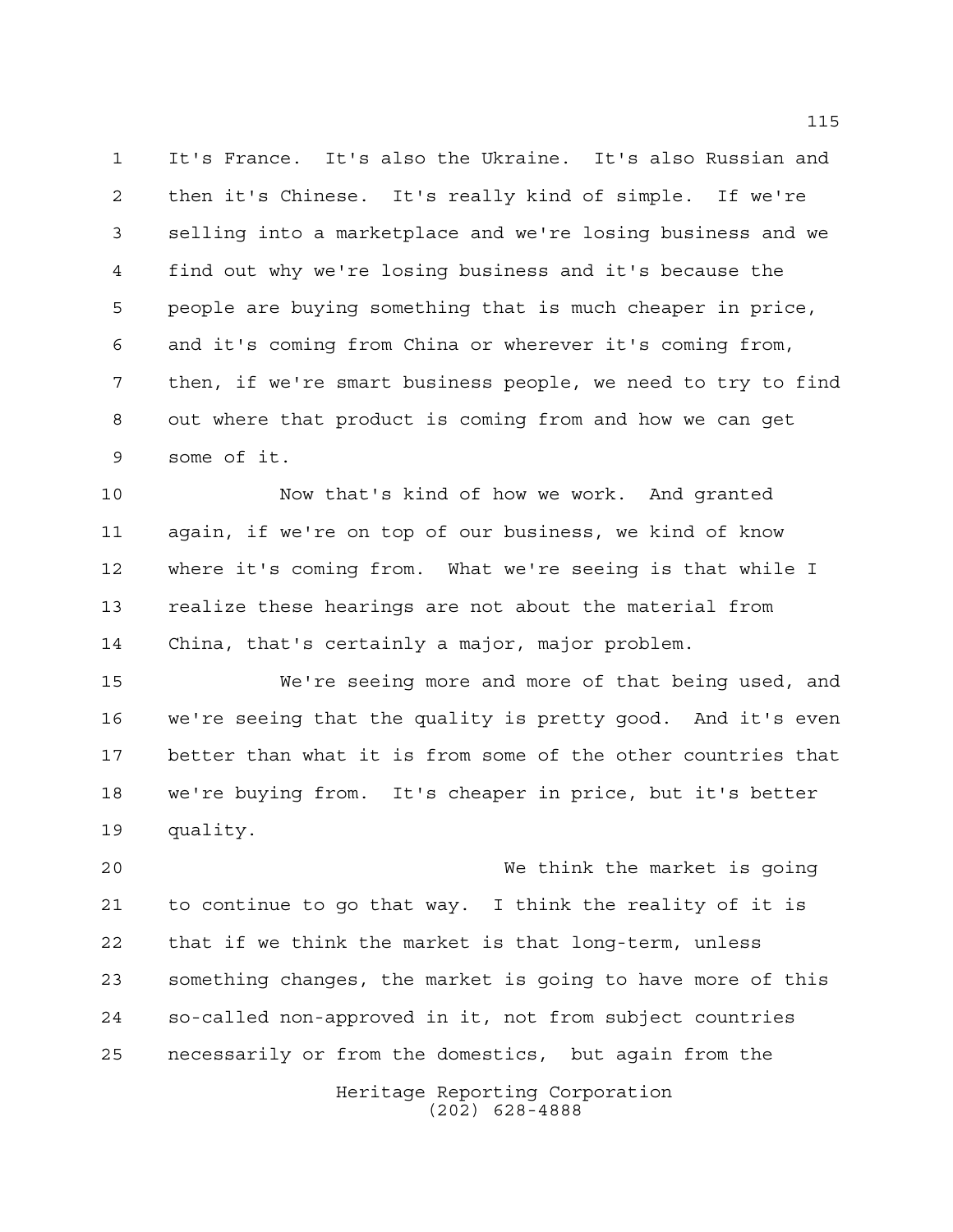Chinese and the others.

 We think that it's going more and more that way. That's our analysis.

 COMMISSIONER LANE: But I was curious as to what you might do if these orders came off and Argentina, Brazil and Germany started selling into this market? Would you start buying from them?

8 MR. DURHAM: We probably would.

 COMMISSIONER LANE: And when you resold that product, who would be most affected: the U. S. industries or the Chinese, the Spanish and the --

 MR. DURHAM: I would have to say it's gong to be U. S. industries. Because my personal opinion is that the subject companies here are not going to come into this market at \$600.00 a ton beneath the domestics like where the Chinese are.

 Where they're going to come in price-wise, I don't really know. But if they're offering their product into the marketplace and we have an opportunity to buy some of it, we're likely going to buy it. But we're not going to be selling that against the Chinese.

 It'll be sold to -- a lot of our business is with other supply companies. We don't do a whole lot of business directly with the end users. Most of it is with other supply companies. We're not really sure where that pipe is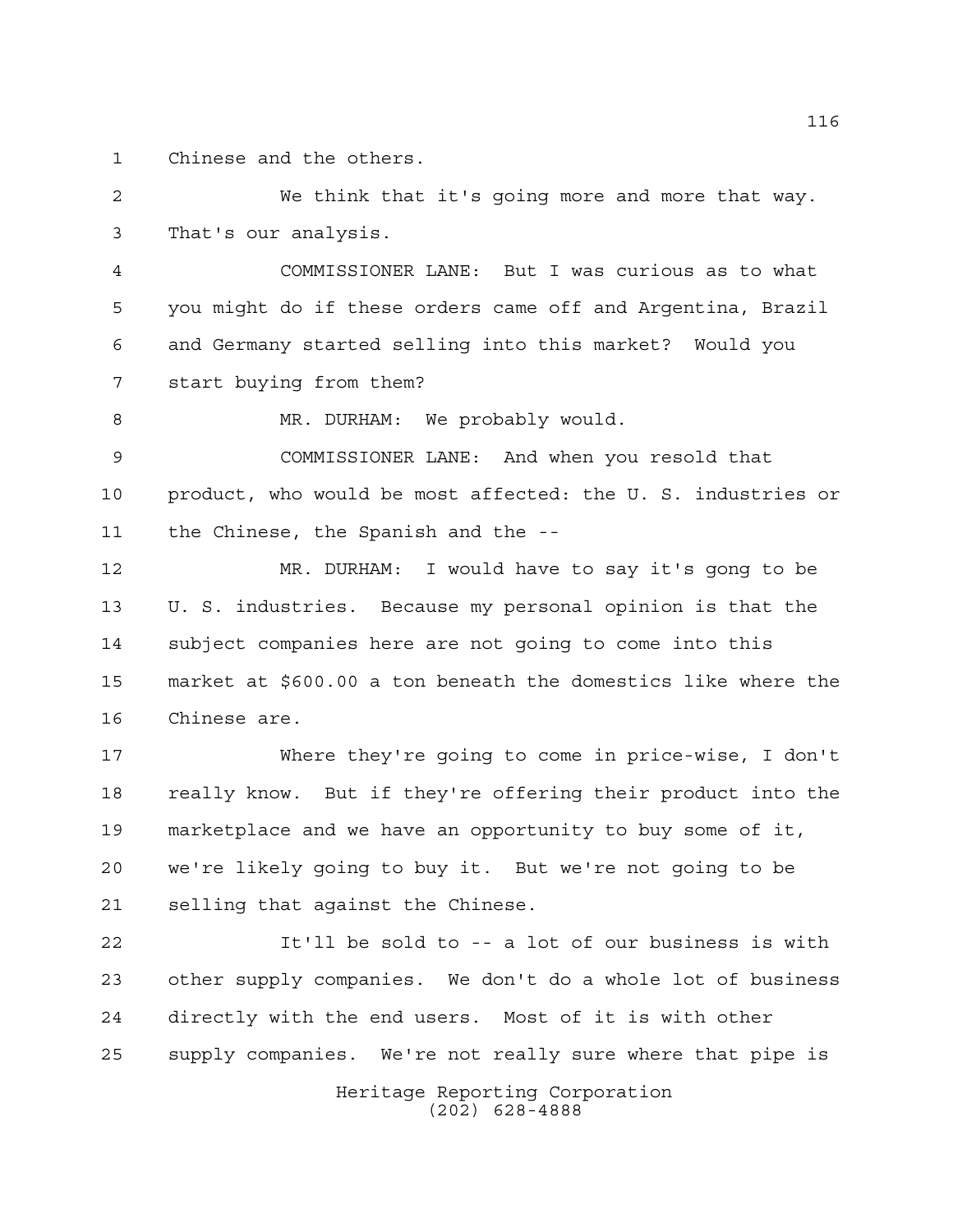going to all the time.

| 2  | But we do know that we get enough calls from these          |
|----|-------------------------------------------------------------|
| 3  | people where they say: We've got to have an approved        |
| 4  | manufacturer; or sometimes they'll say: Whatever is         |
| 5  | cheapest. And what we are seeing is that more and more      |
| 6  | often, they're saying: We want whatever is the cheapest.    |
| 7  | That's what we want.                                        |
| 8  | We think that trend is going to continue.                   |
| 9  | COMMISSIONER LANE: Okay, thank you.                         |
| 10 | Mr. Hecht, I understand your argument regarding             |
| 11 | relative changes in profitability rather than absolute      |
| 12 | levels of profitability as a measure of injury. However, I  |
| 13 | would like some additional explanation on your views on     |
| 14 | vulnerability?                                              |
| 15 | In your pre-hearing brief, you argue that the               |
| 16 | domestic industry is acutely vulnerable to material injury  |
| 17 | by reason of the subject imports. Do you equate             |
| 18 | vulnerability to a weakened condition or an inability to    |
| 19 | absorb any negative impacts?                                |
| 20 | If so, what factors lead you to describe the                |
| 21 | domestic industry as acutely vulnerable, particularly in    |
| 22 | light of the profits of the industry in the last two years? |
| 23 | MR. HECHT: There are quite a few things I guess             |
| 24 | there that that gets into. Vulnerability, under the         |
| 25 | legislative history, is defined in terms of susceptibility  |
|    | Heritage Reporting Corporation<br>$(202)$ 628-4888          |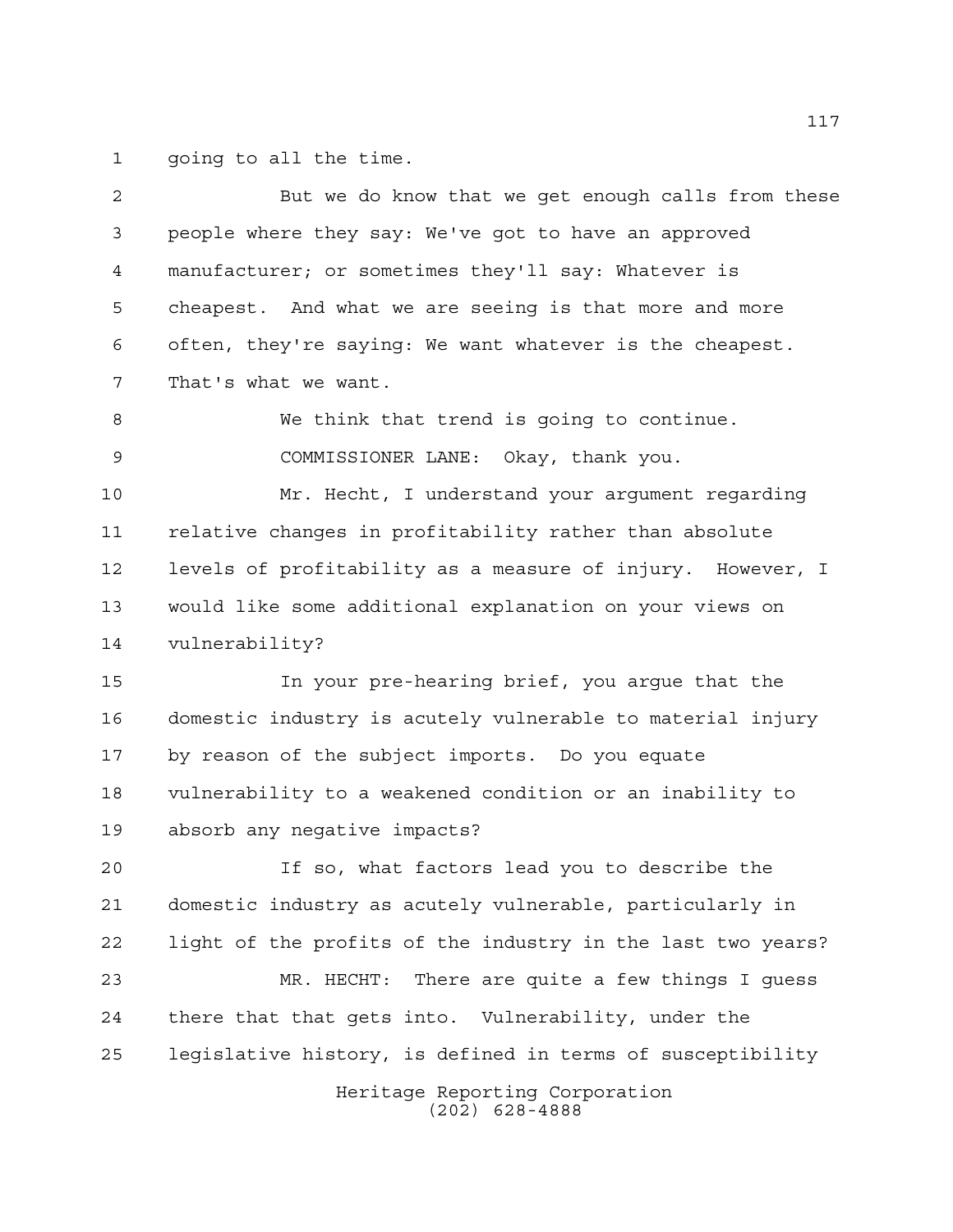to material injury, which, to me, does not necessarily equate with a weakened state although there is some discussion of a weakened state in that as well.

 So I certainly think, as a legal matter, that an industry, even at a relatively high level of profitability, could nonetheless be susceptible to negative developments with regard to the statutory factors that you're looking at in terms of: prices. market share, profits, and others.

 So I guess,to the extent your question goes to the legal point in terms of vulnerability, we do believe that the industry is vulnerable however you choose to look at it. We realize the Commission did not make that finding a year ago.

 But there have been developments over the course of the year that we think lend even further strength to that in terms of the changes that you're seen in terms of market share going down even further. You've seen the Chinese, I think, go up much further in terms of the surge we're seeing from China. And, in terms of demand for oil and gas, you've seen a weakened position than you did a year ago.

 So, sort of across the board, I think there is much stronger evidence for it. But we certainly do view it as vulnerable, and we view it as vulnerable for just -- I guess I'd add one further factor, which is: The nature of the distribution in this industry shows you how quickly

> Heritage Reporting Corporation (202) 628-4888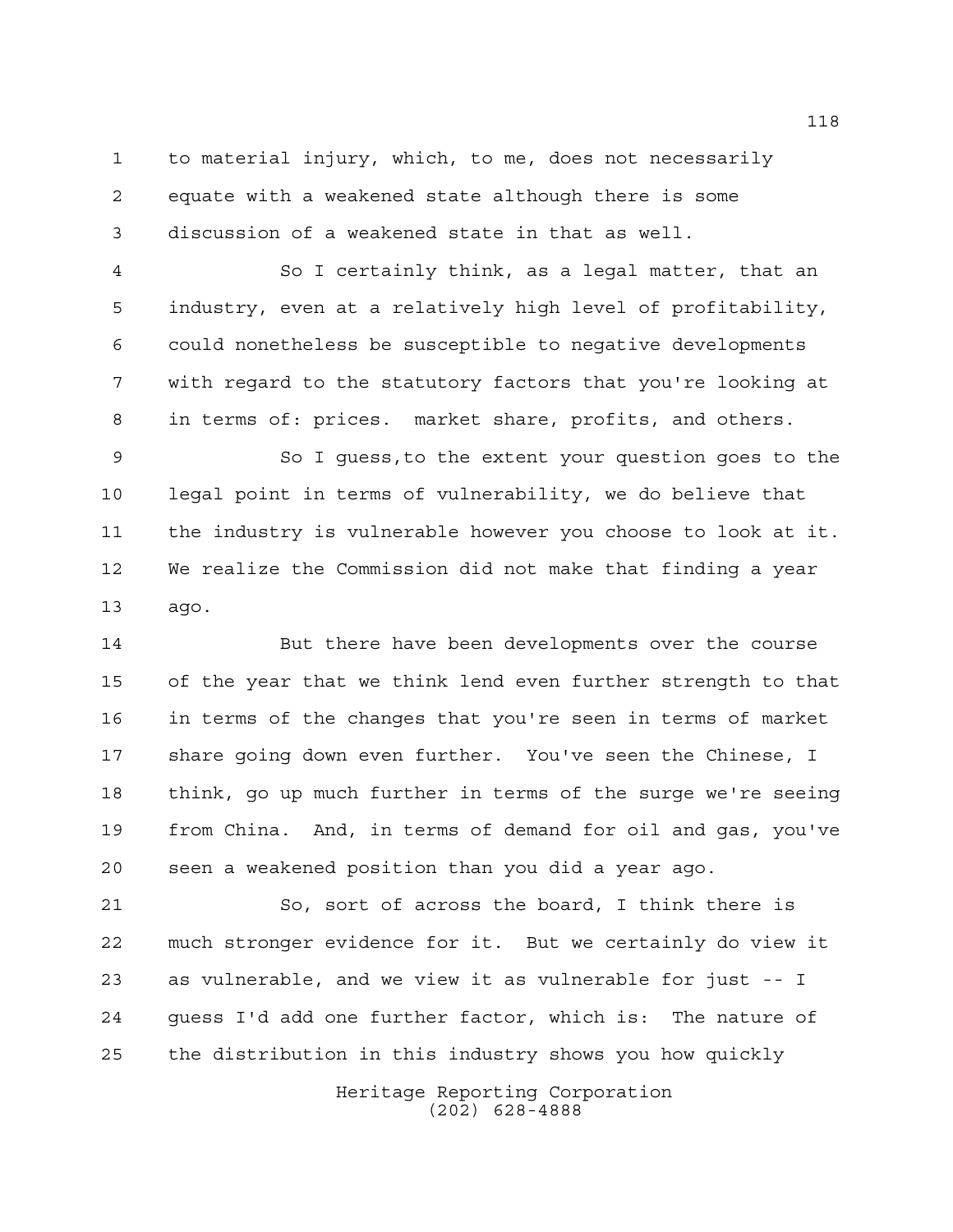things can change. If they get into a position where they need to liquidate inventory, you can see all of those factors change very quickly, and we find that to be: susceptibility to material changes. COMMISSIONER LANE: Okay, thank you. Mr. Chairman, I'll wait to my next round. Thank you. CHAIRMAN PEARSON: Although this isn't a hearing about China, I am going to go ahead and ask a little bit more about the Chinese pricing because it has been discussed here quite a bit and I'm finding myself uncertain what that situation is. There has been this reference to a price gap of more than \$600.00 between U. S. prices and Chinese prices, or the Chinese were offering at that level. So for the two distributors: Mr. Durham and Mr. Binder, have you ever purchased Chinese pipe at a price gap of \$600.00 relative to the U. S. price? MR. DURHAM: We do frequently. CHAIRMAN PEARSON: On an on-going basis? The same with you, Mr. Binder? MR. BINDER: The exact figure, I can't recall.

 But it is in that area, it sure is. We don't buy a lot of Chinese material. We do have some in inventory but it is around that area, that's correct.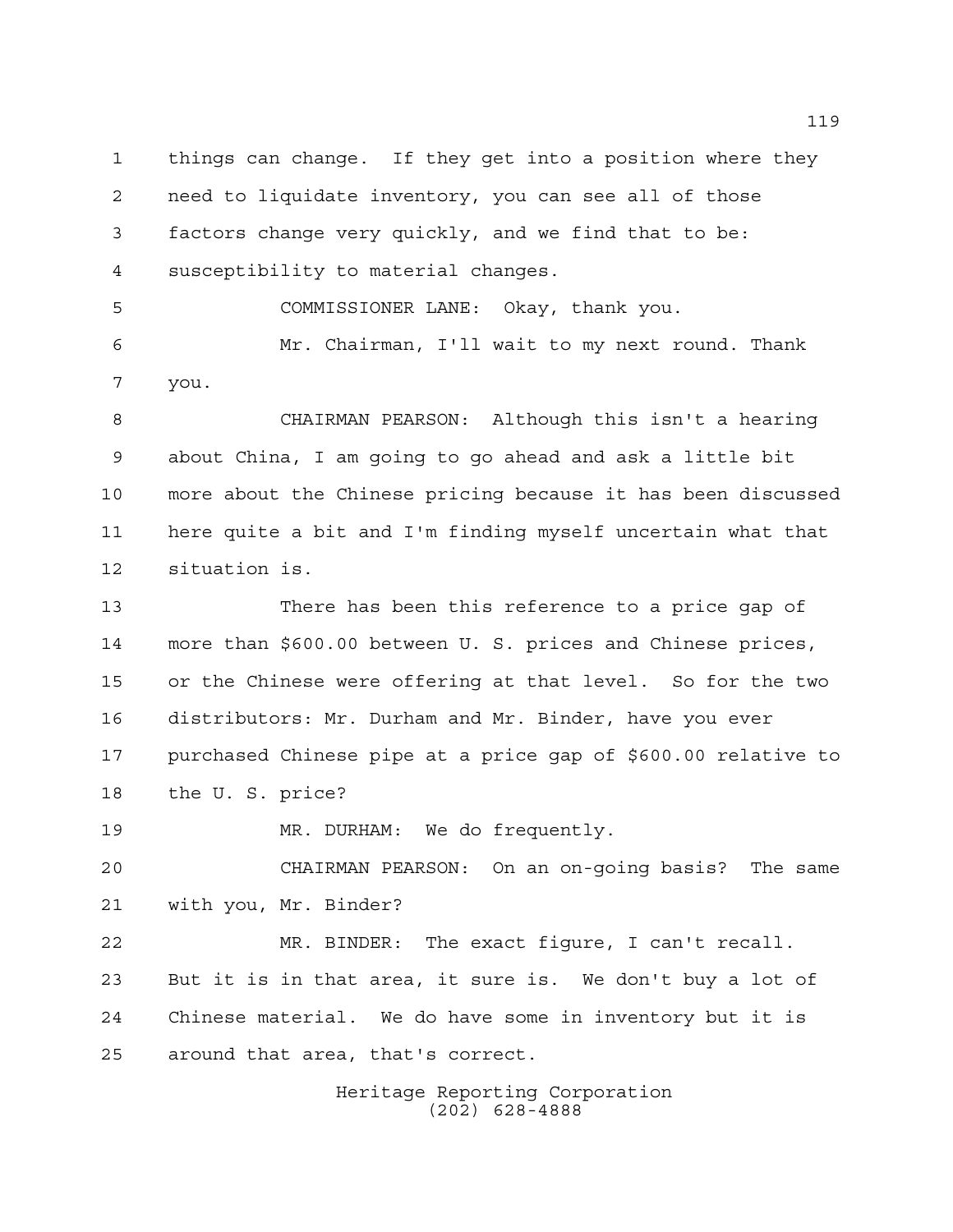Heritage Reporting Corporation (202) 628-4888 CHAIRMAN PEARSON: Would it be correct to say that Chinese pipe is the lowest-priced product that you buy? MR. BINDER: Yes. For us, yes. CHAIRMAN PEARSON: No other origins would be offering at a similar price level? MR. DURHAM: That's correct. CHAIRMAN PEARSON: Okay. Is this material distressed in some regard, or off-quality, or is this is a normal grade of product? MR. DURHAM: This would be a normal-grade product. It would be quad-stenciled, quad-certified, which is what most pipe is that we buy. CHAIRMAN PEARSON: Okay. So quad-stenciled for this product? MR. DURHAM: Yes. CHAIRMAN PEARSON: Okay. MR. DURHAM: And we'll only buy from companies that have product liability insurance. These companies have that. Most are also certified. Most of them have relatively new mills. CHAIRMAN PEARSON: Okay. Would it be correct to assume that they are not on most approved manufacturers's lists? MR. DURHAM: That's correct. I understand that there is one or two of them are on the list of some of the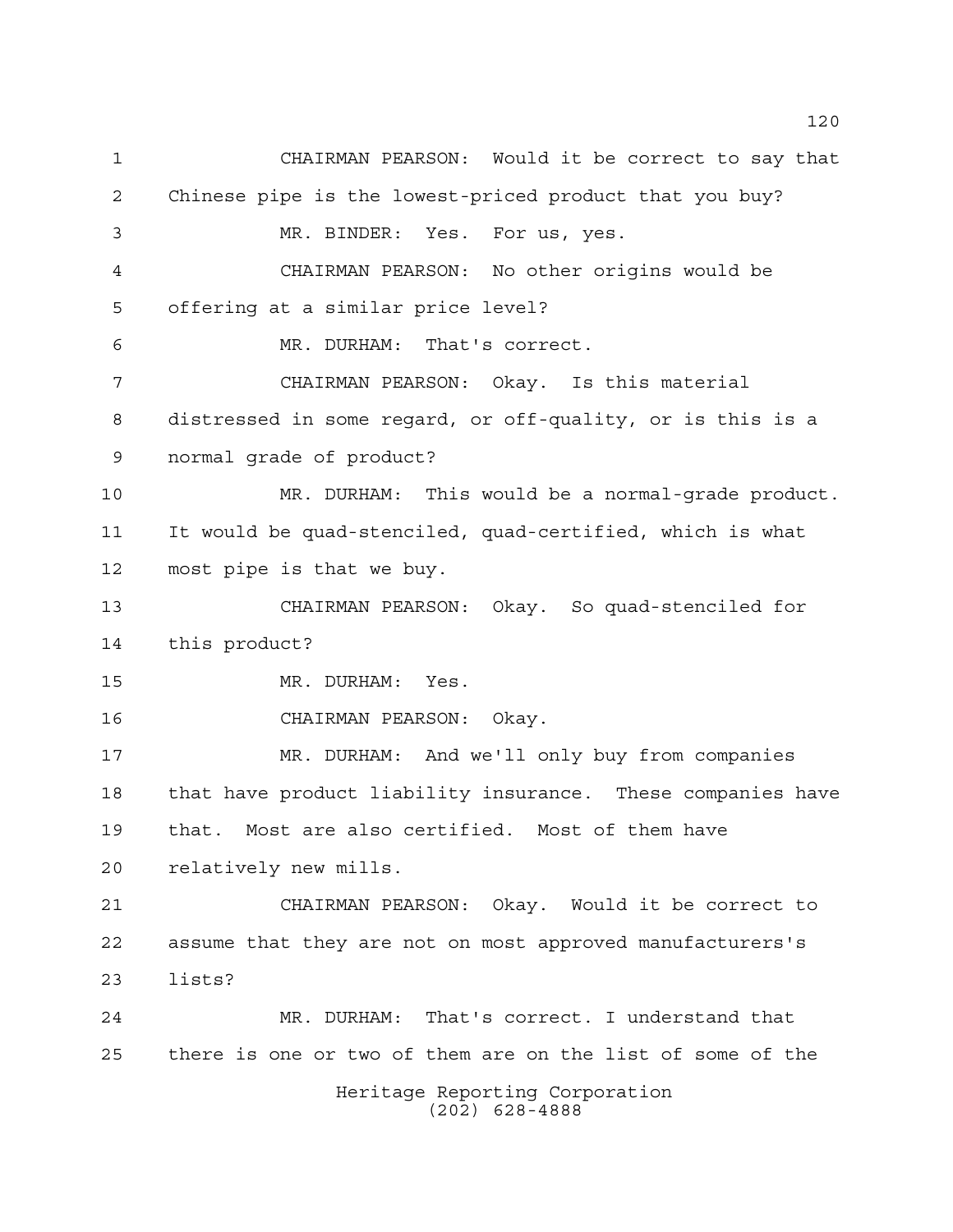major oil companies.

 CHAIRMAN PEARSON: Okay. MR. DURHAM: Again, I think that's going to grow. CHAIRMAN PEARSON: Mr. Binder? MR. BINDER: I would like to clarify one thing about our purchases. We're talking four-inch pipe and smaller? CHAIRMAN PEARSON: Yes, four-and-a-half inch in diameter, right. MR. BINDER: Four-and-a-half inch diameter and

 smaller, our inventory that we've bought is at three-and-a-half and four-and-a-half inch.

 When you get into the smaller sizes, we do not have any inventory in that size. As Jim said, it's all quad-stenciled material just like all the domestic pipe we buy, there is no difference other than the manufacturer.

 CHAIRMAN PEARSON: One of the reasons about asking for the price gap is that we have units that we're not seeing such a wide price gap in. So that's why I was just trying to understand how common and pervasive is this low-pricing by the Chinese at such a wide gap.

 My experience with Chinese businessmen is that they are fairly good at what they do and are not likely to leave money on the table. If they're really selling at such a low value, a quad-stenciled product that has liability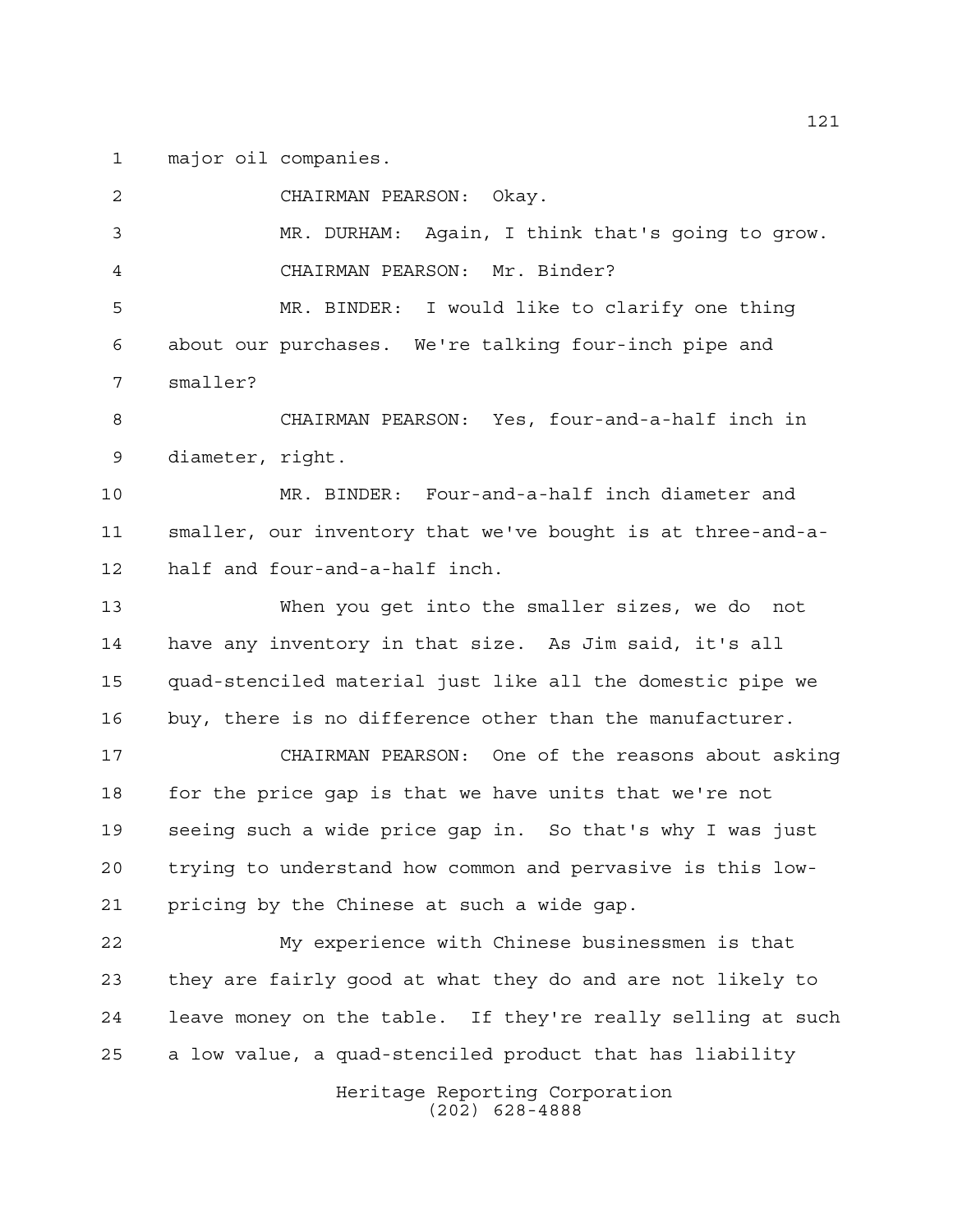insurance with it, aren't they leaving a bunch of money on the table?

 MR. DURHAM: Oh, I would think they are. CHAIRMAN PEARSON: You say that you do think they are?

 MR. DURHAM: I believe that they are and we kind of wish they wouldn't. But if we don't buy it somebody else is going to buy it and then we have to compete with it.

 I think the thing that has surprised us is the number of mills in China. I mean, we frequently -- I'd hate to put a figure on it, but you could say maybe once a week, we get some kind of communication, an e-mail, a fax, or something from someone who is representing a mill in China that we've never heard of before.

 Now, it's not always the four-and-a-half inch smaller size that's seamless. But a lot of it is seamless versus a lot of it that's welded. But I'm not so sure that -- I don't know why they operate like they operate. But I would certainly think that they're leaving some money on the table.

MR. LELAND: Mark Leland.

CHAIRMAN PEARSON: Yes.

 MR. LELAND: Well, there are kind of different mills in China. Now you're got the Tien Jins, Bio-Steels, a step above. I would say that their standard line pipe would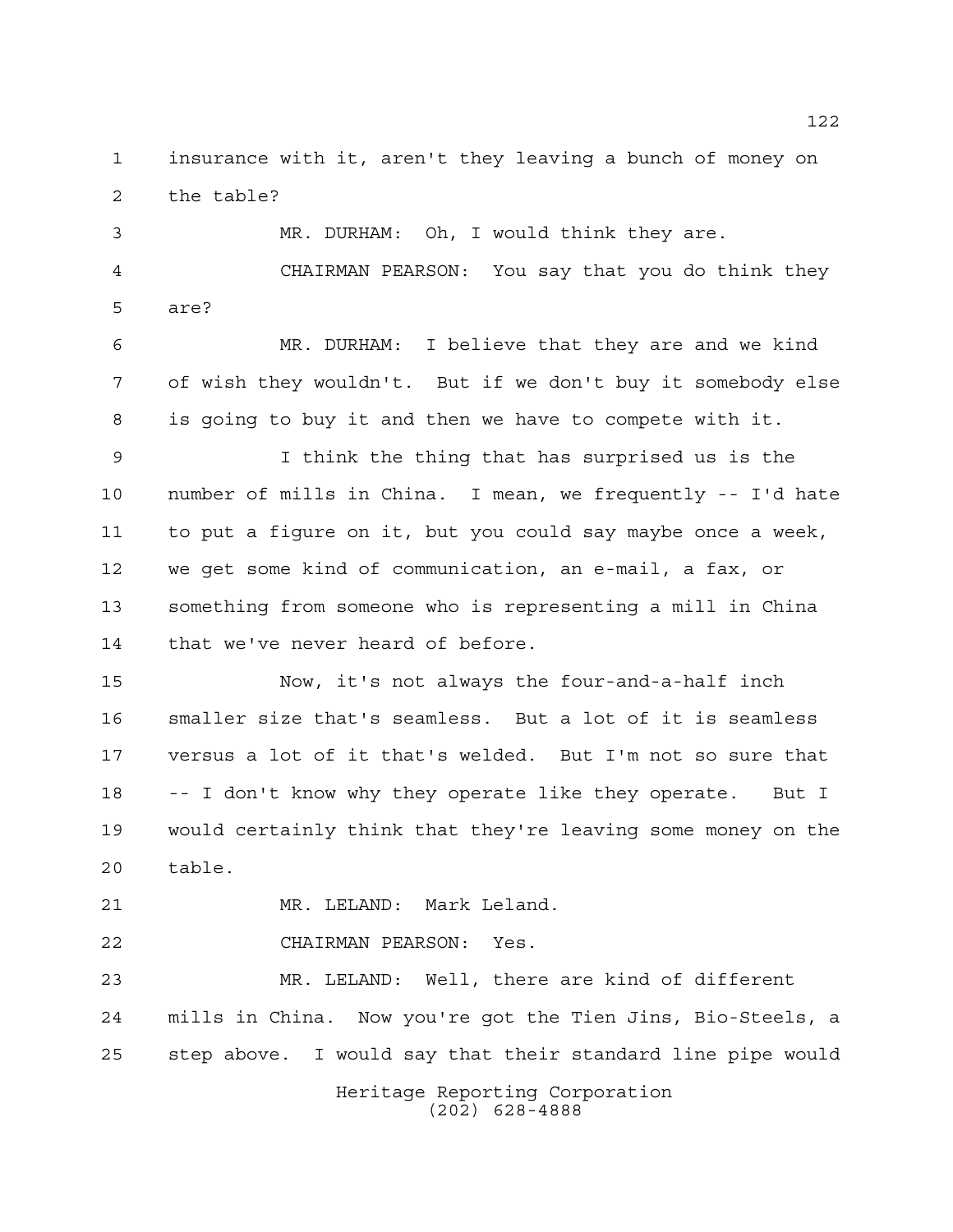not be \$600.00 a ton below us. But they are so predominant, all country, that the amount of standard line pipe that they bring into the market is not significant.

 The other Chinese mills that don't operate, as you say, as responsibly, are at this level. You've got to understand that the huge amount of Chinese capacity -- the start of what we into today began because China was importing raw materials, importing steel today.

 They are huge exporter and that is what has really flipped this thing over the last year, but there are some very irresponsible mills in China.

CHAIRMAN PEARSON: Mr. Stoner?

 MR. STONER: Yes, I would just add to that that when you have a lot of competition among different Chinese firms trying to sell into the U. S. market, competition drives the price down.

 CHAIRMAN PEARSON: Right, they benefit from some trans-national affiliations, such as apply to some of the subject producers. But, go ahead.

 MR. STONER: Yes, that would be one factor. The second factor is that some of the price decline that you see is an effort to get them to overcome representational or quality assurance deficits that they see to get their pipe in use so that people can see that it is of comparable value.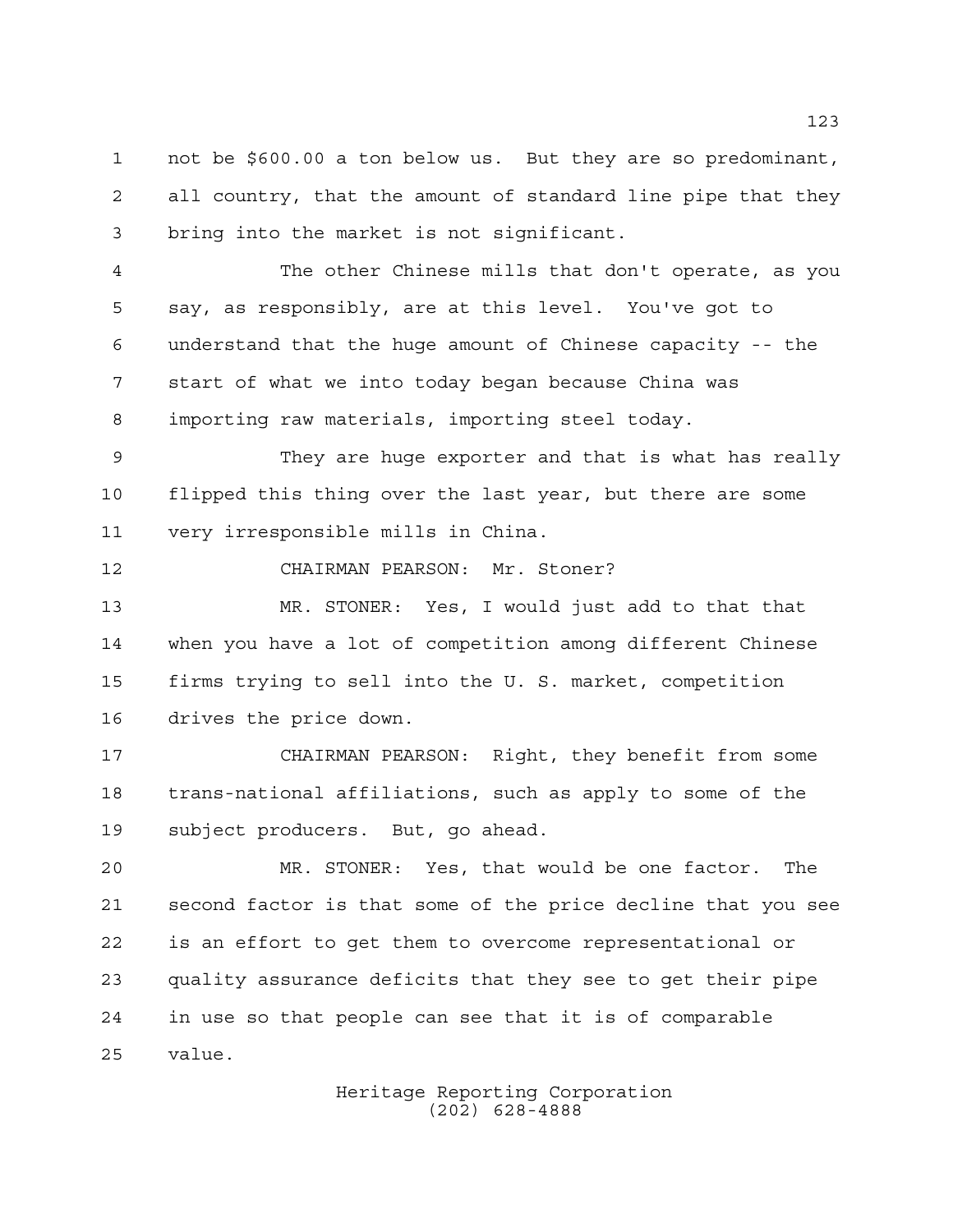That would probably be another issue in their pricing. It wouldn't be seen as leaving money on the table so much as a way of purchasing representation and quality assurance through use of the pipe.

CHAIRMAN PEARSON: Mr. Vaughn?

 MR. VAUGHN: Chairman Pearson, I think it is also important to understand that a lot of these mills that we're talking about are government subsidized mills. They were built with government funds. Their main purpose isn't to make money. It's a way to employ people and to serve the local community in whatever they do and there has been extensive back and forth and research on what's going on exactly with respect to Chinese industry.

 But I don't think anyone seriously believes that these companies are sort of trying to maximize profits in the way that an American or an European company would try to maximize profits. They serve other purposes. These mills were built to employ the local people in these local towns, and places like that. So, in terms of maximizing those factors, that's what they're doing.

 I think that's why you're seeing a lot of the behavior that you're seeing. It doesn't make sense to compare them to sort of people who are operating in a kind of a market-based economy.

Heritage Reporting Corporation (202) 628-4888 CHAIRMAN PEARSON: It's not entirely bad that the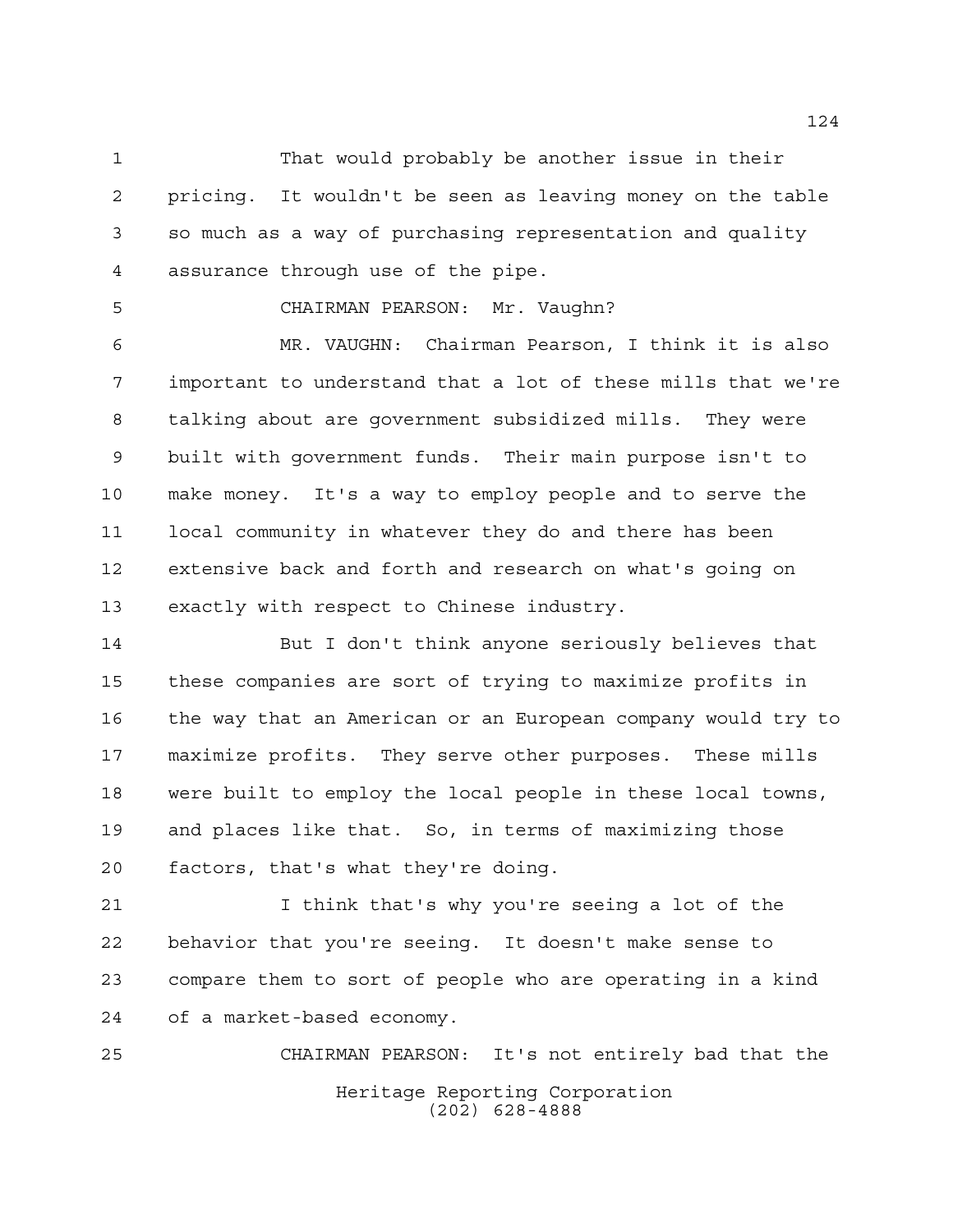Chinese producer should be doing things to help Mr. Durham and Mr. Binder keep their margins bad. I don't think that that is necessarily bad at all.

 I'm in favor of U. S. businesses making money, especially when it's possible because sometimes frankly the market just doesn't allow it. So we're in a fortunate time now when the market is allowing it.

 But I wonder if, for purposes of the post-hearing, and not wanting to create a substantial burden for distributors who are here, but I think it might be helpful to us to have some review of prices that you're paid over the pst two or three years for Chinese product versus the domestic product; and then, perhaps, some other non-subject product.

 I would just want some information that's representative to try to put in context what we're hearing about these Chinese prices. Because somehow, the testimony is that we have low-priced Chinese product in the market. Yet we still have on the record very strong pricing overall for this type of pipe in the U. S. market. Something is going on here and there's a bit in my mind that there is still a bit of a disconnect. Mr. Durham?

 MR. DURHAM: Yes. I would agree with that, and I'd also like to say I think if you go back to 2004 and 2005, and maybe part of 2006, when demand was so hot, I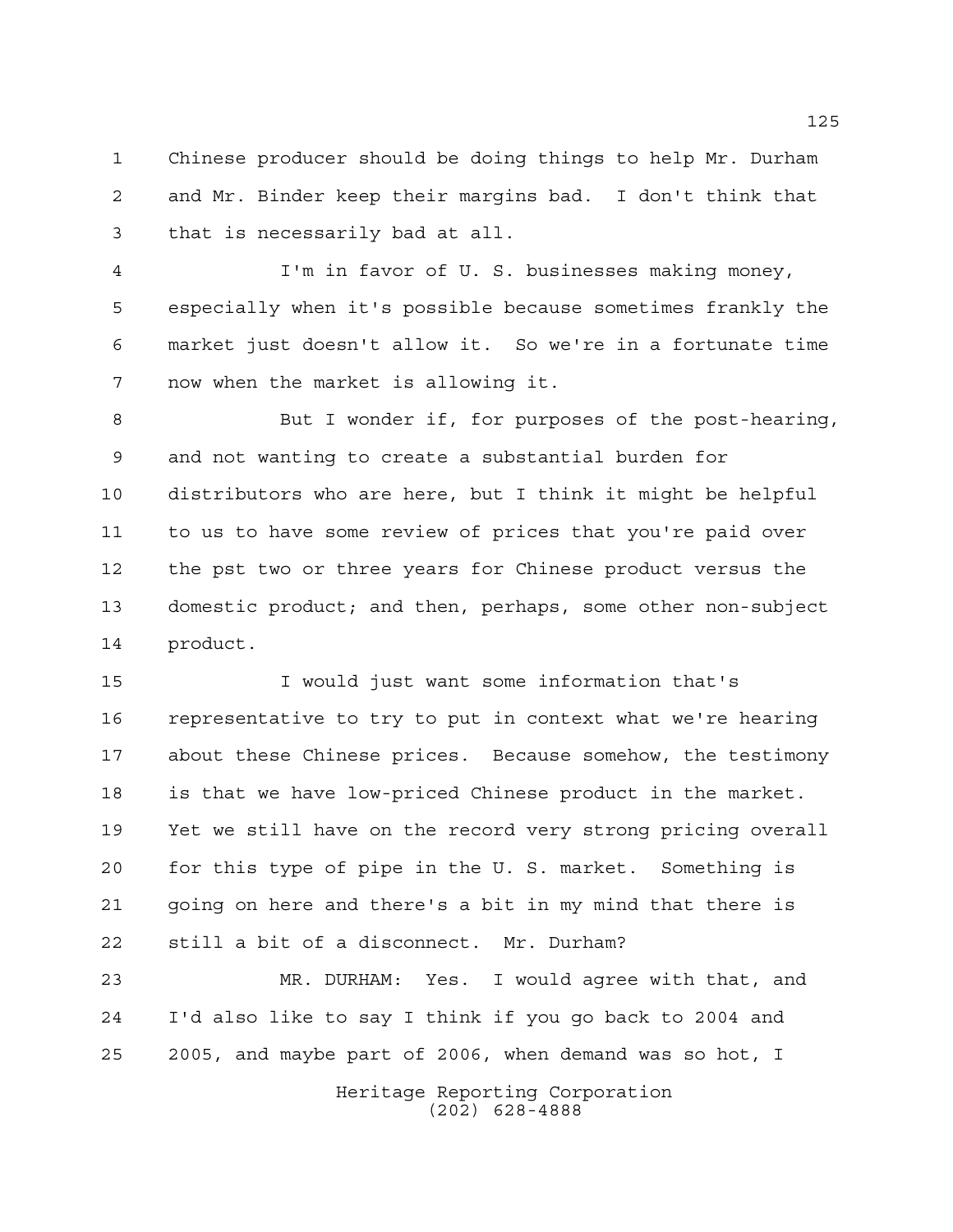don't think people were paying as much attention to the pricing then as they were if you went back four or five years ago when it was a different type of marketplace.

 Where we are now, I think demand is flat. I don't think it's going up; and, if anything, it might be trending down a little bit, not significantly. But I believe we're in a period of time now where people are going to start paying a little bit more attention to pricing than what they were maybe in the last two or three years.

 In the year 2004, people were just trying to get material period. In 2003, everybody let their inventories run down in 2002 and 2003 because demand was soft. And then when things really got hot at the end of 2003 and going into 2004, it was almost like people didn't care what they paid for it. They had to get material, but that's changed. Unfortunately, it's changed.

 CHAIRMAN PEARSON: Okay. I appreciate it. My red light has come on. But, counsel, for purposes of the post- hearing, can you put something together that would help us understand better the pricing of purchases by the distributors and the quantities that went along with that pricing?

 MR. HECHT: We will endeavor to do that, if we can.

CHAIRMAN PEARSON: Thank you very much.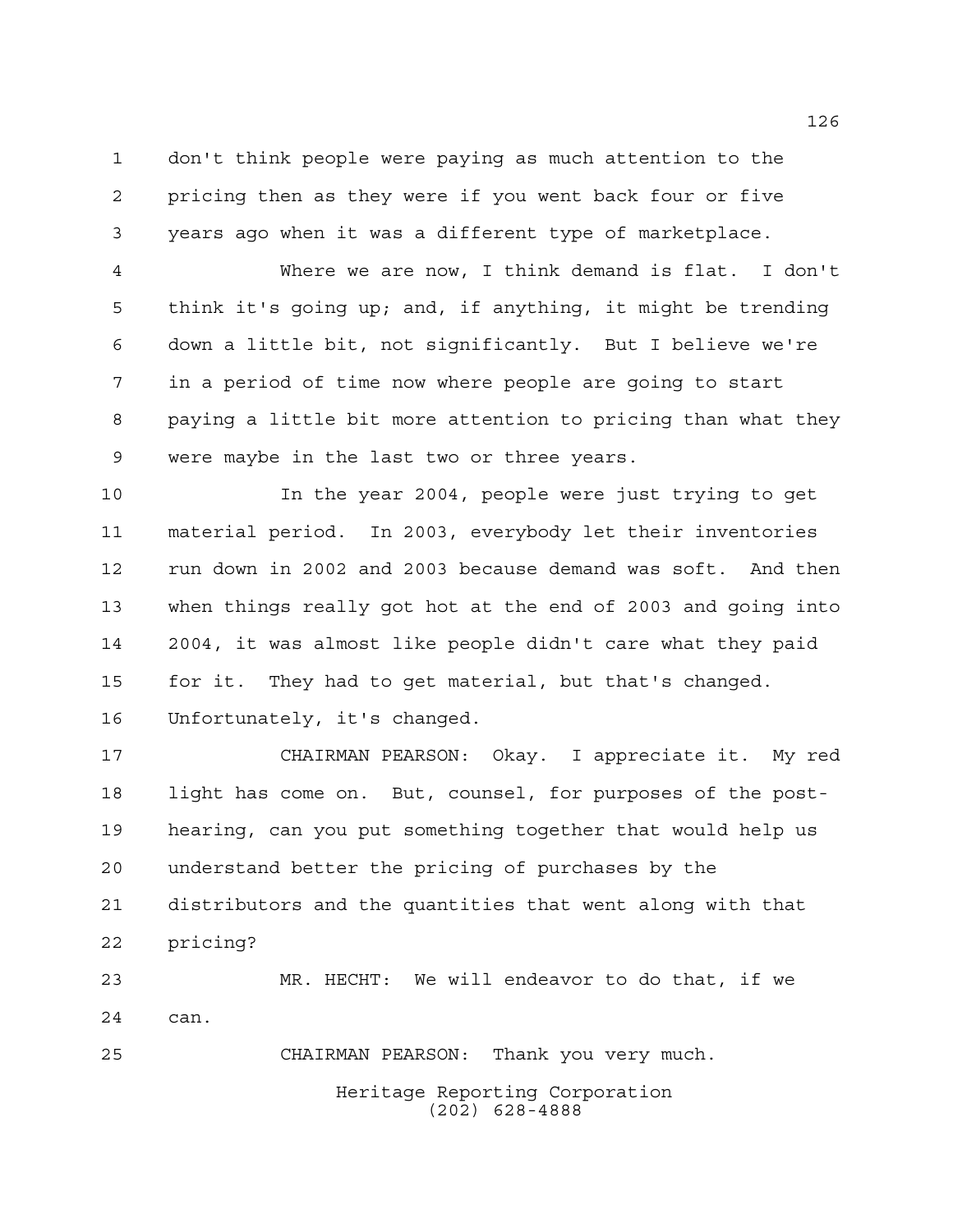Madame Vice Chairman?

Heritage Reporting Corporation (202) 628-4888 VICE CHAIRMAN ARANOFF: Thank you, Mr. Chairman. I want to go back briefly to some of the questions about inventories that I was asking in the first round that I don't think were entirely answered. Mr. Binder and Mr. Durham, you've both indicated that demand is more or less flat and that inventories are high. About how many months of inventories does that mean you have on hand? MR. BINDER: Well, you're talking about the items that are under discussion today: four-and-a-half inch down to a half-inch pipe, I would say that right now we've probably got, in those sizes, maybe forty-five days inventory. VICE CHAIRMAN ARANOFF: Okay. Mr. Durham, how about you? MR. DURHAM: I would think that we have more than forty-five days. We probably have more like ninety days of inventory. VICE CHAIRMAN ARANOFF: Okay. One of the questions that I asked in the last round that we didn't quite get around to getting an answer was: If there is an inventory sell-off in the market, how long can we expect that to affect prices? Because certainly in other steel prices, and I'm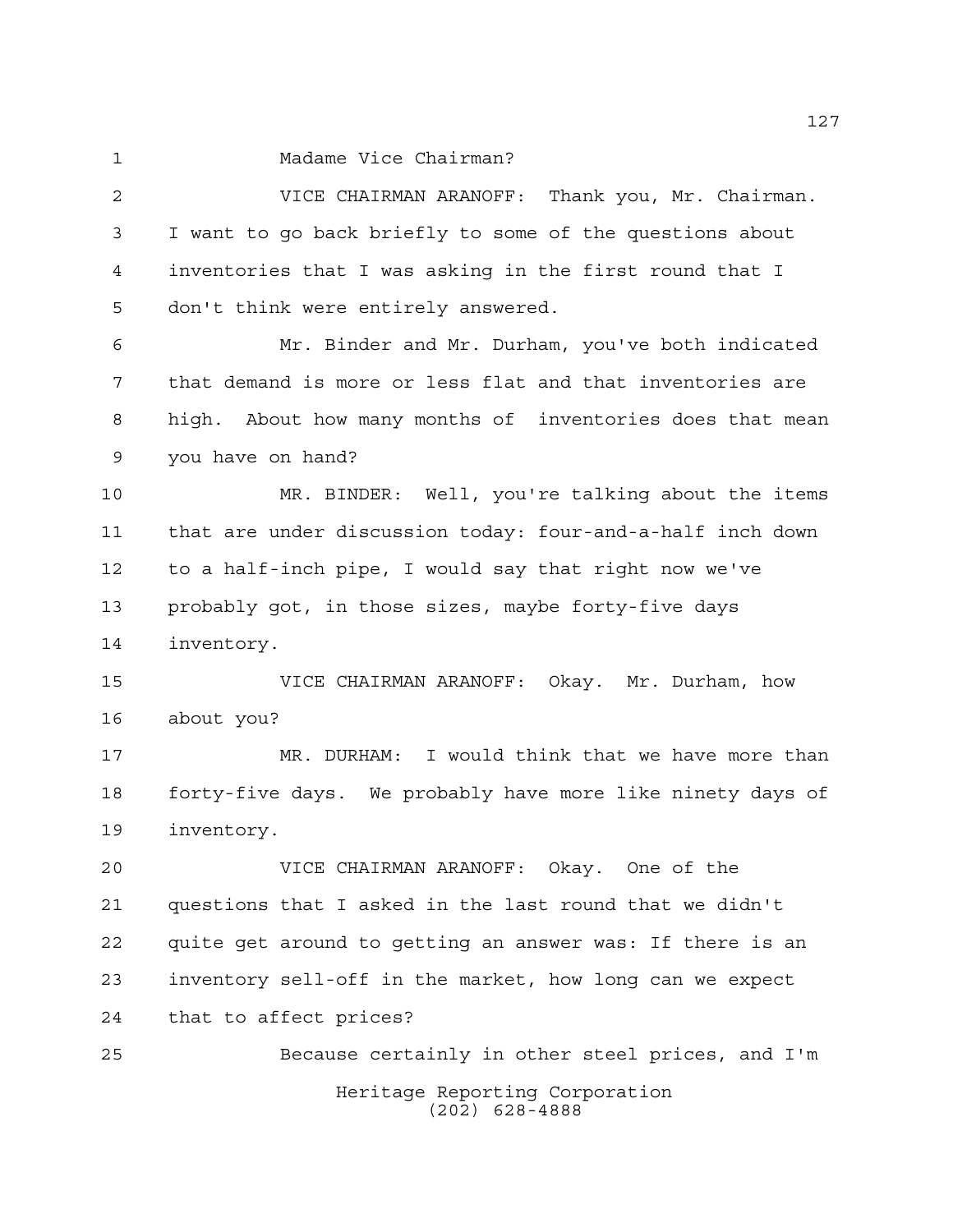thinking particularly of cut-length plate that we had a recent review of, you would see an inventory sell-off and prices would come down for about three months, and then come right up and start going back up again.

 So how do inventory corrections typically work with respect to this product?

 MR. DURHAM: I would think maybe that period of time, or maybe even shorter. I mean it just depends upon how much inventory is in the market in total. I don't know that figure. I don't know that anybody knows that figure.

 But I think the other thing is that you know people have to turn inventory for cash flow; and whether it's pipe or whether it's cut-to-length sheet for plate or whatever it might be. If you have a huge inventory, you've got to keep that inventory turning because you've got to have money to pay for what you've bought.

 Also, hopefully, when these corrections happen, all of a sudden, the market is short on one size. Then, whatever that size is, you've got to replenish it, reorder that size. So it's also a function of cash flow.

 VICE CHAIRMAN ARANOFF: Okay. I know counsel is whispering. I don't want to give them the impression that I don't see the difference between an inventory correction and what might happen if a large amount of subject imports enter the market.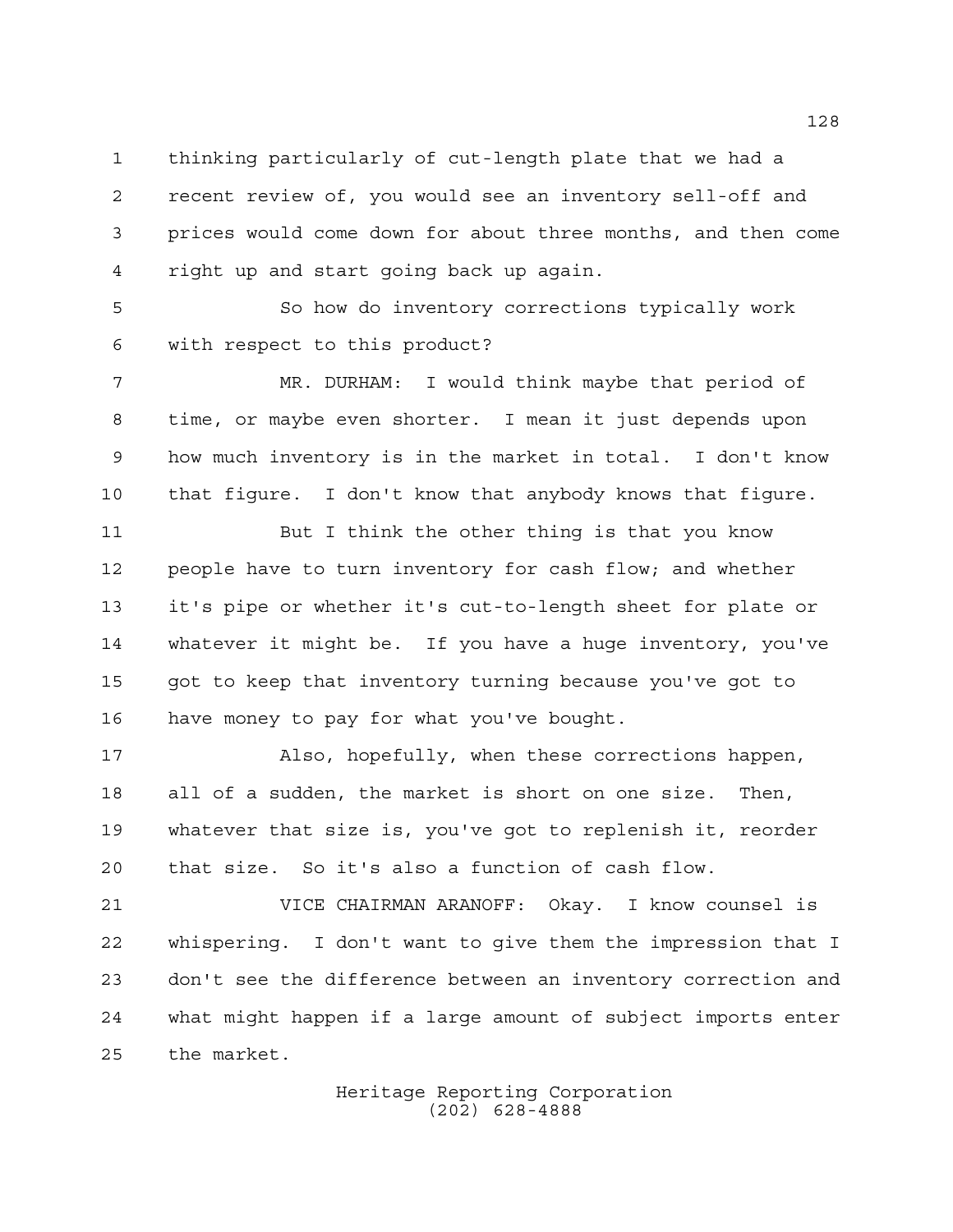I could see that that is where they were going to go with this. But what I'm trying to understand, based on how the normal inventory process works in the industry, is basically the dynamic by which subject imports would re-enter the market.

 Let's just assume, for the sake of argument, that there is a lot of available capacity, and that the prices in the U. S. market look attractive to subject producers, and the orders are lifted. And subject producers come into the market. They call up Mr. Binder or Mr. Durham and some of your competitors. They offer you their product at current prices or maybe just a little below to get your interest.

 What happens next? You've told me that you have a lot of inventory and you don't see demand increasing, you see it relatively flat, so who buys it and what happens next?

 MR. DURHAM: Well, if they came into the marketplace, first of all, you wouldn't be able to -- if they offered you something today, you probably wouldn't be able to get it for probably sixty days, or maybe ninety.

 I don't know about these particular mills, what their performance is but it's probably pretty good. If you're doing a good job, you have to hope and think that in sixty or ninety days, you are going to need it.

Heritage Reporting Corporation (202) 628-4888 VICE CHAIRMAN ARANOFF: Okay. Is there a ceiling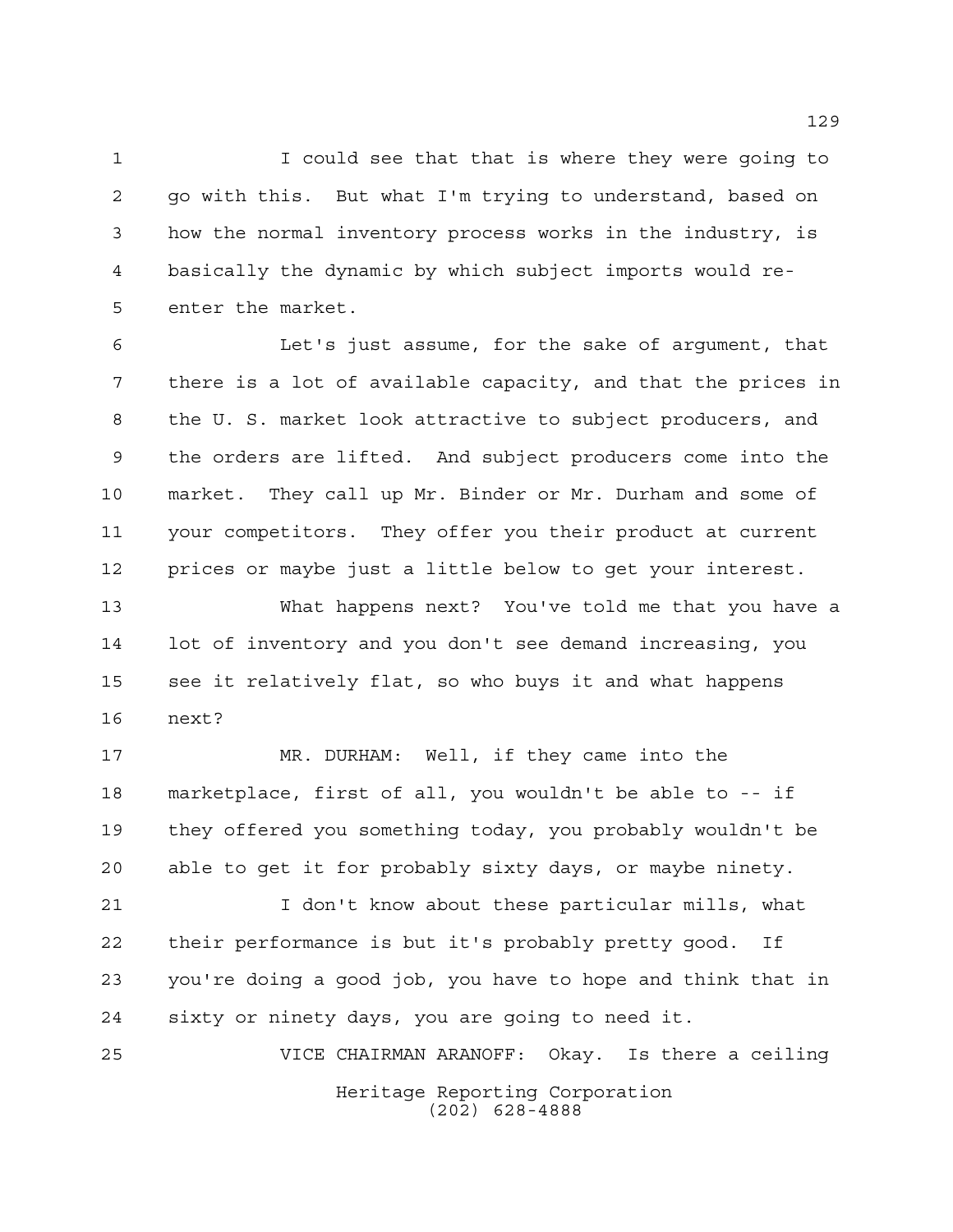in this market base basically for imports? Not so much a buy-American-type ceiling, but more a logistical ceiling?

 There are a number of steel sectors where there are people who need to buy domestic

 because they can't wait that many months to restock?

 If we have already got a significant amount of non-subject imports in the market, both at the high end and low ends, is there room for more in terms of the time that you have to wait, for example, to get imports?

 MR. DURHAM: There's always room for more if the price is right. I think that a lot depends on price.

VICE CHAIRMAN ARANOFF: Okay.

 MR. LELAND: Mark Leland. If that would occur, what they would do, although Jim loves me like a brother, he would quit buying from me and wait on that pipe to get here so that we would be down.

 VICE CHAIRMAN ARANOFF: Okay. I guess that's where I'm going with this: If you have a market where China is taking care of the people who want the cheapest price, and you've got the domestic industry and some of the non- subject imports at the higher end, and other non-subject imports come into the market just a little bit lower prices because they don't want to sell here at the price the Chinese are selling at either, why do they take sales from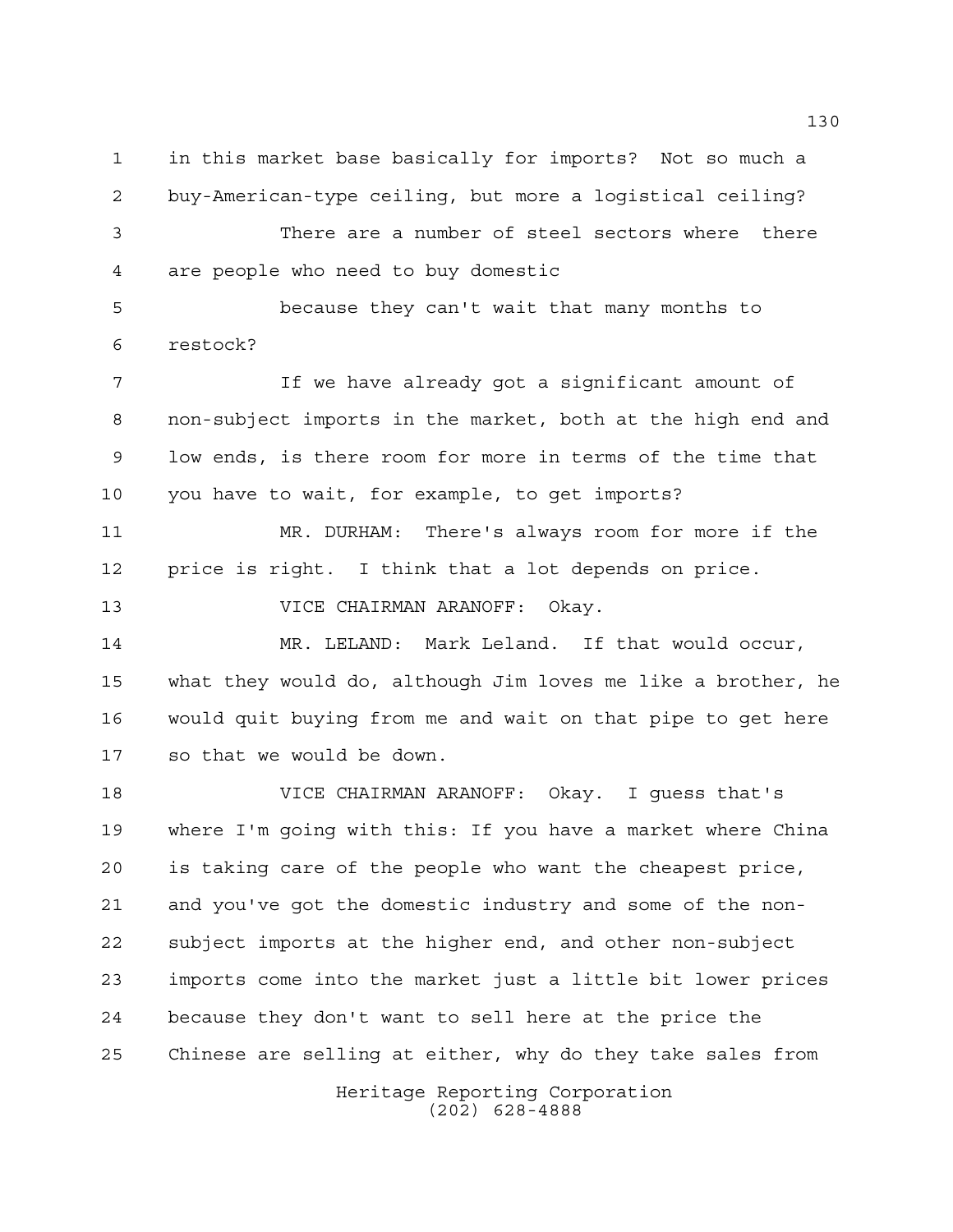you and not from France or Austria or high-end non-subject imports? Go ahead.

 MR. VAUGHN: Before the industry gets its answer, I just want to make one point. It is to clarify what we've been saying, which is: We're not saying that China is necessarily only going to stay at the low end of the market. We believe that China is becoming more acceptable and eventually, it may achieve acceptability in all parts of the market.

 In fact, we think that you have a situation where the situation is changing so rapidly, and they're picking up market share so rapidly that it is very difficult to say where it's all going to end.

 What we can say is that in the last year, they have more than doubled their shipments to this market. We don't yet know where that's going to end. I just wanted to clarify that it's not our theory that their situation has stabilized and now they're sort of this other end of the market.

 That's not what we are arguing here. We're arguing that we're in the middle of a surge and we don't yet know where that surge is going to end. Having said that, I'll pass the microphone.

Heritage Reporting Corporation (202) 628-4888 VICE CHAIRMAN ARANOFF: Thank you. Mr. Binder? MR. BINDER: Jim and I are competitors in some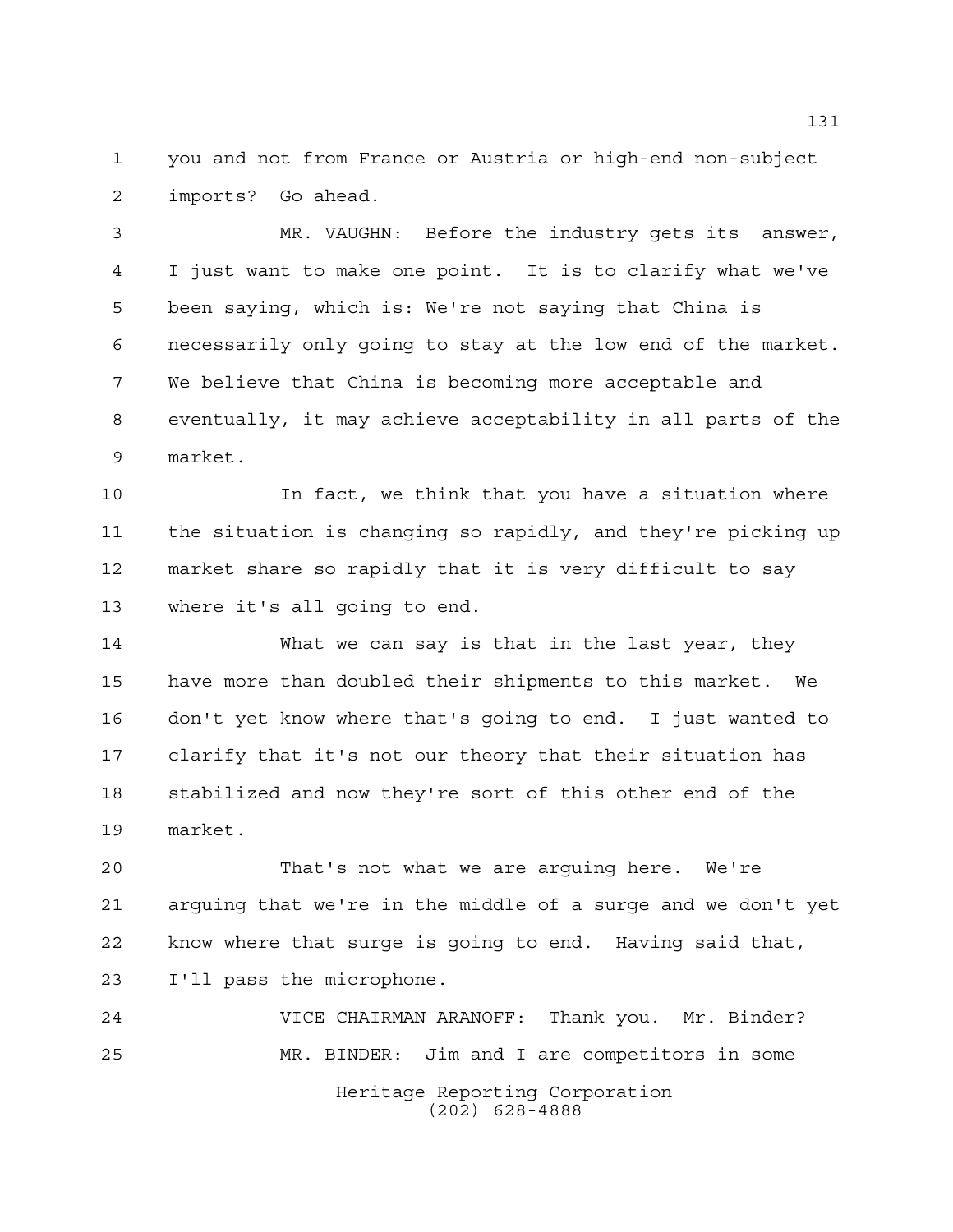ways but he sells more to distribution. We sell more to the end users. Some of the alliances that we have -- we talk about air-mills (ph). There are several mills on the air- mills. When the subject companies that we're talking about today come in with a lower price, these purchasing people, they're not stupid. They know that they're going to come in at a lower price.

 In some of our alliances, we have to furnish at the lowest cost. If we don't have that material, we've got to furnish our material, domestic material, at that price, at the lowest price until we get that product in, and we're going to be forced to buy a cheaper product too. It doesn't make any difference whether we run out or what. We set a price level right there and we're going to have to sell the product.

 Naturally, U. S. Steel, or some of the domestic mills, are going to suffer because we're going to be buying the product that is the cheapest for the end user.

 VICE CHAIRMAN ARANOFF: Okay. I appreciate those answers. Let me switch gears entirely and ask a question I don't want to forget: For those of you who have taken a look at Siderca's brief, they make an argument about interchangeability of welded and seamless pipe.

 The question that I want to ask is: They argued that welded pipe can be fairly widely substituted for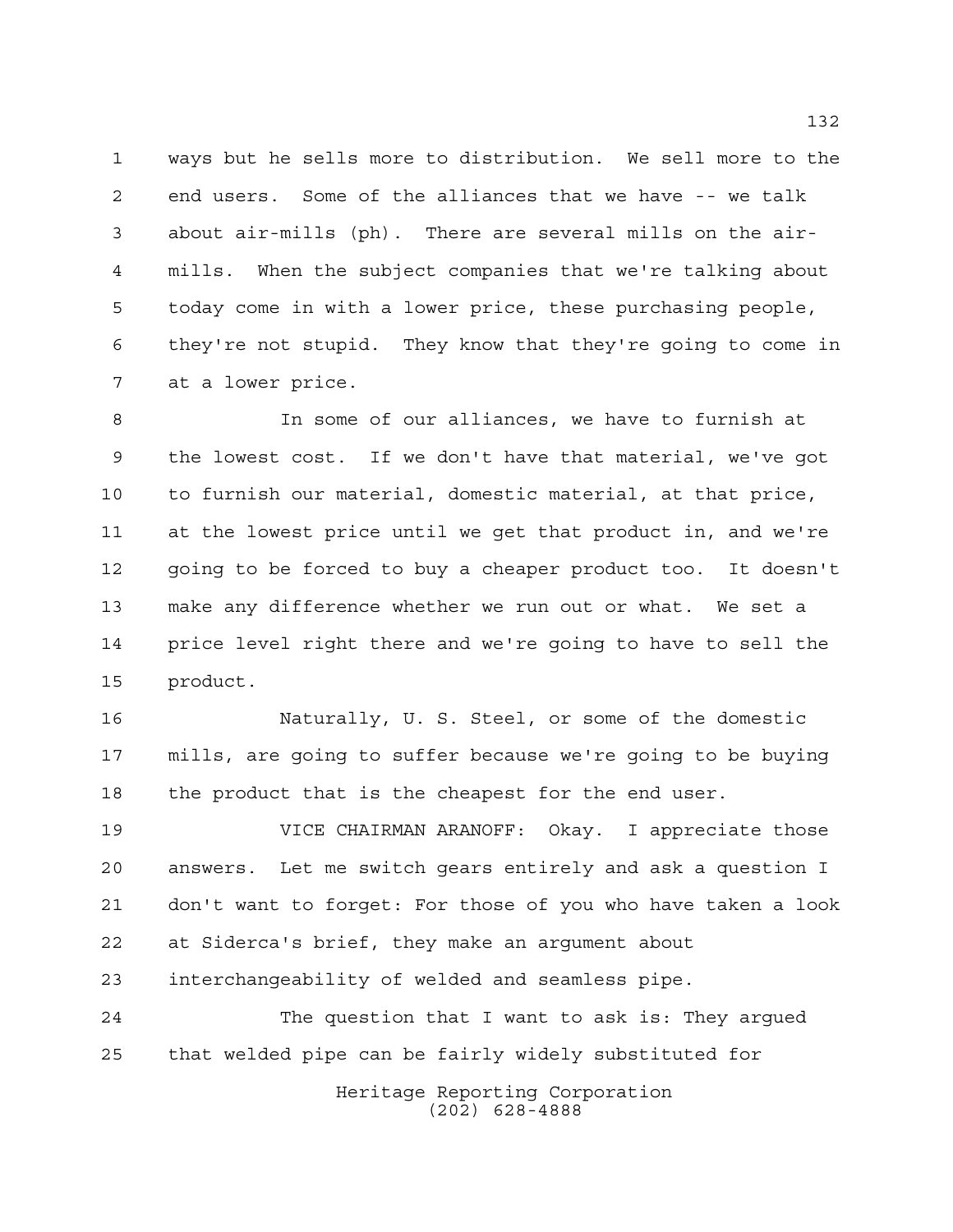seamless pipe. I see my time is up. I'm going to end up coming back to this.

 One of the things I'm interested in, and I'll come back in the next round, is both physical substitutability, which I'm not sure there is a whole lot of support in the record for, but is there a price relationship between prices for seamless and welded pipe? Do they tend to move in tandem?

 Does anybody want to take a real quick shot at that, or should I pass until he next round?

 MR. DURHAM: Well, I would say in general that welded pipe is quite a bit cheaper than seamless.

 VICE CHAIRMAN ARANOFF: Right, but do they move in tandem? Do the prices affect each other?

 MR. DURHAM: What we see in welded is that it kind of moves in tandem with flat roll.

VICE CHAIRMAN ARANOFF: Okay.

 MR. DURHAM: And not with seamless. Seamless, you know, is not made from flat roll. If there is an interchangeability between seamless and welded, where welded is going to be used in lieu of seamless, I would be very

interested in knowing more about that.

Heritage Reporting Corporation (202) 628-4888 VICE CHAIRMAN ARANOFF: Okay, thanks. I appreciate that answer. It was brief and to the point. MR. BROGLIE: I would agree with Jim. There is a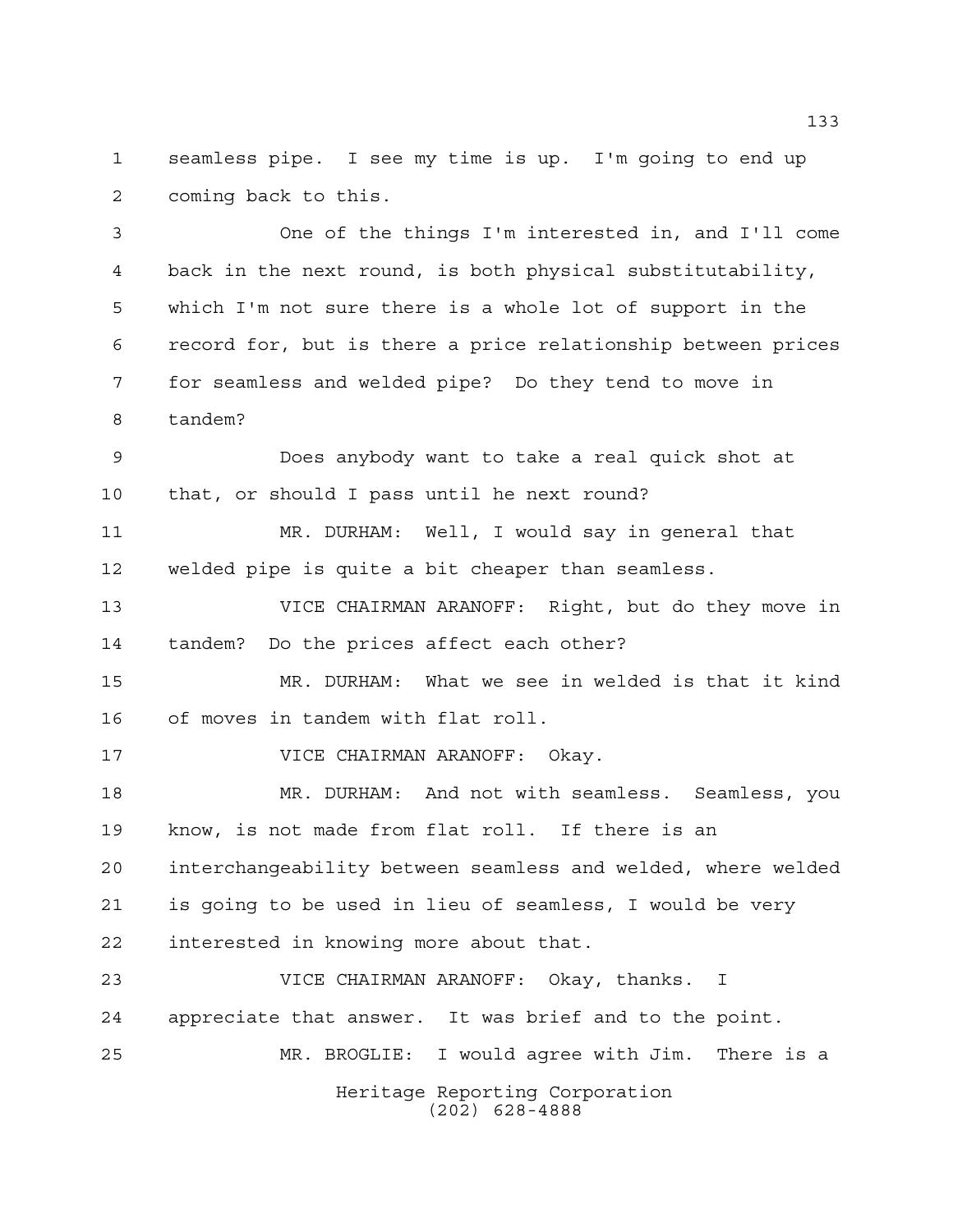difference, and it's varied over the last 10 or 15 years, but it does track the hot-roll price.

 VICE CHAIRMAN ARANOFF: Okay. So it's not a consistent price differential between seamless and welded because welded is not being priced on the same basis.

MR. BROGLIE: Right.

 VICE CHAIRMAN ARANOFF: Okay. I appreciate those answers. Thank you, Mr. Chairman.

 CHAIRMAN PEARSON: Commissioner Hillman? COMMISSIONER HILLMAN: Well, thank you. I would like to pick up on this because this is a question that I had some interest in as well. Just out of curiosity, what is approximately the difference currently between a seamless pipe and a welded pipe, same product?

 MR. DURHAM: Well, we don't buy a lot of domestic welded pipe. Most of what we buy in welded is import. So I'm not really sure where the domestic price is on welded. COMMISSIONER HILLMAN: Okay. On the imported

side, how much is the difference?

MR. DURHAM: Versus seamless?

COMMISSIONER HILLMAN: Yes.

MR. DURHAM: Probably \$200 or \$300 a ton.

 COMMISSIONER HILLMAN: Part of the reason I'm wondering on this issue of substitutability is whether or not the rise that we've seen in this Chinese seamless that's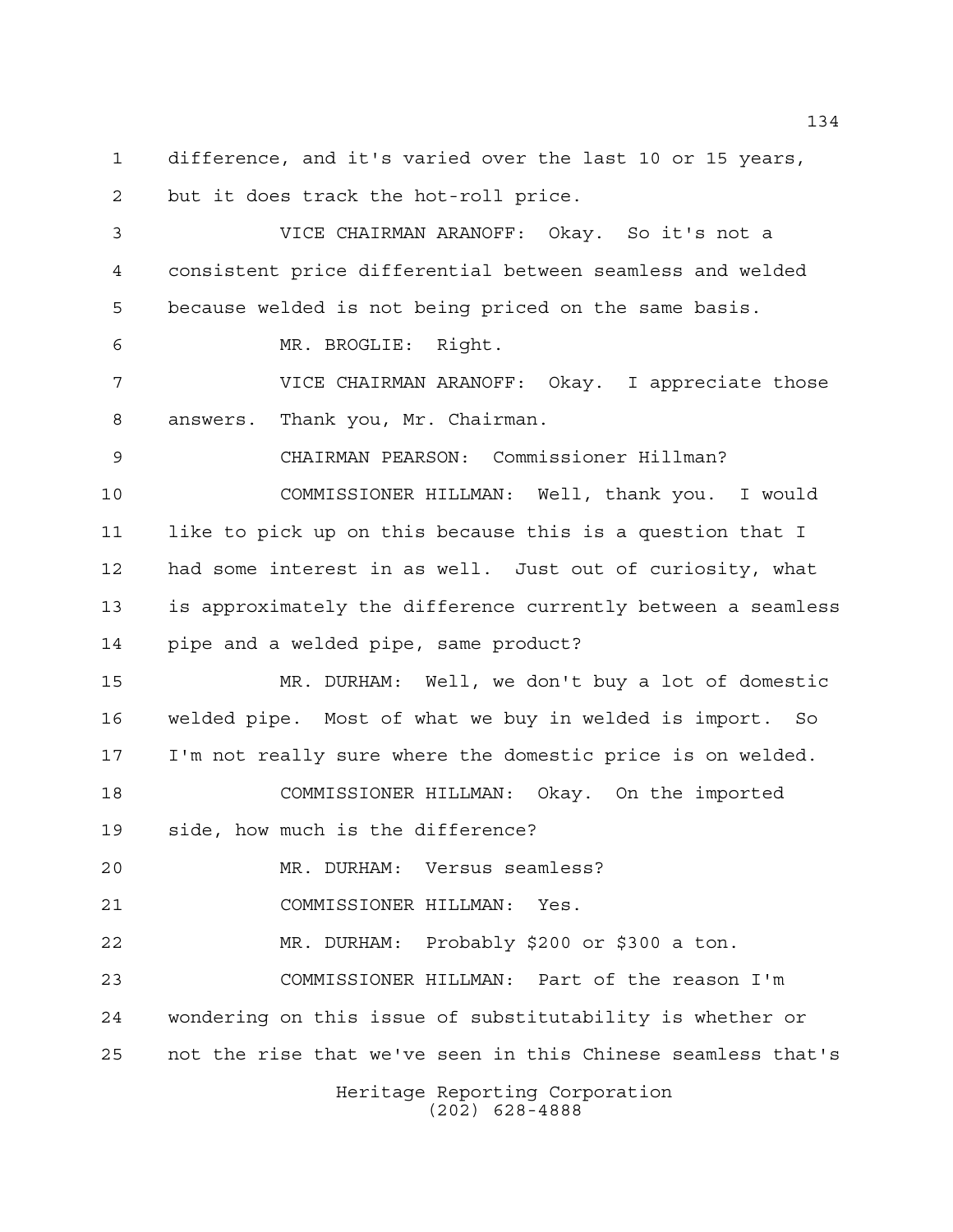at the low end is whether or not that is going into

applications that had historically used welded?

 MR. DURHAM: Yes. COMMISSIONER HILLMAN: I mean, if you can buy Chinese seamless for the same as or less than welded, is that what's going on is people are deciding, well, even if it's China and I'm not really sure, a seamless product is still going to be stronger, whatever, but qualitywise is still a better buy for me than to buy a welded product? MR. DURHAM: There are times when you can buy Chinese seamless for less than you can buy domestic welded. I would say the only size that I know of, where there might be changeability where you could use welded in lieu of seamless is that we have applications for full-bodied normalized, for some sizes that might be going offshore, as an example, but that's four inch only. That's not three and it's not two.

 Whereas, sometimes people will say, you know, give me a price on seamless and also give me a price on full- bodied normalized welding. There's not a lot of mills that can make full-bodied normalized welded. We see that. But I'm not aware of any other application. You know, I'm sure there's a lot I don't know.

Heritage Reporting Corporation (202) 628-4888 VICE CHAIRMAN ARANOFF: Mr. Leland, you're presumably on both sides of this, on the welded and seamless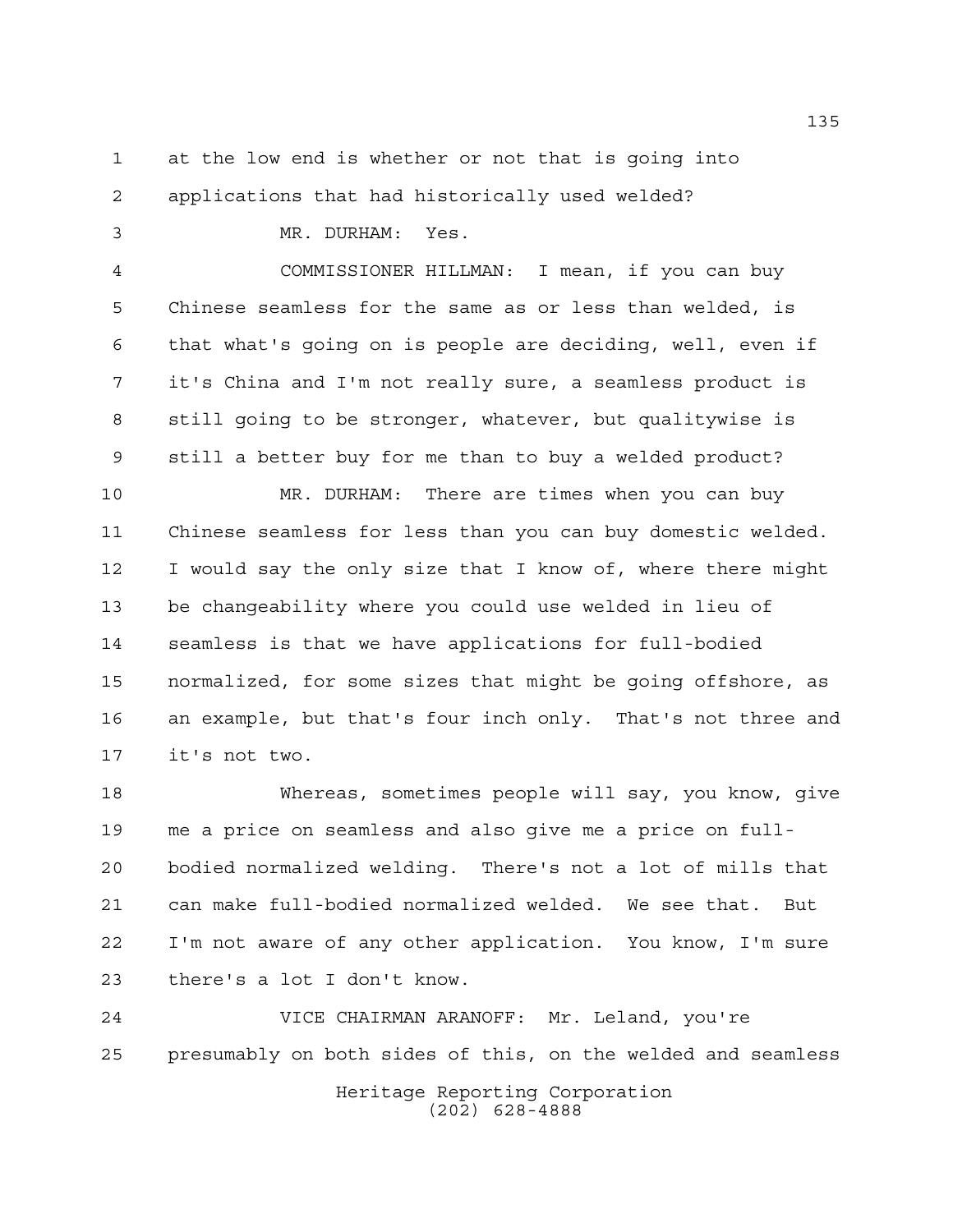side. Would you say there is an increasing amount of substitution of seamless product for what had been previously welded product?

 MR. LELAND: No, ma'am, I wouldn't say it was extreme. I would just parrot what Jim said, that we have seen it on four and-a-half inch in the pipeline application.

 The thing that happens, remember, the seamless grade A106(b) is seamless only. You cannot substitute welded for that particular grade, and a big piece of where seamless goes is in that A-106 application in related situations.

 VICE CHAIRMAN ARANOFF: Okay, go ahead, Mr. Binder.

 MR. BINDER: I agree with Martin and Jim both on that. The only sizes that we have that are submitted, and one of them is not under this case, is six and five-eights and four and-a-half. But it's always specified full-bodied normalized.

VICE CHAIRMAN ARANOFF: Okay.

 MR. BINDER: Now when you get into the smaller sizes, I'd like to know myself, because we're not seeing it. VICE CHAIRMAN ARANOFF: All right, okay, I appreciate those answers. If I can then focus on the producer side and the relationship to OCTG, we obviously have data that would suggest that production, again, through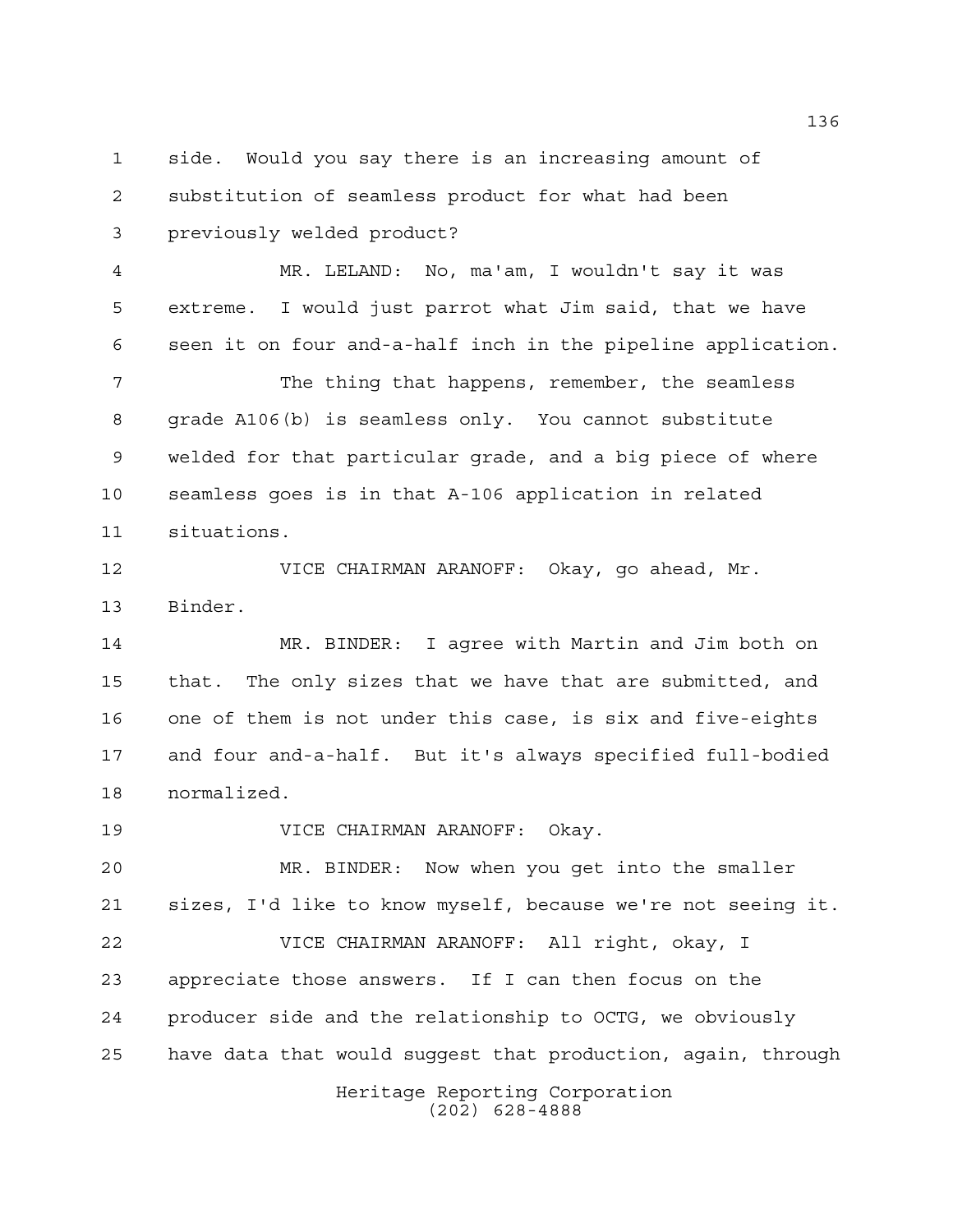the time period that we have it, is up in both seamless and OCTG.

 In previous cases, we've always been of the view that OCTG is normally the most profitable product for you to make and sell. Yet, I've heard your testimony that there is not more demand out there for OCTG. It is what it is now. You're selling as much as you can.

 Help me understand how you're making the decision as to, if you could switch standard and line versus OCTG, how you make your decisions in terms of your allocations, and is it still the case that you are more profitable making OCTG than standard and line pipe? Mr. Ramsey, if you could turn that microphone on for me.

 MR. RAMSEY: Mike Ramsey -- there are certain grades of OCTG product that we do make very, very desirable returns on gross margins. We look at product lines from a gross margins standpoint, and make the decision from that point.

 But I think overall, for us, our markets on the OCTG products are for the higher strength, higher heat- treated products, and that sets the type of product line we try to target.

 VICE CHAIRMAN ARANOFF: Okay, on the U.S. steel side, Mr. Broglie, this is this issue of when and how you switch between seamless versus OCTG. Is OCTG more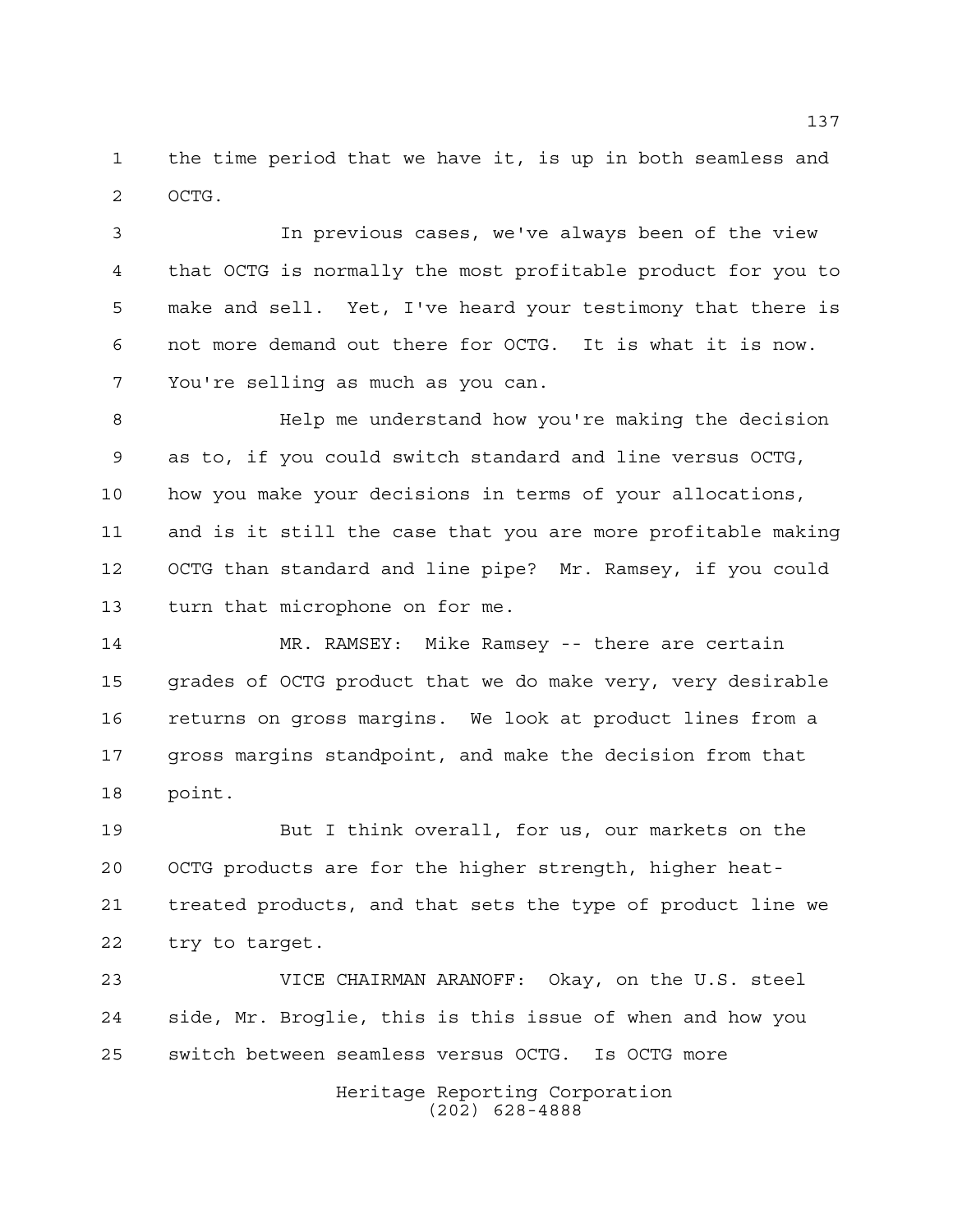profitable for you to produce?

 MR. BROGLIE: Well, we can give you more information in the post-hearing brief. But on this product that we're talking about, the answer is no. We need a balance between both of those product lines to keep this mill running, and that's been the historic nature of the business.

 So, you know, we're just trying to balance the operation for that one shift that we have there. It's not based on the fact that the OCTG is sold out and we're selling everything we can make, because that's not happening, either.

 VICE CHAIRMAN ARANOFF: Okay, and is that true just for your Lorraine facility, or would that also be true at Fairfield?

 MR. BROGLIE: Both, at Fairfield, as well, yes. VICE CHAIRMAN ARANOFF: If I can then go to the issues of cumulation, I think as those of you who have read a lot of our determinations as of late know, I would say the Commission has tried to really understand this issue of the various levels of export orientation of the countries involved.

Heritage Reporting Corporation I notice, Mr. Vaughn, in your original slides, that you are, in essence, saying to us that all three of these countries are, you know, similarly situated in terms

(202) 628-4888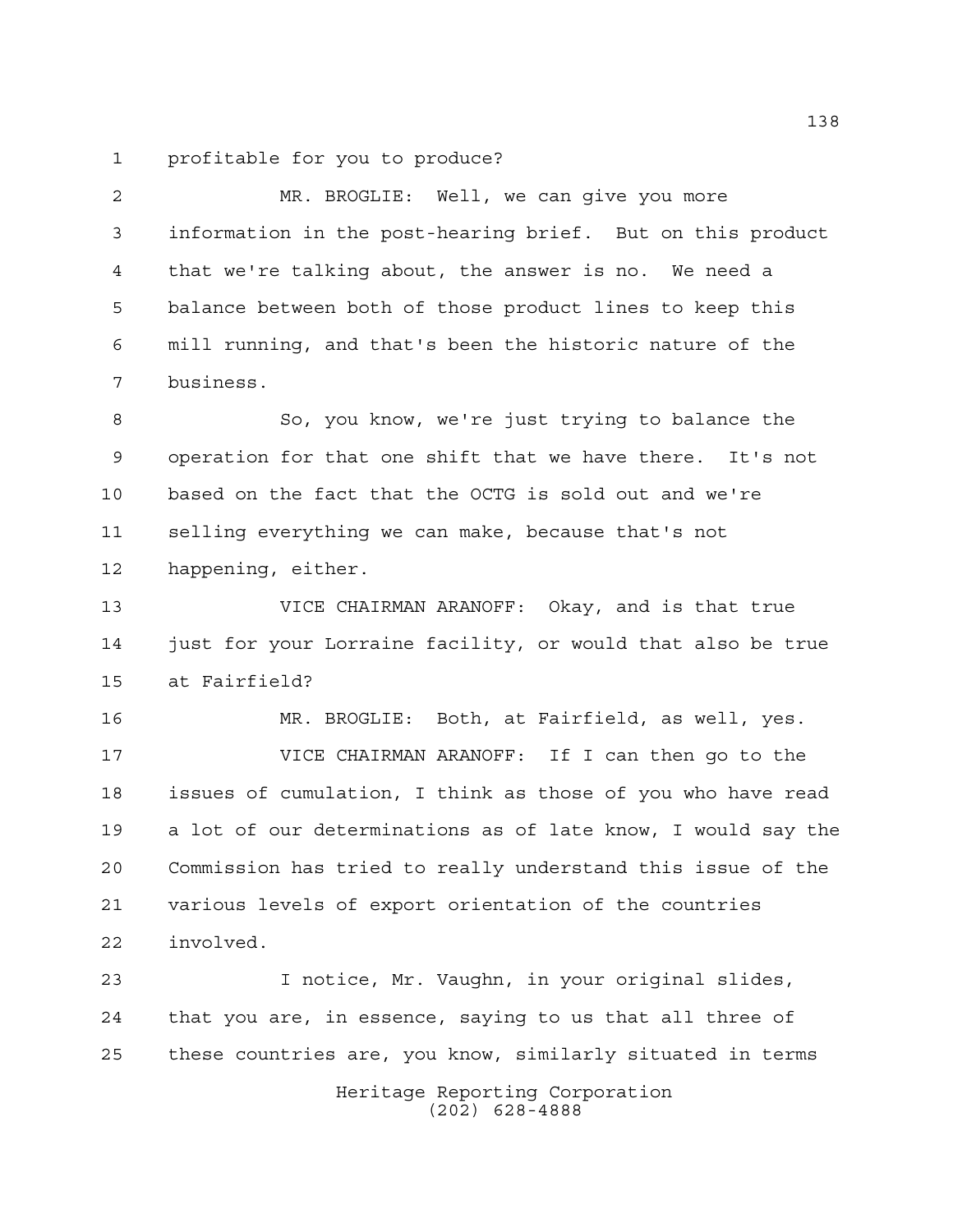of their export orientation.

 While the numbers themselves are confidential, I have to tell you, I would at least think you ought to beg to differ on that. I think there is one of those countries that supplies the vast majority of their product to their home market.

 So given that the data is confidential, I would ask you in your post-hearing brief to address the country that is sending more than 90 percent of their product at home, why we should lump them in with the other two countries and say that they are all, you know, export-oriented and that they would necessarily come here?

 MR. BROGLIE: Commissioner, we will do that. But could I also comment on, sort of, cumulation generally? VICE CHAIRMAN ARANOFF: Certainly.

 MR. VAUGHN: We will certainly do that in the post-hearing brief. But let's understand sort of how this fits into the overall cumulation analysis.

 We would argue that if you have a situation in which the countries are going to have a discernable adverse impact, countries are all going to have a reasonable overlap of competition. At that point, it's a question for your discretion as to whether or not to cumulate. In other words, the legal requirements for cumulation have been met. It's your discretion, at that point, as to whether or not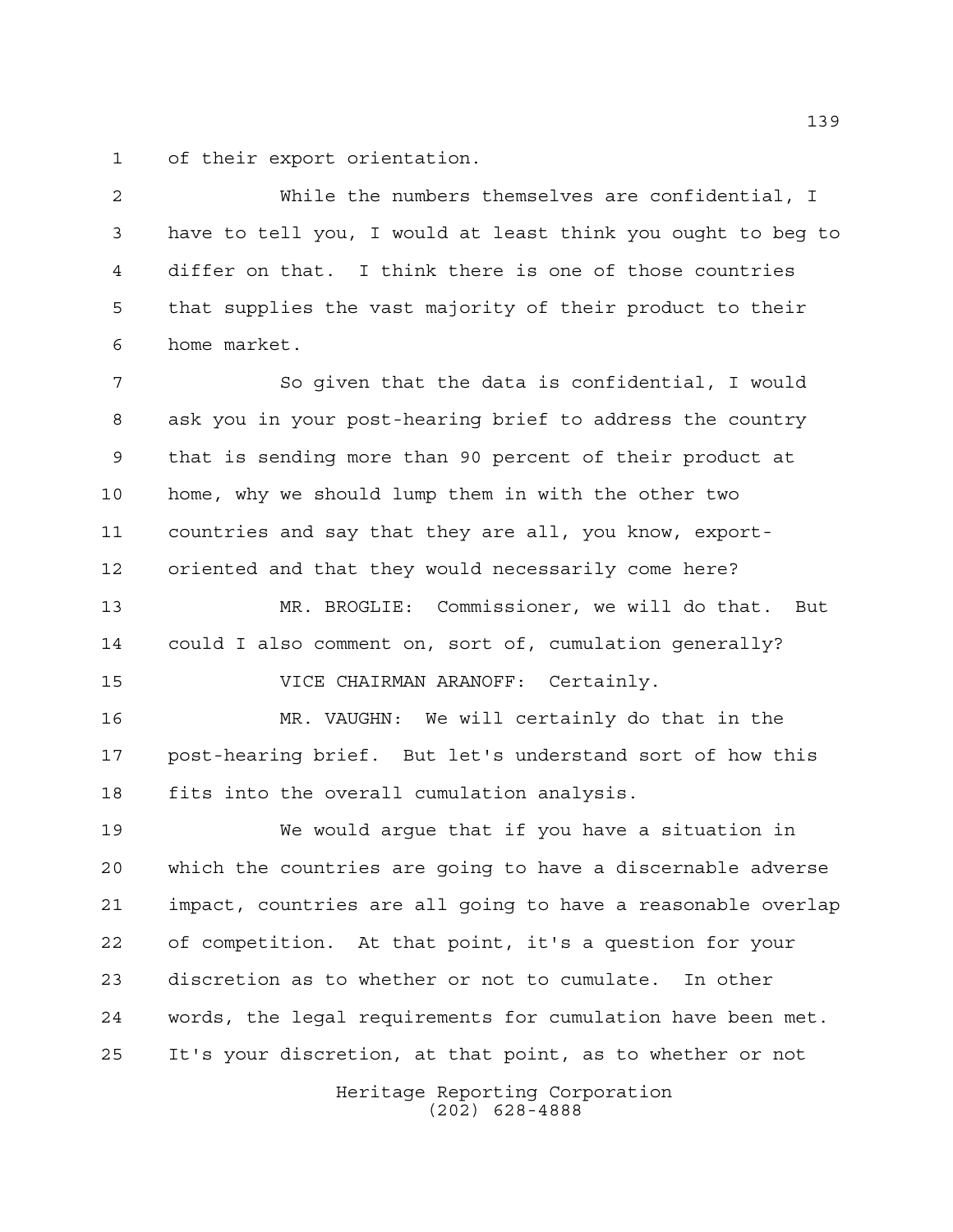you chose to cumulate.

 We would argue that if you look at these there countries, on the whole, overwhelmingly, these are very similar countries. I mean, these are countries where you have similar companies. You have countries with similar histories. You have companies with similar backgrounds. You have companies with similar ways of doing business. No one at this table, and I don't think anyone in the afternoon, is going to distinguish between these companies, in terms of their quality, in terms of their general overall strategy in the market. I mean, they're just very, very similar companies. So I think you can always find some differences in the data between one company and another company, and we will address the particular one

that you've discussed.

 But we would ask you to put all this in context, and when you put it in context, you see that if you don't exercise your discretion here and cumulate these countries, you will really miss the full effect that these companies are going to have on the United States industry. Because to break them up and look at them one by one is completely unrealistic, in light of what they are actually going to do in this marketplace.

Heritage Reporting Corporation (202) 628-4888 VICE CHAIRMAN ARANOFF: Well, again, I hear what you're saying. I'm not necessarily disagreeing. But again,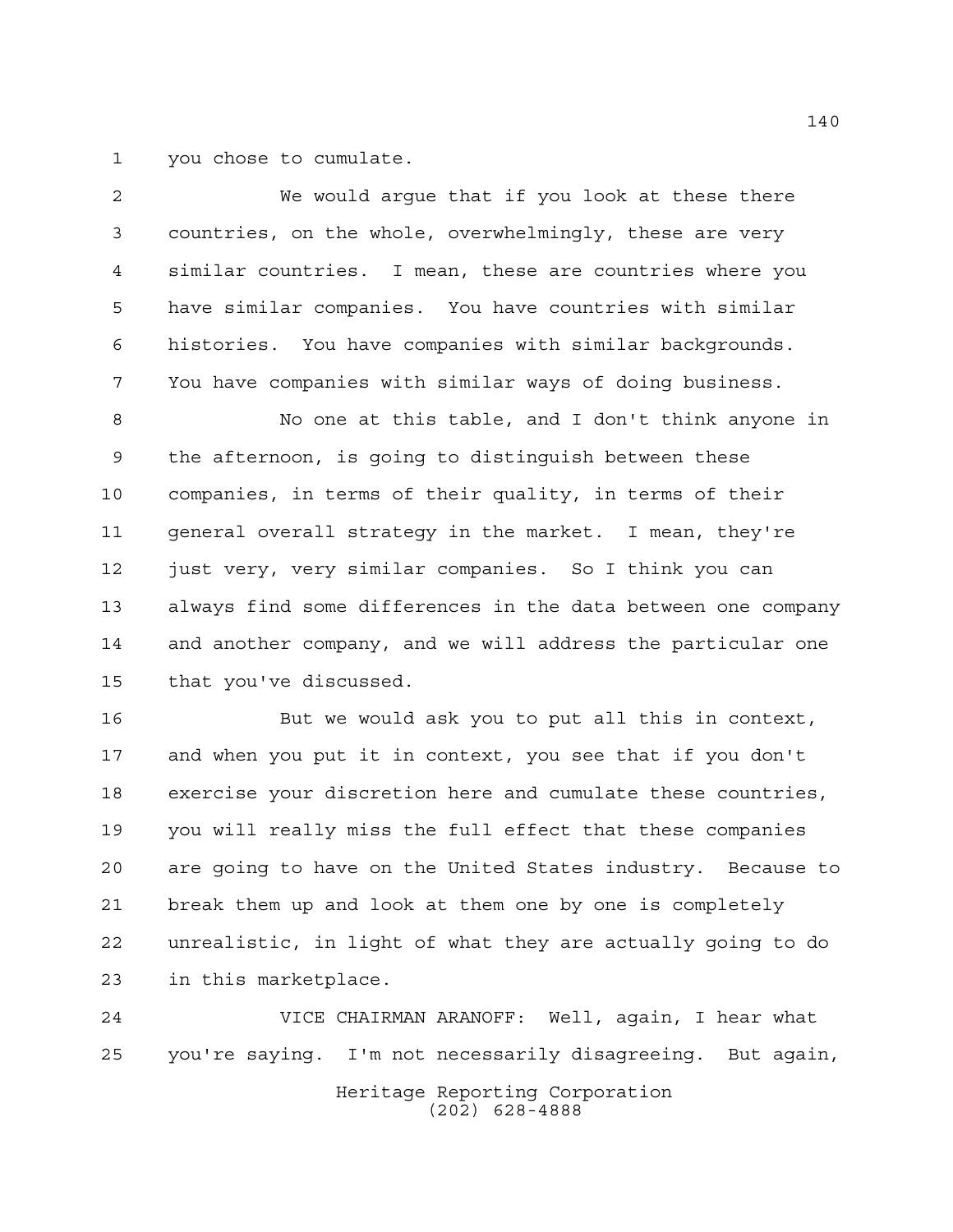I do think a company's presence in the export markets anywhere in this product is viewed very highly by the Commission as an indication of what might happen.

 When one country, one company in that country, is very differently situated than everybody else, it's not as clear, just from looking at the data, that they necessarily should be cumulated, because it's not so clear that they would compete in a similar vein in the U.S. market, given their current export levels. That's all I'm asking you to take a look at.

 Then the second issue that I would ask, I noticed in the price comparison charts, again, on how relatively attractive is the U.S. market, you gave us prices for everywhere but Europe and Latin America, which is where the subject countries are located.

 So I'm again trying to understand whether the U.S. is attractive, vis-a-vis, their home markets -- home market meaning Western Europe or Latin America. So if you could, in the post-hearing, add into that where you see U.S. prices vis-a-vis Western Europe and Latin America, because they were not included in your chart.

 MR. VAUGHN: We will certainly do that. VICE CHAIRMAN ARANOFF: Okay, I appreciate that. Thank you, Mr. Chairman.

Heritage Reporting Corporation (202) 628-4888 CHAIRMAN PEARSON: Commissioner Okun?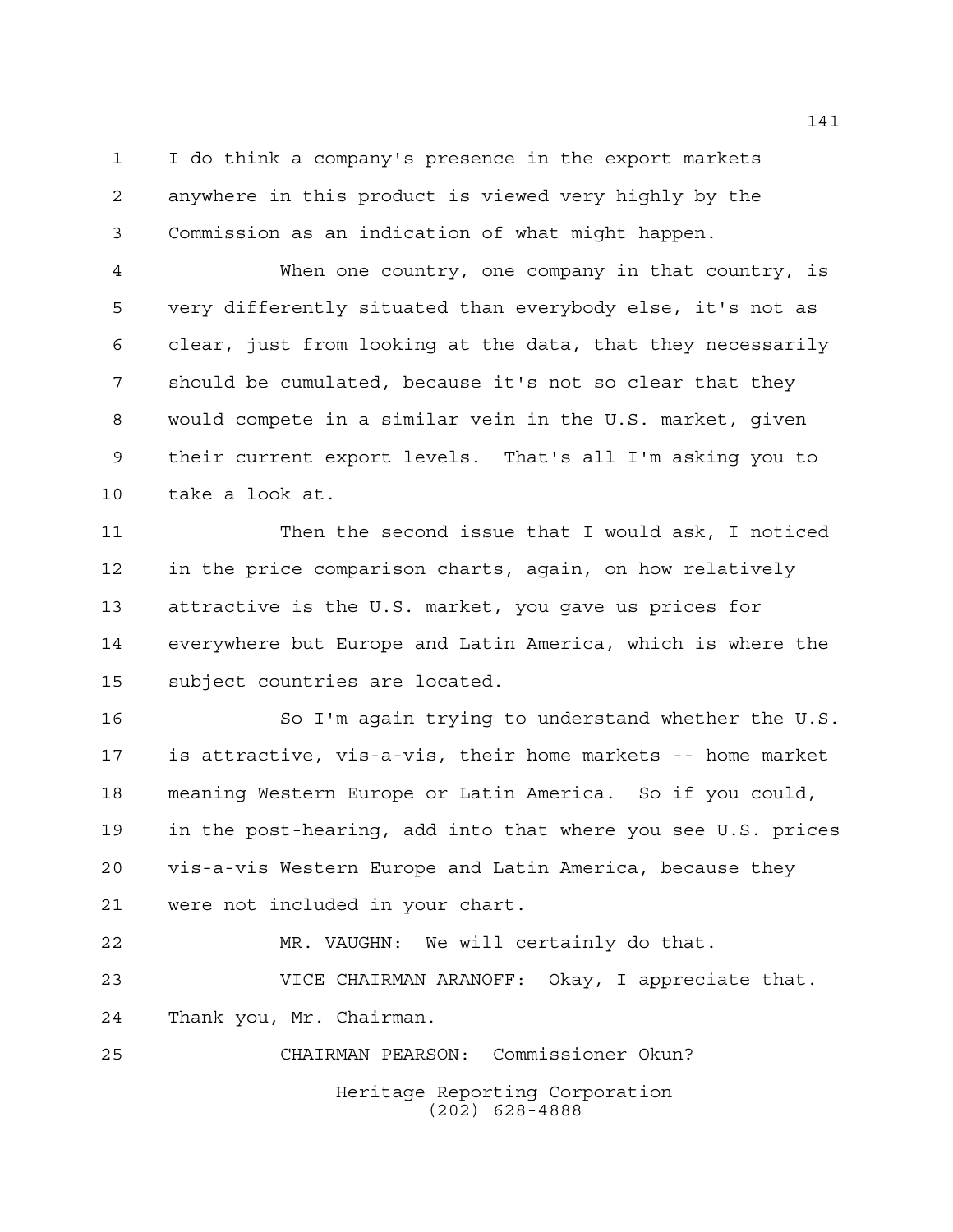COMMISSIONER OKUN: Thank you, Mr. Chairman, and Commissioner Hillman had ended with the question I was going to start with. But if I could also just ask if there's any information that you could gather with respect to prices on other Asian markets besides China, I'd appreciate seeing that, as well.

7 MR. VAUGHN: We will try.

 COMMISSIONER OKUN: I know that one doesn't show up as often, but if there's anything out there. Then just keeping on the question about what the prices would be of subject imports if the order were lifted, and this relates to Commissioner Williamson's question about demand.

 Because I think the argument that I saw in your brief was perhaps slightly different than what I think you've argued before. At page 66 of the brief you said, "The Commission should not ask whether demand will be relatively high compared to historic levels. Rather, the Commission should ask whether demand will increase by an amount sufficient to offset the wave of imports that will enter this market."

 I guess my question is, if Mr. Durham, when he had responded to a question, had said look in 2004 -- and I think if you look at pricing data in 2004, 2005, and 2006, prices are very high and people aren't paying quite as much attention. They're paying more attention now.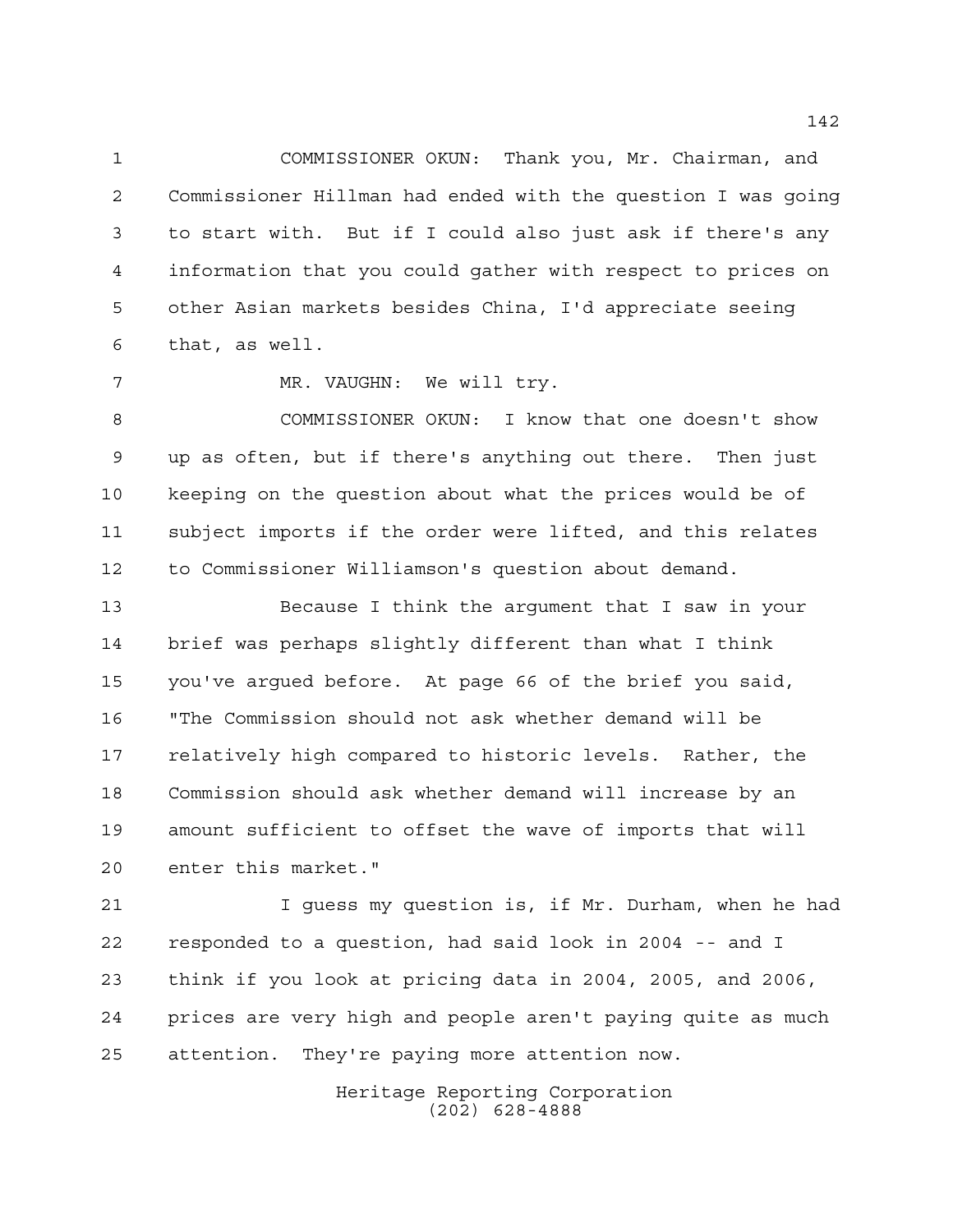Doesn't the Commission need to look at what we think the demand forecast will be, both in this U.S. market and globally, to determine what price these subject imports are likely to come in at? Because I would argue that if it's a strong market, that they are not likely to -- you know, if you're competing against them in a strong market, Mr. Broglie, it's probably a lot easier than if you're competing against them in a market where demand is falling off rapidly. Is that at least an economically rationale answer or argument, I should say?

 MR. BROGLIE: I think it is. But, you know, what we're saying is that they would directly attack the business that we have currently, the small portion that we have, number one. Number two, the other part of it is, with the Chinese mills becoming more acceptable in ratcheting up the food chain of this product line, they are also going to be attacking what we have left. So that's kind of what we're saying.

MR. NARKIN: Commissioner Okun?

COMMISSIONER OKUN: Yes, Mr. Narkin?

 MR. NARKIN: Yes, I'd like to add just briefly to that. In our brief, we are not saying the Commission should not analyze likely demand conditions. What we are saying in the brief -- and actually the sentence was fairly carefully drafted -- it said the question isn't whether demand is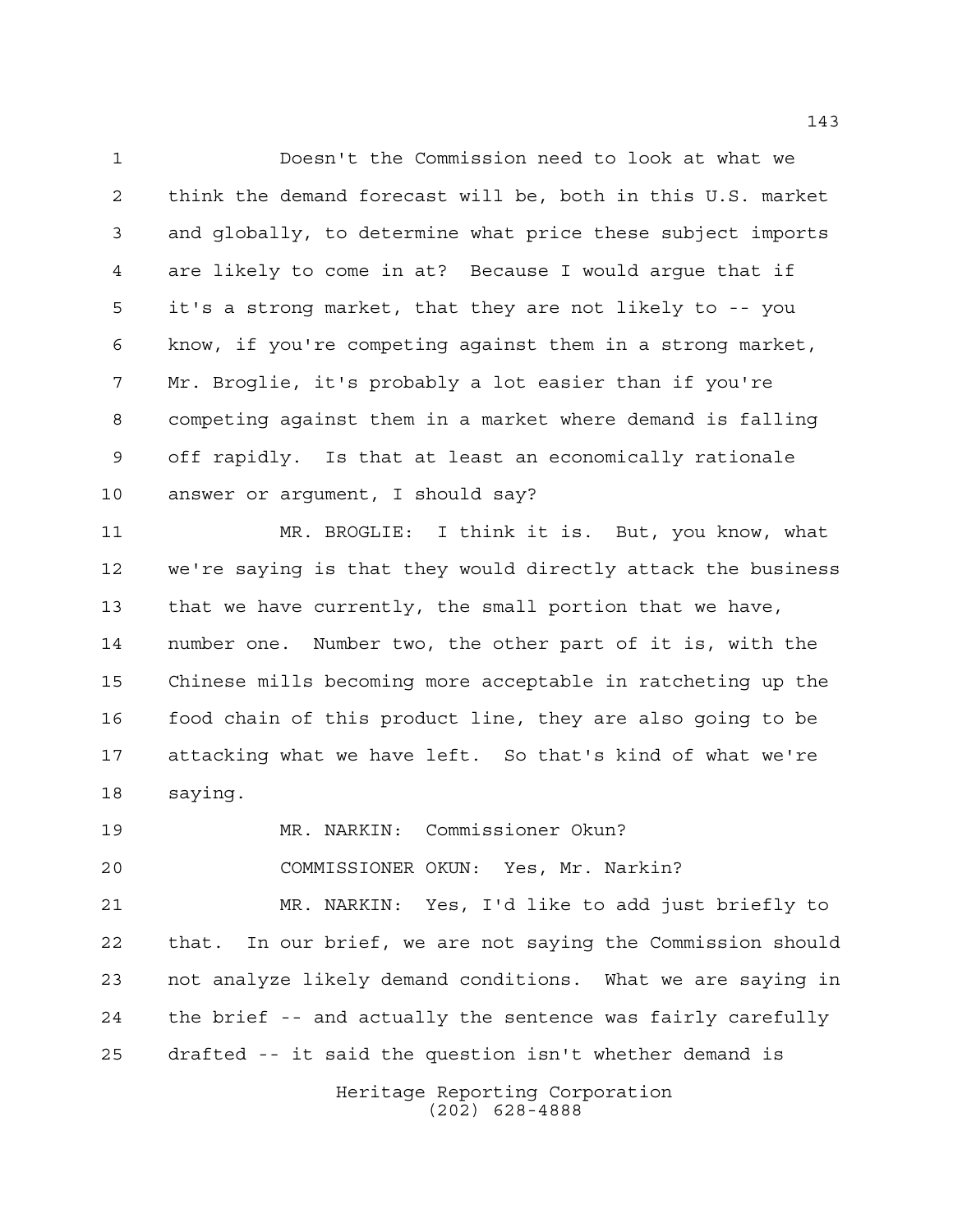high, relative to what it was five years ago.

 We are describing for you what we see as the likely demand and supply scenario. That is, continuing increases on the supply side, primarily driven by China. If you revoke the orders, an enormous, or at least a sizeable, increase on top of that, with demand which had been increasing previously, so as to offset that increased supply, to some extend, now either flattening or declining slight, at that point, the market goes out of balance. That's the point we're trying to make.

 COMMISSIONER OKUN: Right, and so I think, you know, again, to the extend there's more information that can be put on the record with regard to not only what you see as demand in the U.S. market, but demand globally, I think it is relevant, at least in my analysis, of whether the subject countries' companies, what volumes they would chose to enter this market and at what prices.

 On that, I guess I have just one question. You had a fair amount of exhibits about the instability in talking about Venezuela particularly and the nationalization that's gone on of oil companies there under their current political leadership.

 I want to make sure I understood the argument there. Are you arguing that their production in those countries is going to go down because of nationalization?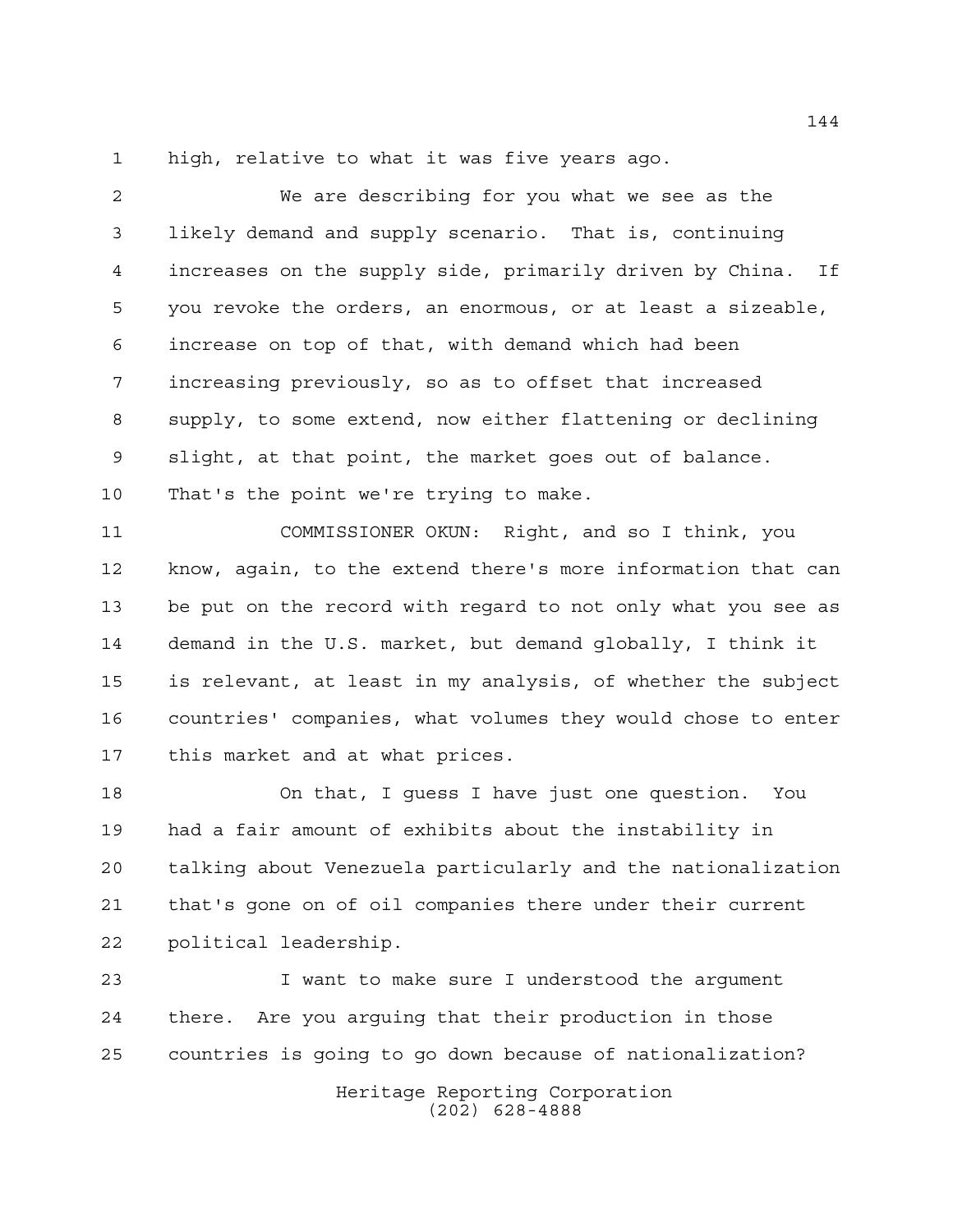Because it seems to me they're still going to have to buy product.

 It's just, you know, if you're Exxon Mobil, do you want to sell to them if they're really making the contracts unattractive, versus that might be an opening for other companies to say, you know, they've still got to produce. I mean, these guys are not going to make money. They can't feed these people if they don't produce oil; yes, Mr.

Vaughn?

 MR. VAUGHN: Commissioner Okun, let's sort of put this in context. Their argument is, we don't care about the U.S. market. We're not interested in the U.S. market. We don't want to serve the U.S. market. We want to serve Latin America.

 All we are asking you to do is put that argument to a credibility test. You're a manager of a plant. You have to keep the plant running. You have to maximize your capacity utilization. You have to maximize your efficiency to get your plant to run as efficiently as possible.

 Now the orders have been revoked. You had the chance to sell into the U.S. market at a time when there's enormous instability in Latin America, in which it's not clear from one year to the next what's going to happen in an economy like Venezuela, where things are literally changing on a month to month basis, as the leadership down in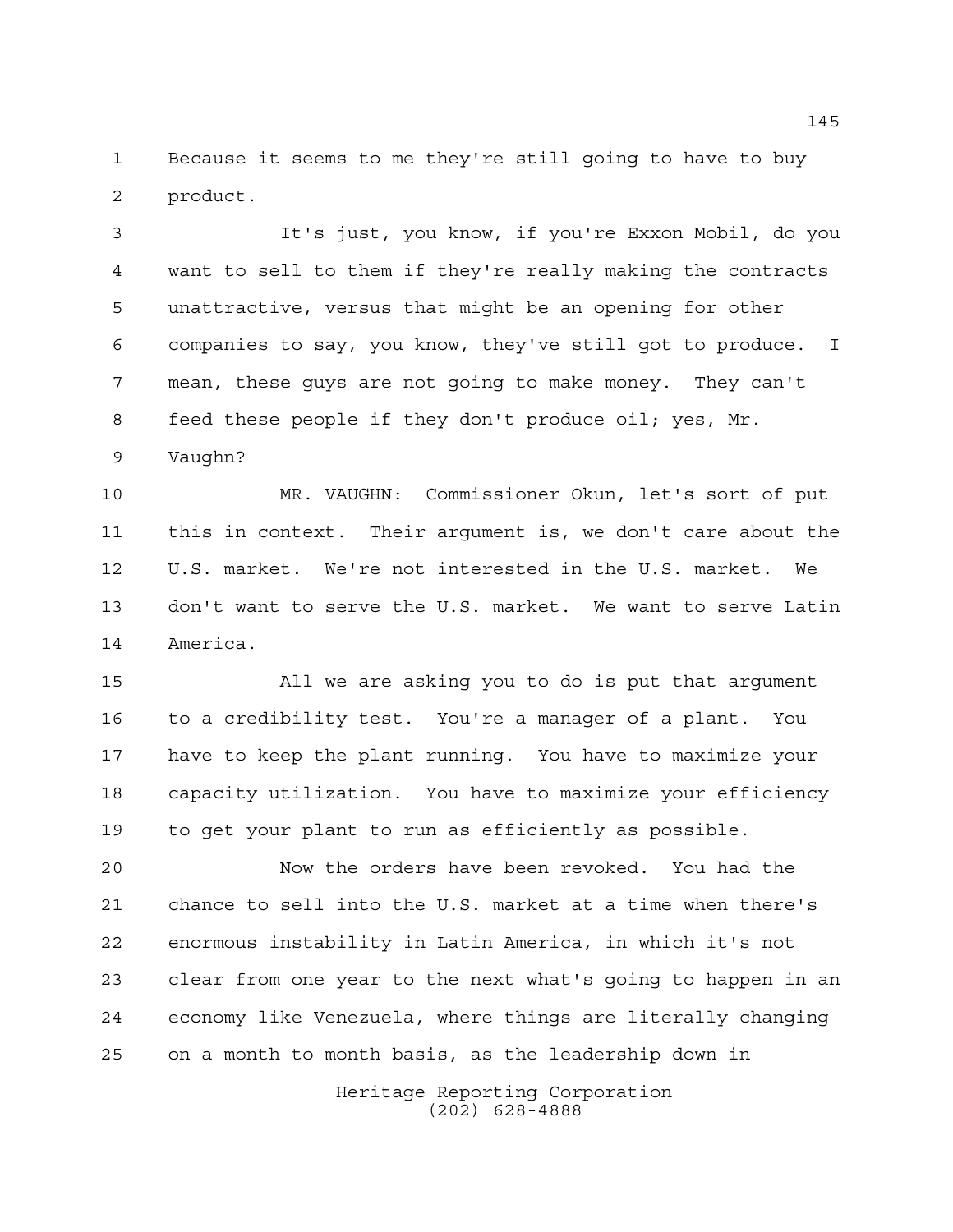Venezuela just announces radical changes in policy from one month to the next.

 We argue that under those circumstances, the idea that you're going to turn your back on the U.S. market and put all your eggs in the Latin American basket, given the current instability in that market, is just not credible. It's not what they're going to do. It's not what any good manager would do, and it's just doesn't make sense.

 So that's really the point. We're not saying that necessarily all these markets are going to go away. We are saying that the markets may not be operating very efficiently in the future, and that a lot of people don't think they're going to be operating very efficiently in the future. Given that situation, the manager of a plant in Argentina or the manager of a plant in Brazil might look to the United States and say, let's start making some more sales in that market.

 COMMISSIONERS OKUN: Okay, I understand that. But Mr. Stoner had responded to this in some questions about, you know, again, those who make a business looking at oil futures or gas futures. Again, I can't discredit the comments that the downturn that is most likely is the one we don't see.

Heritage Reporting Corporation (202) 628-4888 But having said that, I think we do have to pay attention to the people out there who make a living on it.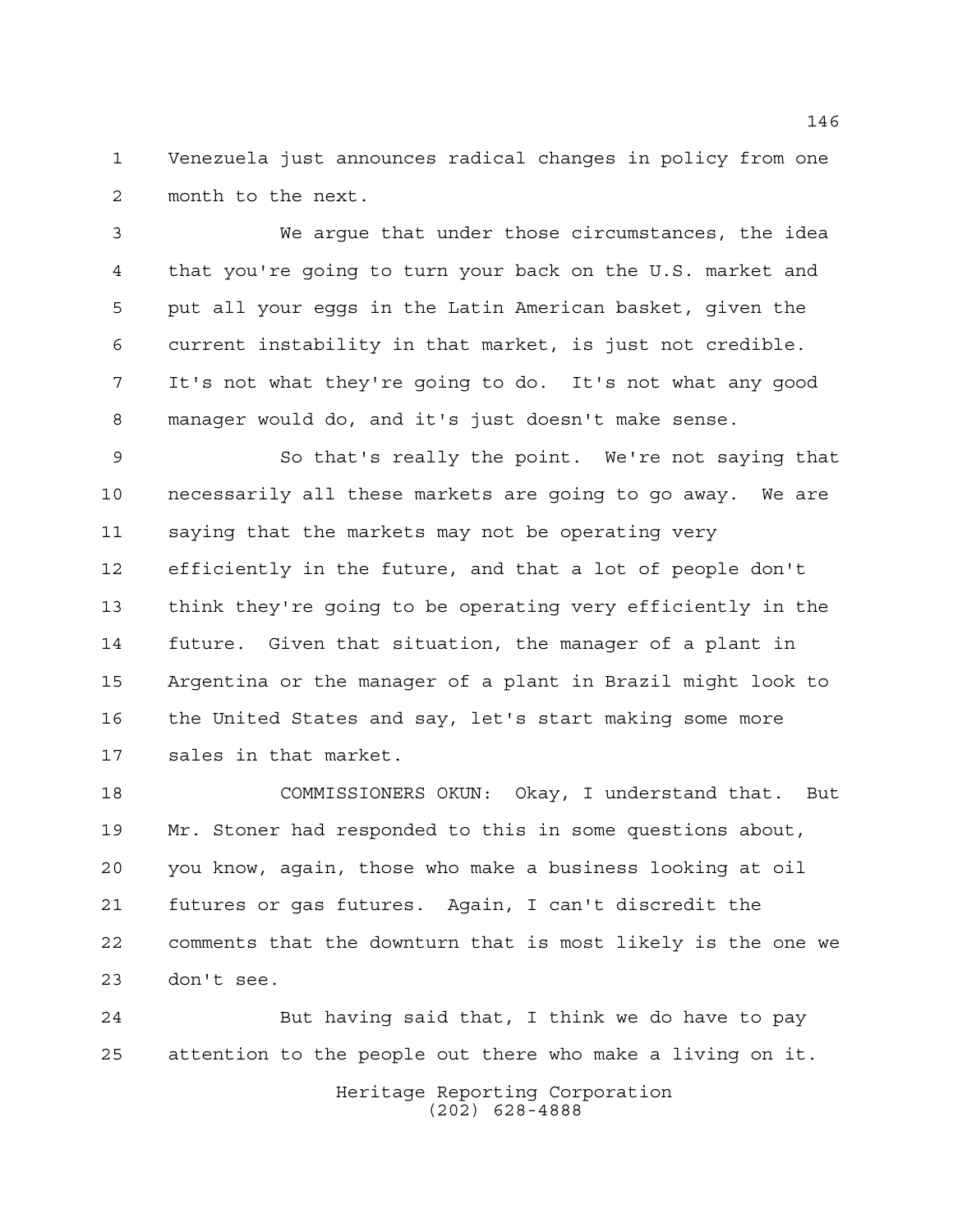I may be wrong, too, but from what I understand, businesses look to these forecasts, as well, to make their investment decisions. While you have to be cautious, they are what they are.

 One of the things that's interesting that Respondents pointed out, but I think it is interesting, on the data is that we've had a very balanced global outlook on the demand side; and China, while we talked a lot about China coming in this market, has been a big part of the increase in consumption, as well.

 So my question, and this might go back to you, Mr. Stoner, is if we look again at just oil futures, and you can look at them out to 2010, at least on light sweet crude and on others, they're taking these folks who are buying or selling or taking into account what might be going on in Venezuela and Latin America, or what might be going on in China, and their forecasts have oil staying above \$60 for more than the foreseeable future and probably more than likely it will happen.

 My question is, is that consistent with what you're arguing elsewhere; that there is going to be kind of a balanced global demand continuing in the reasonably foreseeable future? Again, I think you had said it would either stay steady or decrease slightly. I'm trying to make sure I understand how you think it is globally.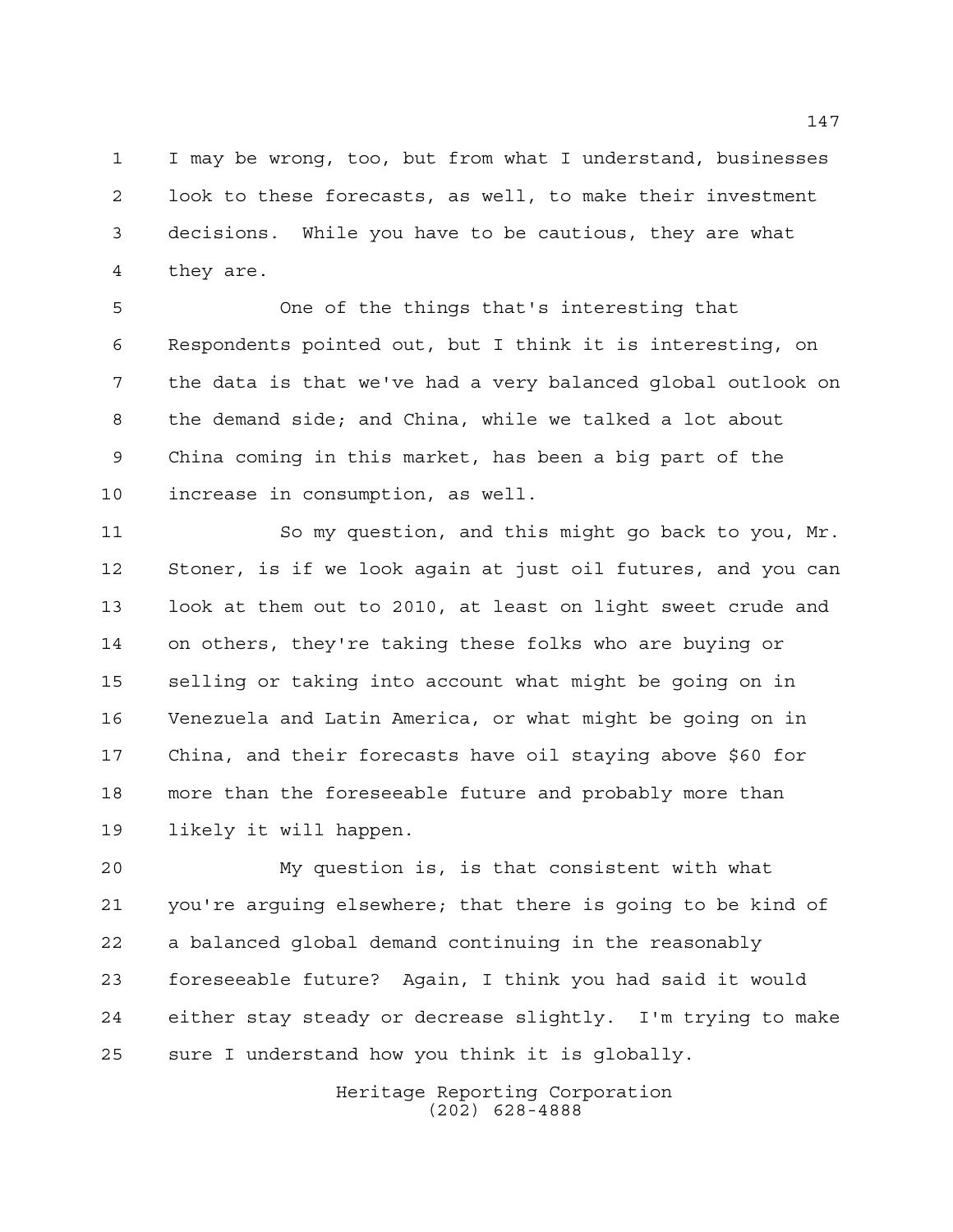MR. STONER: Yes, well, I'm looking at the situation that domestic producers would face, vis-a-vis, potential demand that's generated by the oil and gas drilling and gathering in the United States, which is obviously part of the worldwide picture.

 But, certainly, you can't divorce sort of a global picture about what the energy price is going to be from a specific situation in the United States as to orders for new oil and gas gathering or for petro-chemicals.

 So, you know, I would say that that situation, that there are strong indications that the domestic industry, the domestic demand orders for new seamless pipe is going to level off in the future. It is already leveling off, and I think there's strong evidence that that's already happening. You're hearing that from the industry people here today.

 I think, you know, how it plays out in the more distant future, there are lots of forces there that could lead to additional cycles. By 2012, I don't know what the price is going to be. It could go up.

 I think there's strong evidence before the Commission that looking forward in the next year or two, it seems like the market is stabilizing, and there are a number of indicators of that in the forecasting area, and from the industry people here as well, in terms of the orders for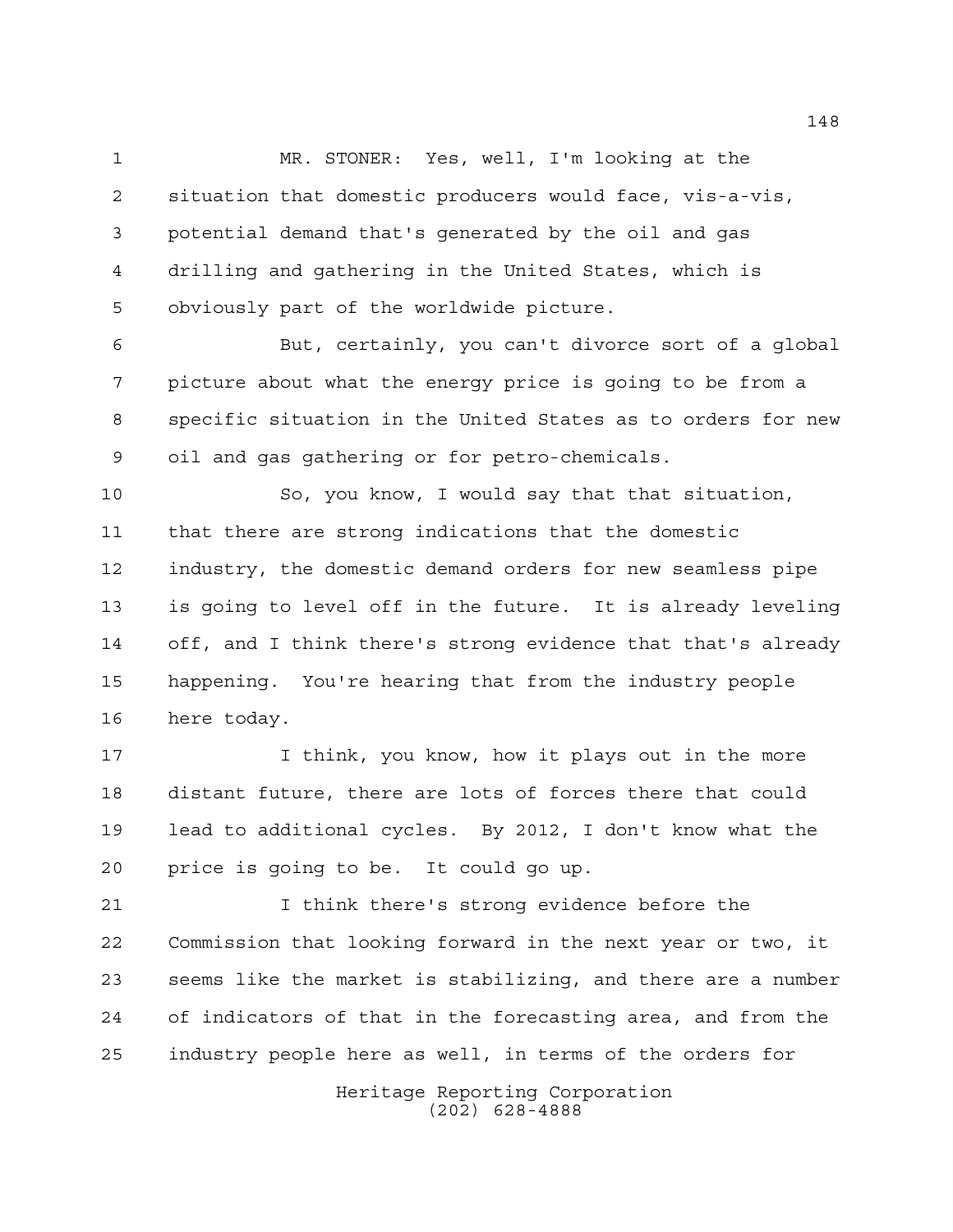their seamless pipe here in the United States.

 COMMISSIONER OKUN: Okay, Mr. Hecht, my red light has been on for a few moments. So let me come back and let you respond on my next round; thank you very much.

 CHAIRMAN PEARSON: Commissioner Williamson? COMMISSIONER WILLIAMSON: Thank you, I just want to go back to one question, and I really pose this more for the industry people, as to this question of raw material costs.

 Have you and your foreign competitors been able to pass on past increases in raw material costs, and how is this usually done? Do you have surcharges or how do you usually do this, and how do you usually cope with this type of problem? What trends do you anticipate in the future regarding material costs?

 MR. BROGLIE: Okay, I'll start. As mentioned, there was a step change, a major step change in 2004, on raw materials, shortages in iron ore, coke, throughout the world.

 You know, our position on that is, our costs have increased, but we don't have surcharges. We look at the market and decide what the market pricing will be, and that's how we work it. We don't have surcharges to our customers.

Heritage Reporting Corporation (202) 628-4888 MR. RAMSEY: Coppel Steel is a scrap charge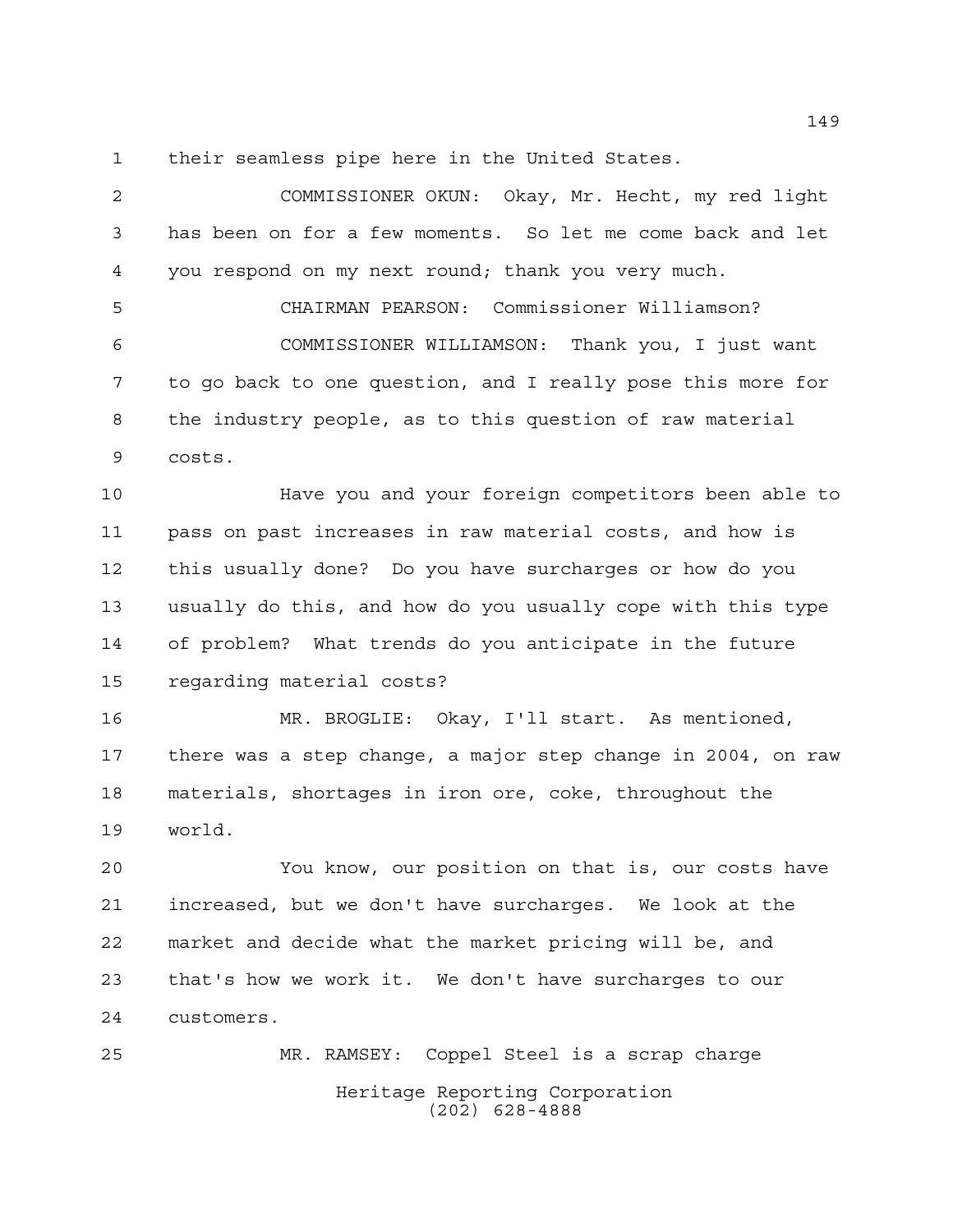facility, and are costs are directly related to a blend of scrap prices.

 In 2004, we did initiate scrap surcharges for about four months, and we effectively rolled those prices into the selling price. That's something we've been watching all along.

 COMMISSIONER WILLIAMSON: What about your foreign competitors? Have you heard how they deal with that differently?

 MR. LELAND: This is Mark Leland. I'm not real sure how they deal with it. I haven't seen any surcharges based on raw materials internally that comes into play, where somebody would tell me that Company X has a surcharge on raw materials. Nobody has told me that any specific country is doing it that way. My impression would be that they do the same thing we do. They raised their prices. COMMISSIONER WILLIAMSON: Thank you, that's all I have.

CHAIRMAN PEARSON: Commissioner Lane?

 COMMISSIONER LANE: Let me follow up on the raw material question. Could you please tell me the source of the raw material, the steel that you use at your pipe mills; is that purchased from non-affiliates or transferred from affiliated operations?

Heritage Reporting Corporation (202) 628-4888 MR. BROGLIE: At U.S. Steel, we have the internal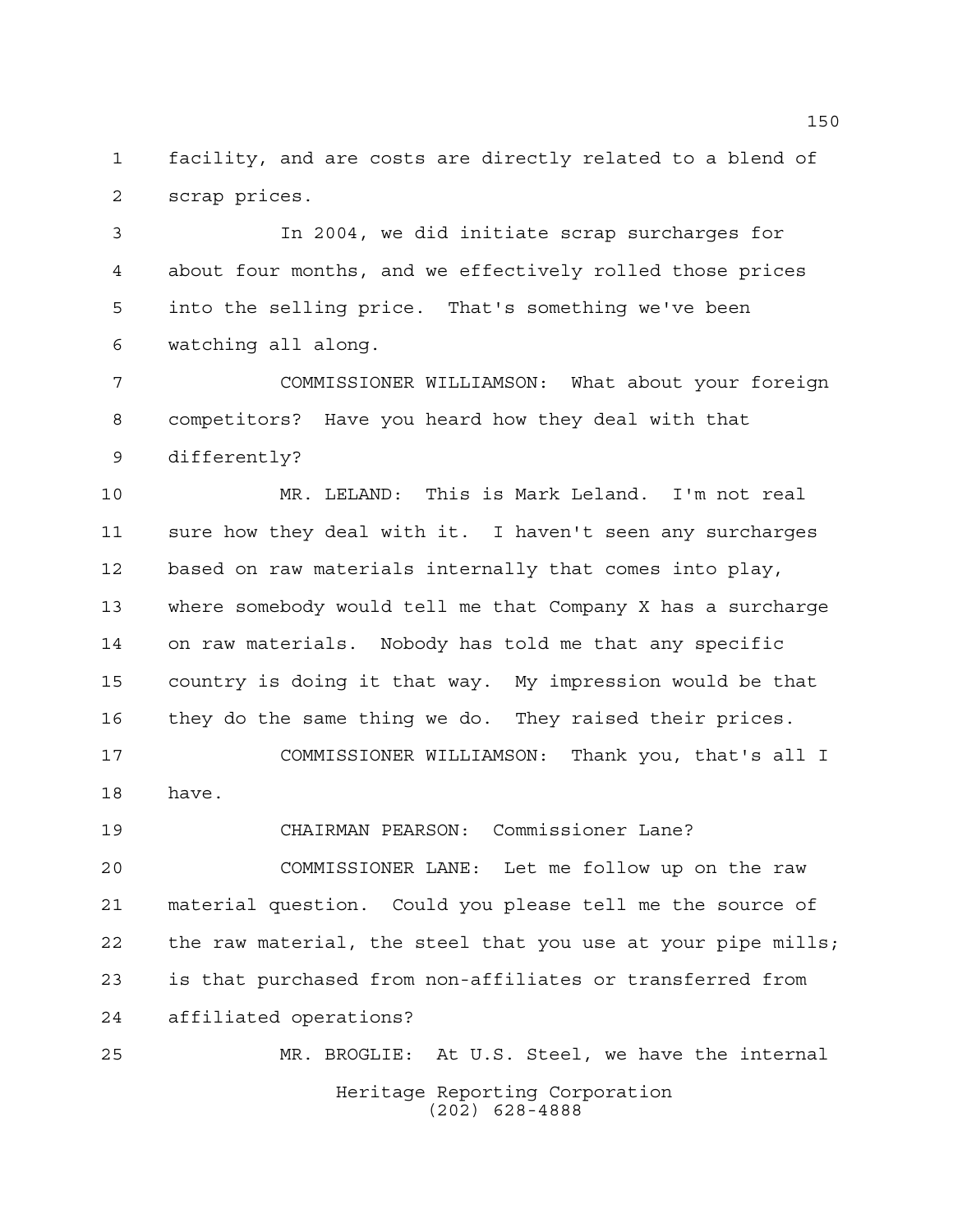sourcing at our Fairfield facility; and at our Lorraine

 facility, we purchase from the outside. We also can be supplied from Fairfield, as well.

 COMMISSIONER LANE: Okay, so the internal transfers, what is the basis for recording your raw material costs that were reported to the Commission?

MR. BROGLIE: I don't know.

8 COMMISSIONER LANE: Yes, sir.

 MR. VAUGHN: Commissioner Lane, we'd like to address that in the post-hearing, as it gets into some confidential data.

 COMMISSIONER LANE: Okay, fine, I'll look forward to reading that, then.

14 MR. VAUGHN: Thank you.

 COMMISSIONER LANE: Now I have some questions about capacity and capacity utilization. The capacity utilization that is reported in the record seems very low. Can you explain why the industry seems to have so much capacity that is not utilized, and why is it sitting idle?

 MR. BROGLIE: Speaking for U.S. Steel, as I mentioned in my opening testimony about the Lorraine facility primarily, that facility, our number four seamless mill that produces this product exclusively, has been working a one shift operation for many years, although we can increase that capacity by adding hours or days, which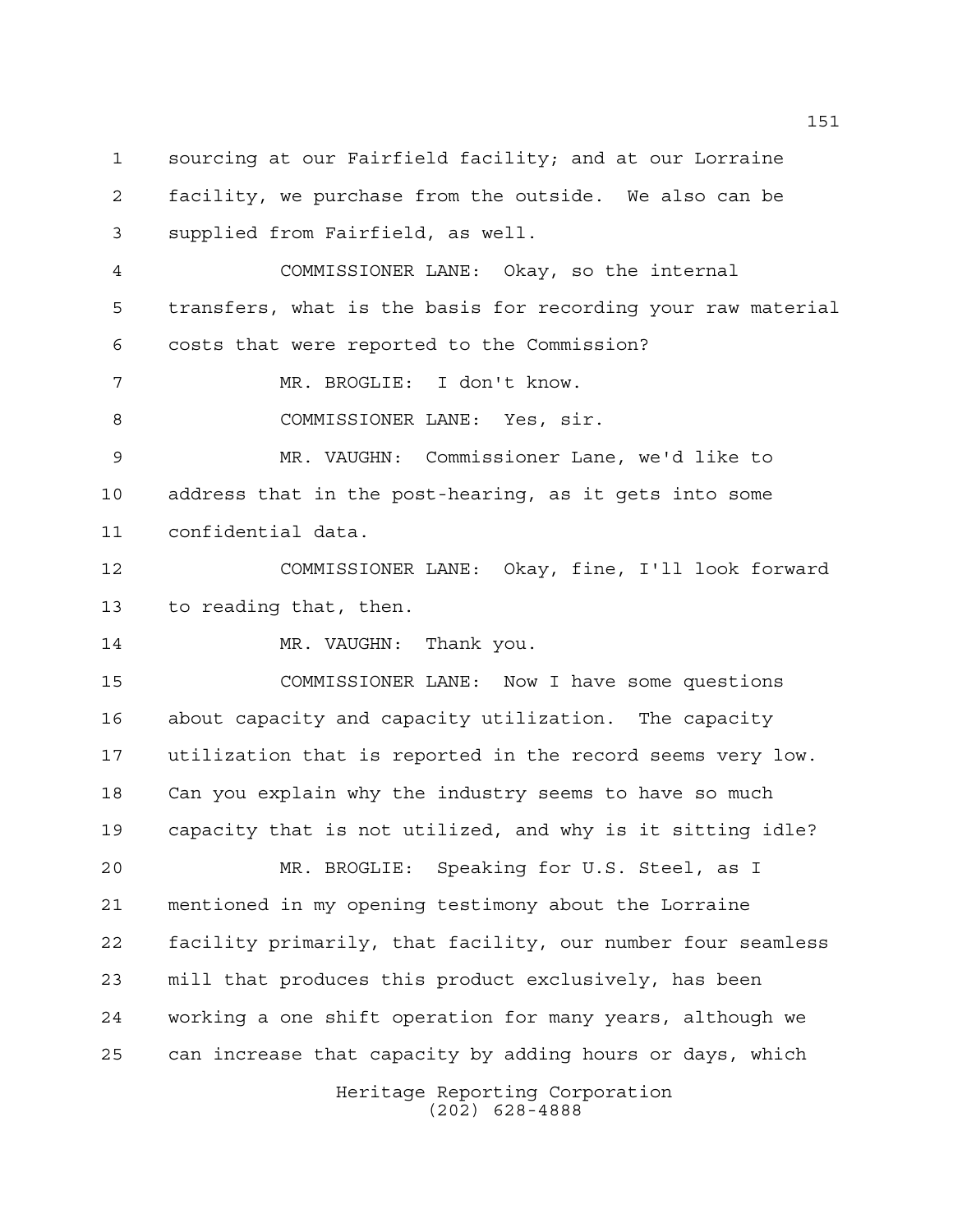we've done here in the last several years, okay? At present, as I mentioned, we've cut back that facility to a five day, eight hour operation. For us to add additional production capability would require us to add more people, and that has to be justified to do that, over the long term. We're not afraid to do that, if that was the case.

 COMMISSIONER LANE: Okay, so how do you calculate then your capacity utilization? Is that based upon three shifts a day?

 MR. BROGLIE: It was based, yes, on three shifts a day, yes.

 COMMISSIONER LANE: Okay, does anybody else want to take a shot at that answer?

 MR. HECHT: I think, Commissioner Lane, and this is Jim Hecht, that we probably could do that better in the post-hearing brief. I think the issue we can speak about publicly is one we just have, and we can address other producers, as well, if you'd like, in the post-hearing.

 COMMISSIONER LANE: Okay, thank you; I want to go now to demand. Since production activity in oil and natural gas usually signals increased pipeline facilities, do you use active rig count and rig orders to predict demand?

 MR. LELAND: I'm Martin Leland. The rig count is one of the tools we use. We do look at rig count to give us some idea of where this thing is headed, and that is one of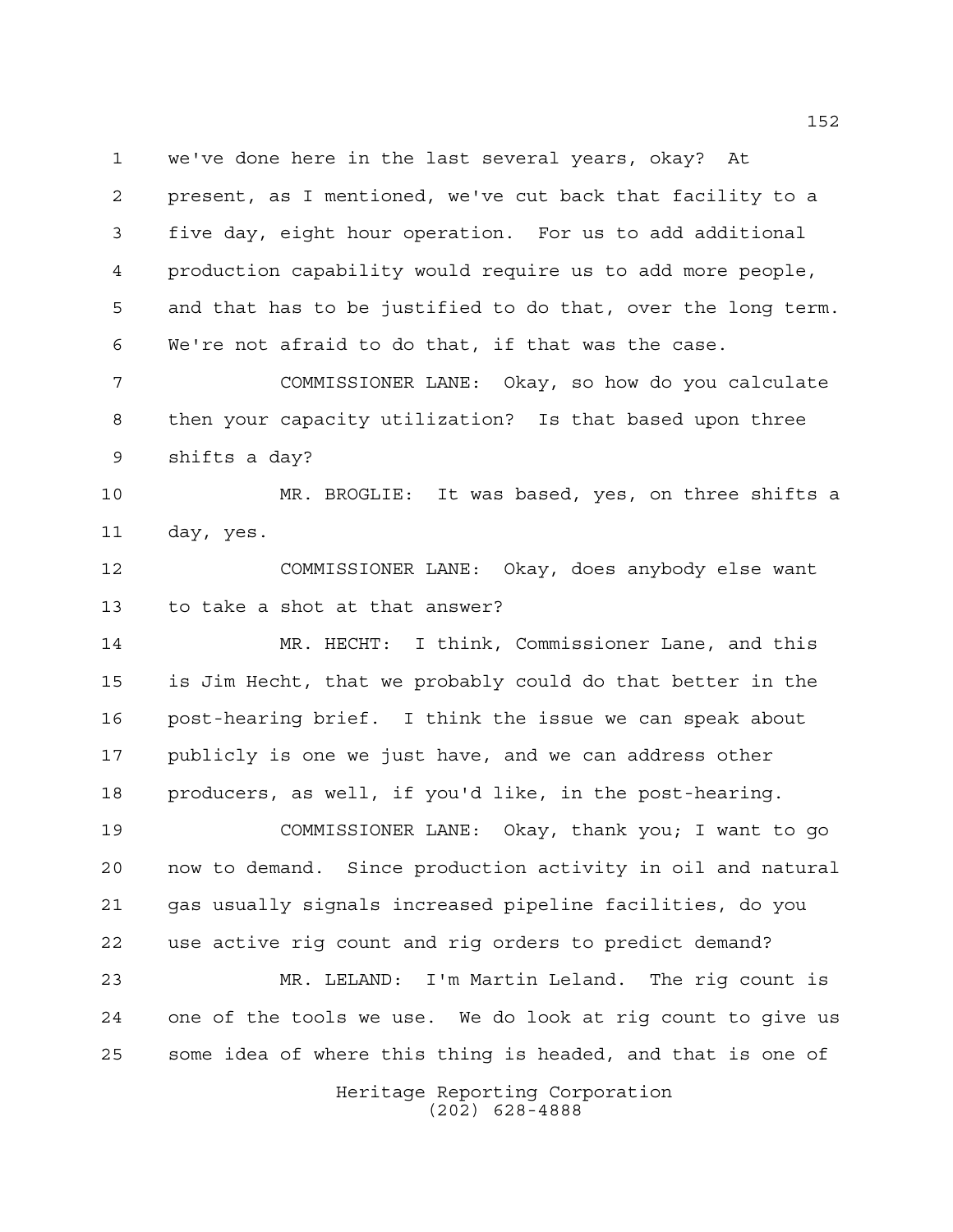the factors, yes.

 COMMISSIONER LANE: And do you combine that data with other financial economic or business indices in your analysis of expected demand for seamless pipe?

 MR. BROGLIE: This is Les Broglie. Yes, we use a number of things like rig count, oil and gas prices, other economic factors to take a look at forecasts.

8 As we were discussing earlier, there are a number of publications out there that have all this data. How it translates into specifically the small diameter product, it is difficult to get forecasting on that particular product, because there's more data on the oil country product, per se. But we take a look at all of those factors when we're trying to make our forecast.

 It is difficult because of the wide range of information that is out there. It's worldwide information, and as recently as last year, there were reports about the global demand slowing and those kinds of things. That had an impact on the oil prices.

 COMMISSIONER LANE: Okay, the rig count, both in the United States and worldwide, has been up over the last three or four years. Is the rig count currently increasing, or have you seen a downward trend?

 MR. BROGLIE: We've seen the same trends that you're talking about in some of the forecasts that are out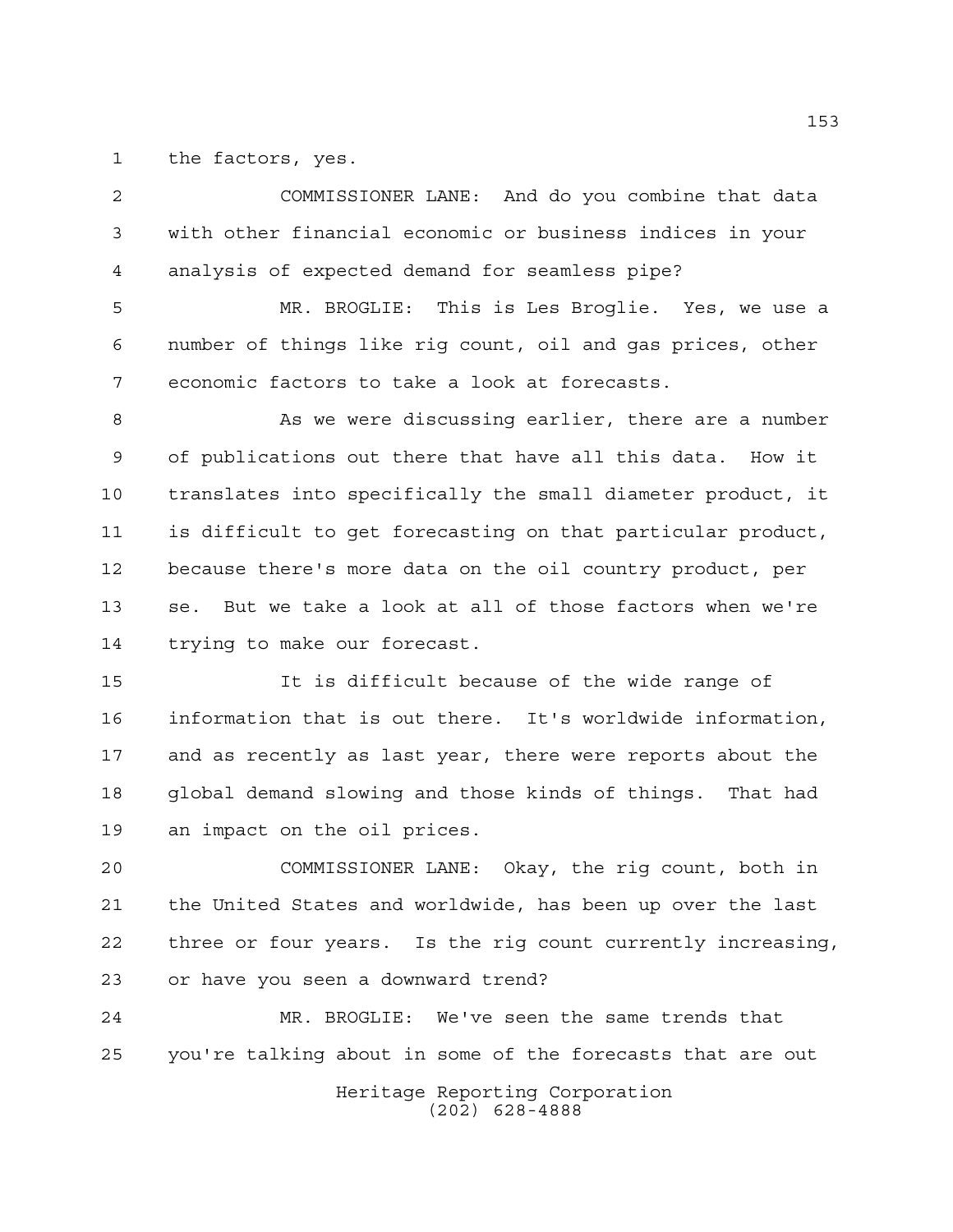there. There was some decline toward the end of last year, but it's been relatively high, and the majority of those rigs are working on gas drilling here in the United States.

 But again, those are reports that we use and take one of those as a variable in how we take a look at our business. But it still gets back to the number of orders that we have from our customers, like Mr. Durham and Mr. Bender, on how we set up our business to run.

 COMMISSIONER LANE: Has the downward trend in oil and natural gas prices over the last six months been reflected in the active drilling rig count?

 MR. LELAND: I, personally, haven't noticed it. I don't know if Tom has or anything. For that short a period of time, the rig count is not going to -- again, you know, when you said oil has plummeted to \$55 or \$56 dollars, that's not exactly plummeted, when you've been around for 40 years and seen \$10 oil.

 The main thing in our analysis in the country though, as we look at it, our business on the oil country side is driven by gas. Oil is part of it, but gas is the big player with the seamless product on the oil country side, which could fall back into this product for flow line and stuff.

Heritage Reporting Corporation (202) 628-4888 COMMISSIONER LANE: Mr. Hecht? MR. HECHT: Just quickly, this is Jim Hecht. I do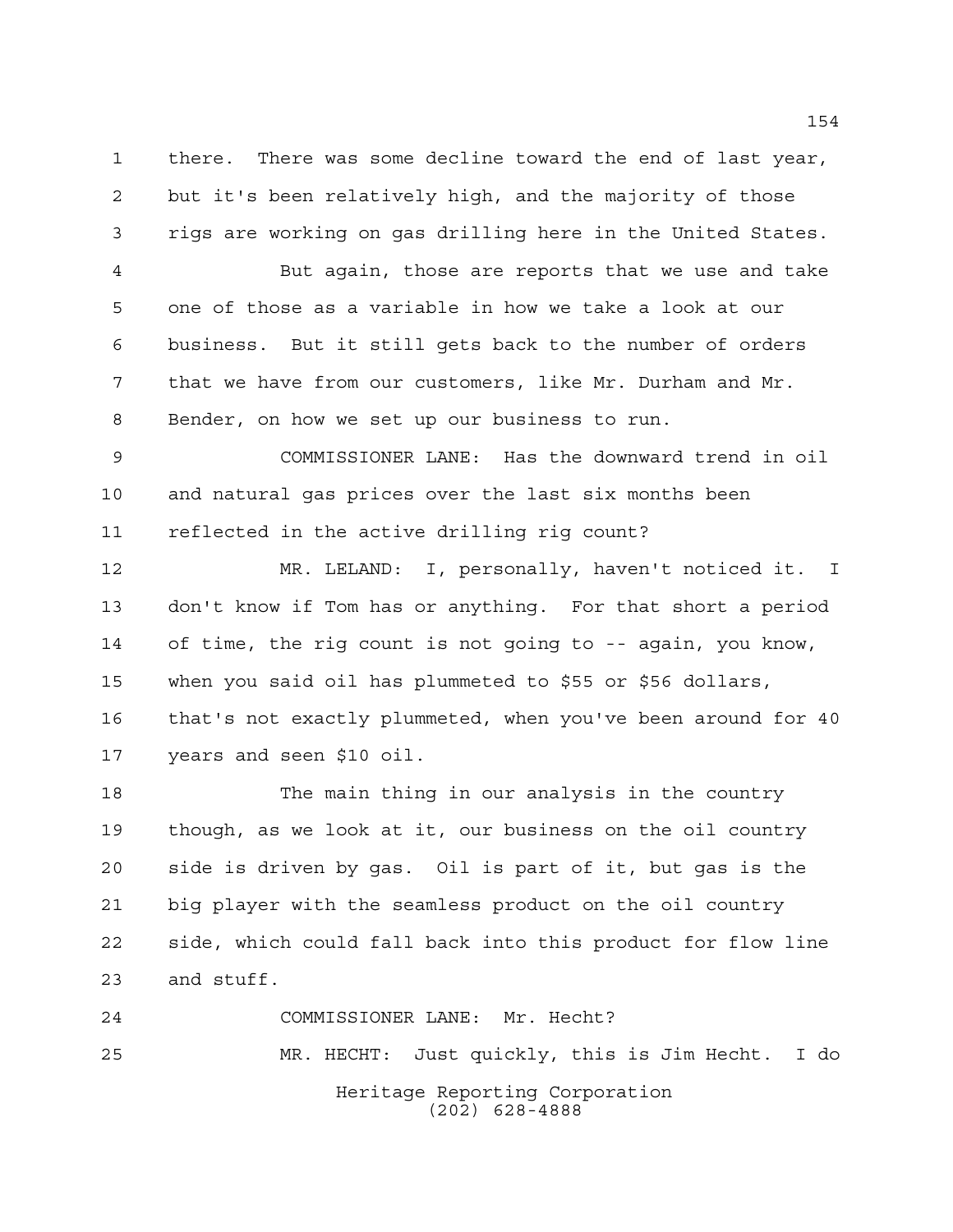think you've seen some advisories in the drilling world, in term of forecasts for future drilling, based on some of the declines you've seen. Also, request is raised with regard to declines in natural gas. Is it still at a sufficient level to incentivize new projects going forward? So I think we try to cite some of that in our brief, and can try to do some more of that, as well.

 COMMISSIONER LANE: Okay, I want to go back to Mr. Durham. Some questions were raised about when you buy your product from a foreign source, and the lead times on actually getting the product. In your business, what sort of lead time do you operate on from the time that you order product, that you want it so that you keep a certain level of inventory in stock?

 MR. LELAND: On imports, it's probably 90 days, as an average time that we look at them.

 COMMISSIONER LANE: So if you have 90 days of inventory right now, you could place a huge order and source it from a foreign source tomorrow, and it would probably get here by the time you use your current inventory?

 MR. LELAND: That's correct. In a general sense, that's the way we look at it. You always have to have something coming in the pipeline, so to speak. You've got to base your estimates on the fact of what you've got that you're going to sell it, and that you've got to replenish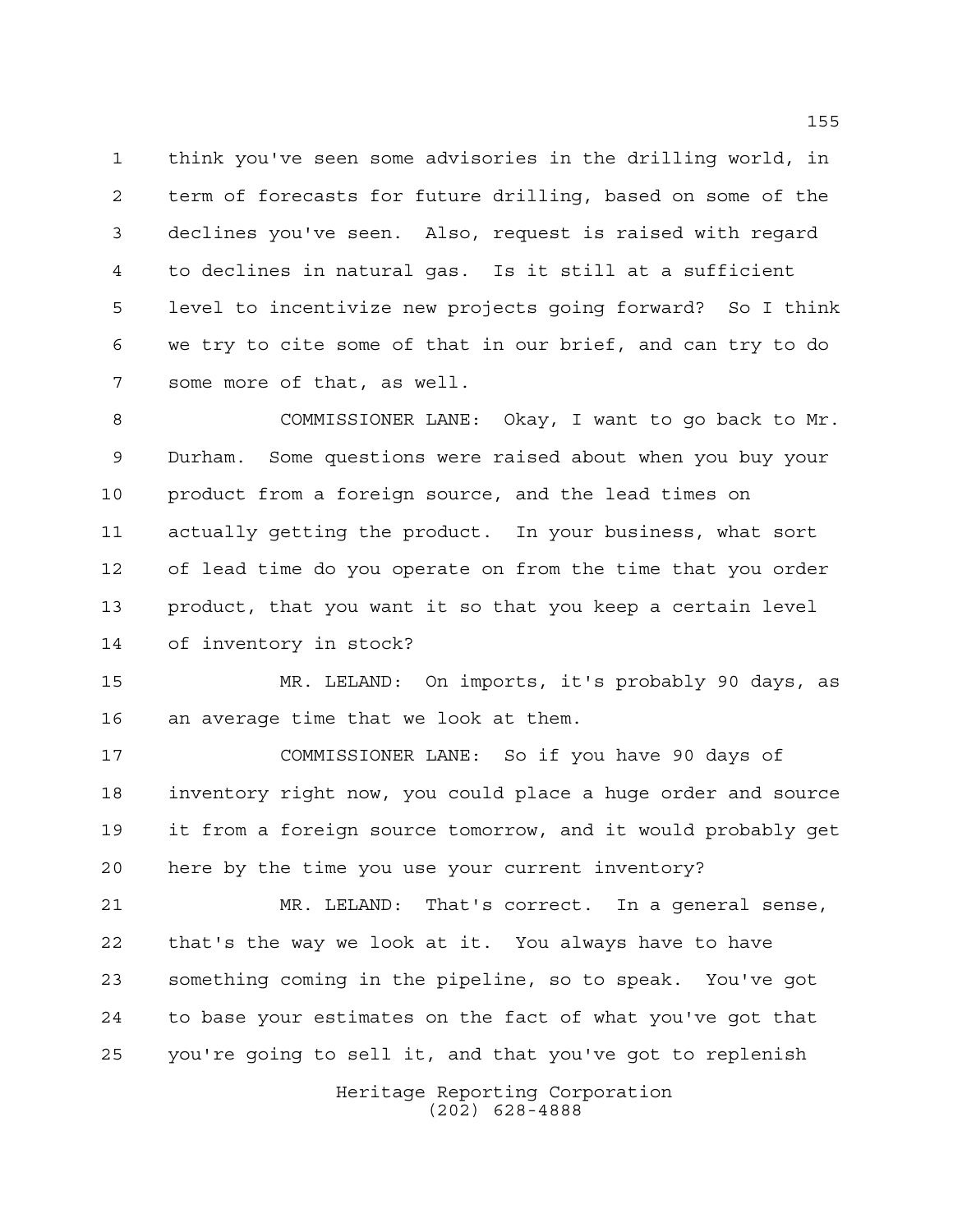it. So yes, I think that's the way everybody does it, yes. COMMISSIONER LANE: Okay, now I hesitate to ask you this question, but I'm just sort of curious. If you buy U.S. product at \$1,200 a ton, I think was the price that was thrown out there, and you buy Chines product at \$600 a ton, and you find someone that really doesn't care that they're buying Chinese product, do you sell it to them at a comparable price that you would have to sell the U.S. product for? If you can't answer that, you can put it in your post-hearing brief. MR. DURHAM: No, I can answer that. The numbers aren't exactly \$600 a ton and \$1,000 a ton. Let's just say that there's a \$600 a ton difference. If we have Chinese material that we can sell to someone for the same price we're selling domestic material for, we're certainly going to do it. But I don't know when that's happened. It may have at some point in time. But that would be a real coup. If someone has some advise on how we would go about doing that -- (Laughter.)

 COMMISSIONER LANE: Okay, thank you; thank you, Mr. Chairman.

 CHAIRMAN PEARSON: Mr. Broglie, let me go back to a question that Commissioner Lane had touched on. Either now or in the post-hearing, could you let us know when was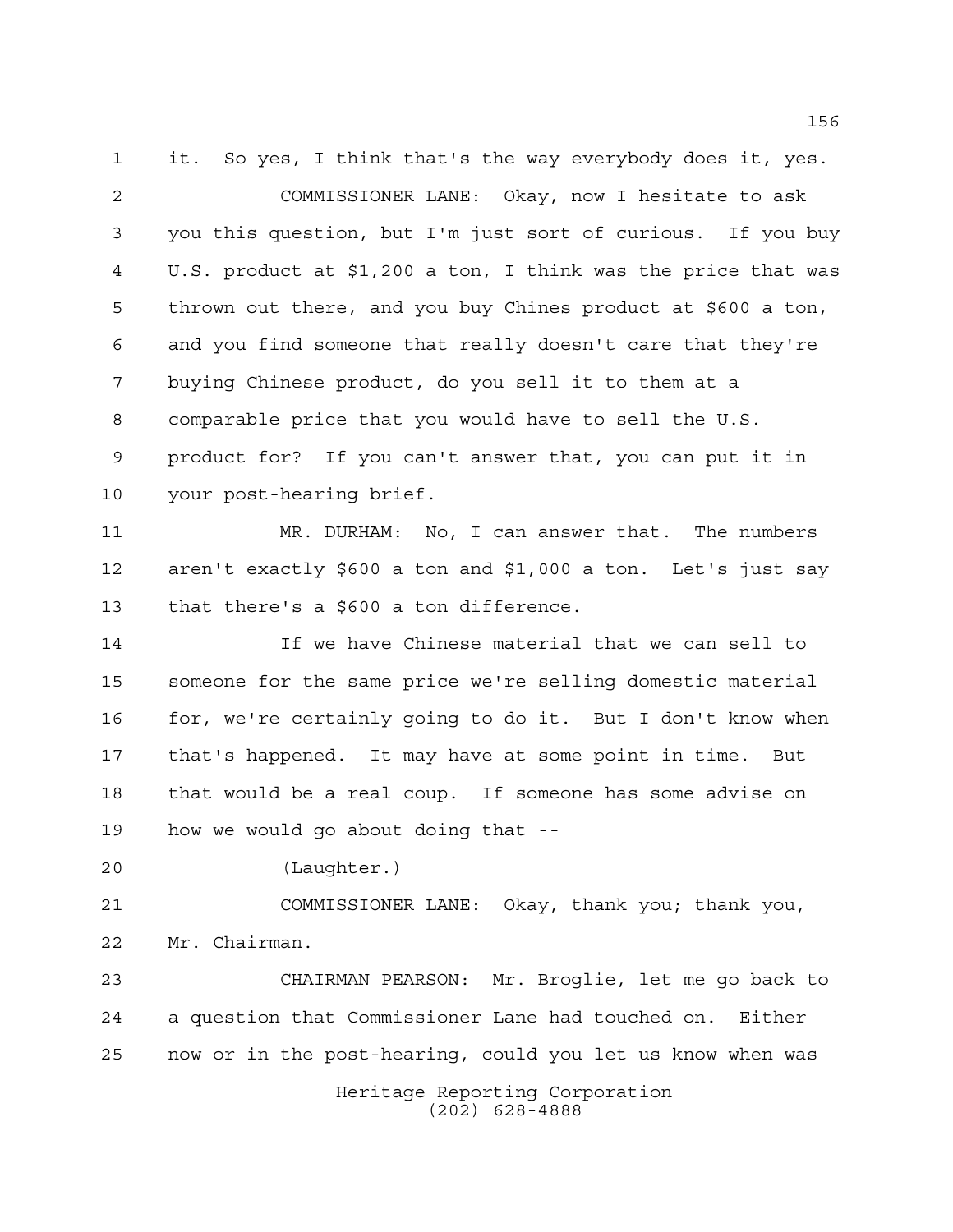the last time that a second shift was being run regularly at Lorraine and a third shift?

 MR. BROGLIE: Yes, we can give it to you in post-hearing, but it's been years.

 CHAIRMAN PEARSON: Okay, I thought it might be far enough back.

 Mr. BROGLIE: It was before my time, definitely. CHAIRMAN PEARSON: Okay, looking in the other direction, can you envision circumstances in which a second shift would be run at Lorraine? I understand it's technically possible. But what would it take for you to decide to do that?

 MR. BROGLIE: It would have to be some sustained demand and information from our commercial folks that say, this product line has a sustained demand, and we were continually over-booked to the point where lead times were way out there. Customers were getting frustrated with, you know, deliveries, and those kind of things. It would have to be a sustained level, in our opinion.

 We've done this in the past. It's a leap of faith because we have to bring in new people, which we're not opposed to doing. But there's a huge training and learning curve that has to go on, and we don't want to dilute the operation we are running now, because they're running very strong.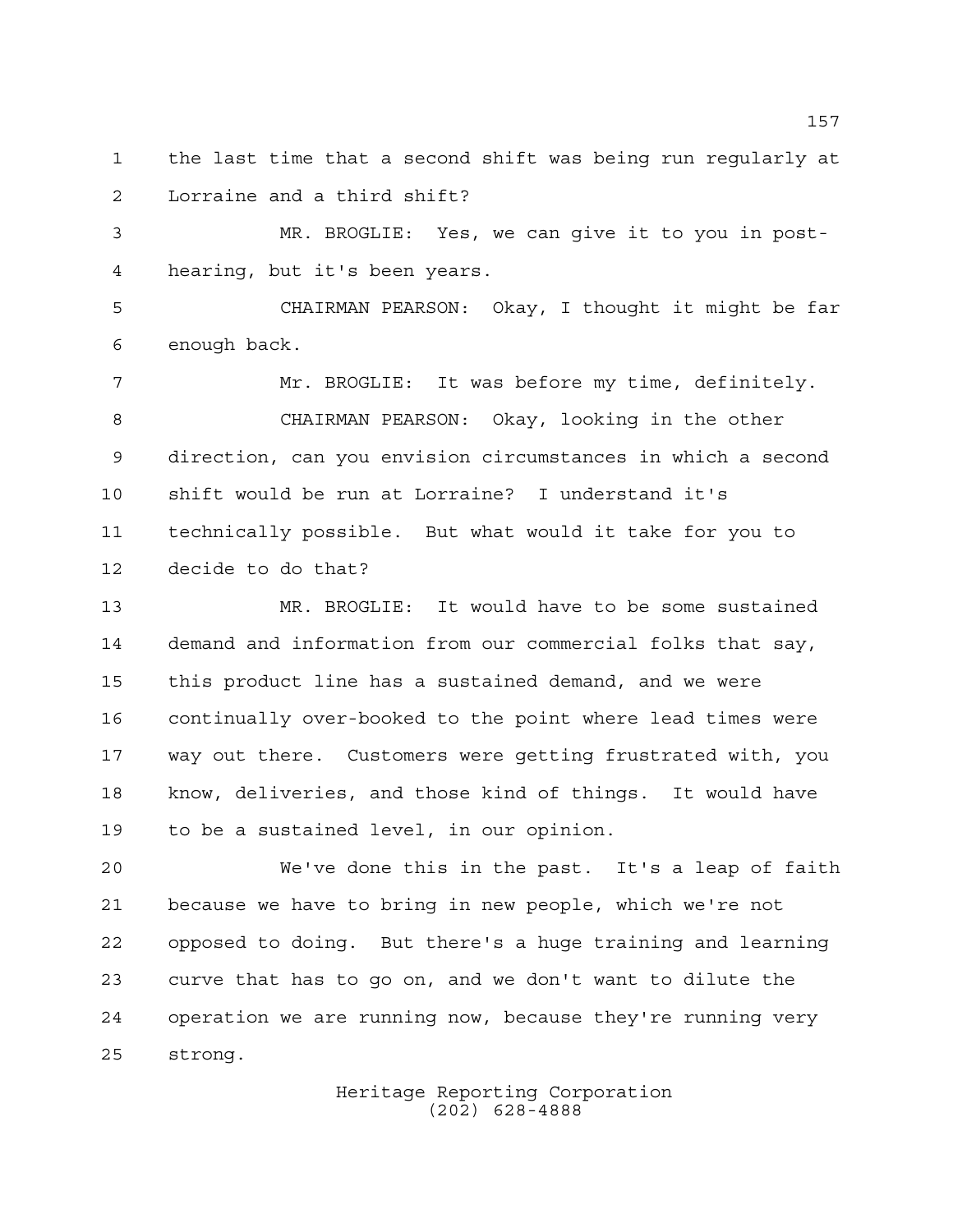So I mean, there's a whole lot of factors that go into it. But it would have to be something sustained, because we didn't go through the efforts that Mr. McCall talked about, all the downsizing and their streamlining to bring people in, and then six months later have to say, you're laid off. That would be the worst thing we could do. CHAIRMAN PEARSON: In terms of your order book now, relative to a year ago, do you have a stronger order book now than before? 10 MR. BROGLIE: No, it's much weaker. CHAIRMAN PEARSON: Weaker? MR. BROGLIE: Yes, we're in a "take order" mode right now, as we speak. CHAIRMAN PEARSON: Okay, and when did that turn? MR. BROGLIE: It turned the fourth quarter of last year. CHAIRMAN PEARSON: Okay. MR. BROGLIE: It started going down, yes. CHAIRMAN PEARSON: But relatively recently? MR. BROGLIE: Yes. CHAIRMAN PEARSON: Okay, shifting gears, earlier there was discussion of political instability in South American, and I think particularly in Venezuela, and the implications that might have for demand for Argentinean and Brazilian product.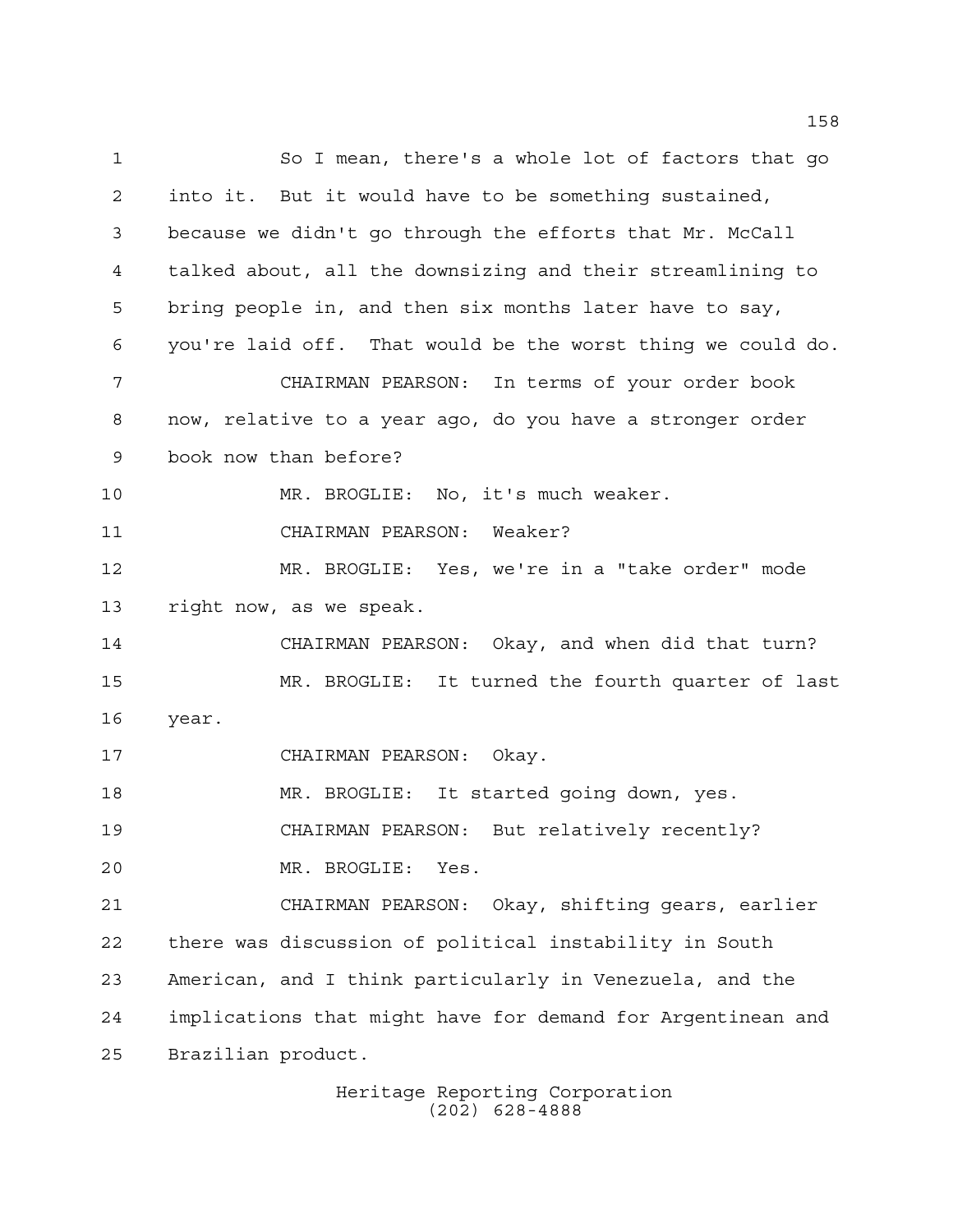Is that concern somewhat counter-balanced by the fact that Venezuela has recently joined Merkeser (ph), the Customs union that includes Argentina, Brazil, Paraguay, Uruguay, and maybe one or two others? Because my understanding of Merkeser (ph) would be that if Venezuela now has duty-free access -- rather, let me turn it around. Argentina and Brazil have duty-free access to the Venezuelan market which is, I think, the largest energy-producing market in South America.

 Doesn't that suggest that they might have a better marketing alternative for their product than shipping it into the United States?

 MR. VAUGHN: First of all, just to sort of put this in context, last year, we have in Exhibit 2 in our brief, Argentina exports of seamless pipe products to all countries, based on the World Trade Atlas data.

 So to put this in context, last year, for example, they shipped -- and this is all products, I think. It includes some larger diameter stuff. So last year, for example, they shipped 30,650 tons to the United States, and they shipped 5,676 tons to Venezuela. For the first 10 months of 2006, they shipped 1,529,000 tons to Venezuela and 18,000 tons to the United States.

 So I think when you look at the situation and what they're doing in the real world, it just shows that this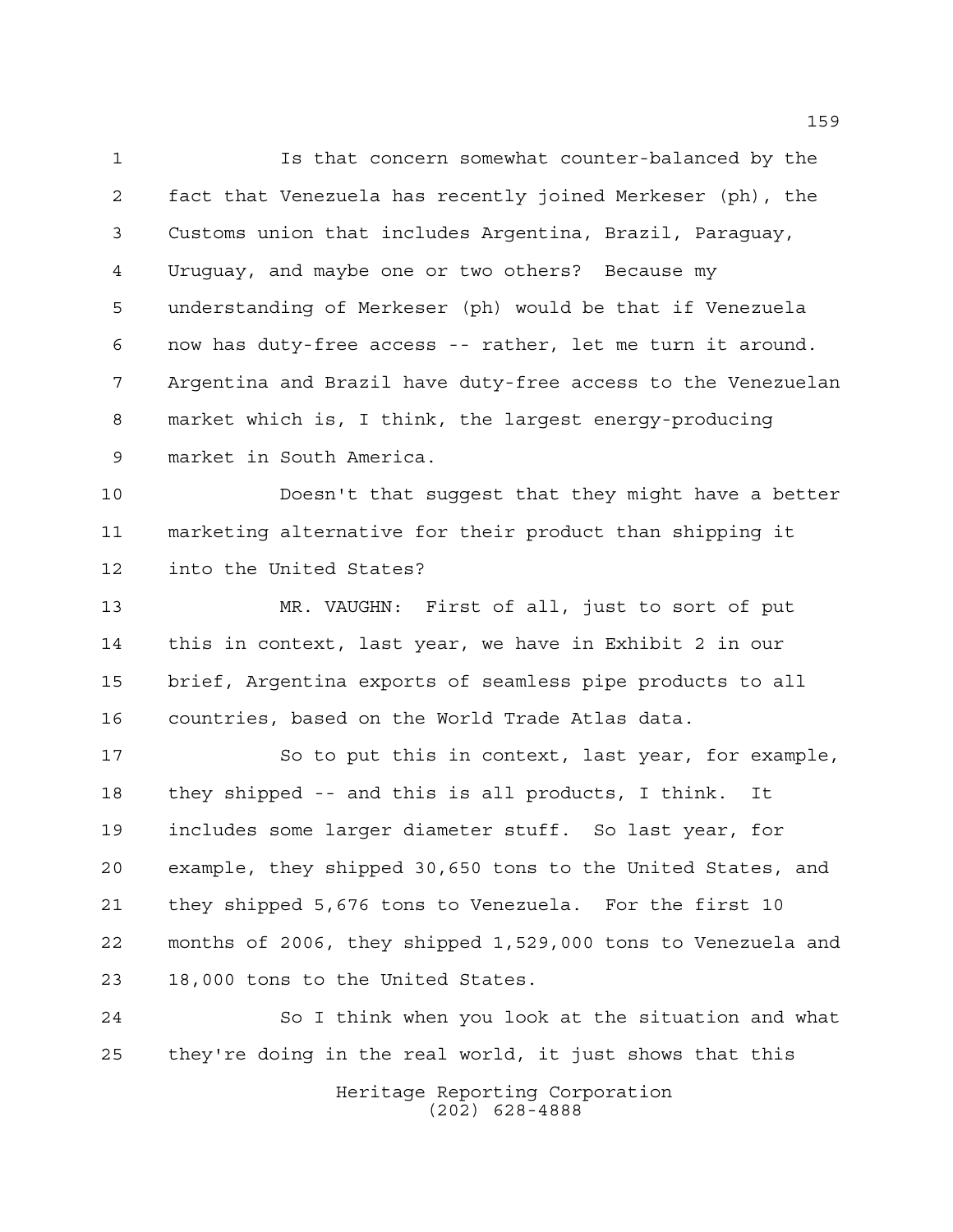market is just an incredibly valuable market compared to some of the other markets that they can go into.

 For example, I mean, if you look at Metal Bolts and Research -- and again, these are overall numbers. These just don't go to small diameter seamless. But just to give you a sense, apparent consumption of seamless pipe in Argentina in 2005 was 227,000 tons. They made 863,000 tons. The U.S. apparent consumption was 3,221,000 tons.

 So, again, we would really challenge you to sort of look at the credibility of these statements. Is it credible to say we don't want to be in the U.S. market? We'd rather be in a market like Venezuela, when they're already shipping more here than they are to there; when this is a much bigger market here than it is there; when they are a huge net exporter and the U.S. is a net importer? It's 16 just not credible whether they join Merkeser (ph) or not.

 I mean, the numbers and the instability in Venezuela is really only a part of that. If you just look at the overall market, and you look at the way they're behaving now, and you look at the importance of this market relative to other markets, we just think it's obvious that this is the best and most attractive market, and the most attractive market for them and for their products; which is exactly, by the way, what Tenaris said, for example, when it bought Maverick.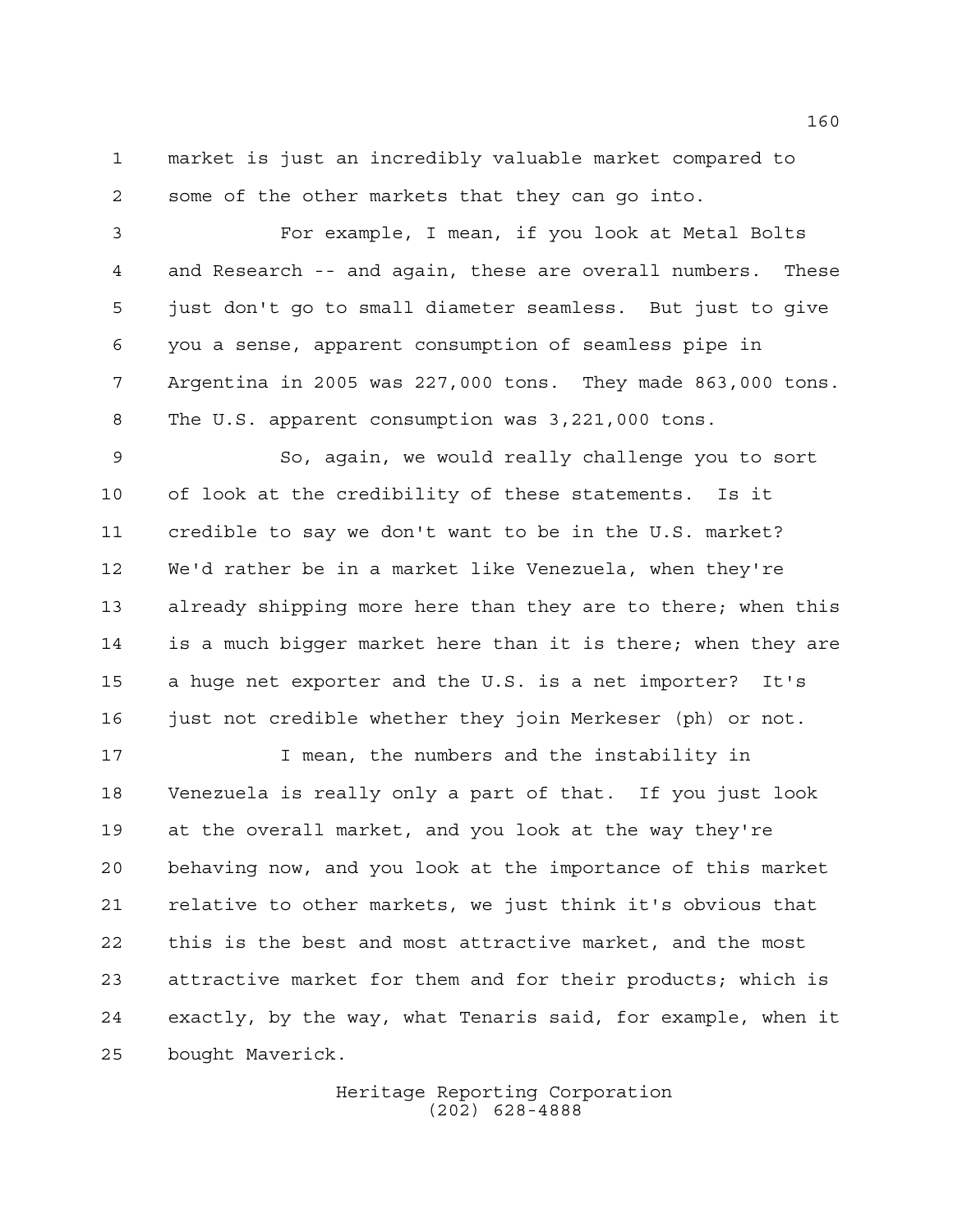CHAIRMAN PEARSON: Well, but keep in mind, I'm not sure how valuable historic data is, given that Venezuela joined Merkeser (ph) so very recently. I'm not even sure whether the common external tariff has yet been applied by Venezuela, although perhaps Respondents will have some information on that for us this afternoon.

 But if Venezuela is indeed applying a common external tariff to imports from non-Merkeser (ph) countries, than it may have little good alternative but to buy, going forward, its pipe requirements from a producer, either in Argentina or Brazil, because the common external tariff may make imports from other origins non-competitive.

 So I don't place a lot of validity on historic trade patterns, when those countries are going through what would seem to me to be a major alignment in tariffs. So if you want to add something in the post-hearing, that would be fine, because you may be able to refute the concerns that I raised. But I offer that caution to your analysis.

 MR. VAUGHN: Absolutely, and I would point out, for example, that Columbia, which I think that is another Merkeser (ph) country --

 CHAIRMAN PEARSON: No, it's not. Columbia is negotiating a Free Trade Agreement with the United States. In fact, the negotiation is completed. We've even completed our 90/90 study. Perhaps Congress will even implement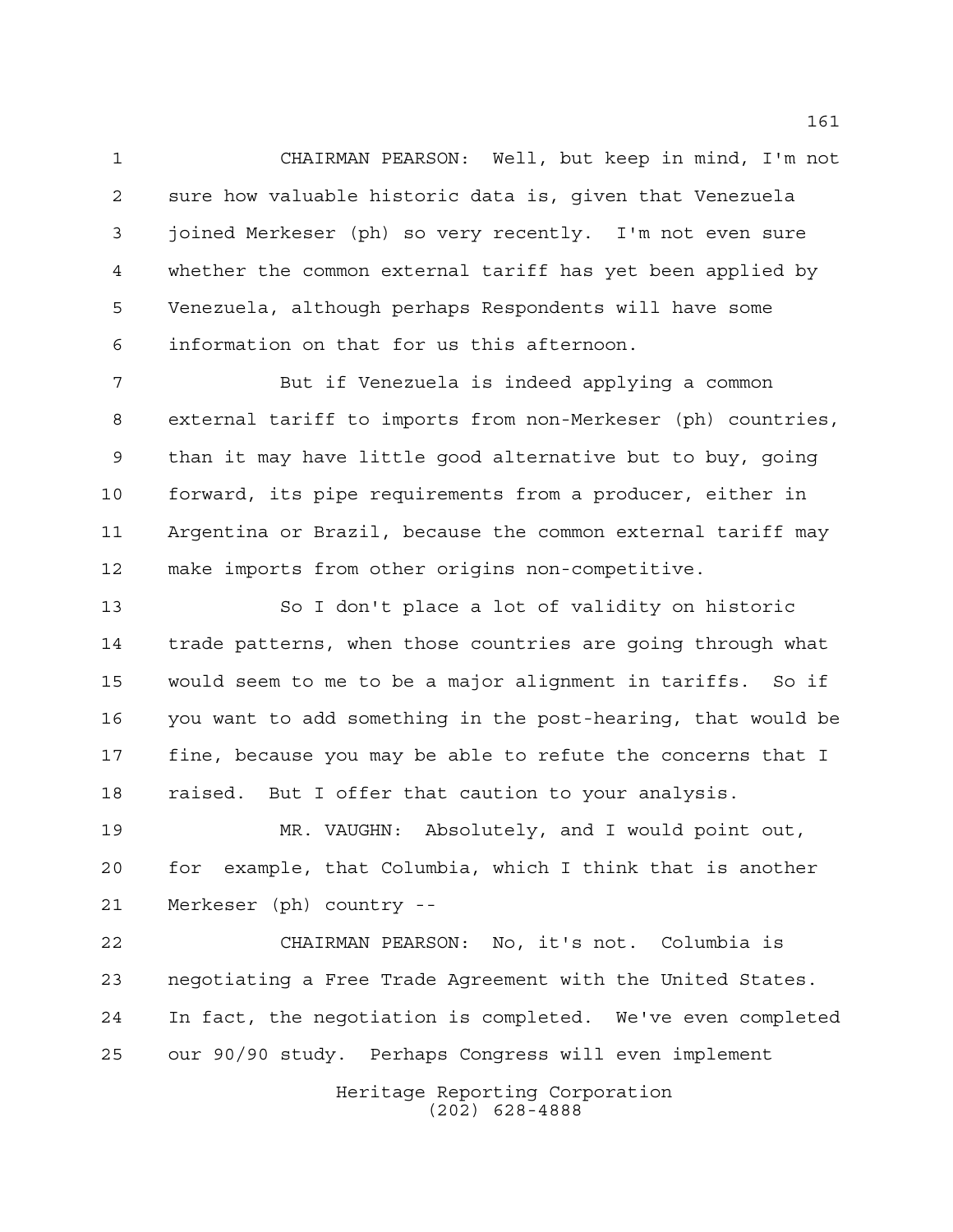agreement within the reasonably foreseeable future.

 MR. VAUGHN: Well, we will address this in the post-hearing. But I would point out that, you know, up to this point, they have shown very much a willingness to come into the U.S. market. That's what they've said, and that's what they've told their shareholders. But we will address this in more detail in the post-hearing.

 CHAIRMAN PEARSON: Okay, thank you; shifting gears again, there's been quite a bit of discussion about pricing of Chinese product. You have made the case that you're starting to see or anticipating a shift in quality of Chinese product such that it would compete more directly with U.S.-produced product and not compete more at a lower end level.

 Do we see this on the record now, or is this something that you are expecting to happen in the future; this shift of Chinese product to higher end -- you know, to more direct competition with U.S. producers for their current customer base?

 MR. DURHAM: Well, I would say we see some of that now.

 CHAIRMAN PEARSON: Okay, so the transition is under way, as you see it.

MR. DURHAM: Yes.

Heritage Reporting Corporation (202) 628-4888 CHAIRMAN PEARSON: Okay, and yet we still see all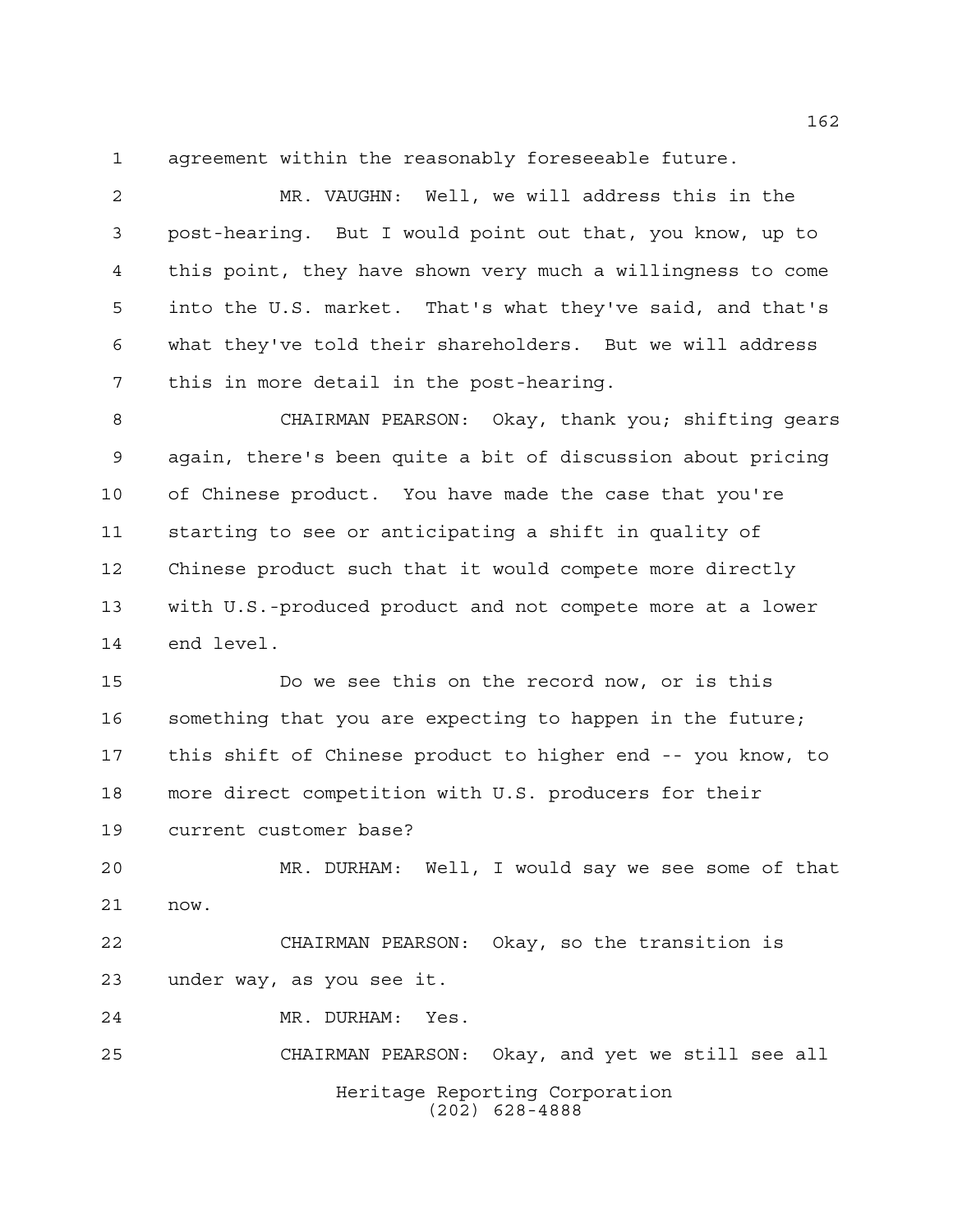of this price strength in the U.S. market. So it must be, at this point, a relatively slow transition for the Chinese into the more upper scale markets.

 MR. DURHAM: Well, I think as I mentioned earlier, on the approved list, if you're a company that has an approved list, and you know that there is a huge gap in the marketplace between material from China and material from the other people that are on your list -- and let's say you've got six on your list, and some of these lists have 12 and 15 mills on them; but whatever you've got on there -- it would behoove you probably to say, hey, you know, we need to start looking around a little bit over there in China and see if there are not some good quality mills and let's get them on our list. Because, you know, we can save a lot of money when we do that.

 CHAIRMAN PEARSON: Right, now I understand the underlying dynamic that could lead to this. But what I'm trying to figure out is whether we can make the assumption that in the reasonably foreseeable future, in the next year and-a-half or two years, that we would see enough of that shift so that it would have an effect on the domestic marketplace here in the United States. So if you've got anything that you can put on the record post-hearing in that record, that would be great.

MR. VAUGHN: We will be happy to do that.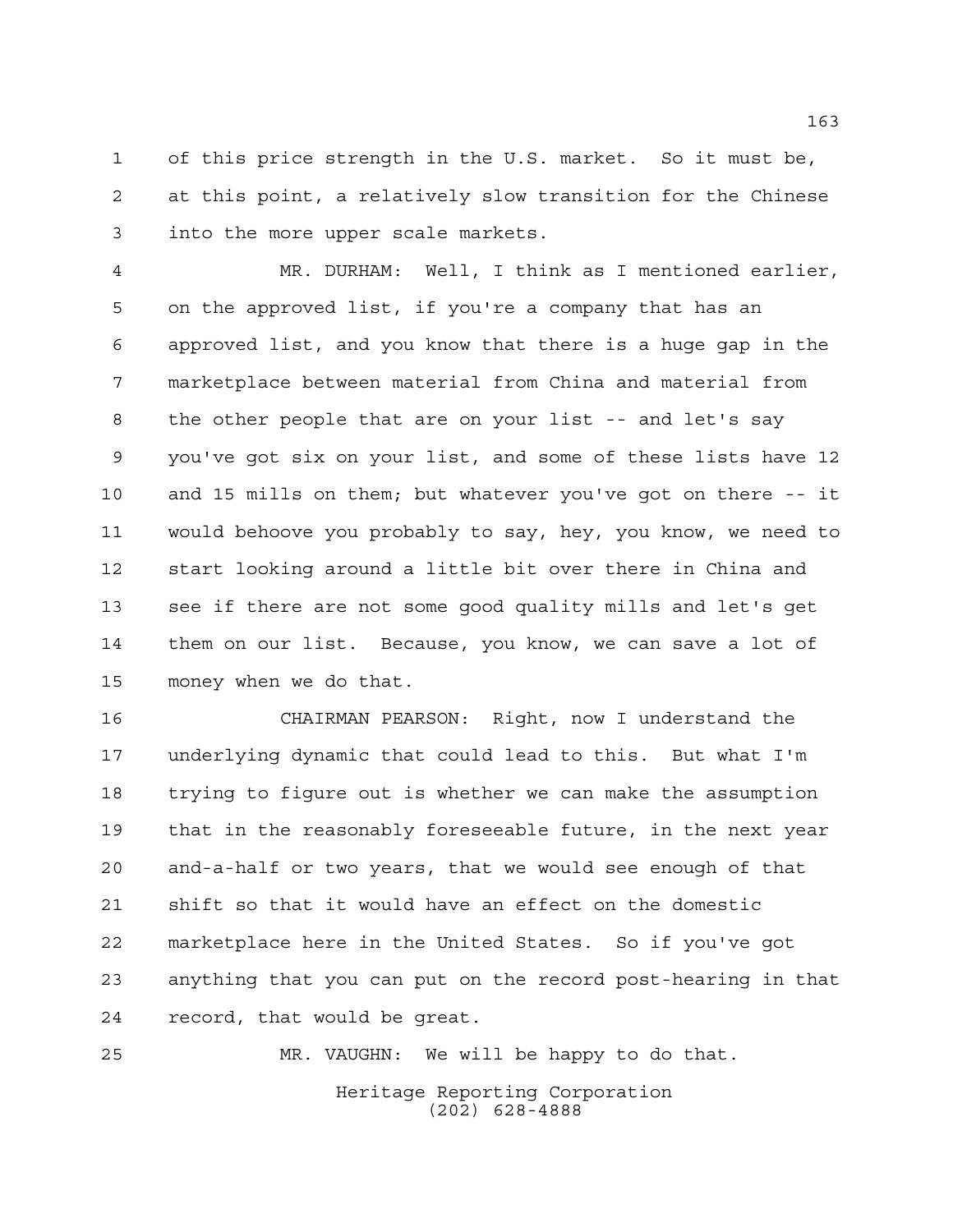CHAIRMAN PEARSON: Thanks, Mr. Vaughn.

 My light is changing; Madam Vice Chairman? VICE CHAIRMAN ARANOFF: Thank you, Mr. Chairman. I have hopefully just a few more questions. As you know, one of the things that we look at in terms of likely volumes of imports is whether there would be an incentive for subject producers to shift exports that they're currently sending to other markets into the United States, and we've talked about that some.

 We have some relative pricing data. It's in Table 422 of the staff report, and it's confidential. So I can't say too much about it. But just to characterize it very generally, and I think it deals with somewhat broader range products as well, there's some evidence there that over much of the period that we reviewed, prices in Europe and Japan have been somewhat higher than prices in the United States, and there's been some narrowing of that gap toward the end.

 As we look forward into the reasonably foreseeable future, given that track record, how should I look at the question of whether there's going to be a price incentive to shift product that might be going into Europe or Japan or other places to the United States?

 MR. NARKIN: This is Steve Narkin. I guess I have just one quick comment. As I'm sure you realize, we discuss at some length in our prehearing brief the data that you get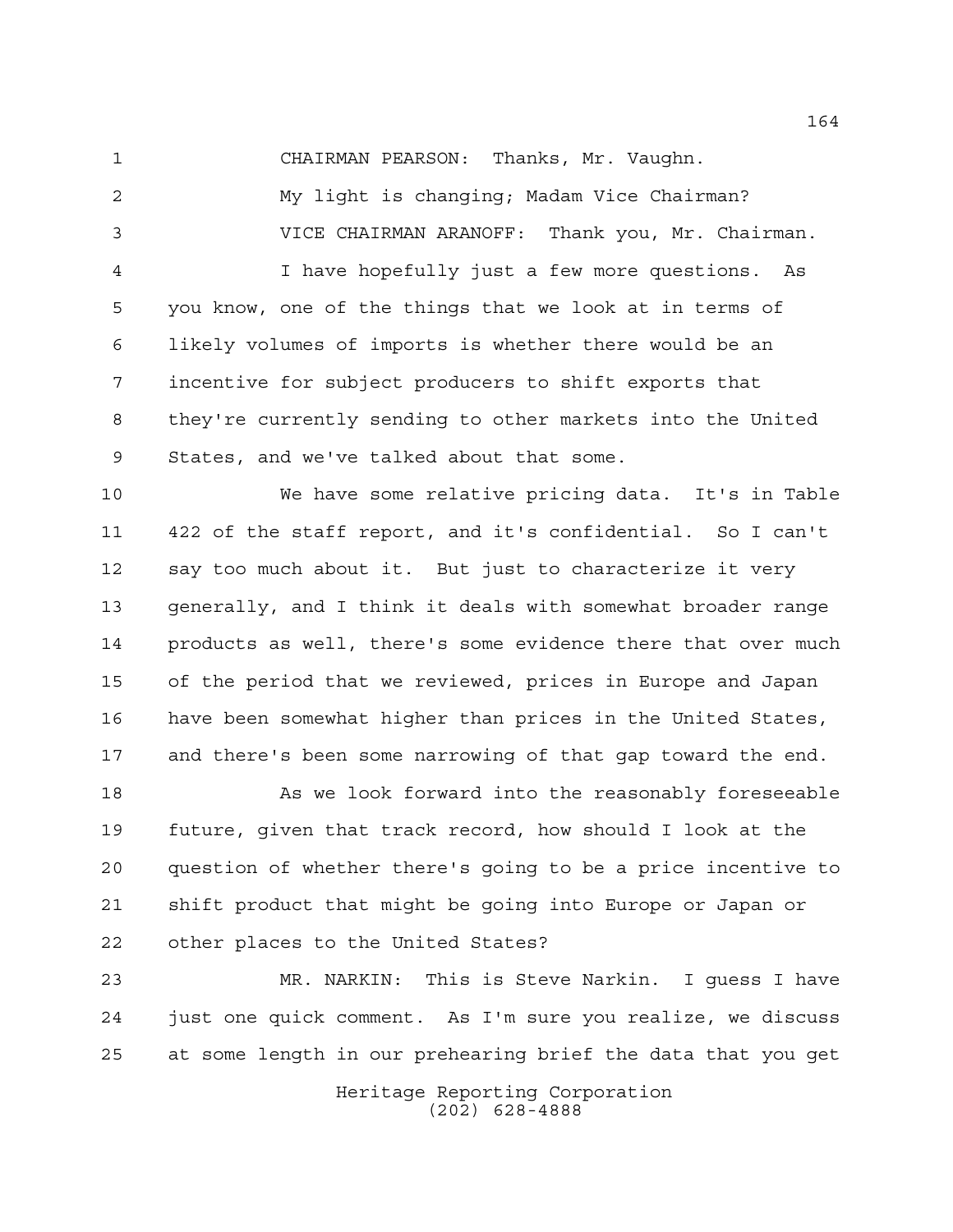out of the questionnaire response, which is I think more detailed by export market, but more importantly, is really specific to this product, and we think that tells a very compelling story as to showing you exactly where they have an incentive to shift from one market to another, from one market to here.

 MR. HECHT: Jim Hecht -- just to add to that, as I think Steve mentioned, obviously, you have a UV data on the record, which is not perfect. But I think when it tells a pretty consistent story, and I think it does here, you can look at the other markets that these folks are selling to and you can compare it to AUVs in the U.S., and that gives you a sense, I think, from some of the metal bulletin data.

 I think it's true that it does show European markets being comparable and maybe Japan, as well. But then it shows a number of other markets quite a bit lower and consistently through time.

 I think there's also, on the confidential record, some pretty interesting statements about the situation in Europe and some of the challenges they face as well, which we've cited and we'll emphasize again in some of our post-hearing materials.

 VICE CHAIRMAN ARANOFF: Okay, thank you. MR. BROGLIE: I think that gets back to the issue where these companies will want to offer the global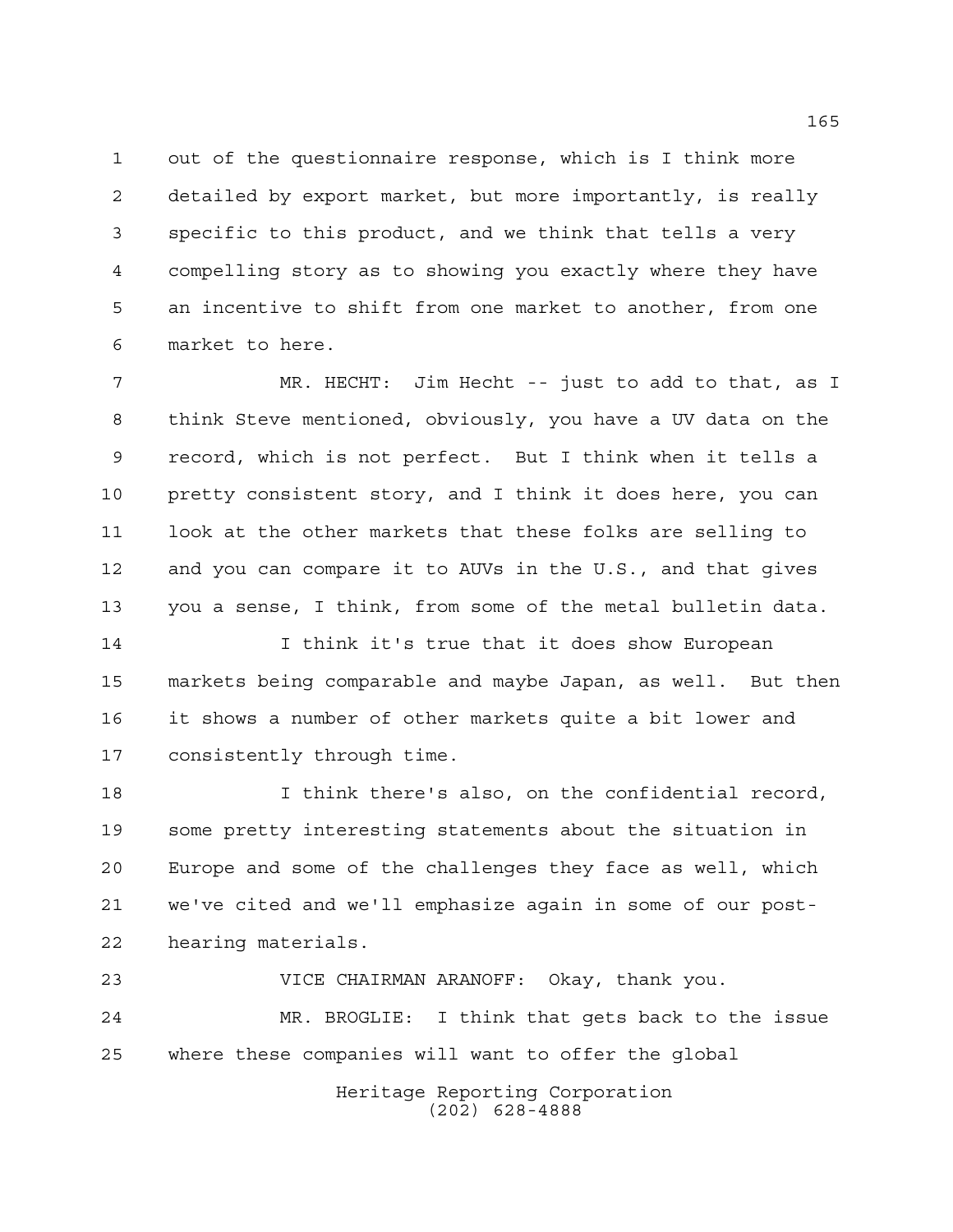solution, and here in the United States, they're not presently being able to do that for their customers.

 VICE CHAIRMAN ARANOFF: Okay, right, but if you want to offer a global solution, you don't want to take product away from somebody you're already selling it to, to sell it to somebody else. You want to do both, so that's a different situation.

 Okay, thanks, I have one question that came up when I was reviewing the staff report, if you take a look at Table 4-21 in the staff report, this is Preston Pipe data, which I understand from the staff that, although they were originally bracketed, are in fact public.

 The conventional wisdom with respect to this industry, and this is something that Commissioner Hillman raised earlier, is that there is kind of a product hierarchy, with OCTG commanding the highest price, and then maybe line pipe, maybe standard pipe below.

 The data in Table 421 does not seem consistent with that conventional wisdom. If you take a look at them, they show that standard pipe prices are often exceeding prices for line pipe and even OCTG in the U.S. market within the relevant diameters. Does that mean that something has changed in the market or that something is wrong with the data? If you can't answer it now and you want to go back and look at it more detail -- I'm just trying to decide, can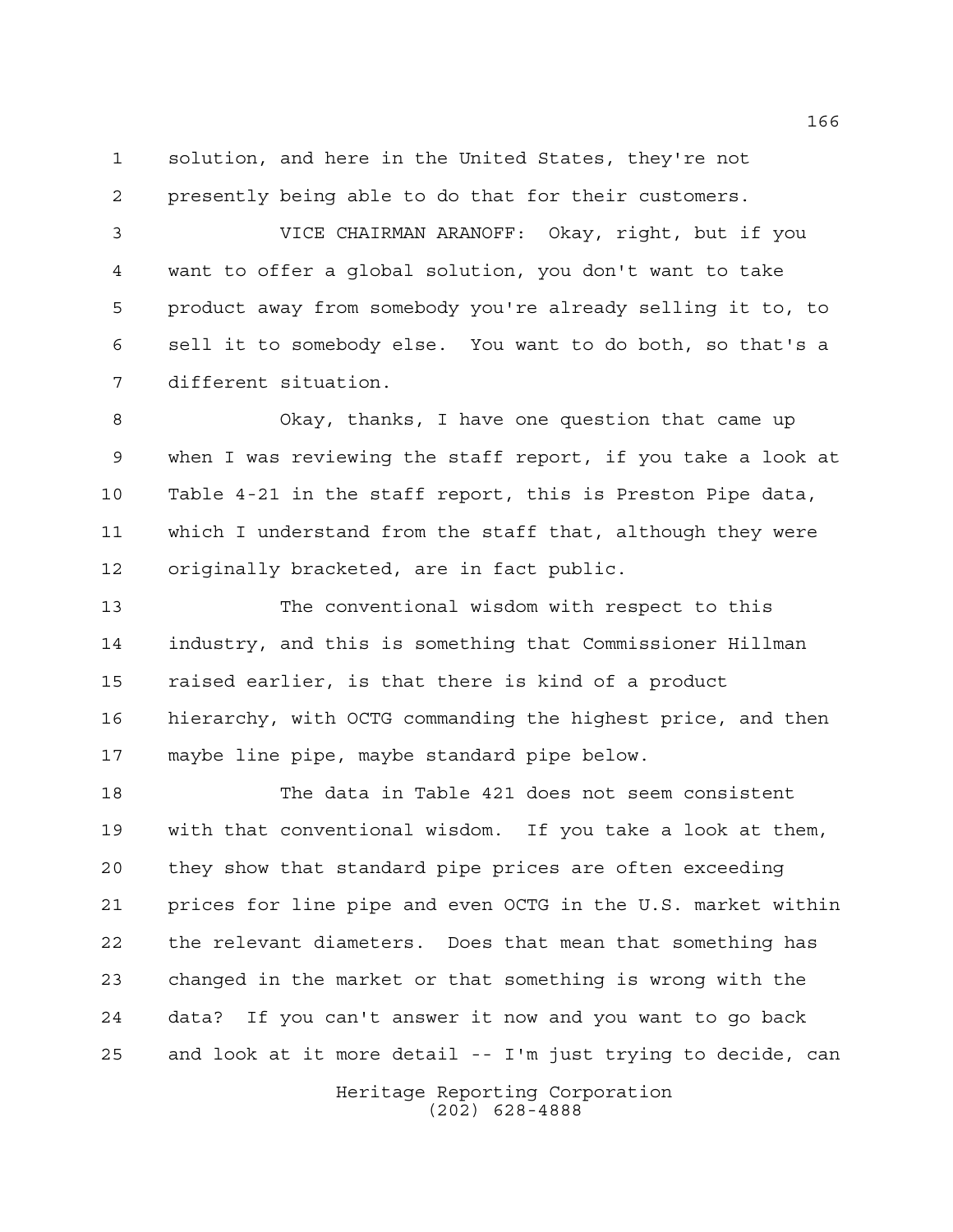I rely on the data in that table, or do they just not make sense?

 MR. HECHT: I think that's a good question. We will take a look at the data. I'm not sure I have a good answer to that here. I don't know if others do.

 VICE CHAIRMAN ARANOFF: Okay, I appreciate that. Because I guess if the answer is that the data are good and they tell me that there's been a big change in the market, it affects how people's incentives are to allocate their capacity between these products in a way that we haven't seen before; okay, thanks.

 One last question. One of the discussions that we've been having about China this morning has been, well, right now, the Chinese product is really having its effect at the low end of the market. But we've also had people testify that there are some Chinese companies that are, you know, world class or getting to be world class, who are going to move up that value chain and be accepted.

 What kind of a timeline are we looking at? I mean, if I were to look out two years, what's the likelihood that I would see a substantial volume of Chinese product available on AMLs or, you know, of that quality?

 MR. BINDER: Larry Binder. The Chinese are already on AMLs. Exxon Mobil, they're on that now. The thing you've got to understand and what Jim was saying is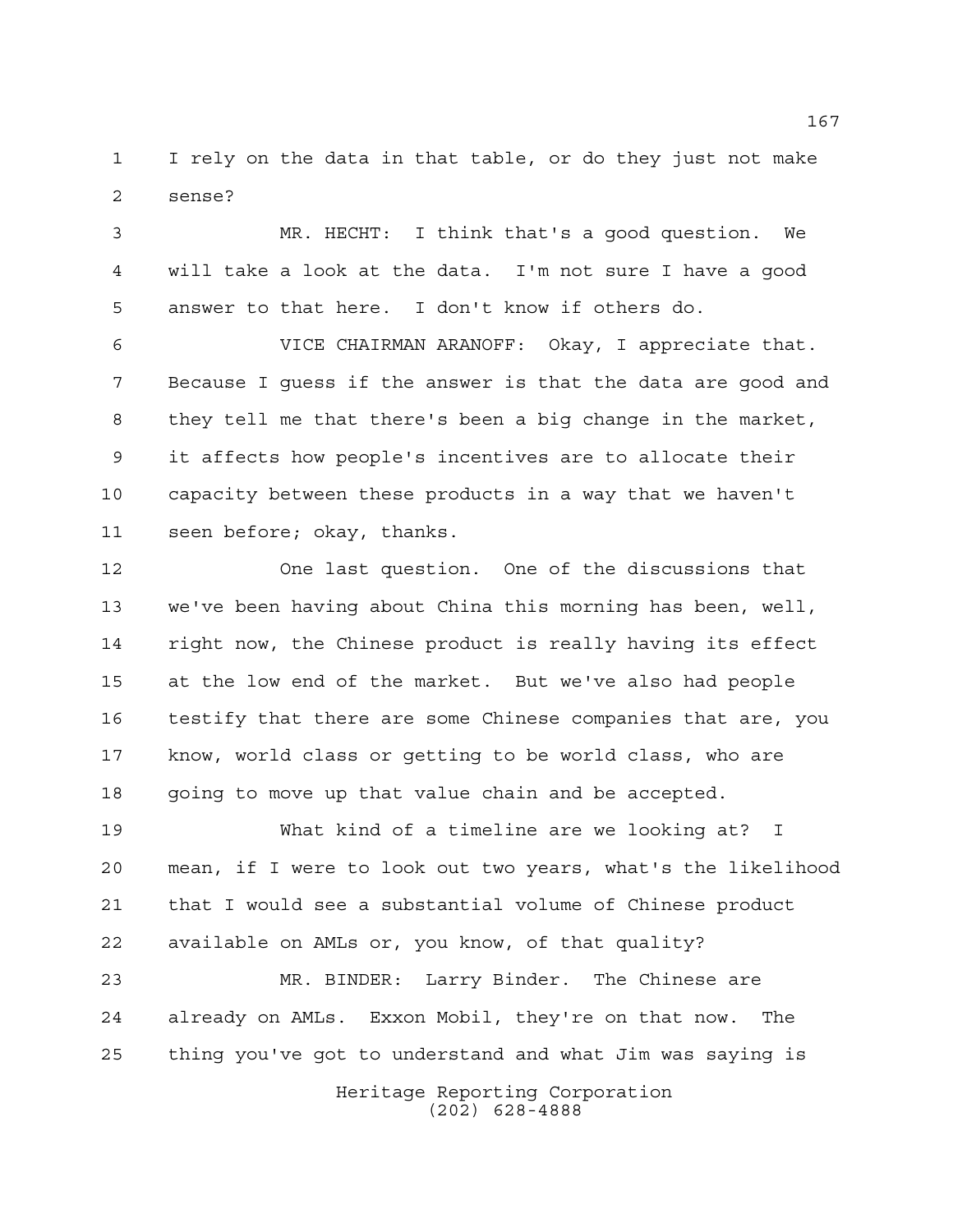Exxon Mobil kind of sets the standard in the industry, along with ConocoPhillips. They're AMLs. And when fabricators do work, they have to do their work and buy the product comparable to what Exxon or ConocoPhillips specifies.

 Now then, when that is approved, like Exxon has approved the Chinese mills -- Tien Jin is one of them -- when they approve that, that's kind of an industry standard now. People will say to us, well, when they're buying pipe to do construction work for anybody, they'll say, well, we're using the Exxon Mobil AML. So that opens the door up. But what they're tell us, they'll take Tien Jin pipe or any other Chinese pipe.

 So like Jim was saying, it's already started, and we're getting calls. A lot of fabricators are saying, we'll use the Exxon Mobil's AMLs. So then that's telling us, they'll take Chinese pipe. I don't know if that answers your question, but it's in existence right now. And the more that is used in the industry, it will pick up. I would say in a year from now, it's going to be a drastic increase.

VICE CHAIRMAN ARANOFF: Okay.

 MR. BINDER: My opinion of that would be that with the type of mills they are building or already operating, it's going to happen and it's going to happen quickly.

Heritage Reporting Corporation (202) 628-4888 VICE CHAIRMAN ARANOFF: Okay, Mr. Hecht? MR. HECHT: If I could just make a slightly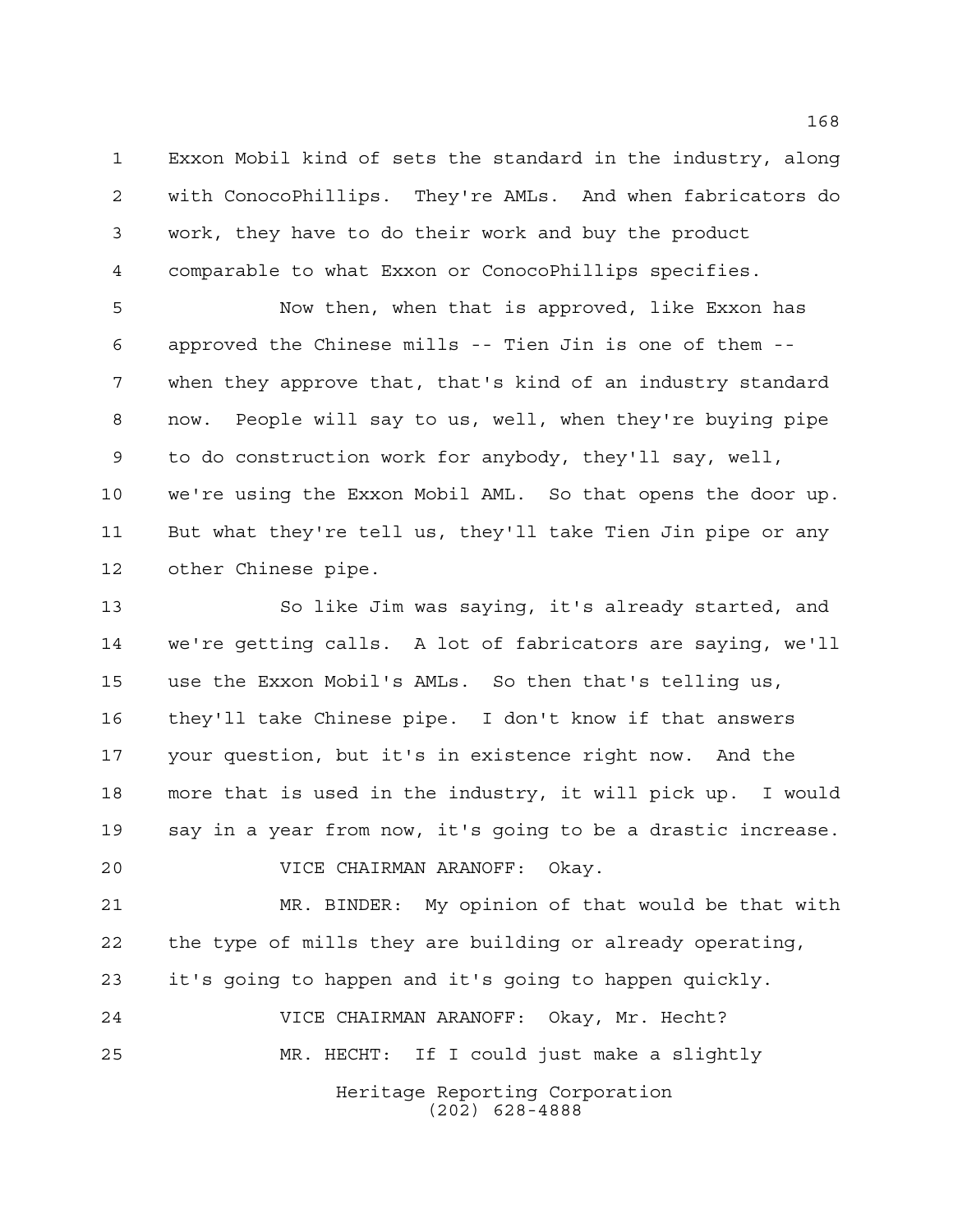unrelated point, but I think an important one to consider, as we do see this increase and surge in Chinese shipments here, and we also see them moving up the value chain, we also see a tremendous amount of evidence that there may be unfair trade involved with that. I think it's not a secret that the industry has expressed concern about that.

7 So one thing we will be looking at in the year ahead, and I think even with USTR, are some of statements they've been making in term of concerns with subsidies, is to take a look at that.

 VICE CHAIRMAN ARANOFF: Okay, I appreciate that answer. With that, I think that's all the questions that I have. I do want to thank the morning panel very much for all your help this morning; thanks, Mr. Chairman.

 CHAIRMAN PEARSON: Commissioner Hillman? COMMISSIONER HILLMAN: I have no further questions, but would want to join my colleagues in thanking you all very much for your many good answers and for your perseverance until 1:30 in the afternoon; thank you.

 CHAIRMAN PEARSON: Commissioner Okun? COMMISSIONER OKUN: Thank you, I believe that most of what I had wanted to cover, including this question about the relative prices from OCTG and standard and line pipe, were covered.

Heritage Reporting Corporation (202) 628-4888 But I know you've argued that, Mr. Hecht. In your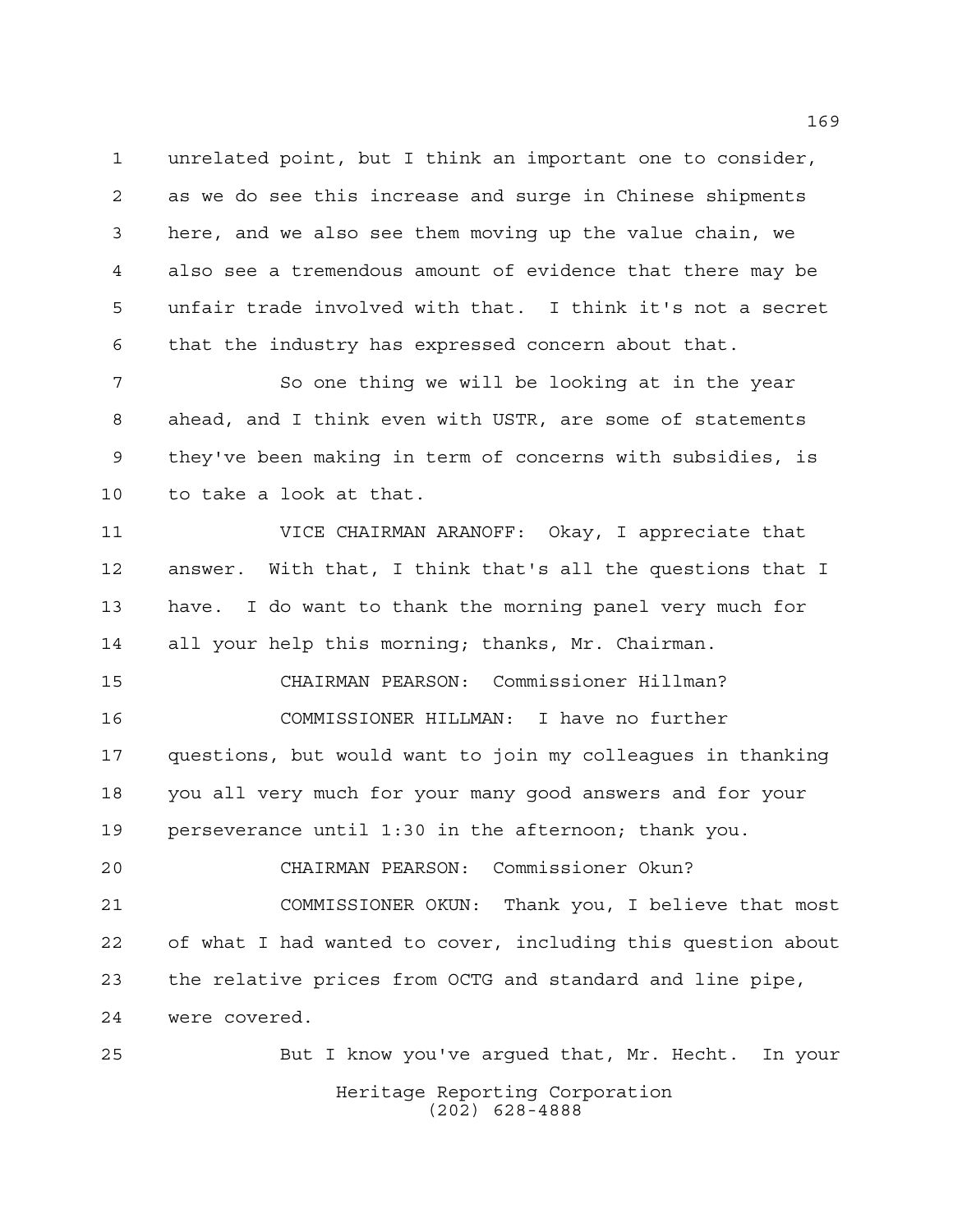post-hearing, if you can just keep in mind, if the chart in the staff report is not really good data and that, in fact, OCTG is still the higher valued product, if you can just go through your product-shifting argument with regard to the subject countries, I'd appreciate looking at that again, keeping in mind what we said actually in the Spring cases, if you can address what the Commission had to say there with regard to product shifting.

 Then, I guess, I have just one final request, and probably just a follow-up, again, on looking at demand globally and in the U.S. market, if there's anything you can add with respect to the reg count projections, as well as projections for drilling projects. Because I think my information is very dated.

 But I recall that most of the majors will say, even in their filings, if oil prices are above "x", we will pursue the following kind of higher risk projects; you know, the sour wells, the things that cost some money, that you don't pursue if oil is where it was awhile ago.

 It's the same with regard to gas. I think the figure used to be \$4. You know, if it's below \$4, you pretty much start ratcheting down really quickly. If it's above, you still pursue some projects, and depending on how far above it is, you pursue more and different projects. So if there's anything out there that's current,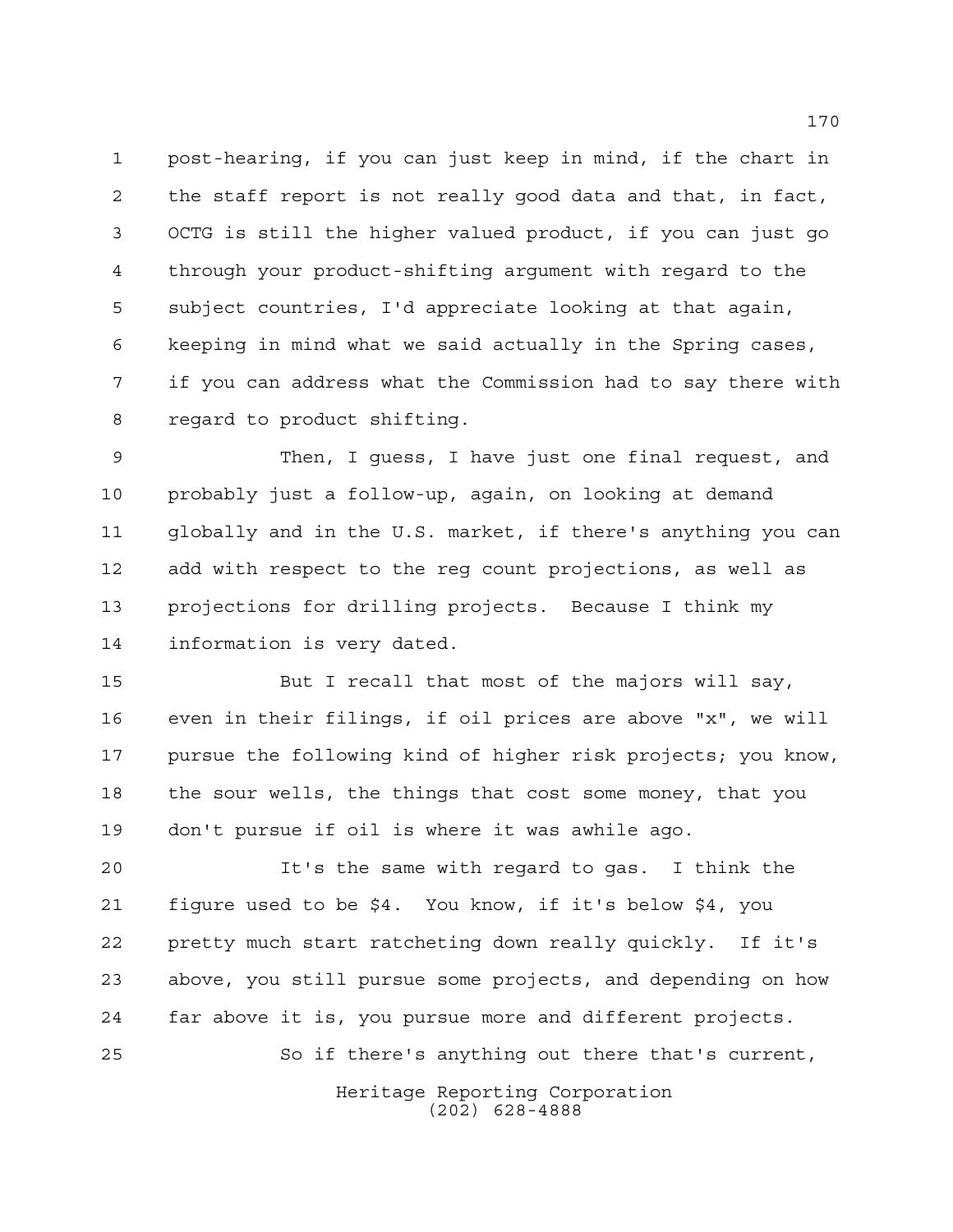because I don't see it in this record that. Because again, keeping in mind, at least with regard to future prices, I would appreciate it.

 With that, I very much want to thank all of you for all the answers you've given, and I will look forward to the post-hearing briefs; thank you, Mr. Chairman.

 CHAIRMAN PEARSON: Commissioner Williamson, anything further?

 COMMISSIONER WILLIAMSON: Thank you, Mr. Chairman; no, I have further questions, and I would like to join my colleagues in thanking the panel for their cooperation and their thoroughness.

 CHAIRMAN PEARSON: Commissioner Lane? COMMISSIONER LANE: I do have a couple of questions. I hate standing between everybody and lunch, but I do have two questions.

 It would appear that the market for this product relates to the oil and gas industry. We know that the oil and gas industry is a boom and bust market. Apparently, right now, we may be in the good times.

 But could you tell me whether or not there is a business cycle for this product, and where we are in that cycle, and how a business cycle would affect what we do in this case; Mr. Hecht or Mr. Vaughn?

Heritage Reporting Corporation (202) 628-4888 MR. HECHT: Commissioner Lane, I guess I'm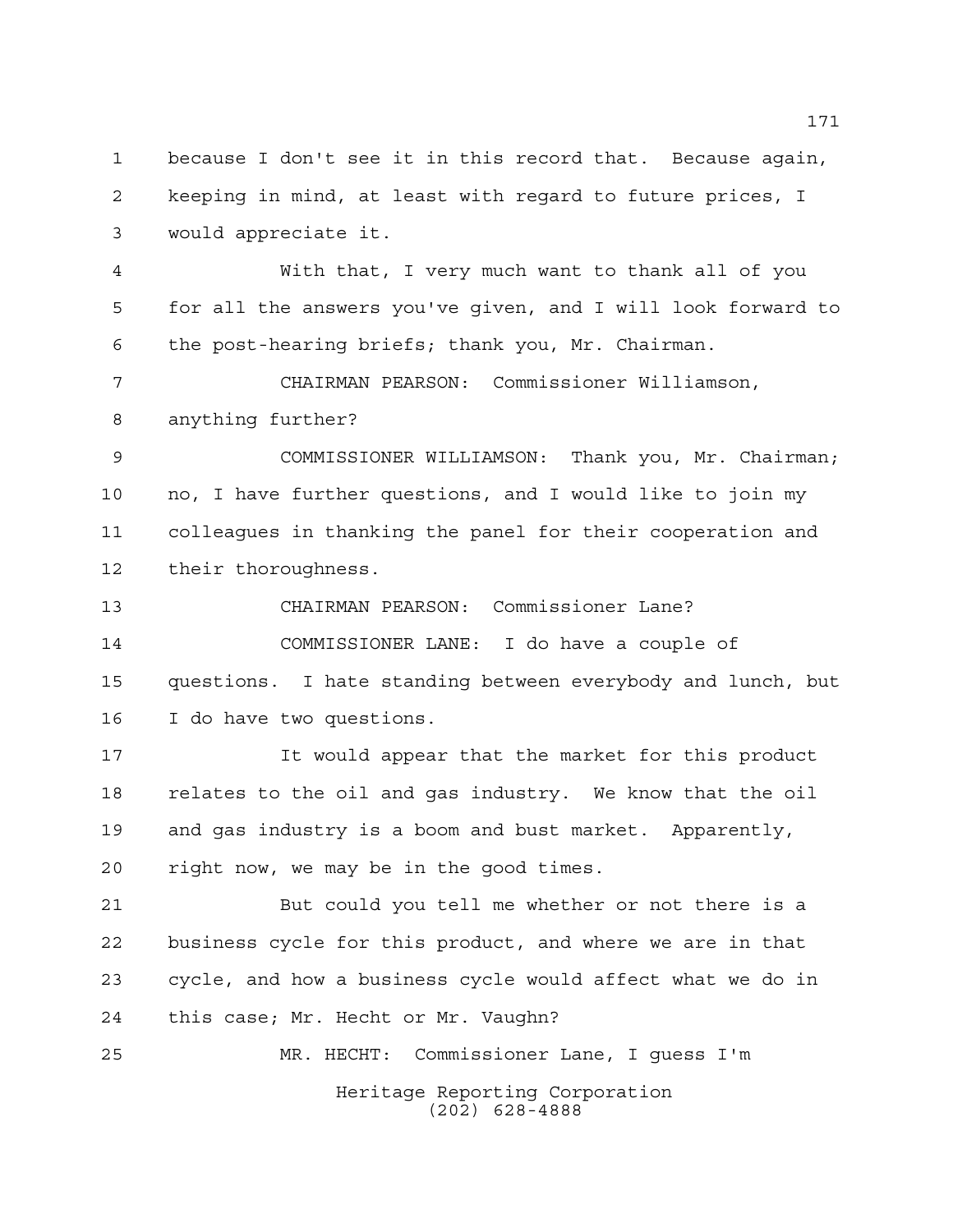probably not the best person to assess the cycle. I would characterize what you've seen obviously as a period of relatively strong demand in the past few years; and I think you've heard testimony today of concern that we may be on a downward path from that.

 Statutorily, you are, of course, charged with analyzing the likely effect in the context of the business cycle, and I think that is relevant.

 Again, to this point, we talked about at the outset that while an industry may be performing reasonably well, in part because of strong demand and the environment it's in, that nonetheless may be masking effects. If you would see material changes, even from off a higher level, that is injury under the law and, in our view, would compel an affirmative finding.

 COMMISSIONER LANE: Okay, thank you; and my last question, and you can either answer it now or in your post-hearing brief.

 Could you compare and contrast the current conditions of competition from the original investigations and first reviews? Would you say that the conditions of competition are the same or much different; and if different, please explain.

Heritage Reporting Corporation (202) 628-4888 MR. VAUGHN: Commission Lane, we will address that primarily in the post-hearing brief. I mean, the one sort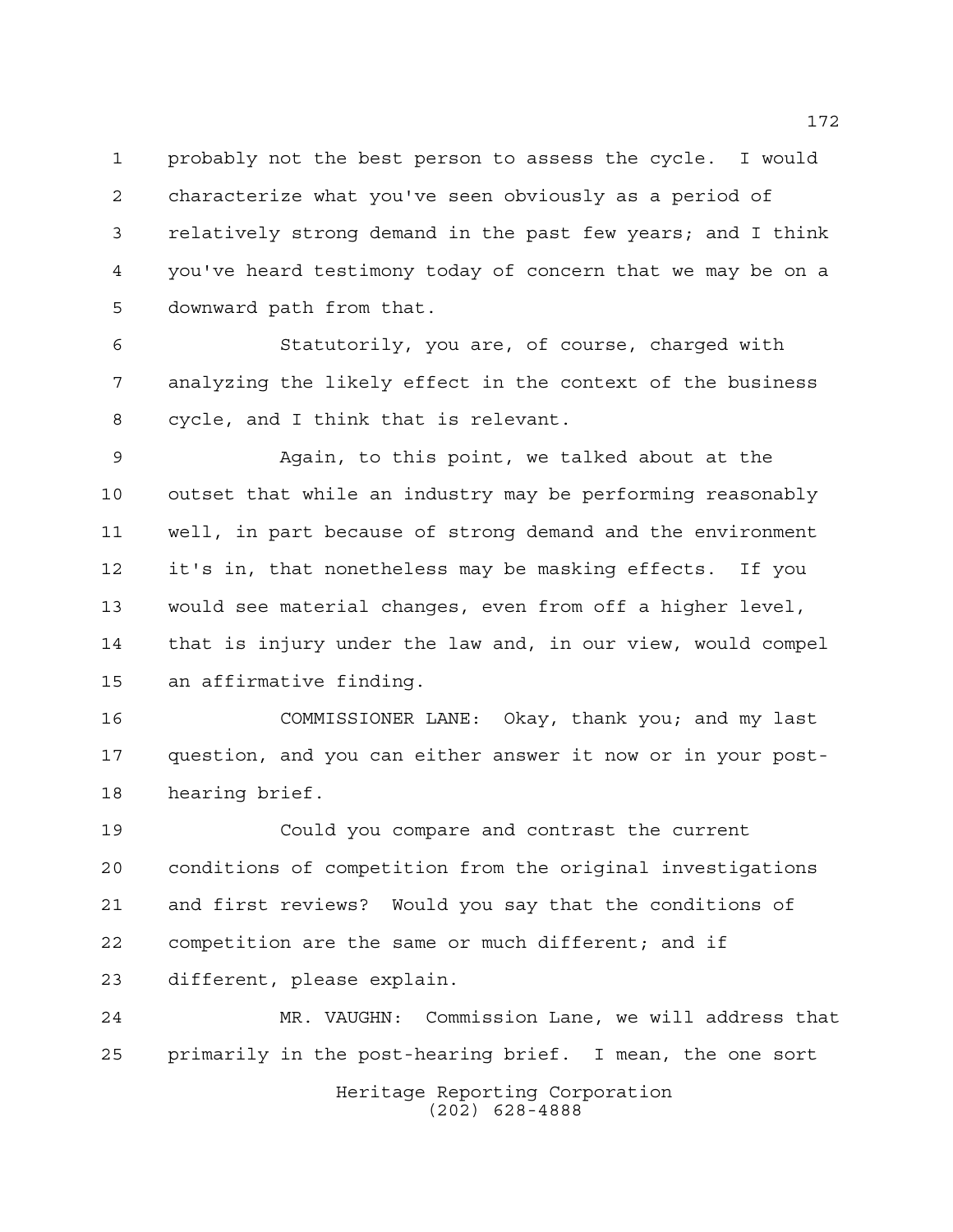of thing that really jumps out at you, when you look at the data, is five years ago, China was almost unknown in this market. Now, as you hear, they are one of the major forces in the market. So that's a tremendous change that's obviously been deleterious to the domestic industry. But we will address all this in more detail in the post-hearing brief. COMMISSIONER LANE: Okay, thank you; thank you, Mr. Chairman. CHAIRMAN PEARSON: Are there any further questions from the dias? (No response.) CHAIRMAN PEARSON: Okay, do members of the staff have any questions for this panel? MS. HUGHES: Rhonda Hughes, Office of General Counsel -- I have one question for Mr. Durham. You had said that you expect the trend will continue that more and more pipe that's not on the AMLs will enter the marketplace. Can you say when this trend started? MR. DURHAM: It probably started with -- I'm trying to think now. The Chinese pipe started coming into the Gulf Coast -- there's always been a lot of Chinese pipe on the West Coast -- I don't know, five or six years ago. MS. HUGHES: You're talking insignificant numbers, I gather, not just --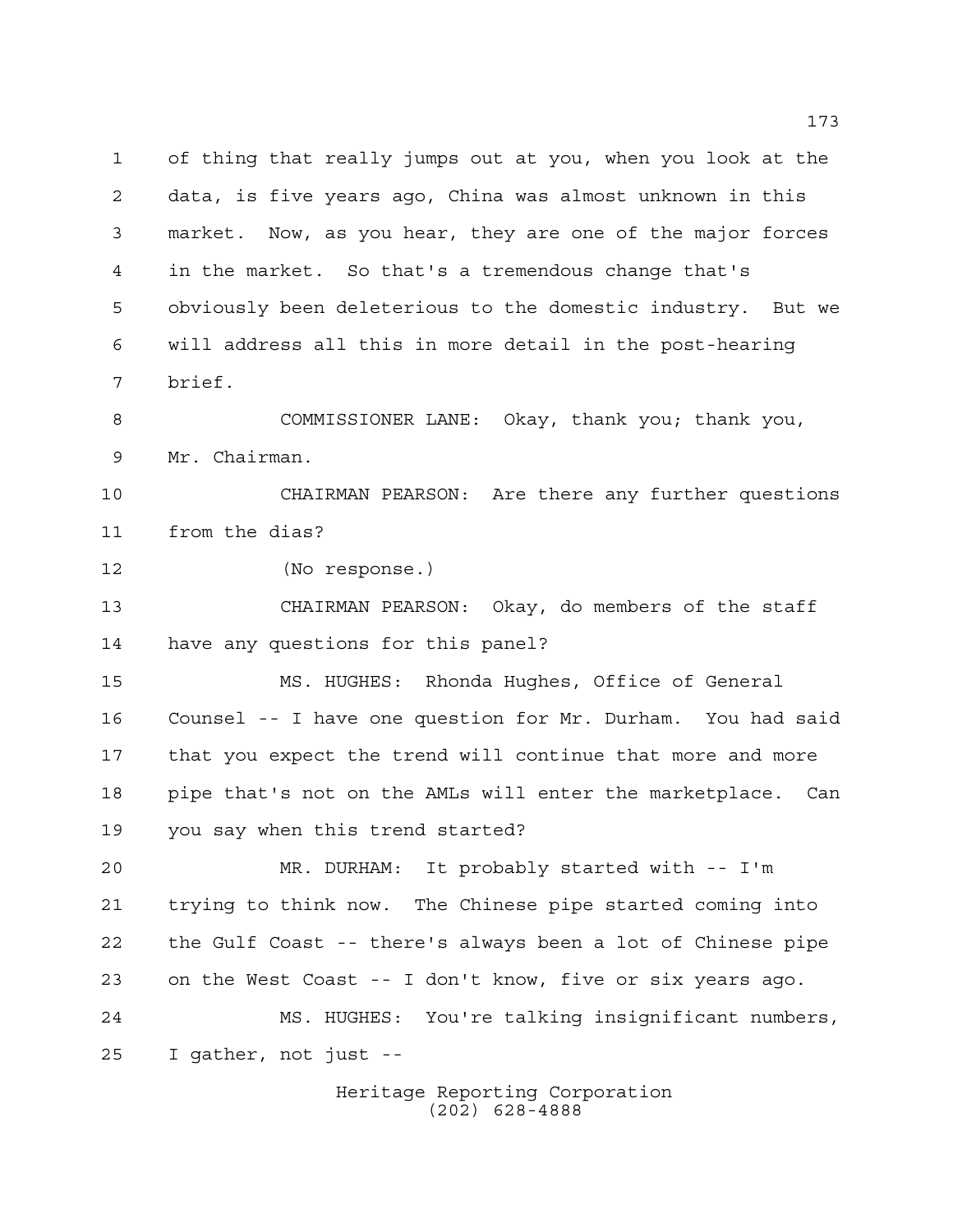MR. DURHAM: So if you look at the data, I think the significant numbers have really happened in maybe the past couple of years.

 MS. HUGHES: And how fast is this growing? Do you expect it to continue to grow at the same trend that it's been growing in the last two years, five years, or what?

 MR. DURHAM: Well, I believe that in the past year from China -- and someone correct me if I'm saying wrong here -- that it has doubled, basically doubled in tons. From the past year, it's doubled in tons, maybe from 2006 versus 2005. That's pretty significant. I think it's going to continue to grow.

 Now whether it's going to double in the next year or so, I really don't know. But I would say this, it wouldn't surprise me.

 MS. HUGHES: Thank you very much; the staff has no further questions.

 CHAIRMAN PEARSON: Do Respondents have any questions for the domestic industry panel?

MR. SPAK: No questions.

 CHAIRMAN PEARSON: Okay, then I think we should break for lunch. In honor of Commissioner Okun's birthday, and knowing that she likes a more relaxed lunch period, we will take a full hour, reconvening here at 20 minutes to 3:00. This hearing is recessed.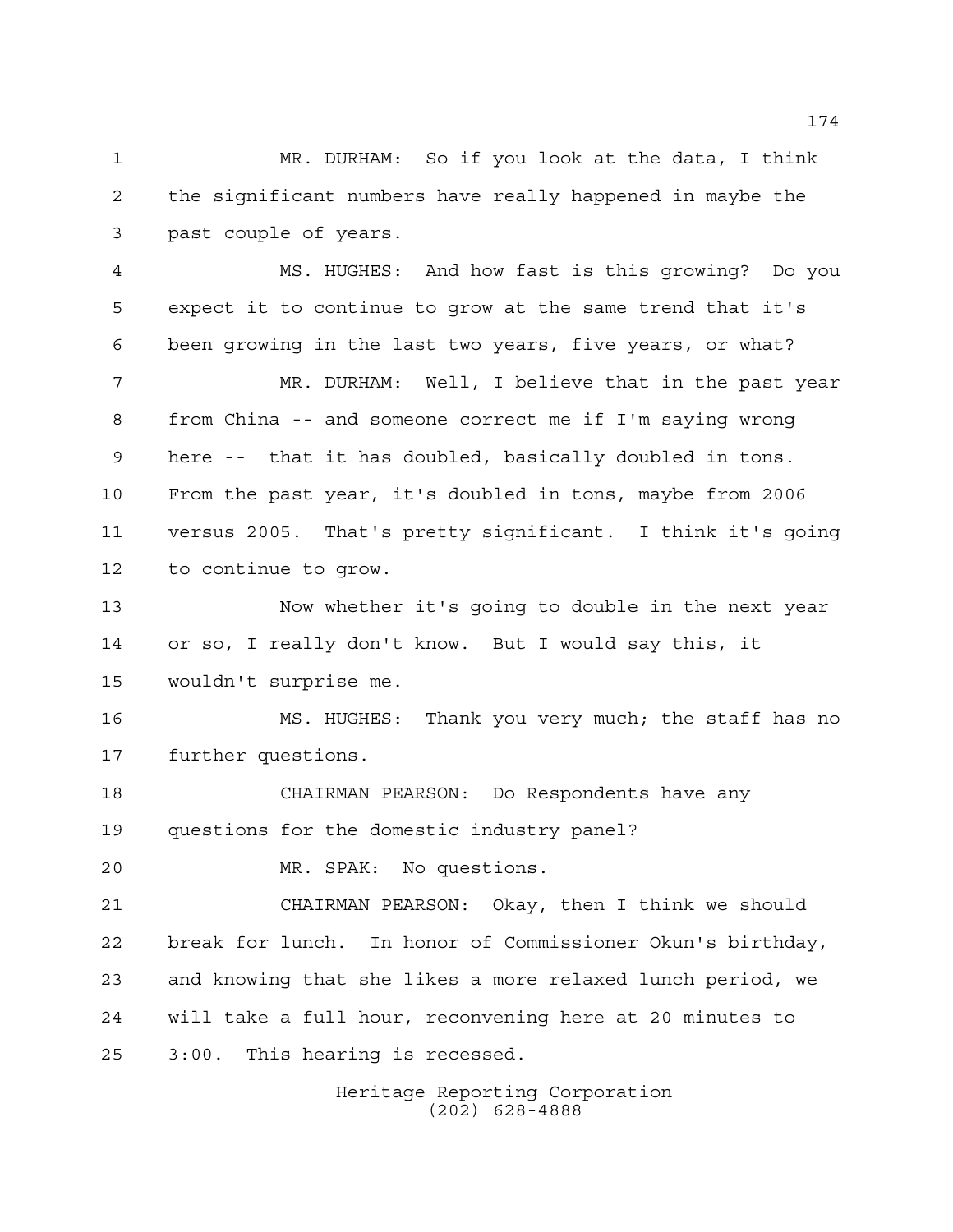| $\mathbf 1$      |               | (Whereupon, at 1:41 p.m., a lunch recess was |  |  |  |  |
|------------------|---------------|----------------------------------------------|--|--|--|--|
| $\mathbf 2$      | taken.)       |                                              |  |  |  |  |
| $\mathsf{3}$     | $\frac{1}{2}$ |                                              |  |  |  |  |
| $\bf 4$          | $\!/\!$       |                                              |  |  |  |  |
| 5                | $\!/\!$       |                                              |  |  |  |  |
| $\epsilon$       | $\!/\!$       |                                              |  |  |  |  |
| $\boldsymbol{7}$ | $\!/\!$       |                                              |  |  |  |  |
| $\mathsf g$      | $\!/\!$       |                                              |  |  |  |  |
| $\overline{9}$   | $\!/\!$       |                                              |  |  |  |  |
| $1\,0$           | $\!/\!$       |                                              |  |  |  |  |
| $11\,$           | $\!/\!$       |                                              |  |  |  |  |
| $12\,$           | $\!/\!$       |                                              |  |  |  |  |
| $13\,$           | $\!/\!$       |                                              |  |  |  |  |
| 14               | $\!/\!$       |                                              |  |  |  |  |
| $15\,$           | $\!/\!$       |                                              |  |  |  |  |
| $16$             | $\!/\!$       |                                              |  |  |  |  |
| $17\,$           | $\!/\!$       |                                              |  |  |  |  |
| $18\,$           | $\frac{1}{2}$ |                                              |  |  |  |  |
| 19               | $\!/\!$       |                                              |  |  |  |  |
| $2\,0$           | $\frac{1}{2}$ |                                              |  |  |  |  |
| $2\sqrt{1}$      | $\frac{1}{2}$ |                                              |  |  |  |  |
| $2\sqrt{2}$      | $\!/\!$       |                                              |  |  |  |  |
| $23$             | $\!/\!$       |                                              |  |  |  |  |
| $2\sqrt{4}$      | $\sqrt{}$     |                                              |  |  |  |  |
| $25\,$           | $\!/\!$       |                                              |  |  |  |  |
|                  |               |                                              |  |  |  |  |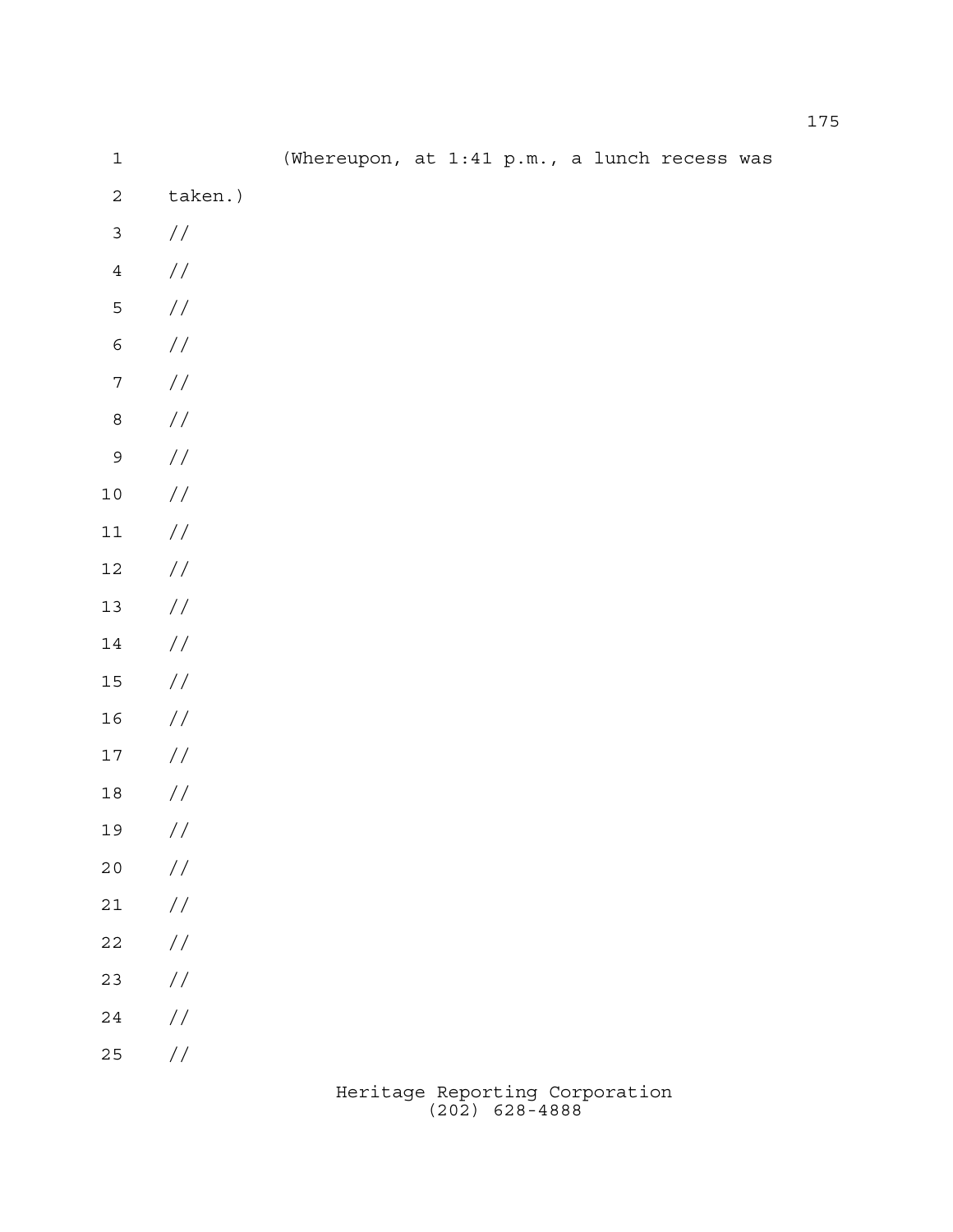Heritage Reporting Corporation (202) 628-4888 A F T E R N O O N S E S S I O N  $(2:40 \text{ p.m.})$  CHAIRMAN PEARSON: We are ready to turn to the Respondents' panel. Is that correct, Madam Secretary? MS. ABBOTT: Yes, Mr. Chairman, and all witnesses have been sworn. CHAIRMAN PEARSON: Excellent. Please proceed. MR. SPAK: Thank you, Mr. Chairman. Gregory Spak again from the law firm of White & Case and here on behalf of Siderca-Tenaris (USA). I'm going to be very brief and then turn it over to the person you want to talk to, Mr. Balkenende. I just want to say that this panel here in front of you is composed of witnesses from both Argentina and Germany. As you will all know from our briefs, we take a slightly different view of the case. We do agree on one thing, and that is that even if you do cumulate, this case and the facts that have been collected by the Commission staff argue for termination of the orders. We also, as you know and has been evident from some of the questioning this morning, we, in Argentina, believe the record justifies decumulation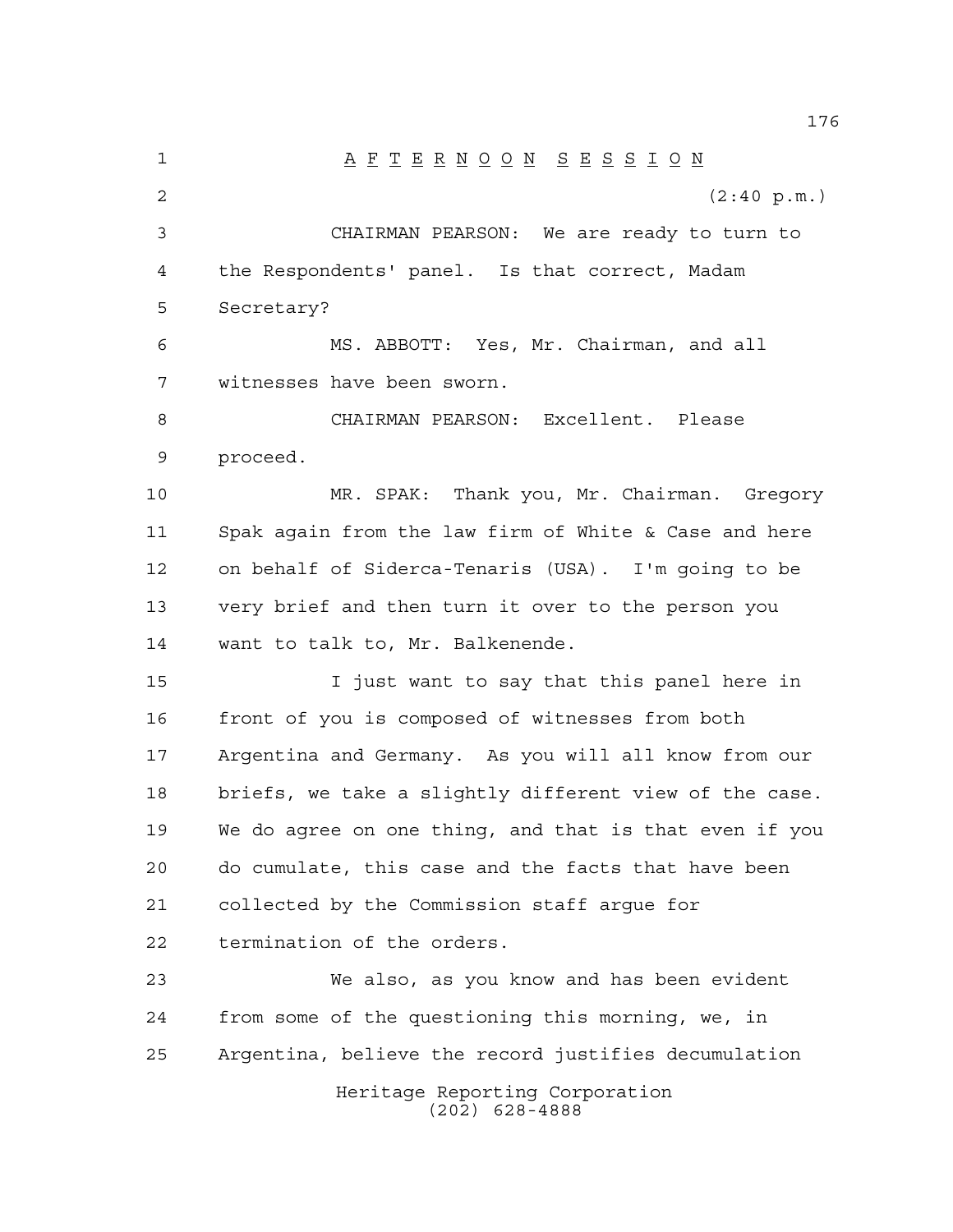of Argentina, and that really, and the information about Argentina and why we believe that to be the case, will be the subject of Mr. Balkenende's testimony, as he describes Siderca and the Tenaris operations. Thank you.

 MR. BALKENENDE: Good afternoon, Mr. Chairman, Commissioners, and Members of the Commission staff, my name is Roland Balkenende. I am president and general manager of Tenaris Global Services (USA) Corp. and the director of the process and power plant services, one of the global business units of the Tenaris Group.

 The Tenaris Group includes the Argentine seamless pipe producer, Siderca, as well as pipe mills in the United States, Italy, Mexico, Japan, Canada, Venezuela, Brazil, Colombia, and Romania.

**I've worked for Tenaris for six years.**  Prior to that, I worked at the global pipe distributor, Fileo (ph) Pipe & Tube, and for the past 16 years, while at Tenaris, and for 11, I've been based in Houston, Texas.

 It's great to be here at the Commission when times are good. The U.S. economy is doing well. The energy sector is very strong, is booming. Oil and gas prices are projected to remain at high levels. The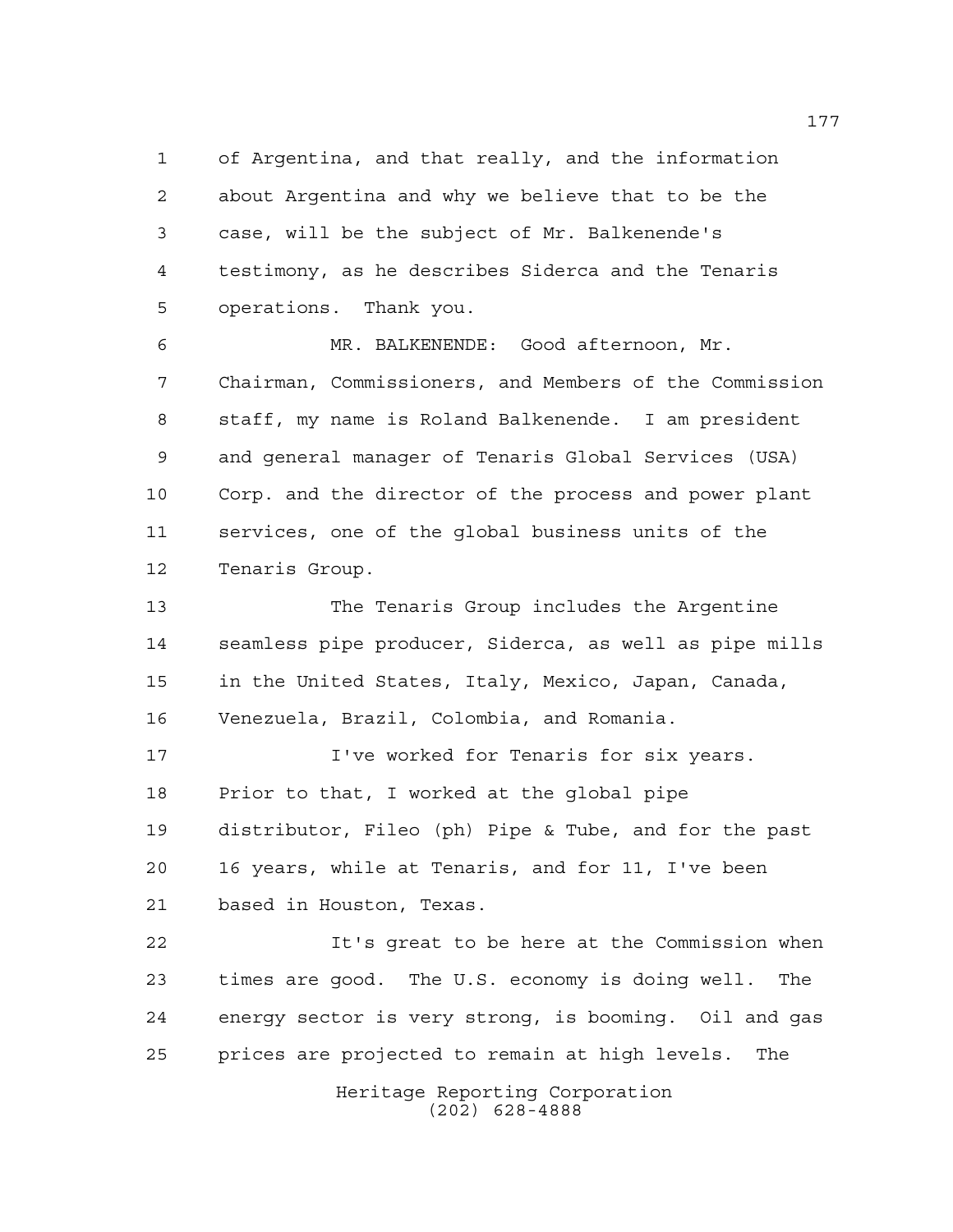U.S. seamless pipe industry has achieved record

 results, and it has done this while imports from other countries have entered the market.

 This is the context for the Commission's consideration of whether to extend or revoke the 12- year-old antidumping order on Argentina and the other countries.

 My presentation will address only Argentina and focus on specific reasons why the order on Argentine small-diameter SLP should be revoked.

11 11 I will make three basic points. First, Siderca and Tenaris have changed a lot since you last reviewed our companies, and those changes are relevant to your review.

 Second, Siderca has no volume to ship to the United States, and it has no reason to change its current successful strategies in the world market.

 Third, even if Siderca were to ship any small-diameter SLP in the U.S. market after revocation of this order, Siderca would not undercut the market prices in the U.S.

 Let's turn first to Siderca and Tenaris: The Tenaris approach to this segment of the seamless pipe business and the most relevant changes related to the SLP products under consideration.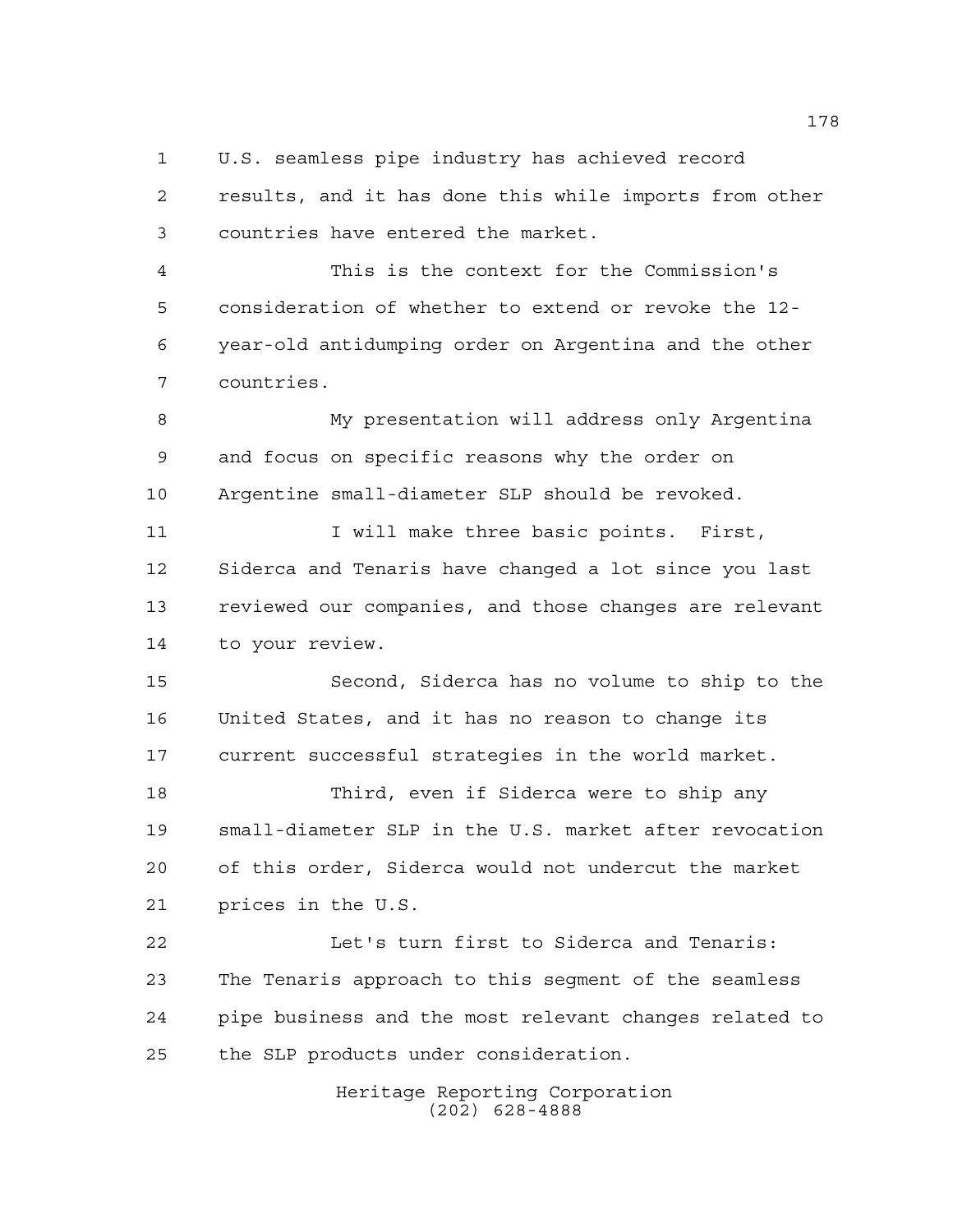We have to start with the changes in the energy sector globally, as this is directly related to Tenaris's approach to this market. Energy is a priority sector in almost every country around the world. Government and private investment is growing, and the nature and scale of those investments are increasing.

 Furthermore, the tubular requirements for those energy projects are increasingly complicated. Most relevant for the tubular products being discussed in this proceeding, small-diameter SLP, are the petrochemical, gas-processing, and refinery construction projects. These are mega projects with significant tubular requirements.

 Tenaris grew out of these changes in the energy sector. Tenaris was formed in 2002 as a company that would bring together the resources of pipe mills in several countries in order to provide the energy sector the tubular products and services that they require.

 In the small-diameter SLP segment, the Commission staff report, at page 25, correctly identifies six end use markets for small-diameter SLP: one, oil and gas transmission; two, the construction of refining facilities; three, the repair of refining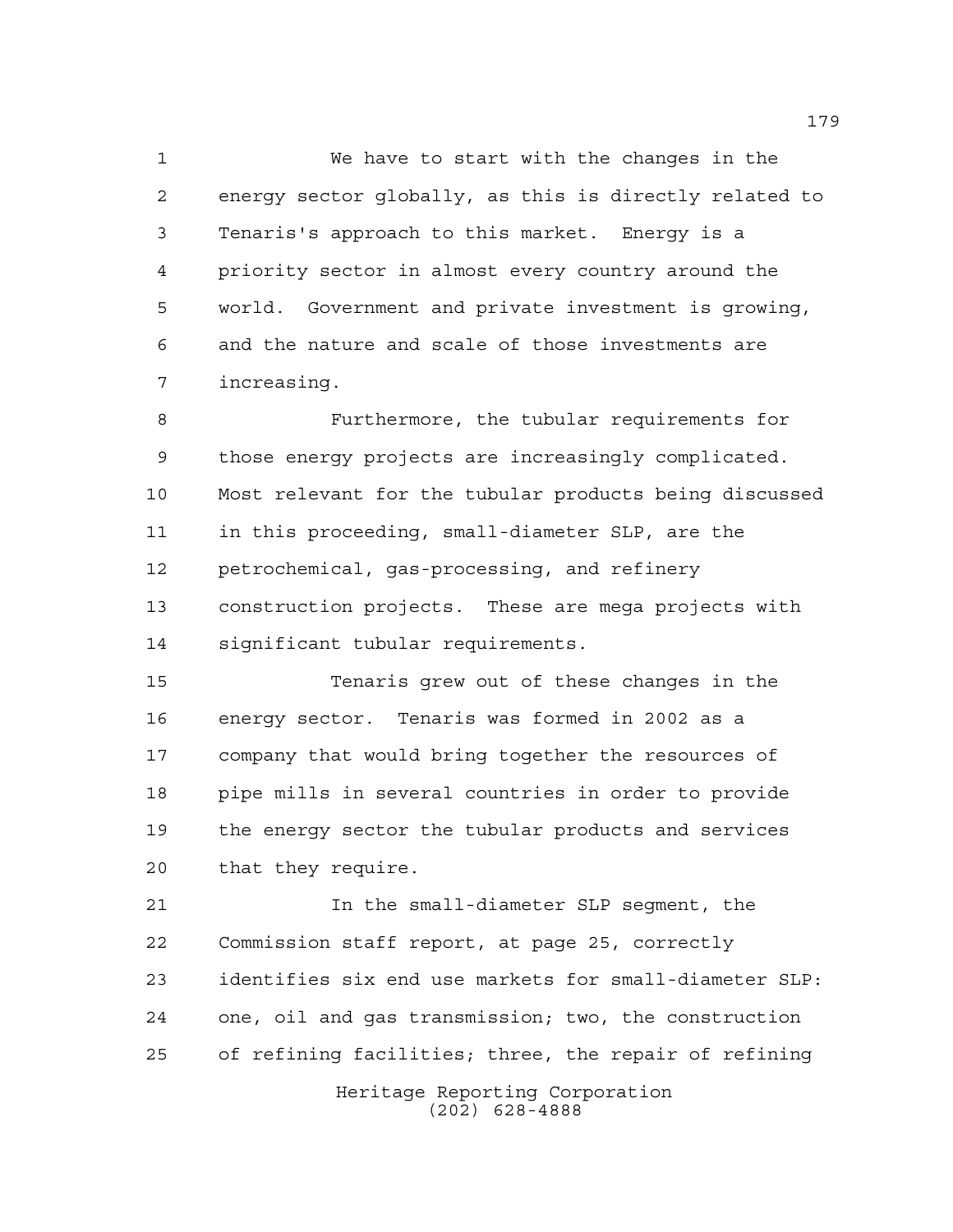facilities; four, the chemical industry; five, power generation; and, six, mechanical applications for general construction.

 For the products under consideration, Tenaris focuses only on the second of the end use markets, which we would describe as supplying petrochemical, gas-processing, and refinery construction projects throughout the world.

 This is a very specialized segment which requires a lot of dedication and effort. We analyze where these projects will occur and dedicate the time and resources necessary to become the provider of tubular products for these projects. Also, we aim at supplying these projects which a full range of seamless pipes.

 For this, the Tenaris Group utilizes various mills in different countries to achieve this goal. Each mill has its unique capabilities. Within each mill, there are different production lines, each with its own efficiencies. The art of what we do in the global business unit, process and power plant services, is to match the rolling capacities and these efficiencies with the construction schedules of the new greenfield construction projects. Siderca, and especially the small-diameter line that we call LICO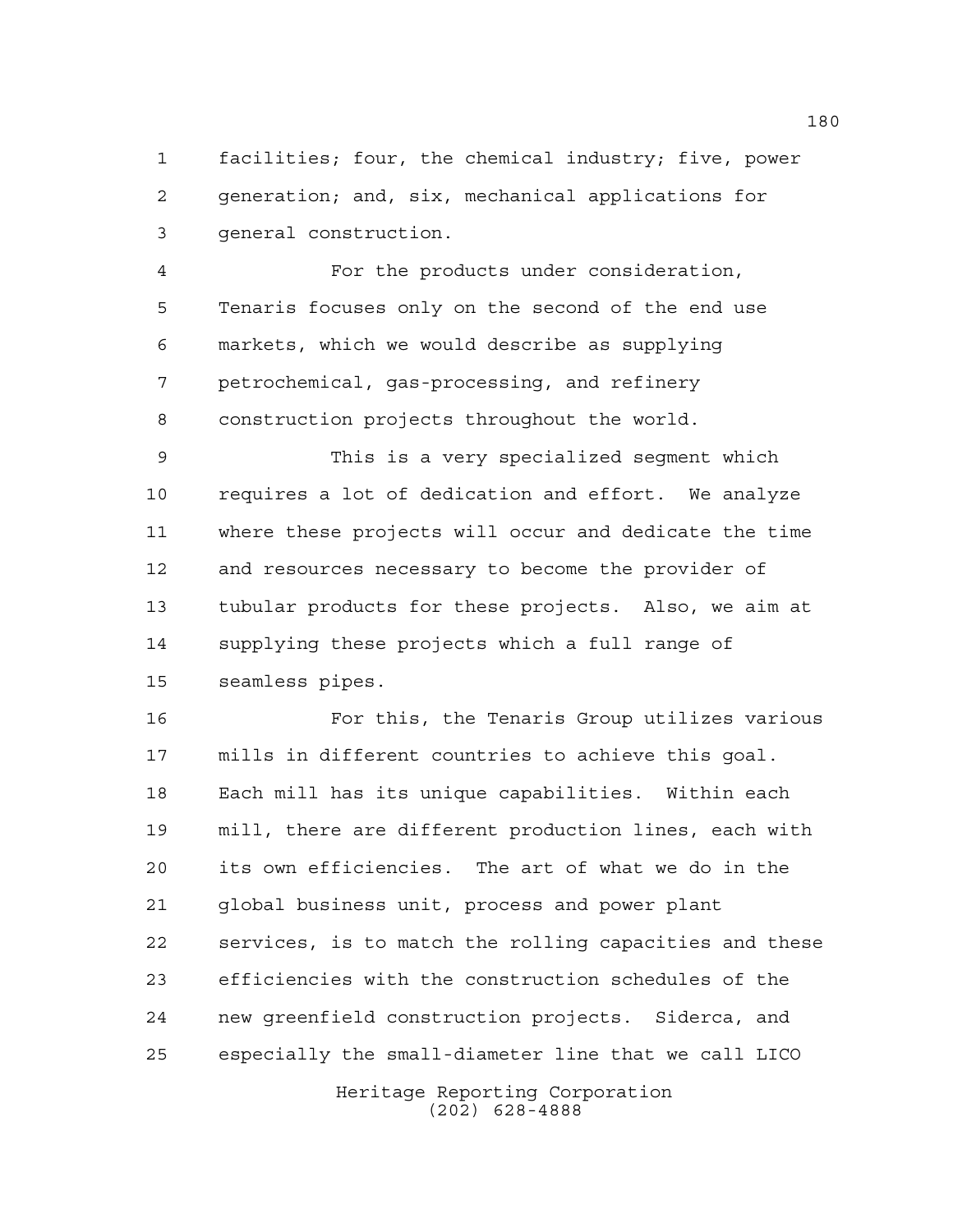1, plays a key role in this process.

| 2  | A third major change since the antidumping              |
|----|---------------------------------------------------------|
| 3  | order went into effect and since the last census        |
| 4  | review is that Tenaris has invested in the United       |
| 5  | States. In October 2006, Tenaris acquired Maverick      |
| 6  | Tube Corporation, a welded pipe producer, for \$3.2     |
| 7  | billion. The investment in Maverick is very important   |
| 8  | because it gives Tenaris and the U.S. pipe market an    |
| 9  | understanding of the U.S. industry that we did not      |
| 10 | previously have.                                        |
| 11 | We are a domestic producer of welded                    |
| 12 | tubulars, and we have a duty to our shareholders and    |
| 13 | our workers to act responsibly in the production and    |
| 14 | marketing decisions that we make.                       |
| 15 | Finally, it is clear that the U.S. industry             |
| 16 | producing seamless tubulars has also changed over this  |
| 17 | period. The industry has consolidated, and it has       |
| 18 | enjoyed the benefits of the higher prices of oil and    |
| 19 | The financial statements of U.S. Steel and<br>qas.      |
| 20 | Koppel demonstrate that they have made good decisions,  |
| 21 | They are recording record profits from seamless<br>too. |
| 22 | tubular sales.                                          |
| 23 | Volume. With the background on the changes              |
| 24 | in the market and the changes in Siderca and Tenaris,   |
| 25 | let's turn now to the issue of participation in the     |
|    | Heritage Reporting Corporation<br>$(202)$ 628-4888      |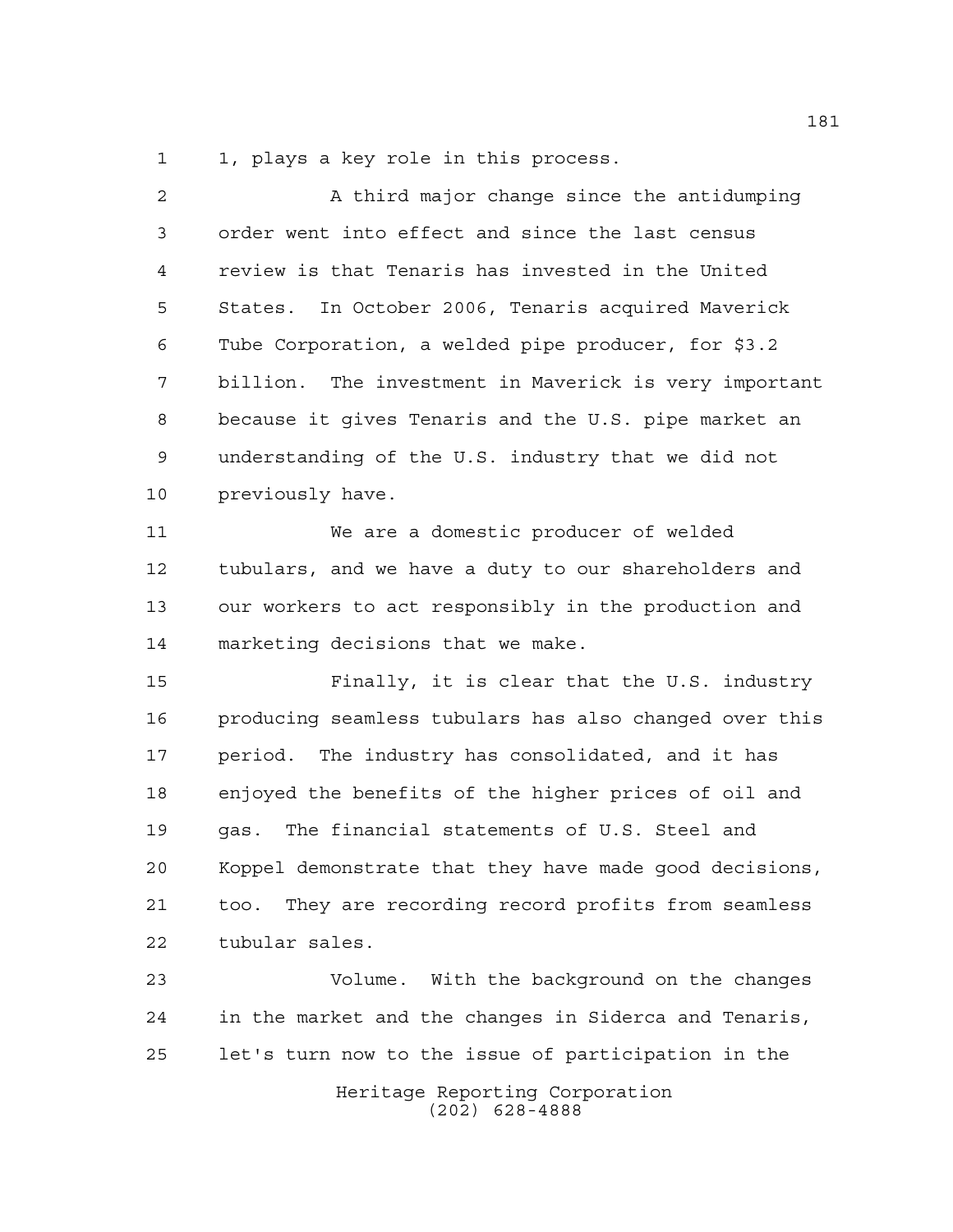U.S. market for small-diameter SLP. What is the likelihood that Siderca would ship significant volumes of small-diameter SLP to the U.S. if this order is revoked?

 In my opinion, the chance of significant volume is very small, and let me explain that. First, Siderca has no capacity available. Siderca is working at full capacity, a fact that the Commission will see in the data that Siderca provided. Further, in the 12 years since the original investigation in this case, Siderca has not expanded capacity and will not expand capacity.

 Siderca has two pipe production lines: LICO 1 and LICO 2. Siderca only produces small-diameter SLP on LICO 1, and, for clarification, during the last five years, Siderca has not produced a single ton of four-and-a-half-inch pipe on LICO 2, and this is not likely to change.

 Second, contrary to what the U.S. industry stated in its brief, Siderca does not maintain inventories of these products. For export sales, Siderca produces products for which it already has a purchase order. In this circumstance, pipe is not in inventory but is stored in the finished good yards while awaiting shipment to a customer.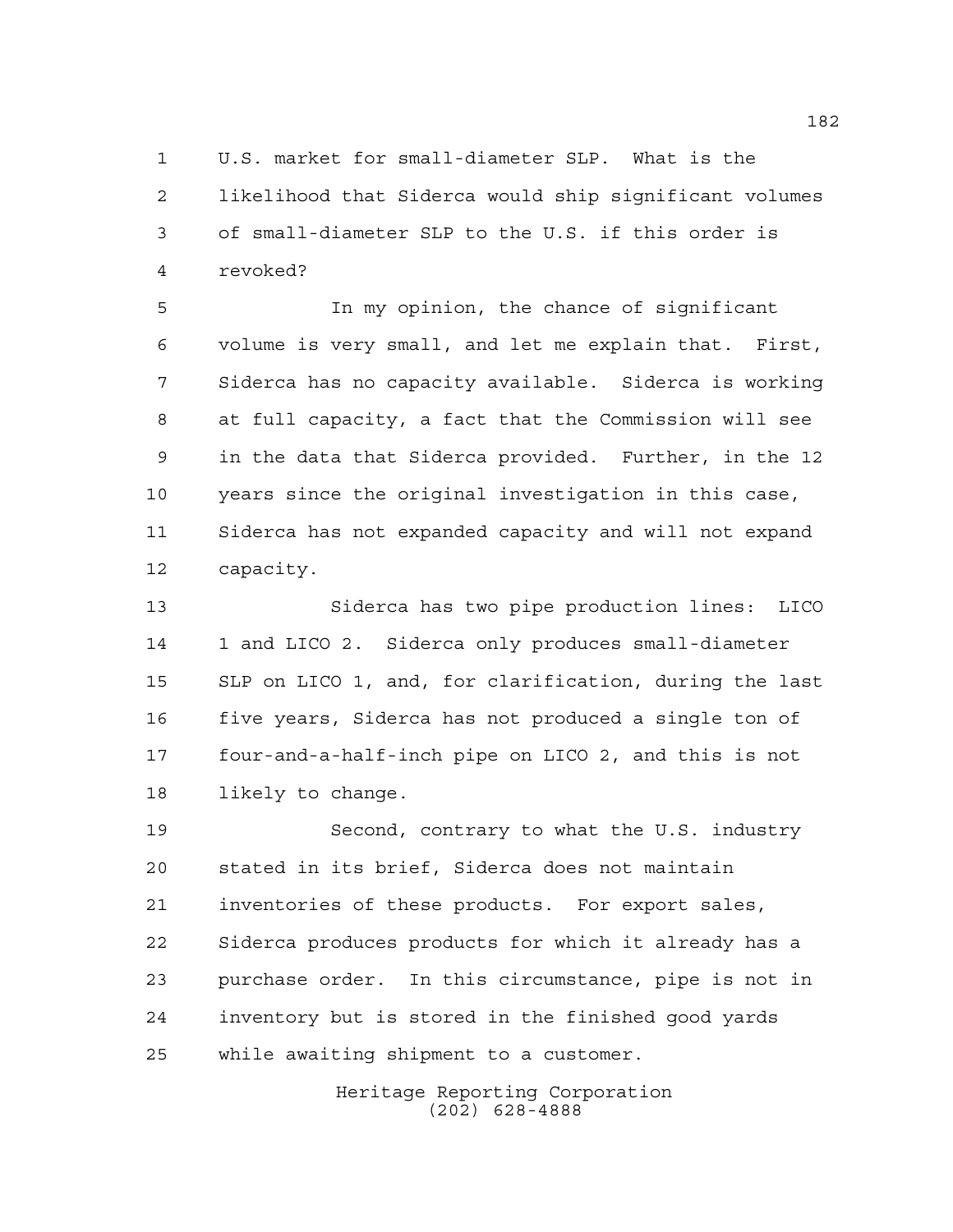For the home market, Siderca also produces against a purchase order, or it produces for its regional customer service centers, but this is not available inventory. It is inventory for a specific use, for a specific customer, kept in a specific region so that it can be supplied to the customer on a just-in-time basis.

 Third, Siderca has made investments that result in the production of more high-value-added, nonsubject projects, and fewer commodity products. Examples of these products are premium joints, cold-drawn, certain mechanical pipe, and OCTG.

 For the last five years, Siderca has made substantial investments in finishing operations that have not expanded its production capacity but, instead, have enabled Siderca to produce more of these premium products, which do not include small-diameter SLP. We have provided details on these investments in our brief.

 As a result of these investments, we have made choices about where and how we sell our products. We have chosen to participate in the market for projects rather than the spot market for commodity-grade products.

Heritage Reporting Corporation (202) 628-4888 We also do not have any incentives to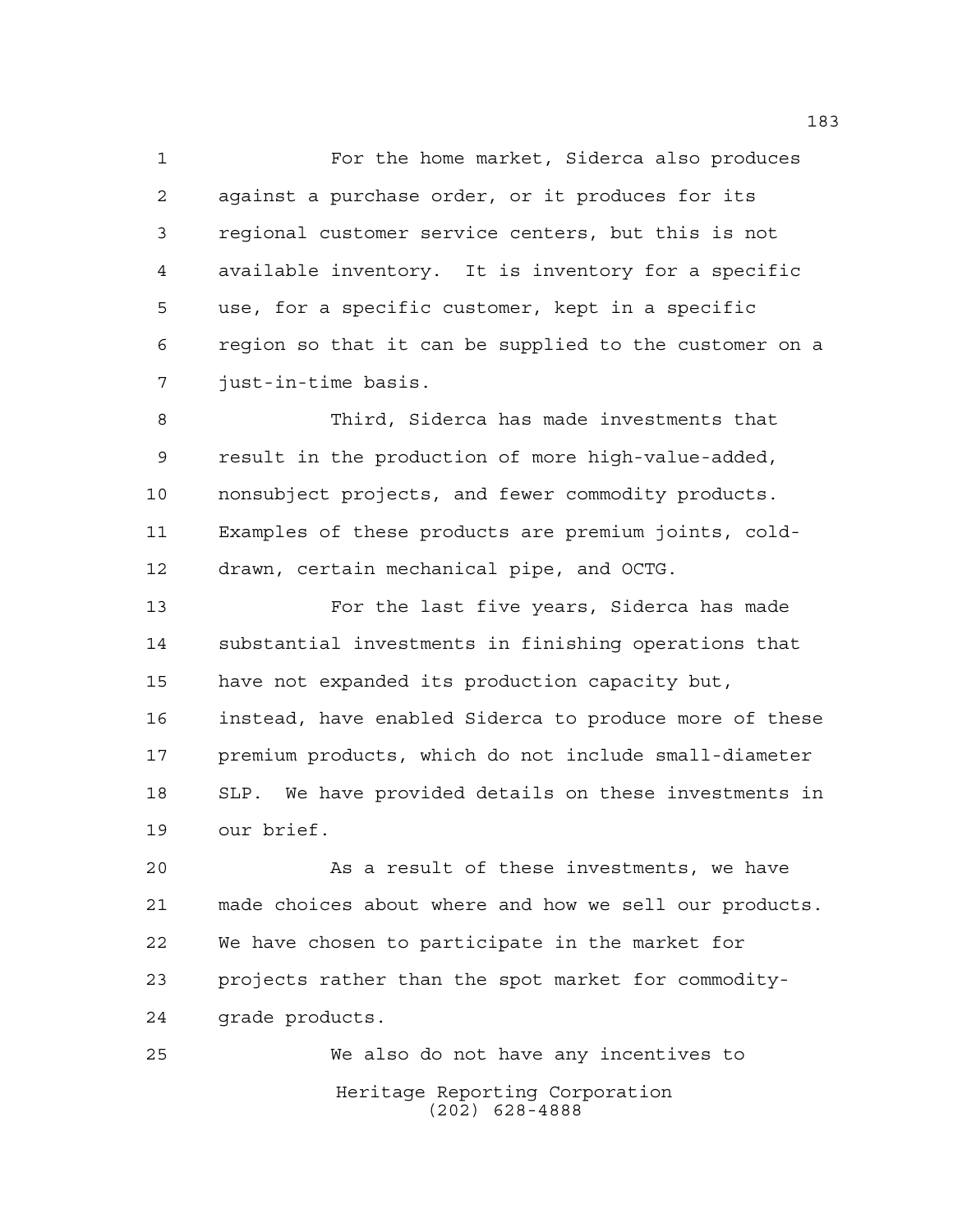participate in the U.S. small-diameter SLP market. First, as explained above, Tenaris is focused on the project market. I agree completely with the Commission staff report when it observed that most of the small-diameter SLP pipe consumed in the U.S. is dedicated to maintaining or upgrading existing plants rather than building new plants.

 To a large extent, the U.S. market is a maintenance market, and that is not a target market for Tenaris. We used to be in this market in Europe, but we have gotten out of this market in order to focus on the worldwide projects market.

 In order to ship small-diameter SLP to the U.S. market, we would have to take capacity away from our target markets, which does not make business sense. We see our capital project markets around the world growing.

 Contrary to what the U.S. industry has said, we have not lost market share to producers from China and our target markets.

 Second, if any reason arose for Tenaris to supply the U.S. market, which we do not foresee, we could supply this market from other sources. There are no restrictions on our mill in Canada, for example, and we can also supply some of this product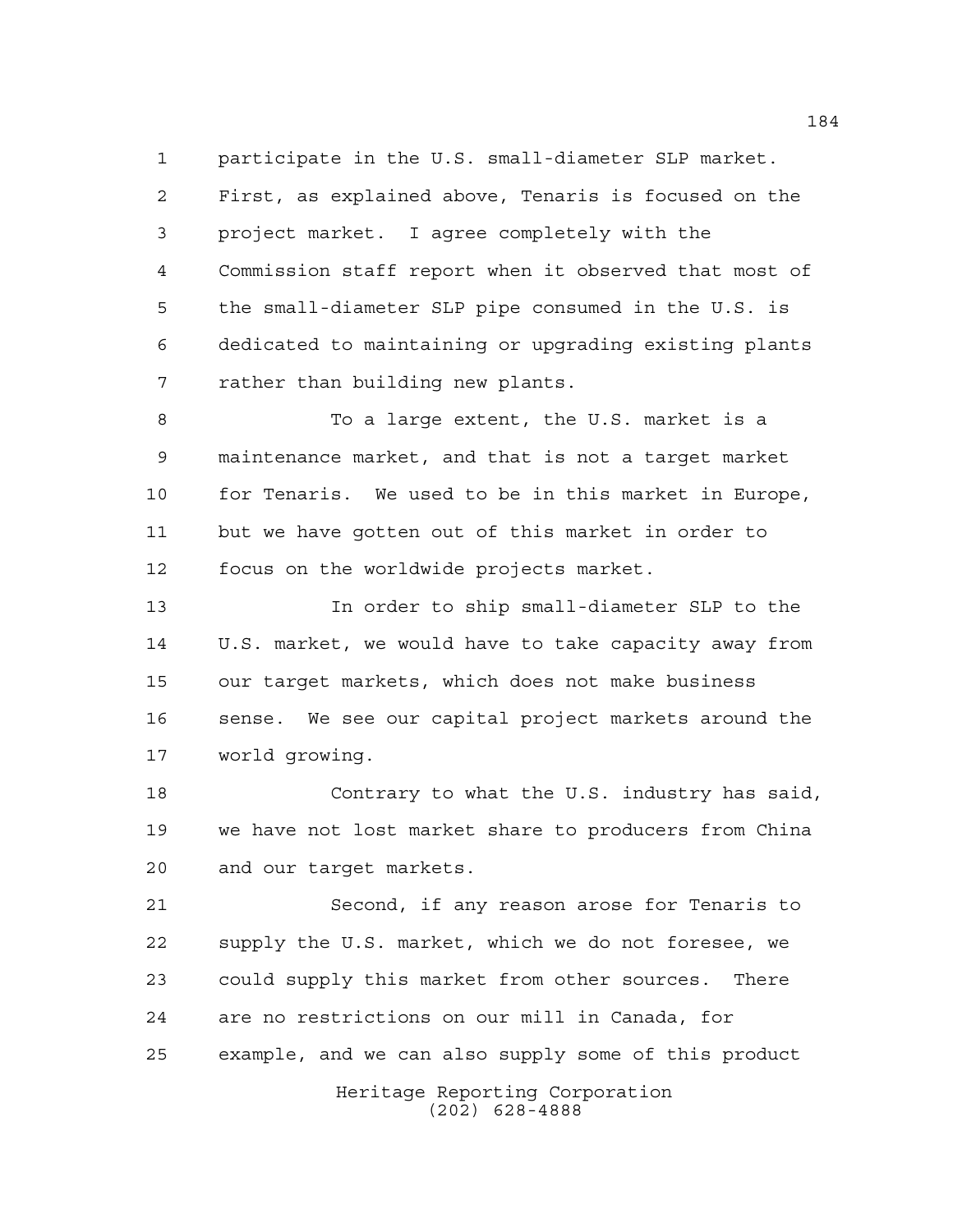from Tamsa in Mexico. We have supplied small amounts from these mills on an occasional basis, but we have never flooded the markets, as the U.S. industry warns will happen in this case.

 Why? Because our focus is on the project market, and the United States is expected to have a declining share of the global project market. We can provide the Commission with our forecast in this regard in the post-hearing brief.

 The U.S. industry question asked the Commission to be suspicious of Siderca. We ask that you go beyond the suspicion and dig into the facts. We are confident that you will see that Tenaris has earned credibility on this issue.

 In early 2006, the U.S. industry warned of a flood of small-diameter SLP from the Tenaris mill in Mexico. The Commission believed Tenaris's projections, and, to date, not a single ton of this pipe has entered the United States.

 Also, as stated above, Tenaris's mills are already able to supply the small-diameter SLP markets without restriction, yet the shipments to the U.S. market have been small. There is simply no incentive for Siderca to ship this product in significant quantities to the United States.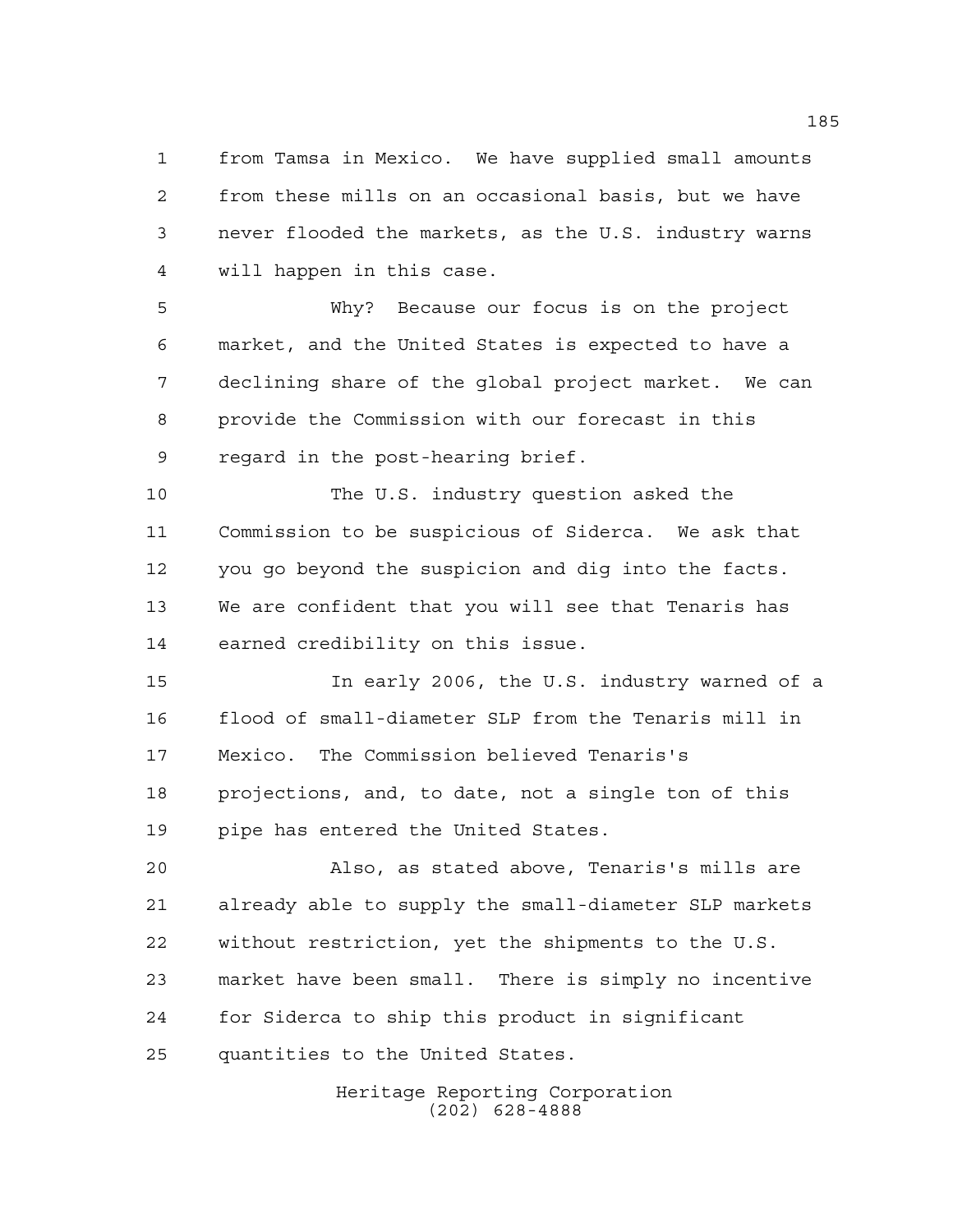Before concluding, I would like to address the issue of price and, more specifically, the question whether Argentine imports, if they were to appear in significant volumes, would have an adverse impact on the prices in the U.S. market. The answer is no, and some of the reasons relate to the previous discussion of the Tenaris approach to the small-diameter SLP markets.

 First, any Argentine products cannot have a significant impact on U.S. prices because, as we have explained, the volumes will not be significant. In fact, we project that the volumes will be zero or nominal for the foreseeable future, so a significant price effect is not possible.

 Second, the Tenaris focus on supplying global projects is with purpose. Our pricing data demonstrate that Siderca maximized its contribution and earnings by dedicating the available small- diameter SLP to global projects. There would be no reason for Siderca to forego its strategic project market in order to penetrate a nontarget market.

 In addition, the Commission staff has stated in its report that prices in some other markets are higher than the U.S. market.

Heritage Reporting Corporation (202) 628-4888 Finally, as a result of Tenaris's investment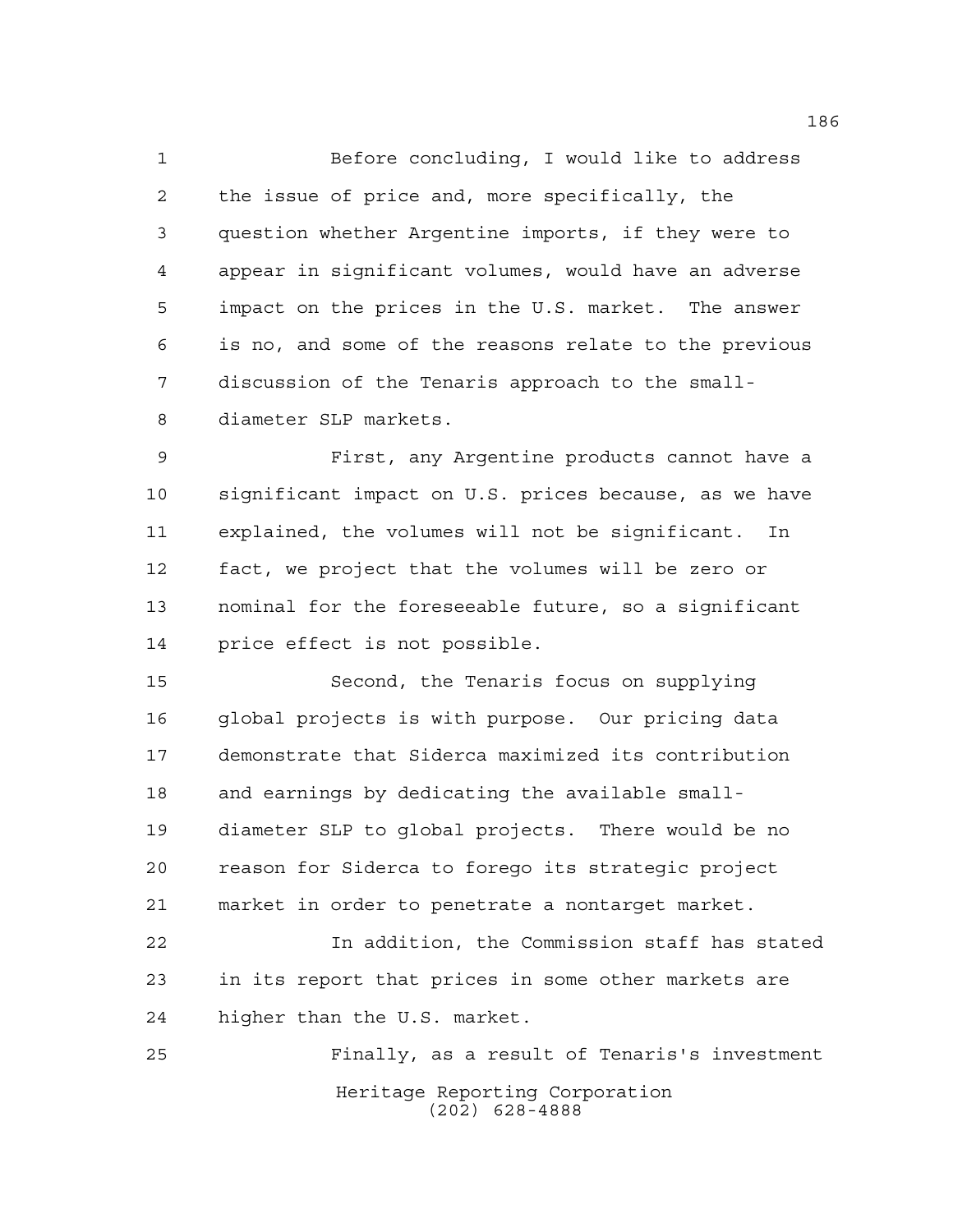in Maverick, we have an awareness of the U.S. market that we did not previously have. We will not import into the U.S. at prices that could have a negative price effect on the U.S. pipe market.

 I would like to conclude my testimony by first thanking the commissioners for the opportunity to tell the Tenaris story. We are a company that has grown and invested in the local and regional markets. We invest a lot of time and effort in developing our markets, and we have developed strong fundamental strategies for providing our customers with high-quality products and services.

 In the small-diameter SLP segment, our focus is petrochemical, gas-processing, and the refinery projects, and we have been successful in developing these markets. This focus has not brought us to the U.S. market, and it is unlikely to cause us to ship significant volumes to the U.S. market in the future.

 At the same time, we have demonstrated our commitment to the U.S. tubular market. We are committed to growing our business through our Maverick acquisition as the latest strategic addition to the Tenaris Group.

 Thank you for your time today, and I welcome your questions and any further clarifications.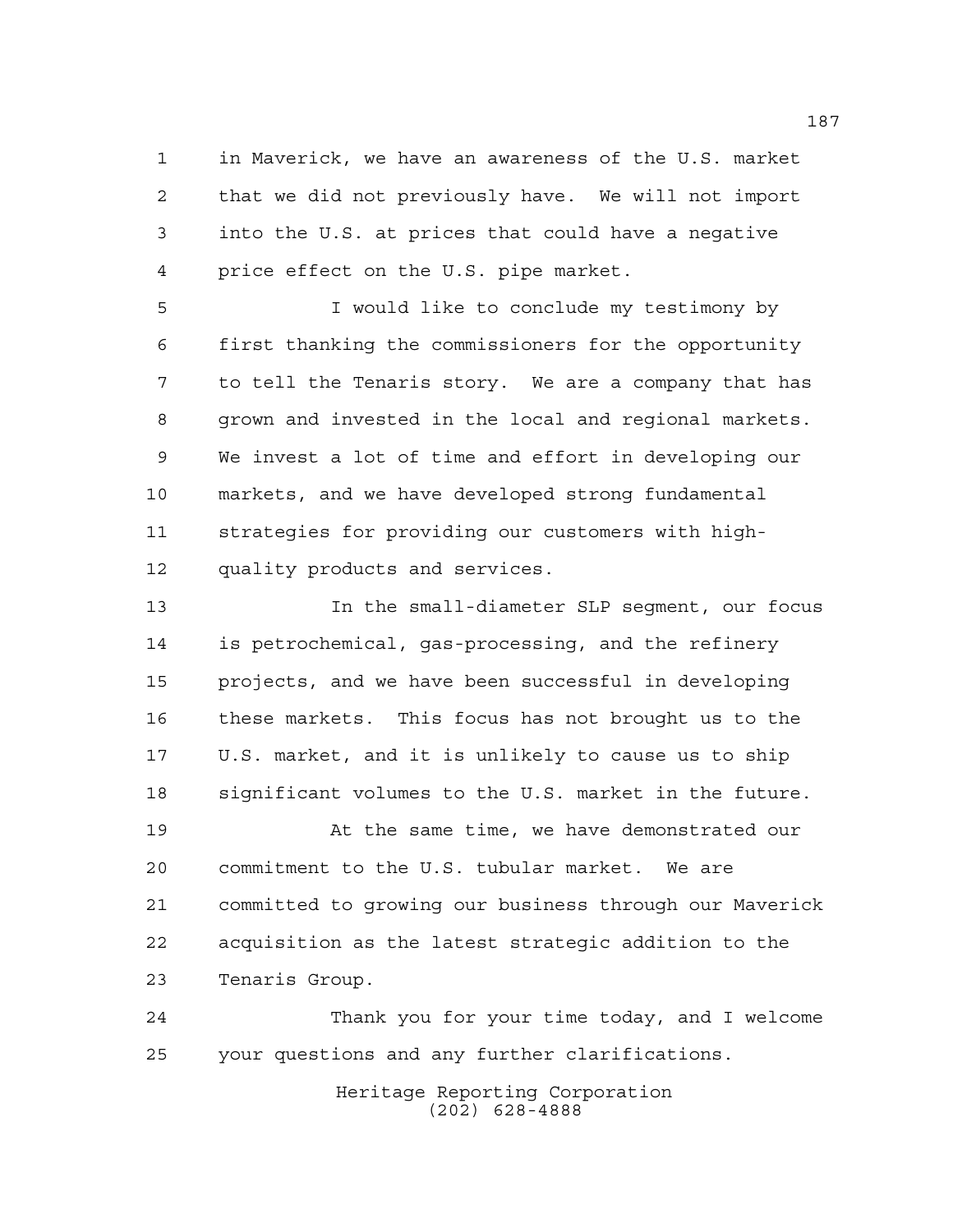MR. HERLACH: Good afternoon. My name is Mark Herlach. I'm with the law firm of Sutherland Asbill & Brennan, and I'm accompanied here today, on my right, by Michael Herminghaus, who is the president of Benteler Steel and Tube Corporation, and, on my left, by my colleague, Leanne Cowen. We represent the Benteler Group.

 Two opening observations that are almost too obvious to bear repeating, but I'll make them anyway. First is the enormous strength of the market for energy in the world today, and, as you've heard, everybody agrees that the market for standard, line, and pressure pipe is a function of the energy markets.

Heritage Reporting Corporation (202) 628-4888 So, despite the fact that there was some commentary this morning that perhaps oil prices had receded a little bit, and gas prices had come down a little bit, I think it's quite clear, if you read the literature, that every single respectable forecaster recognizes that energy prices are going to remain high for the foreseeable future, and that means the price of oil and the price of gas, and, as a result, there is going to be terrific opportunity for all of the companies before you in this room to continue to prosper and do well, as they have in recent years. The second observation is that what you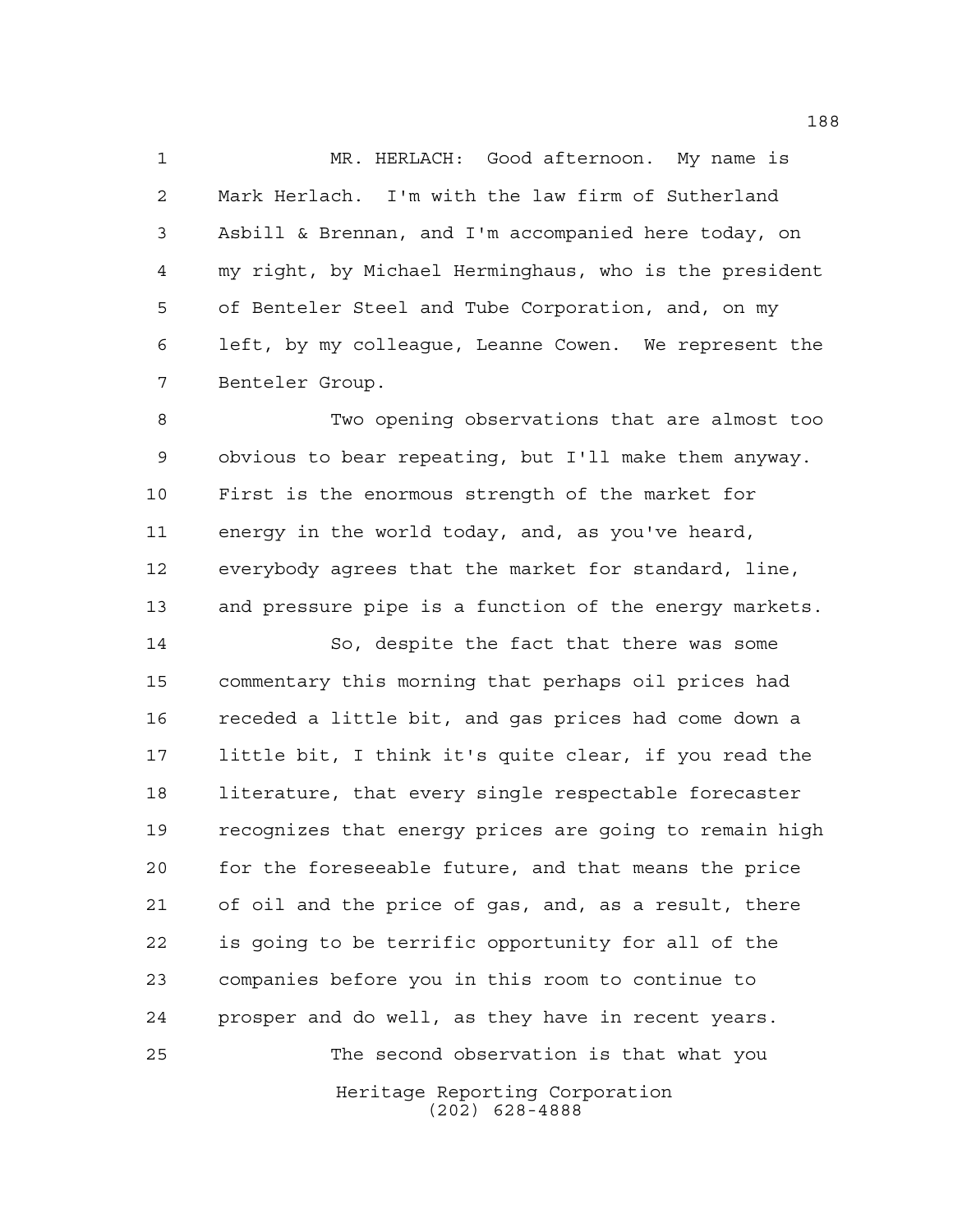heard this morning was obviously a case on China. It's sort of remarkable in its focus on a third- country importer, and I would simply submit to you that we would like you to focus on this case, not on the case against the Chinese that the domestic industry has thus far been unwilling to bring before the Commission. Presumably, there will be a time for that. That is not this afternoon.

 Now, I would like to introduce Mr. Herminghaus.

 MR. HERMINGHAUS: Good afternoon, ladies and gentlemen. My name is Michael Herminghaus. I am president of Benteler Steel and Tube Corporation in Houston, the North American sales and marketing organization of Benteler Stahl/Rohr Germany.

 I have 30 years' experience in the pipe and tube industry, 22 of those years in the U.S. market. I spent 20 years with the Management Group in Germany, Brazil, and the U.S. in various positions before I joined Benteler 10 years ago, in 1997.

 Although I have detailed knowledge of the V&M facilities in Germany and Brazil, all of which were formerly owned by Management, I am speaking here today only on behalf of Benteler Steel and Tube and Benteler Stahl/Rohr.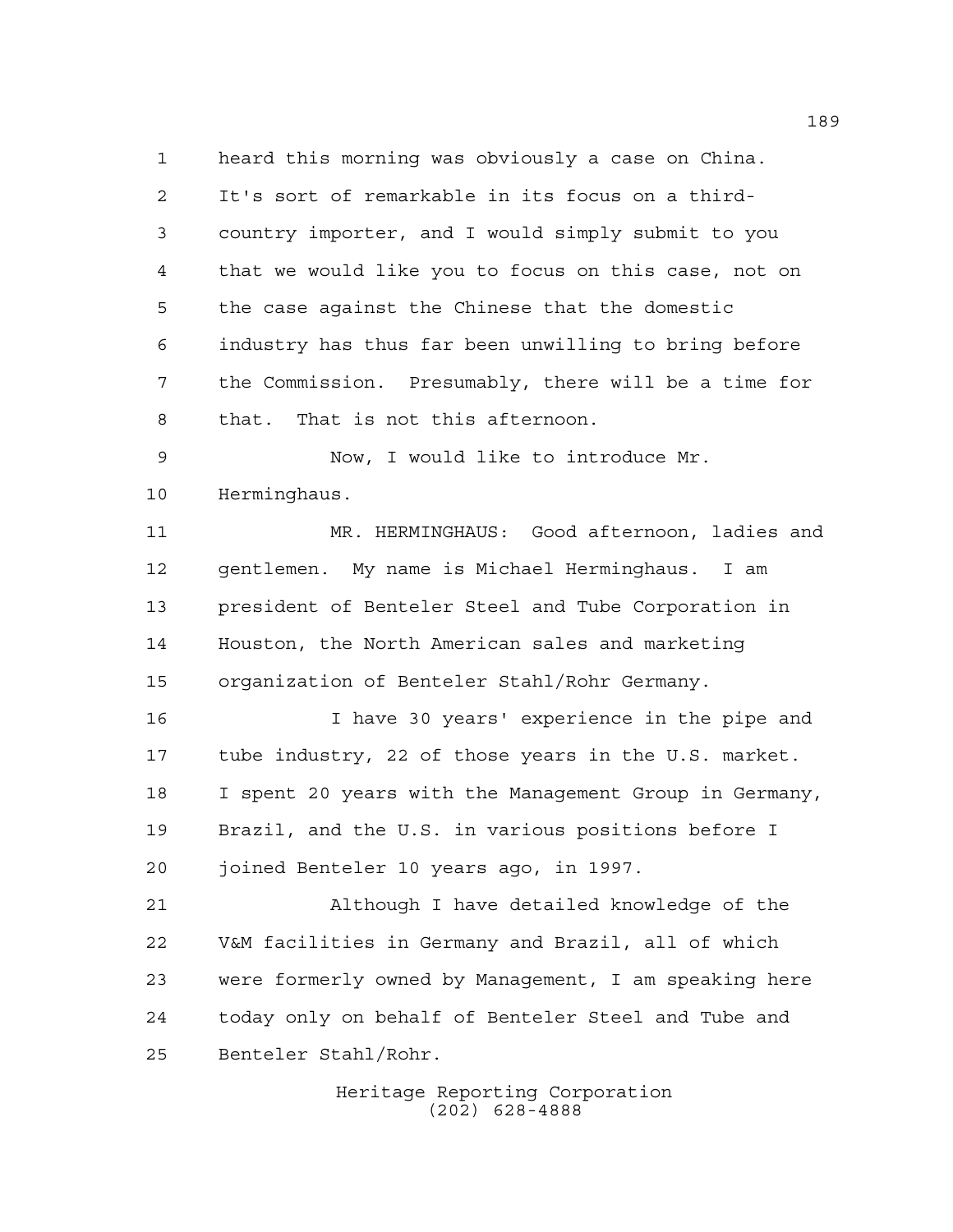Benteler is not your typical pipe and tube producer. First and foremost, Benteler is a solutions provider and a niche player, which is evidenced by the fact that the average sales price of all of our tubular sold in the U.S. exceeds \$1,600 a ton, a much higher figure than what I believe is the average selling price for U.S. steel or for copper.

 Most of the nonsubject products we sell in this country are not even manufactured here. For example, long-length boiler tubes up to 72 feet length, small OD, hot-finished, seamless tubes under a two-inch outside diameter; seamless hydraulic line tubing, aircraft tubing, and so forth. In fact, some of the U.S. manufacturers of seamless cold-drawn tubing are our best customers because we supply products to them that they don't make or cannot make.

 Benteler is a privately owned company with a history of 130 years, always profitable, and we do not dump.

 After reading the prehearing brief of the domestic producers and listening to their presentations here today, one could have the impression that this sunset review covers pipe imports from China and not from Argentina, Germany, and Brazil. It appears that the real problem in this

> Heritage Reporting Corporation (202) 628-4888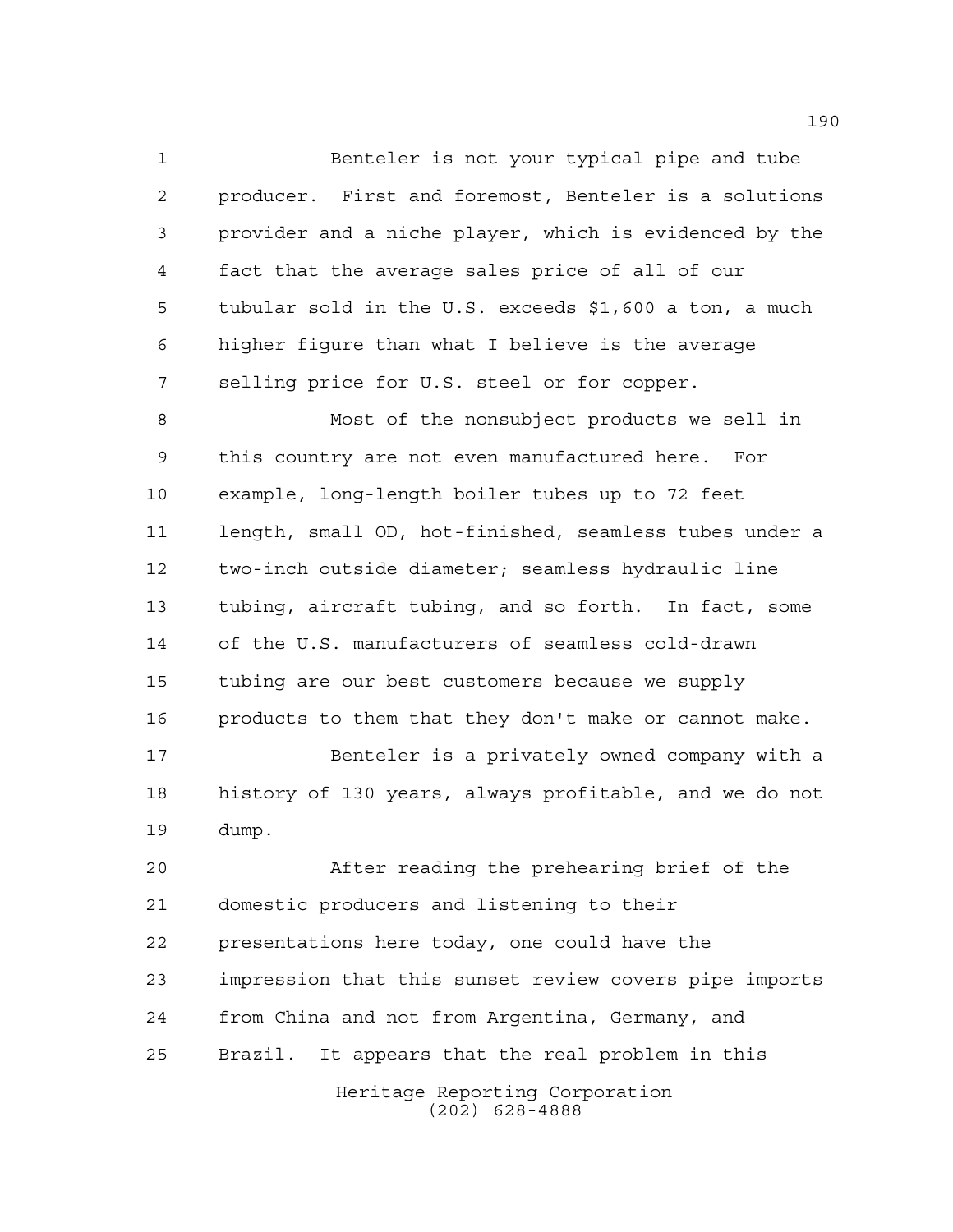market is the increase in imports from China. But rather than doing anything about that, U.S. steel and copper are trying to keep the imports from all other countries out.

 If Chinese imports are the true problem, I challenge my colleagues from the domestic producers to do something about it by bringing cases against China.

 Just like Siderca, Benteler has also not imported any SLP pipe into the U.S. during the last 12 years. As you can see from our foreign producers' questionnaire, Benteler has been running at full capacity for years and has commitments to supply existing customers in other markets. If the order on German imports is removed, Benteler has no plans to ship significant quantities of subject products to the U.S.

 What we are looking to sell are niche products in sizes that are not produced here and hot- finished execution. Such imports could not cause any identifiable harm to the domestic industry.

 As already pointed out in Benteler's response to the foreign producers' questionnaire, the prices at which Benteler sells in key third-country markets are significantly higher than the prevailing price levels for standard, line, and pressure pipe in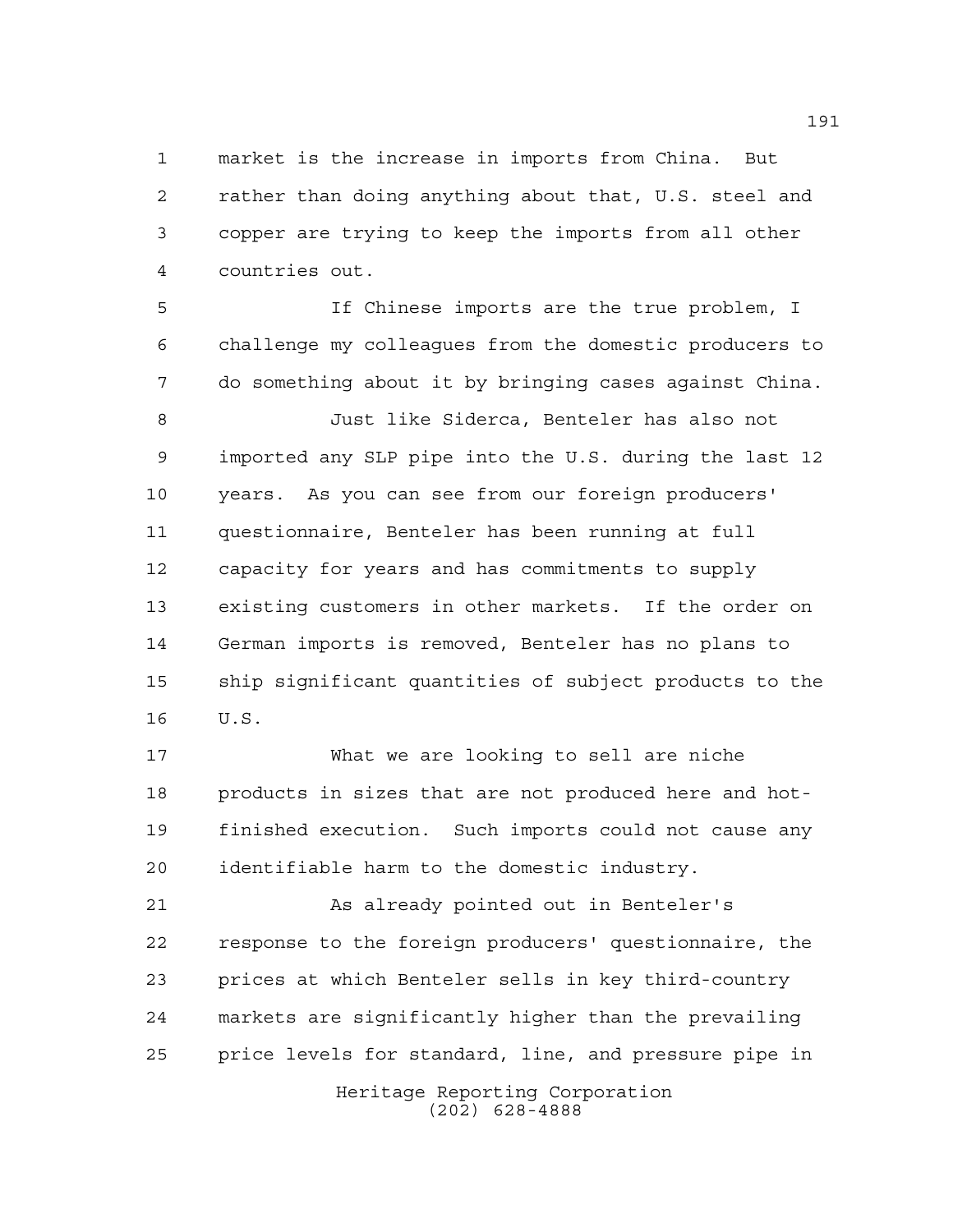the U.S. Under these circumstances, Benteler has no incentive to shift significant sales to the U.S. market.

 The assertion of the domestic producers that the "industry's production base is rapidly eroding" is simply false. The U.S. domestic industry is very healthy, having achieved record profits in 2006, after record profits in 2005, and after healthy profits in 2004. Management of the domestic mills is doing the right thing by investing these profits in expanding its tube-making capacities and heat-treatment facilities.

13 A new \$98 million investment by Koppel to expand its production capacity and a recent \$85 million investment by U.S. Steel in a new quench and temper facility do not paint a picture of an eroding production base.

 In spite of a reduction in exploration budgets of some oil and gas companies for 2007, overall demand for SLP pipe continues to be strong and 21 is forecasted by the **Preston Pipe and Tube Report** even to increase over the 2006 level. Preston, who is frequently quoted at these proceedings here, forecasted seamless line pipe apparent consumption to rise from 513,000 tons in '06 to 603,000 tons in '07.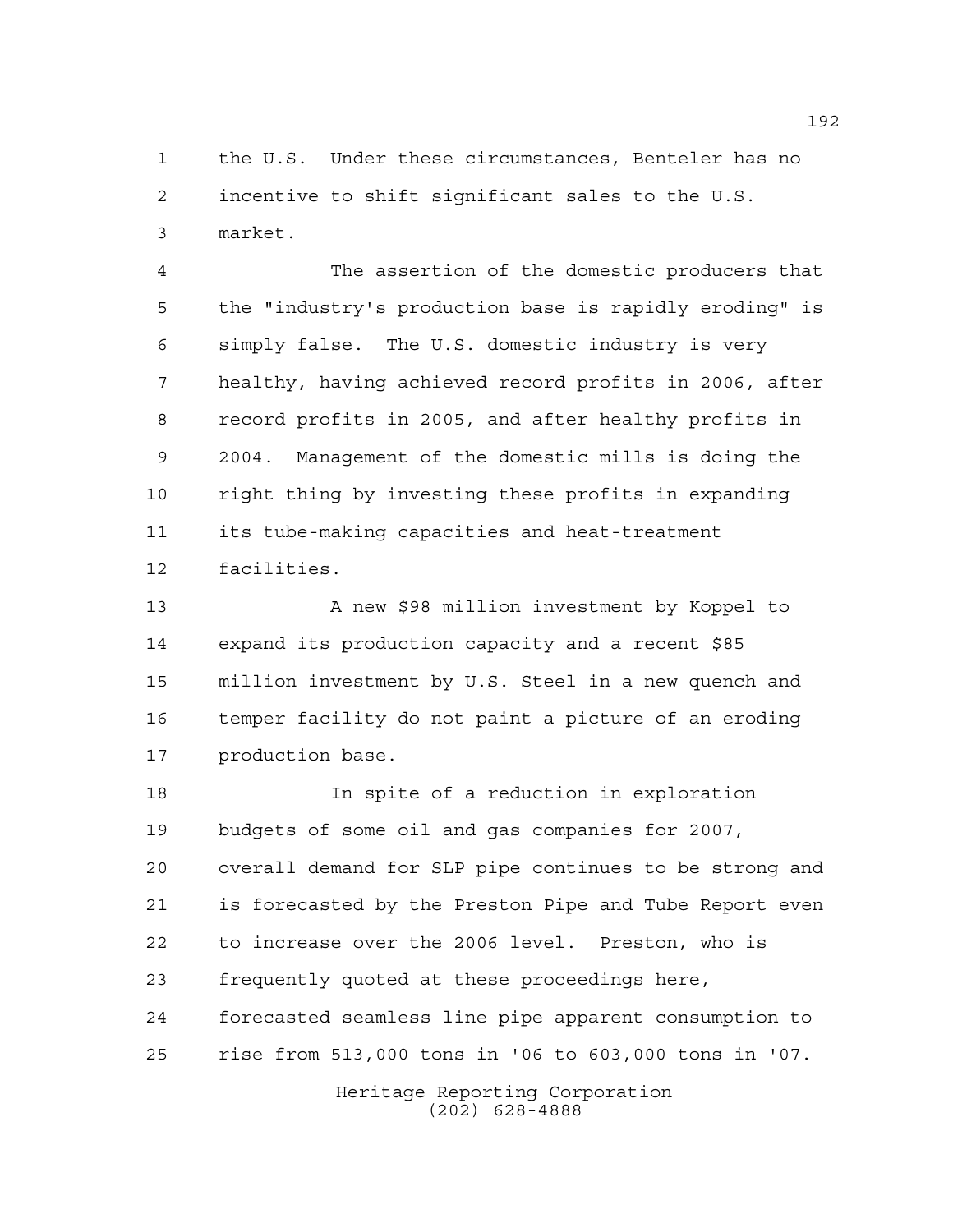That's an increase of 17.5 percent.

| $\overline{a}$ | For the pressure tube market, Preston is               |
|----------------|--------------------------------------------------------|
| 3              | forecasting "a banner year." If the market conditions  |
| 4              | for oil and gas, as well as the outlook for the        |
| 5              | overall U.S. economy, are really as bad as they were   |
| 6              | portrayed here this morning and also in the prehearing |
| 7              | brief from the domestic producers, one has to wonder   |
| 8              | why U.S. Steel decided to restart two blast furnaces   |
| 9              | which were idled during the last quarter of '06.       |
| 10             | According to an article in the American Metal Market,  |
| 11             | on February 2nd, this action is based on the           |
| 12             | anticipation that there will be more demand for steel  |
| 13             | by the end of this current quarter.                    |
| 14             | The fact that German producers of SLP pipe             |
| 15             | have established channels of distribution in the U.S.  |
| 16             | market does not support the assumption that dumping    |
| 17             | would occur if the German order was lifted. To the     |
| 18             | contrary, if you have a well-established sales and     |
| 19             | marketing organization, you can find the most          |
| 20             | profitable niches in the market and explore them.      |
| 21             | Benteler does not face any difficulties in             |
| 22             | non-U.S. markets. There are no barriers for our        |
| 23             | products, and, in fact, we have placed customers       |
| 24             | outside of the U.S. market on allocations.             |
| 25             | The statement that Chinese producers of                |
|                | Heritage Reporting Corporation<br>$(202)$ 628-4888     |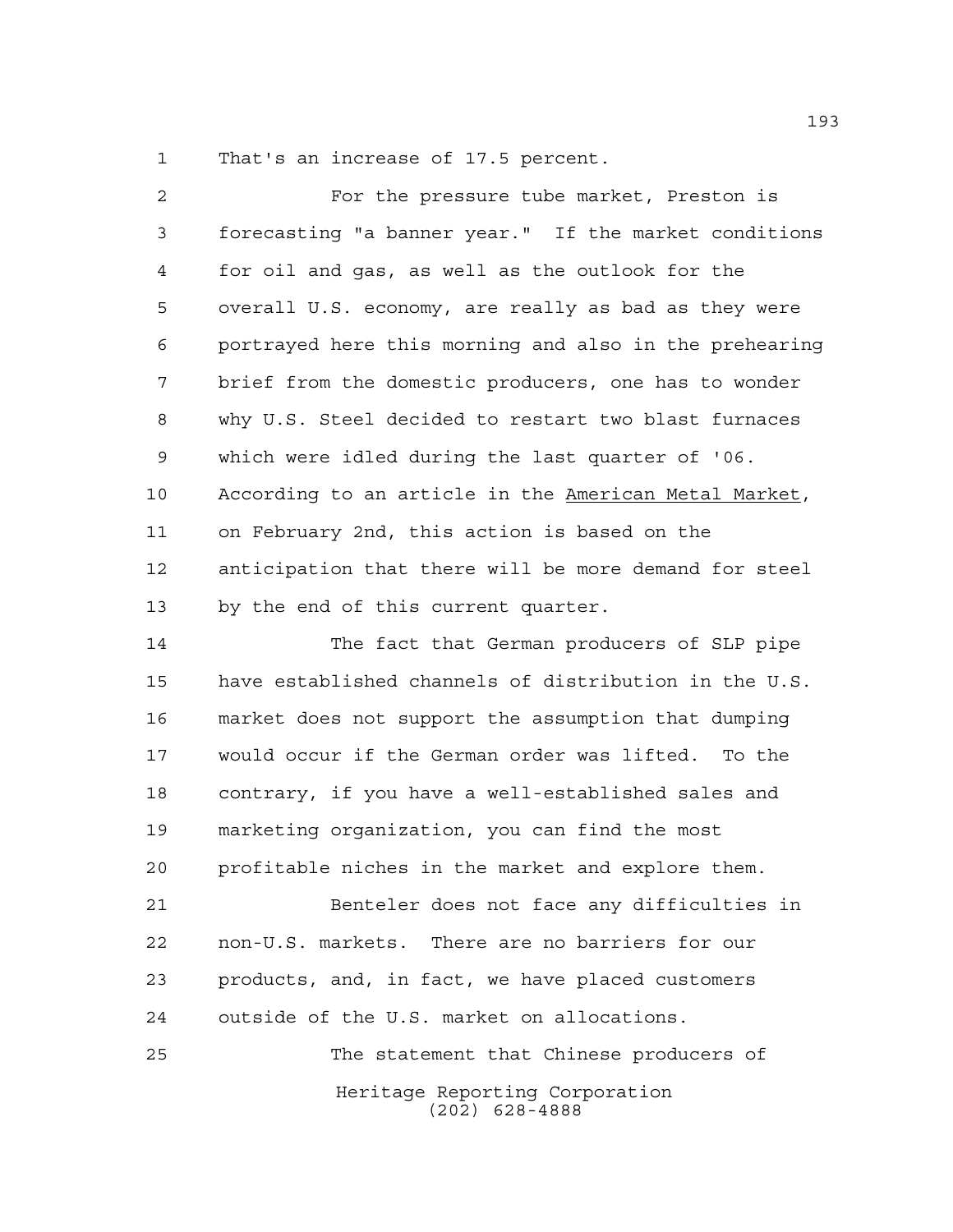small-diameter SLP pipe are "squeezing out German producers from the export markets" is simply false. In certain markets, such as Singapore and Korea, Chinese producers have become a factor in the last few years, but we are not competing with Chinese producers because we sell higher-quality products. In fact, our participation in those markets in the Far East, except China, has been stable over recent years.

9 A couple of words regarding German production capacity. As was reported last month, V&M has now agreed to sell its Seitine (ph) facility to Velskitter (ph) in connection with Velskitter's (ph) takeover of Valoret's (ph) cold-drawing facilities in France. The sole purpose of this purchase by Velskitter (ph) is to secure the supply of tube hollows for its cold-drawing facilities.

 With its Seitine (ph) mill exclusively producing tube hollows in the future, approximately 200,000 tons of potential SLP pipe capacity will vanish from the market and would not be available for export to the United States. Therefore, Germany will have a sharply reduced capacity to export covered products in the future.

Heritage Reporting Corporation (202) 628-4888 In addition to the prepared notes, I would like to make some comments regarding testimony you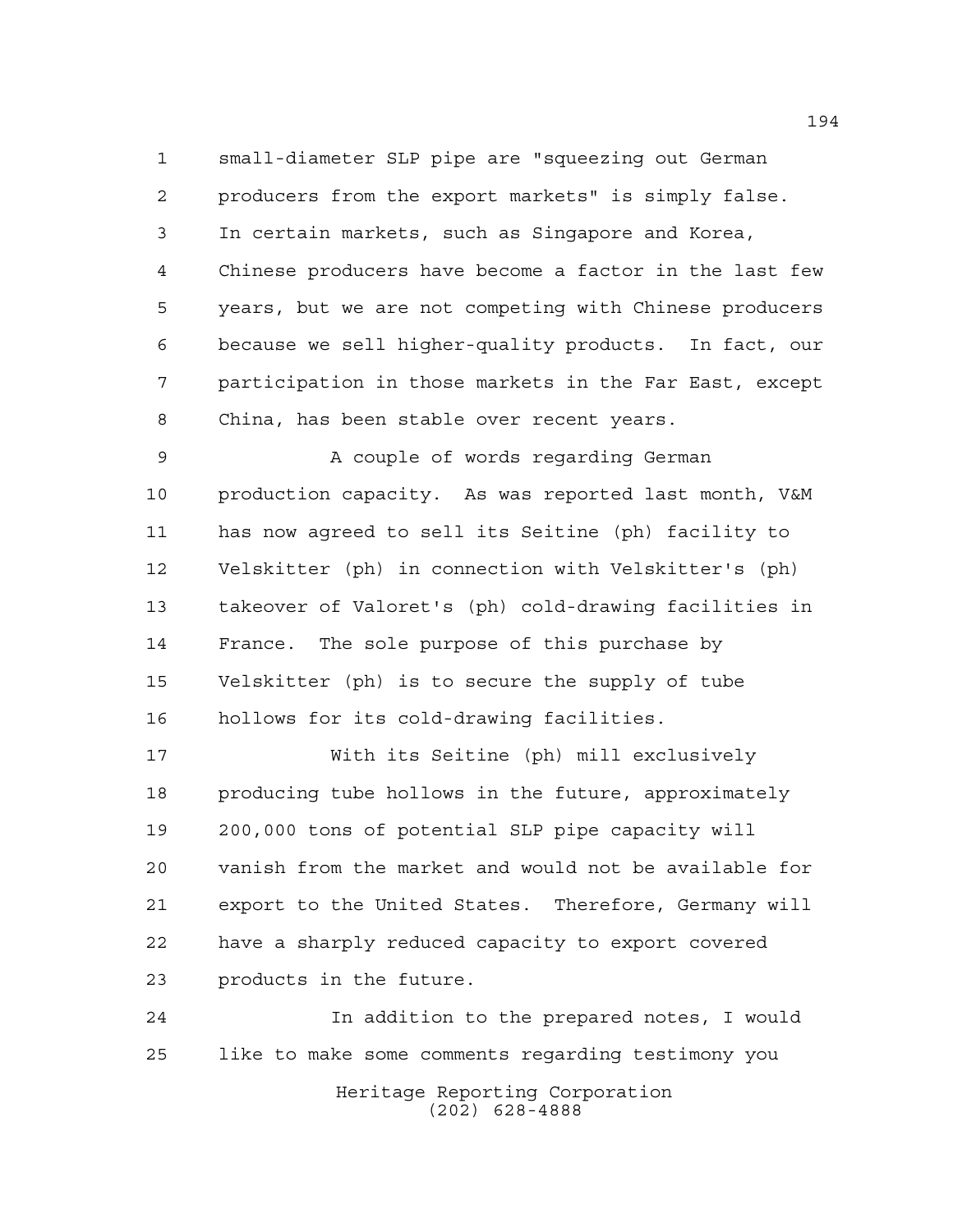heard this morning about transnational affiliation. Regarding a question from Commissioner Hillman, Mr. Leland testified that France sells at the same price levels as the domestic mills. The only producer in France is V&M. Why would V&M sell their products from Germany at different price levels here than they sell their products in France?

 Also, V&M owns North Star, which is called V&M Star now, in the U.S., who is a producer of large- diameter SLP pipe, and V&M would certainly not want to hurt their own mill by underselling domestic products here, bringing in small OD SLP pipe below market price. It just doesn't make sense.

 In summary, I feel strongly that 12 years of protection for the domestic industry is enough. During that timeframe, the industry has successfully restructured, the producers have invested in new equipment, and they are extremely profitable. There is no need for further protection.

 Thank you very much for your attention, and I'll be happy to answer any questions you might have. CHAIRMAN PEARSON: Does that conclude the presentations of the panel?

Heritage Reporting Corporation (202) 628-4888 MR. SPAK: Yes, it does, Mr. Chairman. CHAIRMAN PEARSON: I get to start the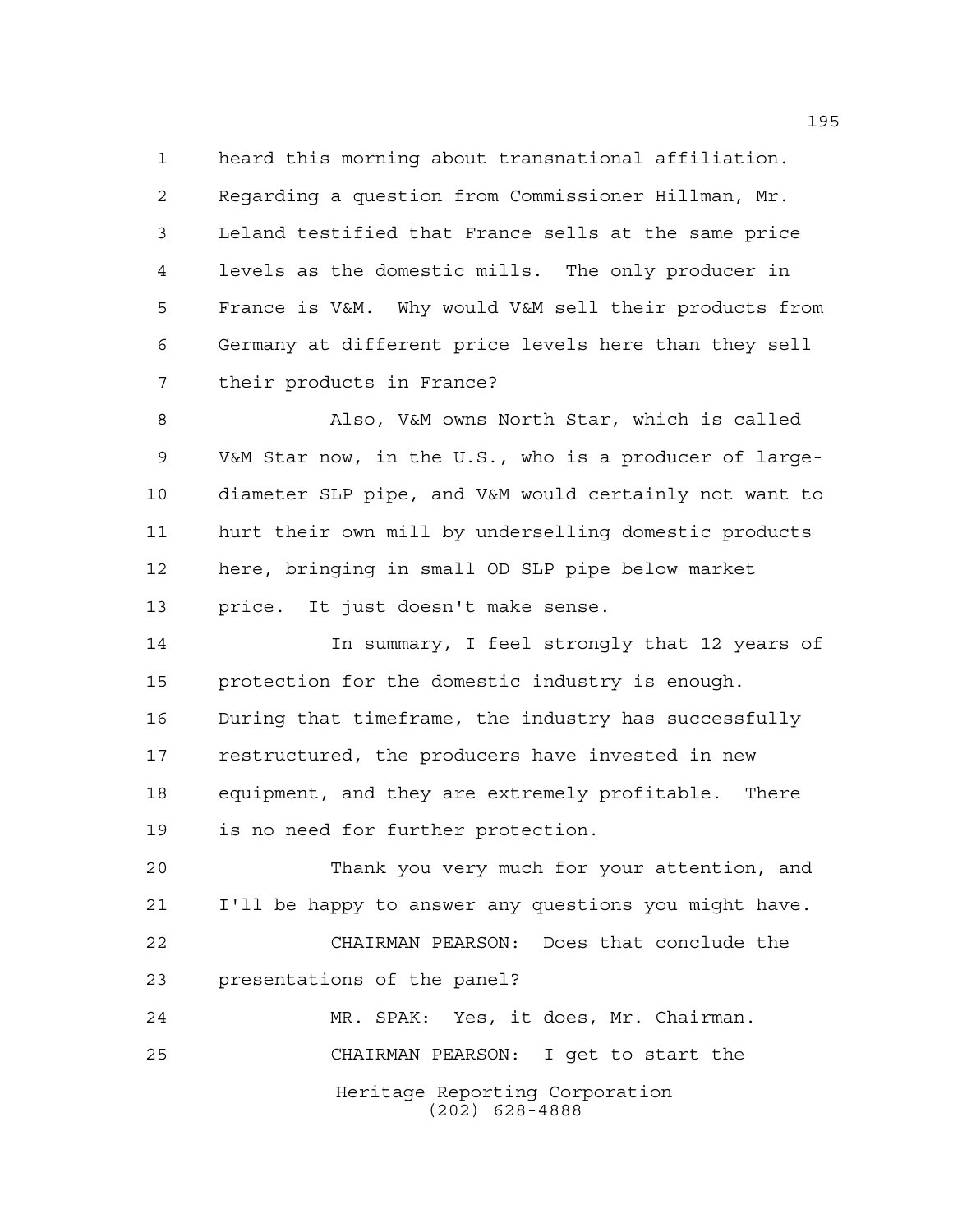questioning. Let me begin by welcoming you here. We appreciate the efforts that you have made to prepare and to travel here. There are lots of things to do in running a business that perhaps come to mind more quickly than spending a day at a hearing at the International Trade Commission. This goes for the morning panel, too. So I appreciate the effort that you, as businessmen, have taken to prepare and to come here.

 Let me go to an issue that's raised in the Siderca brief, and this is the extent to which welded seamless pipes might be able to substitute for seamless pipes. Could you expand on that? Obviously, we discussed it this morning, but what is the relationship, and is it something that's a real relationship that would have an effect on the marketplace, or is it only theoretical?

 MR. BALKENENDE: To be honest, it's a very small component. What was mentioned this morning, indeed, the four-inch, full-body normalized, is one application that's clearly identified as one, but it is, in the overall scope, I would say, a minor component. We have seen the substitution the other way. You can easily substitute seamless for welded because of, let's say, production availability.

> Heritage Reporting Corporation (202) 628-4888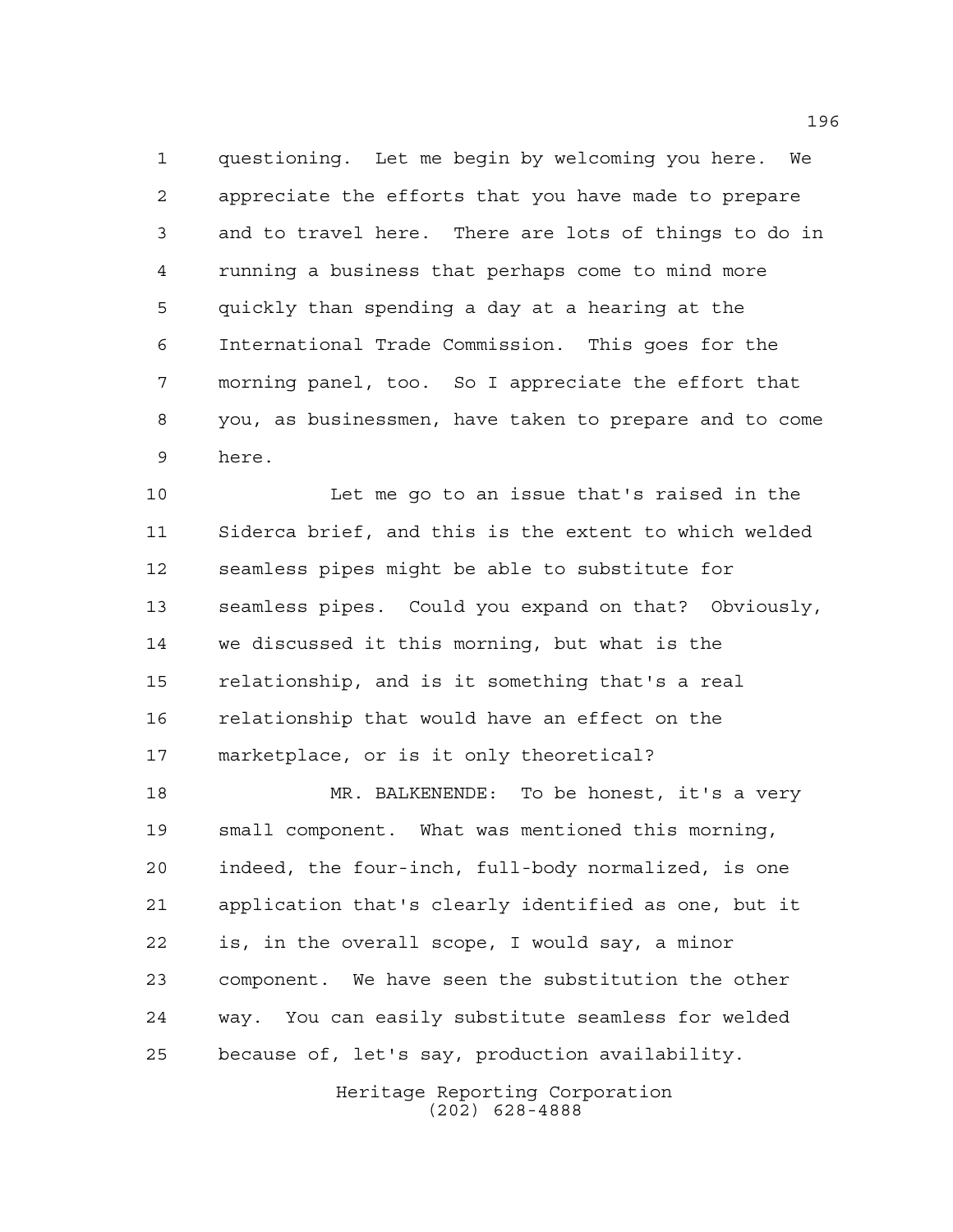That's the way we looked at it as well, but it's a minor component.

 CHAIRMAN PEARSON: Okay. Mr. Spak? MR. SPAK: Yes. If I could add, Mr. Chairman, I think, if you look at our brief, what we were citing was also to the record, information from the Commission staff, and just reflecting some comments that were in the proprietary record that the staff had collected. Thank you.

 CHAIRMAN PEARSON: Okay. Also this morning, we had a discussion about the price relationships between seamless pipe and welded pipe, and my understanding of that discussion is that the domestic industry sees a relationship between the price of welded pipe and hot rolled but not so much a relationship between welded pipe and seamless pipe. How do you see that situation?

 MR. SPAK: Yes. I would agree with that. The applications are typically different. Where, as we stated before, we see the market for the small- diameter SLP in the refining and the processing plants applications, whereas the welded is more in transmission lines. It is true that the raw material for that is the hot-rolled steel. So I would say, yes, the link is strong in that respect.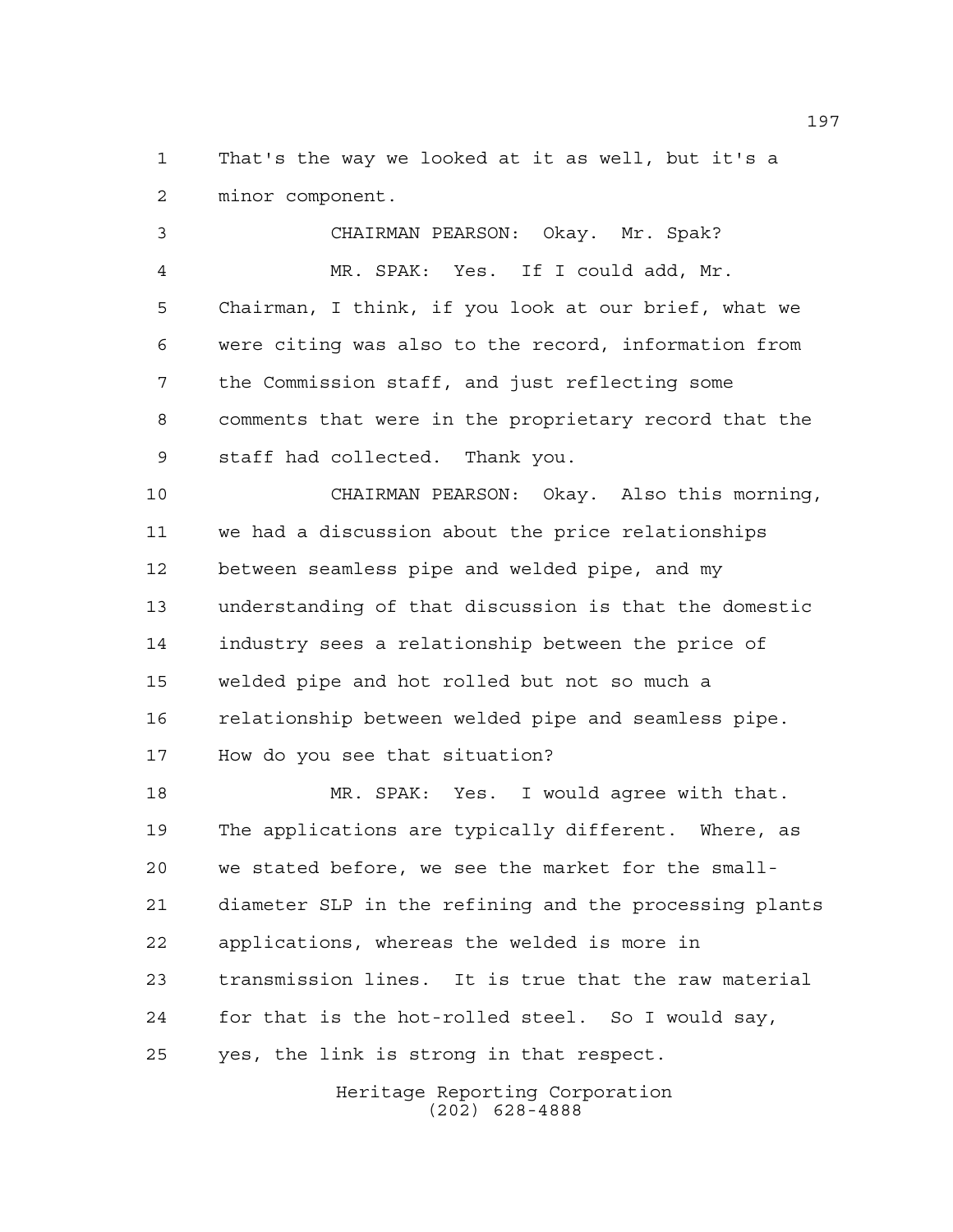CHAIRMAN PEARSON: Do you have any observations, Mr. Herminghaus?

 MR. HERMINGHAUS: I think the substitution of seamless pipe by welded pipe has already taken place over the last 20 or 30 years. My experience is the price relationship between seamless and welded is typically a 15 percent difference. Seamless is 15 percent higher than the welded. If that relationship gets out of whack -- let's say, seamless is 50 percent more expensive than welded -- then you might have some people looking at substitution and seeing whether they could use the welded, and the other way around. If welded, all of a sudden, would be at the same price as seamless, a lot of people would probably use more seamless than welded.

Heritage Reporting Corporation CHAIRMAN PEARSON: How about the relationship between small-diameter SLP and larger- diameter SLP? The reason for asking is that Tenaris does have the relationship with the large-diameter pipe plant in Youngstown, Ohio, doesn't it? MR. HERMINGHAUS: Youngstown is V&M. CHAIRMAN PEARSON: I'm sorry. It's already been a long day. Is it possible for the price of the small-diameter SLP to fall and then also bring down the

(202) 628-4888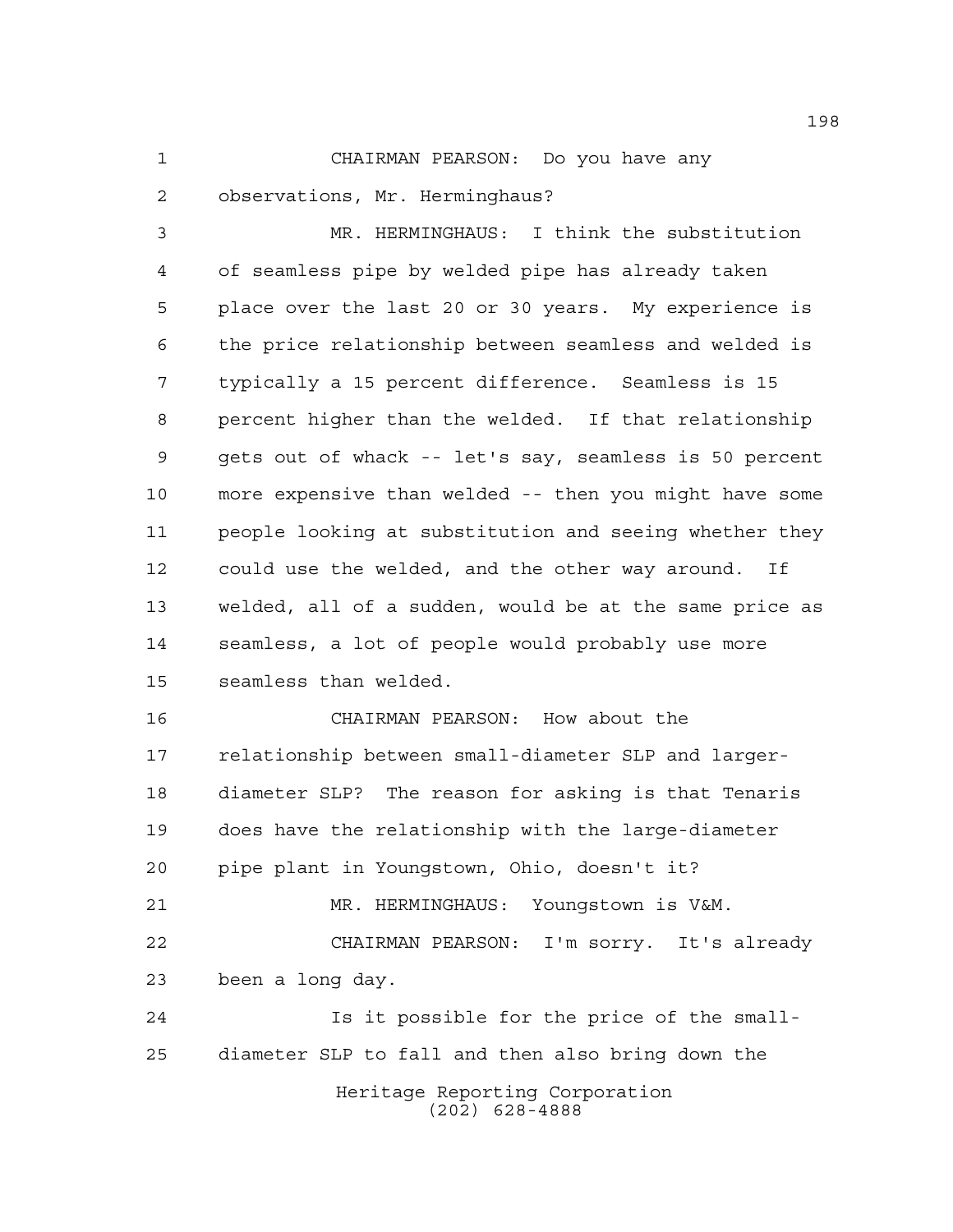price of the larger-diameter pipe, or does the larger- diameter pipe simply not compete with the smaller ones because the production process is sufficiently different?

 MR. BALKENENDE: Ultimately, we can say that if they are produced in a similar environment, that the costing of operating should be reasonably similar unless they are produced in different parts of the world. But if it's produced in a similar facility -- small diameters are more costly to produce than larger ODs because of the dimension, but, on itself, if it's produced in the same pipe of a different length, there should be a great issue of similarity.

 CHAIRMAN PEARSON: Okay. One of the points that I believe the domestic industry was making was that, under the transnational relationship that exists within Tenaris or V&M, that there is likely to be a more sophisticated knowledge of the U.S. market than disseminate to all of the plants that are part of that system.

 In the case of Siderca, isn't it entirely possible, especially now that you have the relationship with Maverick Pipe and Tube, that since Maverick does not produce seamless pipe, and it has relationships under the umbrella with seamless pipe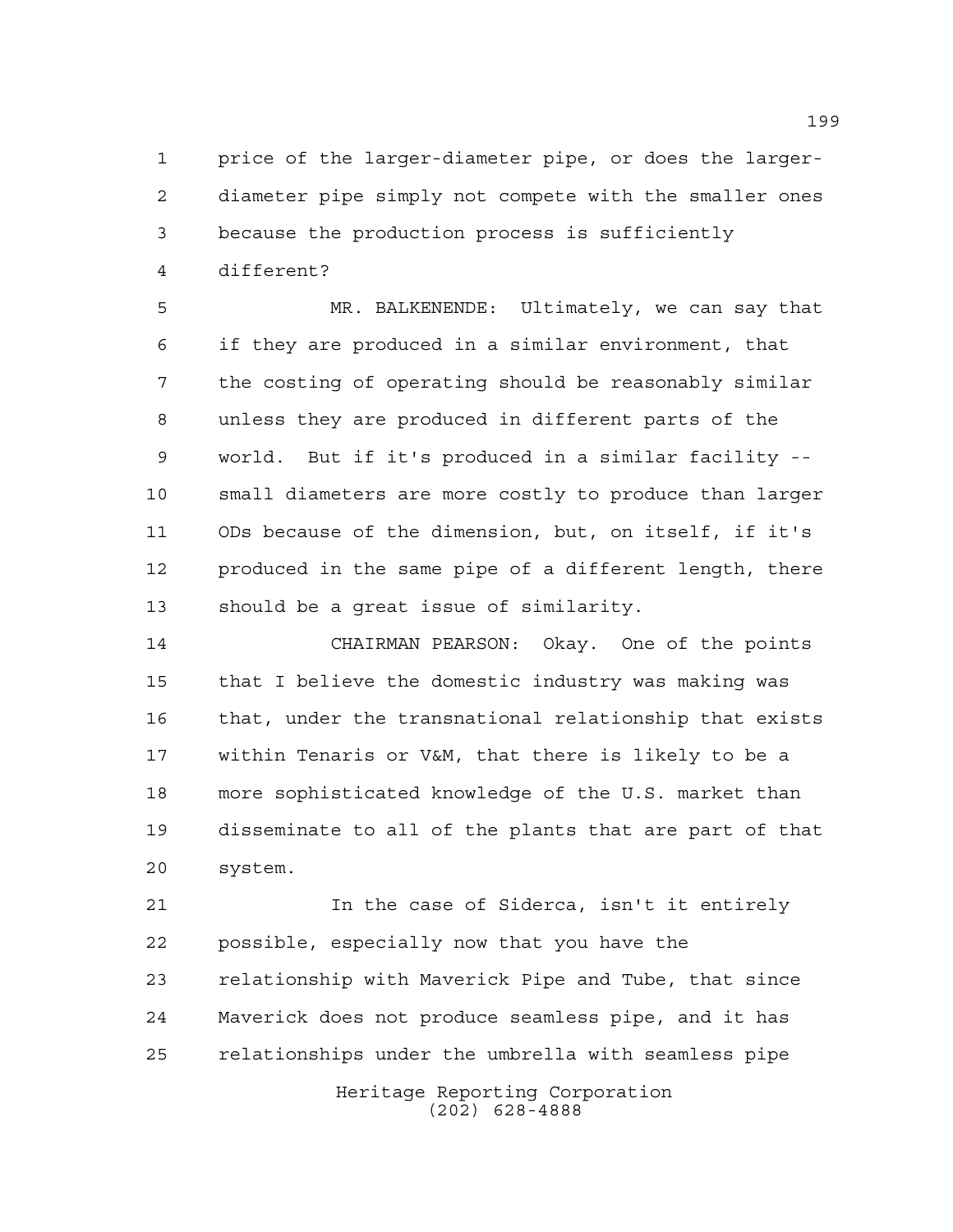producers in other countries, that Maverick would be in a very strong position to start to offer seamless pipe to its customers that would be manufactured by sister companies?

 MR. BALKENENDE: That is a good observation, but may I explain the difference between why we acquired Maverick and how we operate the seamless line pipe in other parts of the world?

 We had a great interest in acquiring Maverick because of the future of the energy sector in the United States. We believe that the United States will explore oil and gas to serve its own needs. We may not believe that all downstream processing plants, petrochemical plants, will be built in the United States. We don't believe they will be built in mature markets like the U.S., nor Europe.

 That is why our approach is a different one. You heard this morning statements like it's incredible why we think another market. We are not coming to the market to just sell product if we have no outlets. As stated before, we aim at target markets. When we say we go after project markets and construction, gas processing, they don't happen to be here, whereas oil drilling, we know the forecast for rigs -- we heard it this morning -- actually is going up. We also know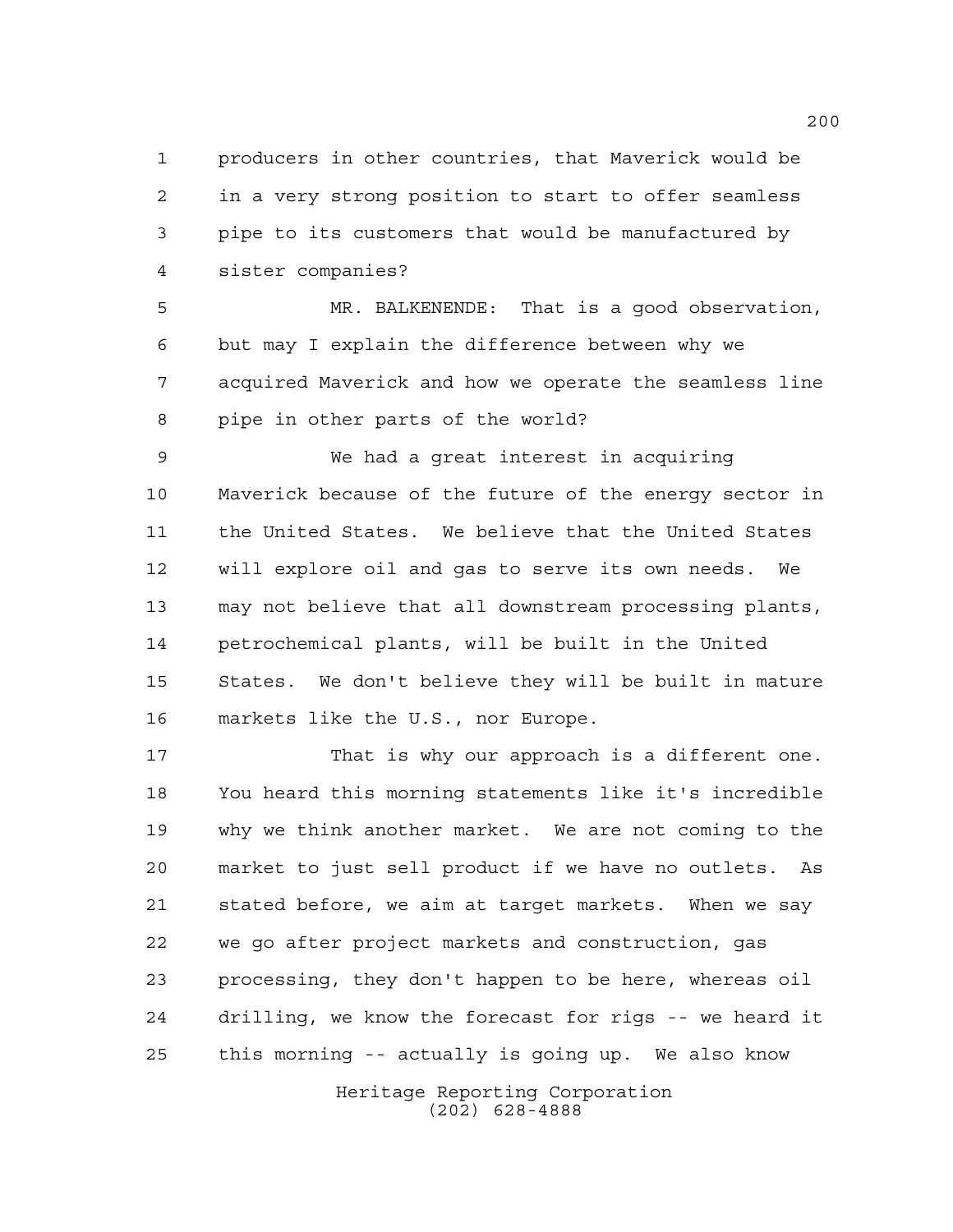that every year the amount of tubular goods needed to get the same amount of gas will increase. That's our view. The links between those two are not so strong maybe.

 So to say Maverick, and now we're going to sell seamless, from a sales channel point of view, there may be the same customers there, but our market approach is entirely different for the two.

 CHAIRMAN PEARSON: Okay. Any comments regarding V&M?

 MR. HERMINGHAUS: Yes. I don't understand the argument that the domestic producers are making, that because there are established channels of distribution, and there is market intelligence, that that necessarily leads to a reoccurrence of dumping.

16 As Mr. Leland testified, the French product is marketed here at high prices, very responsibly, and those same people would market the product from Germany. Actually, as a domestic producer, I would wish to have intelligent competitors. There is nothing worse than a dumb competitor who doesn't know where the market is.

Heritage Reporting Corporation (202) 628-4888 So I don't really understand the argument that that would lead to a reoccurrence of dumping. CHAIRMAN PEARSON: Okay. Is there a way to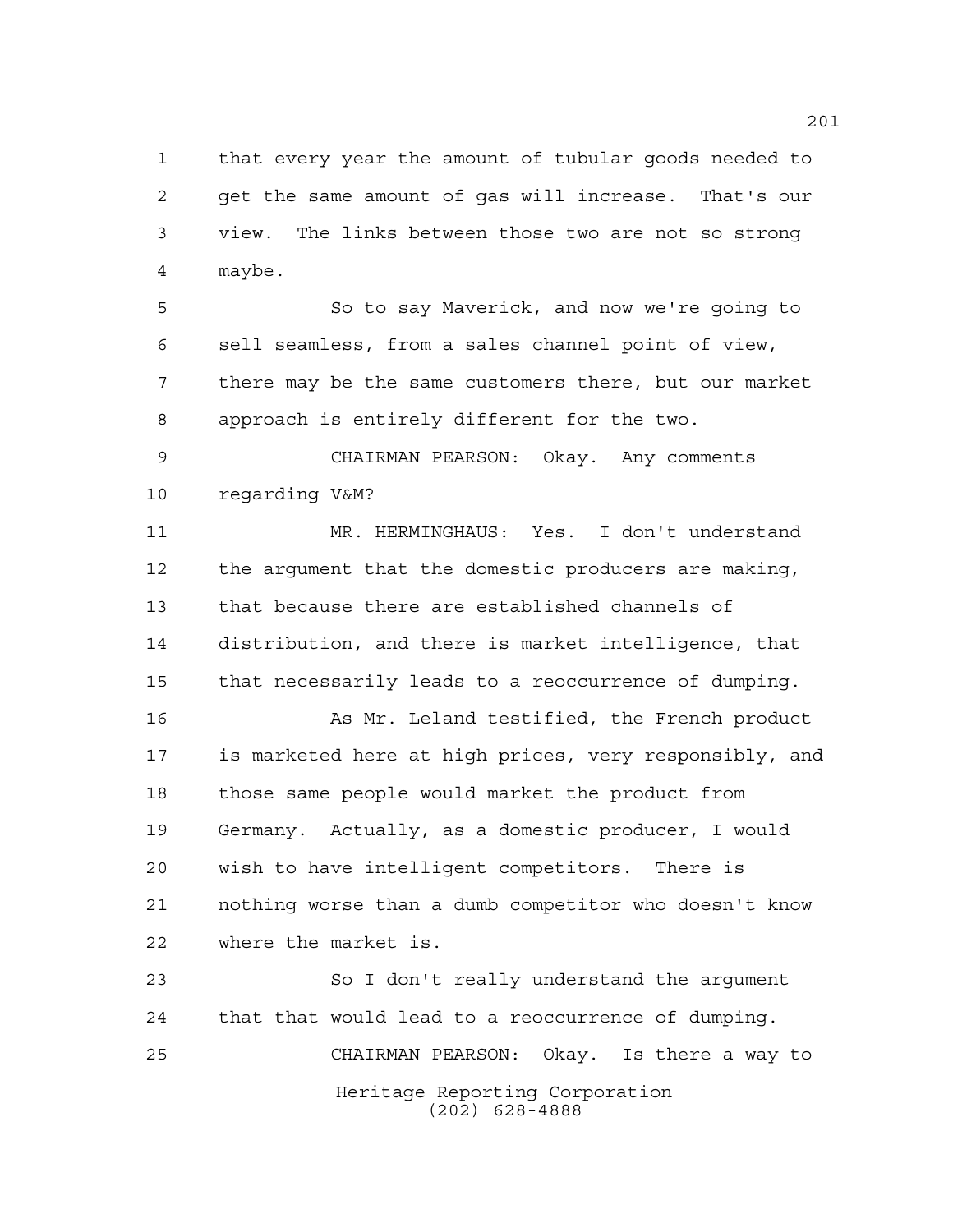characterize the degree of consolidation among

 seamless pipe producers globally now compared to five years ago? Are the producers becoming substantially more interrelated, or are there still many independent producers?

 MR. BALKENENDE: I think the trend of consolidation is there. We see more companies coming together. It's, I would say, a clear indication that consolidation, not only between V&M and Tenaris but other parts of the world, we see that trend continuing.

 MR. HERMINGHAUS: Yes. I fully agree. I just would like to remind the Commission that when the original case was investigated in '95, neither V&M nor Tenaris existed in their forms. At the time, in Europe, there were three independent seamless producers, Valoret (ph), Monismon (ph), and Dominy (ph).

 Now we have V&M with production facilities in Germany, France, Brazil, and the United States, and we heard earlier from Mr. Balkenende the facilities of Tenaris. It's a totally different picture, and also, in my view, consolidation in the industry will continue.

Heritage Reporting Corporation (202) 628-4888 CHAIRMAN PEARSON: Okay. Thank you very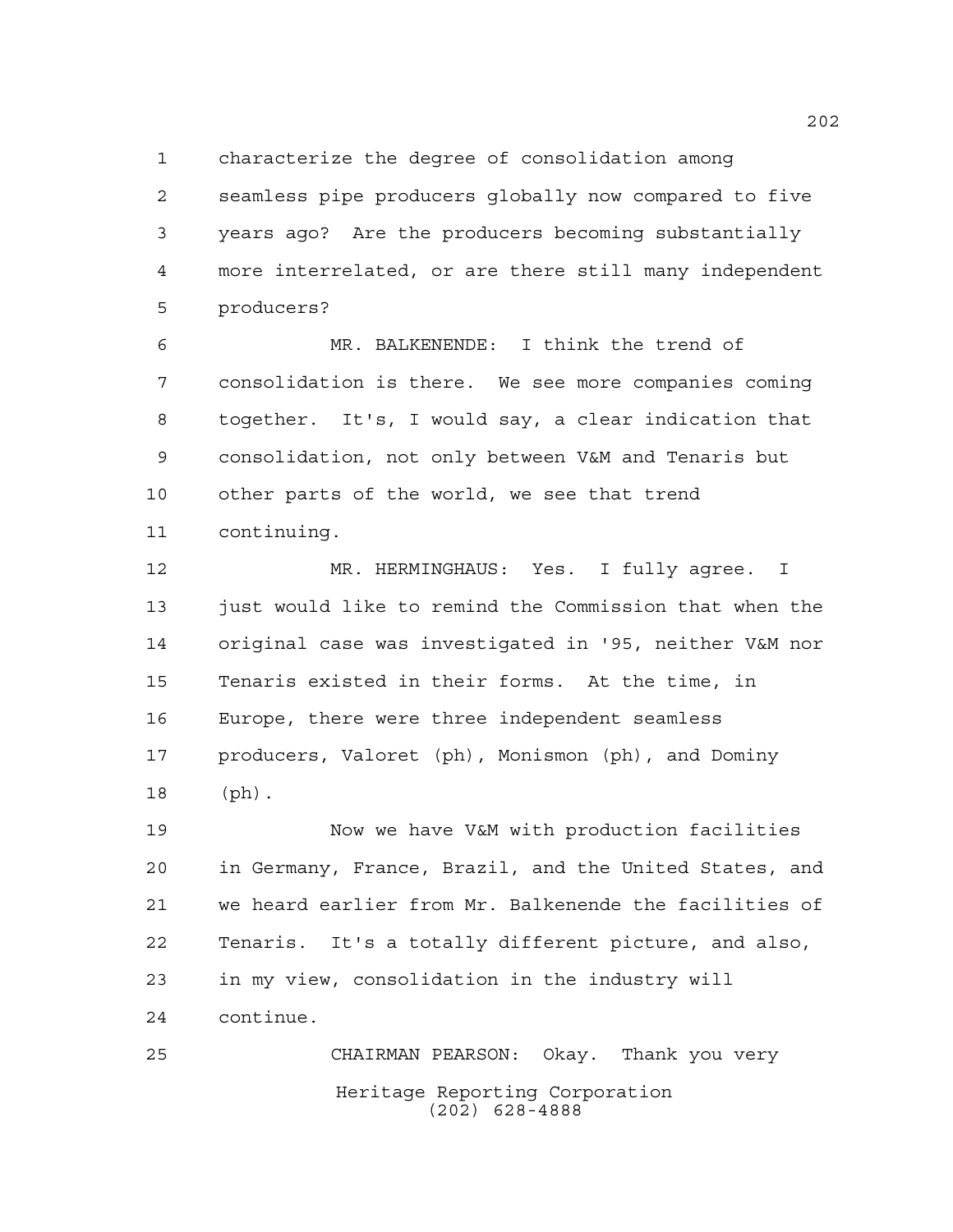much. My time is expiring. Vice Chairman Aranoff? VICE CHAIRMAN ARANOFF: Thank you, Mr. Chairman. I join the chairman in welcoming the afternoon panel. Thank you for traveling to be with us today.

 A question for both of the industry witnesses here. In your briefs, you both made the argument that one of the reasons that you would not have any incentive to sell a lot of product in the United States in the event of revocation is that you are committed to other customers, other export customers, outside your home markets through long-term contracts or relationships.

 That's an argument that we frequently hear in these reviews, and, in many cases, subject producers are able to provide us with copies of contracts or names of customers, with the approximate volumes that they have sold those customers over extended periods of time, so that the Commission can use that information to gauge the extent to which these are really committed sales.

 Is there similar information that you are able to put on the record for us?

Heritage Reporting Corporation MR. BALKENENDE: Yes. We can provide you with some explanation on what capacity we have

(202) 628-4888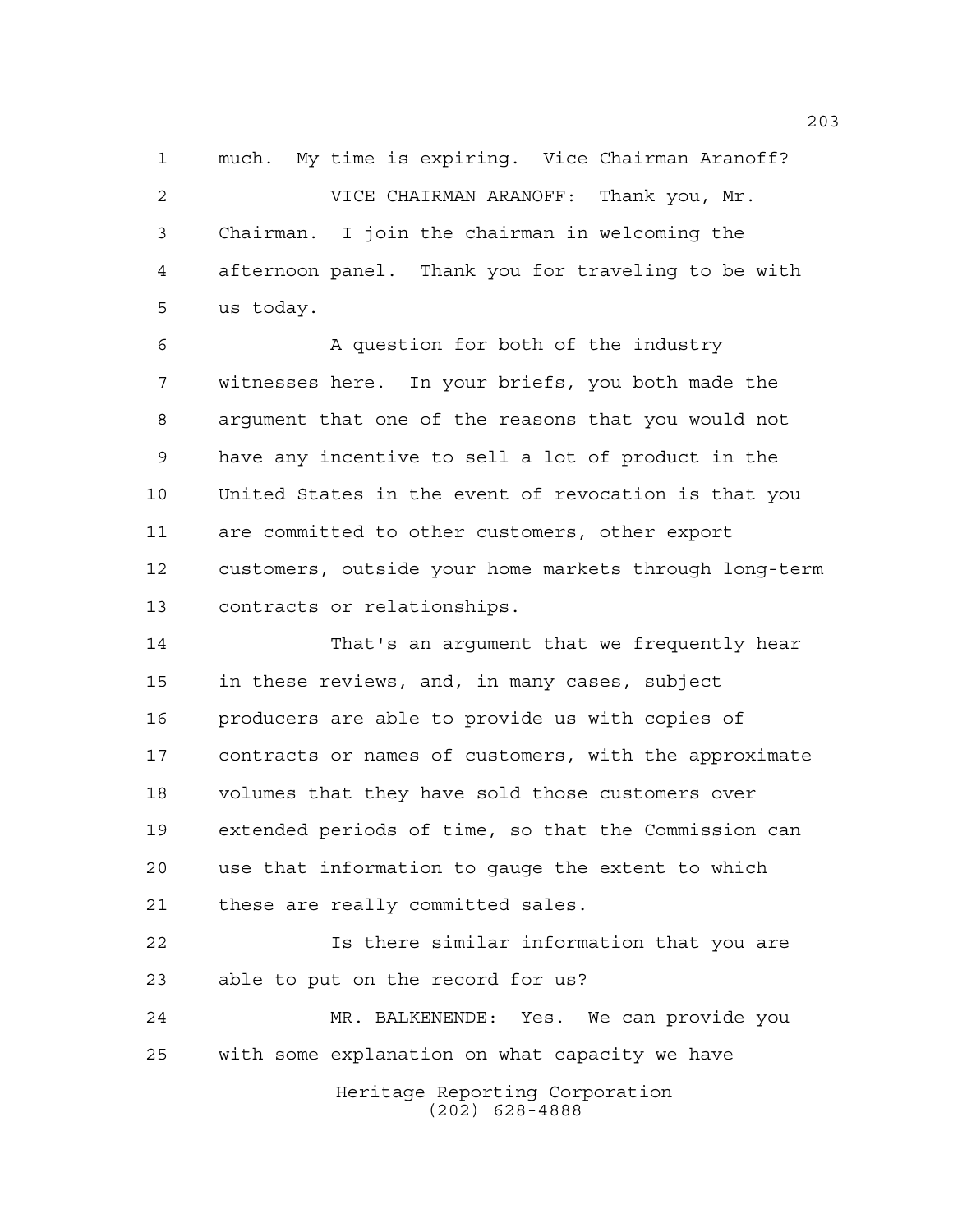available and what commitments, through agreements or relationships, that we have. We will provide that.

 VICE CHAIRMAN ARANOFF: Okay. Thank you. MR. HERMINGHAUS: Yes. Same here. We don't have long-term contracts, but we have long-term relationships, and we are willing to share those customer names with you.

 VICE CHAIRMAN ARANOFF: Okay. I appreciate that and just encourage you that the more detail that you can provide, the easier it is for us to really get a handle on the extent to which we view your current export patterns as committed, so I appreciate that.

 Mr. Herlach and Mr. Herminghaus -- I've probably pronounced that wrong -- when we look at the issue in a sunset review of whether or not a particular producer is export oriented or an industry in a particular country, the Commission has sometimes treated exports that are exported within the European Union or within another regional market, discernable regional market, as somewhat different than the exports that go outside of a producer's region.

Heritage Reporting Corporation (202) 628-4888 In this case, while the percentage of German production that's sold in Germany or within the European Union is relatively high -- I don't want to say anything that's confidential -- it's declined over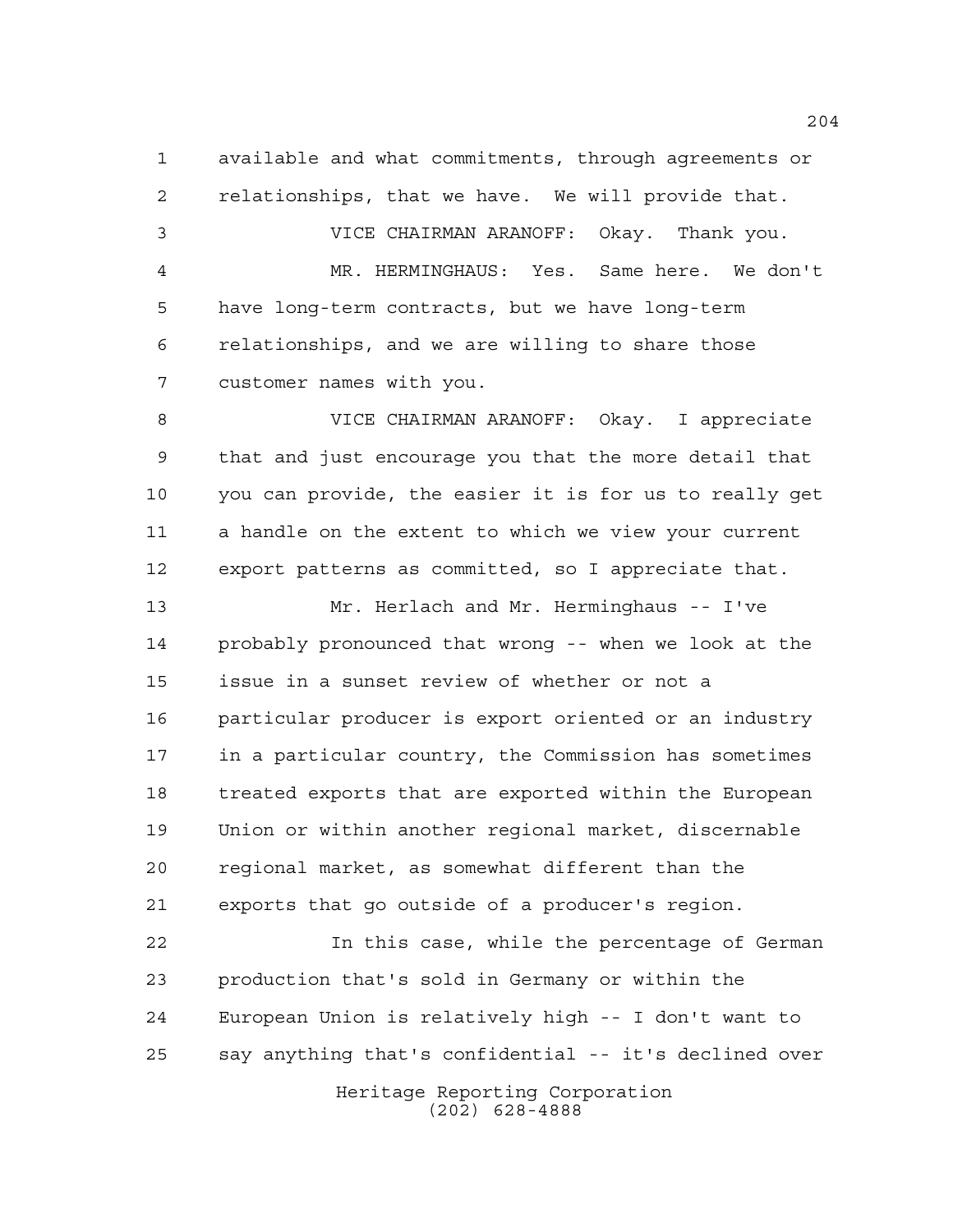the period of review. There are more sales outside the region. How should the Commission weigh that fact as we look forward into the reasonably foreseeable future?

 MR. HERLACH: Well, maybe you ought to ask Mr. Herminghaus to respond on the facts, but I guess the point here is the one you just raised a minute ago, that, for Benteler certainly, and Mr. Herminghaus can give you the details, the point is the commitments and the relationships, and I would suggest that you need to focus on that because that's really what drives how much capacity they have available to ship to this market, which, as he has testified, they do not.

 Now, as far as the trends, I think it might be worth a moment for Mr. Herminghaus to describe what has, in fact, been happening to the trend of Benteler's exports.

 MR. HERMINGHAUS: I'm not aware of a declining trend. For Benteler, our main market is the European Union for all products. It's not true for the subject products here, but for all of our products, our main market is the European Union, and I'm not aware of any decline in trends there. It has been our main market and continues to be our main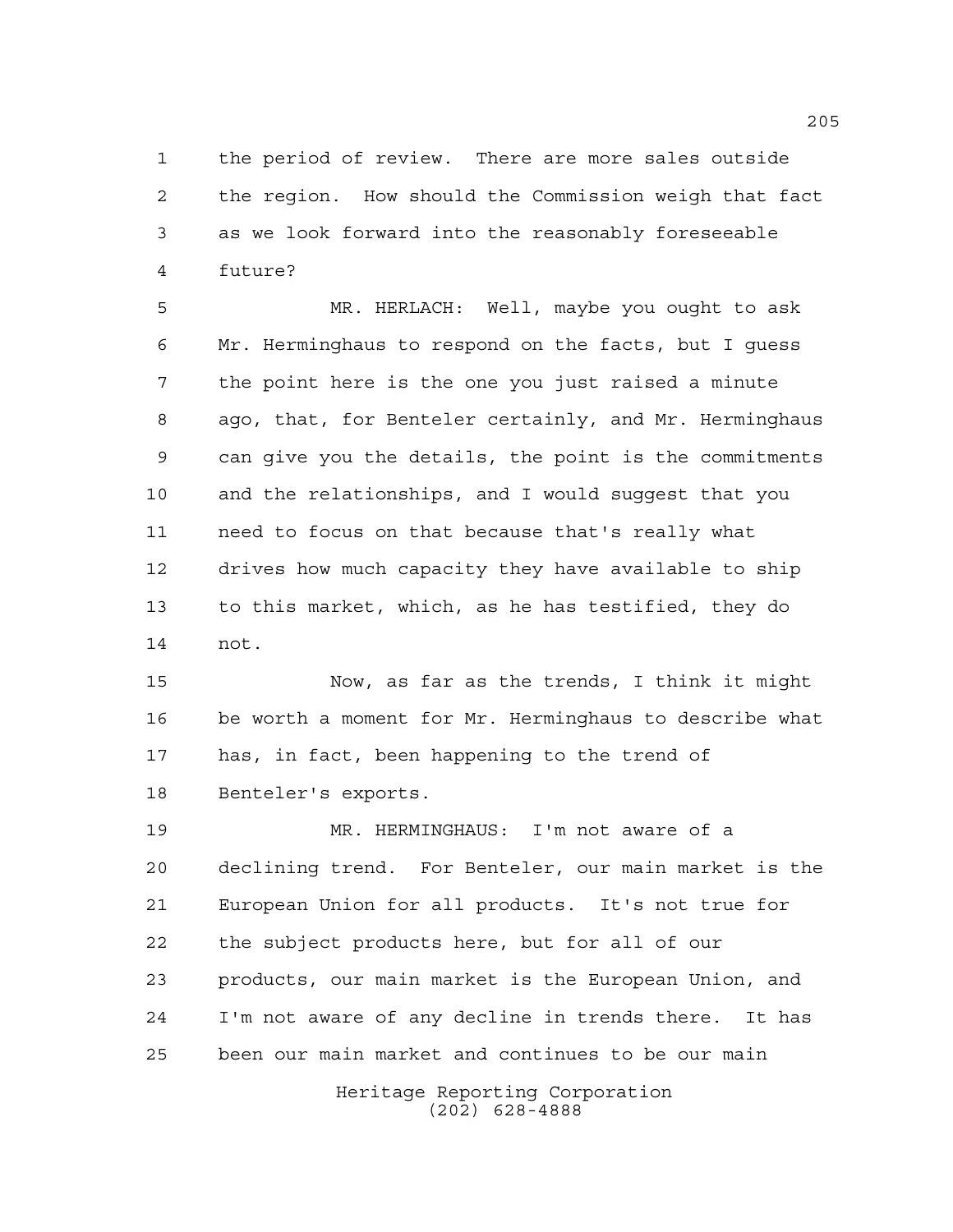market.

| 2  | VICE CHAIRMAN ARANOFF: Okay.                           |
|----|--------------------------------------------------------|
| 3  | MR. HERMINGHAUS: Unfortunately, in this                |
| 4  | respect, I cannot speak for V&M.                       |
| 5  | VICE CHAIRMAN ARANOFF: Fair enough. Fair               |
| 6  | enough. I may not have the right German producer here  |
| 7  | to ask the question to.                                |
| 8  | Okay. A question for Siderca: The domestic             |
| 9  | producers point out that, in contrast to Siderca's     |
| 10 | claimed lack of interest in the U.S. market for the    |
| 11 | subject product, that Siderca has been a significant   |
| 12 | participant in the U.S. market for other seamless pipe |
| 13 | products that are not under order.                     |
| 14 | You can disagree with that characterization,           |
| 15 | but assuming that you agree that there has been some   |
| 16 | involvement in the market here, are there pricing      |
| 17 | differences or other market circumstances that would   |
| 18 | explain why Siderca has an interest in selling other   |
| 19 | seamless pipe products in the U.S. market but not the  |
| 20 | subject merchandise?                                   |
| 21 | MR. BALKENENDE: It was a decision of ours              |
| 22 | to bring a limited quantity of these products into the |
| 23 | market to stay in touch with the U.S. market. This     |
| 24 | was before the Maverick acquisition, and we have       |
| 25 | channeled it to a very limited and confidential        |
|    | Heritage Reporting Corporation<br>$(202)$ 628-4888     |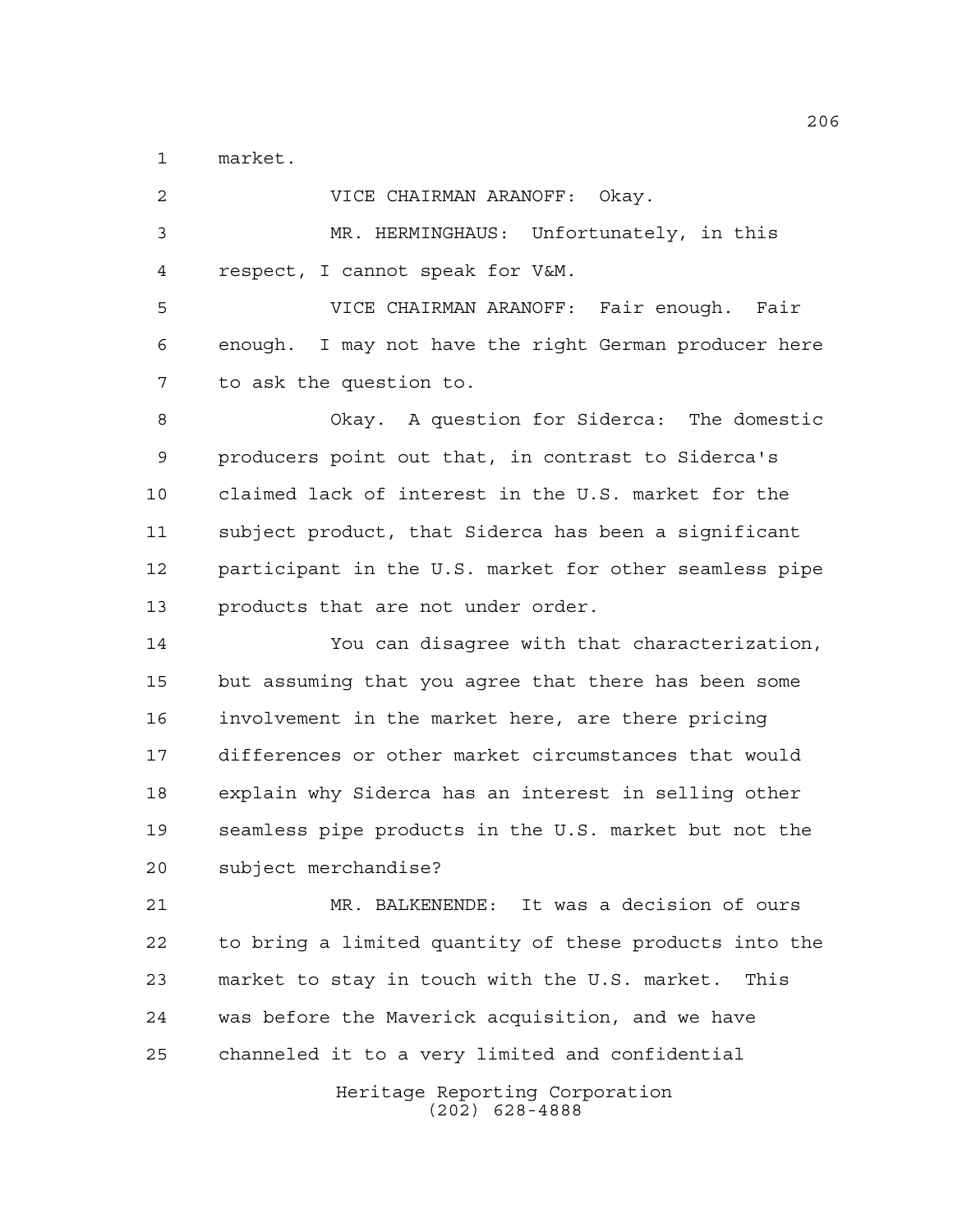party's customer base in the United States. It was only to stay in touch with the market, and we sold it at the market levels, not under the market levels. VICE CHAIRMAN ARANOFF: Okay. I hear confidential information creeping up on us, so if there is anything that you can add in your post- hearing brief to really be specific about who those customers were, are, whether that's a relationship that you see continuing -- MR. HERMINGHAUS: There will be a very brief list. VICE CHAIRMAN ARANOFF: I appreciate that. Let me ask you, you operate in the United States, so you may or may not know the answer to this question, but is Siderca competing in its home market with Chinese product? MR. BALKENENDE: I understand, and, again, I do not know whether it's confidential, but we have the majority of the domestic market in Argentina. I'm not aware of any major imports of China in Argentina. VICE CHAIRMAN ARANOFF: Okay. Mr. Herminghaus, you indicated in your testimony that if the order were revoked, there would be some intent by your country to ship certain high-end, niche products into the U.S. market, and I would ask you, either

Heritage Reporting Corporation (202) 628-4888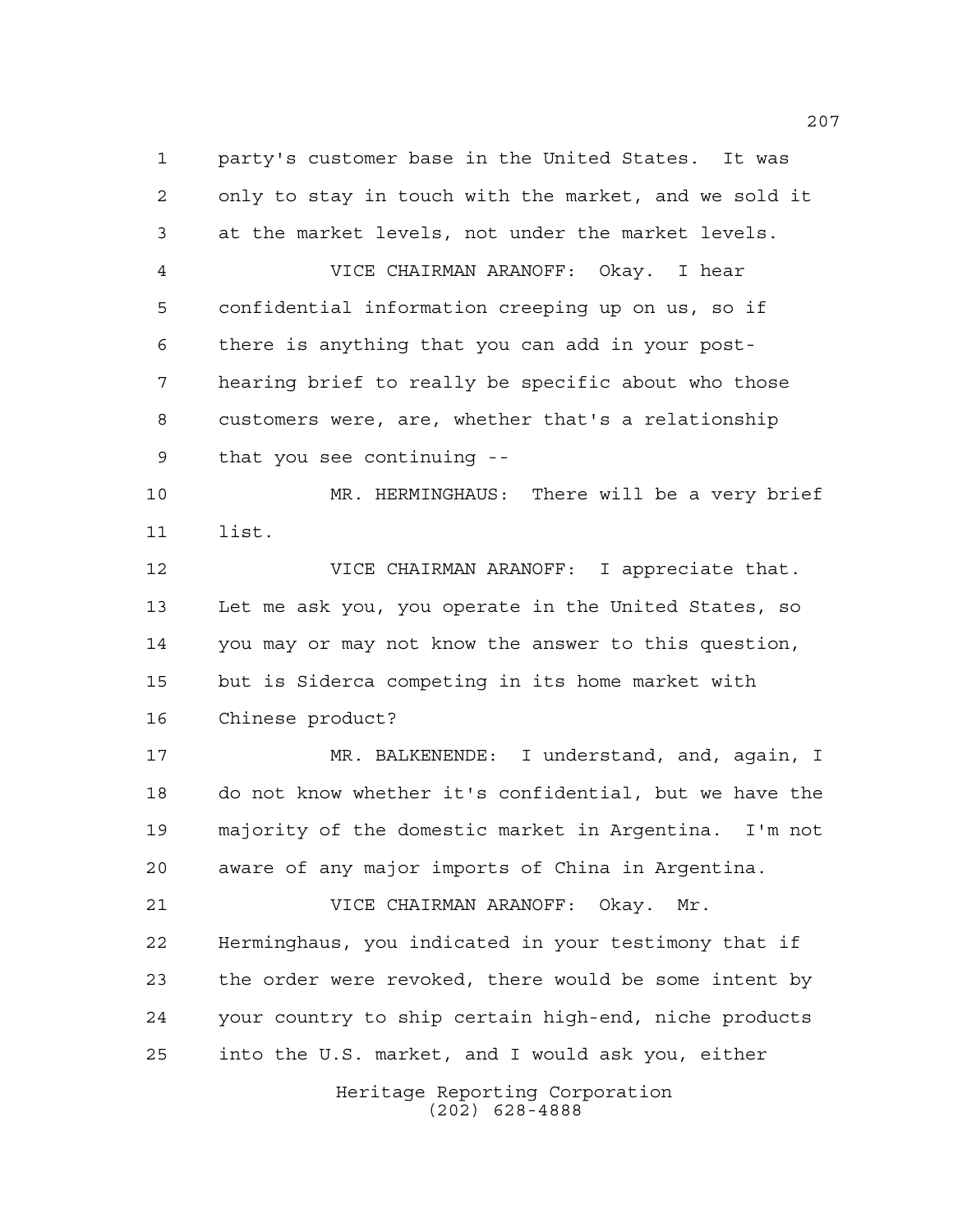here, or if it's confidential, in your brief, can you identify what those specific products are that you would be thinking about and whether those products are made here in the United States?

 MR. HERMINGHAUS: Yes. I can identify those. To my knowledge, there is no producer of under two-inch OD, seamless, hot-finished tubes in the United States. So that would be an area we would focus on, small ODs, and also alloy line pipe.

 I know that there are capabilities at U.S. Steel, but I hear from the market that they are not supplying the market with grades like P-22, P-5, P-11, the alloy pressure pipe grades. Those were the areas, and the volumes are small, and those would be the products we would focus on.

 VICE CHAIRMAN ARANOFF: Okay. If you could let us know, confidentially, in your brief, what you 18 see as the potential size of the market for those products in the U.S.

 MR. HERMINGHAUS: I think we put that in the producers' questionnaire already, but we can repeat it, no problem.

 VICE CHAIRMAN ARANOFF: I guess what I'm trying to establish is whether those products are the ones that resulted in the number that's in your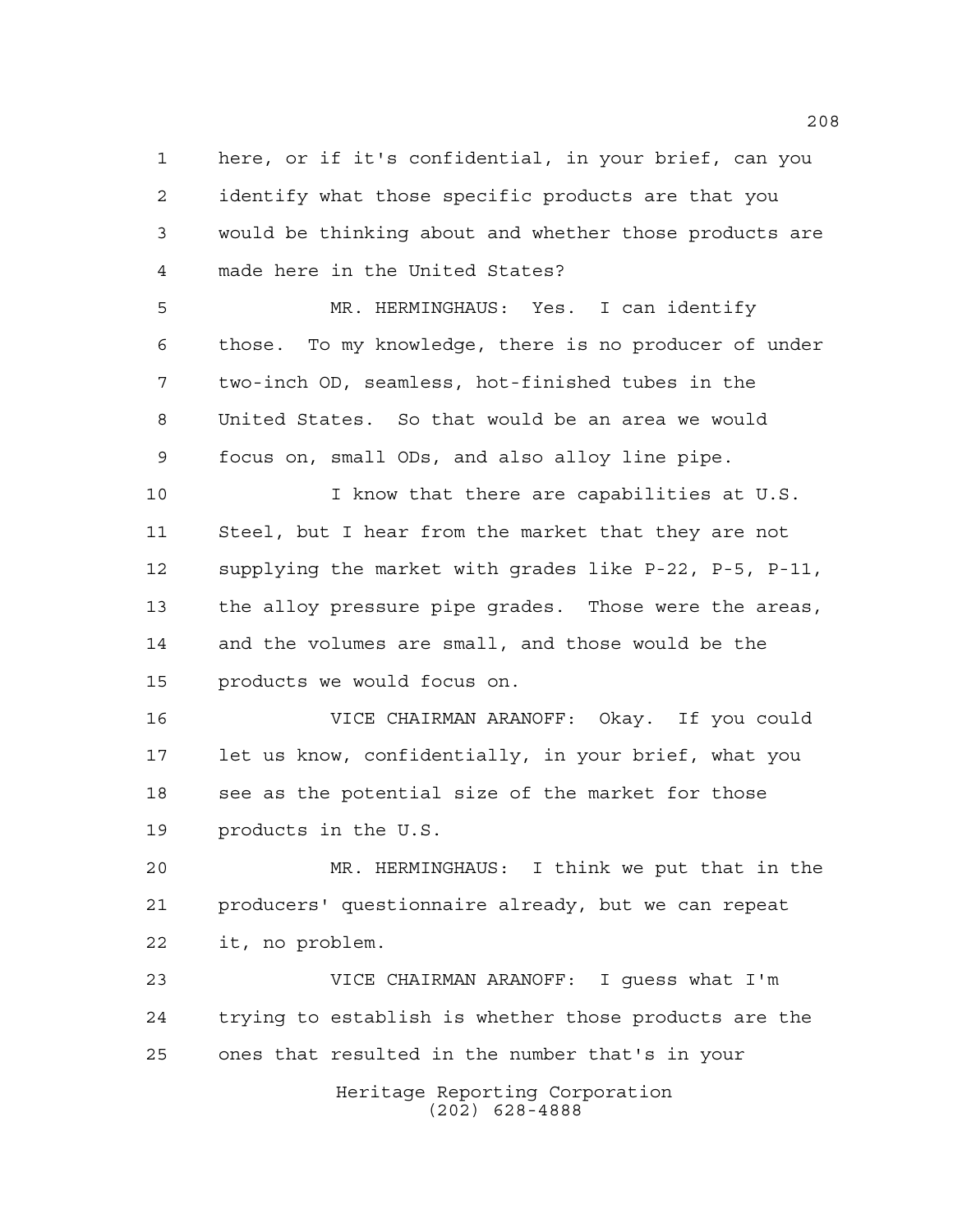questionnaire as your projected volume, whether those two tie up. Okay. Thank you.

 And I'll ask you to comment on the same data question that I have raised with the domestic industry regarding Table 4-21 in the staff report, which are Preston Pipe pricing data for the U.S. market, showing relative prices of standard, line, and OCTG in the U.S. market, which appear to show standard pipe prices exceeding line pipe and OCTG prices, which is sort of backwards of the conventional wisdom.

 Do you care to comment on whether you think those data are reliable, or the conventional wisdom has changed in the U.S. market, or what you think might be going on there?

 MR. BALKENENDE: I think, from our side, I would like to do some further research. The data should be correct. Typically, there may be an explanation on mix or some case, but what we would like to do is review it, and we'll give you our honest opinion on that.

 VICE CHAIRMAN ARANOFF: Okay. That's fine. What I'm interested in is we've always understood it to be the case that OCTG is the highest-priced product in line pipe than standard pipe. It creates a certain incentive structure in terms of how producers allocate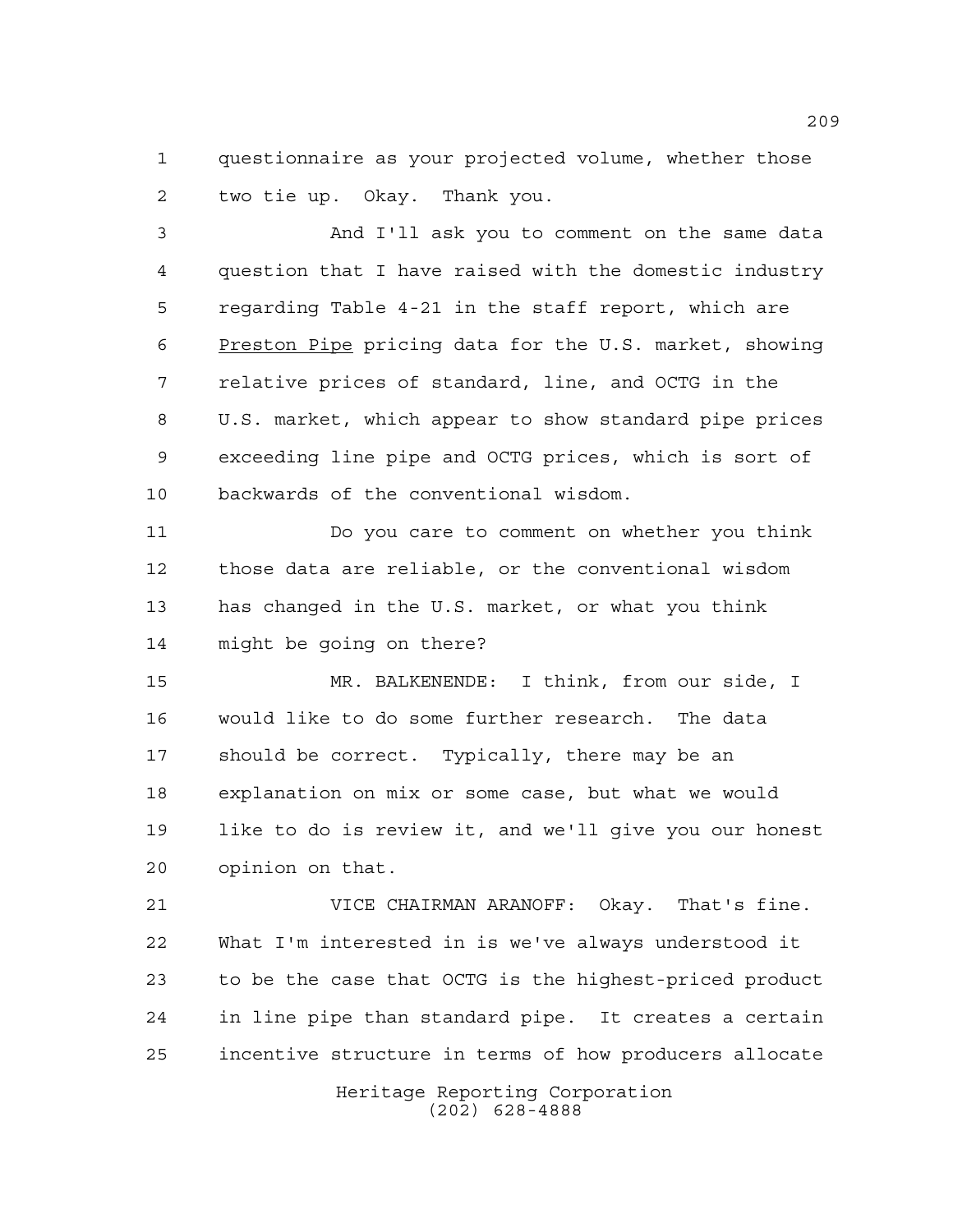their capacity, and if that incentive structure has changed, obviously, that would be a big change in conditions of competition. So I'll look forward to hearing --

 MR. BALKENENDE: We will comment on that. VICE CHAIRMAN ARANOFF: Thank you very much. Thank you, Mr. Chairman.

 CHAIRMAN PEARSON: Commissioner Hillman? COMMISSIONER HILLMAN: Thank you, and I, too, would join my colleagues in welcoming you and thanking you for taking the time and traveling all this distance to be with us. It is extremely helpful to have industry witnesses before us.

 Let me start with you, Mr. Balkenende, to try to understand this issue of you supply the project. As I heard your testimony, you're saying your preference is to supply a given project. I presume, when you say that, that means supplying all of the variety of pipe and tube products that it would take, probably some line pipe, maybe some is the pipe, some OCTG, possibly some drill pipe, but, in theory, you're trying to supply a given project. Is that how you're describing it?

 MR. BALKENENDE: It will be on a project, and I mean a construction project for refineries,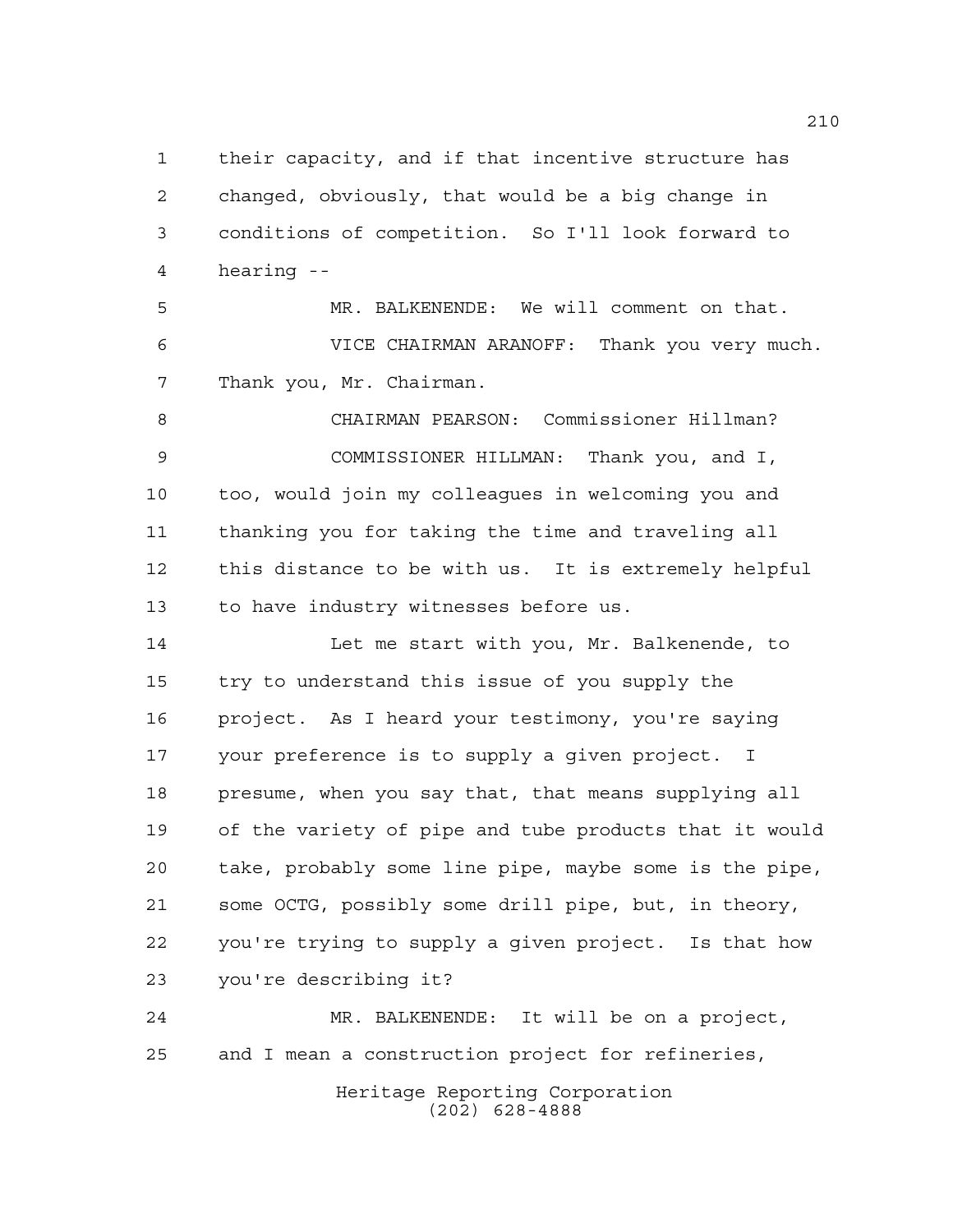petrochemical plants.

Heritage Reporting Corporation (202) 628-4888 COMMISSIONER HILLMAN: Okay. MR. BALKENENDE: OCTG is not part of that. COMMISSIONER HILLMAN: Okay. MR. BALKENENDE: Typically, we talk about the grades, material grades. In one of the briefs, you may have seen that part. The grades that we look at those things, the A-106 or A-333 - A-335 grades. COMMISSIONER HILLMAN: Okay. MR. BALKENENDE: The low-end market is what they consider the A-53. COMMISSIONER HILLMAN: All right. MR. BALKENENDE: And the pipeline business is typically to API. COMMISSIONER HILLMAN: All right. MR. BALKENENDE: To be specific, we aim at that A-106, that type of market, so that there is not the OCTG. That means it's typically not welded. It's typically all seamless line pipe, from small size up to 26 inches. COMMISSIONER HILLMAN: Okay. So all of the pipe that you would sell to this specific project would be seamless -- MR. BALKENENDE: Seamless. COMMISSIONER HILLMAN: -- and it would be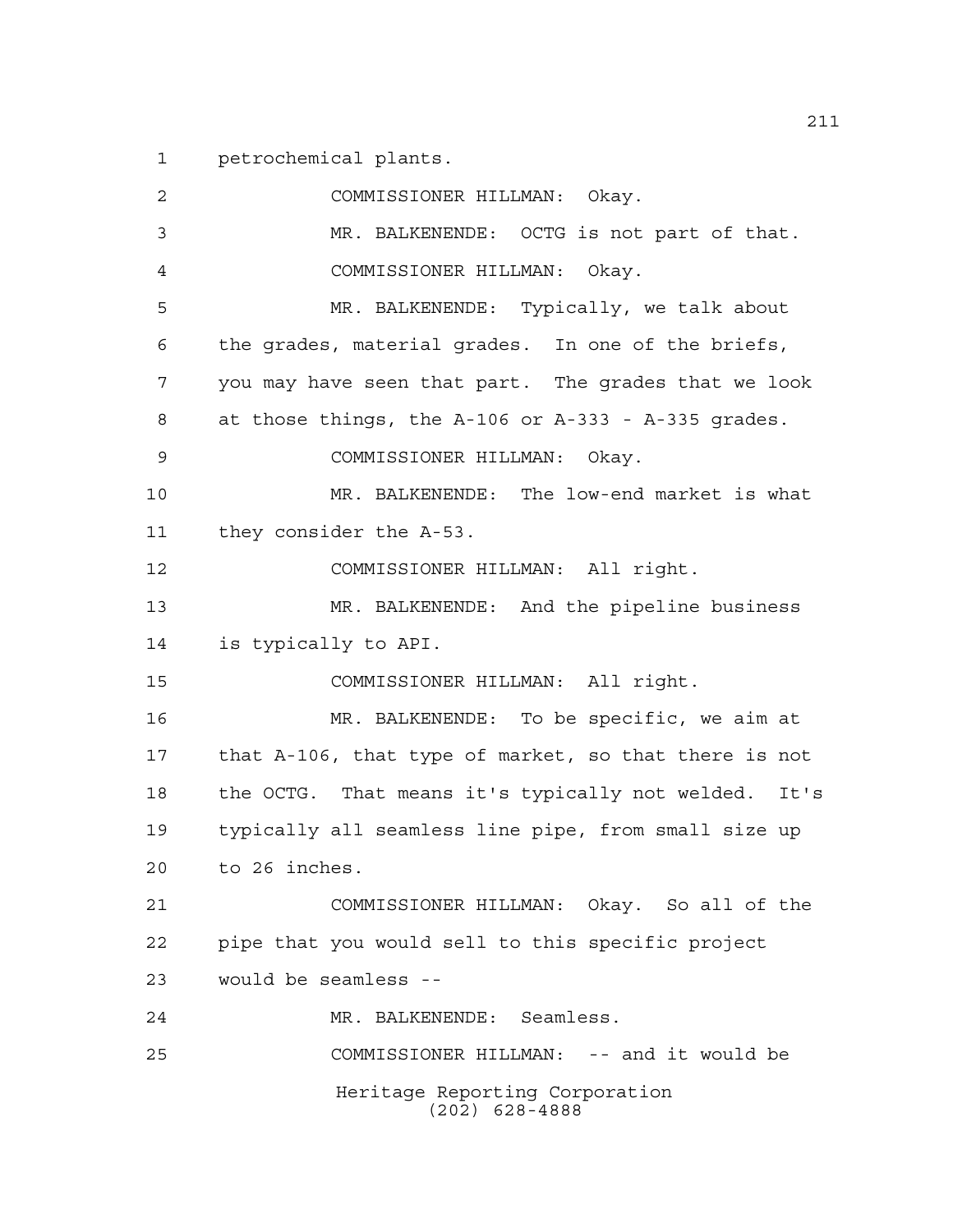either small or large diameter, but it would basically be the subject product, if the diameter is small enough, and then nonsubject product if the diameter was larger, but, otherwise, all of the kind of pipe that we're talking about.

 MR. BALKENENDE: That is correct. COMMISSIONER HILLMAN: Okay. All right. I understand it.

 Help me understand, because certainly the data would suggest, in our market, that all imports are sold through distribution and that the domestic industry, again, sells largely through distributors, and we obviously have heard from distributors. How does your idea of supplying the project a connect to the distribution network? It sounds like you're going direct to the end user when you say you supply the project.

 MR. BALKENENDE: I appreciate the question, and I would like to comment on it as follows. These construction projects are typically executed by engineering companies, and they procure the materials, and they are responsible for the construction schedule. We work with these companies all over the world.

Heritage Reporting Corporation (202) 628-4888 When we would come to the United States, our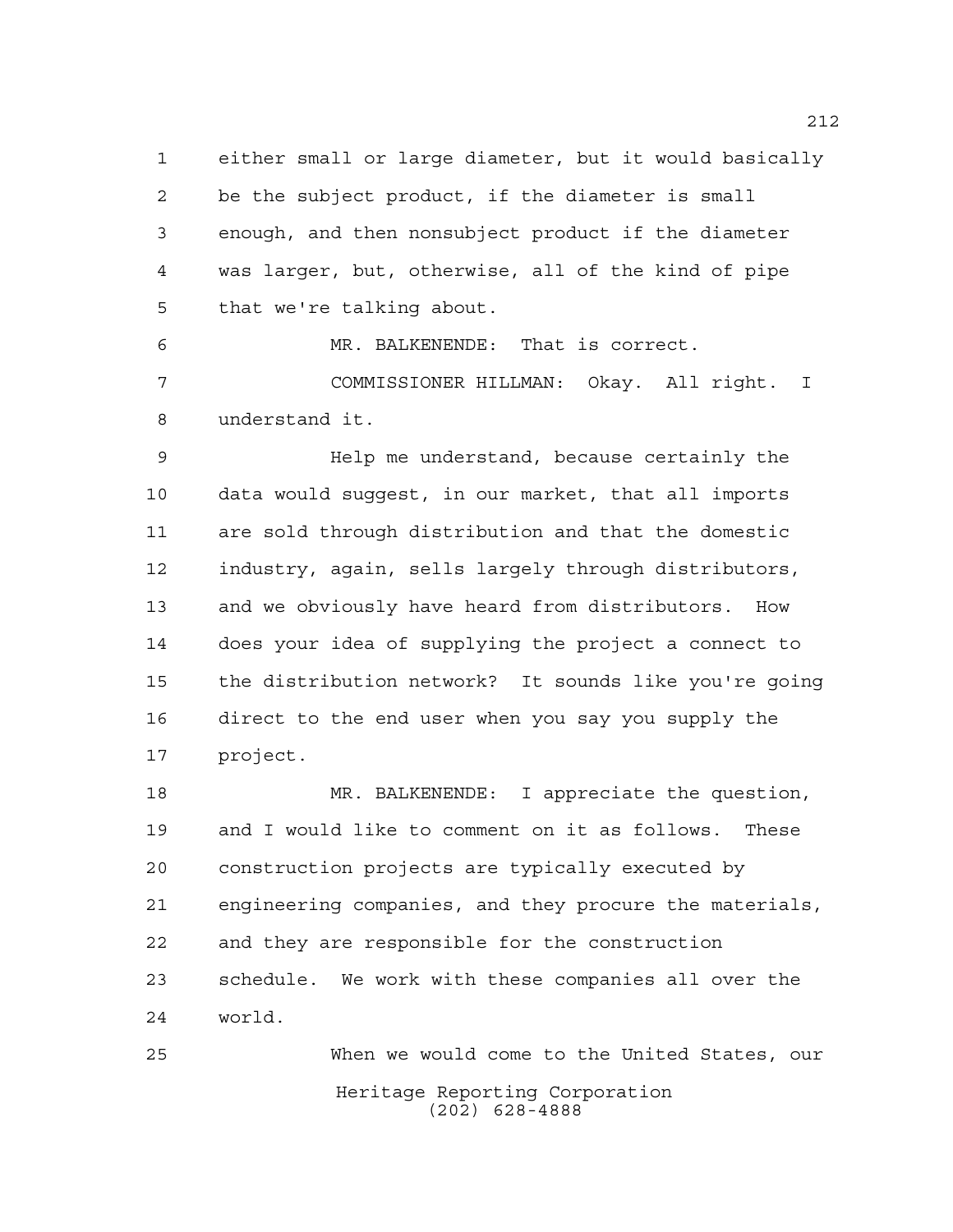model would be that we would be in direct contact with engineering companies but that services could be provided by our distributors.

 That is different from the model where we say a distributor just comes and asks, and we do not know, like in maintenance, where it goes to because these projects are large, are huge. As I stated before, we like to match the construction schedules with our planned load schedule.

 We see the value in distribution for providing many services in the process, but securing the mill reservations is our responsibility, and that's why we see a direct communication with these engineering companies.

 COMMISSIONER HILLMAN: Okay. So if you're, in essence, doing the sales and the marketing, and you're contracting, in essence, with the engineering firm, what services would a distributor then provide in that kind of an arrangement?

 MR. BALKENENDE: Logistics, warehousing. COMMISSIONER HILLMAN: Okay. All right. Okay. Part of the reason I'm asking this is to try to understand the argument about supplying the U.S. market through Maverick because, as I now hear your description of how this project works, Maverick is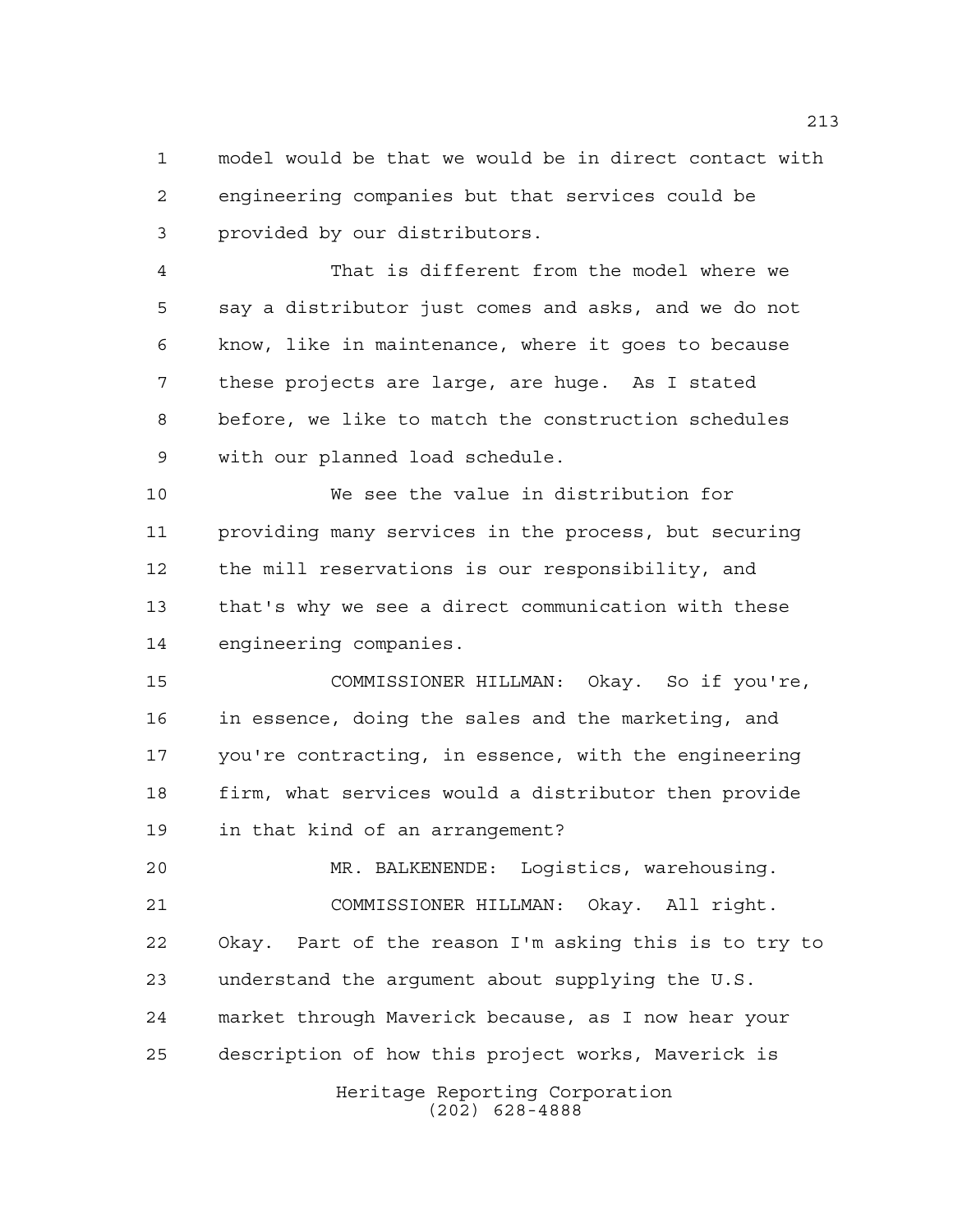producing only welded product, so, presumably, if you were to do this kind of project within the U.S. market, it would not be supplied through Maverick. You would have to be bringing it in from somewhere. MR. BALKENENDE: If I may explain the organization structure of Tenaris because that is critical to this component, none of the manufacturing plants, our production facilities, have sales or marketing facilities.

 We operate under business units, and we have business units for the United States, and, within Tenaris, when we penetrate the United States, we go after certain markets, and then the company decides from which manufacturing plant the material will come. It is not that we promote Argentina or Italy or Japan.

 We say, if we want to penetrate a market in the United States, then the company decides ultimately which manufacturing plant is the most suitable, but the commercial responsibility of marketing that in the United States is with one entity. I hope that clarifies.

 COMMISSIONER HILLMAN: Okay. All right. But then how does that relate to the issue of -- I'm sorry -- go ahead.

Heritage Reporting Corporation (202) 628-4888 MR. BALKENENDE: Maybe because Maverick was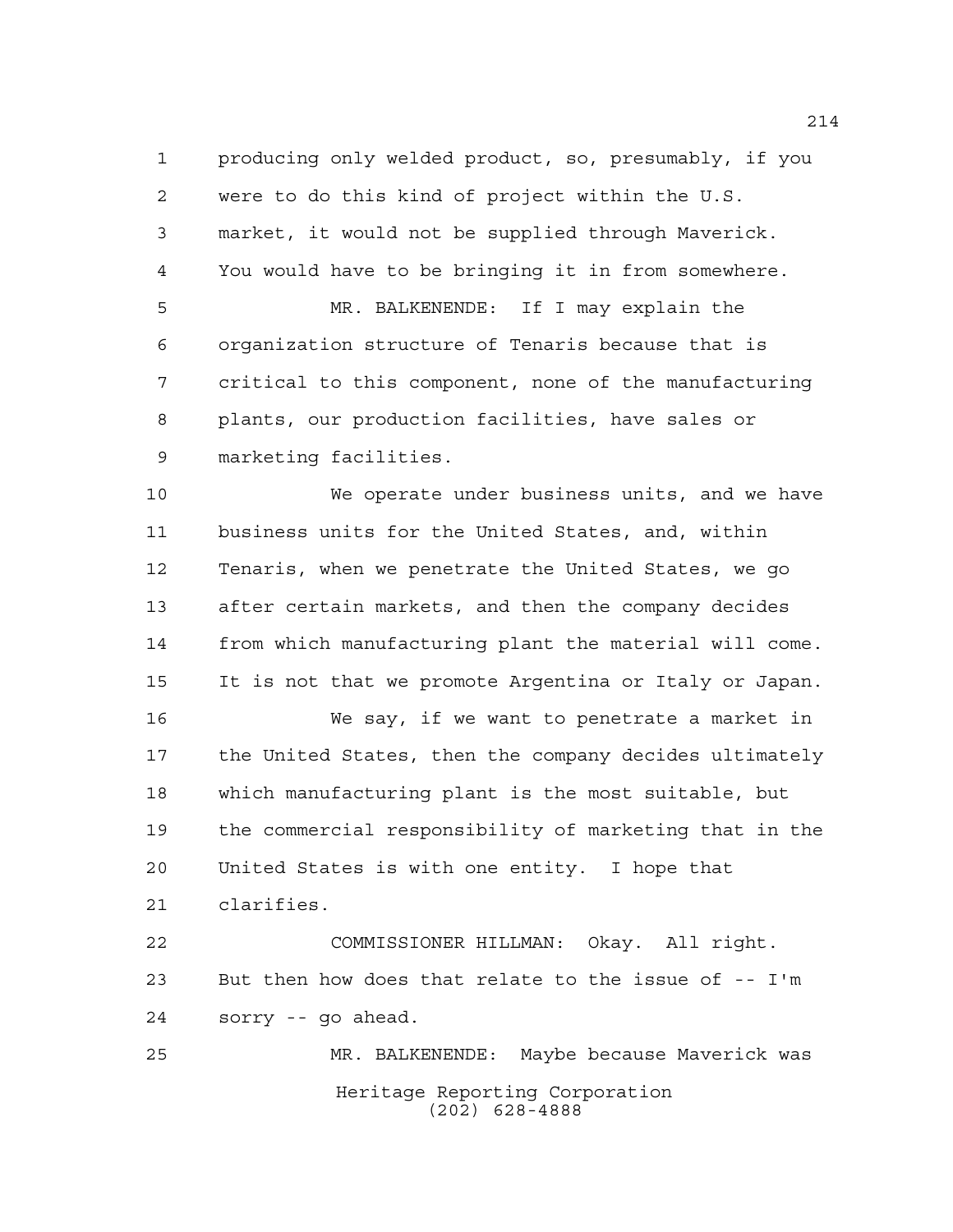a production facility, but we have, in the meantime, already integrated the sales and marketing responsibilities of both Tenaris, all of Tenaris's mills together with Maverick, so there is not a separate entity from a sales and marketing aspect. COMMISSIONER HILLMAN: So the Tenaris Group is marketing Maverick product as Tenaris product in the U.S.

MR. BALKENENDE: Correct.

 COMMISSIONER HILLMAN: Tell me how this relates to the approved manufacturers' list. In other words, if you're marketing directly, again, I'm assuming, then, everybody in the Tenaris group, all of your mills are on every AML list that you would need to be on, or how does that play into these decisions about where you will source? You get a contract for a particular project. You then have to decide which mill is going to source it. How do you relate that to this AML and the issue of the purchaser needing to make sure you're qualified under various scenarios? MR. BALKENENDE: We have, of course, acquired many companies over time. Sometimes it happens that a company we acquire is not on the list

Heritage Reporting Corporation yet. Due to our global quality standard system, we, indeed, aim, as quick as possible, to get all Tenaris

(202) 628-4888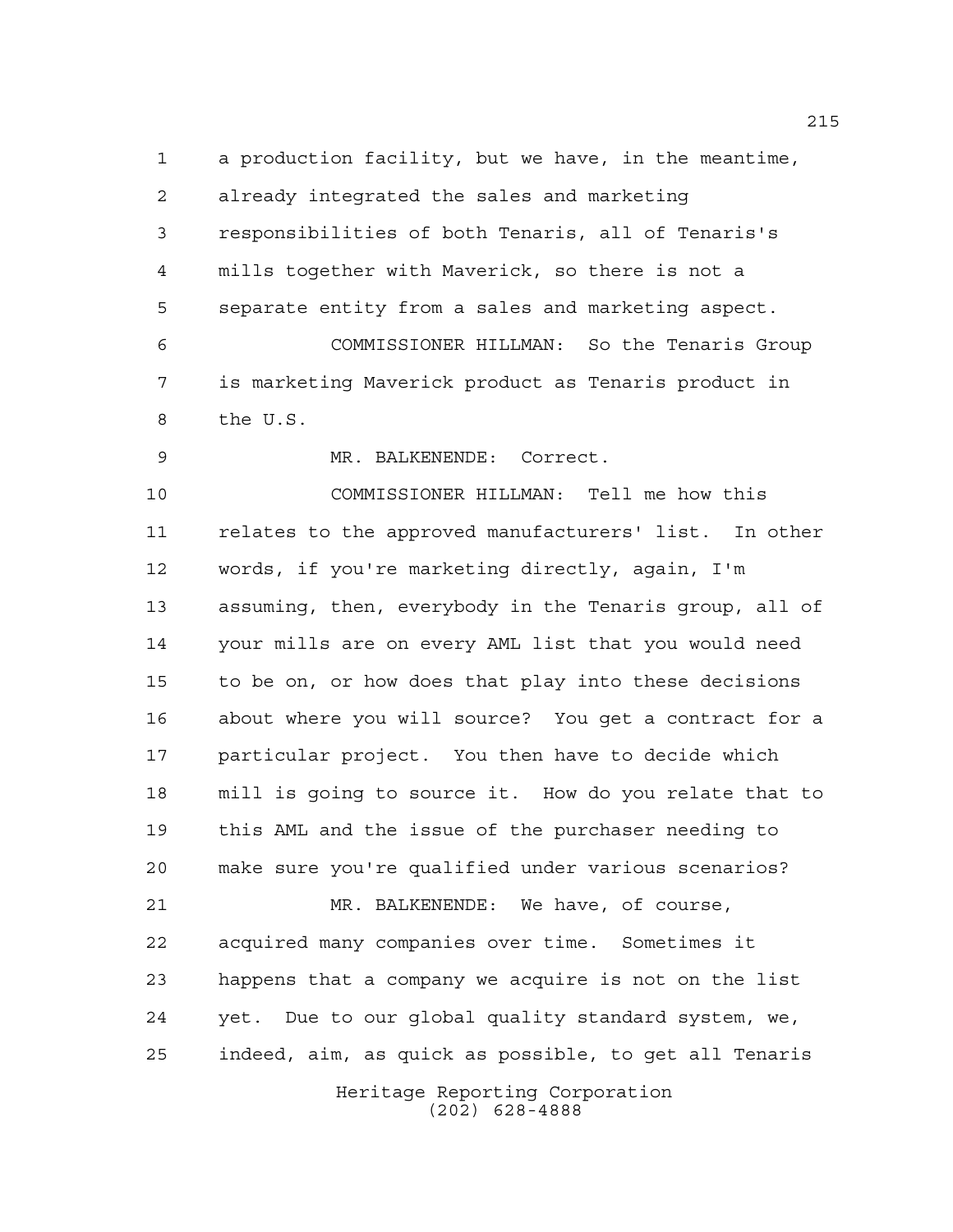mills on the approved manufacturer lists. It does not happen always immediately, but we dedicate efforts to being recognized as one global company with one quality system. COMMISSIONER HILLMAN: If you were to get a project, as you describe it here, normally, where would you supply that product from, seamless product from? MR. BALKENENDE: Currently, we could bring that in from Italy, from Argentina, Canada. COMMISSIONER HILLMAN: Okay. MR. BALKENENDE: That would be for the United States DM. COMMISSIONER HILLMAN: Okay. All right. Mr. Herminghaus, if I can go to you on this issue of the relationship between the prices of seamless versus welded. I heard your testimony. It strikes me as very consistent with what we've always thought, which is that seamless carries a substantial enough price premium that there is, from a price perspective, not very much substitutability between welded and seamless product, and, more importantly, from a performance standpoint, many users are not going to go to a welded product if they need seamless. But we've seen this now phenomenon, at least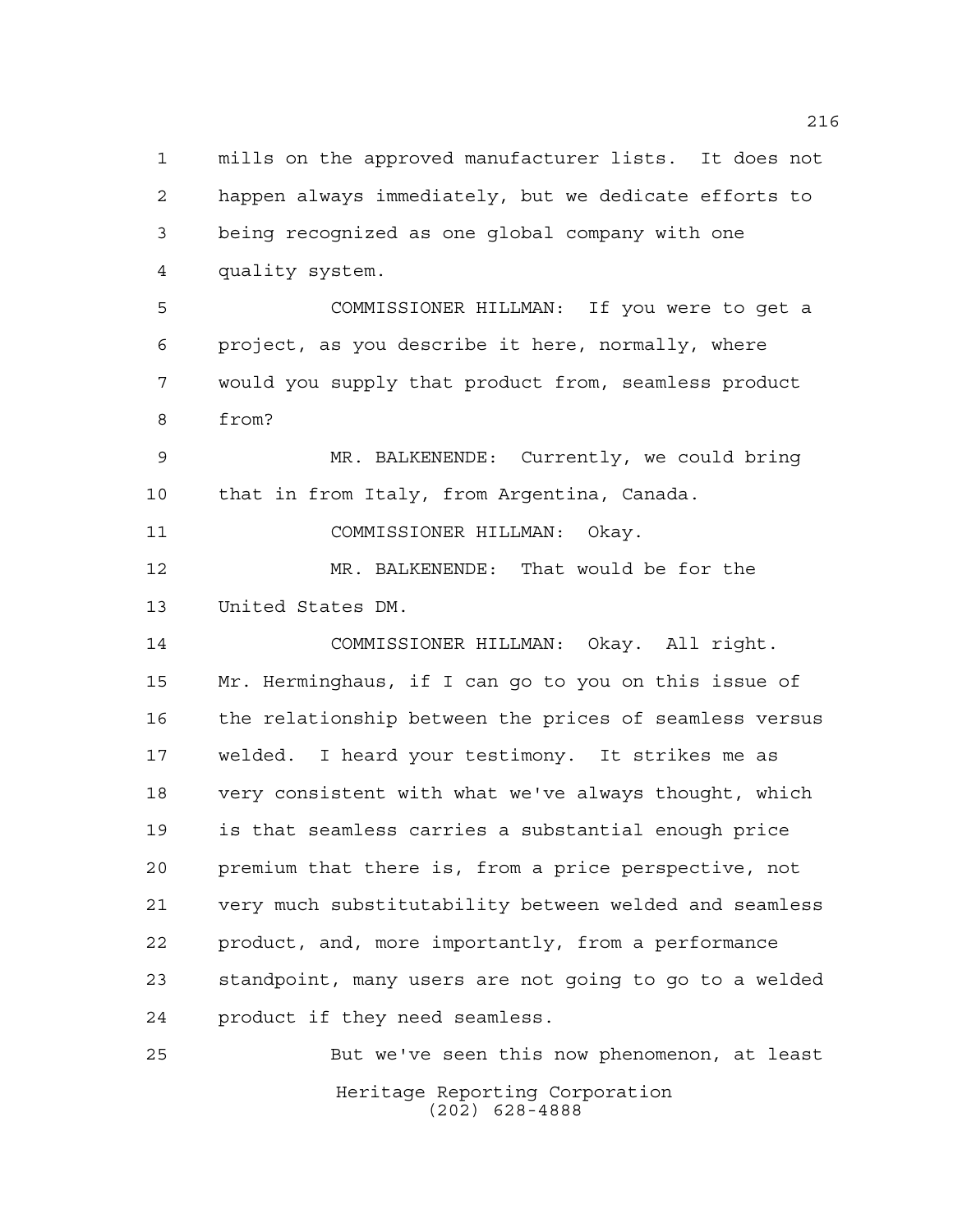Heritage Reporting Corporation (202) 628-4888 in the U.S. market, of Chinese product coming in well below this 15 percent differential that you mentioned, the Chinese product coming in here at \$600 a ton less on a \$1,200-a-ton item, so we're talking 50 percent less than what the prevailing U.S. price is. In your view, would you say that would permit people to purchase Chinese seamless for an application that they perhaps in the past have used welded product? Would one do that? MR. HERMINGHAUS: Yes. We have seen that. COMMISSIONER HILLMAN: And you've seen it actually happen. MR. HERMINGHAUS: We've seen it in the OCTG market, and I would call that "reverse substitution." COMMISSIONER HILLMAN: Okay. A very recent phenomenon or something that has always be out there? MR. HERMINGHAUS: No, the last couple of years. COMMISSIONER HILLMAN: And how significant? How much reverse substitution? MR. HERMINGHAUS: I don't know. That's hard to say. COMMISSIONER HILLMAN: Lots of tonnage or just here and there? MR. HERMINGHAUS: No. I would say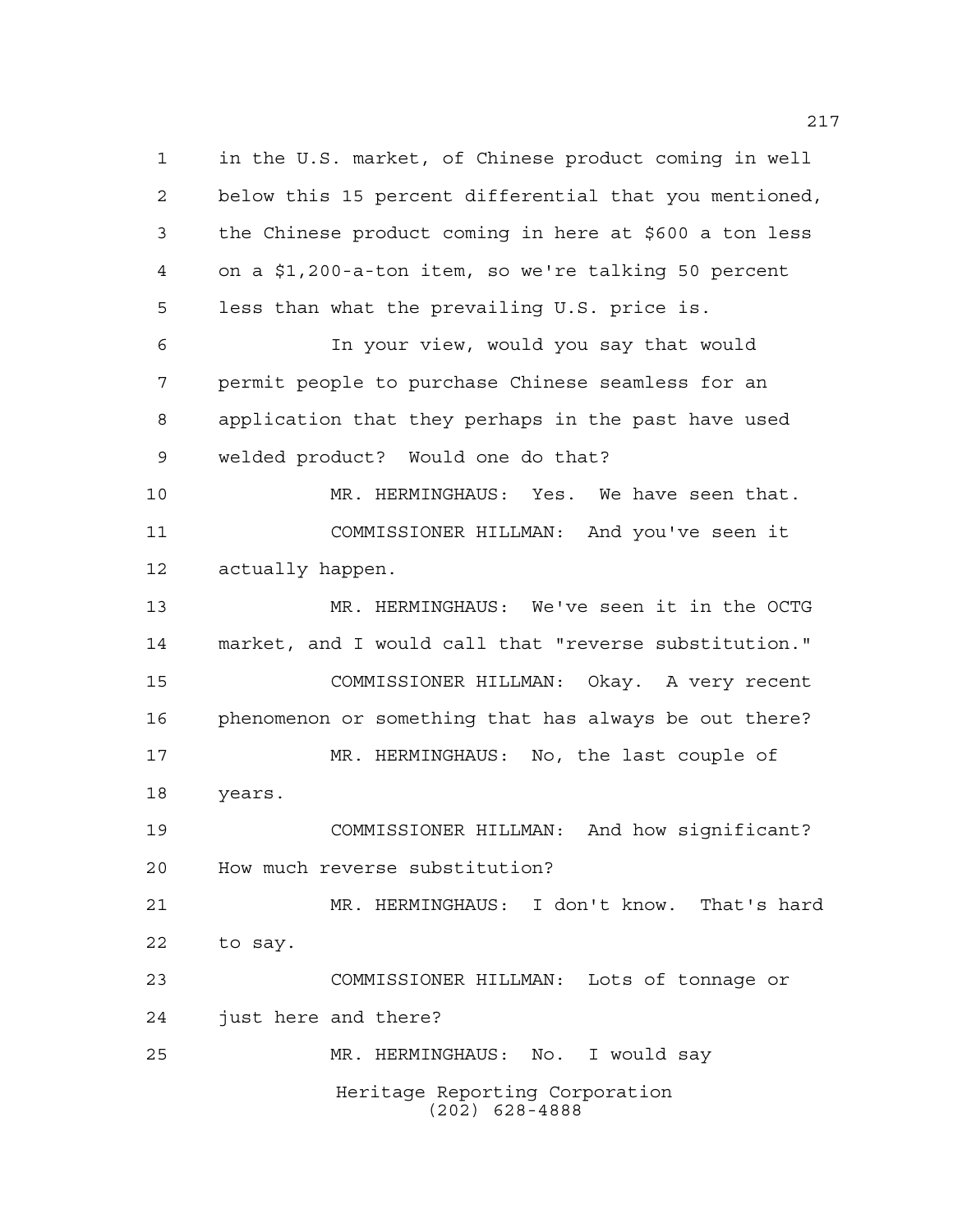substantial tonnage.

| 2  | COMMISSIONER HILLMAN: Okay. That's                     |
|----|--------------------------------------------------------|
| 3  | interesting. Then if I can go back to the issue of     |
| 4  | the Latin American market, we heard a lot about the    |
| 5  | issue of Venezuela, but, more broadly, I'm wondering   |
| 6  | if you can help us understand where you see demand in  |
| 7  | the Latin American market and how demand and supply    |
| 8  | are matching up in terms of seamless product.          |
| 9  | MR. BALKENENDE: Again, I keep focusing, for            |
| 10 | this product, on the seamless line pipe. South         |
| 11 | America is a growing market. We track information,     |
| 12 | and I'm happy to share that with you confidentially in |
| 13 | the post-hearing brief. We know that there are many    |
| 14 | investment decisions on the shelf to be executed in    |
| 15 | the years to come, and we see the South American       |
| 16 | market as a strong growth market for all downstream    |
| 17 | processing plants investments. So we only see growth   |
| 18 | in demand for South America, and we will provide you   |
| 19 | with details on that.                                  |
| 20 | COMMISSIONER HILLMAN: All right.<br>I                  |
| 21 | appreciate that very much. Thank you for your          |
| 22 | answers. Thank you, Mr. Chairman.                      |
| 23 | CHAIRMAN PEARSON: Commissioner Okun?                   |
| 24 | COMMISSIONER OKUN: Thank you, and I join my            |
| 25 | colleagues in welcoming all of you here this           |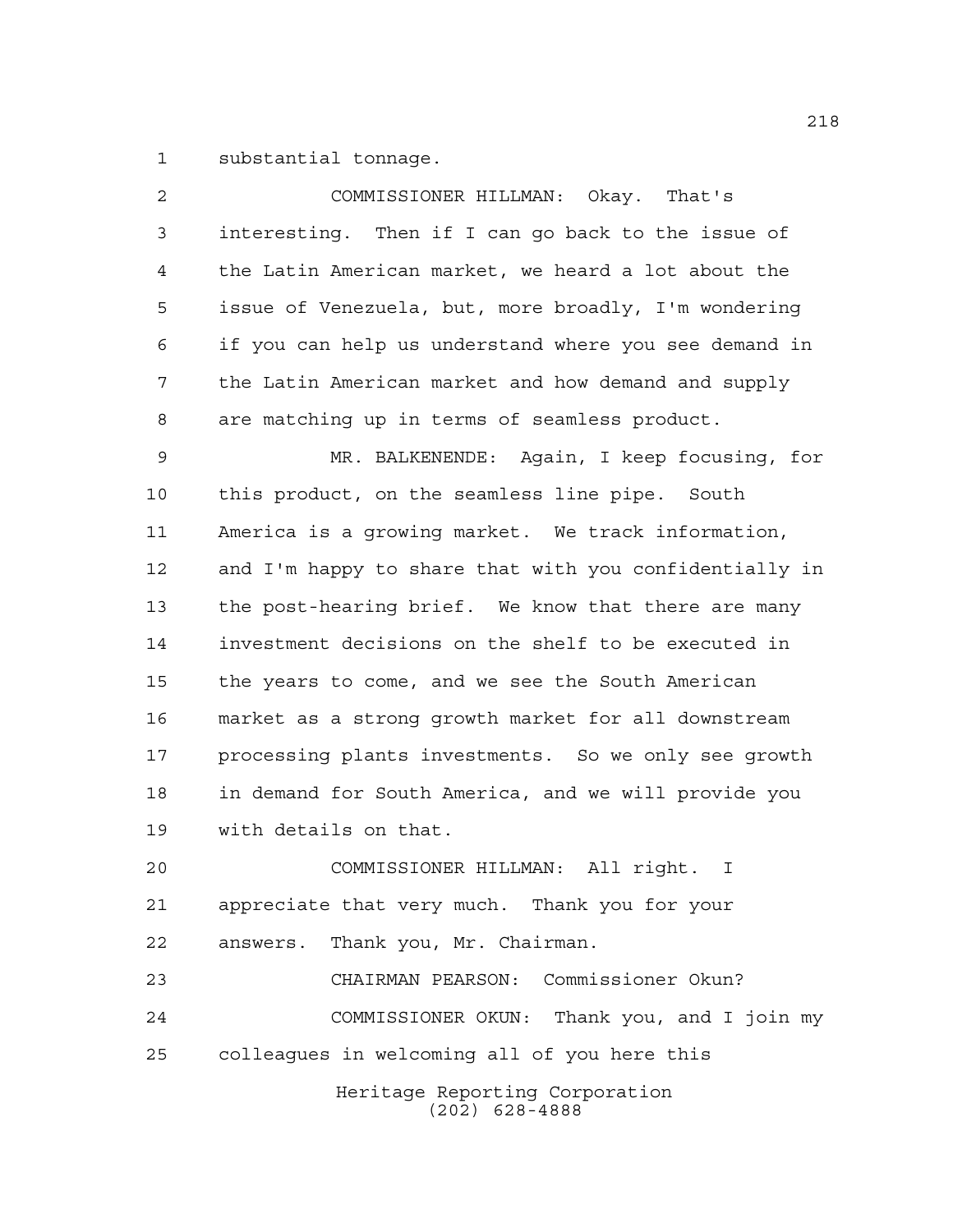afternoon. I appreciate your being here and answering our questions and providing information. It's very helpful to have a complete record before us as we go through this analysis.

 Let me ask you, first, perhaps, Mr. Balkenende, which is you had referenced in your opening testimony a forecast about the U.S. project market, and I would ask that you submit that in the post-hearing brief and any of the analysis that it needs for us to understand exactly what that means. MR. BALKENENDE: I will be very happy to

share that in all detail.

 COMMISSIONER OKUN: Okay. And then, as it relates to the conversation you were just having with Commissioner Hillman about how Tenaris approaches the different markets and the different projects which it would attempt to supply, I was trying to understand what that meant in terms of how -- I think I lost a little bit of what the acquisition of Maverick means. Does Maverick become the business unit that is out trying to get these projects in the United States? MR. BALKENENDE: Maybe I have confused you, and I apologize for that. The primary business of Maverick was the oil country tubular goods, the OCTG,

and they also have a part in the pipeline business.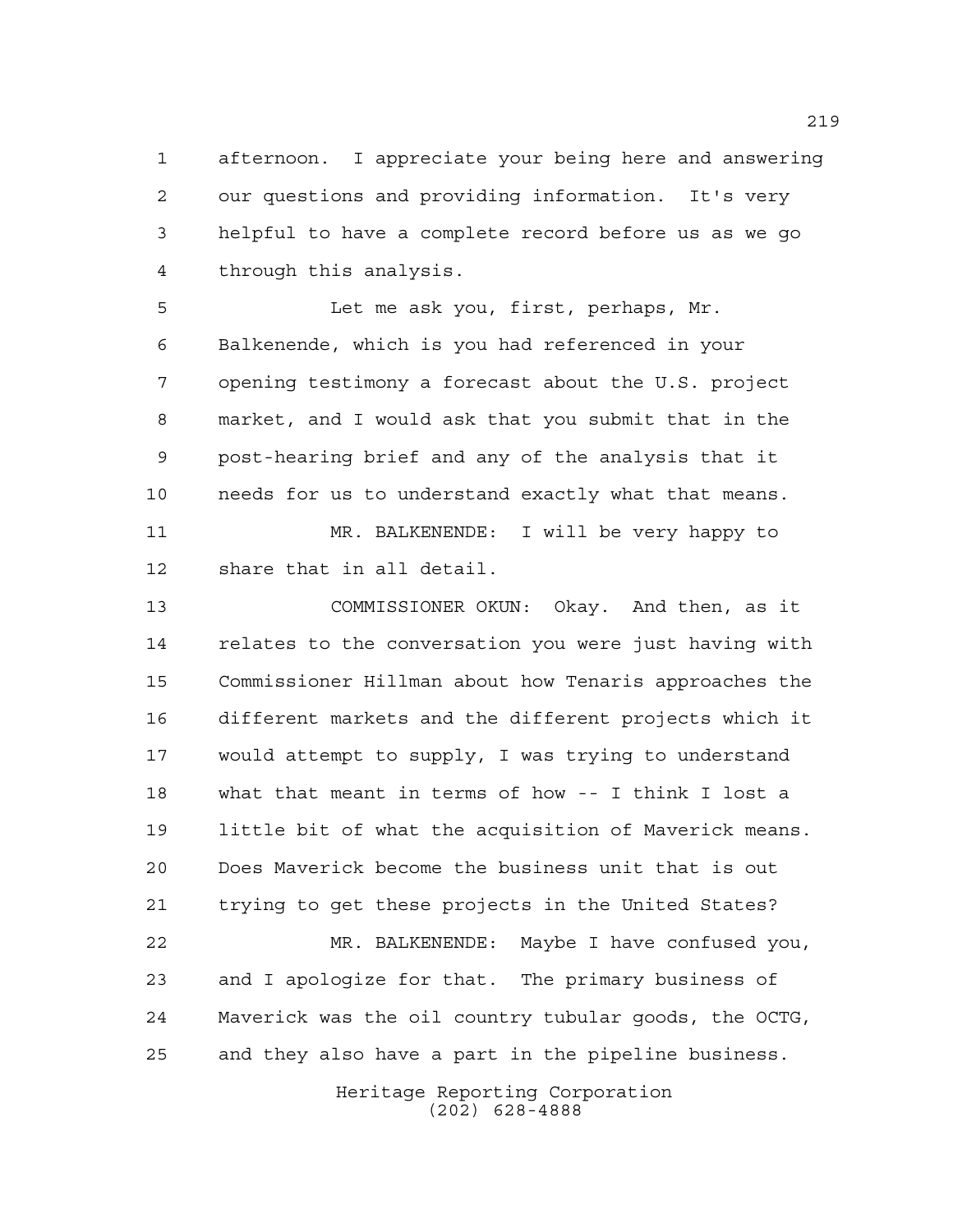There is no business whatsoever that Maverick had in the seamless line pipe business, completely unrelated in the past.

 COMMISSIONER OKUN: Right. MR. BALKENENDE: How Tenaris now penetrates the U.S. market is we have all of the products

 available, and then we say there is the welded product, there is OCTG, there is line pipe, there are the downstream projects. We now have one business unit that essentially sees what is the best part of the United States market that we would like to penetrate.

 COMMISSIONER OKUN: Okay. Tell me on this, because I think when I read your bread, I had thought you were making the argument that, with the acquisition of Maverick, there would be less need for Siderca to ship seamless into the United States because of the presence of Maverick, which isn't what I hear you saying now. So I'm trying to understand, are you saying that, if Maverick gets this project, Maverick is not, and will not, be a seamless producer, that the product that you would use to supply the seamless component of that would come from where, from Argentina? from Canada? from where?

Heritage Reporting Corporation (202) 628-4888 MR. BALKENENDE: To be clear, the link with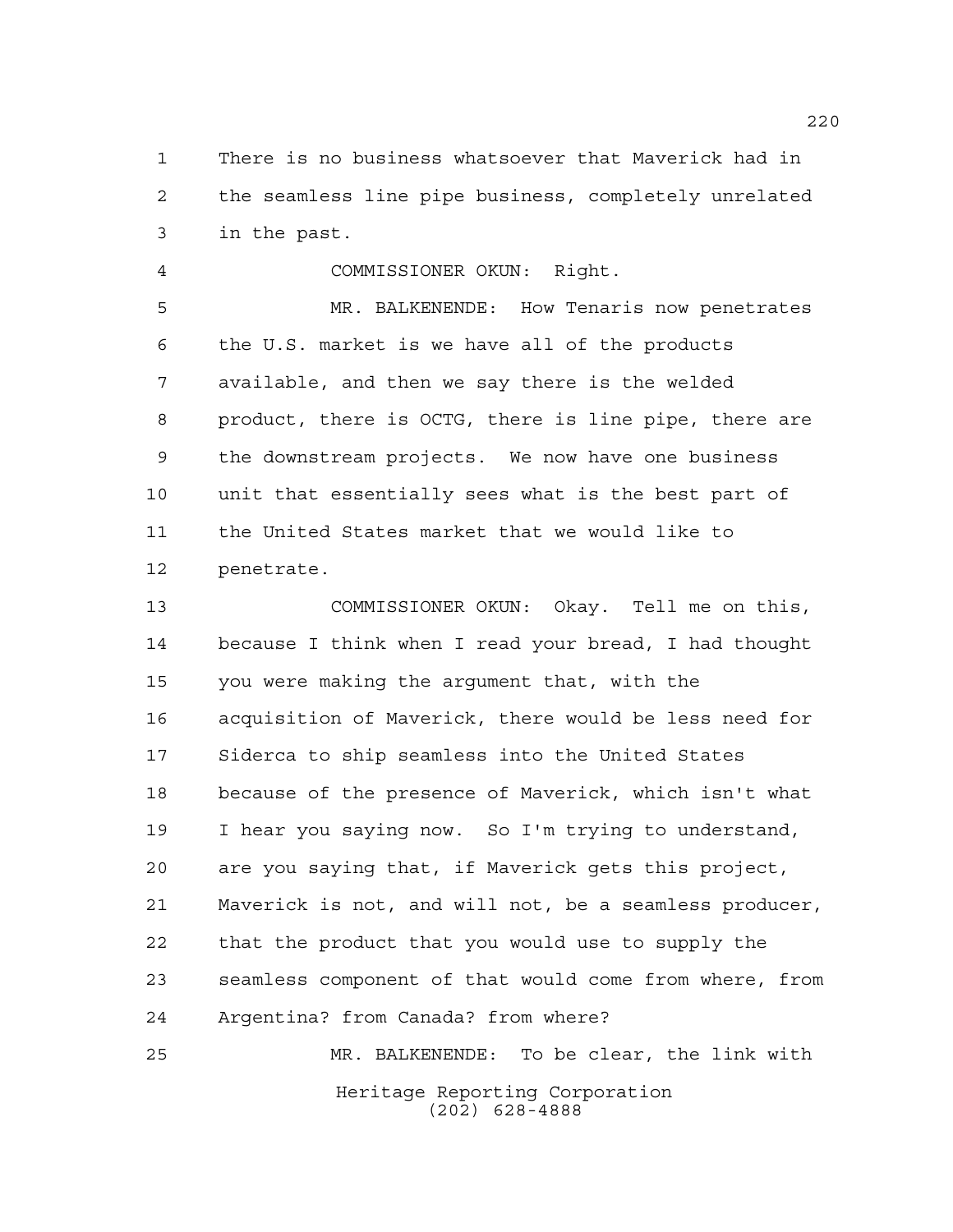Maverick and seamless is more in the large ODs, which is not the product that's currently being reviewed here.

 At this moment, if we elect, because we have not supplied any material from Argentina in the last 12 years, if we needed some material, as I stated in my earlier comments, we could bring in some material from Canada, where we have no restriction, or from Mexico, which --

 COMMISSIONER OKUN: In the subject product. MR. BALKENENDE: In the subject product, yes.

 COMMISSIONER OKUN: Okay. So if hear you correctly, it's Tenaris. The business units will try to get the particular project, and then Tenaris -- there was a decision made of whether it would be sourced from any of the operations that would produce the subject product.

Heritage Reporting Corporation (202) 628-4888 MR. BALKENENDE: I have to say, in the past, we have not pursued projects in the United States because most of them are upgrade projects, but no new plants being built. That's why we have not been active in that market in the past, and we do not see a real reason to be very active in that in the future. COMMISSIONER OKUN: And I think this was in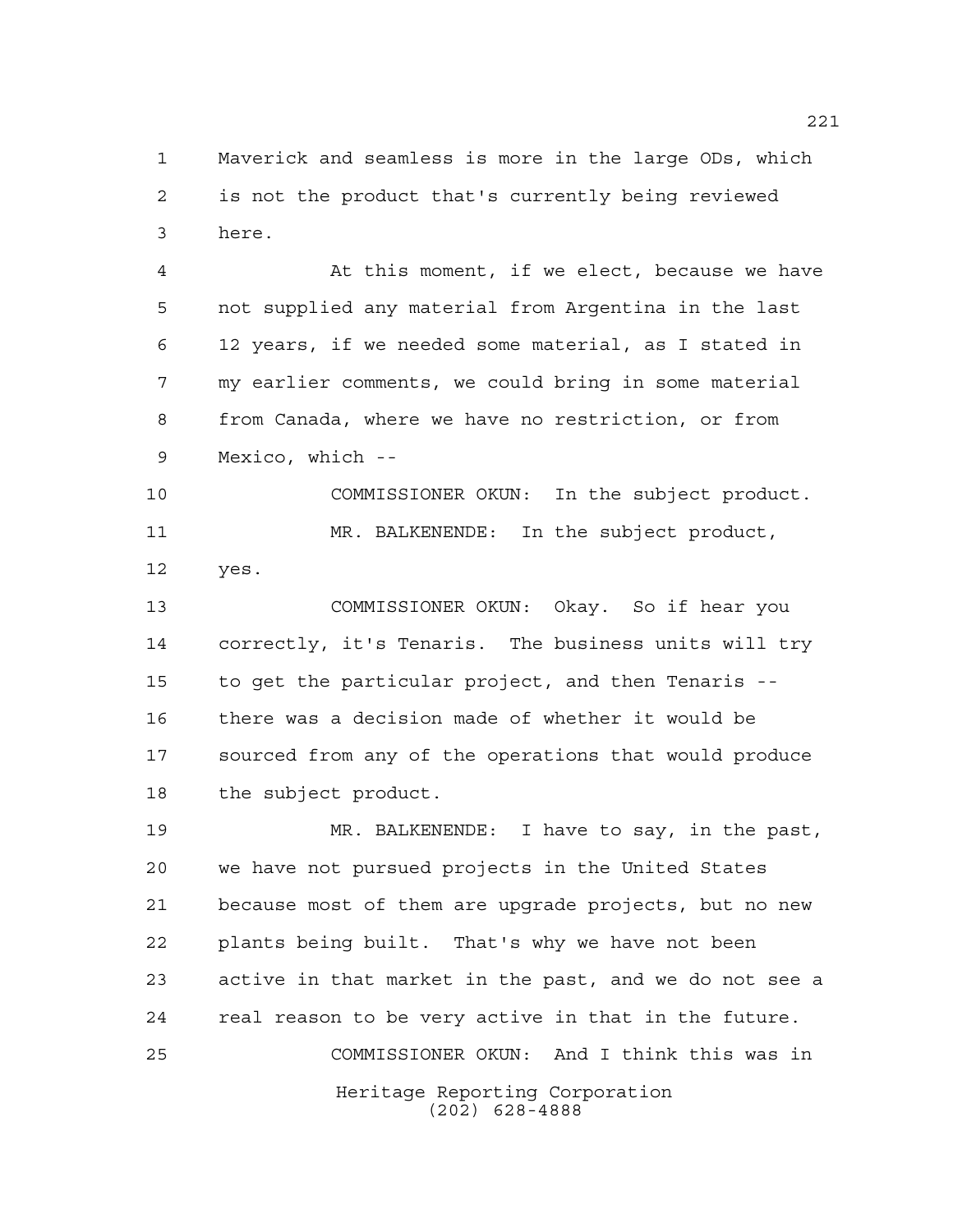your brief, but in terms of when you look at the greenfield facilities, which it sounds like is more the focus, where do you see that growth coming from in the reasonably foreseeable future? MR. BALKENENDE: That's clear. All those parts, Middle East, Asia, South America are the obvious growth markets, and Africa. COMMISSIONER OKUN: Okay. Did you want to say something, Mr. Spak? MR. SPAK: Yes. Just to say, Commissioner Okun, that -- COMMISSIONER OKUN: Go ahead and take the mic, so I can hear you. MR. SPAK: Yes. Just to clarify, that will be the information that we'll provide in the post- hearing brief. Obviously, it's very confidential. COMMISSIONER OKUN: Right, okay. I will look forward to seeing that, then. Okay, then, the other thing, and, again, it touches on this question about transnational relationships and what they do or don't mean. And the Commission, in more recent history, including in May, has looked to the economic incentive that a company, a global multinational company has to use its different markets or different production facilities and whether they're regional or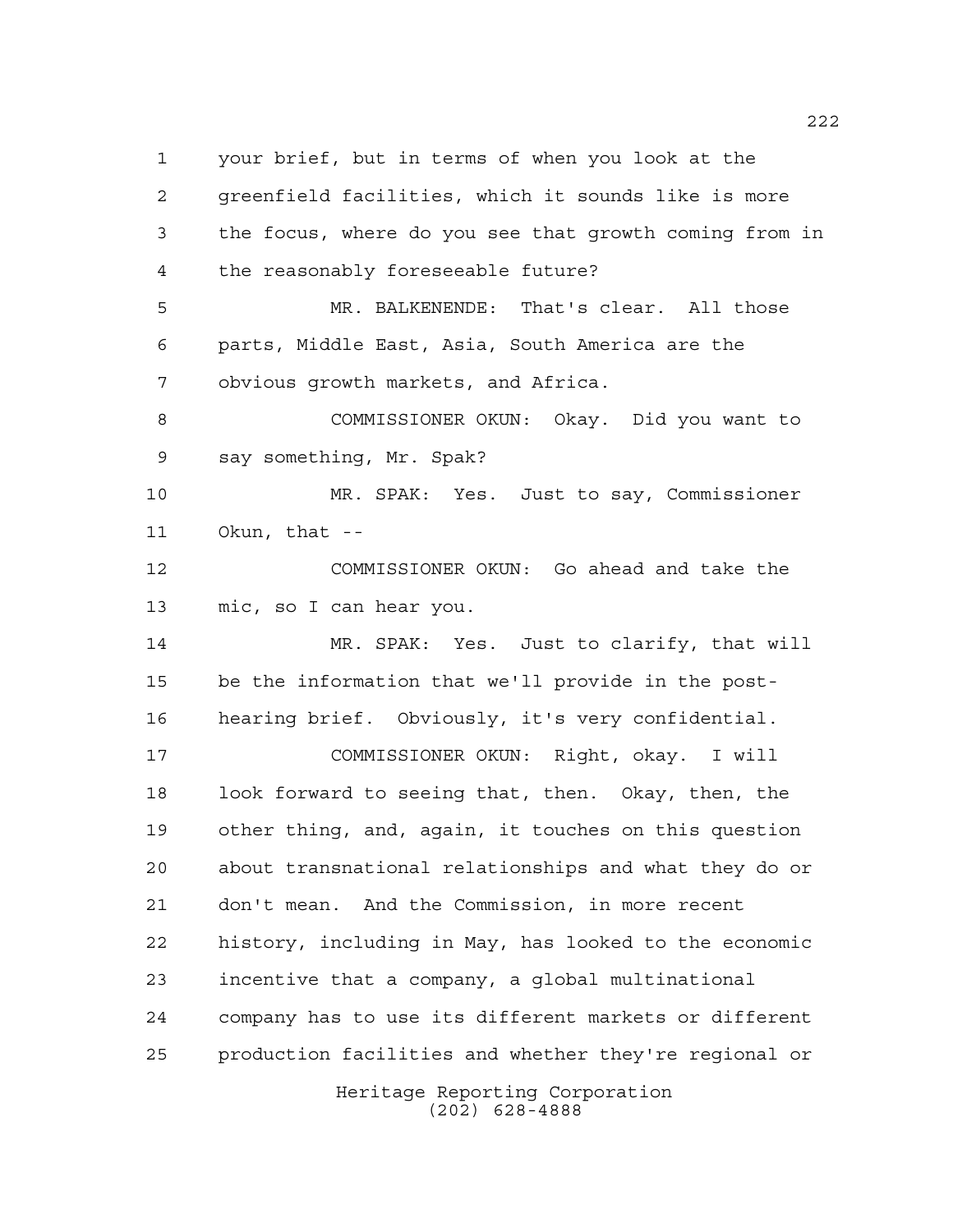not.

 Help me understanding, in looking at the information on the record, there was an Exhibit 2 to U.S. Steel's pre-hearing brief had this world trade atlas data. And, of course, as you mentioned, there are seamless pipe mills, Tenaris seamless pipe mills in Canada, Italy, and Mexico. Yet, based on this data that was in Exhibit 2, it appears that Argentina still exports seamless pipe to those very same markets, where you have mills. How are those decisions made and how should I take that into account, in trying to determine how much Argentina product would come to the United States?

 MR. BALKENENDE: In principle, we can provide you all data that you would like to have related to where the materials are going. But, for a principle point of view, when we have a manufacturing plant, we typically have -- we fill the obligations to first serve the needs in the regional market. That's from a logistic point of view and very often from a -- that makes more sense.

Heritage Reporting Corporation (202) 628-4888 Then, beyond that, we review regional or global markets. Middle East, for example, has no seamless manufacturing facility. So, someone has to export. Exports to the Middle East should not be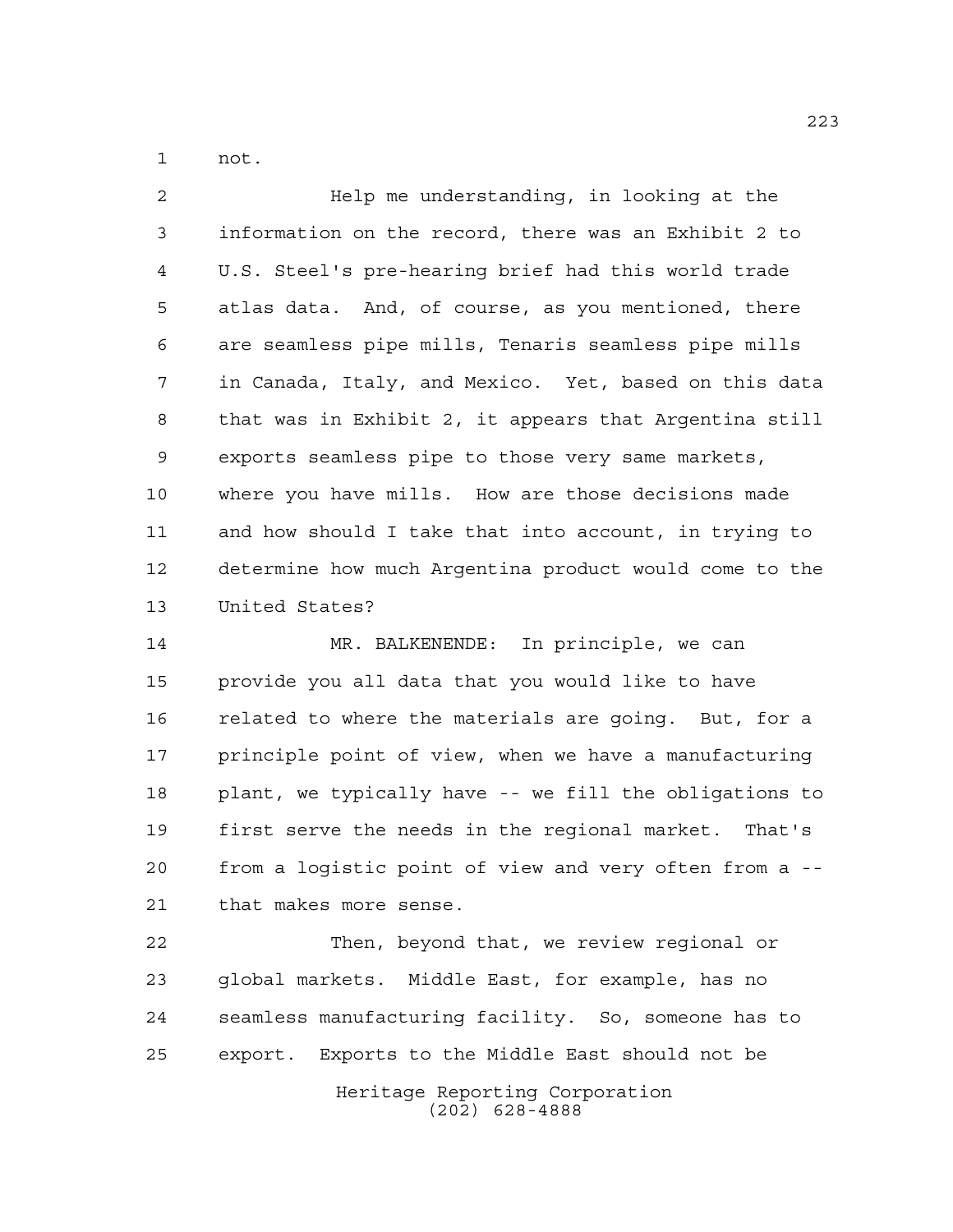viewed as a bad thing when there's no one there. The fact that we have global alliances in thee areas serve some export into those regions. COMMISSIONER OKUN: Okay. MR. SPAK: If I could add, Commissioner Okun? COMMISSIONER OKUN: Yes. MR. SPAK: With respect to that Annex 2, we would also like to provide you with some better data in our post-hearing brief than that data, because we've noticed that it gives the impression that the U.S. market is a target market for Siderca seamless exports. And if you look at what they've included in that table, it doesn't include large categories of products that don't come to the United States. So, if you had that other data, you would see that the U.S. market is relatively small in what Siderca does worldwide and what Tenaris does worldwide, and we'll provide that. COMMISSIONER OKUN: Okay. I will look at that data, as well, and any explanation you have for that. Then, another point made in your brief was

Heritage Reporting Corporation (202) 628-4888 that Siderca had -- it was reducing its focus on SLP in favor of OCTG. And I wondered if you could help me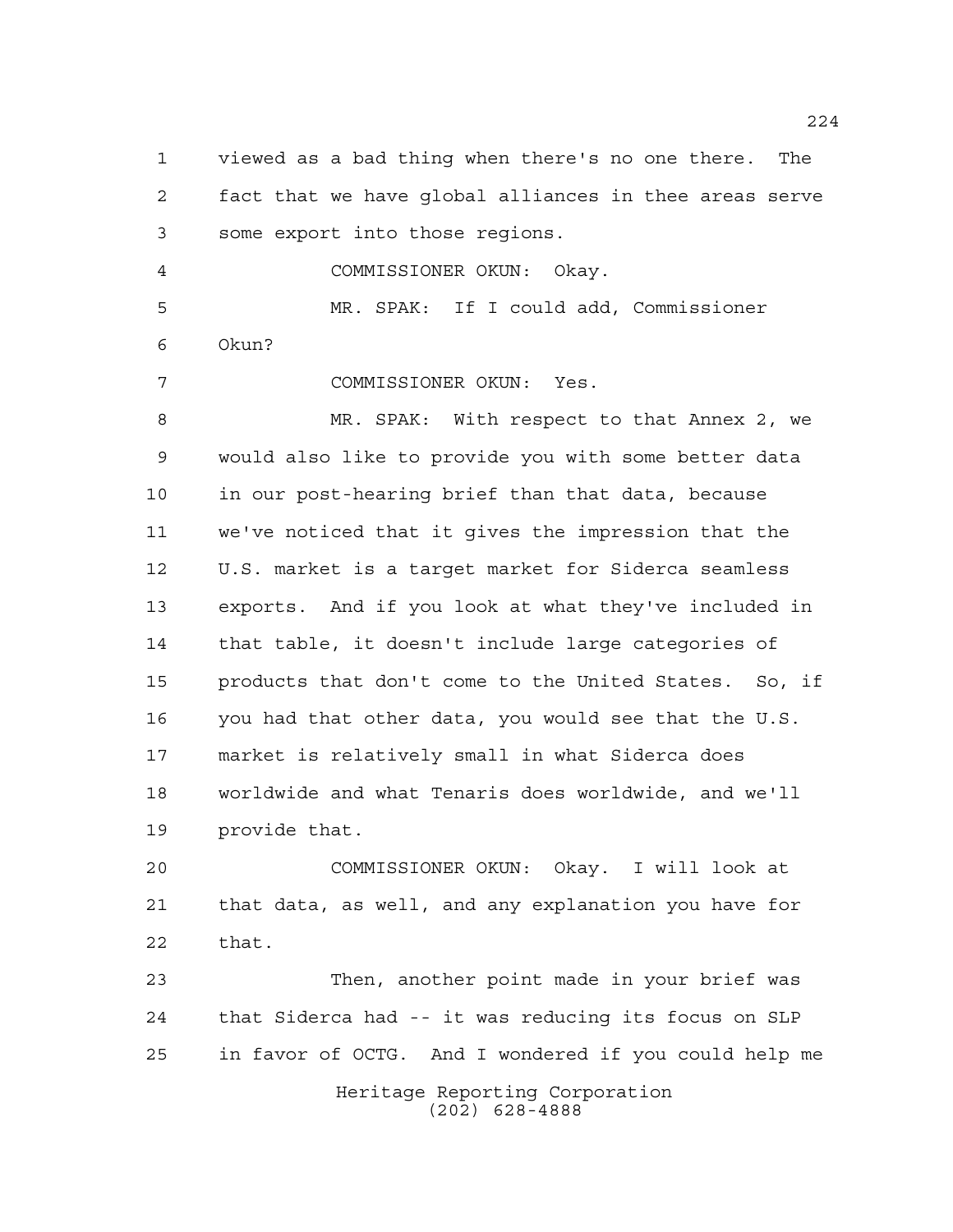understand, if you're talking about forward looking or did you mean to say on the current record. Because, when I look at the data, without getting into anything confidential, to me, it didn't support that argument. So, are we talking about the investments and -- maybe help me. And if anything must be discussed confidential, just do it then, as well.

MR. SPAK: Yes.

 COMMISSIONER OKUN: But, I just wanted to understand that argument.

 MR. BALKENENDE: We will provide information in the post-hearing brief. But, the old investments might be hopefully clear that we have not increased the total rolling capacity. All the investment are geared to its more finishing lines and that leads towards more availability. And those investments are still going on. They started some time ago and I think the numbers will basically prove that these investments will result in lasting availability for the SLP.

 COMMISSIONER OKUN: Okay. And is that, then -- I guess when you do that, if you could also help me understand that investment vis-a-vis where you see the different markets, including the United States market, in terms of more OCTG or more -- what kind of products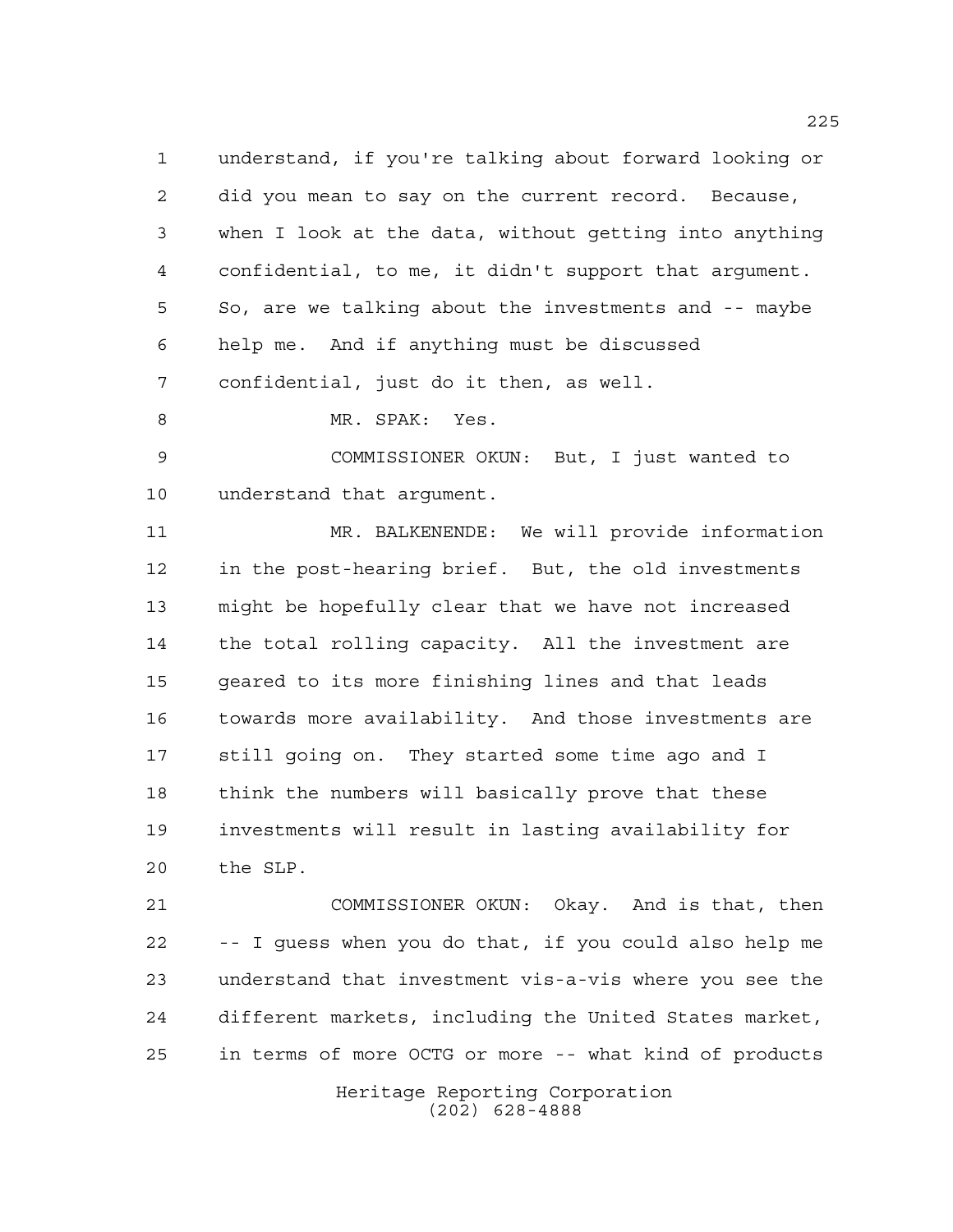you will be selling, based on demand. Okay.

| 2  | Then, there was another statement you made             |
|----|--------------------------------------------------------|
| 3  | that I wanted to follow up on and that was the tubular |
| 4  | needed -- I believe it was in the United States        |
| 5  | market, but the amount of tubular needed today is more |
| 6  | when your facilities -- some facilities are older,     |
| 7  | particularly with relation to gas lines. Did you say   |
| 8  | that? And help me understand if that is correct or     |
| 9  | not, to get out the same amount of gas, I think is     |
| 10 | what you said. You need more --                        |
| 11 | MR. BALKENENDE: Yes. My comment relates to             |
| 12 | the exploration of oil and gas, because the easy       |
| 13 | drills have been found decades ago. Wherever we drill  |
| 14 | in the world now, it gets year-by-year more            |
| 15 | complicated. So, we believe there is more new          |
| 16 | metallurgical things will be needed, there is more R&D |
| 17 | needed to serve the needs of the more complicated      |
| 18 | wells.                                                 |
| 19 | COMMISSIONER OKUN: Okay.                               |
| 20 | MR. BALKENENDE: That's what --                         |
| 21 | COMMISSIONER OKUN: That's what I thought               |
| 22 | you meant. And if there is anything you have out       |
| 23 | there that relates to the question I asked the         |
| 24 | domestic industry, which is to the extent that the     |
| 25 | majors, who are doing the exploration, often have said |
|    | Heritage Reporting Corporation<br>$(202)$ 628-4888     |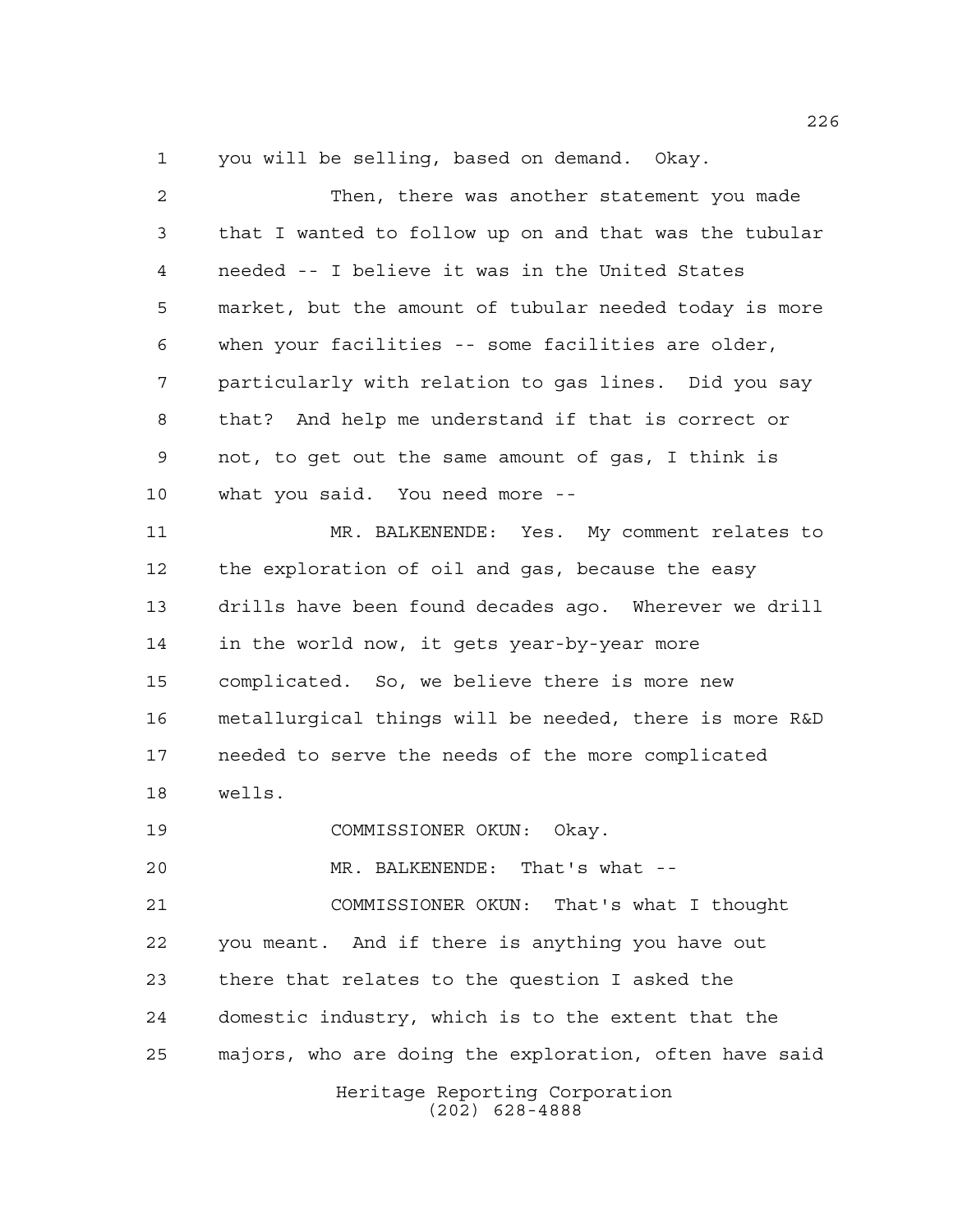in the past what the market needs to be for them to justify exploration and that it's different for, again, the easier versus the harder, whether you're drilling in sand or you're, you know, the different types of technology needed, how that would relate to demand for this particular product, I would appreciate seeing that, as well.

8 MR. BALKENENDE: Yes.

COMMISSIONER OKUN: Okay.

 MR. BALKENENDE: Yes, we will provide that. COMMISSIONER OKUN: And Mr. Herminghaus, I have questions for you, but I will get them on the next round. Thank you, very much.

 CHAIRMAN PEARSON: Commissioner Williamson? COMMISSIONER WILLIAMSON: Thank you. I do want to express my appreciation for the fact that you have come along way and you have to explain the situation to us. Mr. Balkenende, there is one question I have. I understand your -- I guess you might say that this is -- my old strategy is to go after the projects and offer Tenaris, take care of all of your needs. I understand also that you said the U.S. markets are mostly replacement markets, so not a lot of big projects. But, suppose there are some big projects that come along in the United States and if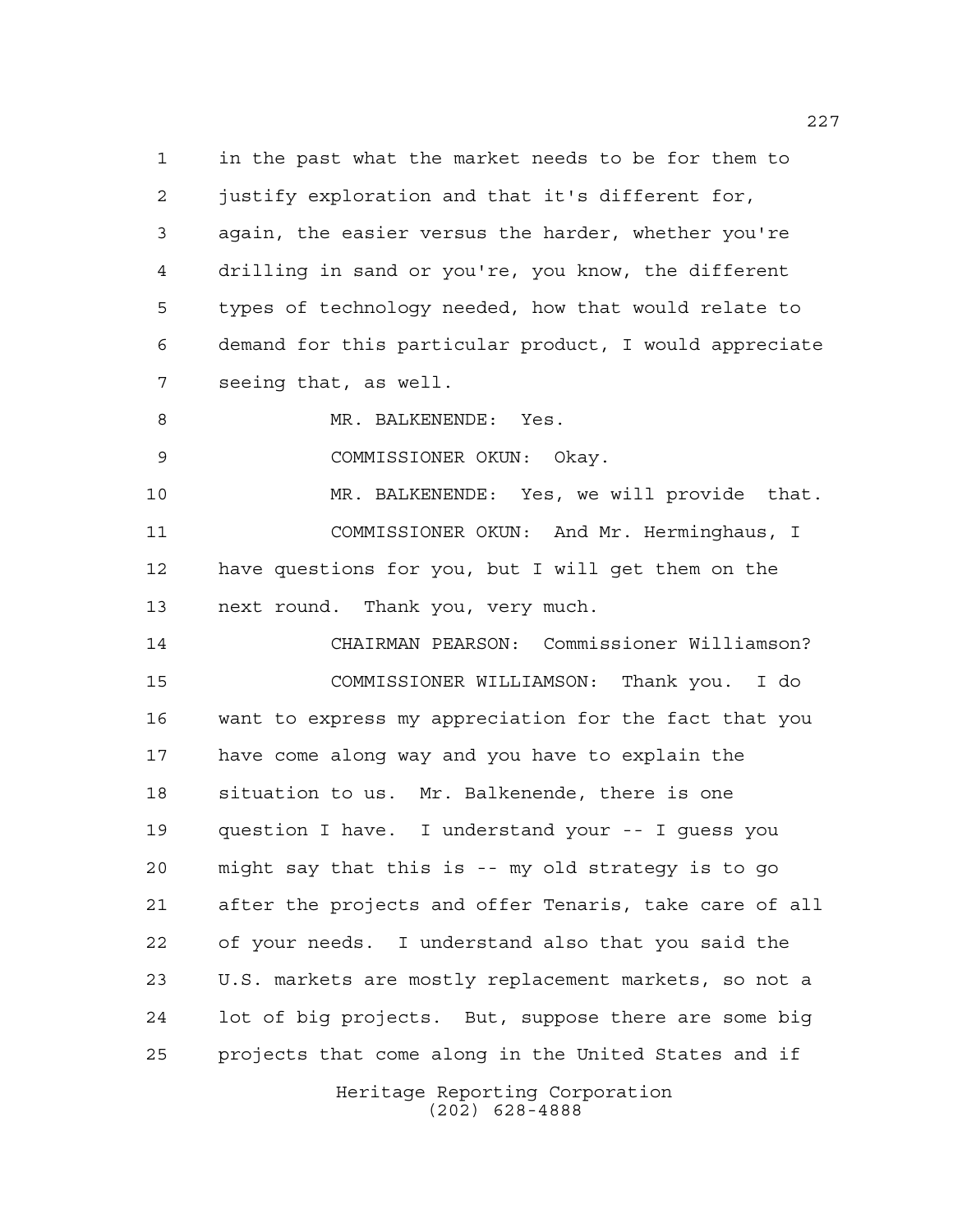the orders are still in place -- well, the orders are not in place, how can you say that you are not going to be exporting, say, from Argentina, if that is where you have the product, because you're going -- I assume if there is a big project, you want to supply all of their needs?

 MR. BALKENENDE: Yes, that is the part. But, if we say there are some projects, it also depends on how they have -- are being executed. The United States is a very particular market in managing projects. So, it really depends on what the case is. We, also, have to say, same as in line pipe, the small OD, even for a large project, the total quantities are not substantial for the products under review. I would like to make that statement. It's not, then, we think it is a huge market. But, if you run a pipe line, a lot more pipe goes in that than when you build a refinery. So, I would not mind even sharing data with confidentially on that part. But, our view is that the products under review are the four inch, four-and-a-half inch and down. It's not a dramatic quantity that we envision even for a large project. COMMISSIONER WILLIAMSON: Okay, because I was just wondering about that, because it seems like you win a project, you would want it all. Thank you.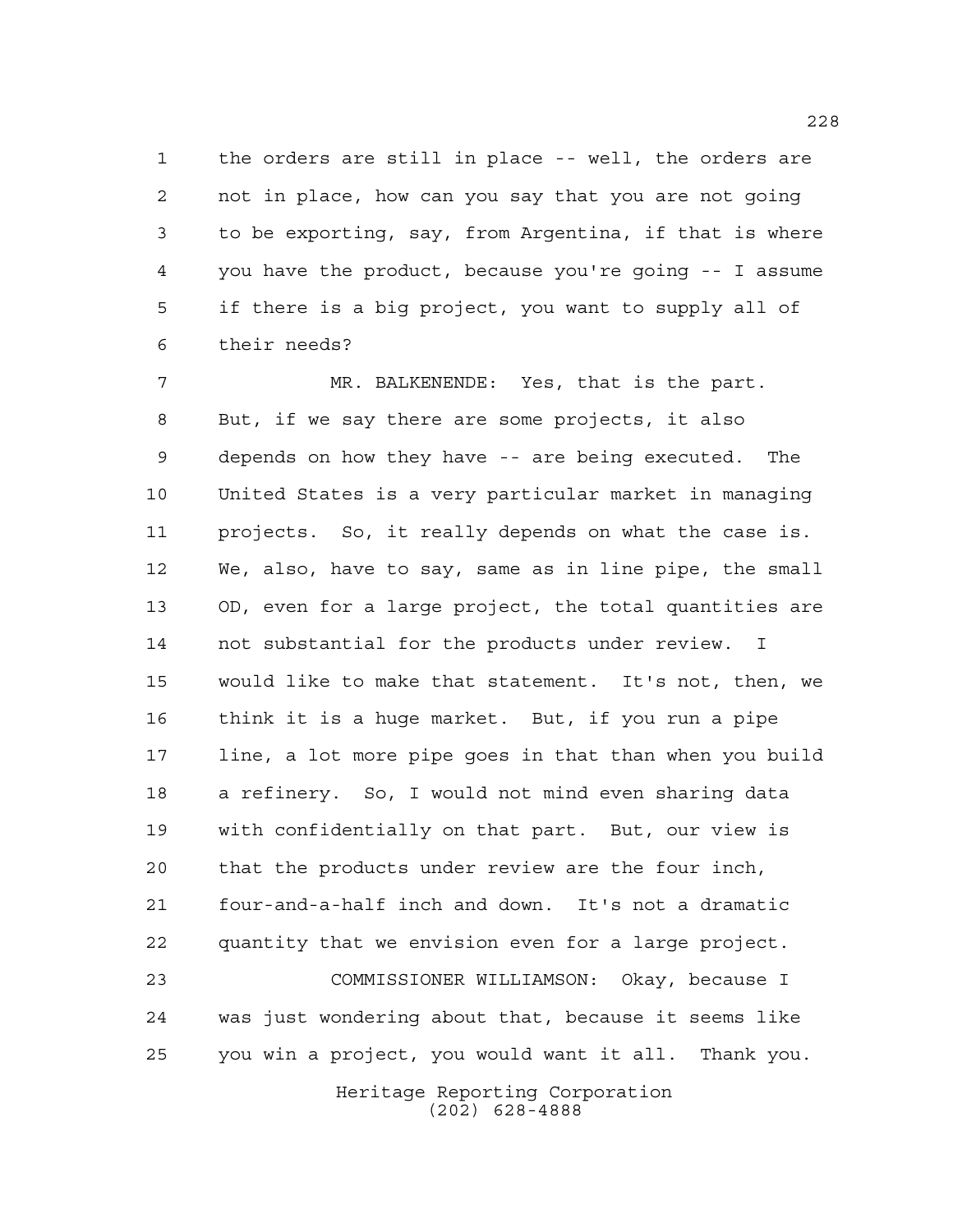Heritage Reporting Corporation Mr. Herminghaus, I get the impression that you said unit values are, I guess, I think it was \$1,200 or \$1,300 in the products that you sell per ton. In other words, we talked this morning about the fact that a lot of the Chinese imports are very cheap and the U.S. manufacturers were looking to a certain niche. It sounds to me that -- are you suggesting that there is a higher niche still that you are looking at, that your products are targeted? MR. HERMINGHAUS: No. The \$1,600 that I mentioned is the average sales price of all of our products. We are not selling any subject products. So those are border tubes, heat exchanger tubes, hydraulic line tubing, OCTG. That's an average. I 15 just mentioned that number to characterize our company as a niche player and not so much a commodities producer. COMMISSIONER WILLIAMSON: But for the subject imports, I assume you are selling them outside the United States; right? MR. HERMINGHAUS: Yes. COMMISSIONER WILLIAMSON: Now, the types of those products that you are selling, are they at a high price compared to what is being sold here? MR. HERMINGHAUS: Yes. As we stated in our

(202) 628-4888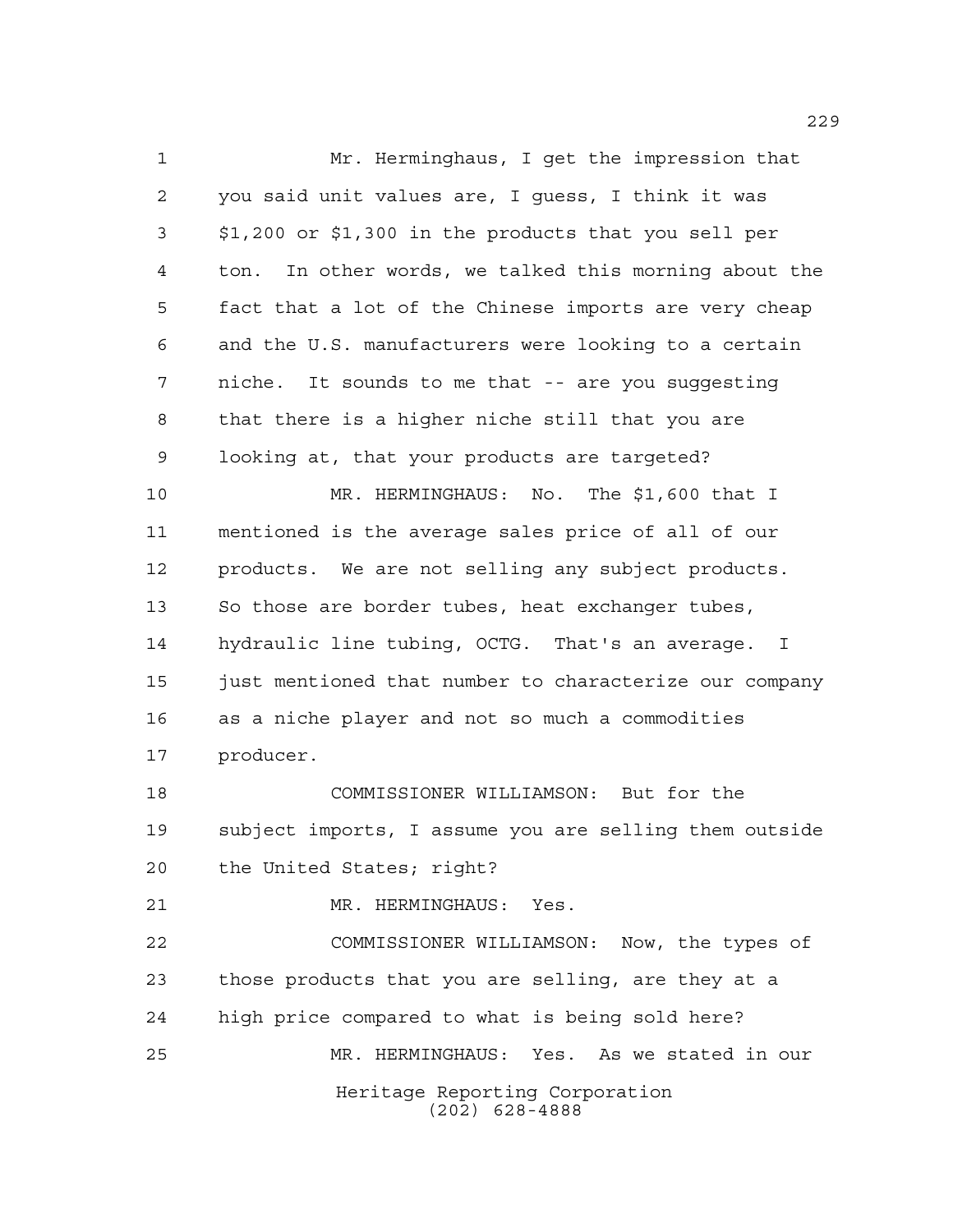questionnaire response, the prices we are achieving in our key export market, which, by the way, are not mentioned on the U.S. market as very attractive chart, key markets for us are Canada, the Far East, and Western Europe. All three are not mentioned on here. Prices in those markets, the markets that are achieving for our products are higher than the prevailing market prices for pipe in the U.S., at least the ones that we have knowledge of. COMMISSIONER WILLIAMSON: Why is that? Because, I got the impression that the U.S. was the highest of all markets against the price. MR. HERMINGHAUS: Well, that's the impression that the domestic producers create. But, for us, for Benteler, that is not true. COMMISSIONER WILLIAMSON: Any explanation for that or any -- about the nature of the foreign market? MR. HERMINGHAUS: I assume if this chart was completed, it would show a different picture. There is selectively some markets are being used here, the Middle East, Eastern Europe, and China exports, to show the attractiveness of the U.S. market. But, we are setting in different markets and the bars would be much higher, if you did that.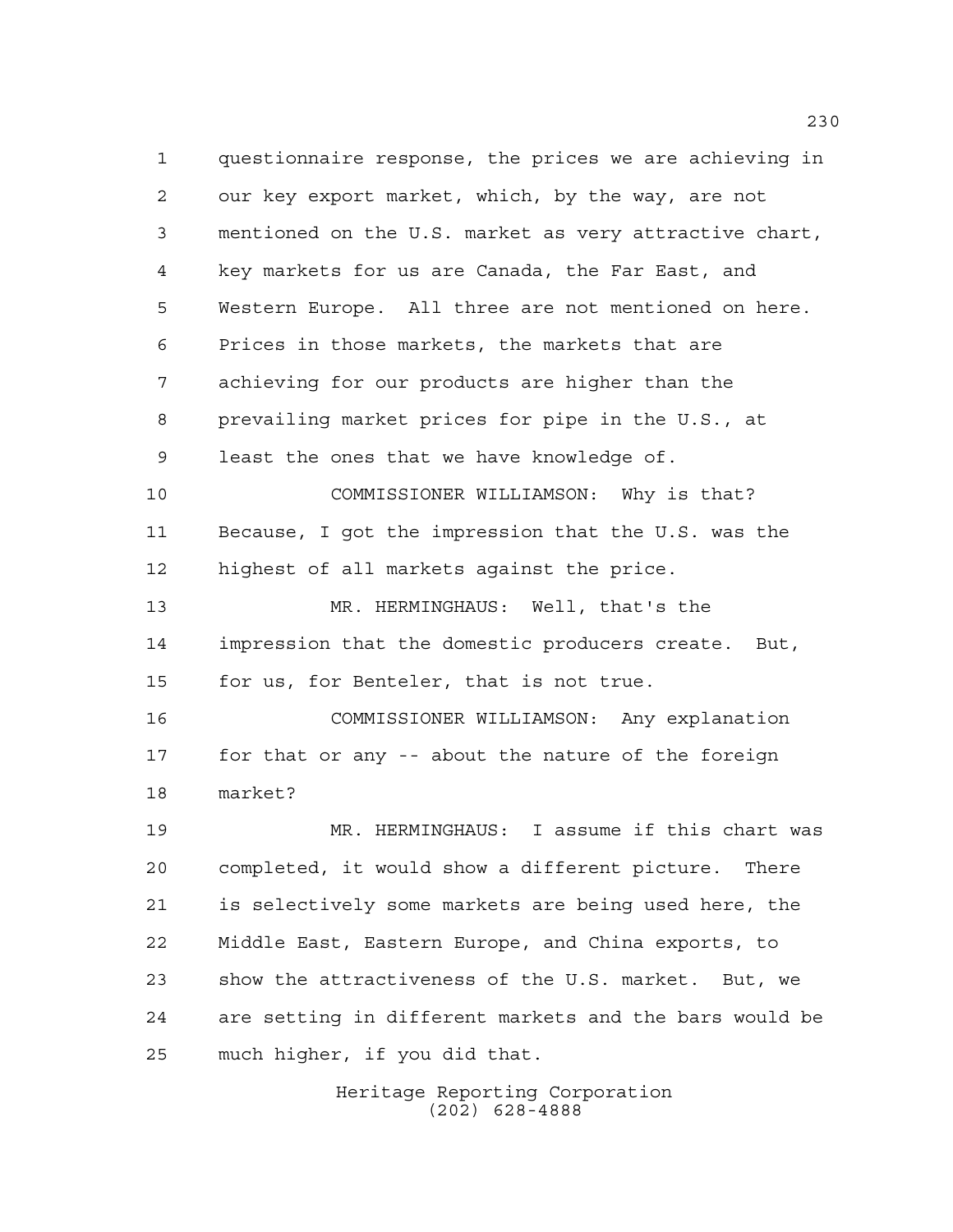COMMISSIONER WILLIAMSON: It might be useful if we have that --

 MR. HERMINGHAUS: We can reemphasize that information or we will submit that information. It is in our questionnaire.

 COMMISSIONER WILLIAMSON: Because, you, also, mentioned, not really being concerned about Chinese producers not being a threat to you, and I sort of wrote a note. For how long? Or what is it that you're doing that allows you not to worry as much as everyone else seems to be about the Chinese producers' threat?

 MR. HERMINGHAUS: I am not saying that I'm not worried about the Chinese producers. I'm just saying we have maintained our quantities that we wanted to sell in those key markets. Well, the Chinese are a threat, no question. And if I look at the U.S. market here, so far, the increased Chinese volumes have been absorbed by increased demand. If the increases in Chinese exports to this market, in general, not just as SL&P pipe, continue, there will be a problem, no doubt in my mind. But, the export markets that we serve with our standard and line pipe and those markets we have not had a problem competing with the Chinese, because of different quality levels.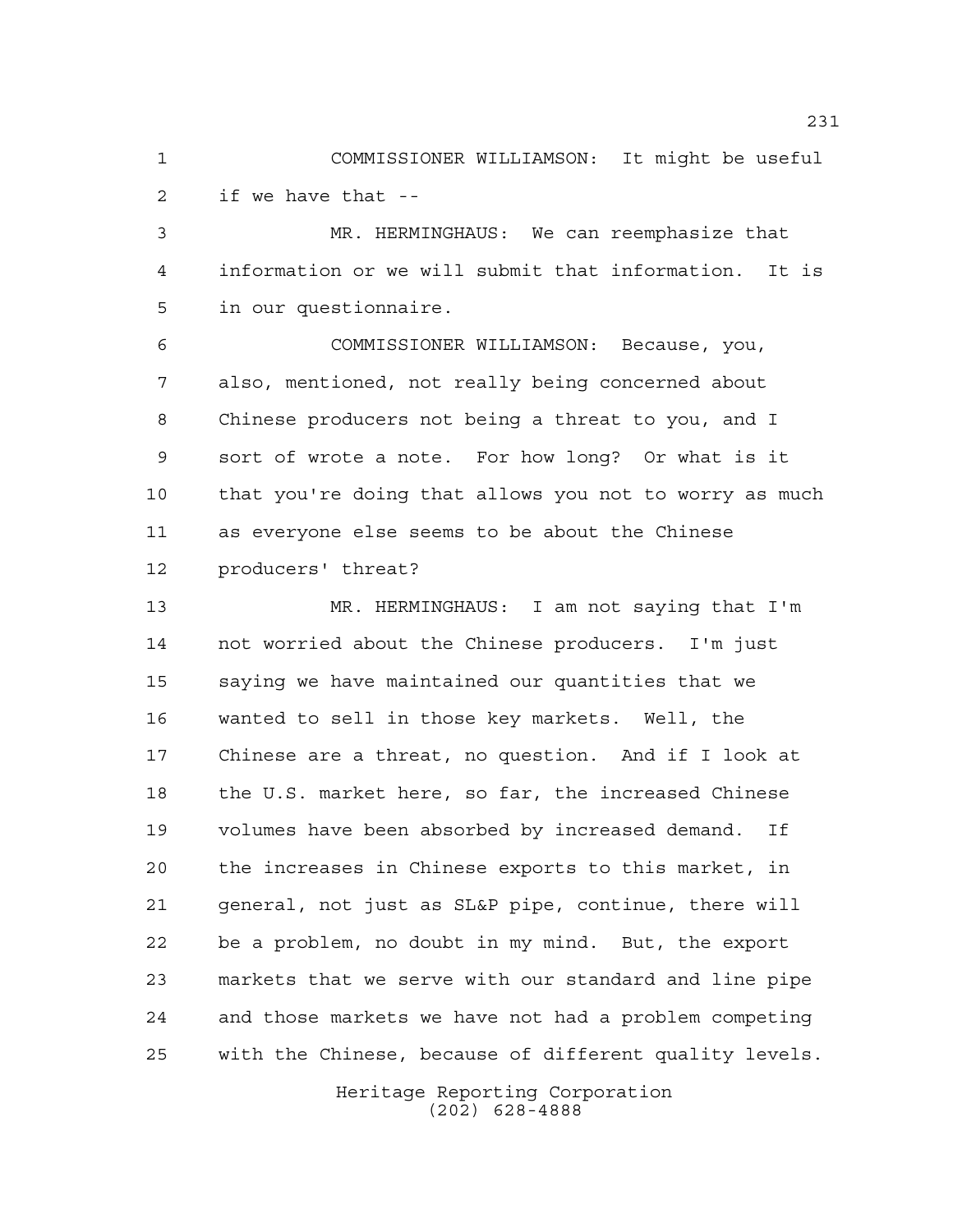COMMISSIONER WILLIAMSON: Okay. This morning, I asked about the -- what the U.S. industry has done, the workers have done, and I was kind of curious about the workers in your operations, then. How do you sort of keep them competitive in global markets? I guess that would be for both of you.

 MR. BALKENENDE: Yes, let me. Workers, yes, that is a continuous part of investing. I mentioned earlier, and I will come back to the United States, we came in -- even though we paid \$3.2 billion, the first thing we did is we announced in November additional investment of \$65 million to improve facilities and for productivity reasons, for new investment, also for the workers, and get different environments, the quality, in general. And in our case, how do we get workers across the globe? We share knowledge. We created our Tenaris University. We get people through training classes. That is a commitment that as, I think, a global company, you get certain standards in there. And I'm real proud of having developed that. And we started here in the United States since the acquisition we had last year.

 MR. HERMINGHAUS: I am not sure whether I understand the question. You are asking what are we doing to maintain our workforce or --

> Heritage Reporting Corporation (202) 628-4888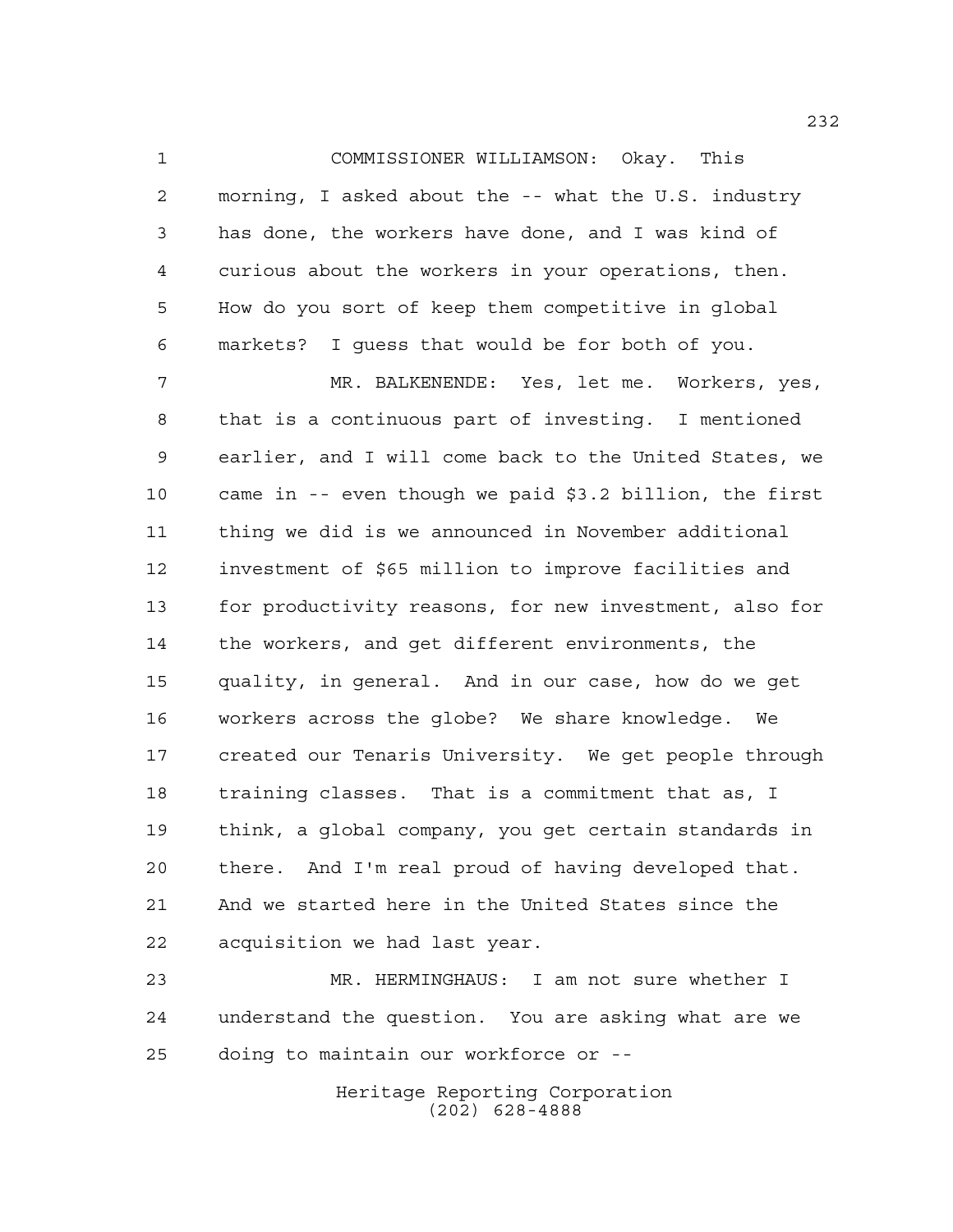## COMMISSIONER WILLIAMSON: The

competitiveness.

 MR. HERMINGHAUS: Oh, the competitiveness. Well, there is no secret that Germany is a very high cost country for labor. So, we have invested over the years in automation and, at the same time, we have worked with the unions to get flexible work hour agreements, to allow us to react to market conditions. That's how we try to stay competitive with the latest state-of-the-art technology in tube and pipe making. COMMISSIONER WILLIAMSON: Thank you. No further questions at this time. Thank you. CHAIRMAN PEARSON: Commissioner Lane? COMMISSIONER LANE: Thank you. I, too, welcome the afternoon panel. I know that this question has been beaten to death, but I'm not sure that I understood the answer. And I guess when I was reading Siderca's brief, I was awfully concerned about how I was going to ask questions about Maverick, when it seemed to be bracketed every place possible. But, I guess it's not bracketed, because we've all been referring to it without regard to what was in your brief. So, I guess what I really want to know is can you, at the Maverick facility, if you chose to, make seamless line pipe?

> Heritage Reporting Corporation (202) 628-4888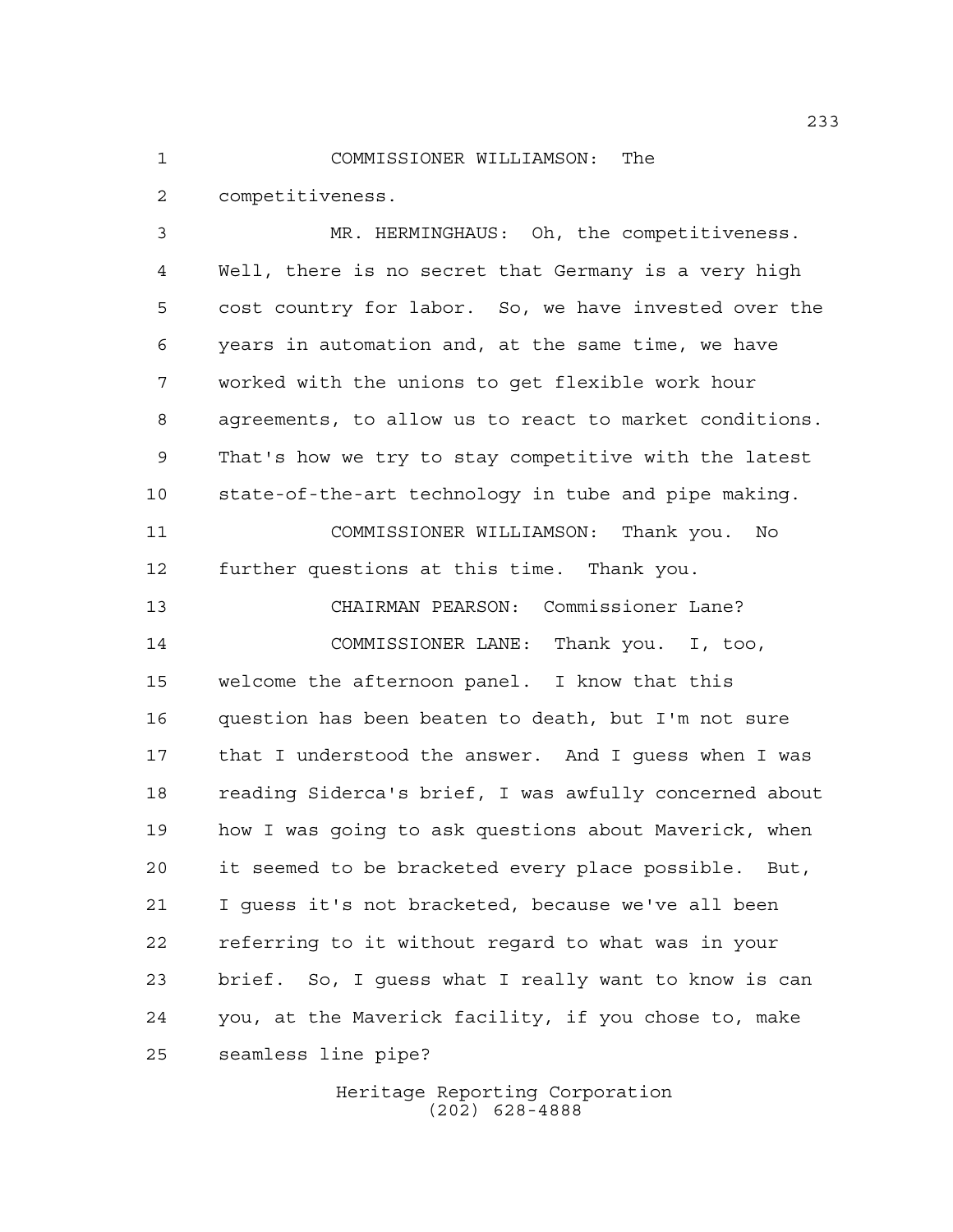1 MR. BALKENENDE: No.

 COMMISSIONER LANE: Okay. And in looking at where you currently have your markets and these are confidential, but are you not concerned that as China becomes more and more of an exporter, that they may target some of your market areas that are closer to them than the United States? MR. BALKENENDE: Yes. COMMISSIONER LANE: And so, is it not -- do you not agree then with that the Petitioners were saying, that as China becomes more and more of a force affecting your markets, then you might then want to come to the United States, if these orders were lifted? MR. BALKENENDE: That could be, but I would like to make a statement that every company has to design strategies against competition, wherever that comes from. And we are investing and we have chosen a business model, in which we are very capital intensive, do a lot of R&D. We do have concerns, but we, also, have a challenge to position ourselves against that. I do not like to disclose any confidential strategy of the company, but I think any company in the world always faces competition and you design strategies on how to reposition yourself.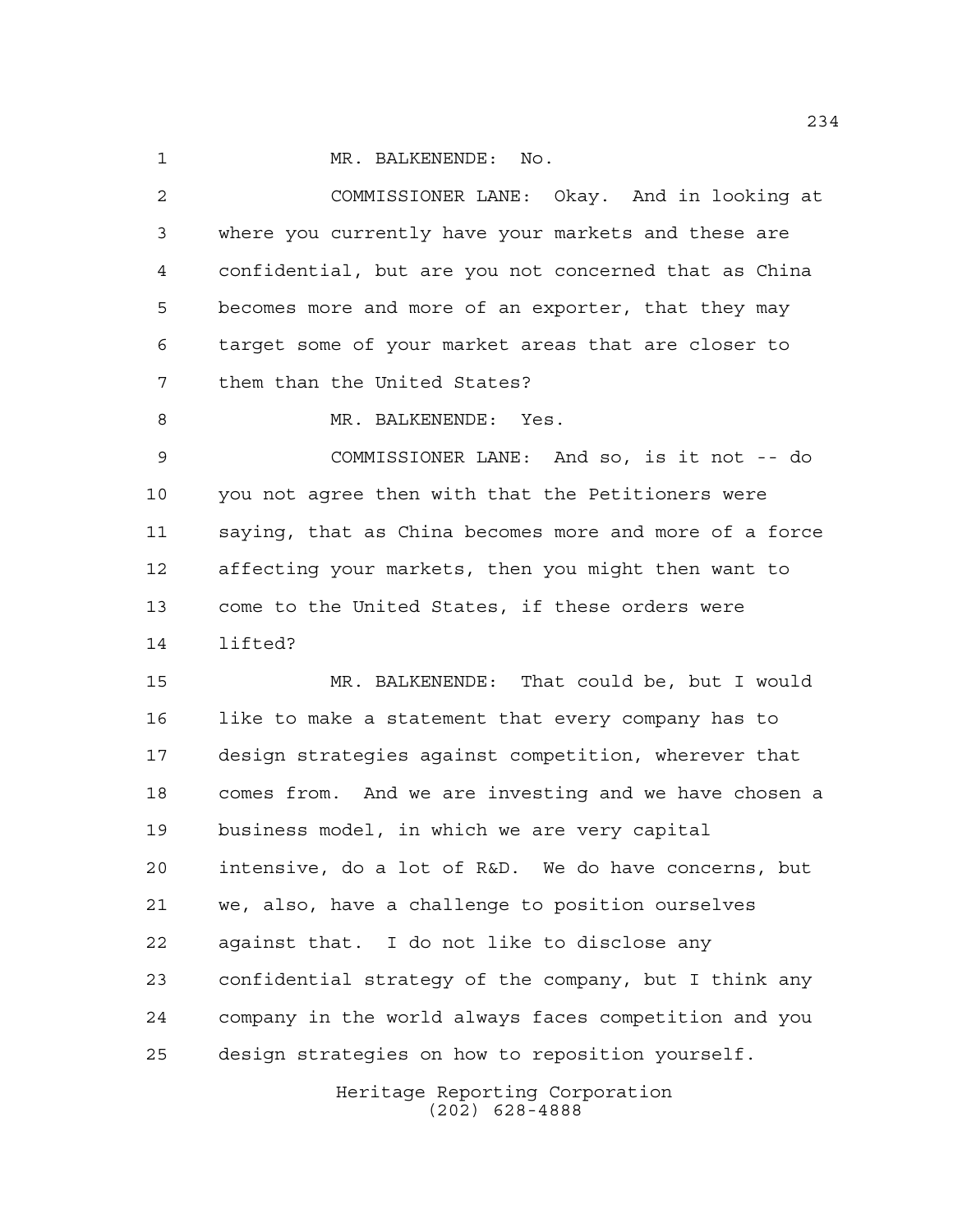COMMISSIONER LANE: Okay. Now, Mr. Spak and Mr. Herlach, I found it really interesting to read both of your briefs on the issue of cumulation and I must say that Germany's position on cumulation raised a few eyebrows. And I had to read it two or three times to make sure that I was reading it correctly. Now, could you -- I would like for each of you to discuss your different take on the cumulation issue and why would the German producers be arguing for cumulation and the Argentine producers be arguing for decumulation?

 MR. SPAK: Well, we're arguing for decumulation, because of what Mr. Balkenende said. We really do believe that when the Commission looks at the different conditions of competition, everything that Mr. Balkenende has said about the way the Tenaris group positions itself to approach the project market, a market that is not very vibrant here, it changes all of the conditions of competition that the company faces. And to me, one of the salient factors here is that we can say with a pretty -- and say credibly, I would say, that if this market were interesting to the United States -- to Tenaris, it could supply this market with this product from Canada and from Mexico. And it is simply the fact that the market is not a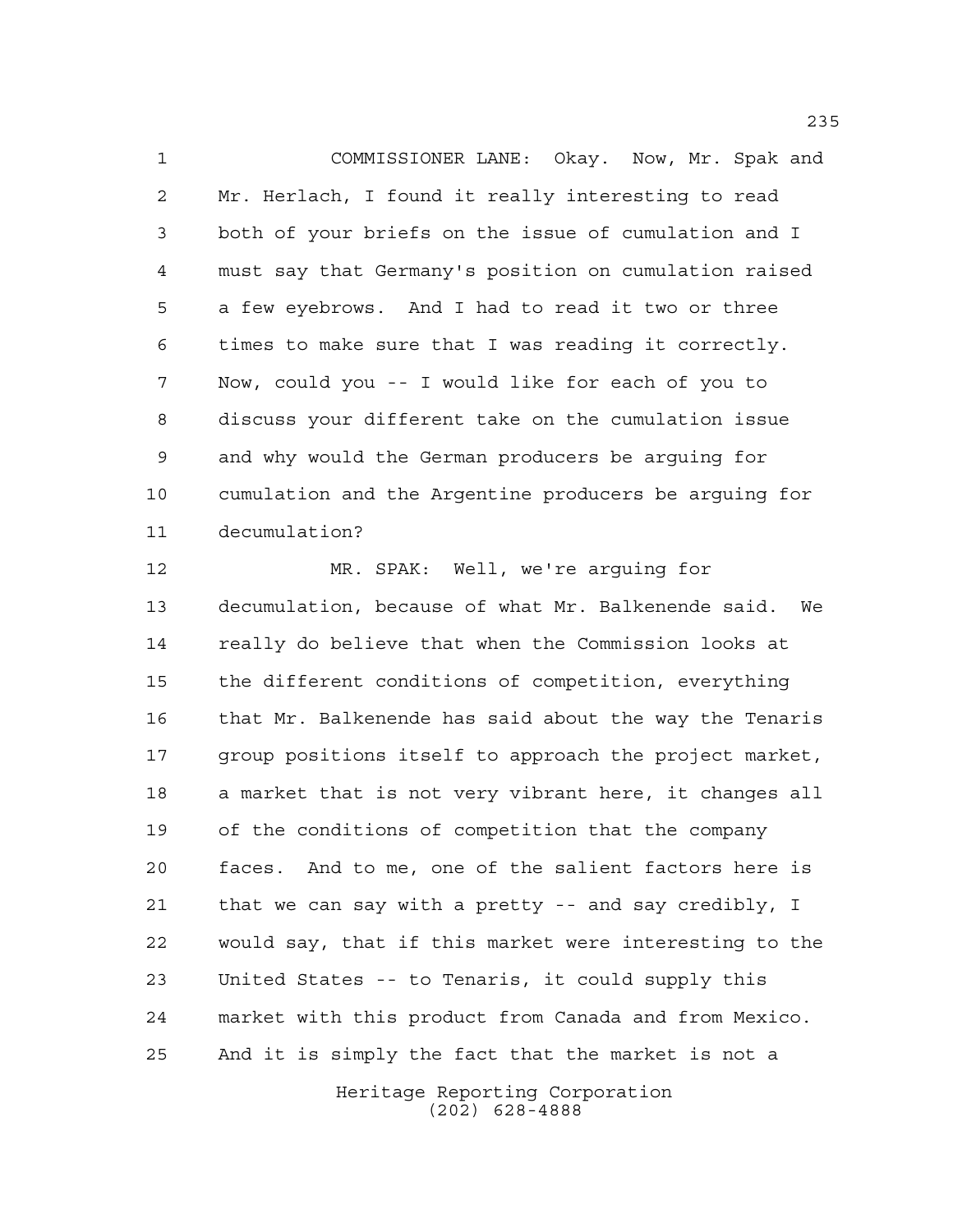target market for Siderca in this product line.

 Siderca, in this product line, Tenaris, in this product line, looks for the green field projects, as Mr. Balkenende has explained, and, therefore, the way it does business makes it different than all of the -- than the other two countries.

Heritage Reporting Corporation So, when we look at cumulation under the statute and we look at the traditional factors and then we look at the Commission's practice in sunset reviews, I think the Commission has very wisely noted that because of the prospective nature of sunset reviews, we have to consider other conditions of competition. While Siderca's strategy has changed a lot and it business effects the way precisely that Siderca would approach a market and those are precisely the kinds of factors that the Commission could take into account, in its cumulation analysis. COMMISSIONER LANE: And this change has occurred since the last review? MR. SPAK: Yes, Commissioner Lane. COMMISSIONER LANE: Okay. Mr. Herlach? MR. HERLACH: Commissioner Lane, I guess I would say, when we looked at it, we have a somewhat different practical situation than the folks that Siderca have. And I guess I would say lots of things

(202) 628-4888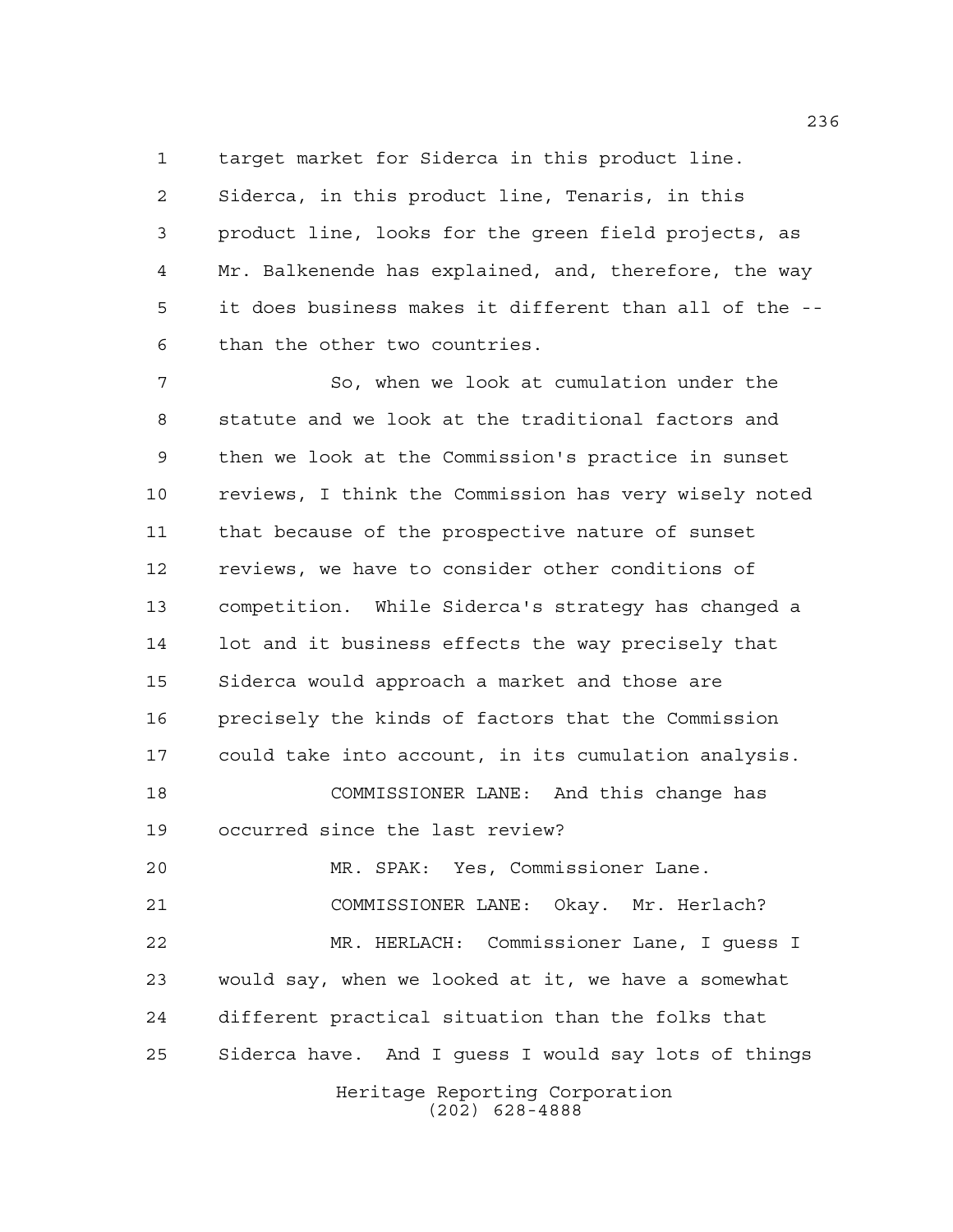have changed since this case started 12 years ago. As you've heard, the industry has been restructured. The energy industry looks different. The rig count is back up. But, frankly, in good faith, we didn't see anything that really changed in this area. So, we think that from our perspective, the real point here is on a cumulated basis, all of these orders should be revoked and that's our view. And so that's why we took the position we took.

 COMMISSIONER LANE: Okay, thank you. Okay. This is for both producers. In calculating your capacity to product seamless SLP pipe, did you base your calculation on running three shifts per day? MR. HERMINGHAUS: Yes, we did. MR. SPAK: Yes, we did.

 COMMISSIONER LANE: Okay, thank you. Now, this is for Mr. Herminghaus. I believe you responded to a question from Vice Chairman Aranoff, that your main market for all products was the European Union. Was that your testimony?

MR. HERMINGHAUS: Correct.

 COMMISSIONER LANE: What about your main market for seamless SLP pipe, is that the European Union or would your main market for seamless SLP pipe be somewhere other than the European Union?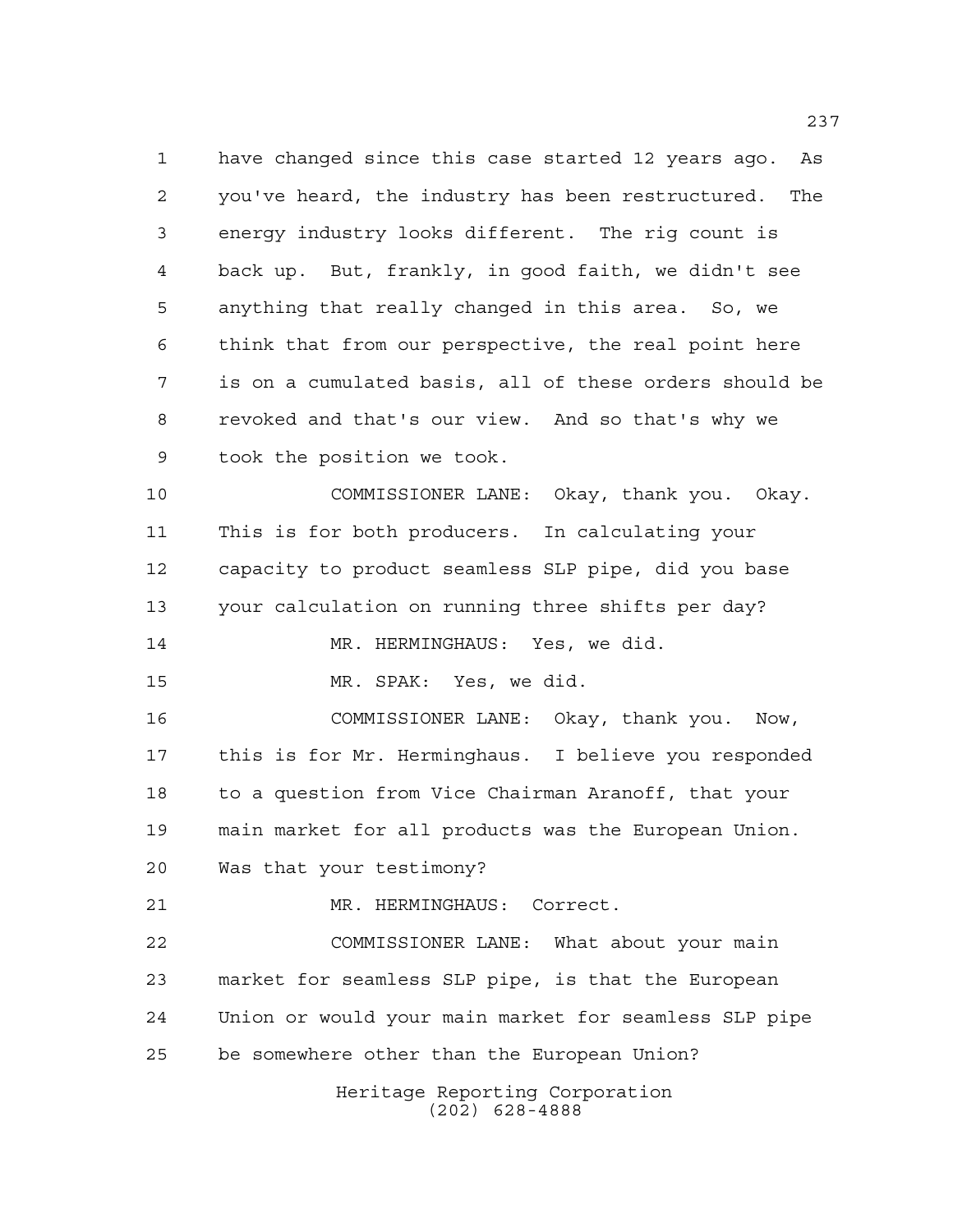MR. HERMINGHAUS: European Union is only one of our key markets. The others I mentioned earlier: Canada, Far East, and the European Union, and in that order, I would say.

 COMMISSIONER LANE: Okay, thank you. The U.S. producers provided a great deal of information on political changes and policies in Venezuela and changes in ownership of Venezuelan oil production. How would these changes affect overall demand for seamless SLP pipe and what, if any, impact would you expect these changes in Venezuela to have on producers in Argentina and Brazil and would they be positive or negative? And I guess you can chose to talk about Brazil, if you want.

 MR. BALKENENDE: Well, as you may know, we do have a pipe mill, a seamless pipe mill in Venezuela. And political, I do not make any comment about political statements. But, we know that Venezuela sits on a lot of oil and we believe that all developing countries, whatever regime, will seek further growth. And that will require materials from Venezuela, but surrounding countries. So, we see growth happening in the part and we, of course, do not know what ultimately with political turmoil what might happen. But, if everything works further, we would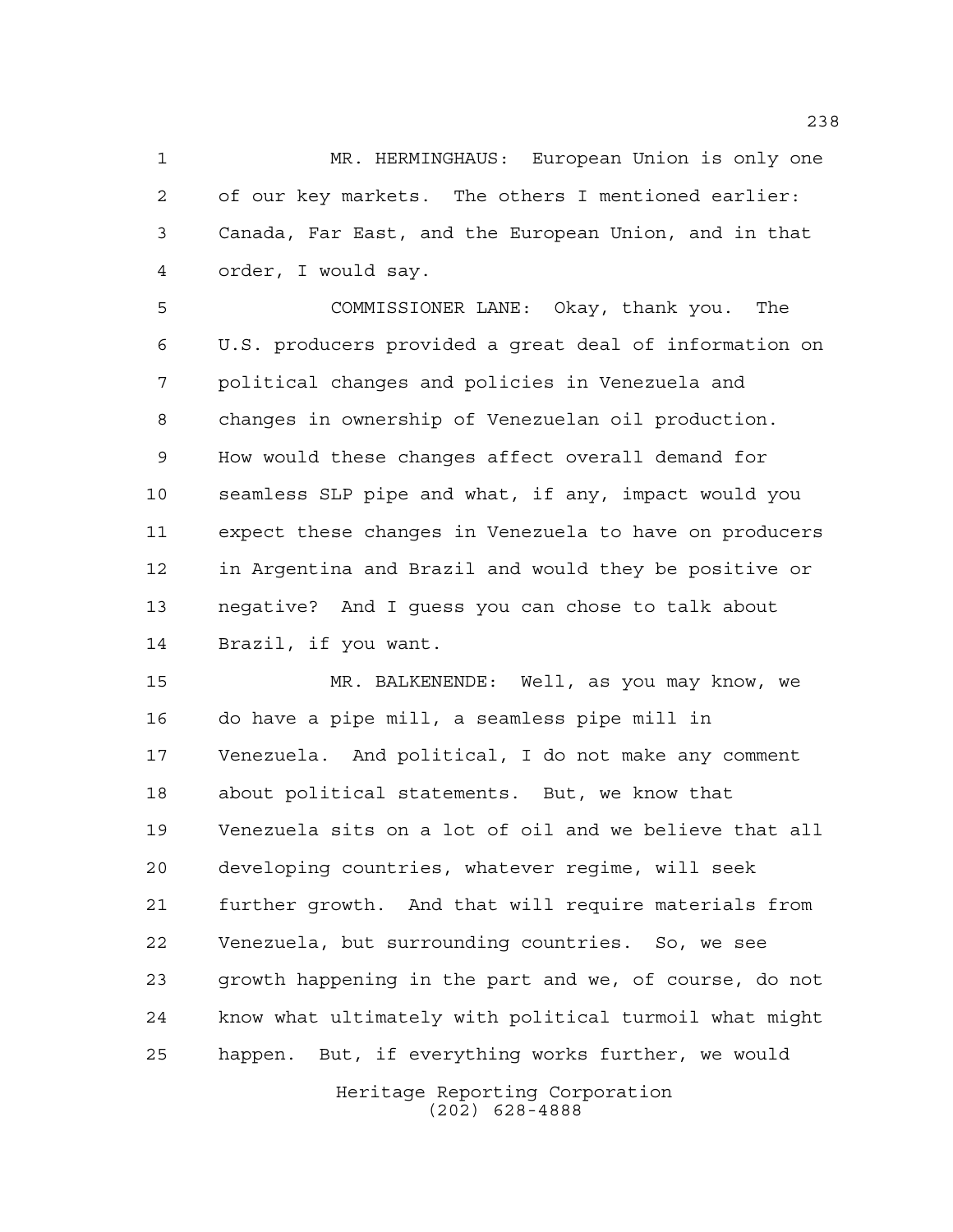see further growth.

 COMMISSIONER LANE: Okay, thank you. That's all the questions I have.

 CHAIRMAN PEARSON: Let me follow up on Commissioner Lane's question by going back and revisiting an issue that was discussed with the domestic industry, and that is the effect of Venezuela becoming a member of Merkeser (ph) quite recently. Does anyone on this panel have enough knowledge of the specifics of that accession to know whether there will be a change in Venezuela's tariff treatment of imports and whether that could have implications either for the supply of product into Venezuela from Argentina or Brazil or from third countries? Mr. Spak?

 MR. SPAK: Chairman Pearson, I don't have the information, but I'm sure our clients do. So, I'm sure that we can provide an analysis of the ramifications of Venezuela's accession to the Merkeser (ph) for the seamless pipe industry.

 CHAIRMAN PEARSON: Okay, because if this is an irrelevant issue, you can just tell us that, because I don't need to chase wild geese, okay. MR. SPAK: I promise not to make anything of it.

Heritage Reporting Corporation (202) 628-4888 CHAIRMAN PEARSON: Okay. But, it seemed to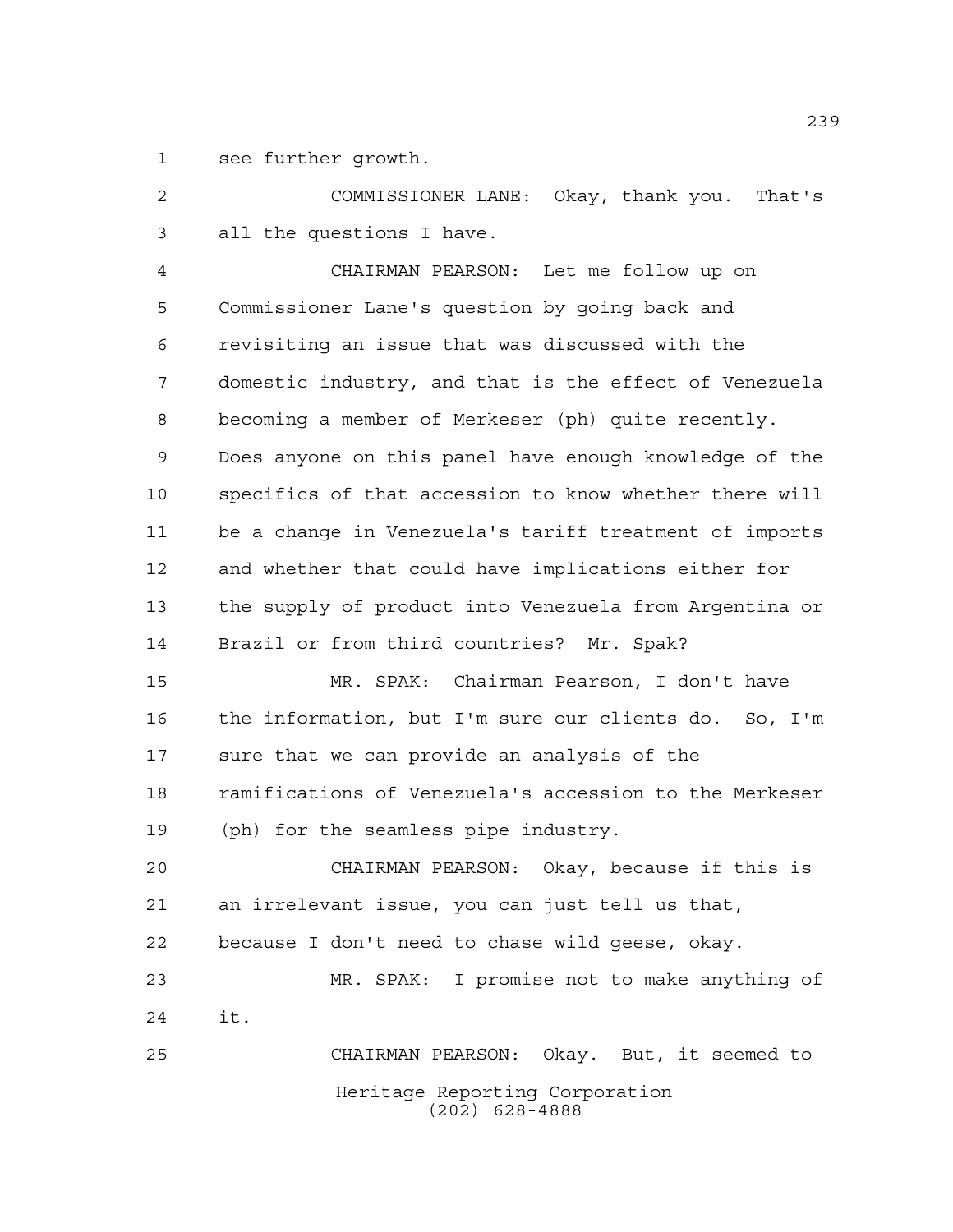me that giving the timing of that accession relative to this review and the potential for there could be an interesting change in conditions of competition before and after, that it would be good to understand it better.

 MR. SPAK: We will provide that. Thank you. CHAIRMAN PEARSON: Okay, thanks. I think the last thing I have is just a clarification on an issue that has already been discussed. Mr. Balkenende, if I understand correctly, the business model that Tenaris would use now to sell seamless pipe into the U.S. market basically would be to identify a new project that's going to be build and then an engineering company would be selected to build that project and that engineering company would solicit bids for pipe. And Tenaris would make an offer and if that offer was accepted, then the pipe would be delivered through existing distributors, but the pipe would not actually be owned by the distributors, rather it would be handled by the distributors for delivery to this specific project. Is that correct? MR. BALKENENDE: So far. Let me say that it could be that we were asked to participate and there are times we are not, because we have never pursued this business within the United States. If we are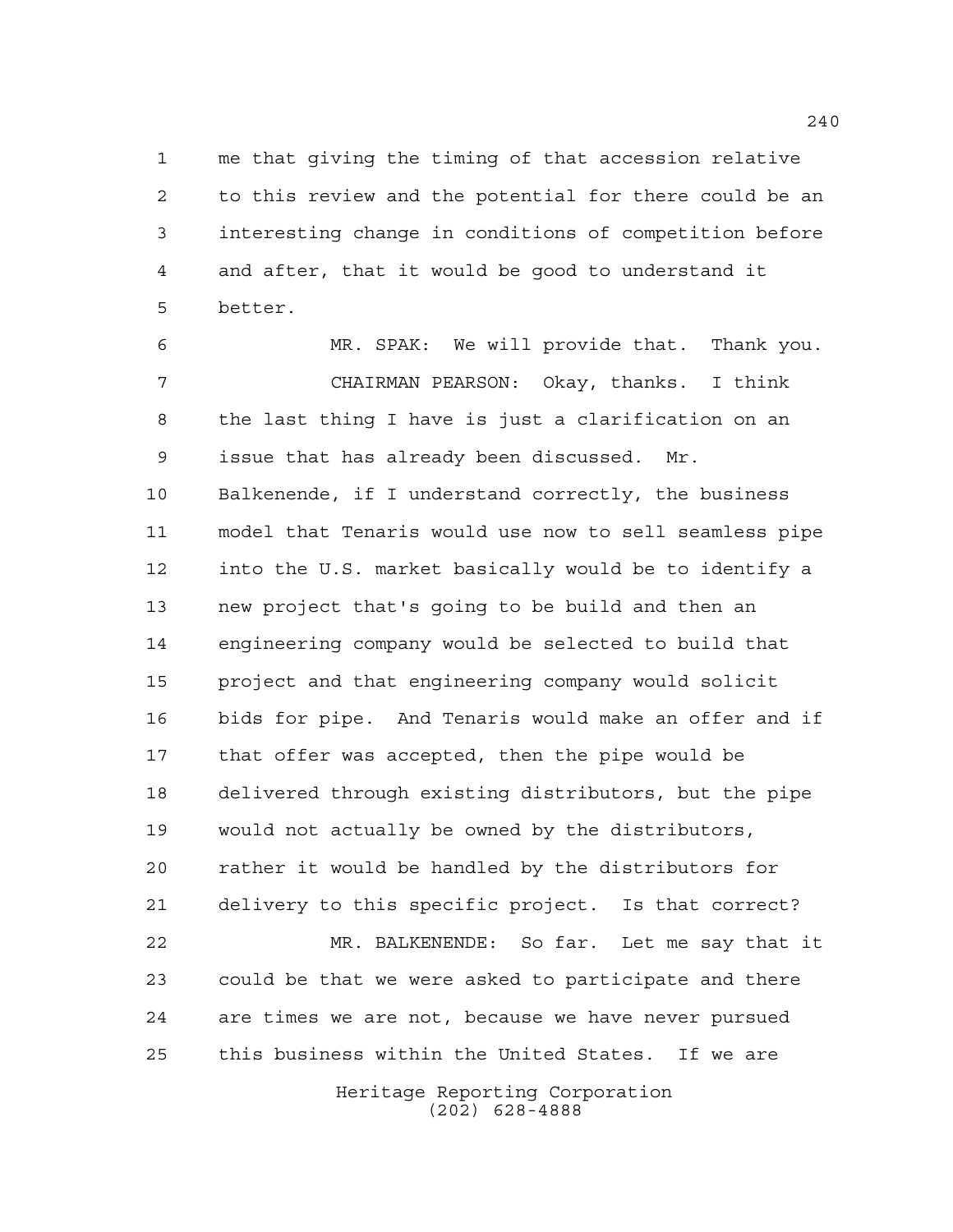asked, we would approach this model and it could very well be that the invoicing and the ownership would transfer to a distributor. But, that is different from selling in the spot market and not knowing how the business goes.

 CHAIRMAN PEARSON: Okay. Now, in terms of Siderca's involvement with the U.S. market, is this approach that we've just been discussing different than what was happening back in the original investigation, at which time Siderca did have some substantial share of the U.S. market?

 MR. BALKENENDE: The business model at that time was indeed different. Siderca was acting on its own and there was not the approach that we had the full line of products to offer and it was not a project approach like we have developed in the recent years.

 CHAIRMAN PEARSON: Okay. And at the time Tenaris acquired Siderca, was there a conscious change, at that point, to take a different operating philosophy, take a Tenaris philosophy and establish it on Siderca?

 MR. BALKENENDE: It's a development. Siderca -- ultimately the group grew. And I, also, have to say, the strategies we have developed are also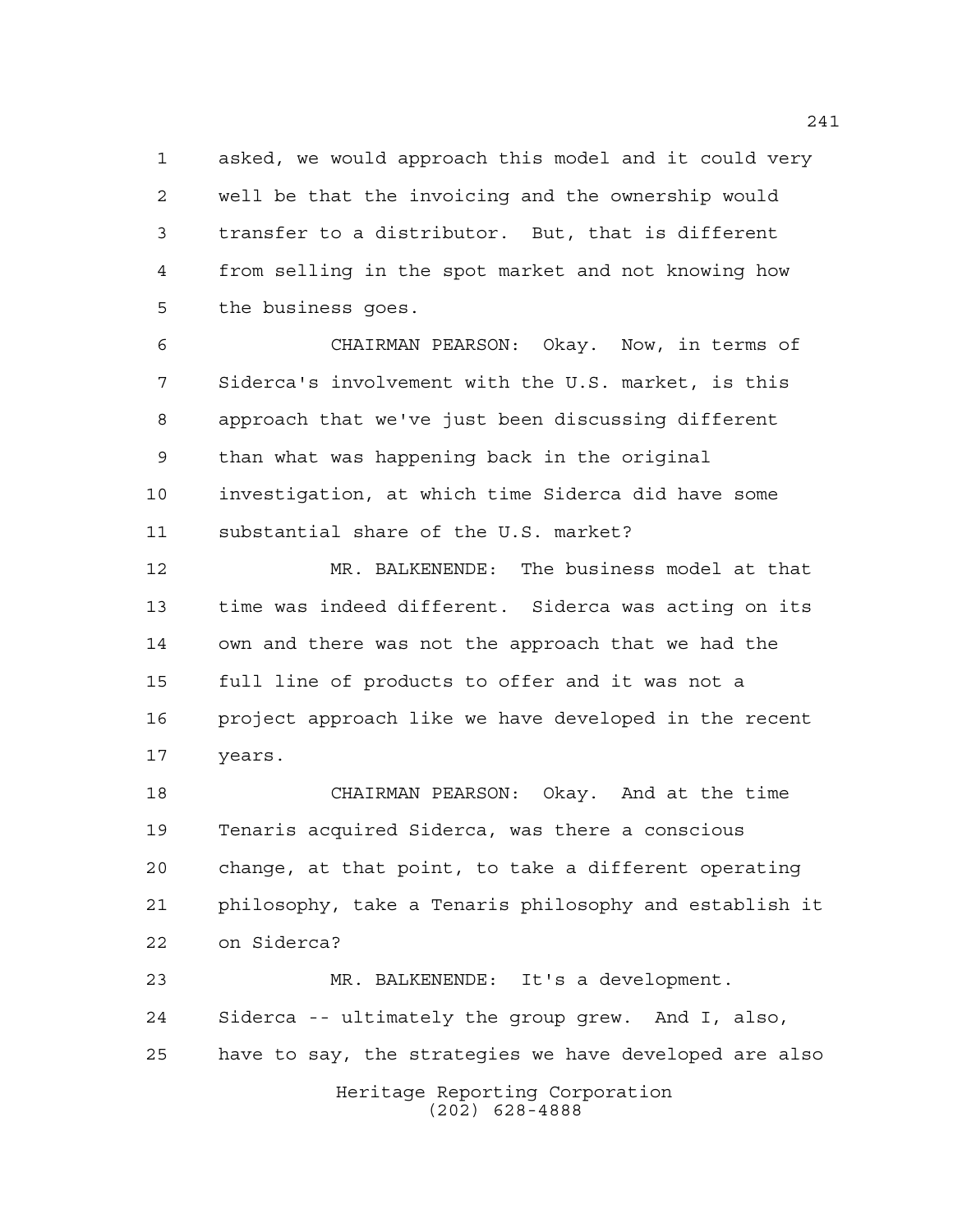related to the reduced availability of SLP within the Tenaris group. More and more went to the OCTG and other highly added products. So, at a time that you say maybe years ago, there was more product available. There is now less available. And then over time, new strategies were developed and this is one of them.

 CHAIRMAN PEARSON: Well, it's an interesting story that you tell about the change in the business model. If you have anything that could be put on the record in the post-hearing brief that would make it quite clear that that change happened and that it was a conscious corporate strategy change, that will be helpful.

 MR. BALKENENDE: Yes, we will provide that. CHAIRMAN PEARSON: Okay. So, at this point, I have no further questions. So, Madam Vice Chairman? VICE CHAIRMAN ARANOFF: Thank you, Mr. Chairman. Let me follow up on the line of questioning that the Chairman was just asking by switching and having you go through again how that business strategy in the seamless SLP part of the market is different from the strategy that Tenaris is pursing with Maverick in the U.S. market, just to make sure I understand you. I thought I heard you say that the plant from Maverick is different, that it doesn't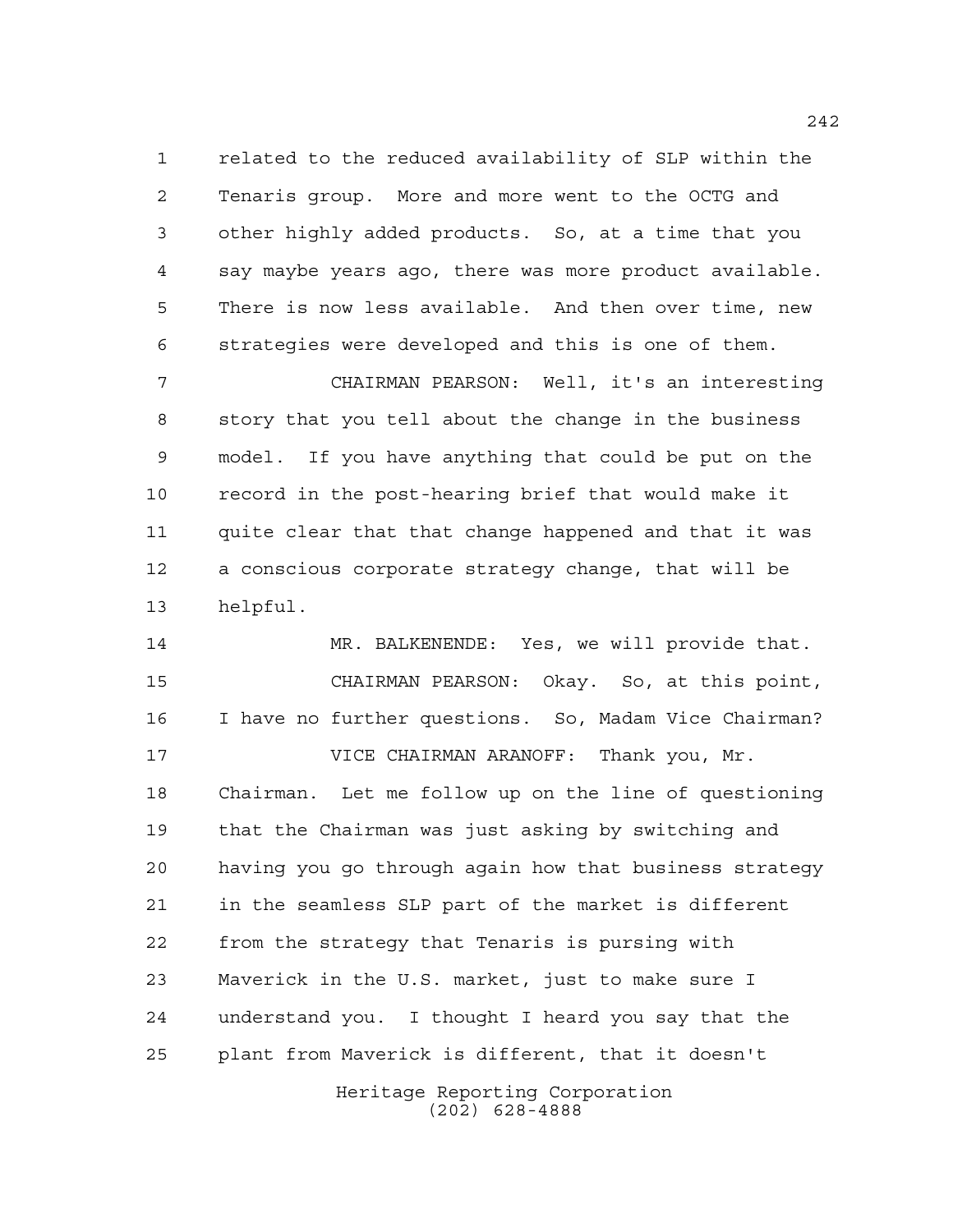depend on project-based participation in the refinery sector, that it depends on participation in the exploration sector, and does that also involve a different relationship with distributors in a non-project-based? Or how is it different?

 MR. BALKENENDE: Yes. The products are actually geared to a different line. The vast majority of the production facilities of Maverick relate to all kinds of tubular goods and that is a model, in which we, also, engage distribution. But, that's a separate part from where we see the seamless line pipe going. And I apologize, it is a complicated version, in which -- because, globally, we see essentially four business units: oil country tubular goods to oil field services, pipe line services, process and power, and mechanical and automotive. Those are the four different views from our perspective on life. And for each of them, we have different strategies.

Heritage Reporting Corporation The SLP, in this review, goes to this one area of process and power. And for that, we have this strategy. We have globally a limited quantity available. The global project market, which I am happy to share with you, is huge, primarily outside the United States. The seamless market in the United

(202) 628-4888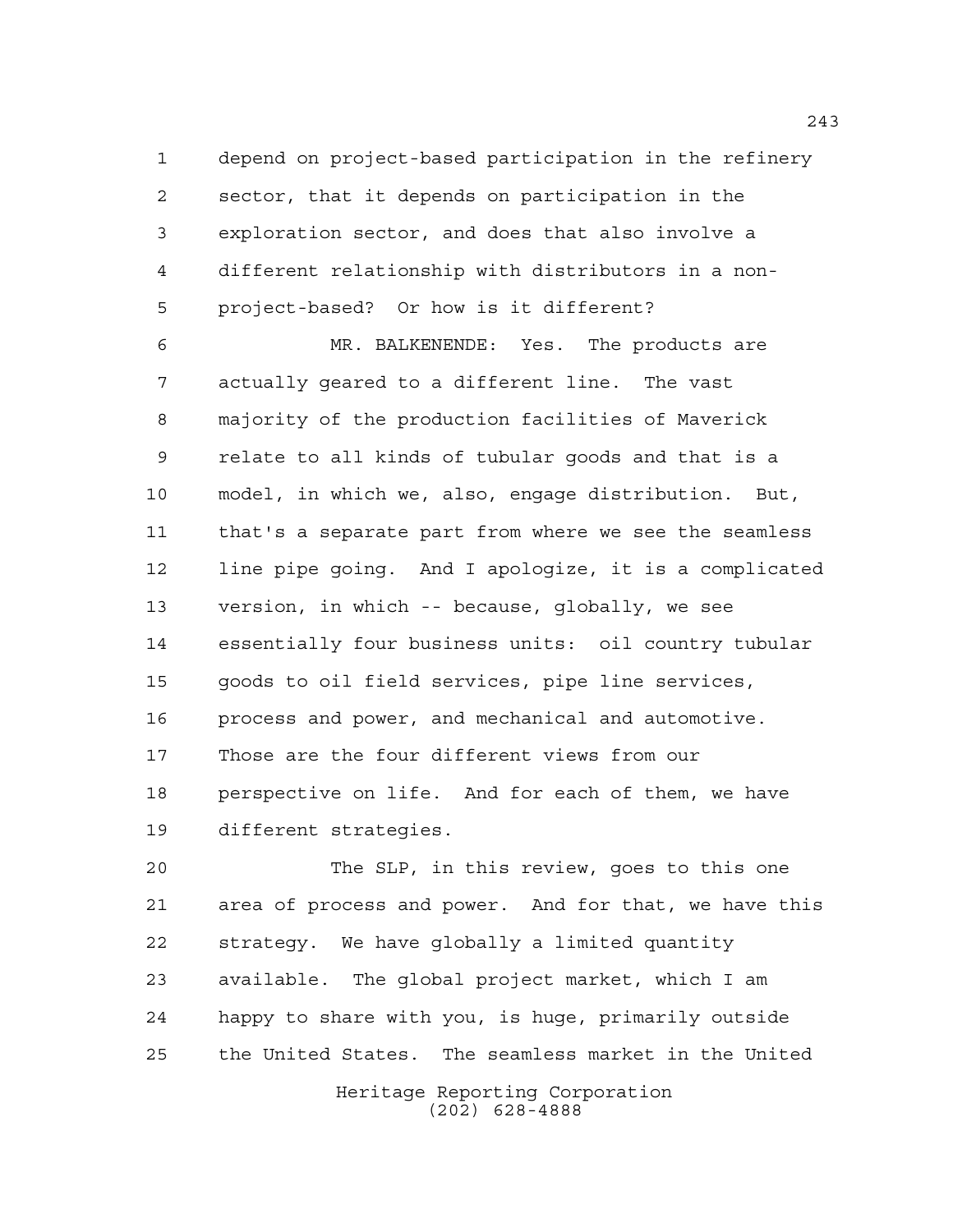States is huge; but for projects, it maybe not in the world market such a huge market. I hope to get you those numbers. I will get you those numbers. That is our view, to say the strategy for SLP is maybe entirely different from oil country tubular goods, which is a huge market in the United States. And that was the acquisition we had with the welded products. I apologize if you are confused, but those are different business units or business segments for us. Does that -- VICE CHAIRMAN ARANOFF: Yes. That's very helpful. Thank you. That has cleared it up some. Mr. Herminghaus, you've mentioned a few times that one of your key markets outside of Europe is Canada. I think I know what you're going to answer, but could you just tell me, with respect to

 this product, why Canada is a key market and the United States wouldn't be?

 MR. HERMINGHAUS: In the United States, we have this antidumping in place for the last 12 years. VICE CHAIRMAN ARANOFF: Right.

 MR. HERMINGHAUS: That's why we're not selling here.

Heritage Reporting Corporation (202) 628-4888 VICE CHAIRMAN ARANOFF: Well, I understand that's why you're not selling here. But, I mean, you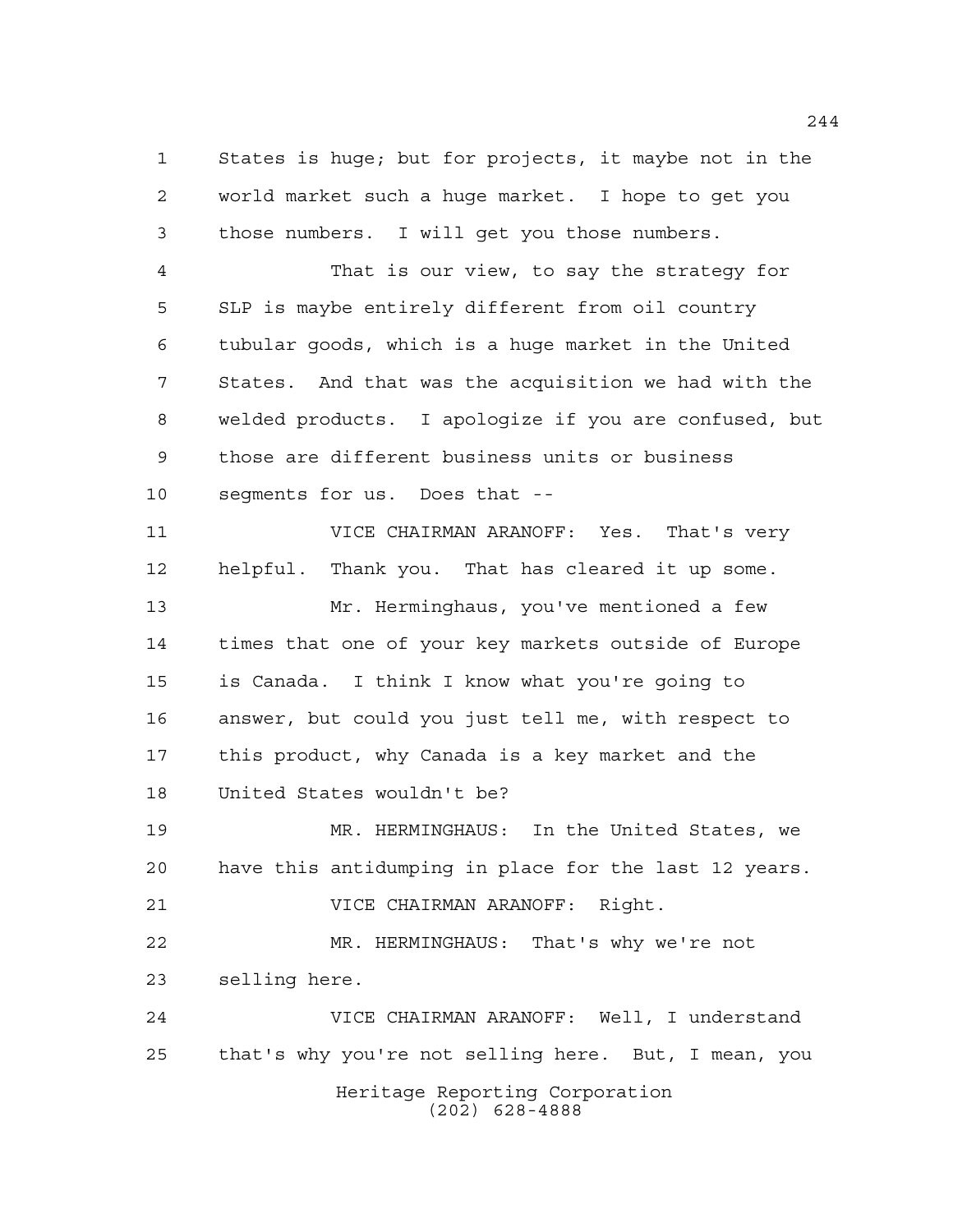described Canada as one of your key export markets, which --

 MR. HERMINGHAUS: Yes. VICE CHAIRMAN ARANOFF: -- which -- MR. HERMINGHAUS: Well, Canada has some requirements, technical requirements for low temperature service that is not required in other parts of the world, and it allows us to separate ourselves from the chief competition. VICE CHAIRMAN ARANOFF: Okay, okay. That's helpful. We had a great deal of discussion today about AML's approved manufactured list. And Mr. Balkenende, you testified or answered a question from one of my colleagues about that, saying that as Tenaris acquires plants, you try to bring them up to that standard, so that they can all be on AMLs, but it takes some time. So, I wanted to ask you, if you could just put on the record for us which AMLs Siderca is currently on.

 MR. BALKENENDE: Siderca should be on almost all in the world.

VICE CHAIRMAN ARANOFF: Okay.

 MR. BALKENENDE: I could not even think of one that we would not be on.

Heritage Reporting Corporation (202) 628-4888 VICE CHAIRMAN ARANOFF: Okay. And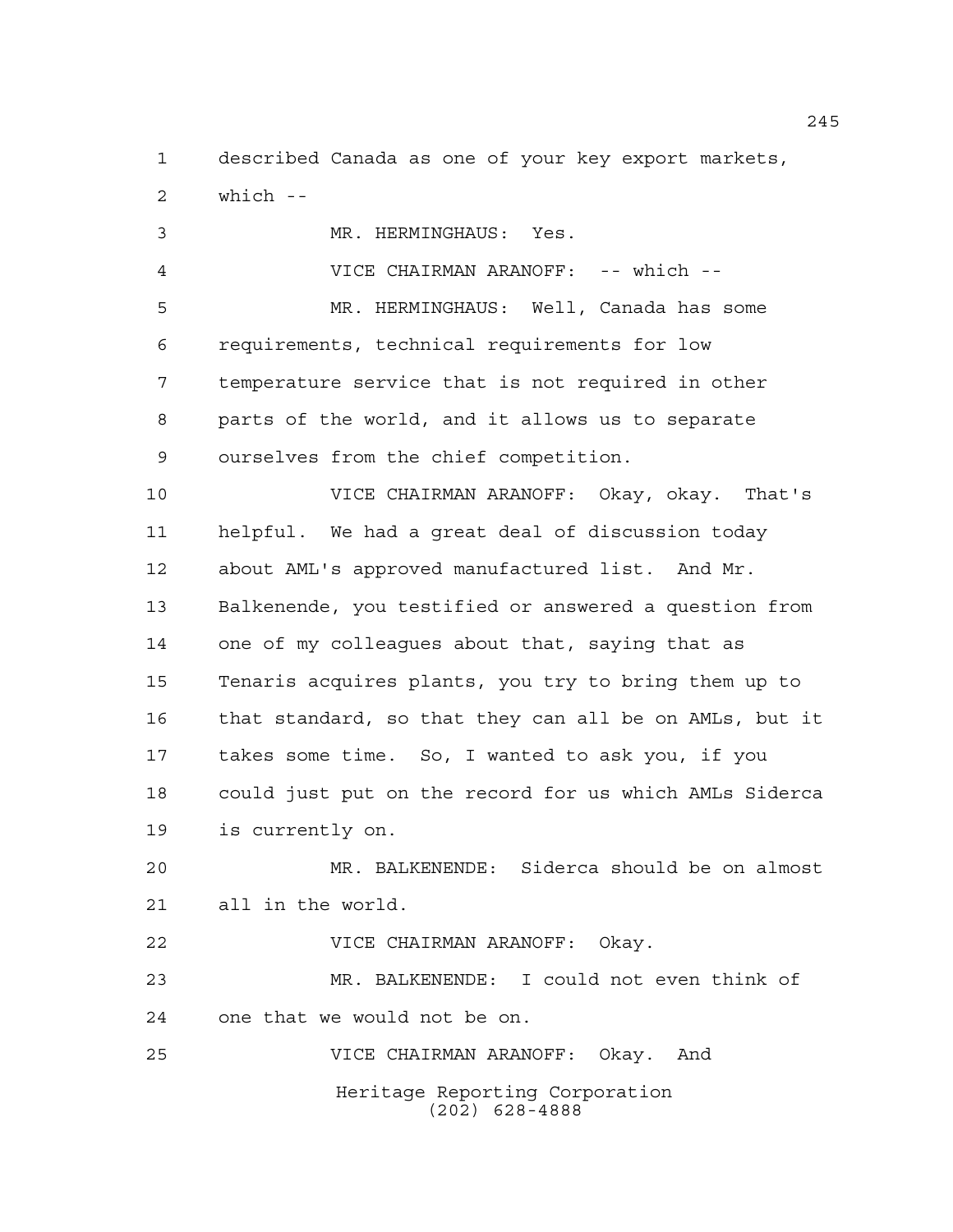Herminghaus, would that be the same for your company,

that you would be on all the AMLs?

 MR. HERMINGHAUS: No. No, we have not spent much time and effort to get on the AMLs.

 VICE CHAIRMAN ARANOFF: So, would that mean you are not on any or you're not on a lot or --

MR. HERMINGHAUS: We are not on a lot.

 VICE CHAIRMAN ARANOFF: Okay. If you could maybe specify the ones that you are on or any large ones you know of that you're not on, just so that we can get a sense. It's very difficult in these cases to sort of quantify based on people's --

13 MR. HERMINGHAUS: Okay.

 VICE CHAIRMAN ARANOFF: -- general statements about which lists they're on and which lists they're not on. Thank you.

 One of the arguments that the domestic producers have made is that given the rising level of non-subject imports in the U.S. market, the Commission should not be looking at whether SLP demand is likely to stay high, as it currently is, high, but whether it's likely to grow at a rate that is sufficient to absorb likely increases in both subject and non- subject imports. And I know that some of you did mention today that you thought so far, increases in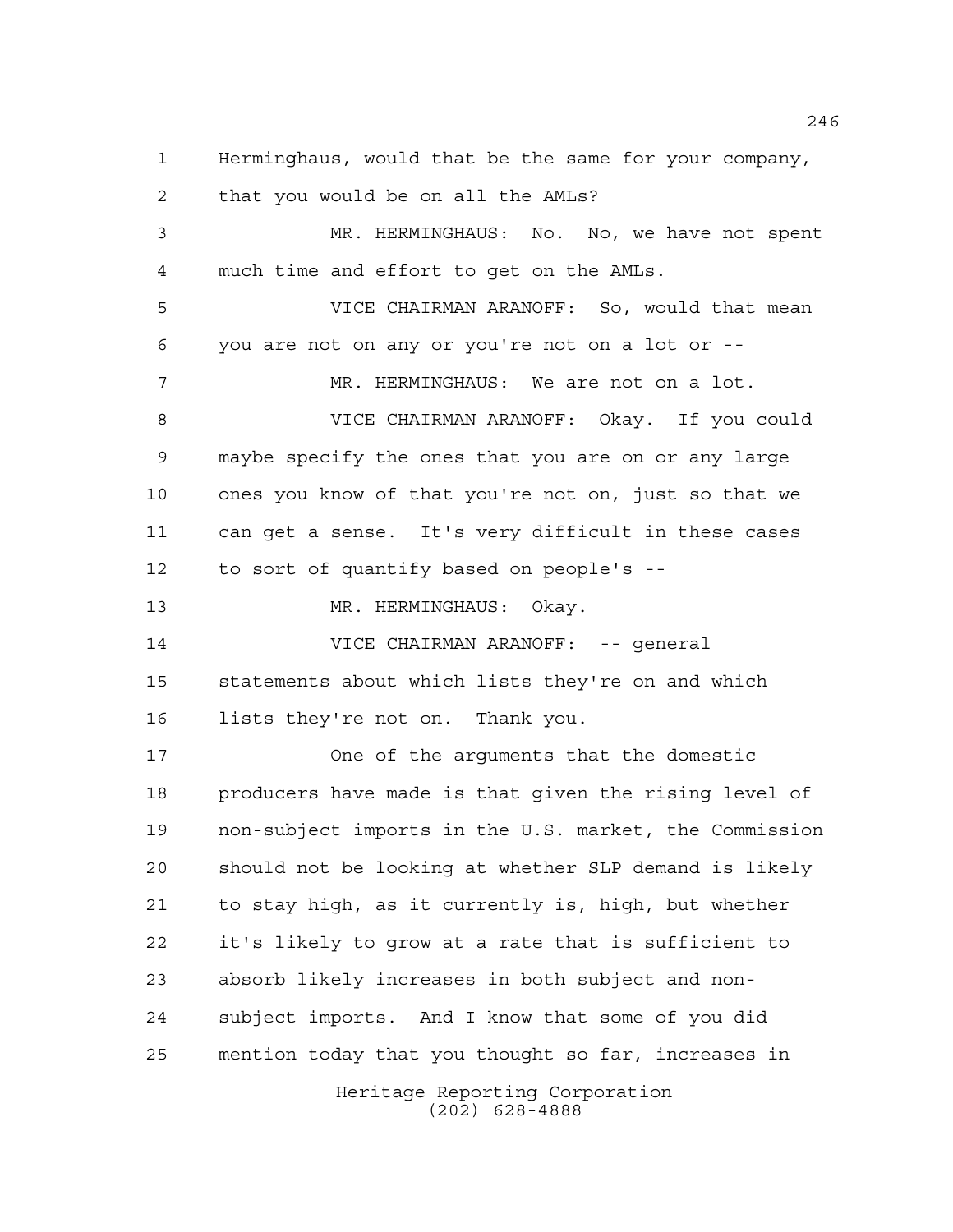imports, for example, from China into the United States have been absorbed because of rising demand. As we look forward, do you agree with the domestic industry that the question we need to be asking ourselves is the rate of growth and demand, as opposed to just whether it's going to stay high?

 MR. BALKENENDE: With the -- I think we need to review the forecast on that part. How we review the domestic market, I would like to -- we have not done a real thorough analysis on this particular review of product. We have, I said, our focus has been on a limited area of the market and this is a very generic question about the whole industry. And before we can give a solid answer, we should look at the five other areas that we have not really focused on and that would have a greater impact on this than the area that we were looking at.

 VICE CHAIRMAN ARANOFF: Okay. That's fair enough. Do you want to add something, Mr.

Herminghaus?

 MR. HERMINGHAUS: I think I mentioned earlier that, in my view, my personal view, if the increase of Chinese imports into this market continues, and that's not just limited to SL&P pipe, there is a problem in this market. There will be a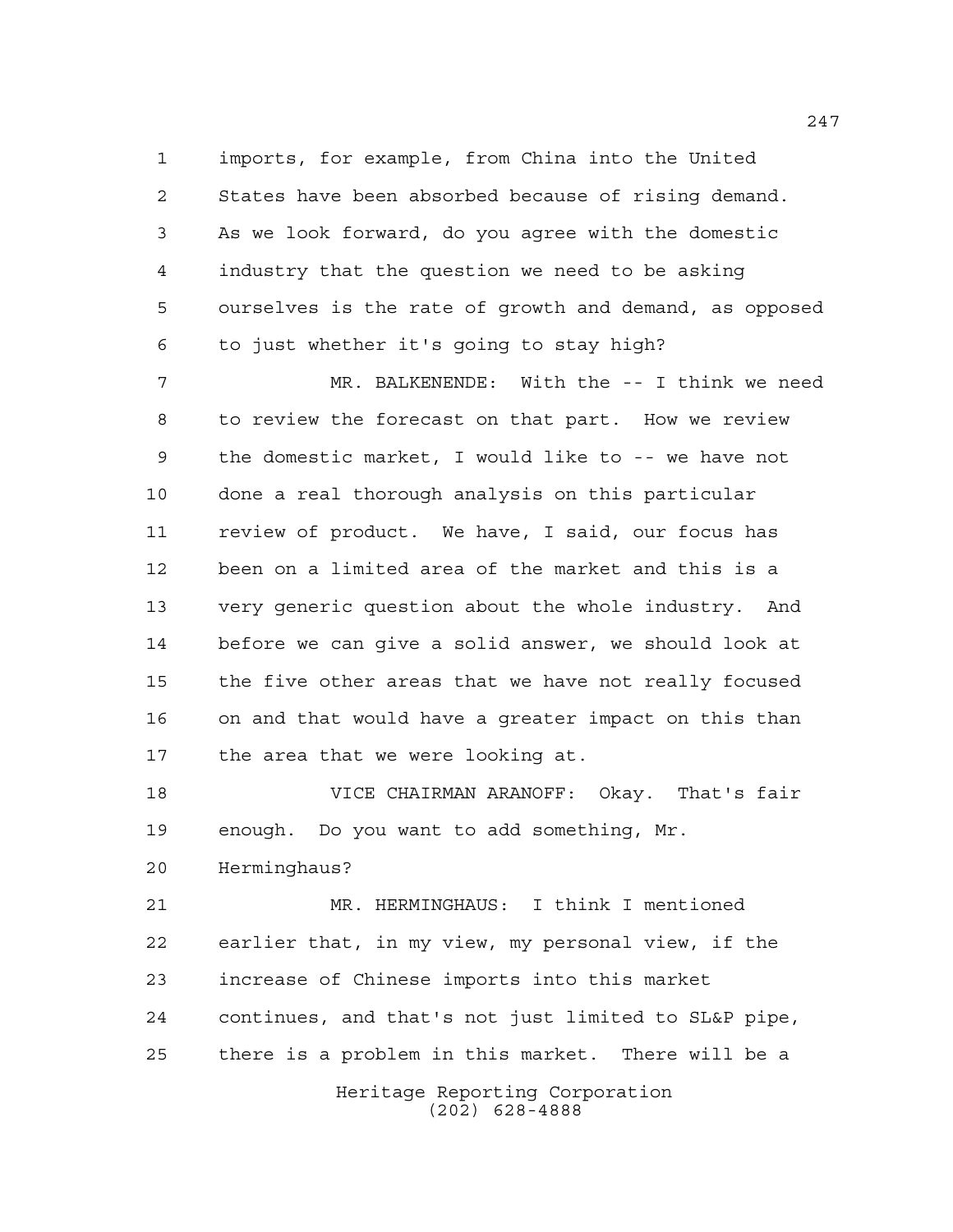problem.

 VICE CHAIRMAN ARANOFF: Do you see -- I mean, one of the things that the domestic producers testified to this morning was that they saw Chinese product moving up, sort of the quality and specialty levels, such that it's getting on to AMLs and being able to compete for sort of higher spec applications. Does that mean that you would expect that even in these kind of niche or higher-end products that you might hope to sell into the U.S. market, that you would see competition from Chinese or other low-cost suppliers? MR. HERMINGHAUS: Well, I have no detailed knowledge of what the Chinese importers are doing

 here. My comment referred only to the overall volume that we have seen in the import statistics and the 17 pressed and piping tube report. I don't know how many AMLs there are and how many niches they play. I doubt that we would see them on the very small ODs; but, other niches, I don't know.

Heritage Reporting Corporation (202) 628-4888 MR. BALKENENDE: If -- maybe from another angle, we have and we are exporting quite some quantities to China and that, also -- and we've done it for many years. And the fact that we still do -- VICE CHAIRMAN ARANOFF: When you say, 'we,'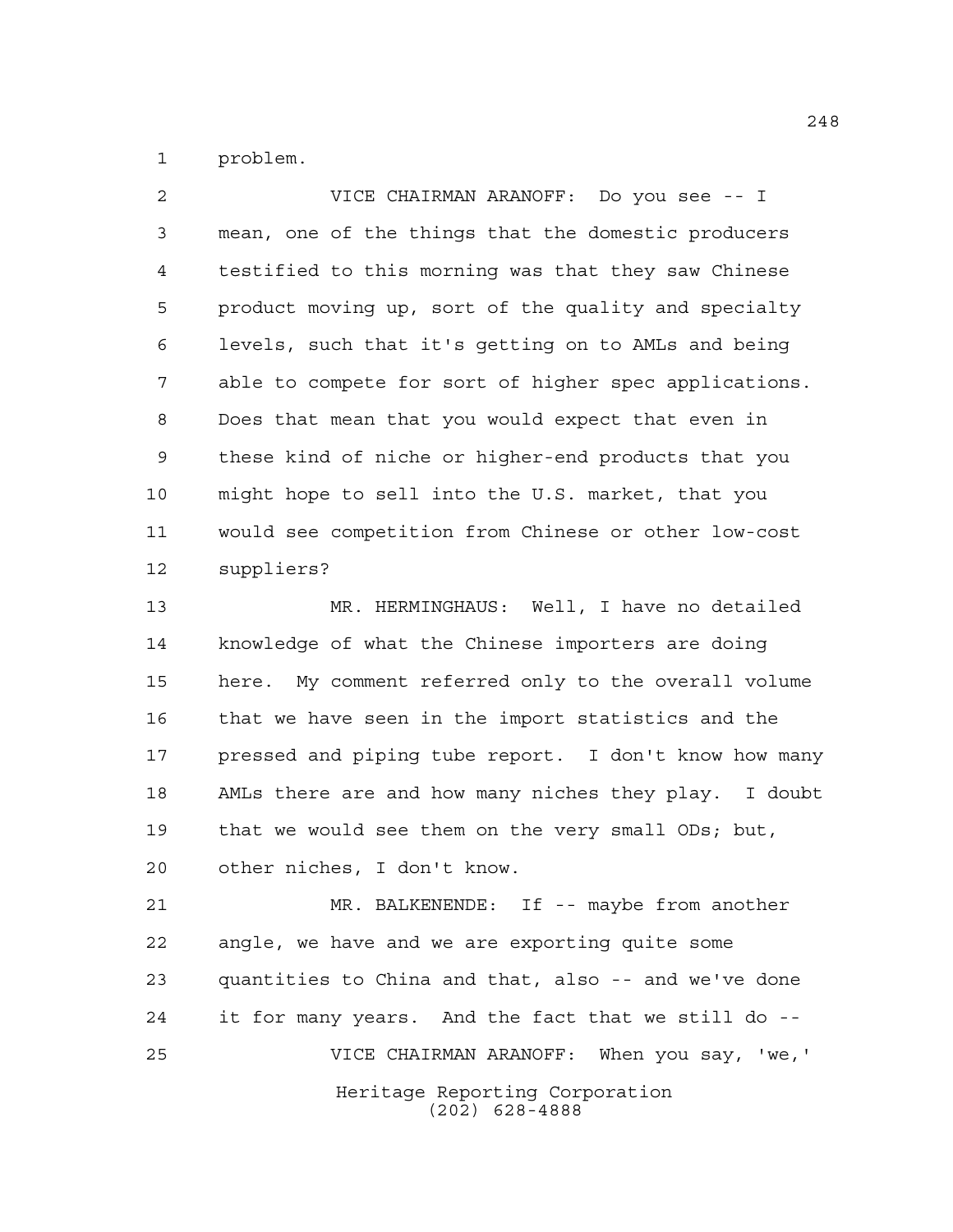you mean Tenaris?

Heritage Reporting Corporation (202) 628-4888 MR. BALKENENDE: Tenaris. VICE CHAIRMAN ARANOFF: Not from -- from Siderca or from other facilities? MR. BALKENENDE: I apologize. I'm brainwashed in Tenaris. So, we are one family and we are all cousins, brothers, whatever, but we are one family and that is Tenaris. So, I apologize. But, that's -- and that's why we say we sell to the Chinese market and that is the products. They, obviously, do not produce or have difficulty with producing them. Is there an expectation that in time, they will develop? I respect them. I think they will develop. How fast? It has taken us -- some of the companies in the industry, the well-known ones, the ones we heard this morning, have taken decades to master the art of producing the more difficult materials. So, yes, it will come, but how fast is the question. VICE CHAIRMAN ARANOFF: Okay. I appreciate all of those answers and thank this panel for all of your answers to our questions this afternoon. Thank you, Mr. Chairman. CHAIRMAN PEARSON: Commissioner Hillman? COMMISSIONER HILLMAN: Thank you, Mr. Chairman. At this point, I have no further questions,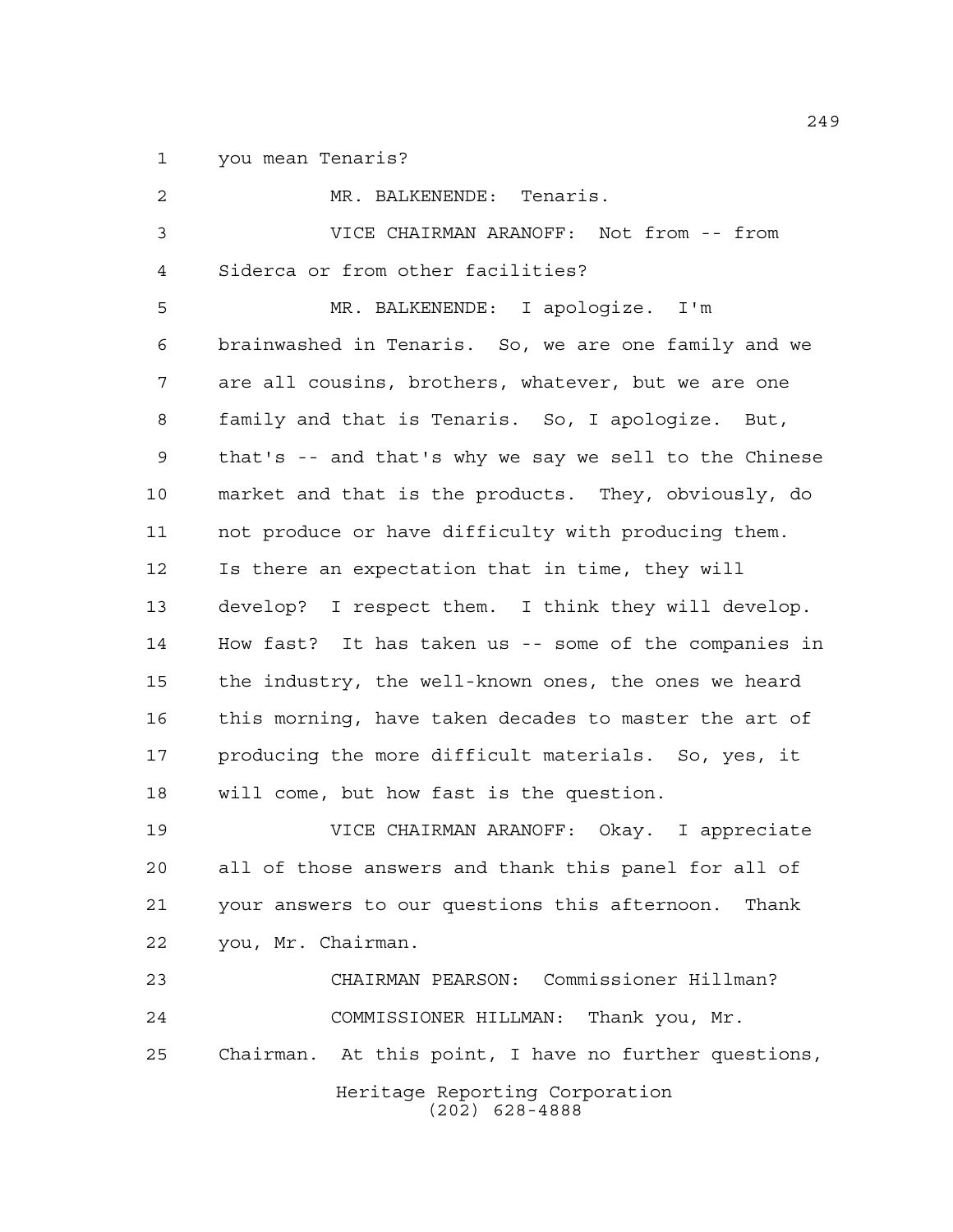but do want to thank you, very much. Your answers have been extremely helpful and, again, we, very much, appreciate your taking the time to come and to travel and to be with us this afternoon. Thank you.

Heritage Reporting Corporation CHAIRMAN PEARSON: Commissioner Okun? COMMISSIONER OKUN: I think I have just question left for Mr. Herminghaus that I didn't see get answered or posed from my colleagues. In response to the Vice Chairman, when asked about the Canadian market and the presence of your company there, is for the reason -- the distinction between Canada and the United States is the dumping order, and you made comments, other comments about how -- it's a niche product that you believe would be in the United States or that you believe your company would be marketing. I'm trying to understand a little bit better how you would see -- if the order were lifted, how you would 18 see the product competing in the United States, in terms of pricing, pricing mechanisms, whether you would be more competitive with the non-subject that's here. Because, again, a key part of the domestic industry's argument, as you heard it this morning, putting aside the China argument of the push out, which we talked about a lot, is that these producers, your company, would come in and compete directly for

(202) 628-4888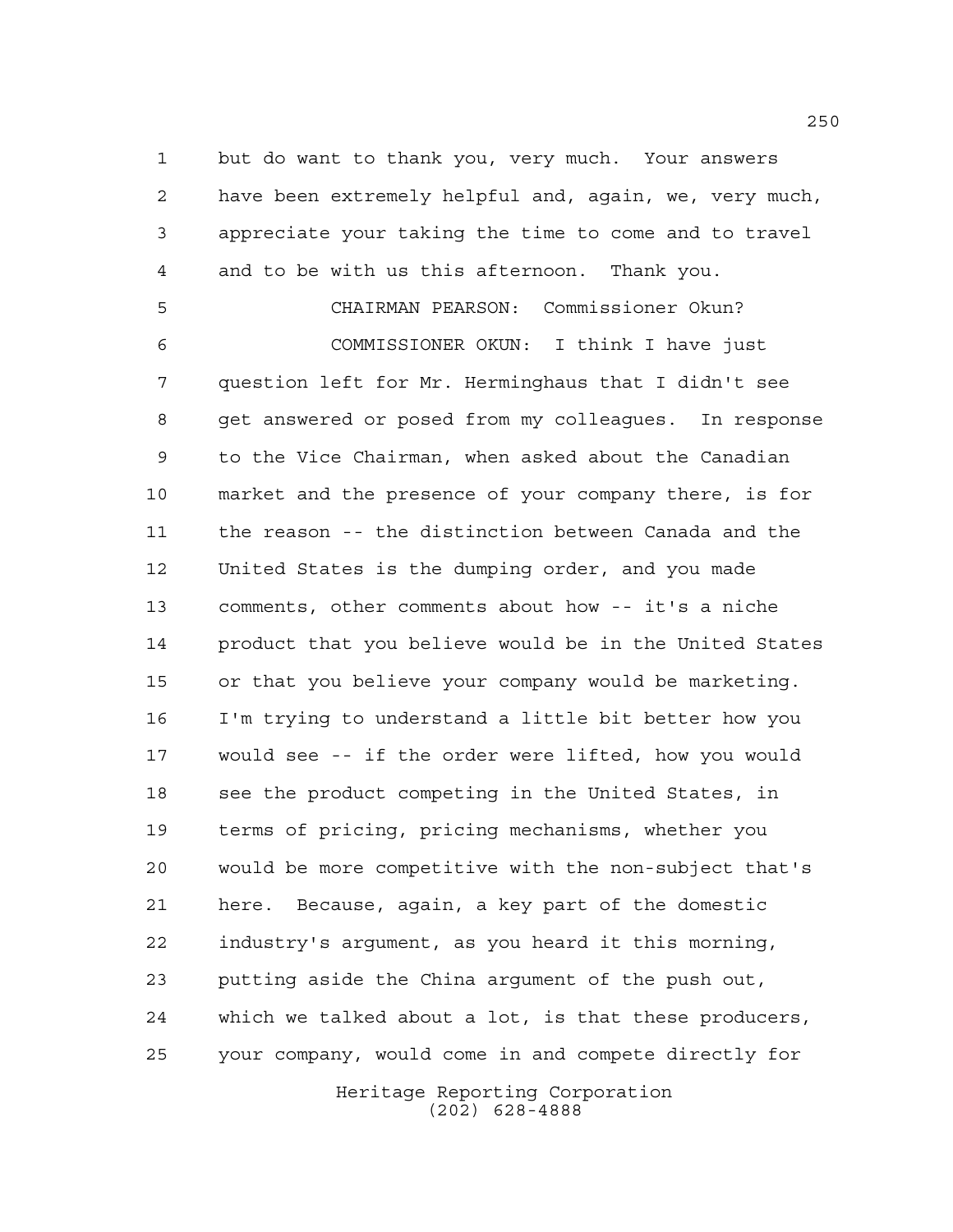that part of the market that remains. I'm trying to make sure I understand what your response is on that, on the pricing end.

 MR. HERMINGHAUS: Yes. Our plan is not to compete on price. As I mentioned earlier, we are looking for products that are either not manufactured here or manufactured very infrequently. That is our goal to establish here. Besides, as I mentioned earlier, we are fully booked. We don't have the capacity to ship thousands and thousands of tons here.

 COMMISSIONER OKUN: Okay. If there is anything additionally that you could provide, and I've talked about allocations, if there is anything about that, that hasn't already been requested, to go ahead and put that on the record and, then, also, anything about behavior in other markets or pricing in other markets that may be different than what's reflected in 18 the staff report, we would appreciate seeing that, as well. And with that, I do not have any additional questions. I want to thank you, again, for all of the answers you have provided.

 CHAIRMAN PEARSON: Commissioner Williamson? COMMISSIONER WILLIAMSON: Just a couple of questions. Mr. Balkenende, I think it is my understanding in the past, and looking at reviews,

Heritage Reporting Corporation (202) 628-4888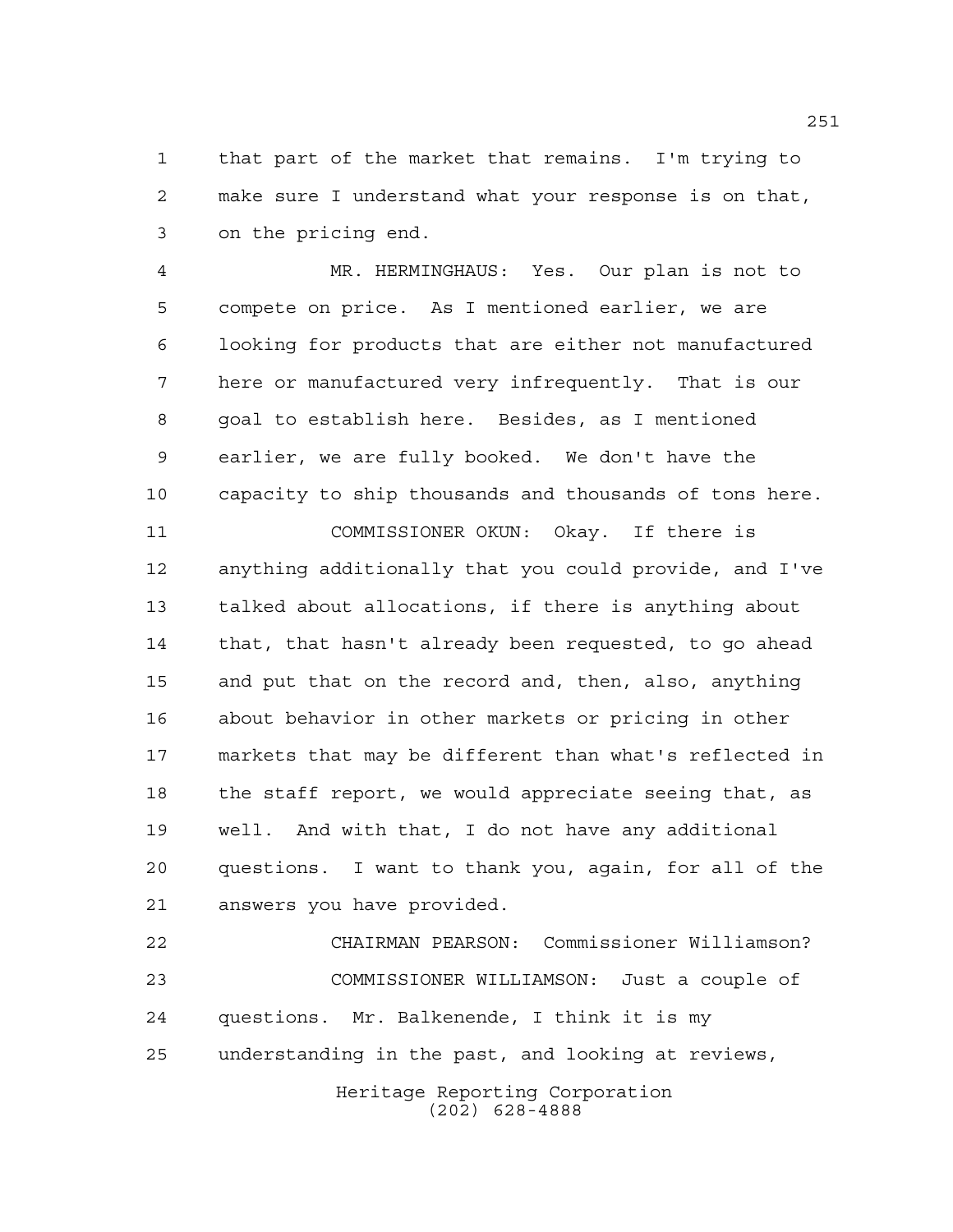Heritage Reporting Corporation when there is -- you have an exporter or a company that's a large exporter and very much export oriented, the Commission has intended to find that there is no discernible -- that we have such a situation that is less likely they're going to find that if you lift the order, there won't be an impact. And I'm wondering whether or not you're suggesting to us that we change that trend or pattern here, when, clearly, you are a very export-oriented company and very important company and part of a large family? MR. SPAK: If I could speak to that first, Commissioner Williamson? COMMISSIONER WILLIAMSON: Sure. MR. SPAK: Two comments. First, we don't -- the reason we say we don't see an impact here if the order is revoked is that we don't -- Siderca doesn't have any more capacity. It's operating at extremely high levels of capacity. It's been doing that for a long time and it is projected to keep doing it. And its mill, not only to the small diameter seamless line and pressure pipe, but also the mill, seamless mill is operating a very high level of capacity. And given the business plan to try to service the world market for particular types of projects and the mill reservation system that the company has, they just

(202) 628-4888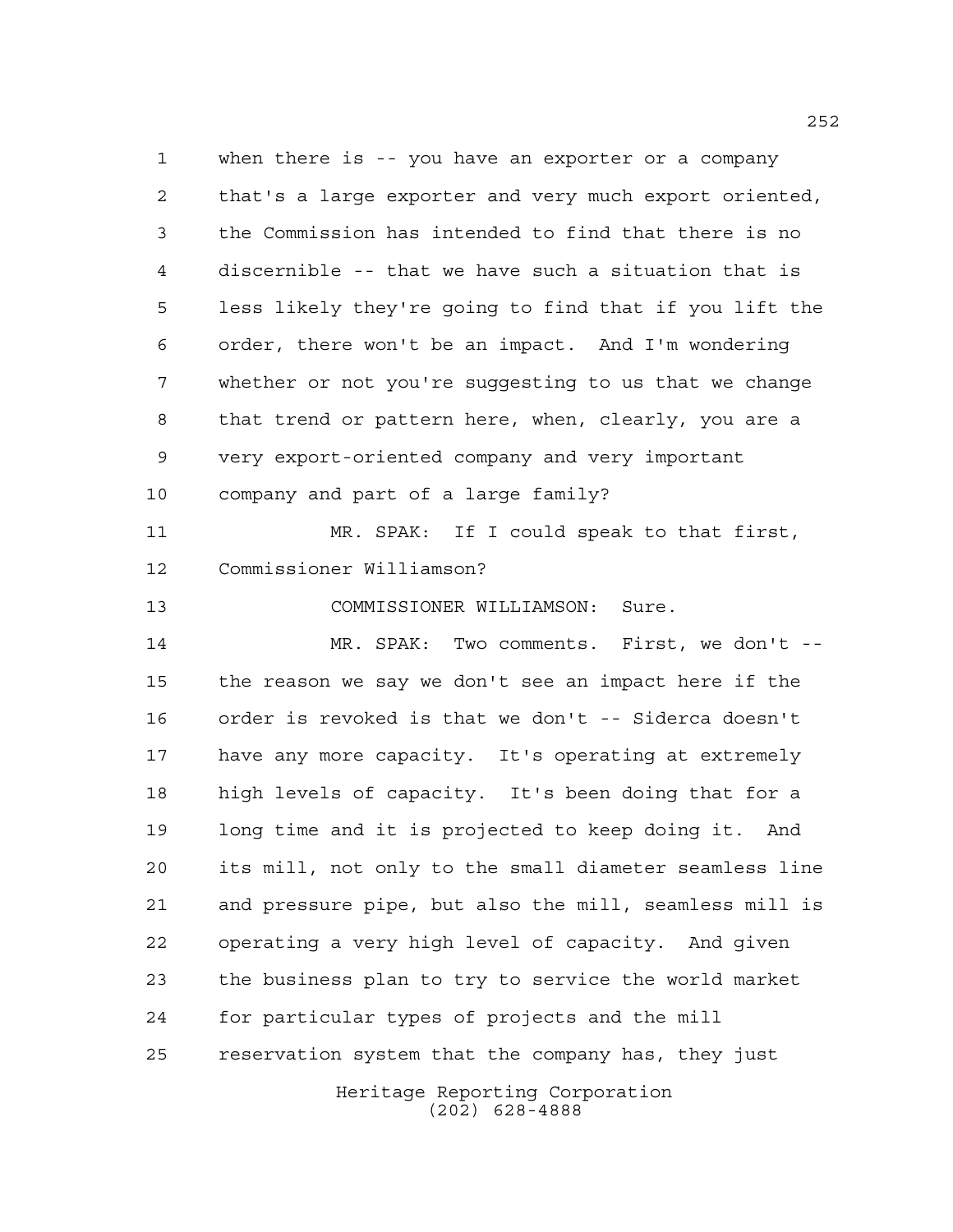look at what they can produce and what they could possibly send to the United States and they don't see that they're going to ship to the United States. So, if we don't have any imports, we don't think we're going to have an impact. But, that's on one level.

 And I would just like to speak to the other issue, too, because there was some questioning earlier. And I appreciate Commissioner Hillman's question this morning, also, about this issue of the export orientation and that the Commission has been trying to delve more into this, what does it mean and how does it effect the cumulation issue. I think the real issue goes to the commitments of your capacity. I mean, if you have customer relations and your capacity is committed, I, personally, don't think it should really matter whether those commitments are for your home market or for your export markets. What is really different, if you don't have -- the key issue here is what do you have available and what can come to the U.S. market. Siderca, through -- operating through Tenaris, is saying that it doesn't have the ability to bring this product to the market and if it had any interest in the market, it could get the product from its mill in Canada. So, as we look at this -- I do encourage you to look at these cumulation

Heritage Reporting Corporation (202) 628-4888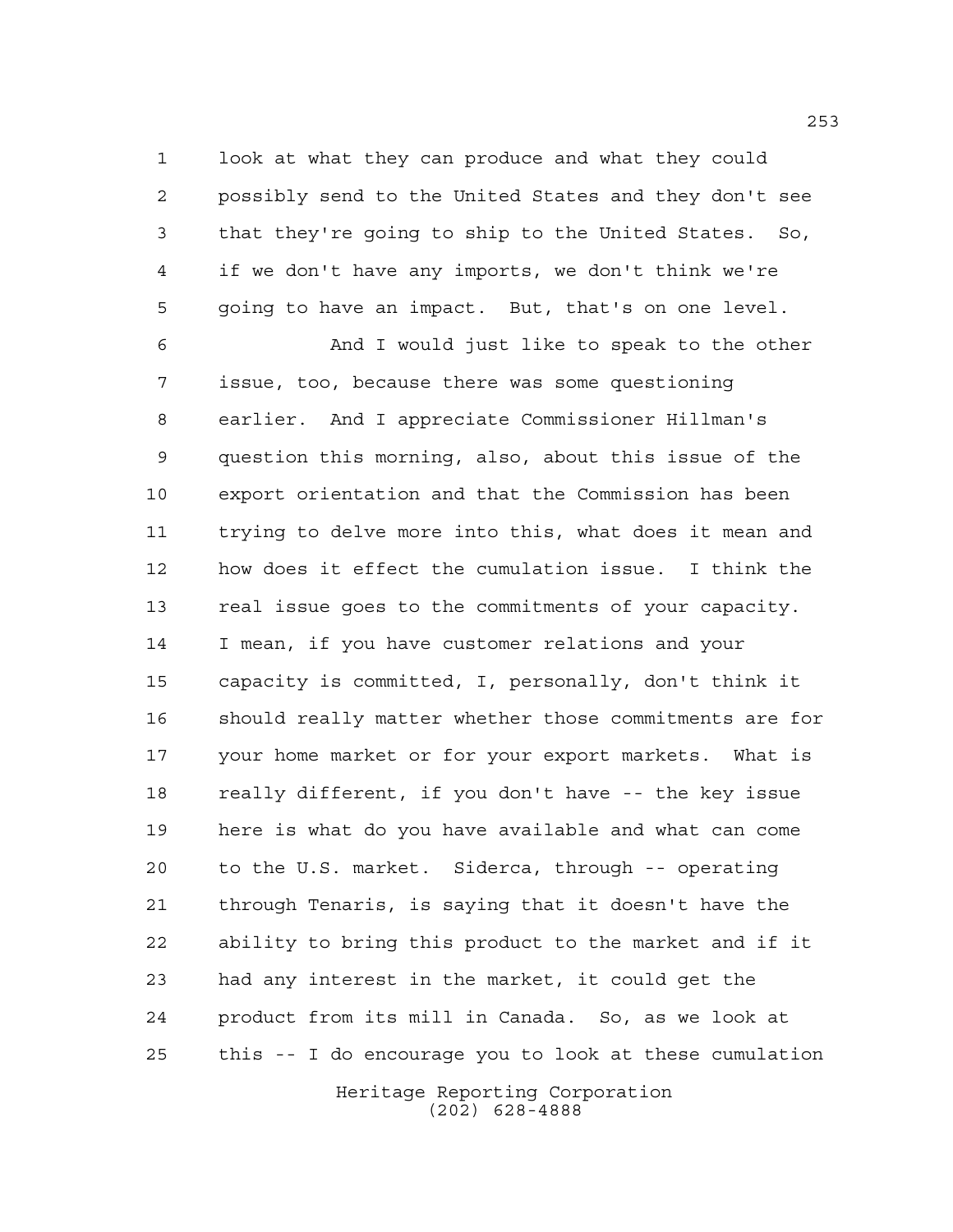issues and apply the test of really is it likely that a company like Siderca would be taking part of its capacity, when it's fully loaded, and producing a product, shipping it to the United States for a market that it's not interested in, especially when it can do -- it can supply that market currently from other countries where it has a mill that is operating. I hope that's responsive.

 COMMISSIONER WILLIAMSON: Okay. Thank you for that. But, I guess I've heard this is a cyclical industry. Global economy changes very rapidly. There were some forecast about oil and gas demand in the future and I raised questions about the negative nature of that. So, I guess you could say, things can change, though, can change fairly rapidly. Would that be fair?

 MR. BALKENENDE: If I may make one comment about that strategy, because we believe the long term, I think if we would have a feeling it was pretty cyclical and the business would turn down next year, then our investment we made last year was definitely not a wise one. And we believe in the long-term energy forecast, because of the growth of China, India coming up, that those parts are a bit more longer term. This is not a cycle from the past, why there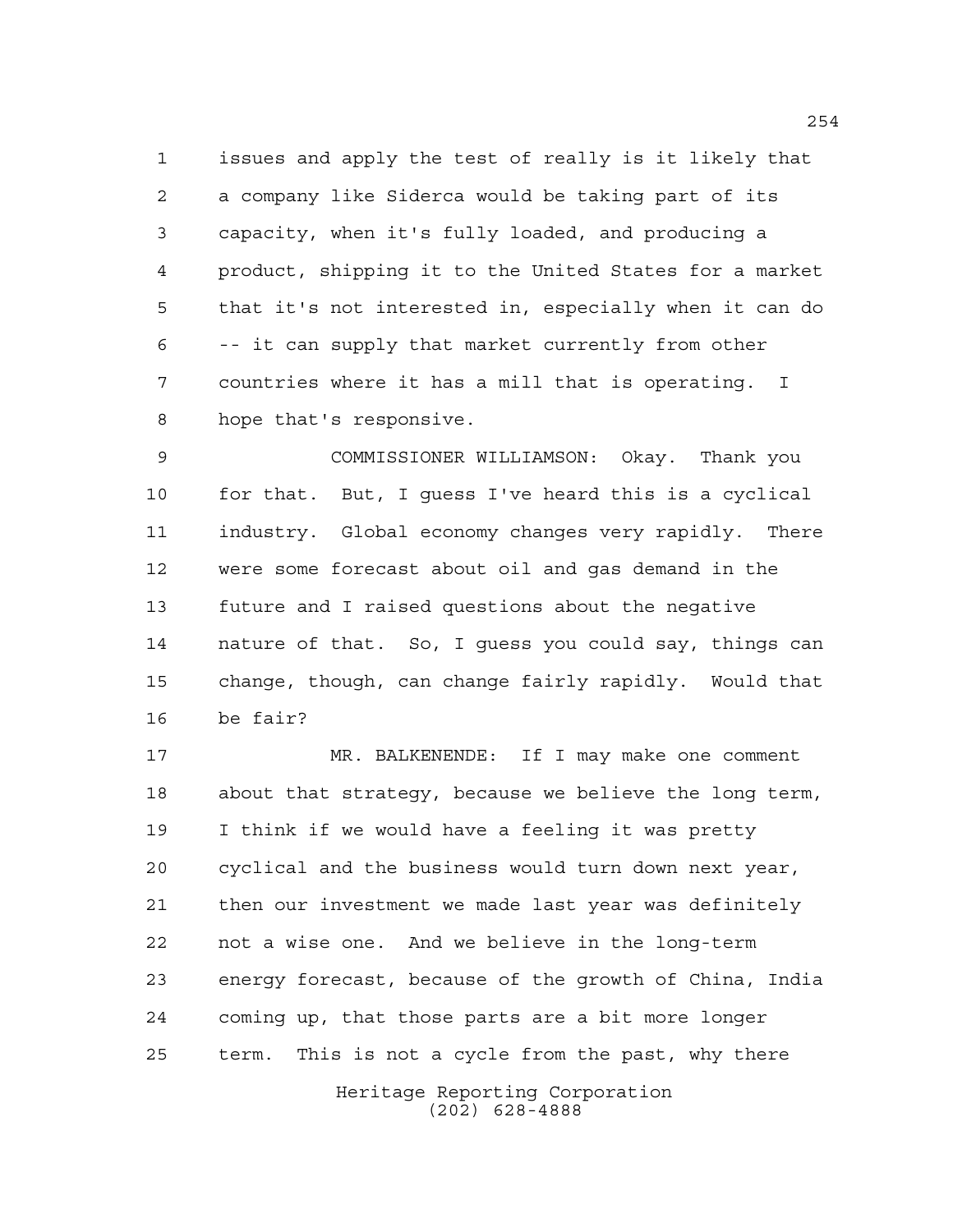were more short-term imbalances. We believe it's a lot more long-term fundamentals behind the market.

 MR. SPAK: And I think as we go forward and talk about this cyclicality of the industry, I think everybody would concede, if there's a cycle, it's operating on a whole -- a lot higher level now than it's ever operated before. So, it's okay to talk about a business cycle; but, the levels of gas prices and energy demand that we're seeing now has nothing to do with what we saw back in 1995 and 2001. So, things have changed. Can they change again? Yes, they can change. Again, I would just say that the Commission is charged with trying to determine what's likely to happen and we just don't see a likely change from what we see that's prevailing in the market now and the forecasts don't see it either.

 COMMISSIONER WILLIAMSON: Thank you. I want to go back to another question I asked this morning about raw material and the cost of your raw material and how do you handle the problem, increases and that and what -- how do you deal with that. Do you pass it on to your customers or are you, you know, just -- what is the impact on the way you operate? MR. BALKENENDE: We have applied them, different models, depending on the circumstance.

Heritage Reporting Corporation (202) 628-4888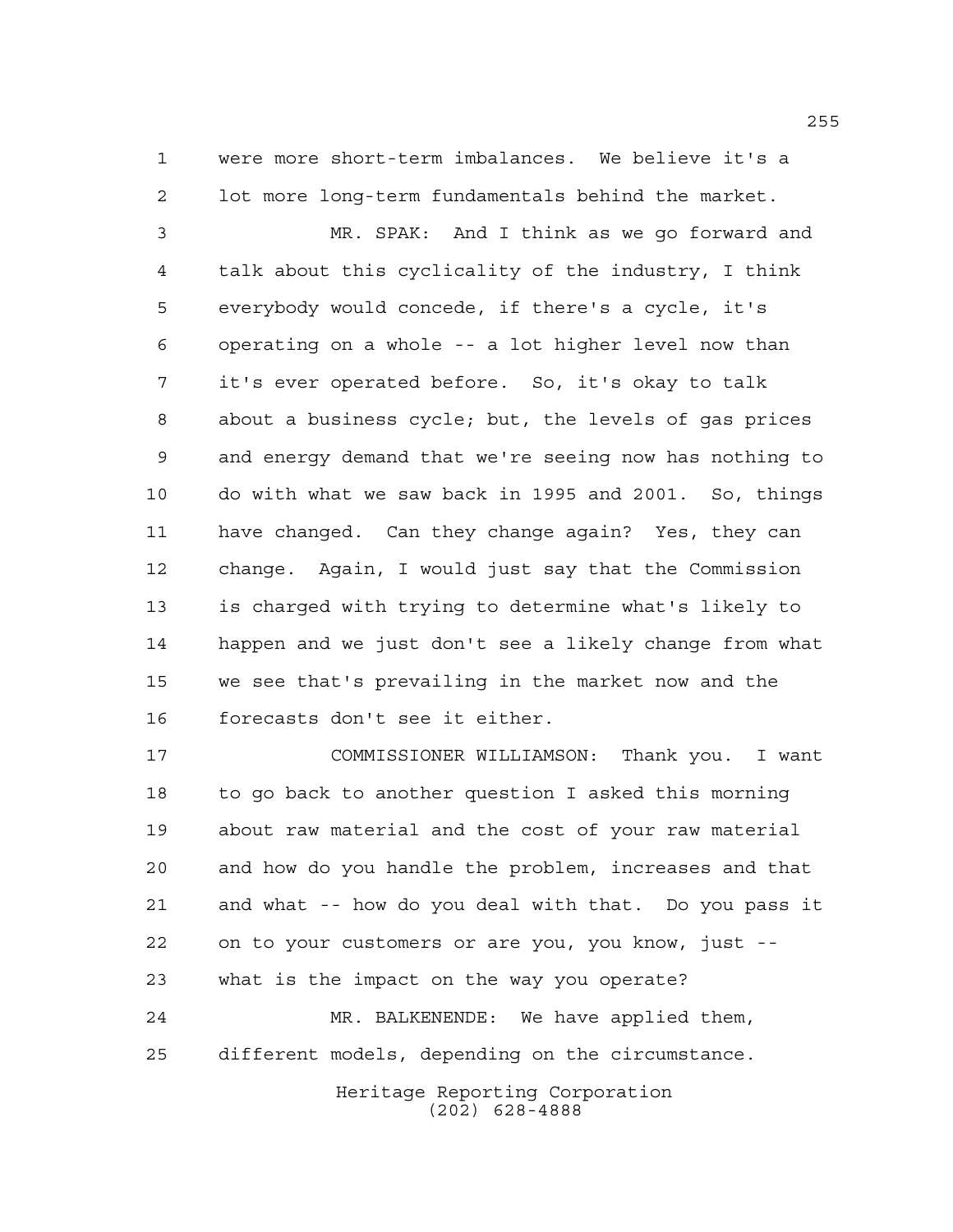Where we have multi-year agreements, we may have components of the raw material being embedded in a pricing mechanism. We have other markets where we review pricing on a periodic base, where it is just reviewed. And we have parts where there might be a surcharge in place. But, we've applied it in different markets with different strategies.

8 COMMISSIONER WILLIAMSON: Okay. Mr. Herminghaus?

 MR. HERMINGHAUS: Yes, it's the same with us. For most products, we have embedded the raw material price increases into our prices. But for longer-term contracts, like boiler tube projects, we work with a scrap surcharge, where we have indexed our base price to a certain scrap price. There is a scrap surcharge and also LOA surcharges. But, it's just for longer-term boiler tube projects.

 COMMISSIONER WILLIAMSON: Earlier, you mentioned that you -- about the question of AMLs, that you did not -- were not on many lists and that you didn't feel the need to be that and I was just sort of wondering why. Is your product so specialized that you don't need -- your products tend to be so specialized that you don't need to be on such lists? Or --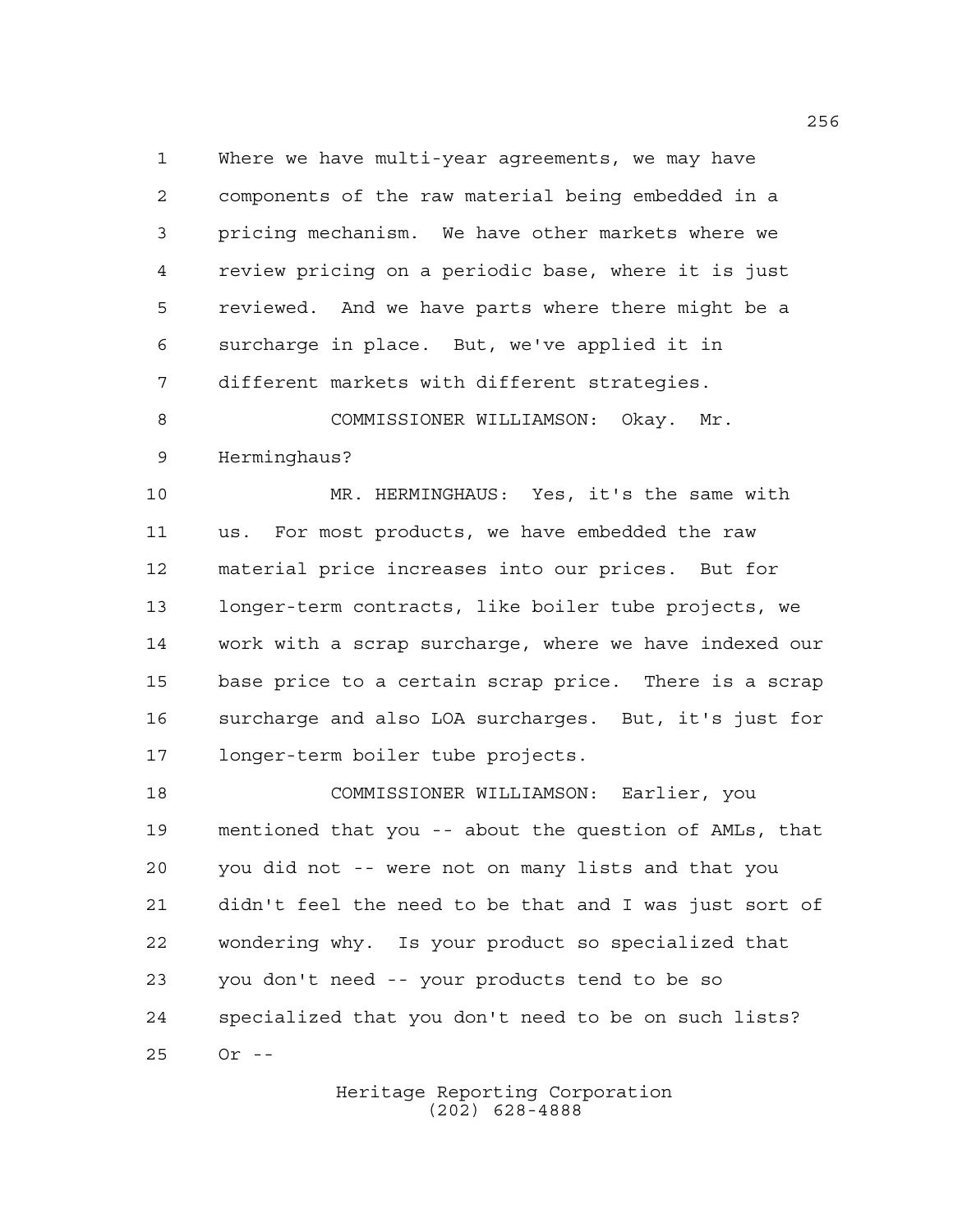Heritage Reporting Corporation (202) 628-4888 MR. HERMINGHAUS: My experience is that AMLs are used for -- primarily for maintenance, repair projects, for refineries, petrochemical industries. And that's an area where we are not very active here. That's why we have not spent much time -- I'm sure we are on a few AMLs for OCTG and I would have to look that up. I don't know offhand. I know we are not on Exxon's, but I don't know the other ones we are on. I would like to address that, again, in the post-hearing brief. COMMISSIONER WILLIAMSON: And one other quick question. What is the impact of Chinese imports in the EU, which, I guess, is one of your major markets? MR. HERMINGHAUS: To this point, very sporadic. We're seeing some, but very sporadic; no big quantities. COMMISSIONER WILLIAMSON: So, this is the market for them. (Laughter.) COMMISSIONER WILLIAMSON: Thank you, Mr. Chairman. CHAIRMAN PEARSON: Commissioner Lane? COMMISSIONER LANE: I have one more question. Mr. Spak, I believe either you or your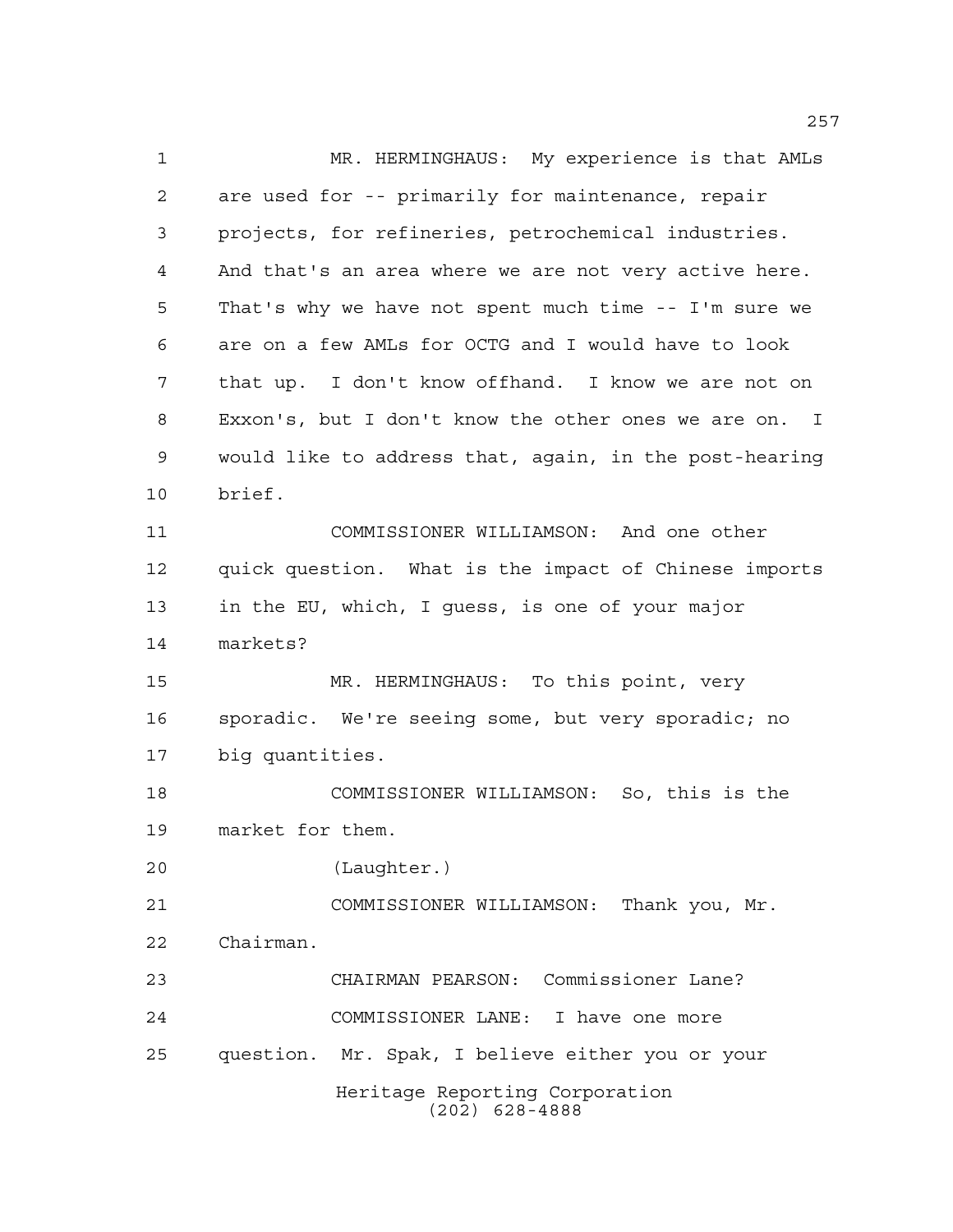client said that Argentina had no interest in the U.S. market, because of its capacity utilization. In looking at confidential data, it appears that your capacity has been reduced substantially since the orders first went into effect. And it would appear that the reduction in capacity is voluntary, not -- it didn't appear to be a dismantling of any facilities, but other ways of reducing the capacity. So, if you, at one time, were at a -- had the capability of the higher capacity and higher production and if your current markets could be targeted by the Chinese, why, then, would you not come back in to the U.S. market, assuming that you could compete on price here in the U.S. market?

 MR. SPAK: If I understand, then, I would agree with the premise. No, it's a good question, in the sense that you're saying it's a voluntary, because it reflects the product mix that the company chose to product. So, those capacity numbers properly reflect what the mill could produce given the products that it had orders to produce.

COMMISSIONER LANE: Right.

MR. SPAK: And so --

COMMISSIONER LANE: It's a product of

demand. And so --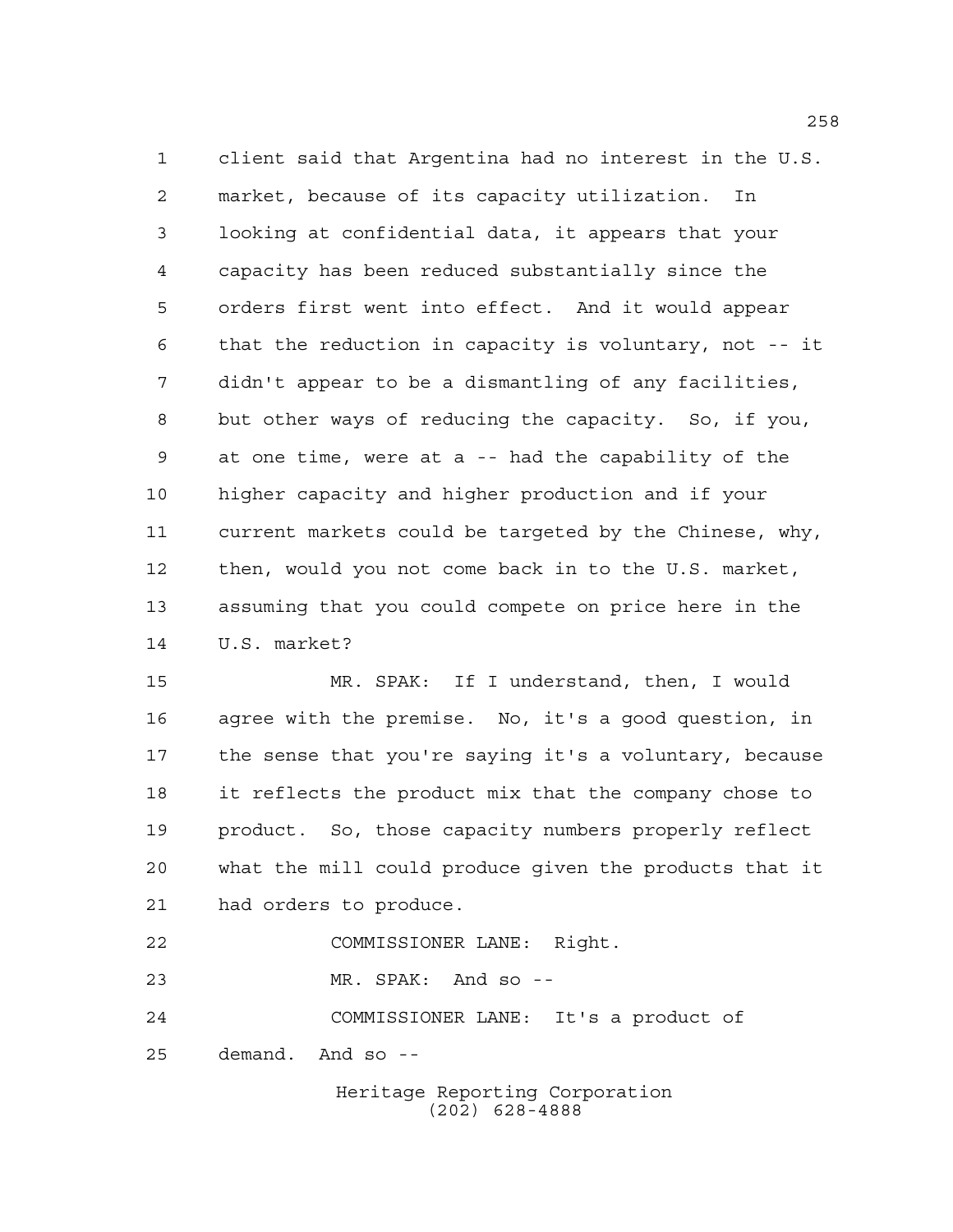MR. SPAK: Yes, that's correct.

 COMMISSIONER LANE: -- reduction was done because you had low demand.

 MR. SPAK: Right. So -- not that we had low demand, but we may have had high demand for products that made the mill less efficient or produced a smaller amount of tons. It may have still been operating at a very high level of capacity utilization, but the products that it's producing might be way less. And, therefore, when you look at the total capacity in tonnage terms, you get a lower level of capacity, capacity and -- even though you have a high level of capacity utilization.

 Now, are we saying that if we were to lose all of our markets, if Siderca were to lose all of its markets to the Chinese and it didn't have anything to 17 produce, because it started over and produced only SLP to produce to the United State, you know, I think that scenario is not anything that anybody would say is possible, not even likely. It's just not possible. This is a producer, who has a long history of successfully exporting around the world, producing and exporting around the world. It has relationships that are not spot market relationships, that are long-term relationships with customers. It's a major player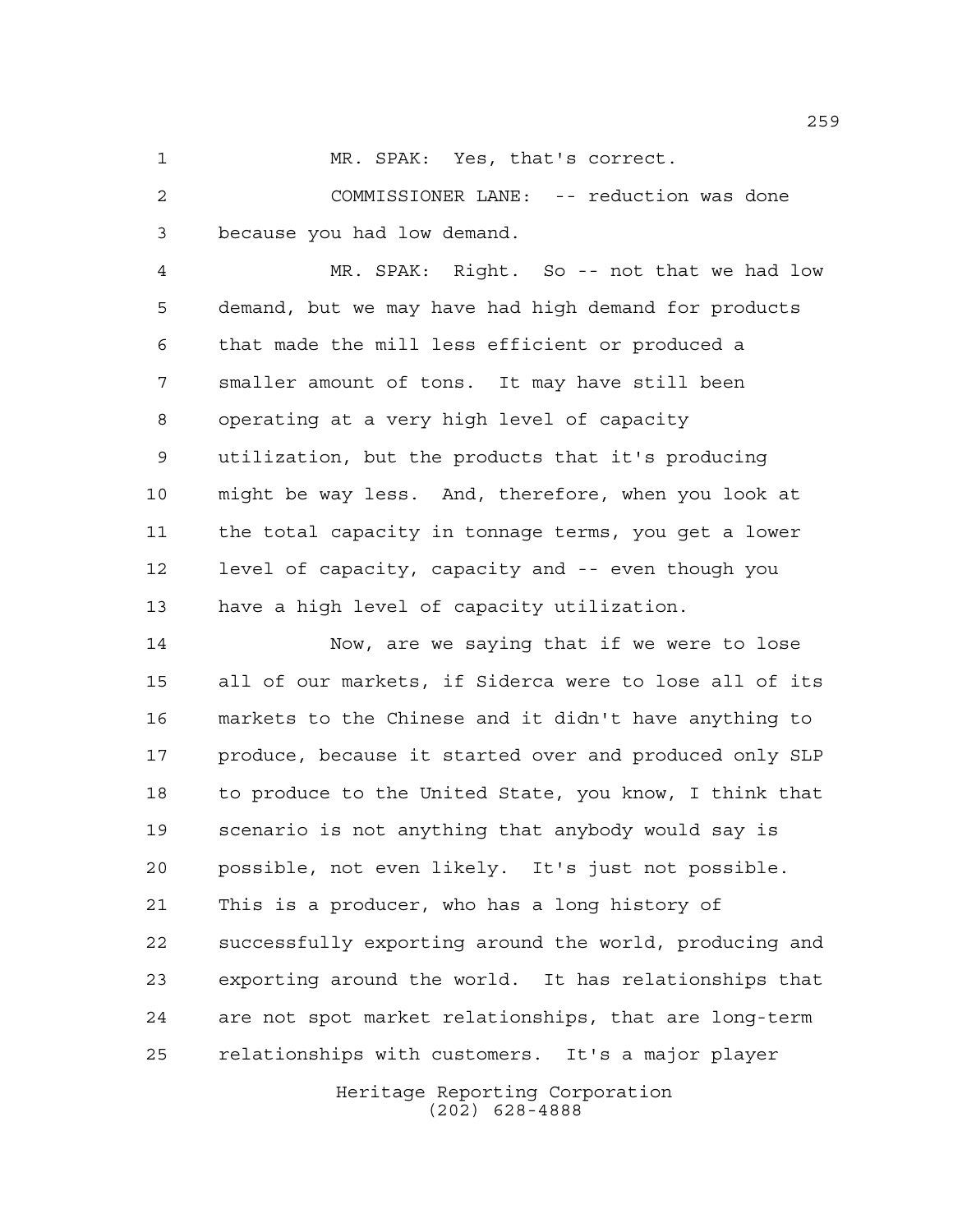with major consumers around the world. It's not going to lose its business around the world to the Chinese producers.

 Now, again, I would say, are we sitting here saying nobody is worried about the Chinese? Obviously, not. Nobody can say that. But, I think it's just everything that we've said is based on our realistic projection of what the demands are for Siderca's products, what the mill is programmed to 10 produce for the budget years for which they forecast. And when you do that calculation, which we will provide, you just don't have very much tonnage left to dedicate to this product, which -- and there is no reason to send it to a market when this market doesn't have the kind of projects that Siderca wants to supply. I hope that's responsive.

 COMMISSIONER LANE: Well, I'm sure that may be true, but I just want to clarify that the capacity that I'm looking at and the production that I'm looking at are for the subject product and the staff report appears to say that the facilities are there and can produce the same amount of product that you produced in 1994, if you chose to do so.

Heritage Reporting Corporation (202) 628-4888 MR. BALKENENDE: Just to maybe clarify, the total capacity of the plants, I think, has remained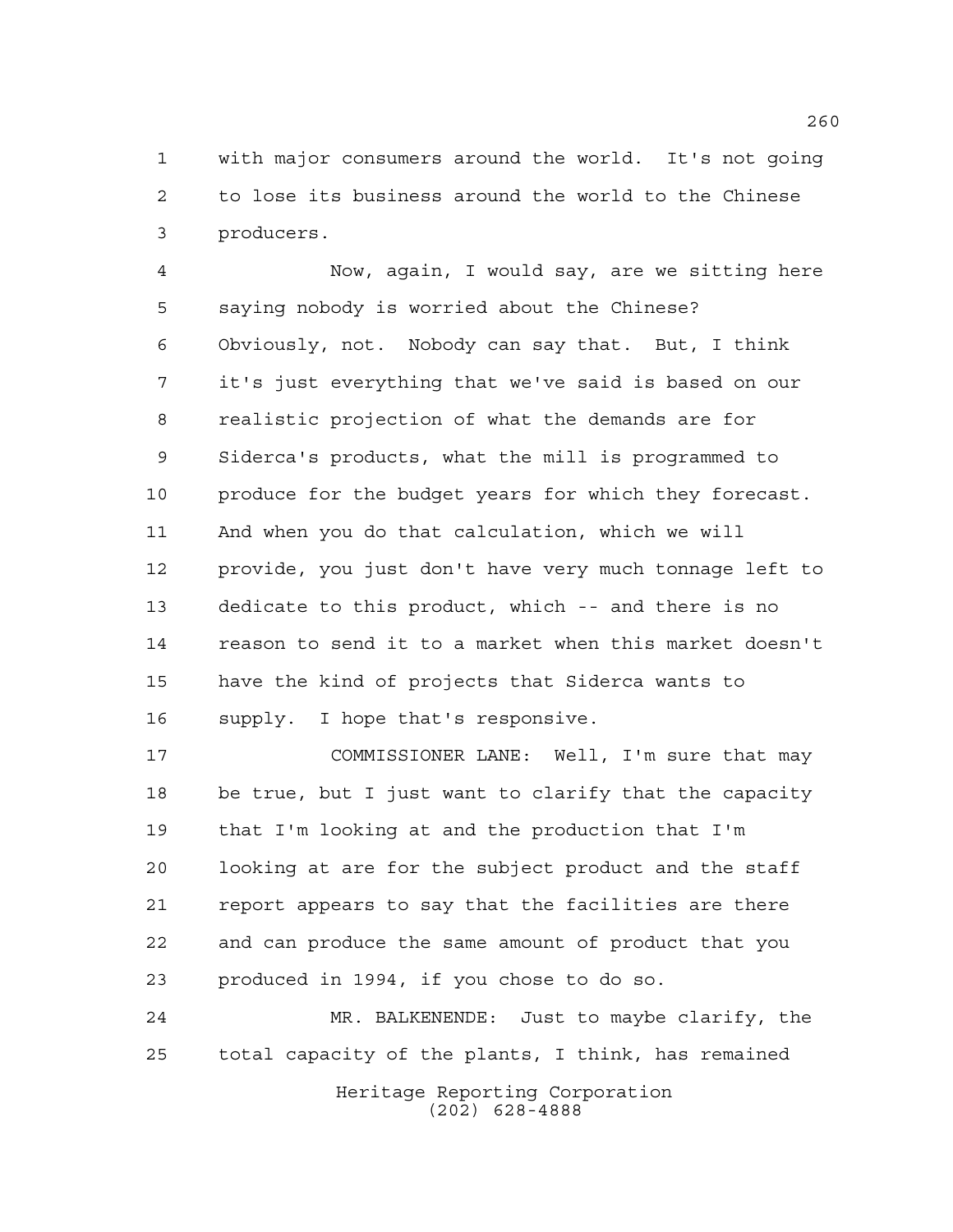the same. But, because of all of the investments we have made, it's basically economically unfeasible to leave the products we have, because it would mean that half of the plant would have unused tooling and equipment. So, if I may say, the total capacity may be the same, but is less available for the SLP. Does that --

 MR. SPAK: If I can try, also. So, if we have, just throw out a number, if we have a million tons and you're one, we're thinking of the company wants to produce 500,000 tons of OCTG and 300,000 tons of -- or 500,000 tons of SLP. If in the next year the demand -- or in the next time it's budgeted and the plant is programmed, it produces 700,000 tons. It's not necessarily a linear reduction to 300,000 tons of SLP. It may go much less, because you're now using more of your capacity. So, I think that's the kind of reduction in capacity that you're seeing reflected in those figures.

 Now, to the extent you're talking about -- if you're suggesting we have a lower -- or utilization of capacity for SLP is small, I don't think it's small. I don't remember the numbers off the top of my head. In some years, it was flat out at 100 percent, but all other years, it was very, very high, which, to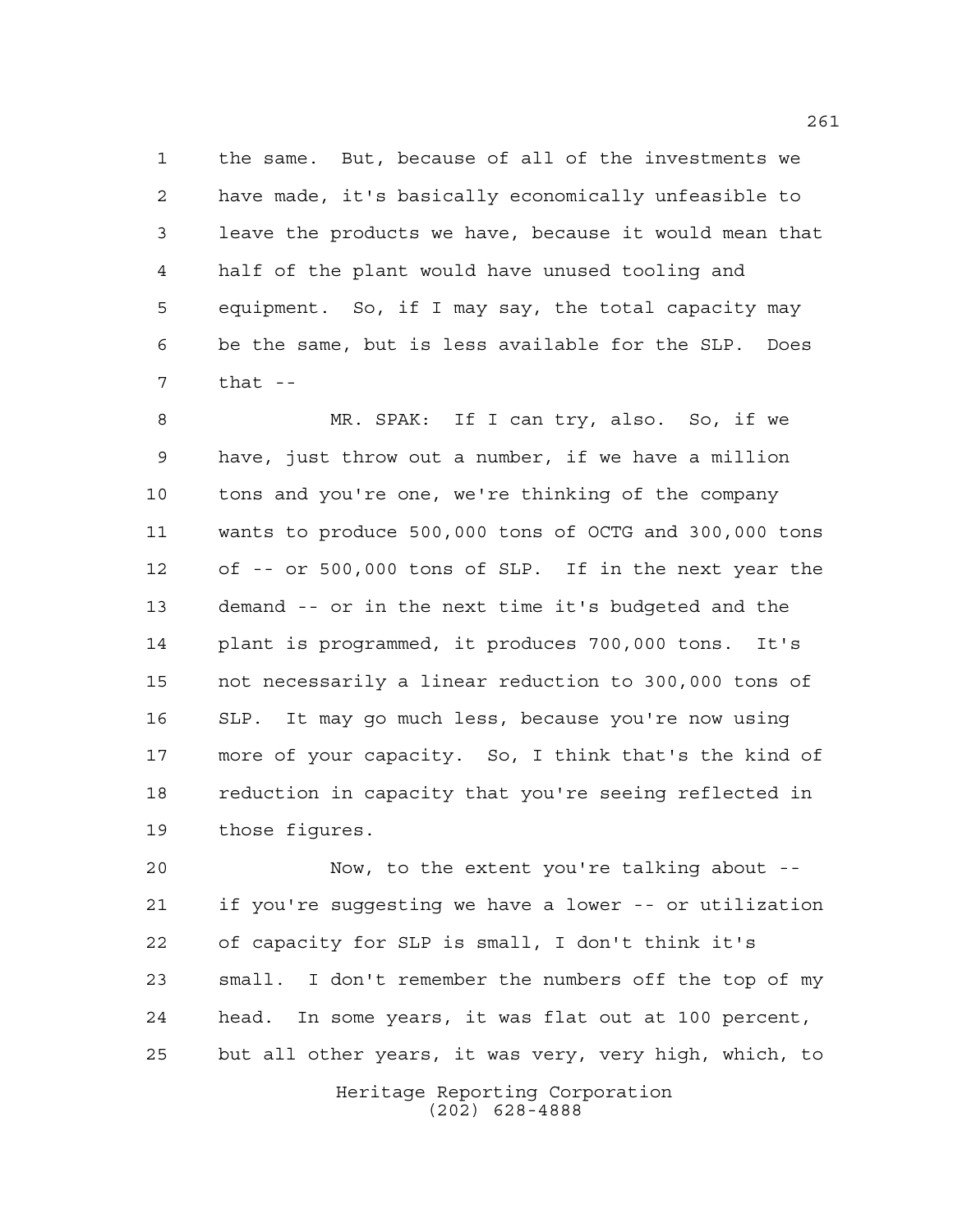Heritage Reporting Corporation us, means that it's essentially effectively operating at full capacity. COMMISSIONER LANE: Okay, thank you. That's all the questions I have. CHAIRMAN PEARSON: Madam Vice Chairman, did you have further questions? (No further questions.) CHAIRMAN PEARSON: Any further questions from the dais? (No further questions.) CHAIRMAN PEARSON: Okay. Do members of the staff have questions for the Respondents' panel? MS. PREECE: Amelia Preece, Office of Economics. Just a couple of simple questions that I hope you can answer in your brief. I would like to have any more evidence you have on this project focus that you can give us. That would really be helpful. And, also, are there any projects in the United States that you are now soliciting or -- and if there are, how long would it be before they start; and if you're not soliciting, how long would it take from the beginning of such a relationship to actually selling in the United States, if you were to get on this kind of thing? MR. BALKENENDE: We will provide you with

(202) 628-4888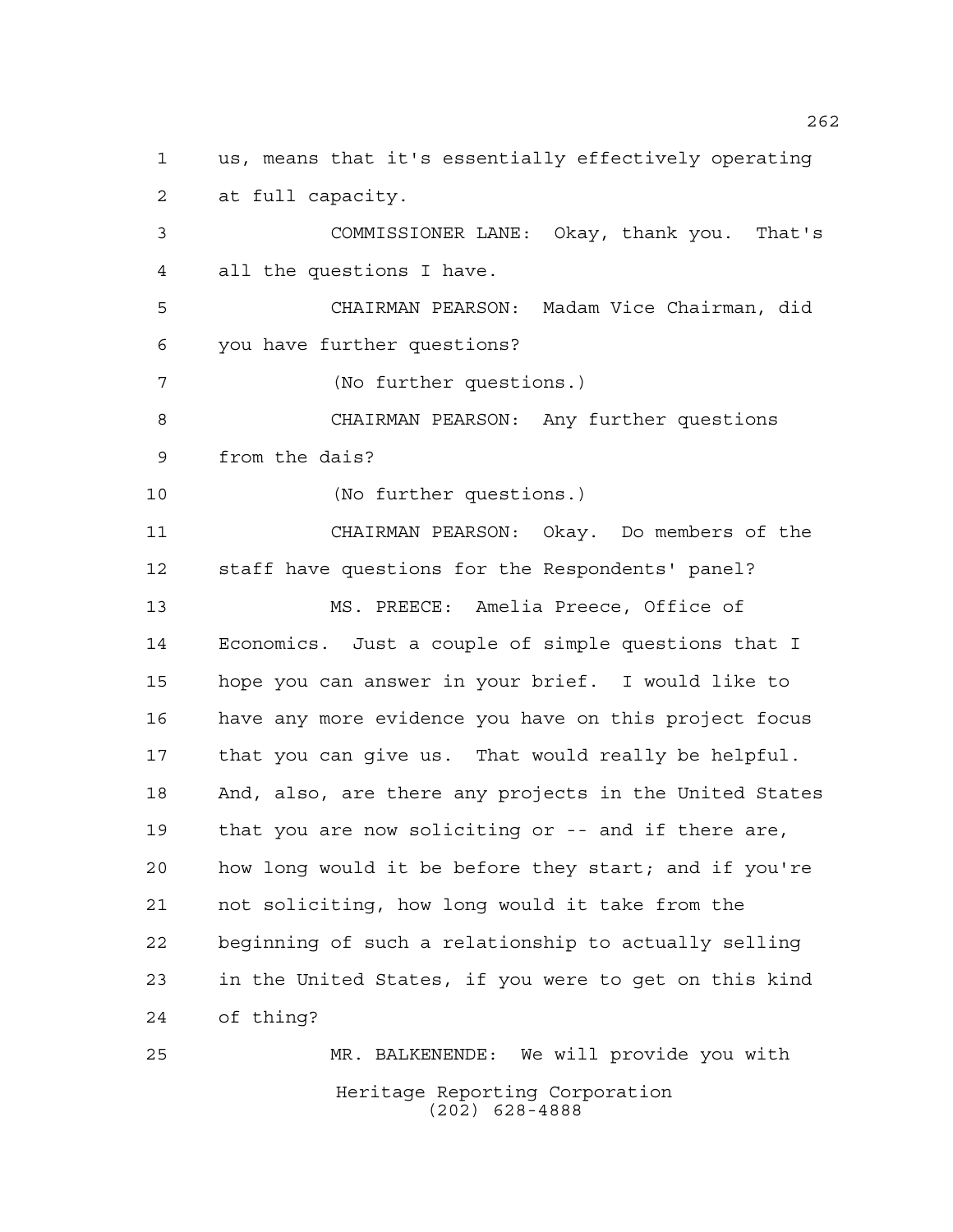those details, because that's, obviously, a

 commercial, confidential. But, we will definitely get you that information.

 MS. PREECE: Staff has no more questions. CHAIRMAN PEARSON: Does counsel for the domestic industry have any questions?

(No questions.)

 CHAIRMAN PEARSON: Then, I guess it's time to dismiss this panel. Once, again, thank you, very much. This has been an extremely interesting day. The afternoon has been worth staying awake for. It's been very good. So, thank you, very much.

 CHAIRMAN PEARSON: Let's see. The time remaining, I am advised that those in support or continuation for the orders have three minutes left from their direct presentation, plus five minutes for closing, so eight minutes. And those in opposition to continuing the orders have 34 minutes left from the initial presentation, plus five minutes for closing, or a total of 39. Mr. Vaughn, how do you prefer to proceed? Do you want to devote time for rebuttal and then -- or do you want to lump eight minutes together? MR. VAUGHN: You know, I'm willing to -- I will do whatever is easier for the Commission. I can

do eight minutes in a row or I can do three minutes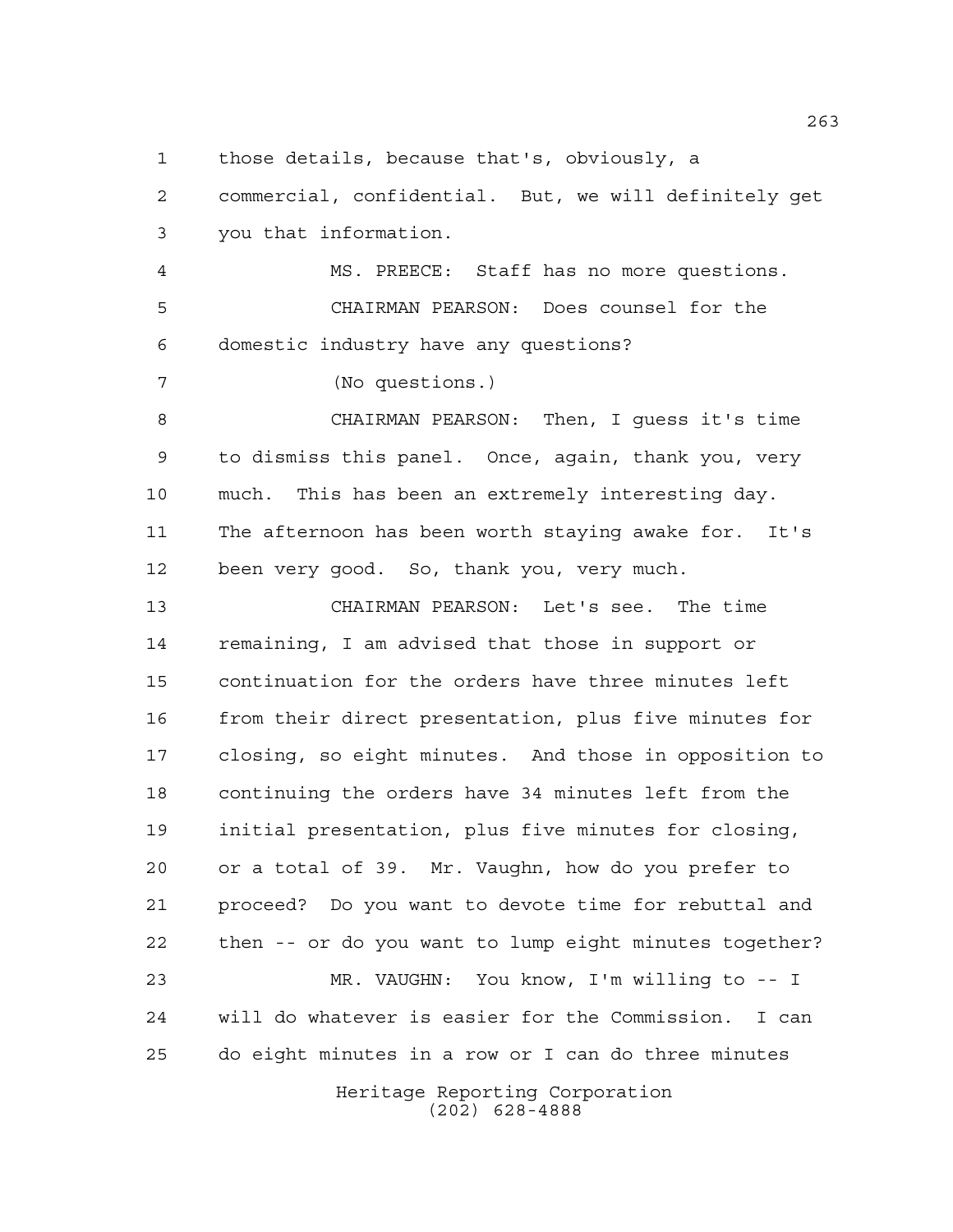and then come back later and do five minutes,

whichever is easier for you guys.

 CHAIRMAN PEARSON: Does counsel for the Respondents have a preference one way or the other? Okay, because if you wanted a chance to rebut his rebuttal, then he should do the rebuttal and then you would get a crack. Okay, fine. Why don't we proceed, as you've suggested, then, Mr. Vaughn, you may take your eight minutes and roll with it. And perhaps if counsel for the Respondents could use somewhat less than 39 minutes, that might be okay.

 MR. SPAK: We'll do that, Mr. Chairman. Thank you.

 CHAIRMAN PEARSON: Okay, fine. So, let's dismiss this panel, as Mr. Vaughn is coming forward. (The panel is dismissed.)

 CHAIRMAN PEARSON: I would just say that I think that if there is no objection, we should award the quick study award to Commissioner Williamson, who had access to this voluminous confidential record for less than 24 hours before he sat down here this morning. Now, I don't know whether he slept last night, but I've had access to this record for some weeks and I don't think I did it more justice to it than he did.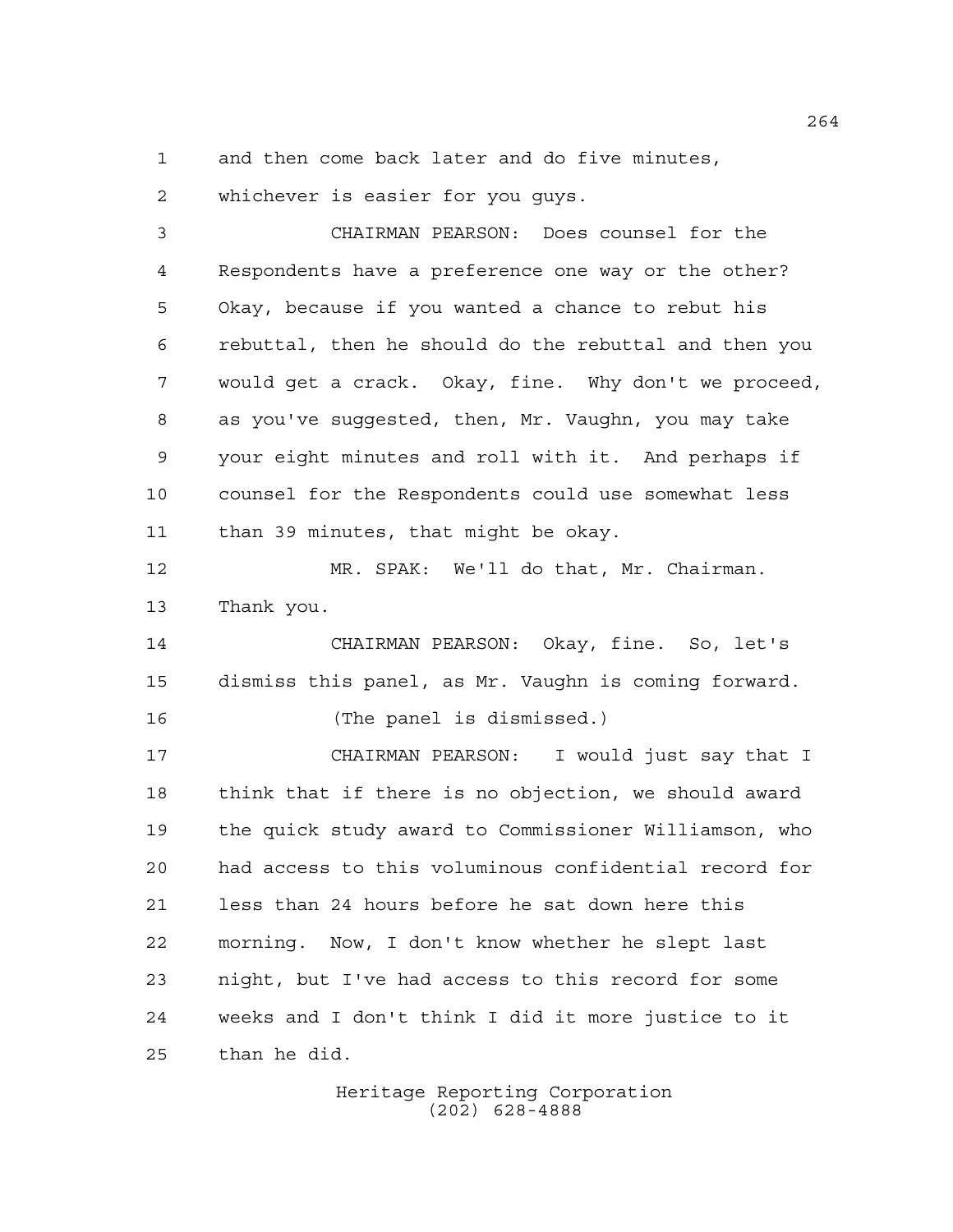COMMISSIONER WILLIAMSON: Thanks to good

staff.

 CHAIRMAN PEARSON: Okay. Mr. Vaughn? MR. VAUGHN: Chairman Pearson, members of the Commission, thank you, very much. First of all, I would like to make just a few rebuttal points. There was a reference to investments made by Koppel and U.S. Steel this afternoon and we'll discuss this more in the post-hearing brief, but just to state for the record, neither of those investments relates to the subject products. They relate to other products that are not before you here today. So, the fact that those investments were made does not indicate anything regarding the future of this product.

 Second of all, there was a reference -- there were a lot of references to Tenaris can serve this market from Mexico and Canada. There was at least one reference to the idea that Mexico could serve -- that Tenaris could serve this market from Italy. And I just wanted to say with respect to Italy, they told the ITC in 2001 that they cannot make this product in Italy. And, in fact, that is the reason that the Commission gave for revoking the antidumping order with respect to Italy. So, it is incredible that now, after you believe their claim and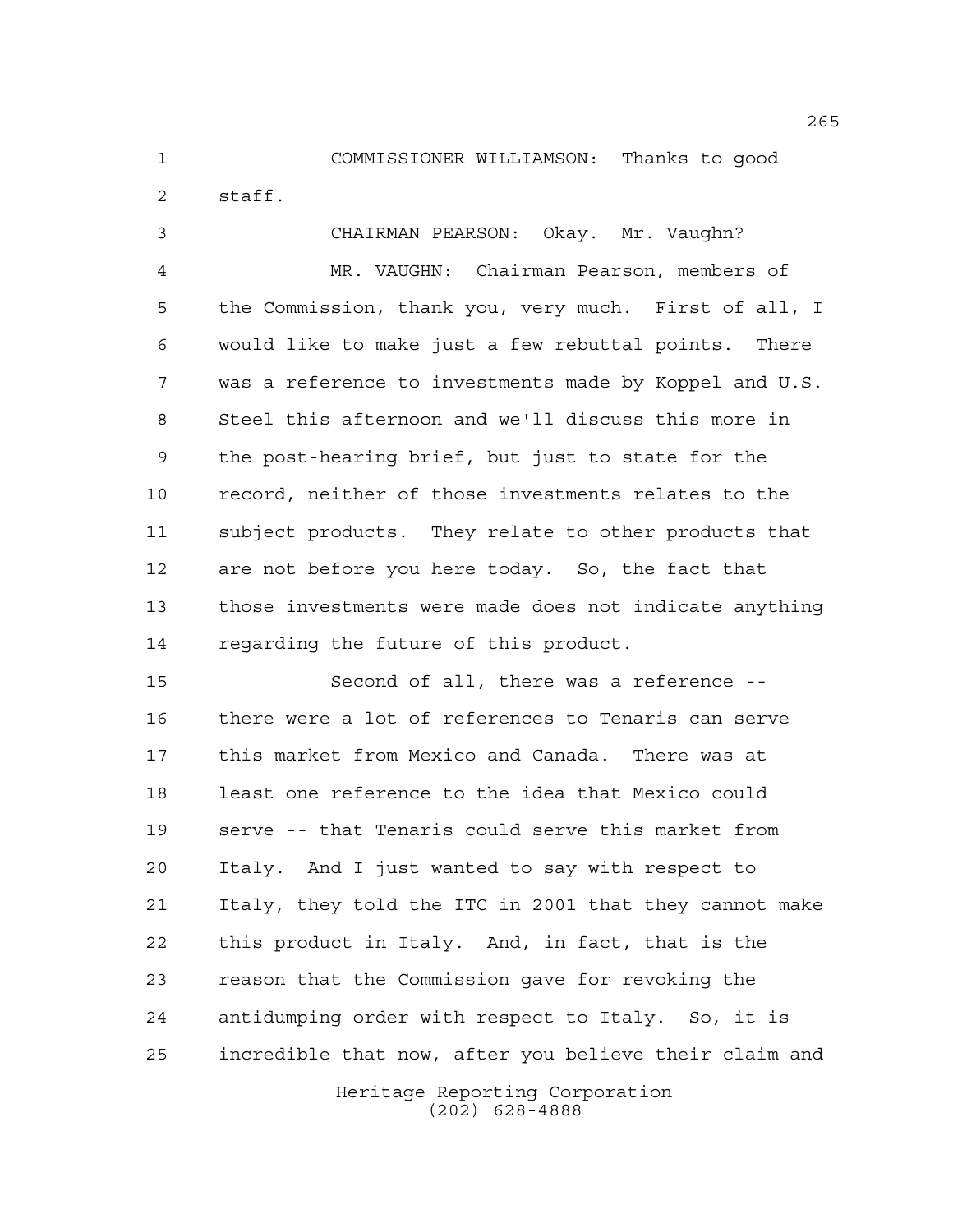you revoked the order on Italy, now they come in and argue, well, you should revoke the Argentinean order, because we can serve the market on Italy. So whatever happens, the argument with respect to Italy should be completely rejected.

 Third, there were a number of references this afternoon to the idea of customer commitments. We don't want to serve this market, because we have customer commitments. Let's be very clear on what we are saying here. We are not arguing and have never argued that they are going to abandon other customers in other markets to come to this market. We argue that if anything, the customers that they are already serving in other markets, which are also present in this market, will ask them to come into this market and that their whole global strategy is predicated on serving various customers everywhere in the world. And it makes no sense to say that you're going to serve these customers everywhere in the world except the United States. So, we think that our theory of the case is completely consistent with what they've described as their own basic commitment to their customers. Their customers are going to want them to be here. They will -- they are a dumped option and, therefore, it would be a low-priced option.

> Heritage Reporting Corporation (202) 628-4888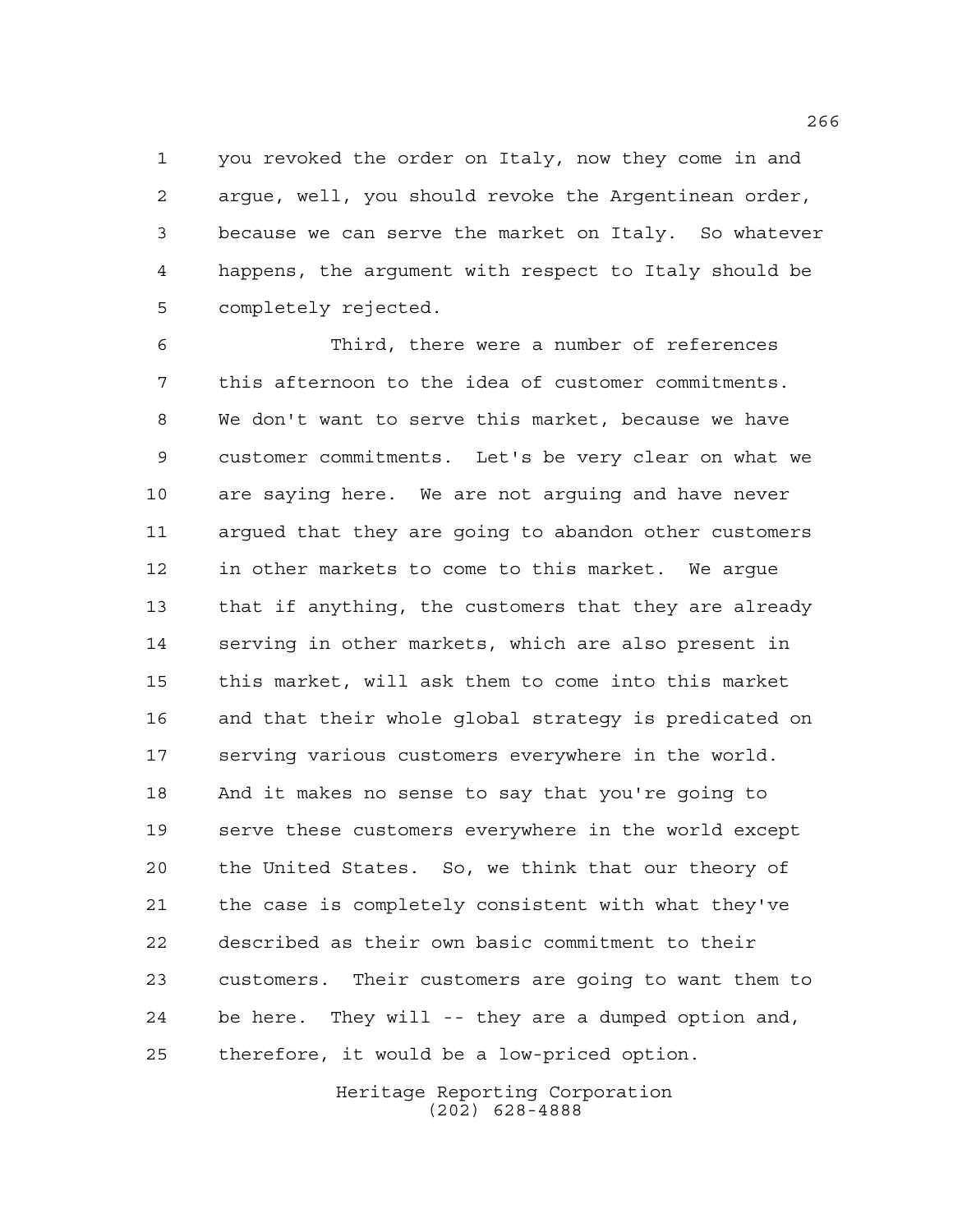Having said that, now, let me turn to sort of the summary of what has happened today. The subject producers have now challenged the main points that we made this morning. First, that this market is being hit with a tremendous wave of non-subject imports. Nobody denies that. Second, that because of this wave, U.S. producers have been forced to concentrate on customers, who are not yet willing to use imports from non-subject countries. Nobody has denied that. Third, that this portion of the market is shrinking, as more and more customers accept imports from the non-subject countries. That's really not in dispute. Finally, that subject imports would be acceptable to all its customers and that subject producers could, therefore, compete directly with the domestic producers in the high-end portion of the market. None of those points are in dispute. None of them have been disagreed with. Instead, subject producers have made a number of claims that are simply not credible. First, they claim, they repeatedly claim, they have no interest in this market. This is not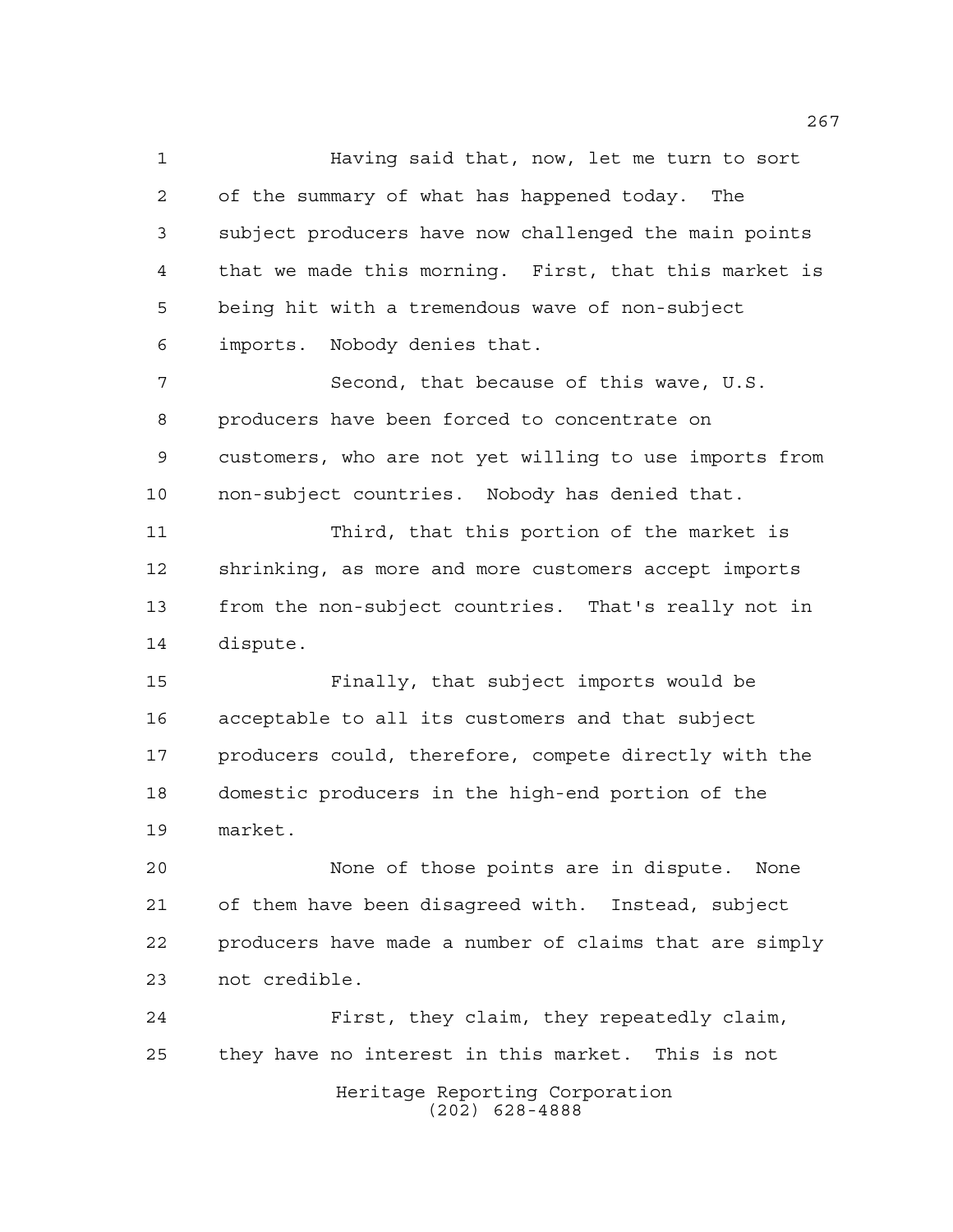credible. The record shows that, in fact, Argentina, Brazil, and Germany are all shipping significant volumes of seamless tubular products to the United States. They just don't ship this product. That is clearly the effect of the orders. If the orders are revoked, they will simply expand their product line to include small diameter seamless pipe. It makes no sense to conclude that they will serve all aspects of the U.S. market except for this one product.

 Second, Siderca claims that Tenaris could serve this market from Mexico and Canada. Now, in the first place, the Commission doesn't have any data regarding Canada or Mexico or their operations in Canada or Mexico. We don't know what the capacity utilization is in those plants. We don't know what the capacity is in those plants. We don't know how much the capacity is broken down to different products within those plants. We have very little information regarding those plants. Furthermore, as Commission Okun correctly noted, the record shows that Argentina ships significant volumes of seamless pipe to Mexico and Canada during every year of the period of review. This fact shows that Tenaris has customers in those markets that it cannot supply without Argentine shipments. Similarly, Tenaris would have U.S.

> Heritage Reporting Corporation (202) 628-4888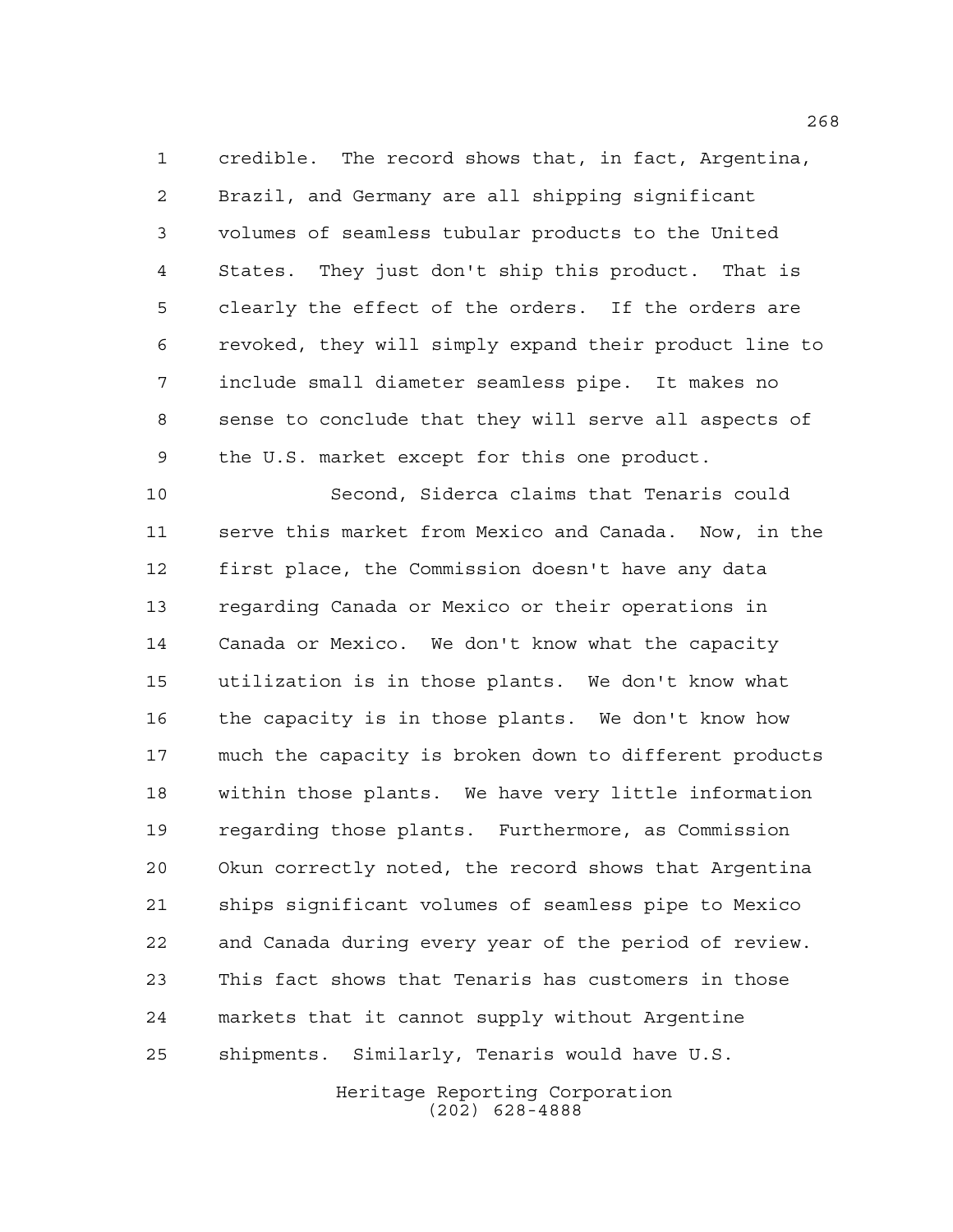customers that can only be supplied from Argentina. It is ludicrous to pretend that they will turn down business on the grounds that they cannot serve those markets or refuse to serve those customers with Argentinean imports.

 Third, subject producers claim that demand will somehow insulate domestic producers from any increase in imports. But history shows that excess supply can even overwhelm strong demand. The great steel crisis of the late 1990s, for example, that ran in 1998, 1999, 2000, all that happened during the time of strong demand. While there is some evidence that demand may remain at current levels, there is no reason to believe and subject producers did not really argue that demand will somehow increase even more sufficiently to offset a new surge of imports from the subject countries.

 Fourth, subject producers contend that they will focus their efforts in the U.S. on specialized high-end production, such as projects. But, this is our whole point. We have already lost the low-end of this business to countries like China. Now, more than ever, it is essential that domestic producers not be forced to compete with dumped imports at the high end of the market.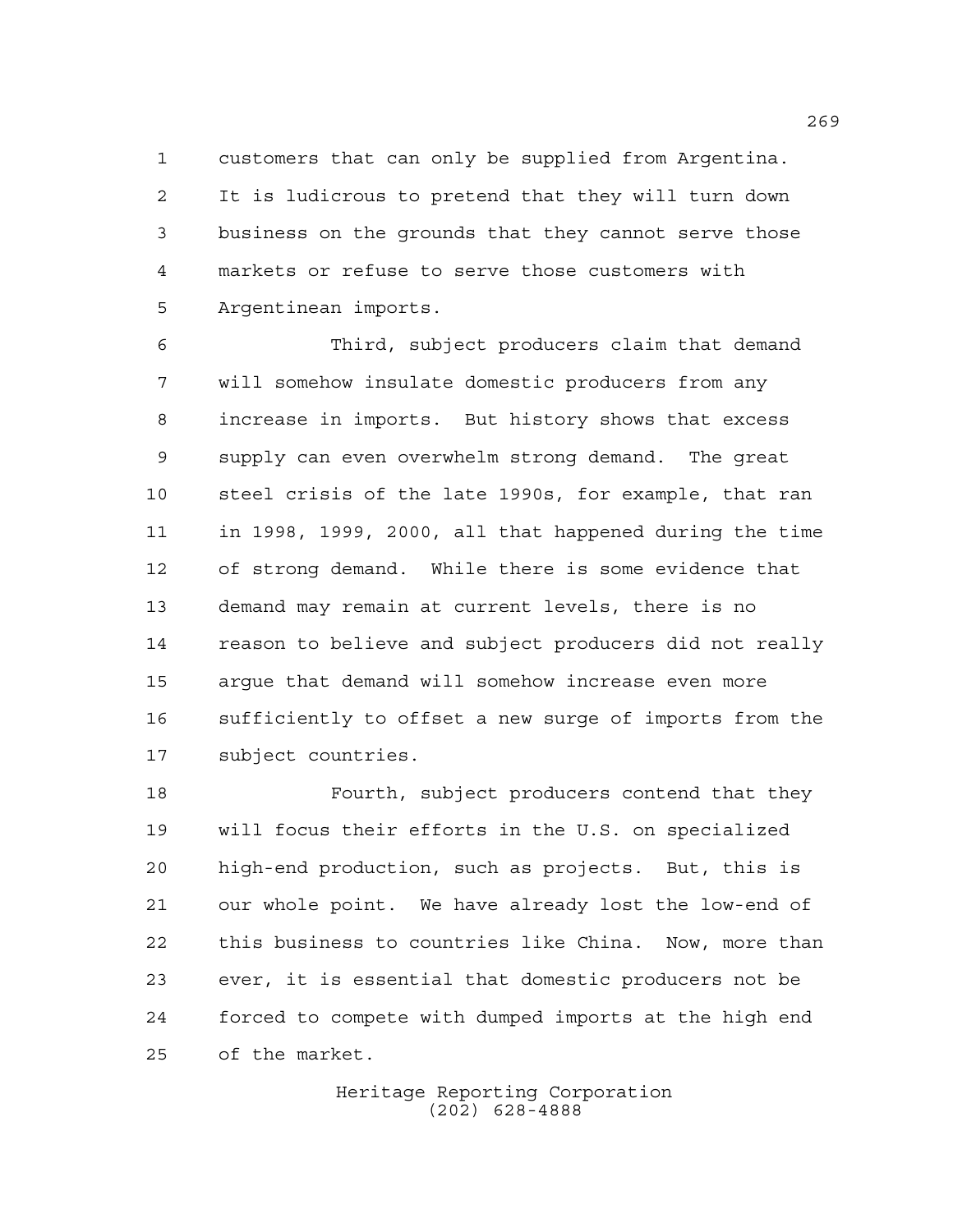Finally, subject producers claim that if we have a problem with China, we should bring a case against China. Well, they have apparently misunderstood our argument. The whole point of our testimony this morning is not necessarily -- is not so much what China is doing in and of itself, but it is that Chinese imports have put domestic producers in a position, in which they are extremely vulnerable to a new surge of subject imports. We need -- because of the surge that's coming in from non-subject markets, we need the type of high-end customers that would also be served by the subject producers. If we lose that business, we have nowhere else to go. Thus, there is no inconsistency between what we've said regarding China and what we've said about the subject producers. The two parts of the argument are closely connected.

 In conclusion, the domestic producers should not be punished for their own success or for the effectiveness of these orders. The primary argument that is put forward by the subject producers here really is that because the domestic industry has made profits over the last three years, the order should be revoked. This is not correct. The orders have made the market much more efficient and domestic producers have done everything they can to take advantage of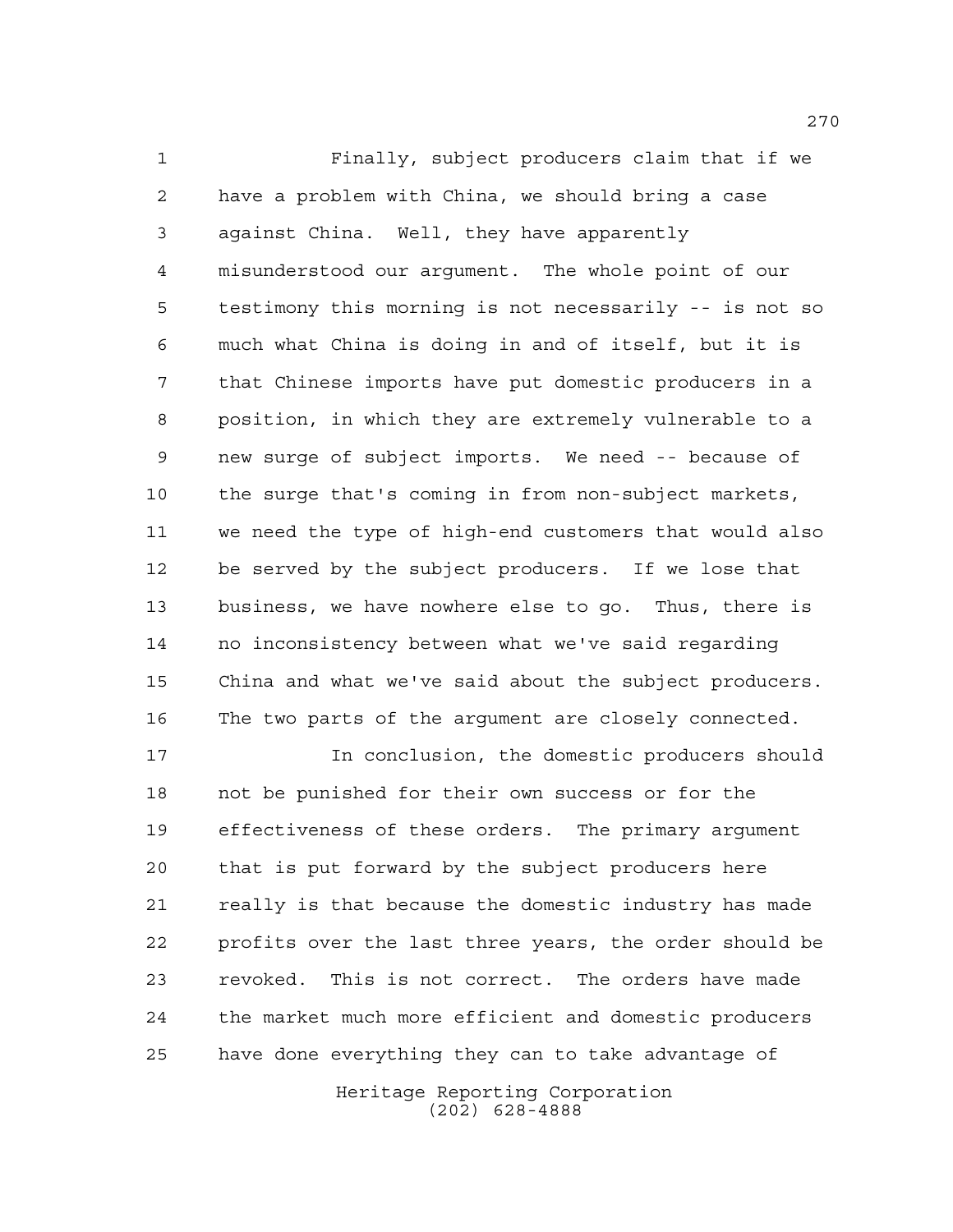those conditions. It makes no sense to punish these companies for their efforts by forcing them to compete against dumped imports.

 For all of these reasons, we urge the Commission to maintain these orders. Thank you. CHAIRMAN PEARSON: Thank you, Mr. Vaughn. Mr. Spak or Mr. Herlach and Mr. Spak? Microphone, please? How else are you going to use the 39 minutes? MR. HERLACH: Let the record reflect we will not use the 39 minutes. Just a couple of comments, in view of some of the things that Mr. Vaughn said. Just to be absolutely clear, Mr. Herminghaus, I think, made it crystal clear that as to Benteler, they are looking to come into this market, if at all, in a very limited range of products, which the U.S. industry hasn't had the ability to produce or any interest in producing. So, with respect to the number of comments we just heard from domestic industry's counsel, they're just not relevant to Benteler. That's not what Benteler's approach is and it's not reflected of what they do.

 Secondly, I just want to remind the Commission of one of the comments that Mr. Herminghaus pointed out with respect to the domestic industry's testimony this morning, namely that with respect to the other German producer about which we've heard some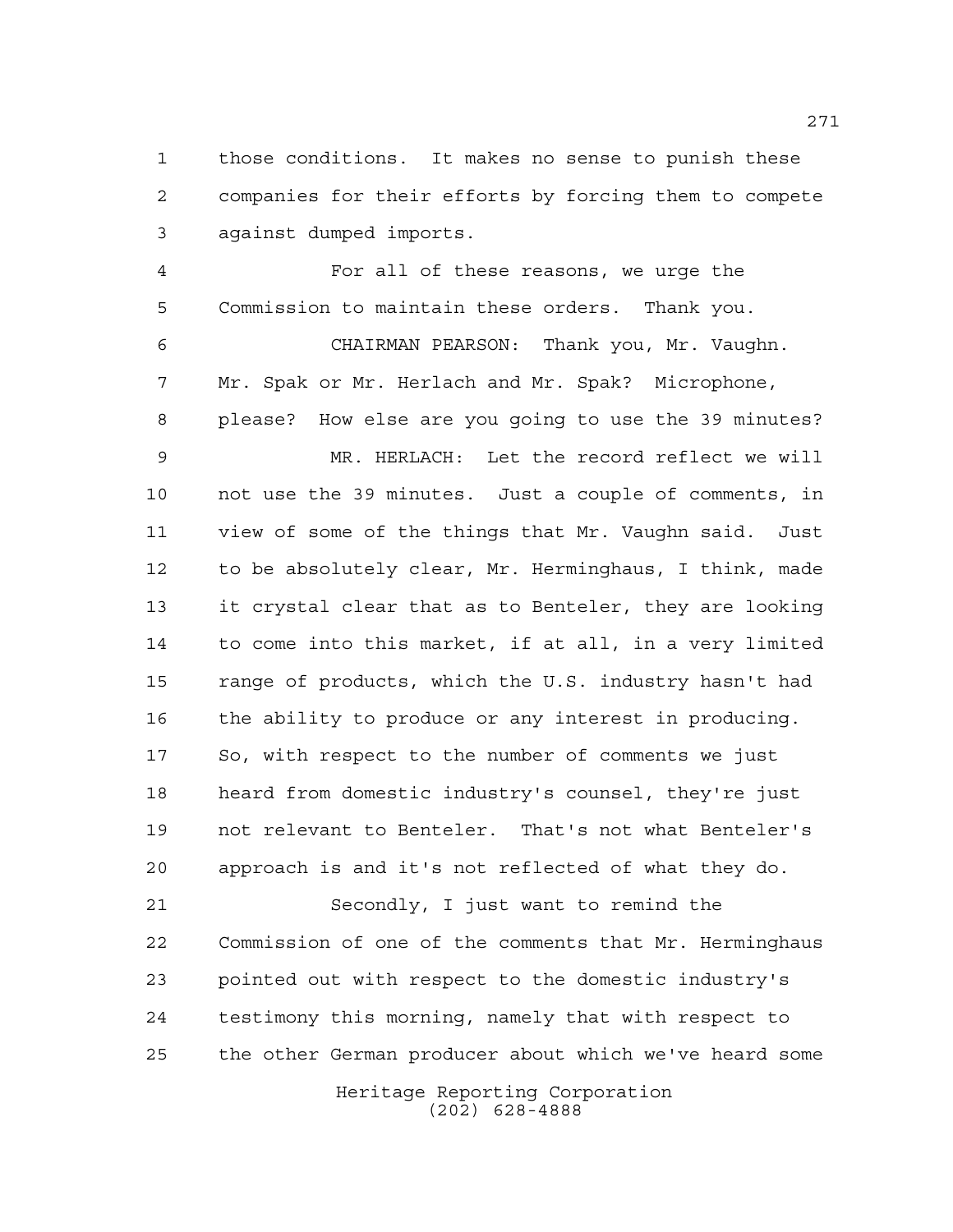this morning and this afternoon, BNM, they're already here. The reason they're there is because they already sell through their French company. And I would argue that the best indication of what they would do if the German order were to be lifted is what they're doing for France, which is, by the admission of the domestic producer's own witnesses, selling at the same price as the U.S. industry. So, there is really no threat there either.

 With respect to the long peration on how we didn't disagree with anything that the domestic said this morning, well, that's because they presented the wrong case. We don't disagree that China is a potential problem. I mean, you heard that from our witnesses. It's just not the case that's in front of you. We're not suggesting that China isn't at some level relevant. Obviously, it's a condition of competition that you have to take into account in your deliberations. But, basically, you heard the Chinese case today. You didn't hear the case reflected against Argentina, Brazil, and Germany.

 And, finally, as to the comment this morning, that the U.S. industry is on a knife edge, I think the expert for the domestic industry used that term, as did several of their witnesses, some edge. I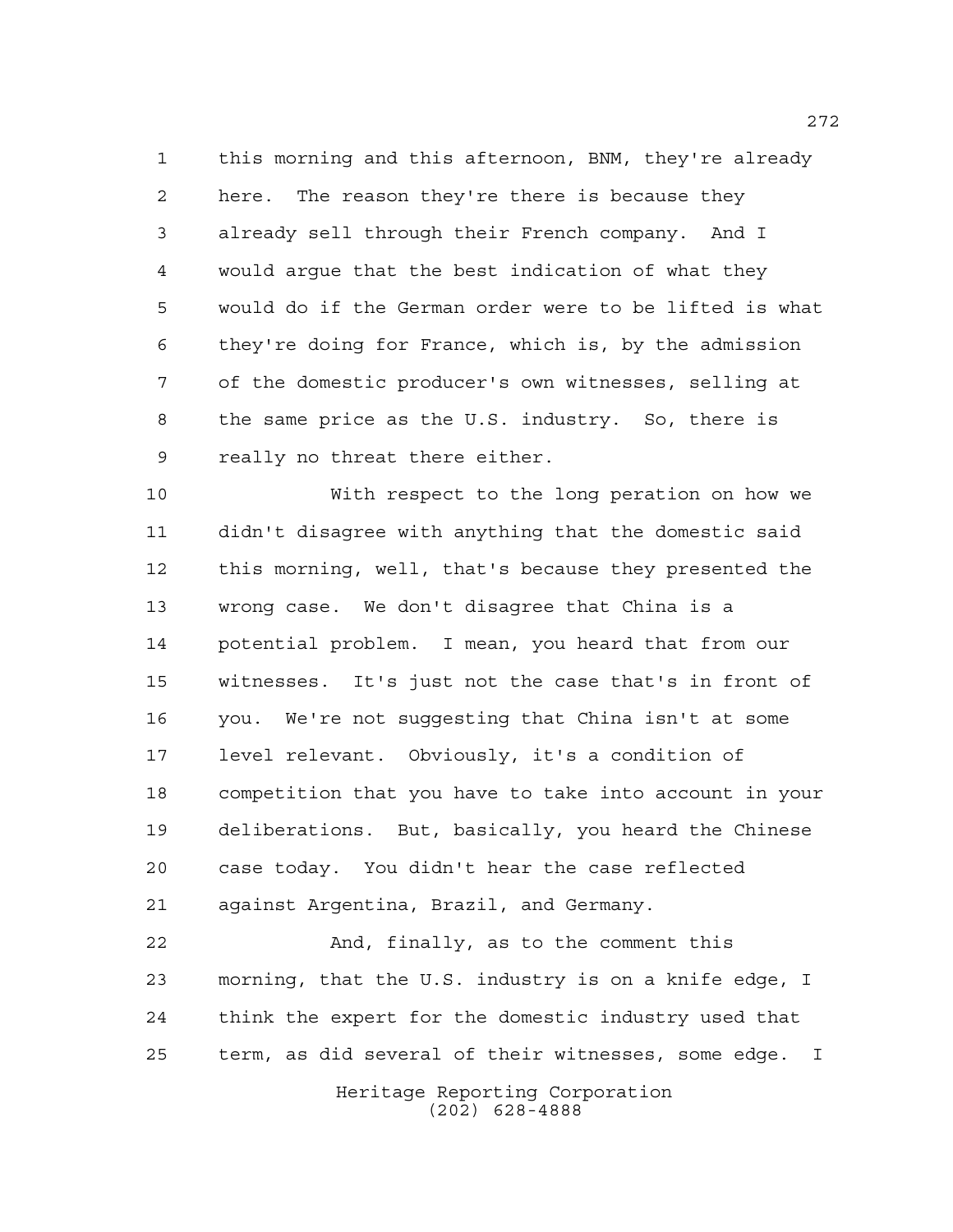would argue to you it's more like a plateau. This industry has done terrifically well. They've been enjoying record profits. Those profits continue to be on the horizon. They've invested. What more can you ask for in a case where revocation of outdated, frankly anachronistic orders are involved. I mean, those orders should be lifted. The conditions have changed totally since 12 years ago. And I would submit that the Commission should use its common sense, as it looks at all the factors, as I know you will, to revoke these orders.

 MR. SPAK: I just have a few comments in conclusion. First, I would like to start, again, by thanking the Commission, Mr. Chairman, Commissioners, and I would also like to say it's been an honor, I 16 think, for all of us in the room to be in the  $256^{th}$  hearing for Commissioner Hillman and the first for Commissioner Williamson.

 We all know that these sunset cases involve predictions. They require a mix of historical facts and a little bit of looking into the future. But, it's really -- one thing is crystal clear, that you've got to stick -- we've got to meet the legal standard of likely. So, we can sit here and talk about all these possibilities of what might happen, what could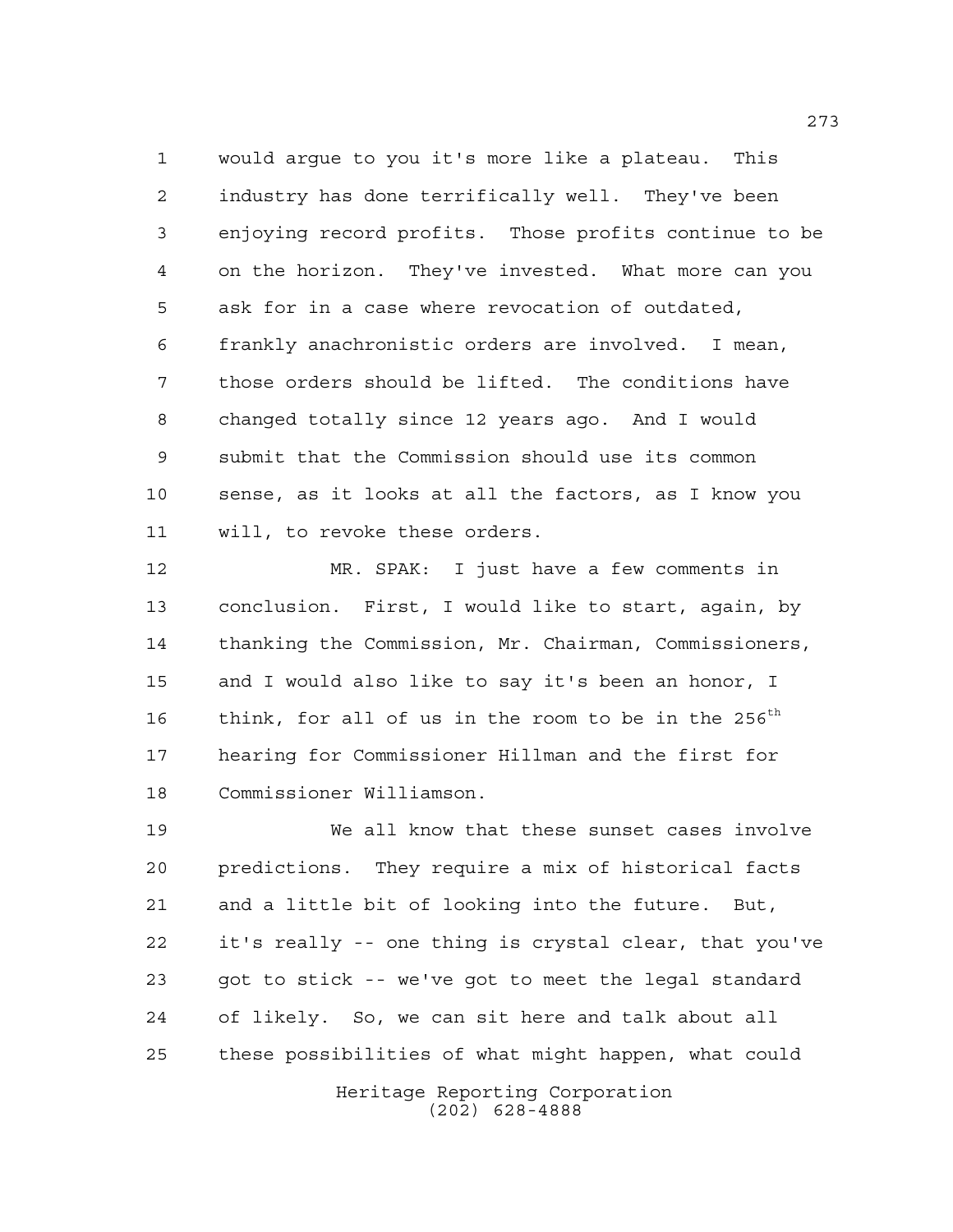happen. But, we really do have to pay and respect the statute and say what's likely to happen here.

 Now, in that context, we see an industry that is doing very well in the United States and the fundamentals of their business are good. They are sound. The projections point to a bright future. Now, in that light, I would like to point out that with -- we just heard a few minutes ago, and it's been really a theme all morning, that this is not -- the U.S. industry says we're misunderstood our case. We're not talking about a case against China. We're talking about the effect that the Chinese imports have on your additional products that will come here.

 Well, there are two problems with it. First of all, because they didn't -- because China is not involved in this case, you don't have data for China. And if we go back to the point about the need to make a decision based on facts in evidence, they put us all in a difficult position. The crux of their case is what China has done to this market and none of us have any data to evaluate whether that story is true. What's the pricing on China? What is the effect of Chinese exports in other markets. We don't know, because they're not included in the record.

Heritage Reporting Corporation (202) 628-4888 So, it sounds to us like the U.S. industry,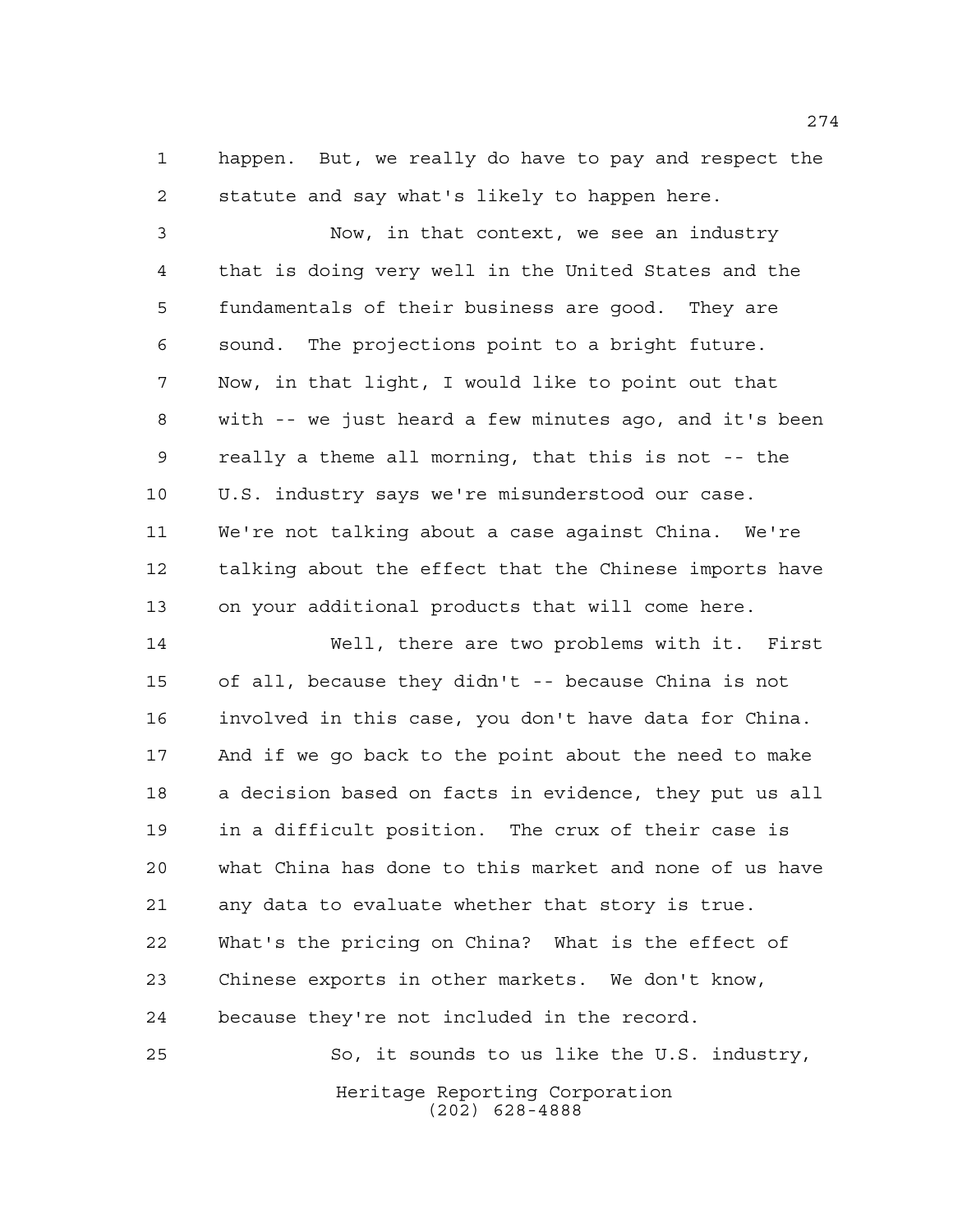whether they want to say it here today or not, needs to bring a case against China. Why haven't they don it? I don't know. The only possible explanation is that they are concerned or may be concerned that they cannot show injury. Well, that's not so clear, and I think -- but, let's accept that for the sake of discussion. If they can't show injury in a case against China, how can they hope to show that the injury is likely in this case for the precise reason of the Chinese imports that have hit this market. That is not what this process is supposed to be all about and we don't think that this process -- the sunset on these three countries should turn into a case about China.

 I would like to say in closing, that 12 years is a long time and the world has changed, the fundamentals of this business have changed, and Siderca and Tenaris' business has changed. These orders are no longer justified. It's time to start anew. If there are different problems affecting this industry, they need to address them. But the answer is not continuing -- the answer is not to just continue the orders on these three countries.

Heritage Reporting Corporation (202) 628-4888 With that, I conclude the testimony and thank you, very much, for your help this morning and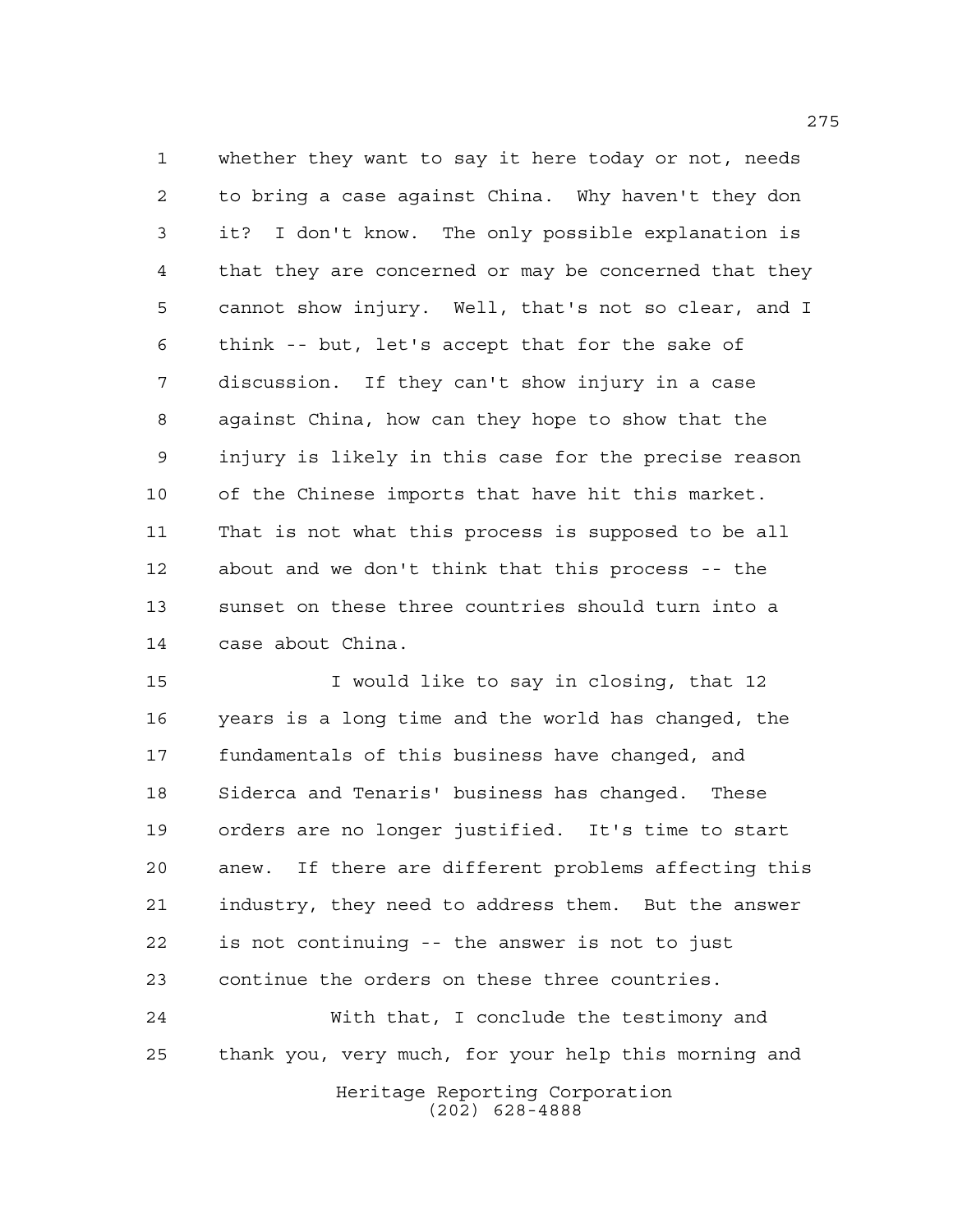afternoon.

| $\overline{2}$ | CHAIRMAN PEARSON: Thank you, Mr. Herlach,                          |  |  |  |
|----------------|--------------------------------------------------------------------|--|--|--|
| 3              | Mr. Spak. Let's see, in closing, post-hearing briefs,              |  |  |  |
| 4              | statements responsive to questions, and requests of                |  |  |  |
| 5              | the Commission, and corrections to the transcript must             |  |  |  |
| 6              | be filed by February 20, 2007; closing of the record               |  |  |  |
| 7              | and final release of data to the parties, March 19,                |  |  |  |
| 8              | 2007; and final comments on March 21. As a final                   |  |  |  |
| 9              | note, let me mention that scheduling issues at the                 |  |  |  |
| 10             | Commission have prompted us to tentatively schedule                |  |  |  |
| 11             | the vote on this investigation for Thursday, April                 |  |  |  |
| 12             | 19 <sup>th</sup> . That might be a different date than parties had |  |  |  |
| 13             | expected, so I just want you to be aware of that.                  |  |  |  |
| 14             | This hearing is adjourned.                                         |  |  |  |
| 15             | (Whereupon, at 4:58 p.m., the hearing in the                       |  |  |  |
| 16             | above-entitled matter was adjourned.)                              |  |  |  |
| 17             | $\frac{1}{2}$                                                      |  |  |  |
| 18             | $\frac{1}{2}$                                                      |  |  |  |
| 19             | $\frac{1}{2}$                                                      |  |  |  |
| 20             | $\frac{1}{2}$                                                      |  |  |  |
| 21             | $\frac{1}{2}$                                                      |  |  |  |
| 22             | $\frac{1}{2}$                                                      |  |  |  |
| 23             | $\frac{1}{2}$                                                      |  |  |  |
| 24             | $\frac{1}{2}$                                                      |  |  |  |
| 25             | $\frac{1}{2}$                                                      |  |  |  |